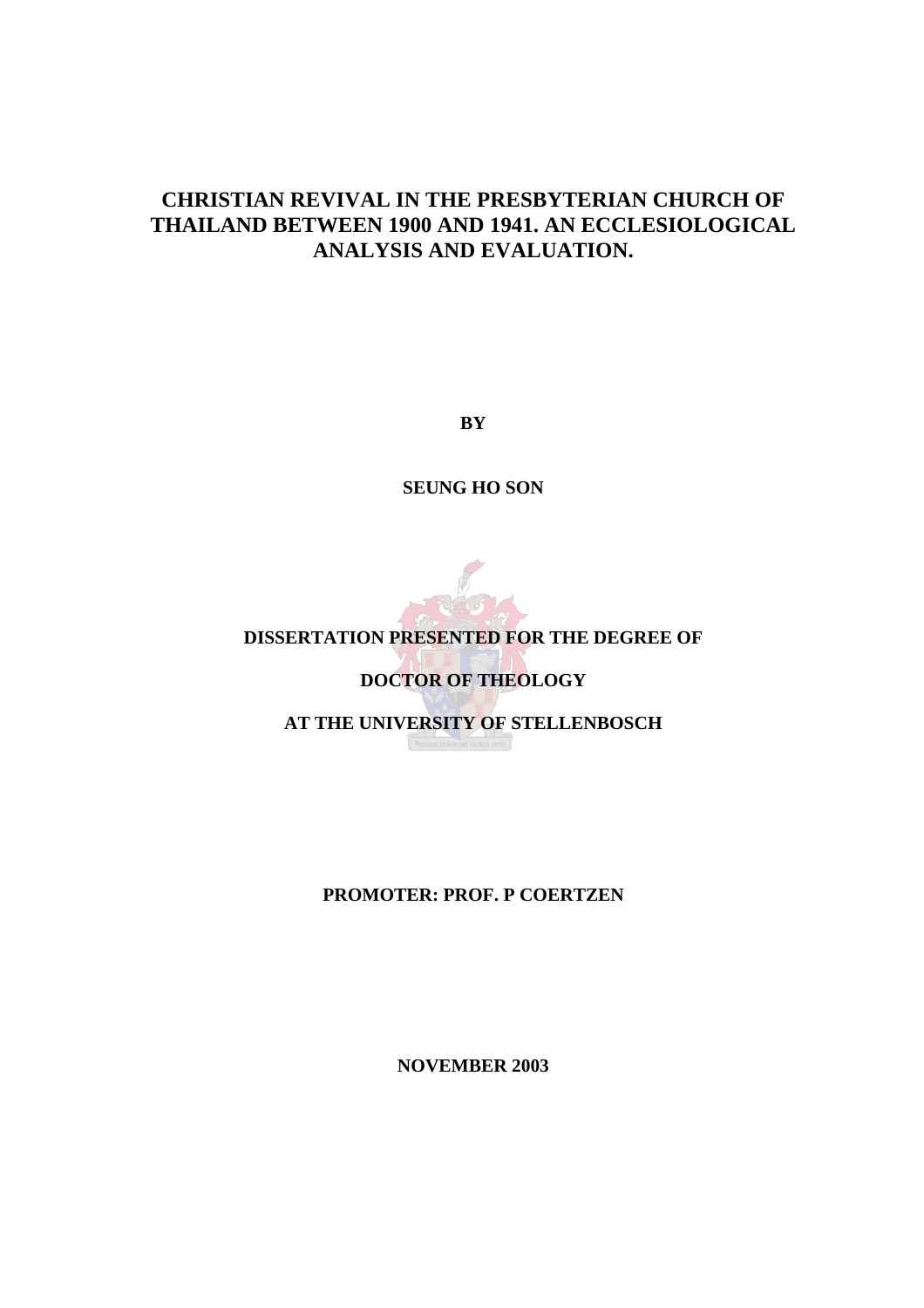## **Declaration**

I, the undersigned, hereby declare that the work contained in this dissertation is my own original work and that I have not previously in its entirety or in part submitted it at any university for a degree.

Signature:

Date: September 18, 2003

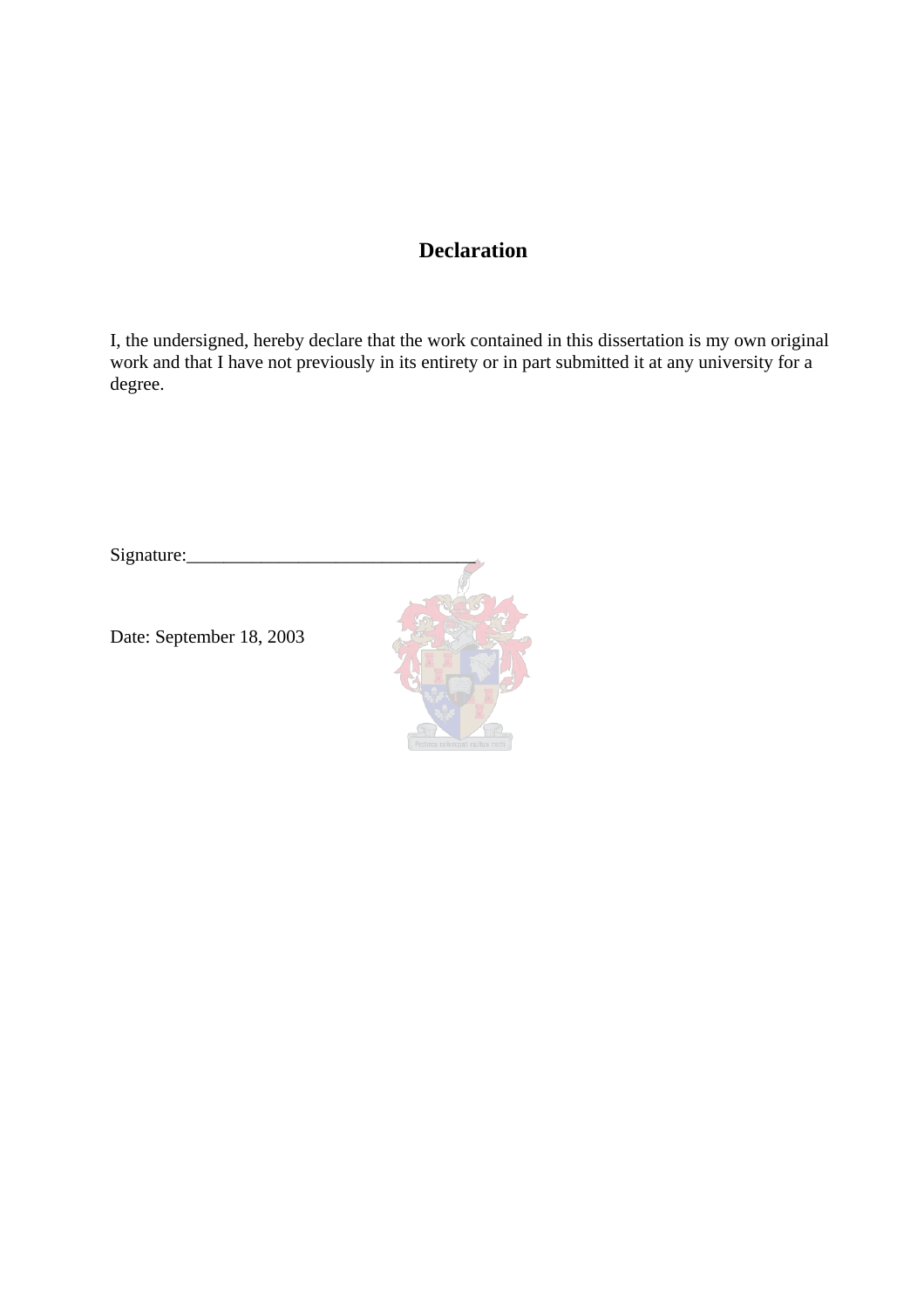### **ABSTRACT**

This study deals with Christian revival and specifically Christian revival in the Presbyterian Church of Thailand. Above all, it is an in-depth ecclesiological analysis and evaluation of the Thai revival through John Sung's campaigns of 1938-1939. This is a first attempt to examine this revival from a holistic point of view. Between 1900 and 1941, missionary work in Thailand was carried on almost exclusively by missionaries of the American Presbyterian Mission (APM), and the revival was confined to the Church of Christ in Thailand (CCT) with which the missionaries were involved.

The APM missionaries' theology of revival can be understood by surveying the theological controversy over revival within the American Presbyterian Churches. There is a remarkable resemblance between the problems of the Old-New Side split of 1741 in American Presbyterianism and the Thai revival of 1938-1939. The same problems, of ministerial qualifications, differing understandings of the nature of true revival, and the essence of faith, reoccurred two hundred years later in Thailand.

The historical, socio-cultural, religious, and political situation in Thailand played an important role in the reception of the gospel among the Thai, as well as in the results of John Sung's campaigns. This is why the fruit of his ministry was meagre compared to the results of his work in other Southeast Asian countries, even though the campaigns resulted in the greatest revival movement Thailand had yet experienced. John Sung (1901-1944), the greatest evangelist China has ever known, was conservative in his theology. His theology of revival was coincident with Old School American Presbyterianism, but some aspects of his evangelistic methods were identical with those of the New School. Despite his errors, God used him mightily for the Thai church.

Forerunners of the revival movement prepared the ground for John Sung's Thai campaigns. Even though his itinerant ministry was conducted for only six weeks in 1938 and two months in 1939, there was a genuine spiritual revival, as is reflected in general church history, following the phenomena of conviction of sin and repentance, with restored worship and faith in God's Word, and eagerness for evangelism. The revival had positive and negative results. Nevertheless, the Thai church was prepared for the test of the nationalistic Buddhist movement of 1940-1941 and the people were equipped for the hardships of the Second World War. By using the Westminster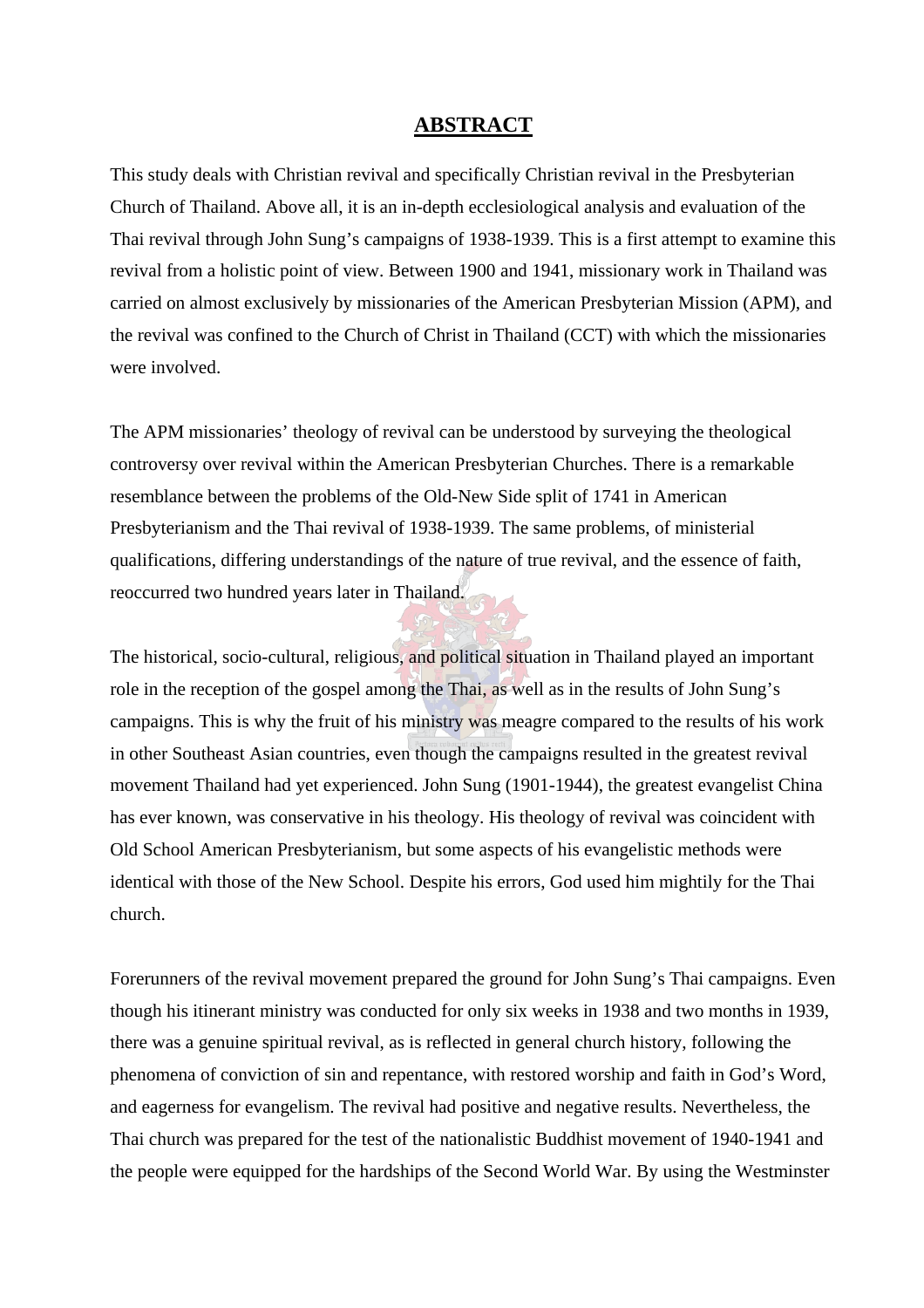Confession of Faith as a criterion for an ecclesiological evaluation of the campaigns, it is shown that John Sung did not instigate division within the church, even though his followers tried to set themselves apart. But his criticism of the missionaries and Thai church leaders disrupted the work of the officers of the church.

When the Thai supporters of the campaigns, out of their hunger for God's Word, asked for a Bible College to be established, the leaders of the APM, due to their own limitations, rejected the suggestion. In the end the APM and the CCT lost a golden opportunity for church growth. The most important reason was that neither could work in close cooperation with the other. The central issue now is whether the Thai church can learn from the lessons of the past.

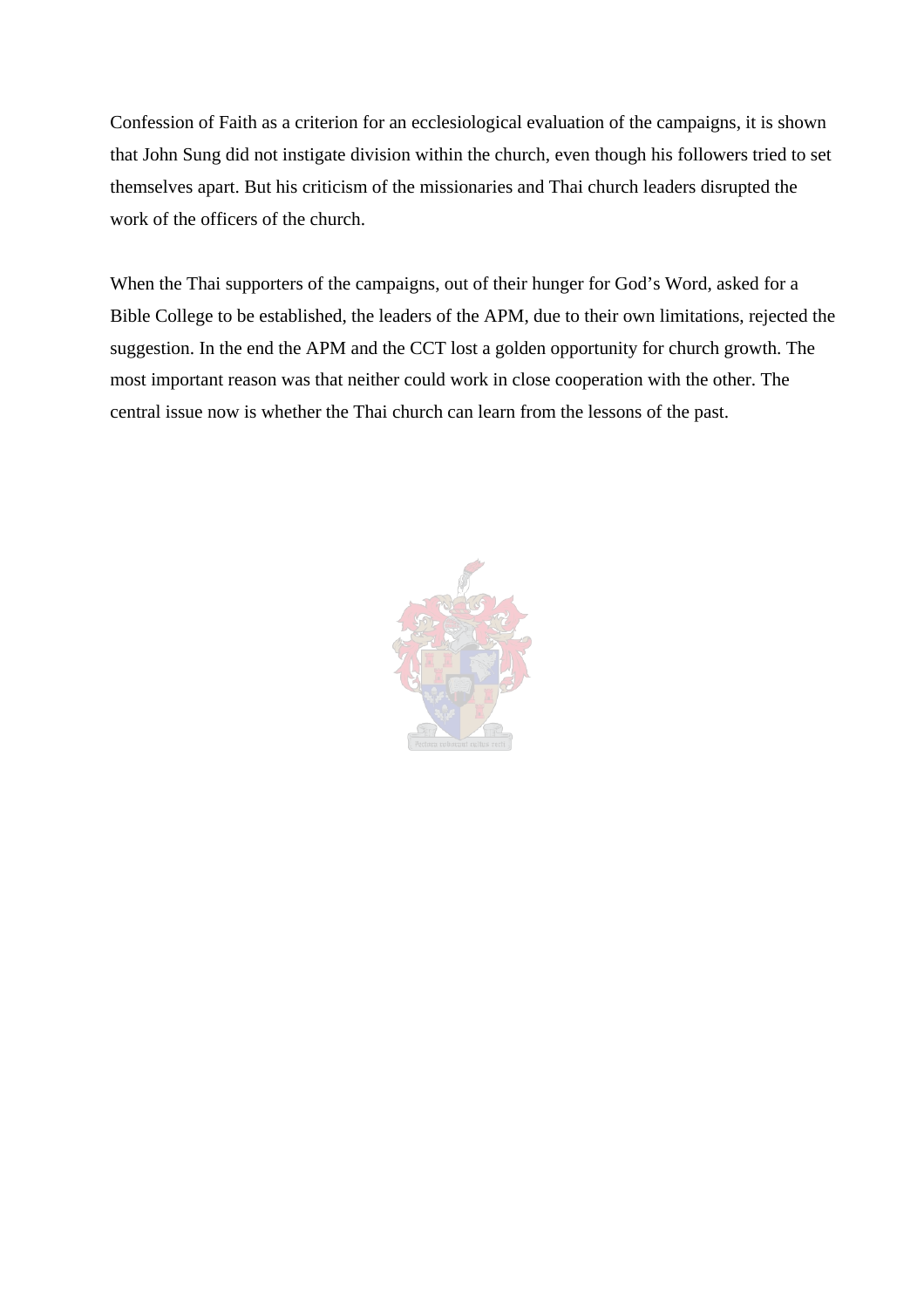#### **OPSOMMING**

Hierdie studie handel oor Christelike herlewing en spesifiek Christelike herlewing in die Presbiteriaanse Kerk van Thailand. Bowenal is dit 'n grondige ekklesiologiese analise en evaluering van die herlewing wat in Thailand deur John Sung se veldtogte in 1938 en 1939 teweeggebring is. Dit is 'n eerste poging om die herlewing vanuit 'n holistiese oogpunt te bestudeer. Tussen 1900 en 1941 is sendingwerk in Thailand feitlik uitsluitlik deur sendelinge van die Amerikaanse Presbiteriaanse Sending (APS) onderneem, en die herlewing was beperk tot die Kerk van Christus in Thailand (KCT) waarin hierdie sendelinge werksaam was.

Die APS-sendelinge se herlewingsteologie is begrypbaar wanneer ons die teologiese twispunte oor herlewing binne die Amerikaanse Presbiteriaanse Kerke bestudeer. Daar is merkwaardige ooreenstemming tussen die skeuring van 1741 tussen die Ou en Nuwe Bedeling in Amerikaanse Presbiterianisme en die herlewing van 1938-1939 in Thailand. Dieselfde probleme, te wete die kwalifikasies van bedienaars, verskille in die verstaan van die aard van ware herlewing en die wese van geloof, het twee honderd jaar later ook in Thailand opgeduik.

Die historiese, sosio-kulturele en politieke situasie in Thailand het 'n belangrike rol gespeel in die ontvanklikheid vir die evangelie onder die Thai, sowel as in die resultate van John Sung se veldtogte. Dit is hoekom die vrug van sy bediening skamel was in vergelyking met die resultate van sy werk in ander Suidoos-Asiatiese lande, alhoewel die veldtogte wel gelei het tot die grootste herlewingsbeweging wat Thailand ooit beleef het. John Sung (1901-1944), die grootste evangelis wat China ooit geken het, het 'n konserwatiewe teologie beoefen. Sy herlewingsteologie het saamgeval met die Ou Skool van Amerikaanse Presbiterianisme, maar sommige aspekte van sy evangelisasiemetodes was identies aan dié van die Nuwe Skool. Ten spyte van sy foute, het God hom kragtig gebruik in diens van die kerk in Thailand.

Voorlopers van die herlewingsbeweging het die land vir John Sung se veldtogte in Thailand voorberei. Alhoewel sy rondreisende bediening slegs oor ses weke in 1938 en twee maande in 1939 gestrek het, was daar 'n ware geestelike herlewing soortgelyk aan wat in die algemene kerkgeskiedenis weerspieël word, wat gevolg het op 'n oortuiging van sonde en inkeer, met hernude aanbidding en geloof in die Woord van God en evangelisasie-ywer. Die herlewing het positiewe sowel as negatiewe gevolge gehad. Dit het nogtans die kerk in Thailand voorberei vir die toets van die nasionalistiese Boeddhistiese beweging van 1940-1941 en het mense toegerus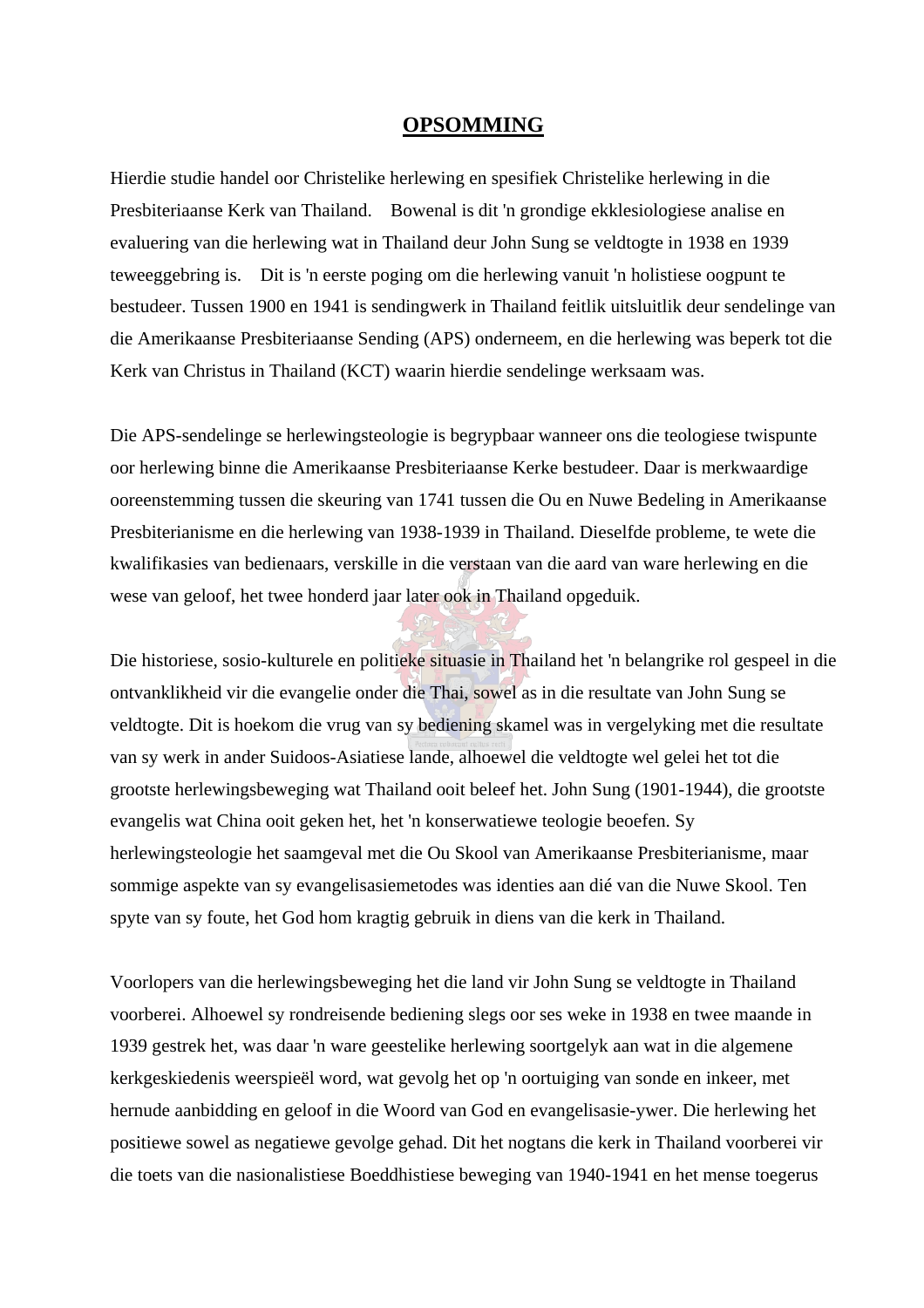vir die swaarkry van die Tweede Wêreldoorlog. Aan die hand van die Geloofsbelydenis van Westminster as 'n kriterium vir die ekklesiologiese evaluering van John Sung se veldtogte, word getoon dat hy nie verdeeldheid in die kerk aangespoor het nie, alhoewel sy volgelinge probeer het om hulself af te sonder. Sy kritiek op die sendelinge en kerkleiers in die kerk het egter die werk van die kerkbeamptes ontwrig.

Toe die Thailandse ondersteuners van die veldtogte uit hul honger na die Woord van God die oprigting van 'n Bybelkollege versoek het, het die leiers van die APS die voorstel vanweë hul eie tekortkominge van die hand gewys. So het die APS en die KCT 'n gulde geleentheid vir kerkgroei verloor. Die vernaamste rede hiervoor was die onvermoë van beide om met mekaar saam te werk. Tans is die sentrale vraagstuk of die kerk in Thailand uit die lesse van die verlede kan leer.

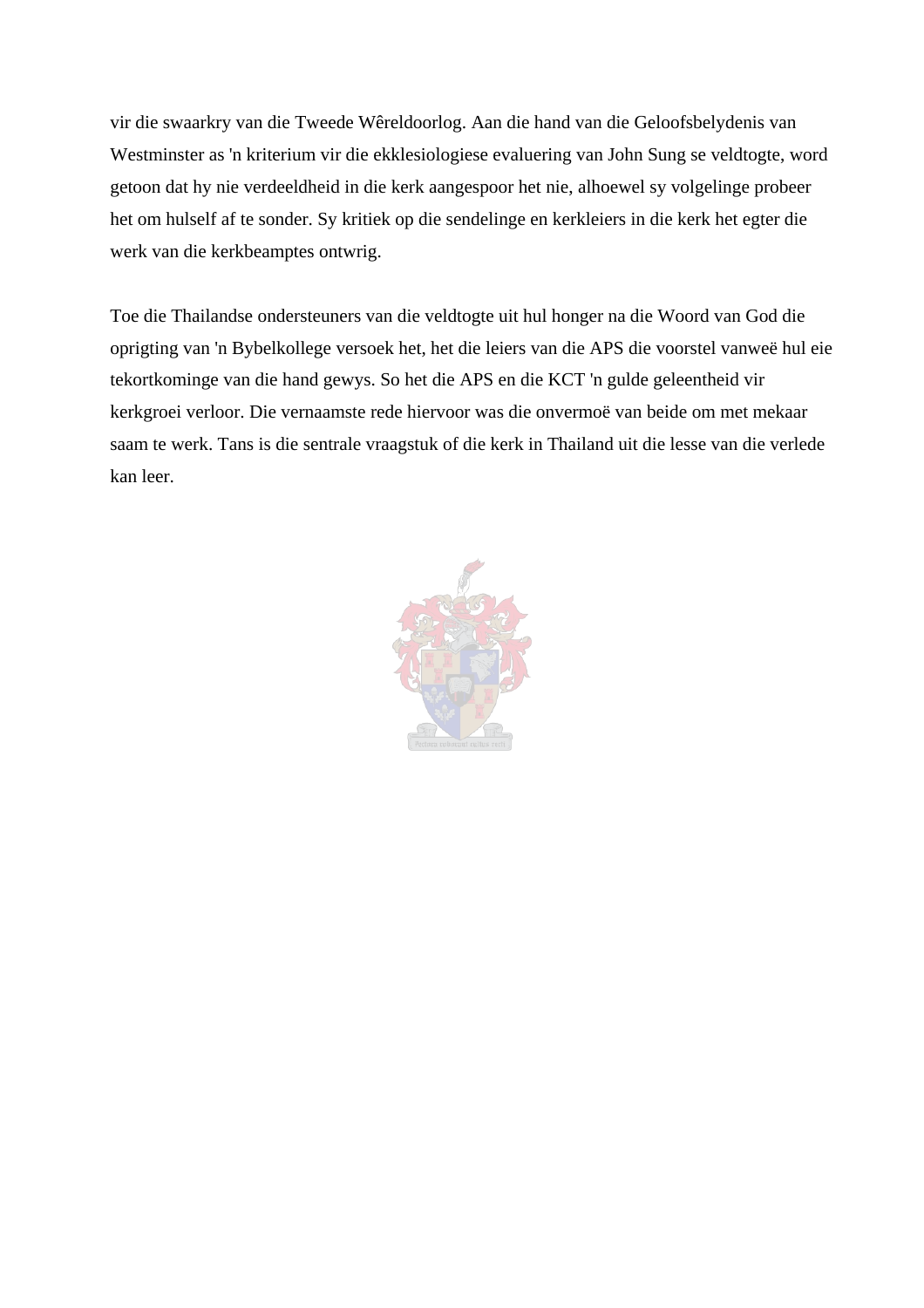### **ACKNOWLEDGMENTS**

## **To God be the glory for ever! Amen.**

I am deeply grateful to all who have made their significant contribution to the completion of this study academically, spiritually and financially: Prof P Coertzen, Dr John R Davis, the National Women's Mission of the Korean Presbyterian Church (Kosin), many supporting churches, the Payap University Archives, the Historical Office of the Church of Christ in Thailand, all the staff and students of the Phayao Bible College, my friends in the Korea Presbyterian Mission and the Overseas Missionary Fellowship, and my family (my wife Ok Kyung and son Joo Eun).

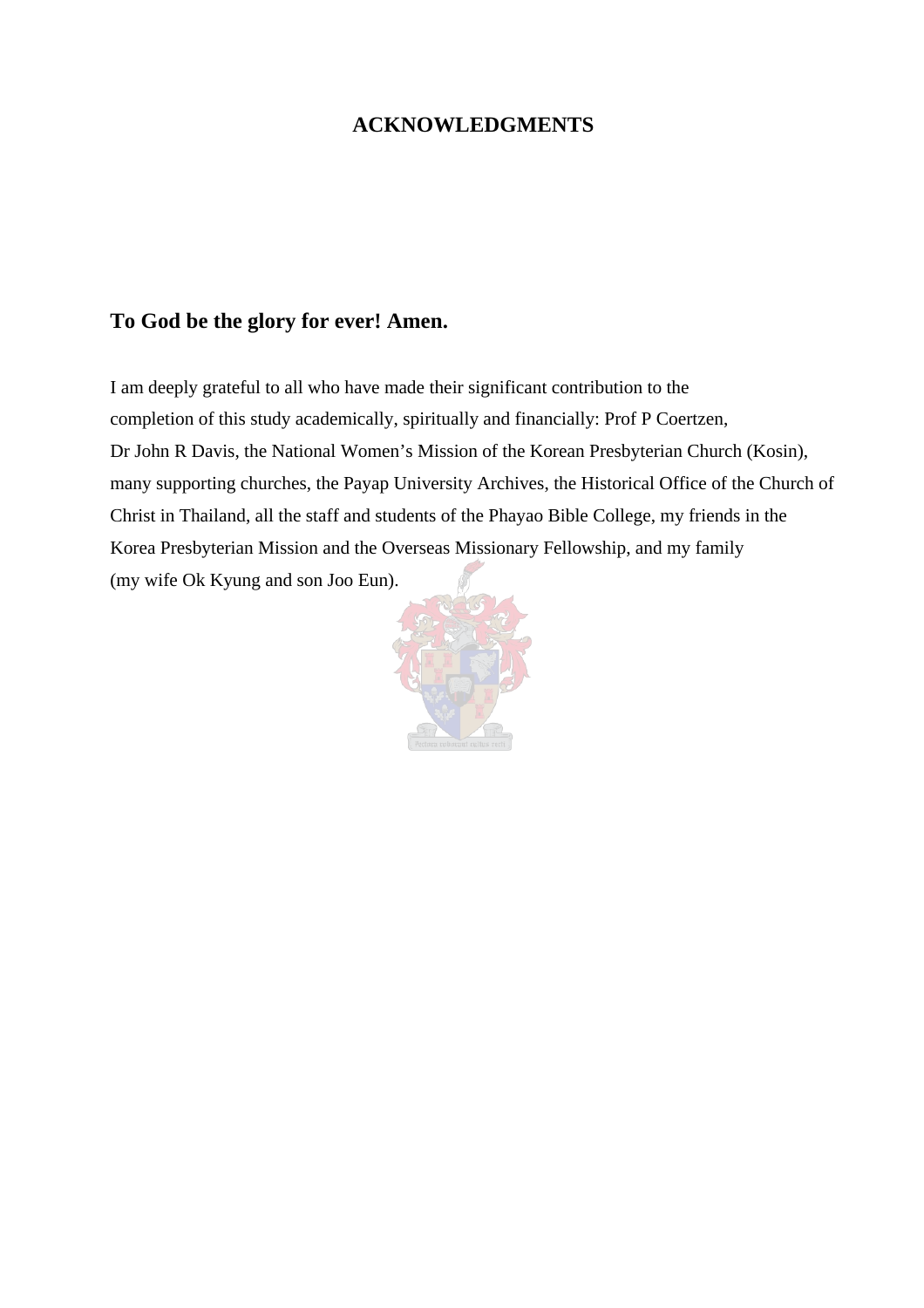# **Map of Thailand**

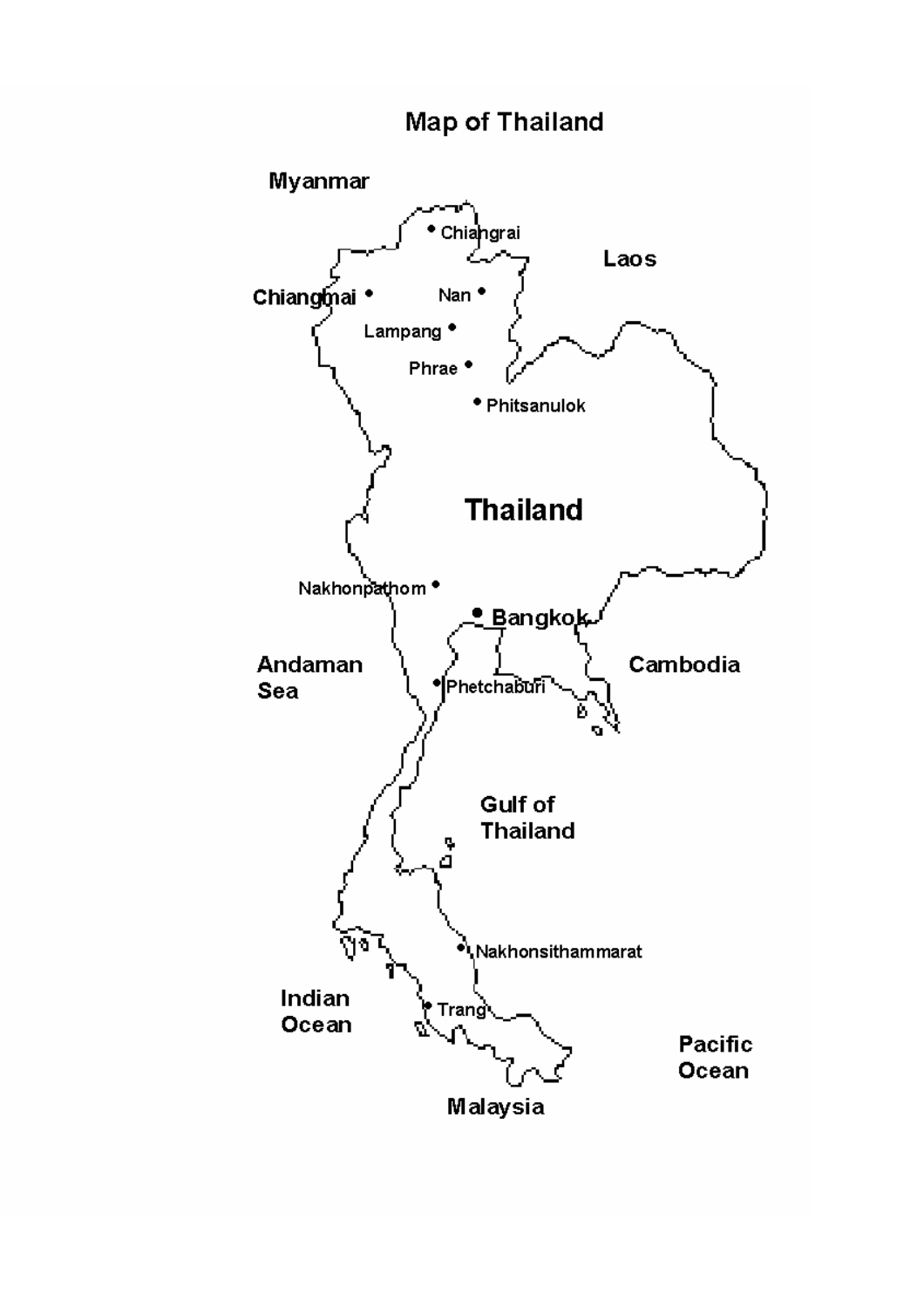## **ABBREVIATIONS**

**ABCFM**: American Board of Commissioners for Foreign Missions **AMA**: American Missionary Association **APM**: American Presbyterian Mission **CCS**: Church of Christ in Siam **CCT**: Church of Christ in Thailand **OHT**: Oral History Interview (Preserved at the Payap University Archives, Chiangmai, Thailand) **PCUSA**: Presbyterian Church in the United States of America **SPG**: Society for the Propagation of the Gospel **WCF**: Westminster Confession of Faith **YMCA**: Young Men's Christian Association

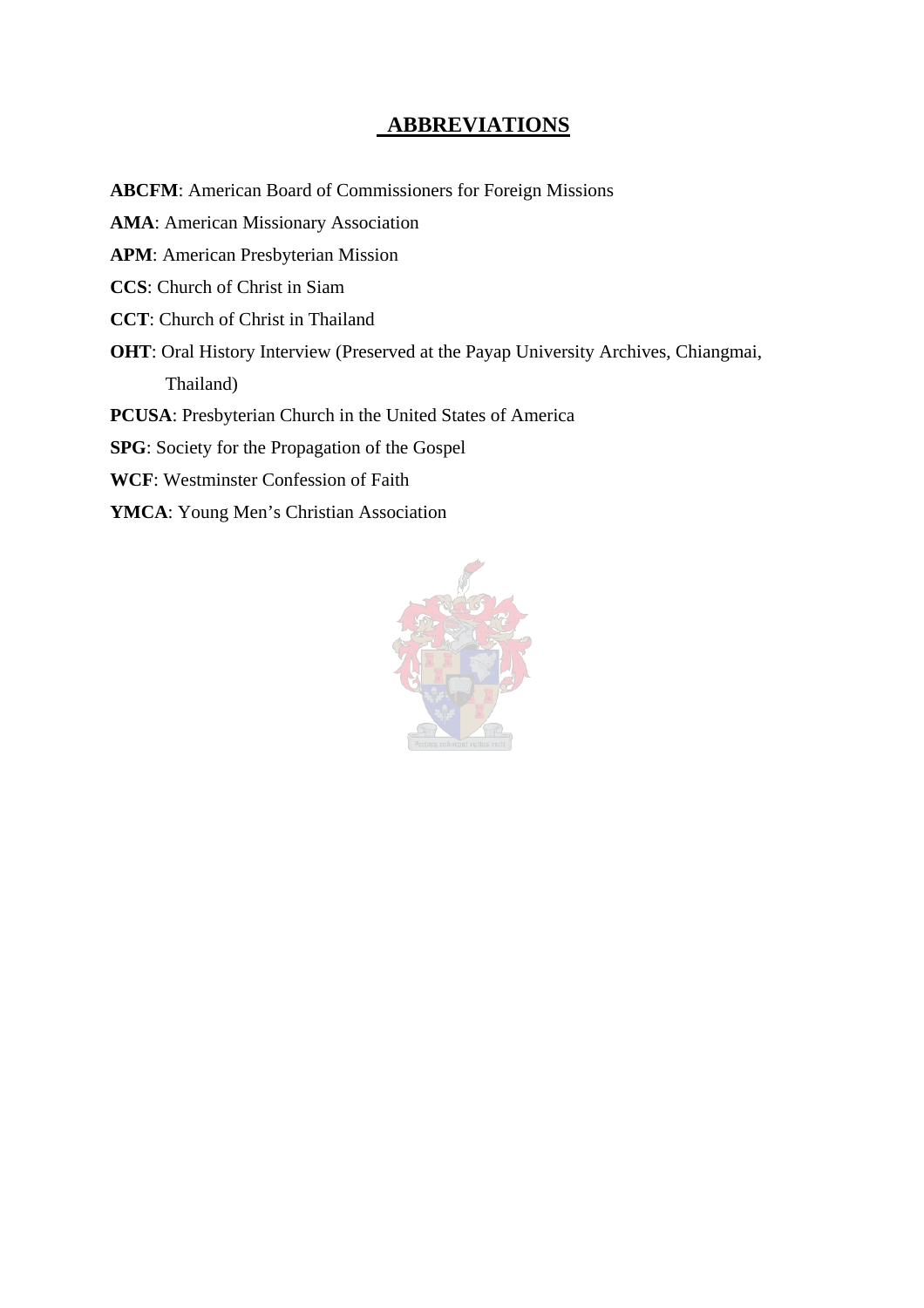# **CHRISTIAN REVIVAL IN THE PRESBYTERIAN CHURCH OF THAILAND BETWEEN 1900 AND 1941. AN ECCLESIOLOGICAL ANALYSIS AND EVALUATION**.

# **TABLE OF CONTENTS**

### ABBREVIATIONS

### FIGURES/v

### TABLES/vi

| Chapter 2. The causes and effects of the varied understandings of revival among            |  |
|--------------------------------------------------------------------------------------------|--|
|                                                                                            |  |
| 2.2 A brief history of the division within the American Presbyterian Church before the     |  |
|                                                                                            |  |
| 2.3 The theological controversy over revival within the American Presbyterian Churches 35  |  |
|                                                                                            |  |
|                                                                                            |  |
| 2.4 The different concepts of revival within the American Presbyterian Mission as          |  |
| exemplified by a representative protagonist and a representative antagonist of John Sung's |  |
|                                                                                            |  |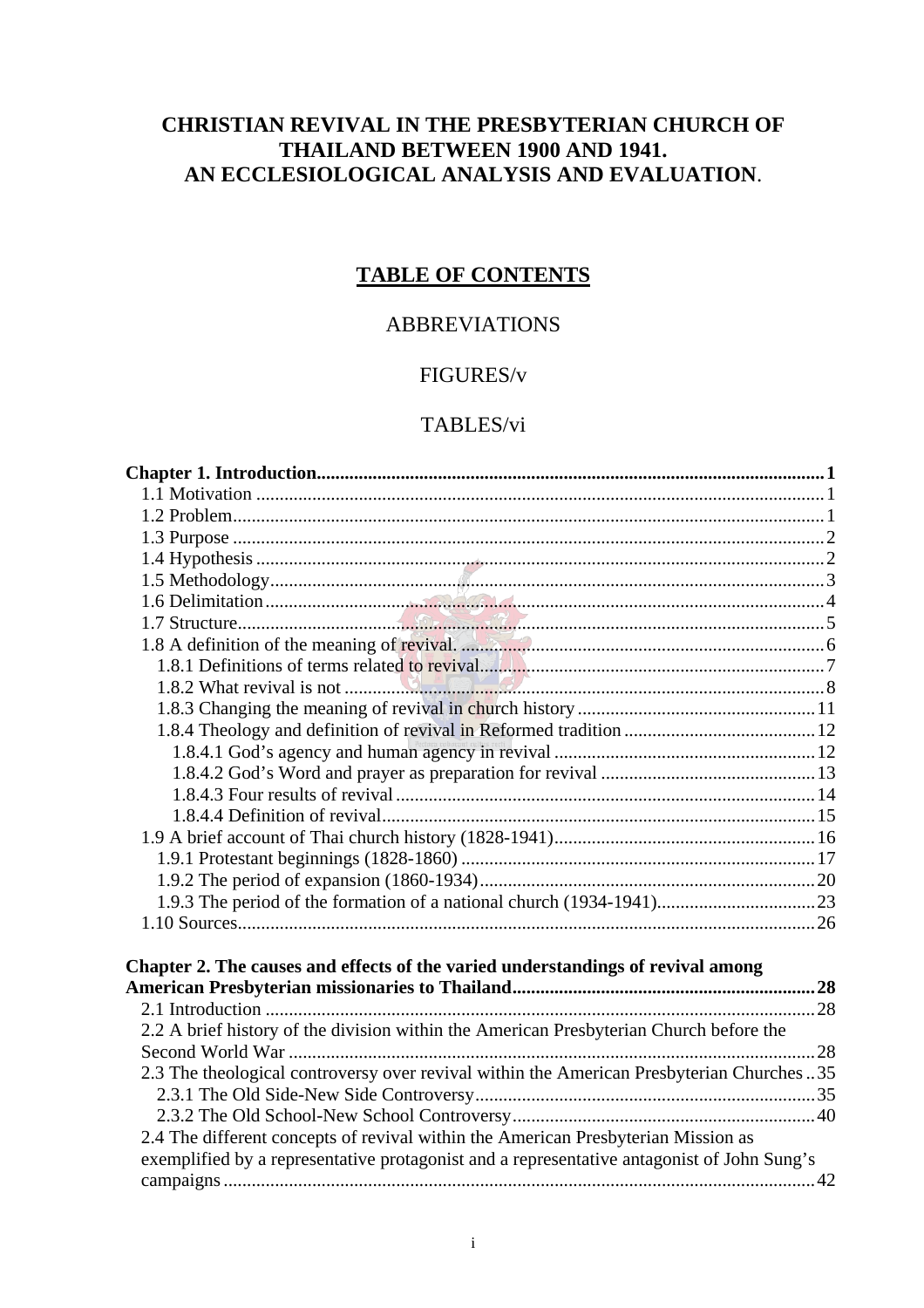| Chapter 3. Three factors which impinged upon and affected the result of the revival in |    |
|----------------------------------------------------------------------------------------|----|
|                                                                                        |    |
|                                                                                        |    |
|                                                                                        |    |
|                                                                                        |    |
|                                                                                        |    |
|                                                                                        |    |
|                                                                                        |    |
|                                                                                        |    |
|                                                                                        |    |
|                                                                                        |    |
|                                                                                        |    |
|                                                                                        |    |
|                                                                                        |    |
|                                                                                        |    |
|                                                                                        |    |
|                                                                                        |    |
|                                                                                        |    |
| 3.3.2 Thai understanding and resistance to Christianity and European influences        |    |
|                                                                                        |    |
|                                                                                        |    |
|                                                                                        |    |
| 3.4.1 Introduction to Buddhism                                                         |    |
|                                                                                        |    |
|                                                                                        |    |
|                                                                                        |    |
|                                                                                        |    |
|                                                                                        |    |
|                                                                                        |    |
| 3.5 Some factors which influenced the Thai church before, during and after John Sung's |    |
|                                                                                        | 88 |
|                                                                                        |    |
|                                                                                        |    |
|                                                                                        |    |
|                                                                                        |    |
|                                                                                        |    |
| 4.2.1 Childhood and boyhood in China (from 27 September 1901 to February 1920)  98     |    |
|                                                                                        |    |
| 4.2.3 Five three-year periods (from November 1927 to 18 August 1944) 101               |    |
|                                                                                        |    |
|                                                                                        |    |
|                                                                                        |    |
|                                                                                        |    |
|                                                                                        |    |
| 4.4 An analysis of the distinctive features and emphases of John Sung's theology 106   |    |
|                                                                                        |    |
|                                                                                        |    |
|                                                                                        |    |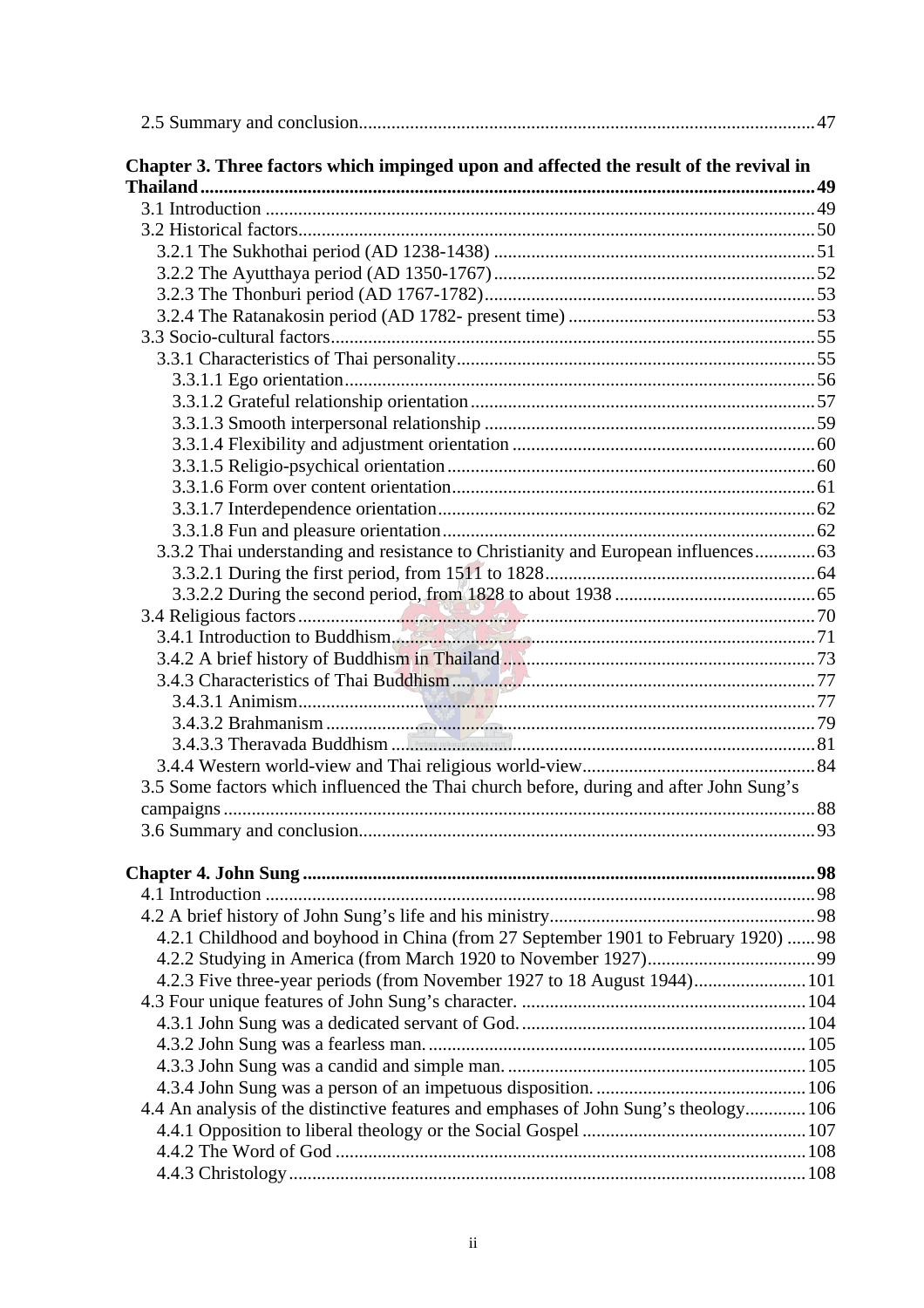| 4.5.2 A brief evaluation of John Sung's ministry in each country 122                      |  |
|-------------------------------------------------------------------------------------------|--|
| 4.5.3 Long-lasting impacts of John Sung's ministry in Southeast Asia 126                  |  |
|                                                                                           |  |
|                                                                                           |  |
|                                                                                           |  |
|                                                                                           |  |
| 5.2 The precursors of the revival movement—preparing the ground for John Sung's visit 132 |  |
|                                                                                           |  |
|                                                                                           |  |
|                                                                                           |  |
|                                                                                           |  |
|                                                                                           |  |
|                                                                                           |  |
|                                                                                           |  |
|                                                                                           |  |
|                                                                                           |  |
|                                                                                           |  |
|                                                                                           |  |
|                                                                                           |  |
|                                                                                           |  |
|                                                                                           |  |
|                                                                                           |  |
| 5.3.3 The phenomena, characteristics and emphases of John Sung's campaigns 153            |  |
|                                                                                           |  |
|                                                                                           |  |
|                                                                                           |  |
| 5.3.4 The receptivity to the gospel of the Chinese Thai and the Thai 160                  |  |
|                                                                                           |  |
|                                                                                           |  |
|                                                                                           |  |
|                                                                                           |  |
| 6.2 An analysis and evaluation of John Sung's ministry in Thailand  164                   |  |
| 6.2.1 Differences of opinion between protagonists and antagonists of John Sung's          |  |
|                                                                                           |  |
|                                                                                           |  |
|                                                                                           |  |
|                                                                                           |  |
|                                                                                           |  |
|                                                                                           |  |
| 6.2.3 Bible College controversy and the qualifications of the ministers 176               |  |
|                                                                                           |  |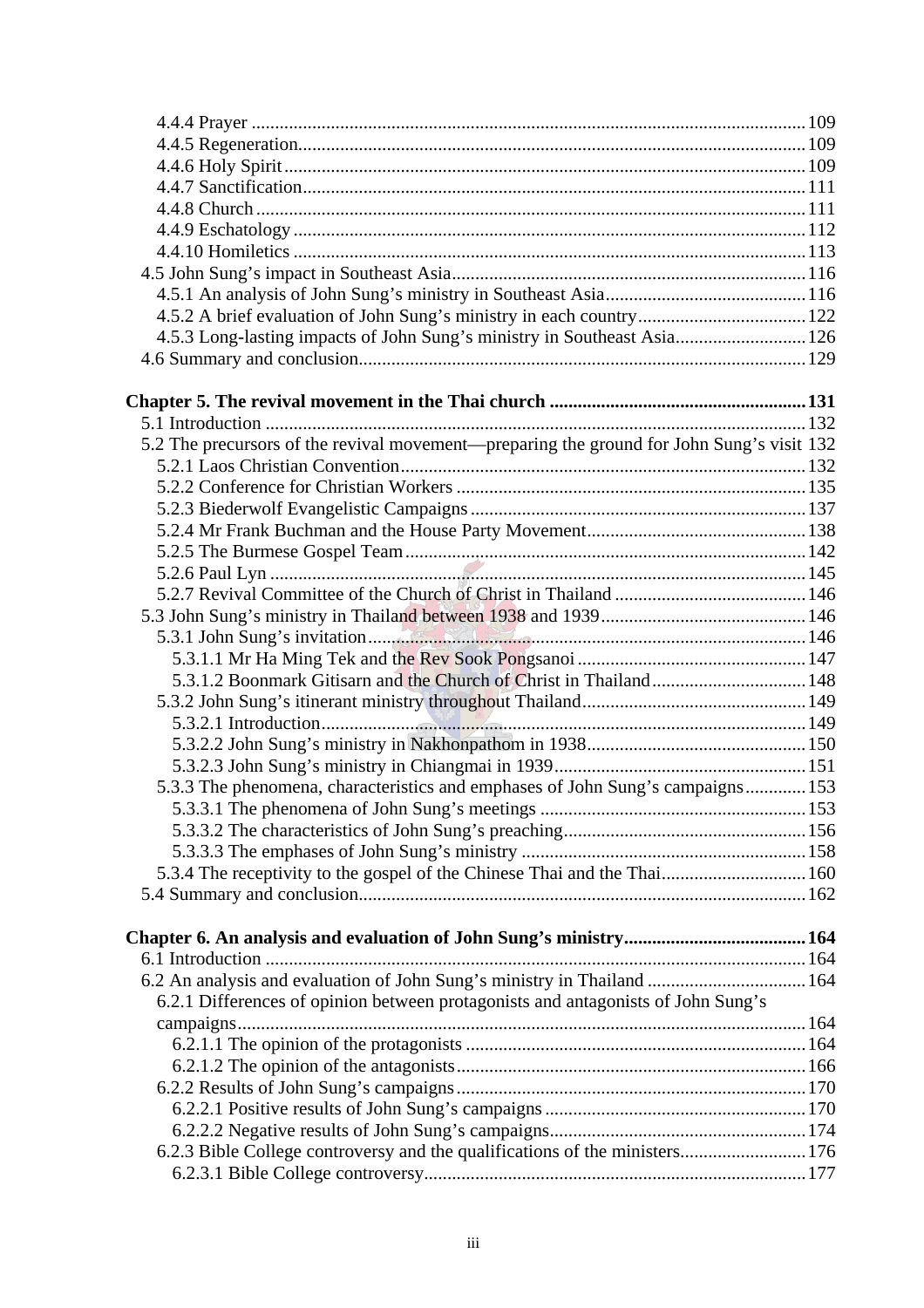| 6.2.3.2 The controversy regarding the qualifications of the ministers 179                 |     |
|-------------------------------------------------------------------------------------------|-----|
|                                                                                           |     |
| 6.2.5 The historical significance of John Sung's campaigns in terms of the development of |     |
|                                                                                           |     |
|                                                                                           |     |
|                                                                                           |     |
|                                                                                           |     |
|                                                                                           |     |
|                                                                                           |     |
|                                                                                           |     |
|                                                                                           |     |
|                                                                                           |     |
|                                                                                           | 202 |

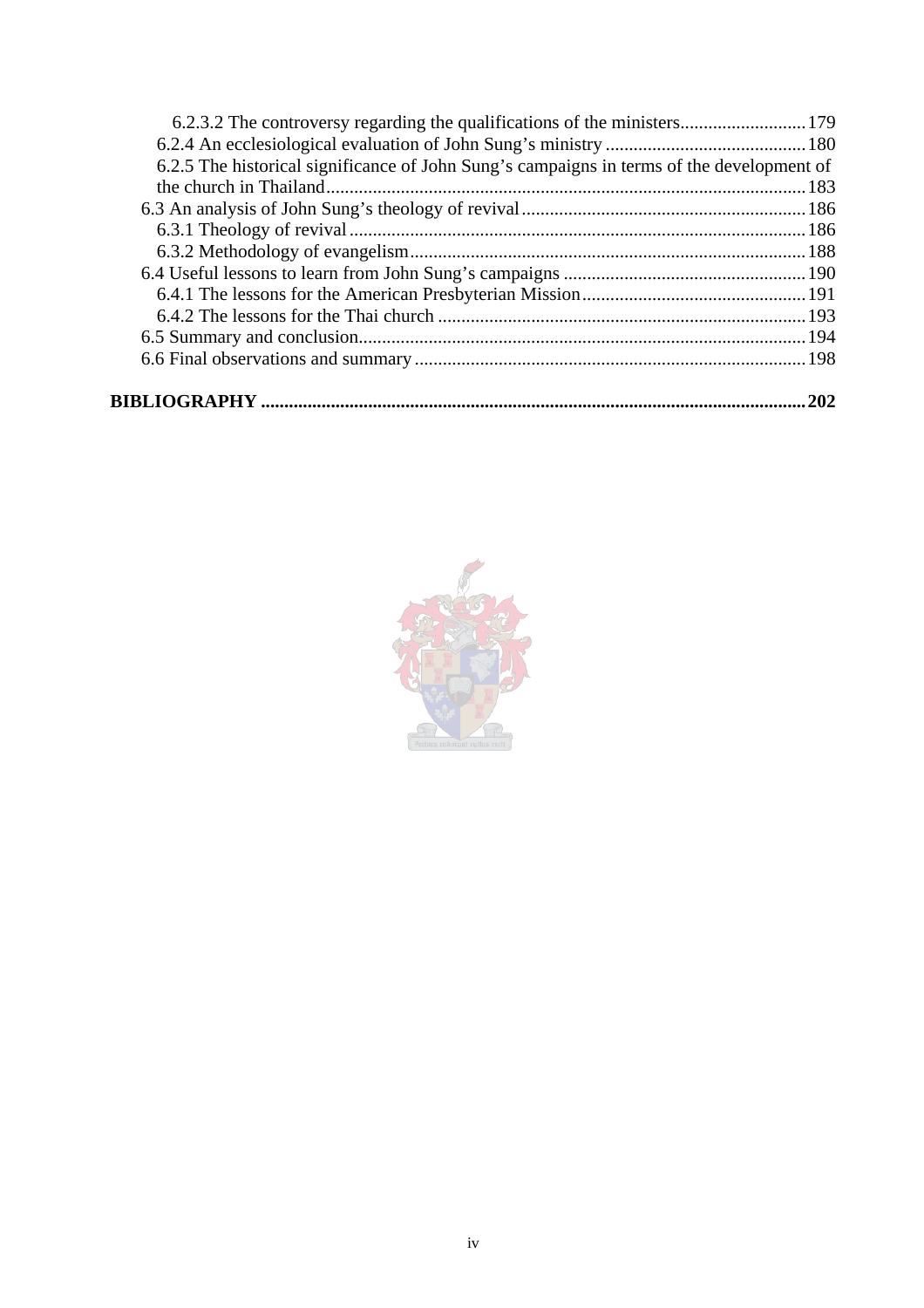# **FIGURES**

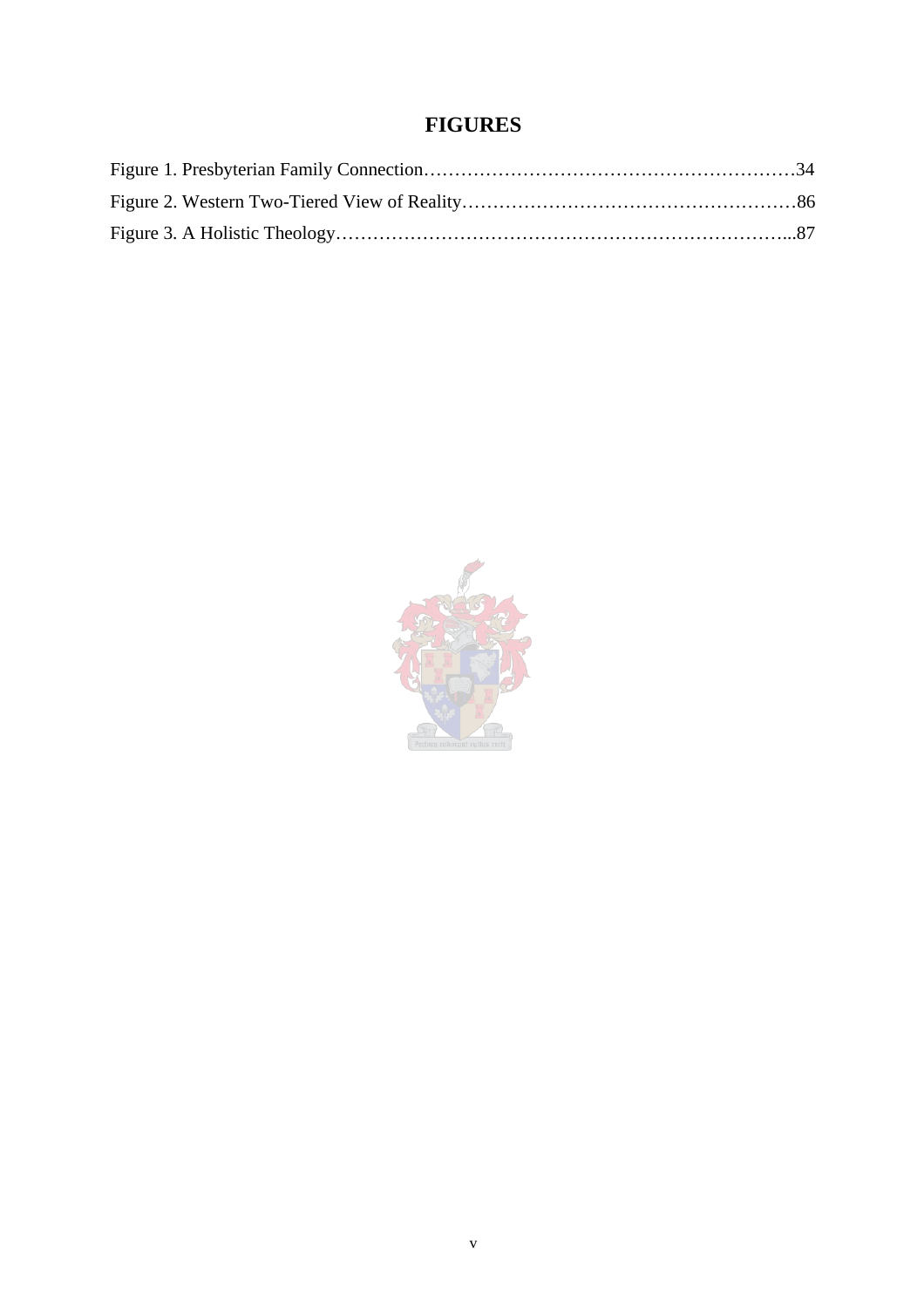# **TABLES**

| Table 2. The Increase and Decrease of the Communicant Members of the CCT between 1934 to     |  |
|----------------------------------------------------------------------------------------------|--|
|                                                                                              |  |
|                                                                                              |  |
| Table 4. Detailed Statistics of the Countries in Southeast Asia Visited by John Sung between |  |
|                                                                                              |  |
|                                                                                              |  |

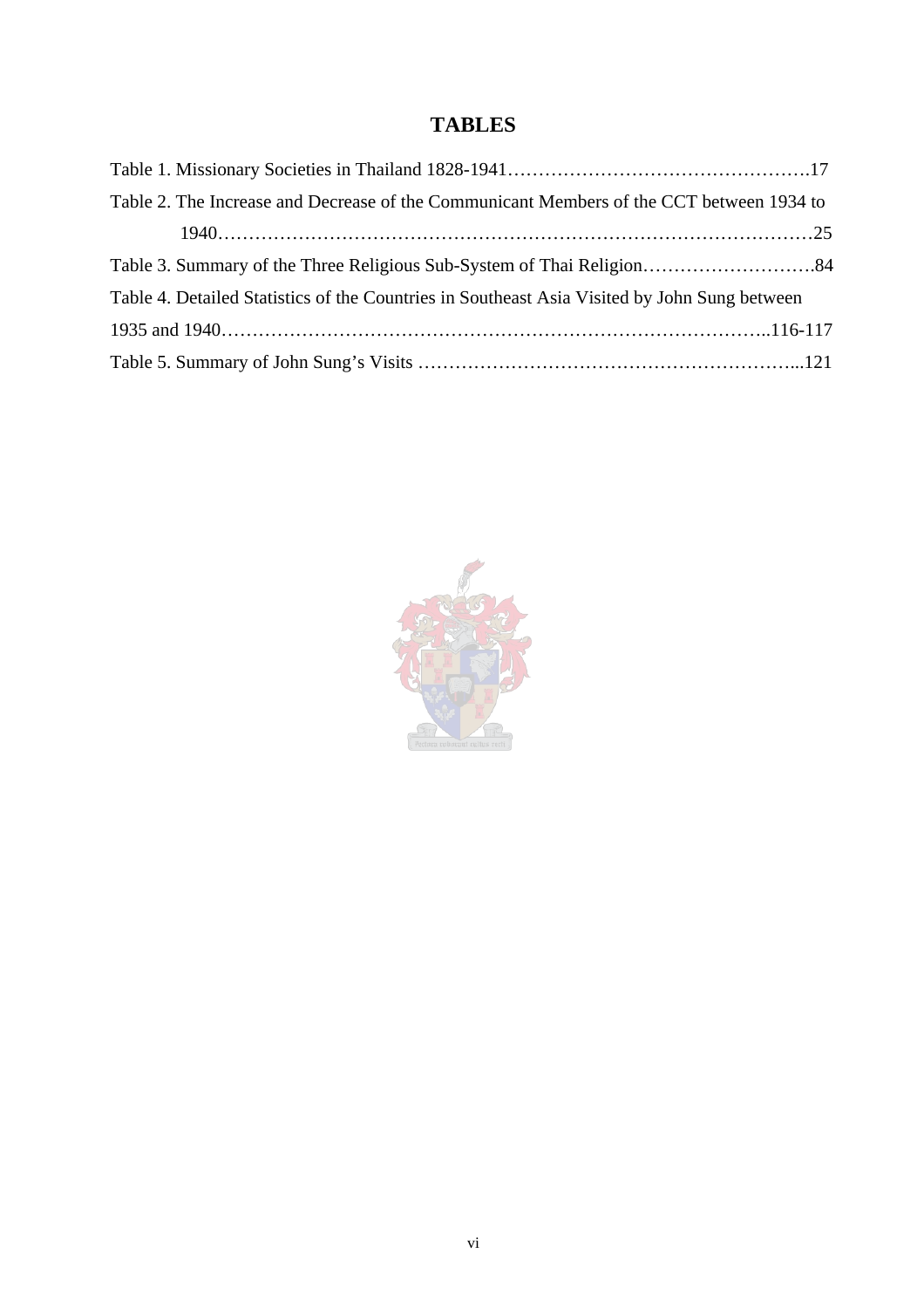# <span id="page-15-0"></span>**Christian revival in the Presbyterian Church of Thailand between 1900 and 1941. An ecclesiological analysis and evaluation.**

#### **Chapter 1. Introduction**

#### **1.1 Motivation**

During the writer's time as a missionary with the Overseas Missionary Fellowship in Thailand, occasions can be recalled when the need for revival within the Thai church was brought to his attention. Whenever senior missionaries who had served as church planters in Thailand retired from the mission field the author asked them, "Is it possible to find any effective key to open the bulwark of Thai Buddhists and to evangelise them?" He never heard any positive answers from the faithful retiring missionaries. That made him discouraged after coming from a growing church background. His high expectation towards the evangelization of the Thai people motivated him to find an answer, a key by which to breakthrough the resistant barrier of Thai Buddhism.

With the exception of strong Muslim countries, Thailand has become one of the most well known for its lack of fruit. The spiritual situation in Thailand led to discouragement and embarrassment for the writer. But when he read a book entitled *Praying Hyde: A present day challenge to prayer*, he received enormous help to find a possible solution to the problem. John Hyde groaned and cried, 'O God, give me souls or I die' (Carre [s a]:6). He became aflame for God for the revival of the Indians in Punjab, India. He was often called 'The Apostle of Prayer' (:3). It became clear that the power of God, by His Spirit, could even change the Thai who were saturated with Buddhism.

#### **1.2 Problem**

The Thai revival of 1938-1939 by John Sung's campaigns is the biggest revival movement in Thai church history. Although some studies have been made on these campaigns, little effort has been made in endeavouring to research them holistically or in depth. When we compare the significant results of revival in the Thai church, it is suprising that there has been scarcely any interest shown in its historic importance nor has it been given the credence that it deserves.

1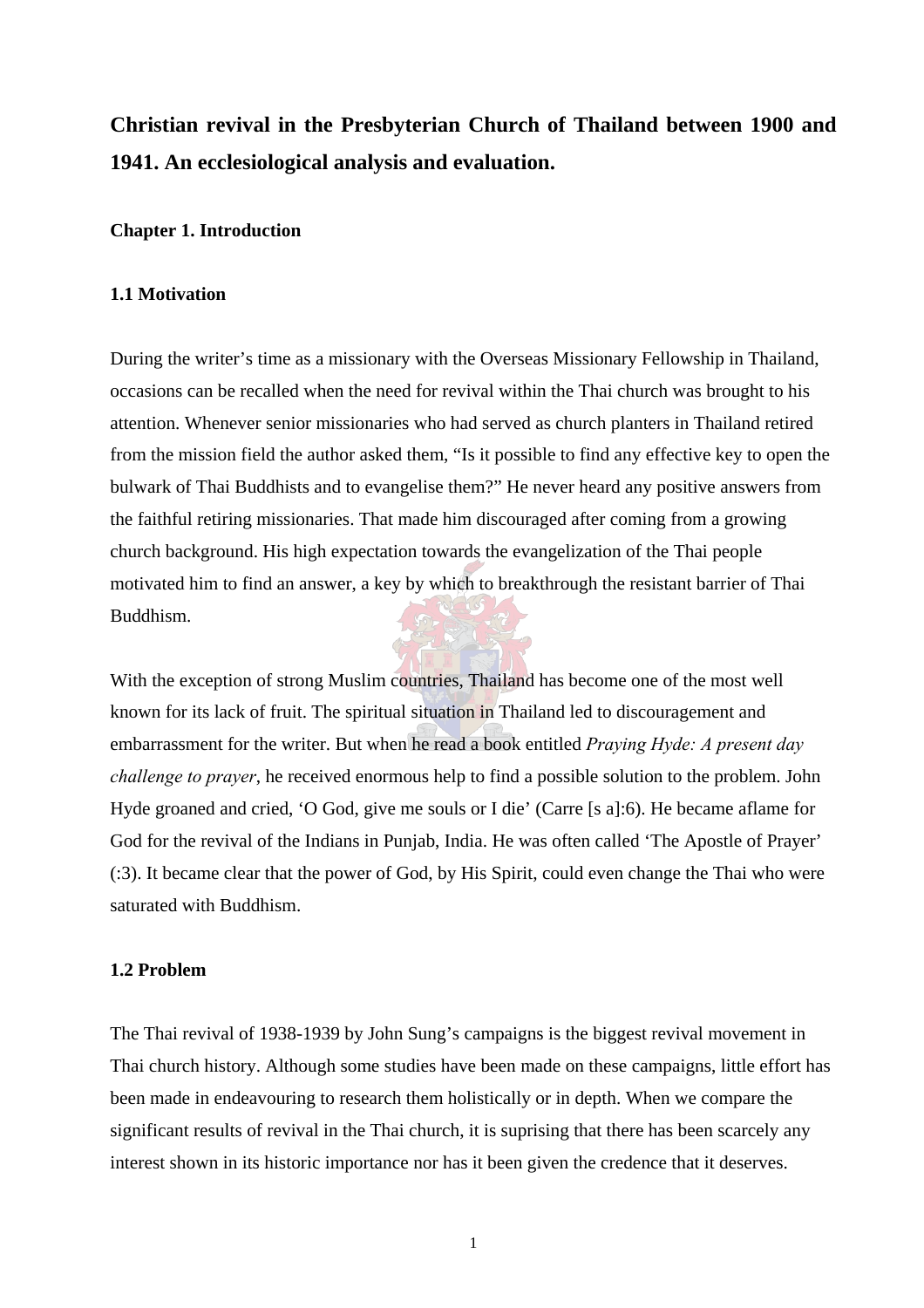<span id="page-16-0"></span>The campaigns greatly impacted Thai churches and church leaders but the data available that dealt with these highly significant events lack both consistency and accuracy. At the same time an in-depth ecclesiological evaluation of the work of John Sung has never been done before.

### **1.3 Purpose**

The overarching purpose of this study is to investigate all related historical processes behind the emergence of the revival movements of the Thai church throughout the period 1900 to 1941 and to analyse and evaluate all relevant factors connected with its emergence. So that lessons, both positive and negative, may be learned and then applied to the Thai church at the present time.

Whilst various themes are included in this study, the principal concern is to explore in detail the phenomena, impacts and results of the revival movement in 1938 and 1939, which was led by John Sung, a Chinese evangelist. An ecclesiological  $1$  analysis and evaluation will also be considered regarding John Sung's campaigns.

The author hopes to discover some reasons why contemporary Thai people do not respond to the gospel and why the resultant fruit is so meagre, as to be relatively insignificant. This, in spite of the fact that Thailand has had a long Protestant mission history since the first residential missionary came in 1828.

This dissertation has been written in the hope that it may strengthen faith and encourage prayer for another revival in the Thai church in the near future.

### **1.4 Hypothesis**

Firstly, the historical, socio-cultural, religious, and political situations of Thailand were factors that influenced the results of John Sung's campaigns.

Secondly, history records that revival was brought about through the work of John Sung in the Presbyterian Church of Thailand, that is, the Church of Christ in Thailand (CCT). The revival included the renewal of spiritual life among those already professing Christ, as well as an

 $\overline{a}$ 1 Ecclesiology is "[t]he study of the church as a biblical and theological topic" (McKim 1996:85).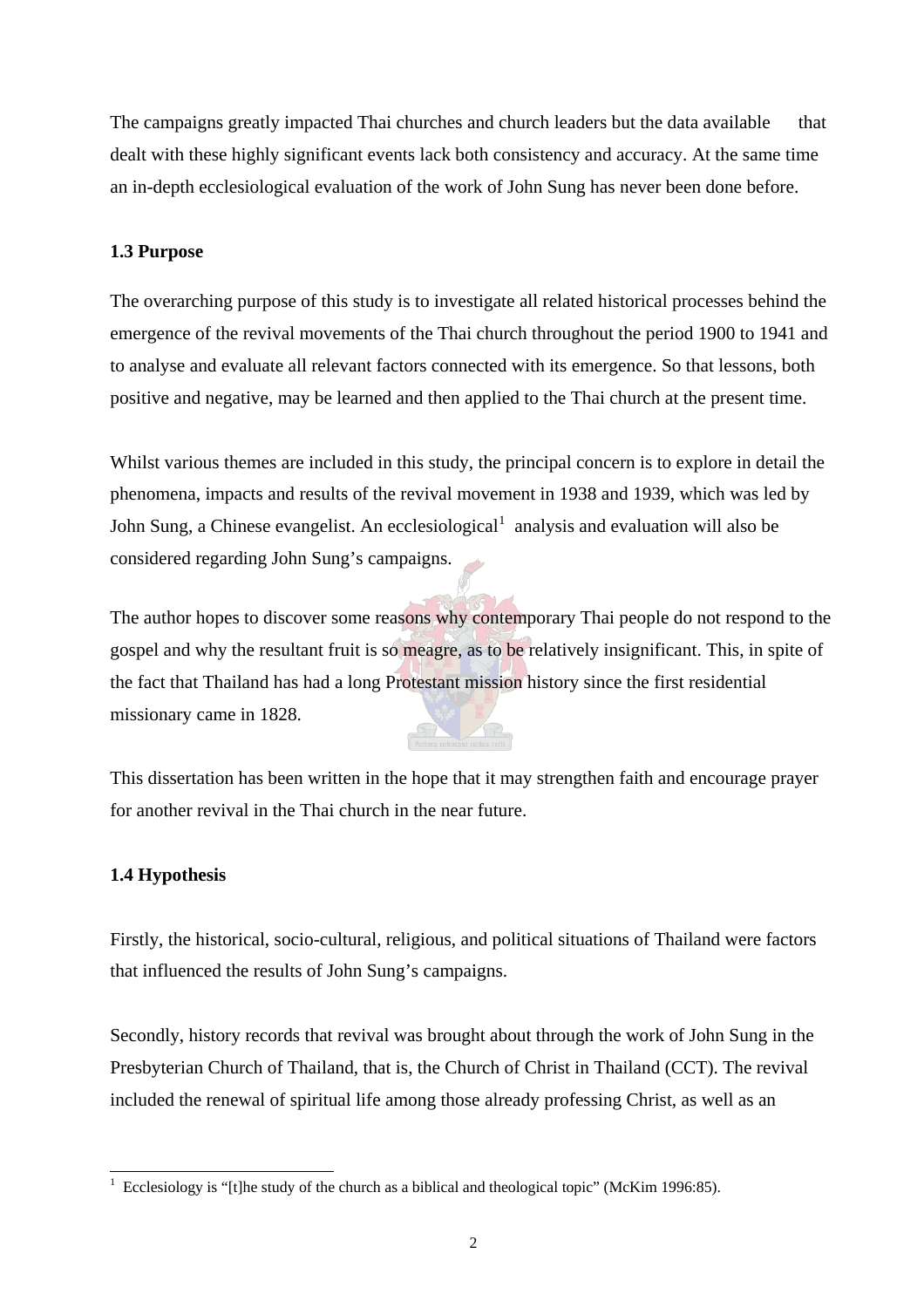<span id="page-17-0"></span>increase desire to be obedient to the Bible. But it did not include a reorganisation of the structure of the church. In this it differed for instance, from the Reformation of the sixteenth century.

Thirdly, the American Presbyterian Mission (APM) and the CCT were not able to harvest the fruits of the revival at the time because of many limiting factors. The APM had weak points which related to their love of tradition, their theological prejudices, their lack of administrative capability, and their strong negative preconception of John Sung's ministry. They also held to an unbalanced mission strategy which was institutional centred instead of church planting centred, together with their preoccupation with social and educational work. The feeble foundation of the churches could not help to reap, or consolidate and strengthen the converts of the revival. At the same time the leaders and the missionaries of the APM and the CCT did not work together in close cooperation in the matter of the revival. The CCT did not have enough matured Christian leaders who could guide the revival movement systematically. Instead of utilising the opportunity to build up a strong church, sadly, the leaders exploited the situation to gain advantage for their own group's interest.

Fourthly, in spite of all the problems of the times, the revival through John Sung's campaigns prepared the Thai church for the testing which would come during the nationalistic Buddhist movement of 1940-1941 as well as the extreme hardships experienced during the Second World War.

#### **1.5 Methodology**

The Bible will be used as the norm for evaluation of John Sung's campaigns. K Froehlich (1991:133) described the importance of the Bible with regard to church history as follows:

Both as theological and a historical discipline church history has to do with the Bible: As a *theological* discipline because church and Bible belong inextricably together. One of the fundamental tenets of the ecclesiology of the Reformers was that there can be no church without the Bible as the central witness to the Word of God in Jesus Christ…As a *historical* discipline, church history has to do with the Bible because church history cannot be entered at any arbitrary point.

"The Reformed tradition regards the Bible, contextually understood, as its basic source and inspiration…The Reformation signifies a return to the Bible." The Word of God was reinstituted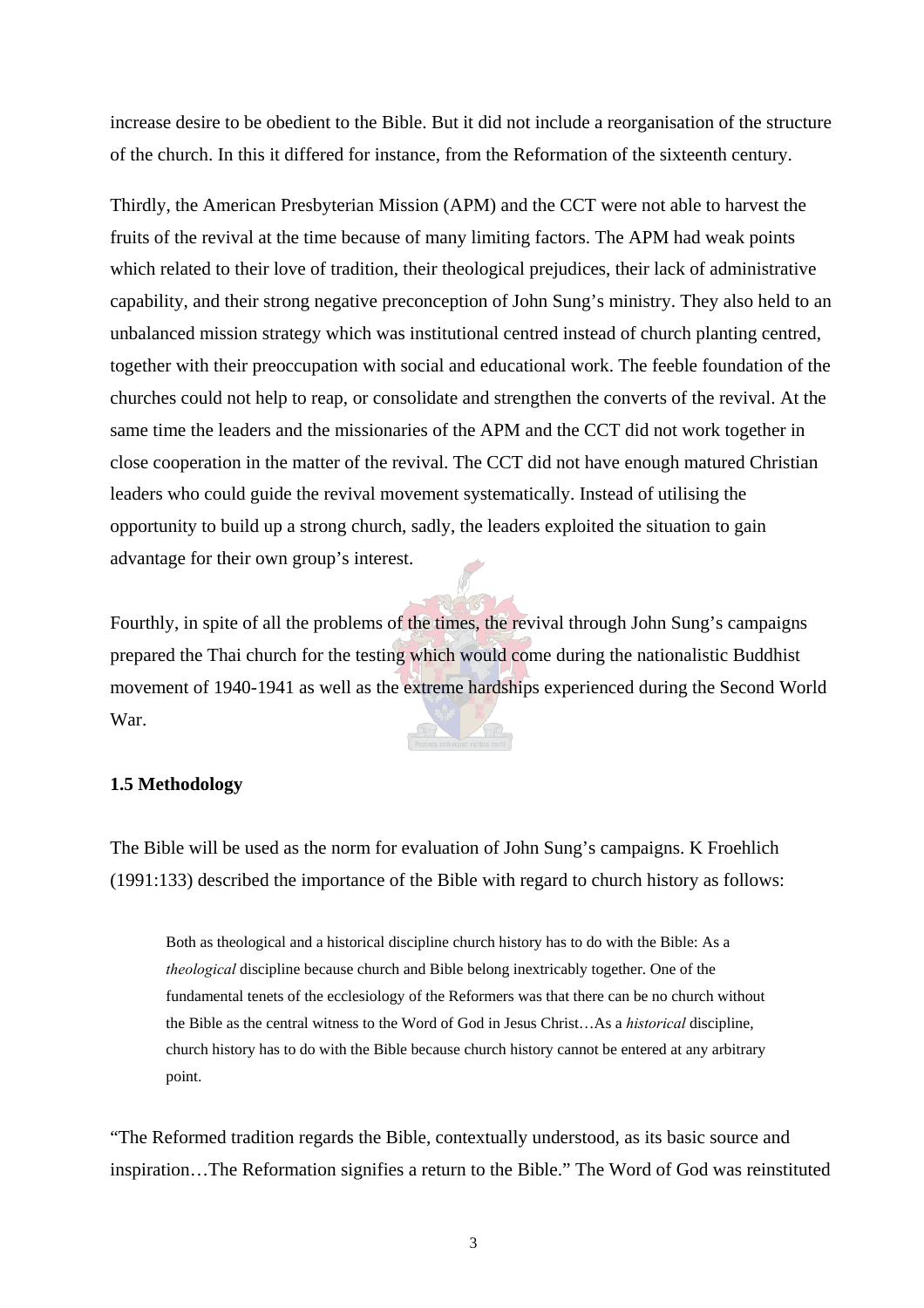<span id="page-18-0"></span>to the central position in public worship, and in the everyday lives of the people (Kim 1998:19). At the same time the Westminster Confession of Faith which defined the Reformed Confessions of Faith will be used as the standard in an ecclesiological evaluation of John Sung's ministry in Thailand.

The approach of the study will primarily be of a Reformed Theological nature—taking note of confessional, church historical, revival and revivalistic, missiological and systematic elements of theology. Reformed theology is "[t]he theological tradition that emerged from the work of John Calvin (1509-64) and other reformers such as Huldrych Zwingli (1484-1531) and Heinrich Bullinger (1504-75), in contrast to Lutheran theology. Key aspects include God's initiative in salvation, in election, and union with Christ" (McKim 1996:234). Together with this theological research, analysis and evaluation, note will also be taken of relevant religious, political and sociological circumstances. A critical and an analytical approach with reference to all sources will be used. The integral or organic methods will be used (Bradley & Muller 1995:31-32) for understanding a more holistic viewpoint in order to gain objectivity in drawing conclusions (:3).

The Harvard reference system that was consulted for achieving accuracy and consistency in the reference technique, both in the text and in the list of works, is *Form and style in theological texts: A guide for the use of the Harvard Reference System*, by Jansie Kilian, published by the University of South Africa, Pretoria (First edition 1993 (soft cover)). The author has tried to provide full references in the text but may have omitted some, merely providing page numbers. Where a page number is not fully identified by author and date, it is taken from the preceding reference work.

#### **1.6 Delimitation**

First of all, this dissertation should be understood within the context of Thailand. The term Laos refers to northern Thailand while on the other hand, Siam or Thailand refers to the whole country. During the period 1900-1941 most churches had connections with the APM because the bulk of missionary work until 1941was carried on predominantly by American Presbyterian missionaries. The Thai revival of 1938-1939 through John Sung's campaigns is restricted among the CCT churches in which the missionaries of the APM were involved.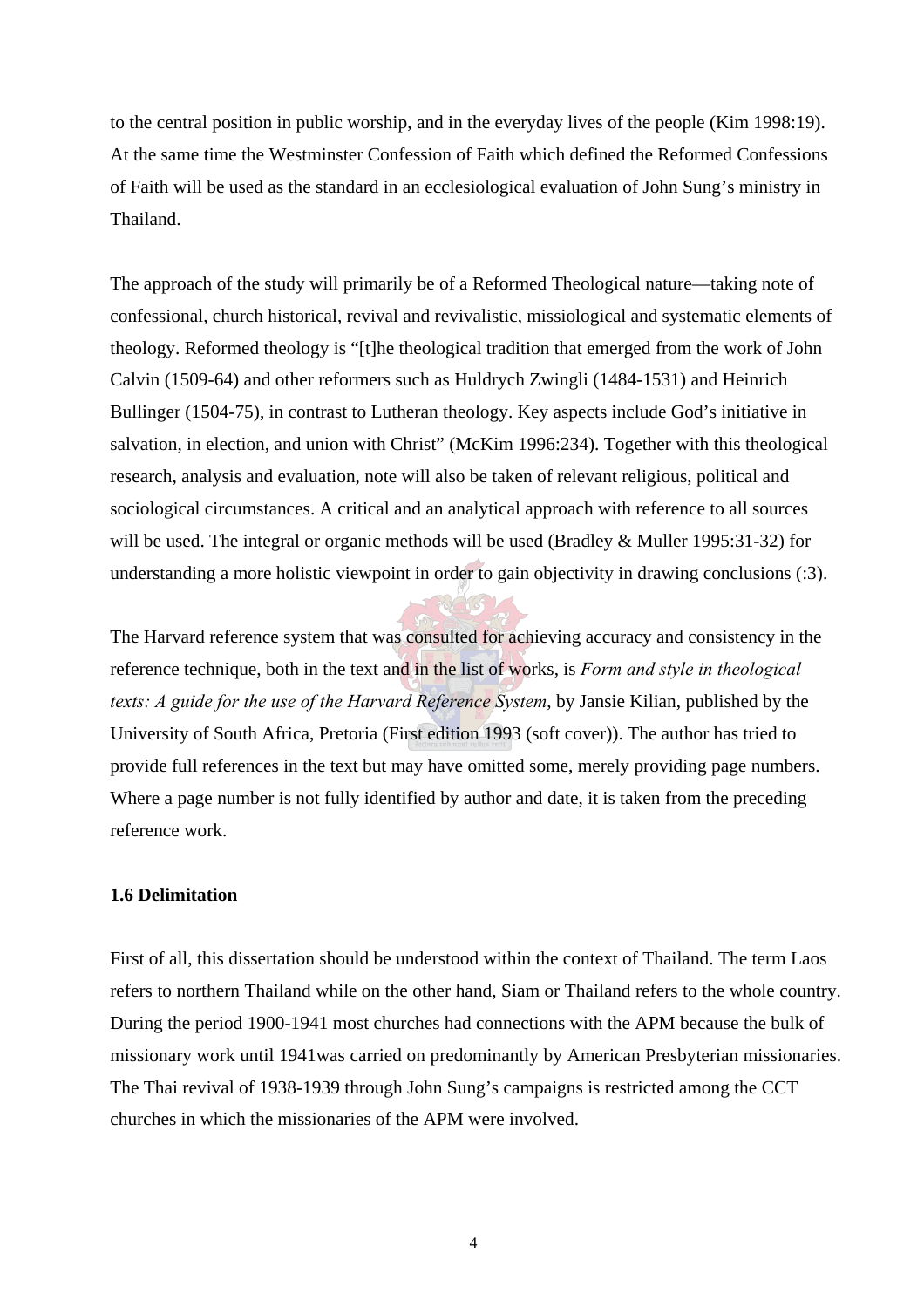<span id="page-19-0"></span>This study will cover the 41year period from 1900 to 1941. Japanese troops came to Thailand on 8 December 1941. It was at that time that Thailand began to be impacted by the influence of the Second World War. This was a very turbulent period in both Thai history and church history.

In John Sung's campaigns, the Bible functioned as a primary document. The missionaries of the APM and Thai church leaders who were involved in the revival movement used the Old and New Testament in their theologies of revival. Simultaneously the leaders of the revival movements in the American church used the Bible as the implied authoritative text in all these movements. How they used the Bible in their theologies of revival (Mouton 2003) would be a very interesting study. Research into how they interpreted Scripture within the revival movements and how they used the Bible as a basis for their theological arguments would be most significant (Bosman 2003). But it would take the writer beyond the scope of the ecclesiological analysis and evaluation of the Thai revival of 1938-1939. Therefore he does not include this area in his thesis.

The responsibility of the historian is to investigate, analyse and evaluate historical material. That being the case, then unavoidably, the historian's confessional presuppositions must inevitably have a part in interpreting the material. Even if objectivity is crucial for the interpretation of the materials, entire objectivity is never attainable (Bradley & Muller 1995:48). The writer's theological position is in accord with Reformed theology, so that will influence his approach in evaluating the historical material.

In order to avoid confusion, the names of places in Thailand are based on the orthography which was used in *Chinese society in Thailand: An analytical history* (Skinner 1957:viii-ix). This is because there are so many ways to spell English names of a place in Thailand.

#### **1.7 Structure**

Chapter one consists of a general introduction and a definition of the meaning of the revival. Using an historical approach, it gives a brief description of Thai Protestant church history in chronological order from its commencement until 1941.

Chapter two deals with the causes and effects of the varied understanding of revival among APM. A brief history of the division and the theological controversy over revival within the American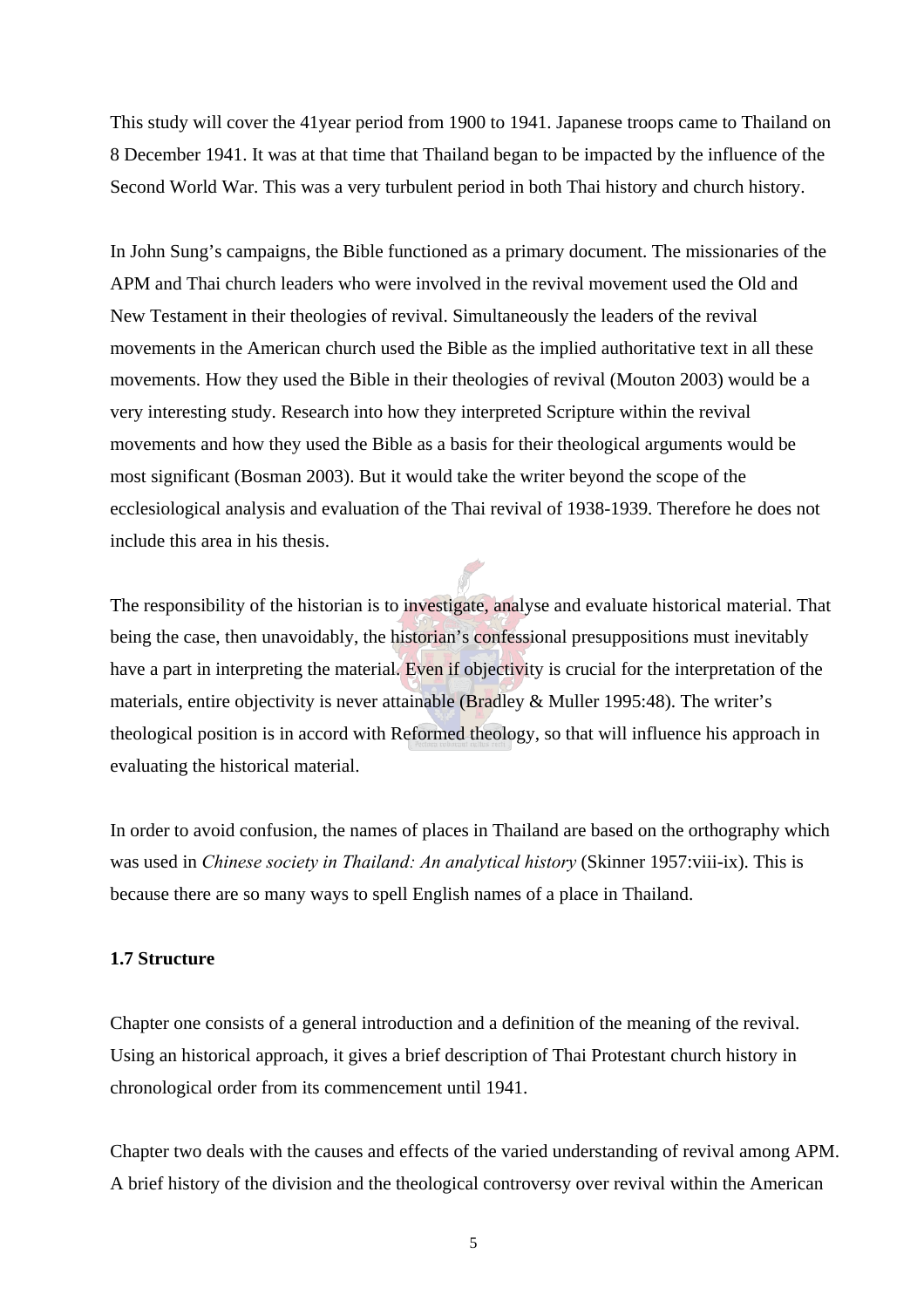<span id="page-20-0"></span>Presbyterian Church will be analysed. It will be compared to the different interpretations of the meaning of revival within the APM. Representative protagonists and antagonists of John Sung's campaigns are presented as examples of the differing schools of thought.

Chapter three introduces the historical, socio-cultural and religious factors which influenced the result of the Thai revival of 1938-1939. Prime Minister Phibunsongkhram's nationalism programme which exercised a direct influence on the lives of the Thai Christians during John Sung's campaigns will be explained.

In Chapter four a brief history of John Sung's life and ministry is addressed. It is necessary to understand his characteristics, theological distinctives and emphases. His ministry and impact in Southeast Asia will also be considered.

In Chapter five, by using the 'diachronic model,' we will investigate the precursors of the revival movements that prepared the ground for John Sung's campaigns in Thailand. John Sung's ministry in Thailand between 1938-1939, including the observable phenomena, characteristics, emphases and the response to the gospel by the Chinese Thai and Thai will be examined.

Chapter six is an analysis and ecclesiological evaluation of John Sung's campaigns in Thailand. John Sung's theology of revival and useful lessons that can be learned from the campaigns will be noted. The end of Chapter six presents the summary and conclusion of the dissertation. It will seek to verify the actual nature of the problems encountered and confirm the hypotheses put forward in Chapter one.

#### **1.8 A definition of the meaning of revival.**

"The greatest need of this generation is a wholehearted return to the plan and purpose of God" which is revival (Roberts 1991:9). Even though we cannot regard revival as the only answer to the church's problems, yet it could be considered as the best answer. It would not be wise to neglect the regular work of the Holy Spirit in the church and be interested in the subject of revival only (Lloyd-Jones 1987:15). It needs to be accepted that "God has more than one way of working" (Murray 1990:385). But it is the conviction of many Christians that revival will bring extraordinary results to the church in a short period of time and bring "great masses of people to their senses and to God" (Roberts 1991:10).

6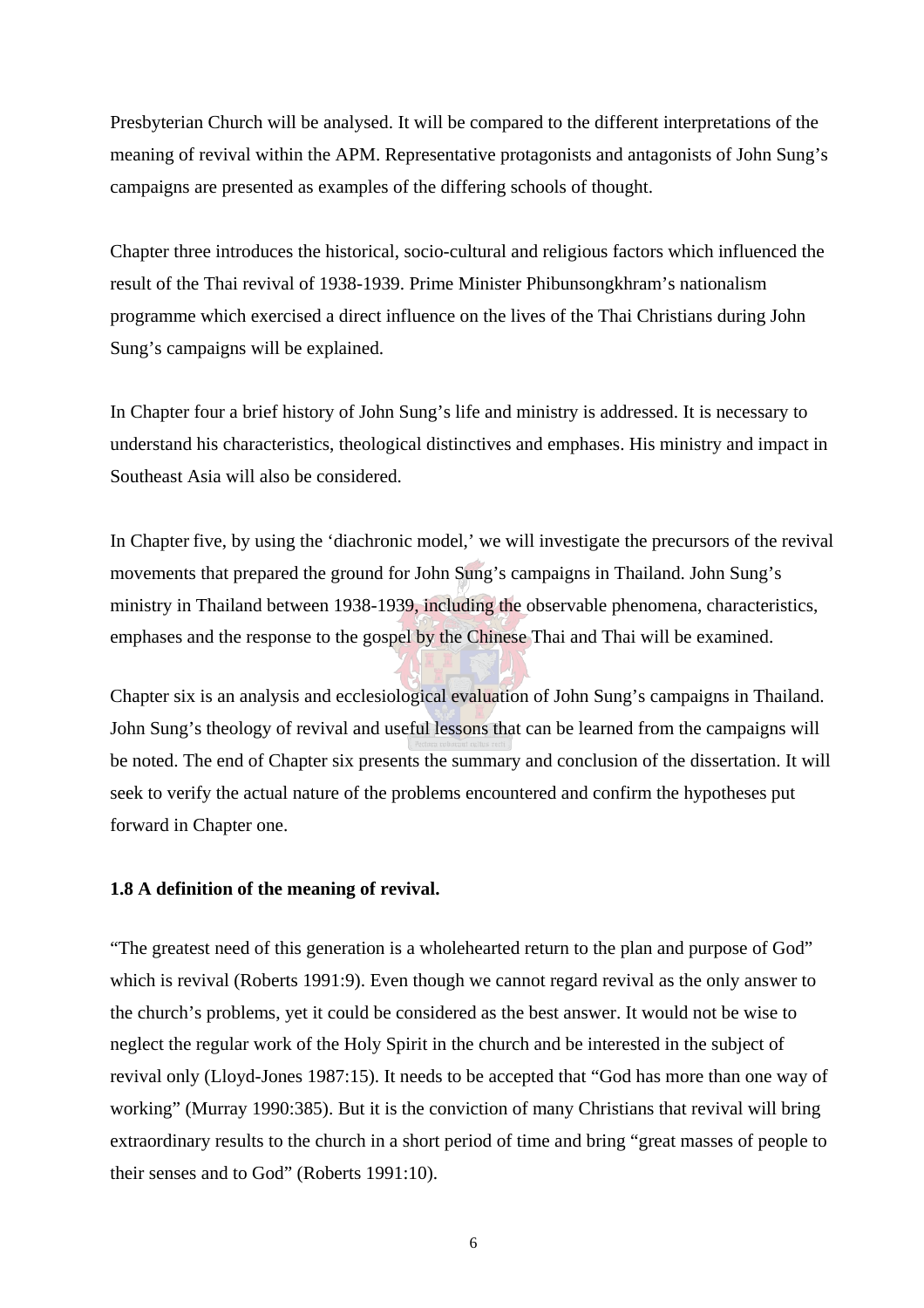<span id="page-21-0"></span>Even though there were many revivals in biblical history and in church history (Riss 1988:11-16), probably the word *revival* "is one of the church's most abused terms" (Kaiser 1999:2). "Edwin Orr, one of our greatest authorities on the subject of revival, reported having seen two churches in a town in America both advertising revival meetings. One displayed a board saying, 'Revival here every Monday night,' whilst the other promised: 'Revival here every night except Monday'!" (Edwards 1997:25). Therefore we need a correct understanding of the concept of revival.

Attempts have often been made to make a comparison between the phenomenon which we call revival in contemporary English usage and the word revival in verb form in the Old Testament. "What has been said of the English word 'revival' could be said of its French, German, Scandinavian and other equivalents" (Orr 1981:iii). The word 'revive' is from Latin *revīvere*. In Latin *re* means 'again' and *vīvere* means 'to live'. If we put them together the meaning is 'live again'. *Oxford English Dictionary* (Simpson & Weiner 1989:835) defines revival as "[a] general reawakening *of* or *in* religion in a community or some part of one." "All conveyed the meaning of restoration and renewal, never of missionary outreach or evangelization" (Orr 1981:iii). It should be noted that the Bible "will refer to the concept of revival without using this word more frequently than it does with it" (Kaiser 1999:229). IDE Thomas (1997:16) said:

[A]ny attempt to define revival leaves one with the feeling that there are certain words in our vocabulary which are better described than defined. And 'revival' is in that category. This may be one reason why the Bible gives us no precise definition of revival, but prefers the picturesque colours of description to the stolid technicalities of definition.

"We cannot go to the Bible to see how the word 'revival' is used, for it is not found there, although it contains many examples and types of revival, and unfolds all its principles" (Wallis 1956:19). Therefore it would not be necessary to analyse the etymological meanings of the word revival in the Bible (Bosman 2003).

#### **1.8.1 Definitions of terms related to revival**

Some words that the church uses and which are related to revival are *awakening*, *renewal* and *reformation*. The words are used interchangeably. Yet despite so much being written about these terms related to revival, there remains no clear understanding of the words.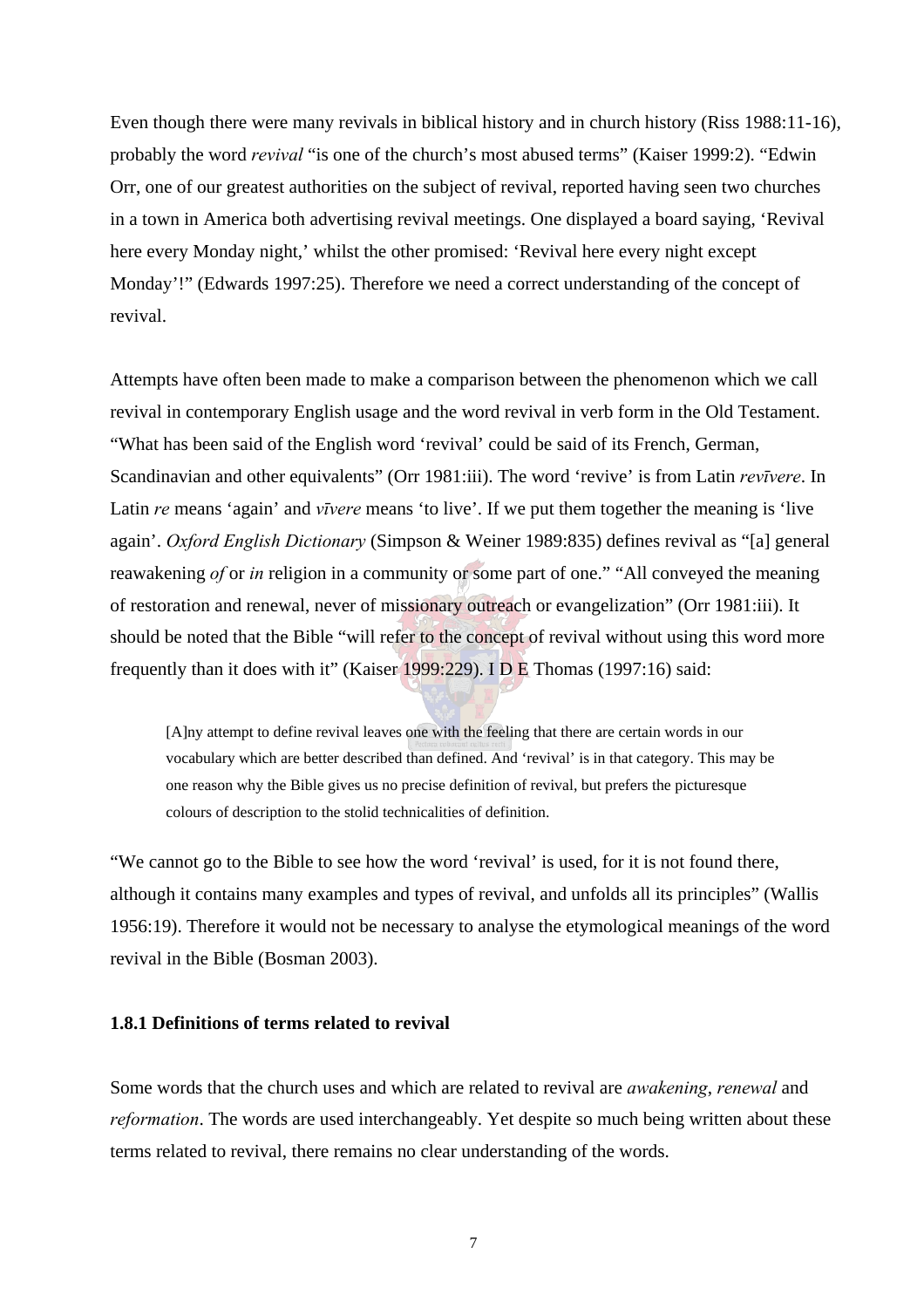<span id="page-22-0"></span>Orr (1981:iv) said that "[a]s the sense of the word 'revival' suggests a renewal of life among those already possessing it, and the sense of the word 'awakening' suggests a coming alive to spirituality, the Oxford Association for Research in Revival has adopted 'revival' for believers and 'awakening' for community." Revival is the work of God with the response of the believers but awakening the work of God with the response of the non-believers (Orr 1981:v). Richard F Lovelace (1979:21-22) said:

*Renewal, revival* and *awakening* trace back to biblical metaphors for the infusion of spiritual life in Christian experience by the Holy Spirit (see Rm 6:4; 8:2-11; Eph 1:17-23; 3:14-19; 5:14). Usually they are used synonymously for broad-scale movements of the Holy Spirit's work in renewing spiritual vitality in the church and in fostering its expansion in mission and evangelism.

Renew is "[t]o make spiritually new; to regenerate." Renewal is "[t]he act of renewing, or the state of being renewed" (Simpson & Weiner 1989:613). "*Renewal* is sometimes used to encompass revival and reformation, and also to denote *aggiornamento*, the updating of the church leading to new engagement with the surrounding world" (Lovelace 1979:22). It is true that 'revival' and 'reformation' are not, in the contemporary sense, New Testament words (Edwards 1997:232).

"At Oxford, J I Packer pointed out that the Puritans in England used 'reform' to convey all that 'revival' meant in the next century" (Orr 1981:iii). Reformation refers to the renewal of life among those already possessing it, a return to the Bible which included a reorganisation of the structure of the church (Lovelace 1979:22).

#### **1.8.2 What revival is not**

"Having been used in a number of different ways over a long period of years, the word *revival*  may now actually mean a variety of things" (Roberts 1991:15). In his book, *Redefining revival: Biblical patterns for missions, evangelism and growth*, William A Beckham (2000:16) stated emphatically that "[t]he 'revival' is part of a group of words that includes missions, evangelism, church planting, holiness and Kingdom living." It would be useful to explain what revival is not. Then we would understand the true meaning of revival better.

Firstly, the word revival is not mass evangelism.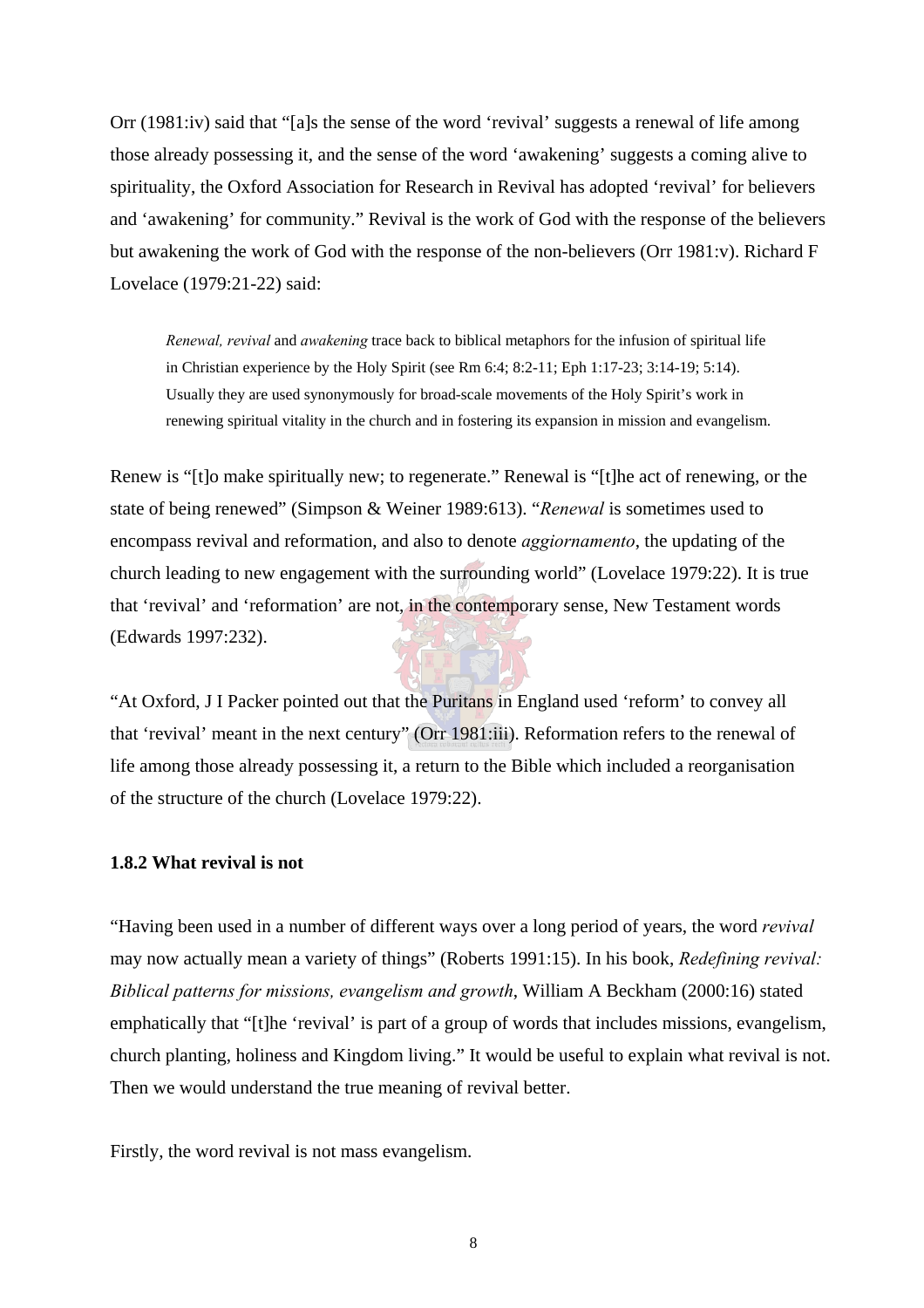"Mass evangelism is work men do for Christ. *Revival* is something Christ does for men" (Roberts 1991:15). "[G]enuine revival of the people of God may precede, accompany or follow a blessed evangelism campaign, but evangelism is not revival" (Orr 1981:vii). Evangelism means proclamation of the good news in biblical terms (Watson 1977:26). Evangelism aims to reach non-believers but revival deals with the need of the church. "Every true revival results in great evangelism" (Thomas 1997:15). I D E Thomas (Thomas 1997:20-21) said:

In a revival, the human element is neither as apparent nor as important as it is in evangelism. In modern evangelistic campaigns, there is a well-known evangelist, of national or even international repute, and he may be supported by a team of specialists, including soloists, organists, choirs, personal workers, ushers, etc. There is usually vast and expensive publicity, a carefully drawn-out plan, a number of preliminary meetings, and all sorts of means are used in order to attract the people.

In an evangelistic campaign "evangelists appeal to the people" (Thomas 1997:21). In revival God is in control. When we look over the history of the New Testament and the later history of the church, whenever God revives his church evangelism flowed from that. Evangelism and revival are not in contrast with one another, but rather complement each other. They are both ways that God has used in history to build his church (:47-48).

Secondly, the word revival is not church growth movement.

The church growth movement is "a missiological movement founded by Donald A McGavran and characterised by a pragmatic approach to planting and nurturing the growth of churches, based on a systematic analysis of growing churches" (Shenk 1990:271). "The church growth movement interprets the great commission as primarily an imperative to make disciples and build and multiply churches" (Ferguson, Wright, & Packer 1998:146-147). "Most people think of revival as a time of phenomenal growth in the numbers attending church…Revival is not the conversion of thousands of unsaved, but the awakening of the church, making it holy and alive once again" (Edwards 1997:175). Most revivals "bear a close relationship to church growth" but some revivals occur without church growth (McGavran 1980:186).

Thirdly, the word revival is not emotional extravaganza.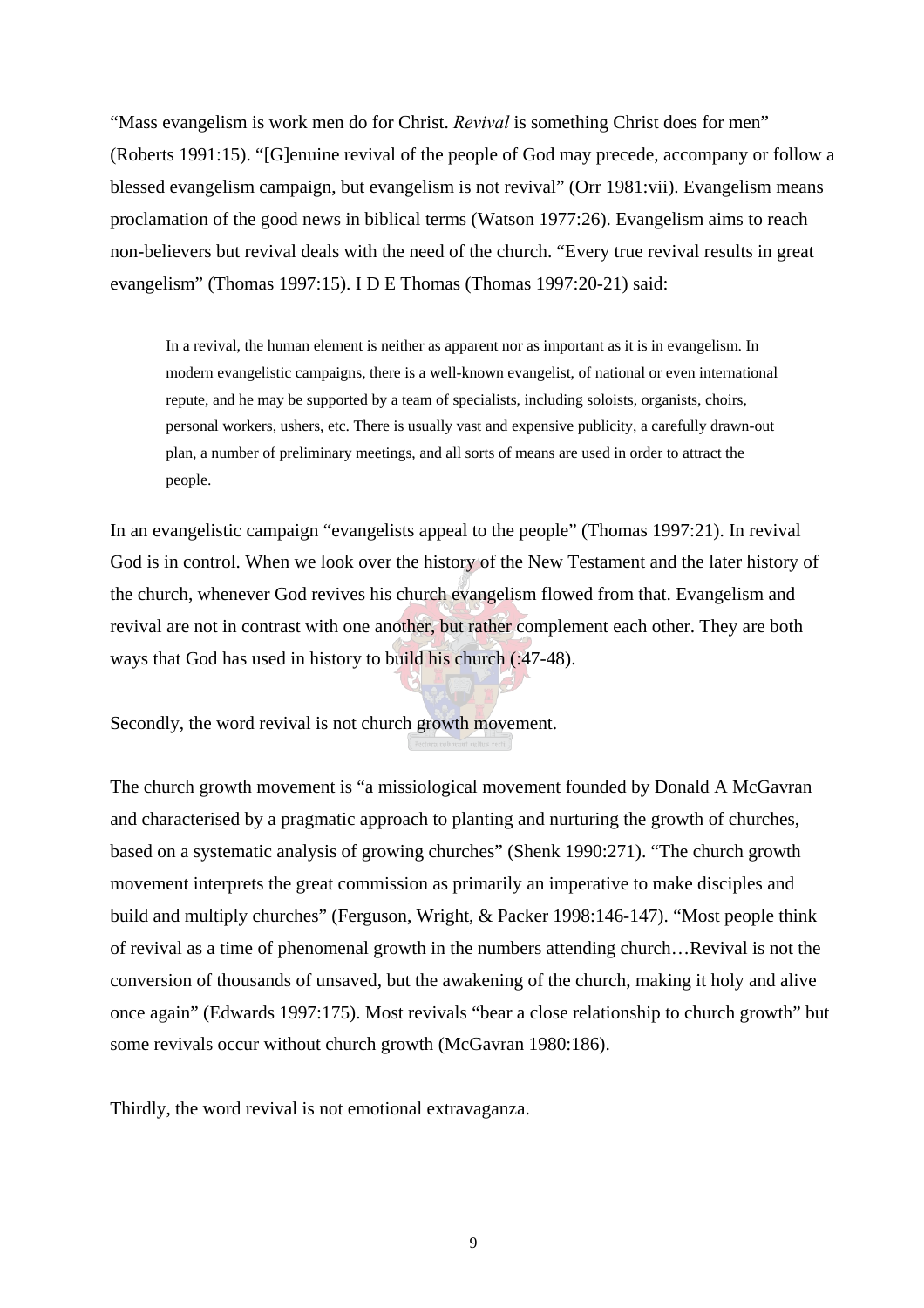In his historical work, *The distinguishing marks of a work of the spirit of God*, Jonathan Edwards, who was called "theologian of revival" for the eighteenth century (Orr 1981:iii), analysed the distinguishing evidences of a work of the Spirit of God. He asserts that "[a] work is not to be judged by any effects on the bodies of men; such as tears, trembling, groans, loud outcries, agonies of body, or the failing of bodily strength. The influence persons are under is not to be judged in one way or other by such effects on the body; and the reason is because the Scripture nowhere gives us any such rule" ([1741] 1984:91). Iain H Murray (1998:134-169) expounded the dangers of fanaticism, recognition of fanaticism, consequences of fanaticism and also gave an illustration of fanaticism in the Wales revival in 1904-1905. He asserted (:135):

Fanaticism is the opposite of a cold intellectualism. Fanaticism usually pays little attention to books, its great interest is in experiences. Fanaticism may be orthodox in belief but it is more concerned with emotion and with results than it is with objective truth and teaching.

Fanaticism puts no stress upon biblical teaching but upon the emotions of hearers (Murray 1998:147). Even though "the outpouring of the Holy Spirit has brought as much response in mind and will as in emotion, though emotional response is noticed more" (Orr 1981:vii), "the Bible as our only infallible means of knowing the mind of God has to control both practice and spirit" (Murray 1998:169).

Fourthly, the word revival is not revivalism.

J Edwin Orr designates revival as having the same meaning as revivalism "for the movements of renewal" (1981:v). But Iain H Murray (1994) used revival and revivalism as having different meanings in his book, *Revival and revivalism*: *The making and marring of American evangelicalism 1750-1858*. He defined revival as that which "retains the same mystery that belongs to the supernaturalism of the New Testament" (Murray 1994:379) and entitled revivalism as the organised and manipulated evangelistic meetings of Charles Grandison Finney (1792-1875) in which he used New Measures (Murray 1994:240-243). Therefore revivalism is defined along the lines of Iain Murray's (1994) *Revival and revivalism*: *The making and marring of American evangelicalism 1750-1858*.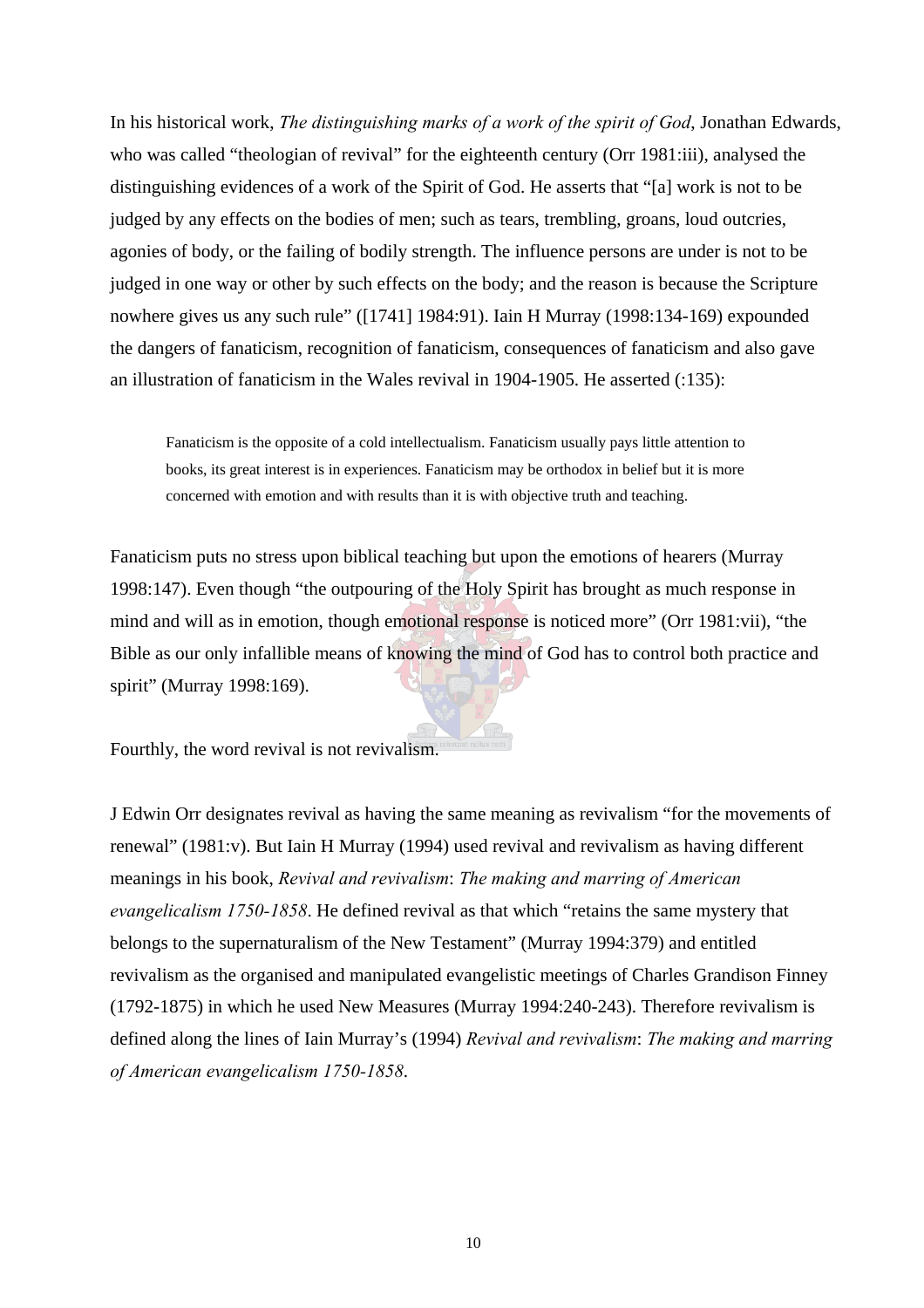#### <span id="page-25-0"></span>**1.8.3 Changing the meaning of revival in church history**

The term revival appeared in religious usage in 1702 for the first time in Cotton Mather's *Magnalia Christi Americana* (Murray 1994:374). "During a second general awakening, 'revivalism' made its appearance in l815, and 'revivalist' in 1820" (Orr 1981:iii). Revivalist is used as "[o]ne who promotes, produces, or takes part in, a religious revival" (Simpson & Weiner 1989:835). We should not use the word revivalist to delineate a man because the terminology leaves a wrong impression that a man can make a revival (Edwards 1997:239).

The meaning of revival has changed through the course of American church history. "Until about 1830 it would appear that one single definition of the phenomenon prevailed. A revival was a sovereign and large giving of the Spirit of God, resulting in the addition of many to the kingdom of God" (Murray 1994:374). But Charles Grandison Finney (Harding 1913:5) in his influential book, *Revivals of religion*, boldly asserted that "[a] revival is not a miracle, nor dependent on a miracle, in any sense. It is a purely philosophical result of the right use of the constituted means." He stated that the reason why people cannot experience revival is because they do not want that (Harding 1913:34). Also he declared that "*Christians* are more to blame for not being revived, than *sinners* are for not being converted" (Harding 1913:20). Charles Grandison Finney gained a national and international reputation by the eighteen-fifties (Sweet 1965:138).

"From the time of the first settlers in New England, the phenomenon was regarded as a 'surprising work of God'" (Murray 1994:xvii). The Puritans and Pietists and the leaders of the First Awakening emphasized God's holiness and human depravity (Lovelace 1979:83). It is a commonly accepted that the evangelical revival of the eighteenth century and the Second Awakening was unstructured and unorganised. From the 1620s to about 1858, the meaning of revival was understood as special seasons of God with his people (Murray 1994:xvii). Richard F Lovelace (1979:83) said:

Subsequent generations…gradually moved away from the Reformation in these areas. Rationalist religion…began to stress the goodness of man and the benevolence of the Deity. By the time of Second Awakening, many leaders of the revival were adjusting to this critique by presenting an increasingly kindly, fatherly and thoroughly comprehensible God. In the late nineteenth century, D L Moody determined to center his message around the truth that "God is Love" and to tone down the mention of hell and the wrath of God to the point of inaudibility.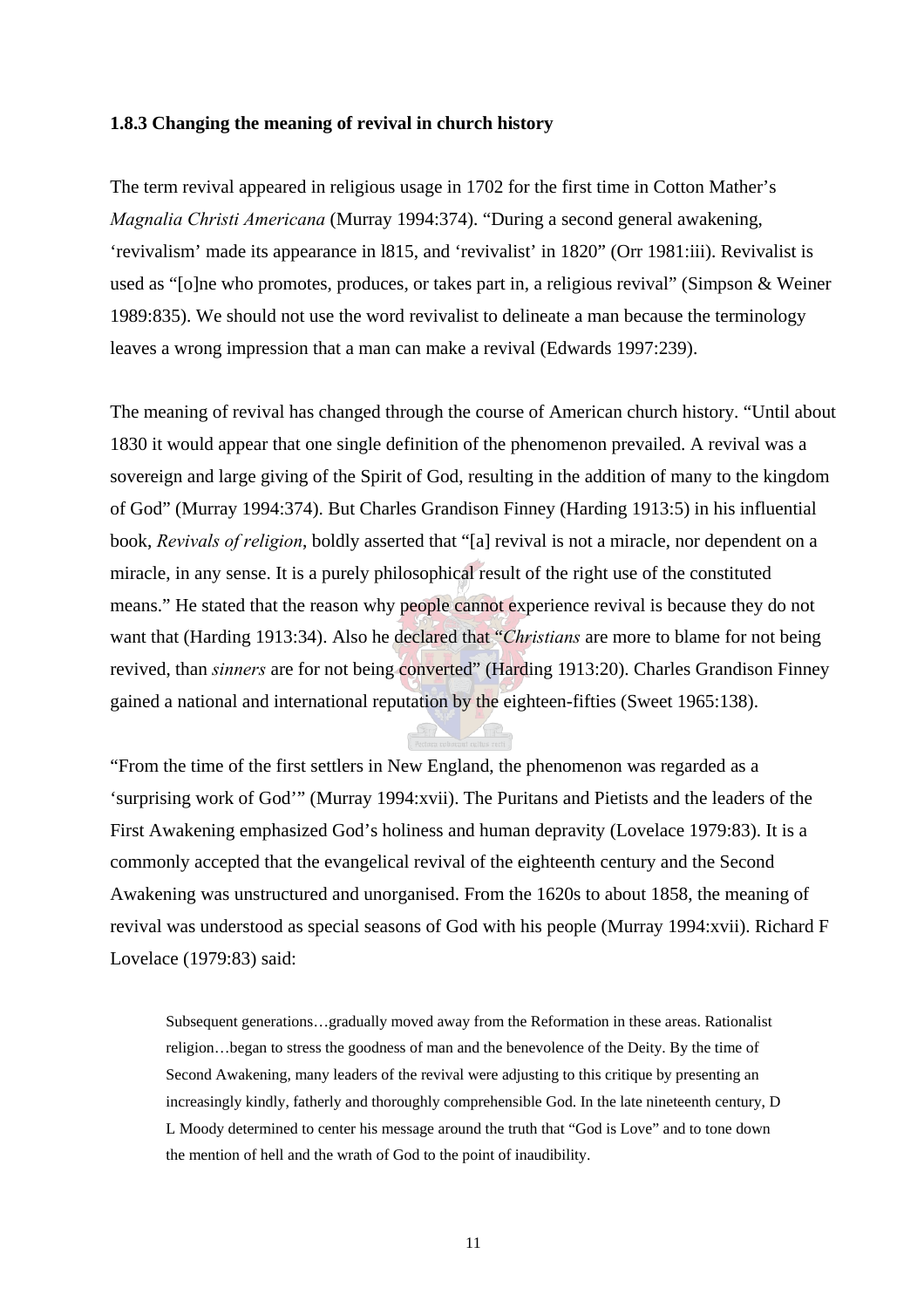<span id="page-26-0"></span>Charles Grandison Finney began to structure revival meetings (Orr 1981:vi). As the nineteenth century continued on, the different tendencies of revival became less and less distinct. "Theological differences were more and more watered down" and interdenominational evangelistic campaigns became more common (Sweet 1965: 139). "Seasons of revival became 'revival meetings.' Instead of being 'surprising' they might now be even announced in advance, and whereas no one in the previous century had known of ways to secure a revival, a system was now…guaranteeing results… This phase of understanding ran its course in the opening decades of the twentieth century" (Murray 1994:xviii). Orr (Orr 1981:vi) concluded, "Finney managed to structure 'frontier revivalism,' which Moody in turn urbanized, while Billy Sunday made it 'big business,' Billy Graham inheriting the development."

#### **1.8.4 Theology and definition of revival in Reformed tradition**

There is no clear and unified definition of revival in Reformed theology. The writer will accept the theology of revival of the Old School Presbyterianism, because the theology of revival of the Old School Presbyterianism is more close to Reformed theology and Calvinism than any theology of revival among other Reformed traditions.

Old School Presbyterianism is "[t]he traditional Calvinism of 19<sup>th</sup>-century American Presbyterians upheld staunchly by professors from Princeton Seminary including Archibald Alexander (1772-1851) and Charles Hodge (1797-1878)" (Mckim 1996:194). Archibald Alexander "formed what became known as the Old School theology" (Guelzo 1999:181). Archibald Alexander, the first professor of the Princeton Theological Seminary in 1812, "formed a distinct version of Presbyterian theology that found its genesis in older, European formulations of Calvinism…Under Alexander's direction, and due in great measure to the efforts of his colleague Charles Hodge, Princeton Seminary became the intellectual center of Old School Presbyterianism" (Fitzmier 1990:843).

#### **1.8.4.1 God's agency and human agency in revival**

"The supernatural working of God the Holy Spirit in revival power is something that no man can fully describe" (Campbell 1954:16). In every revival, there is man's side and God's side. It is necessary to understand the balance of the sovereignty of God and the responsibility of man. "Scripture taught both positions, and one without the other was in danger of becoming lopsided"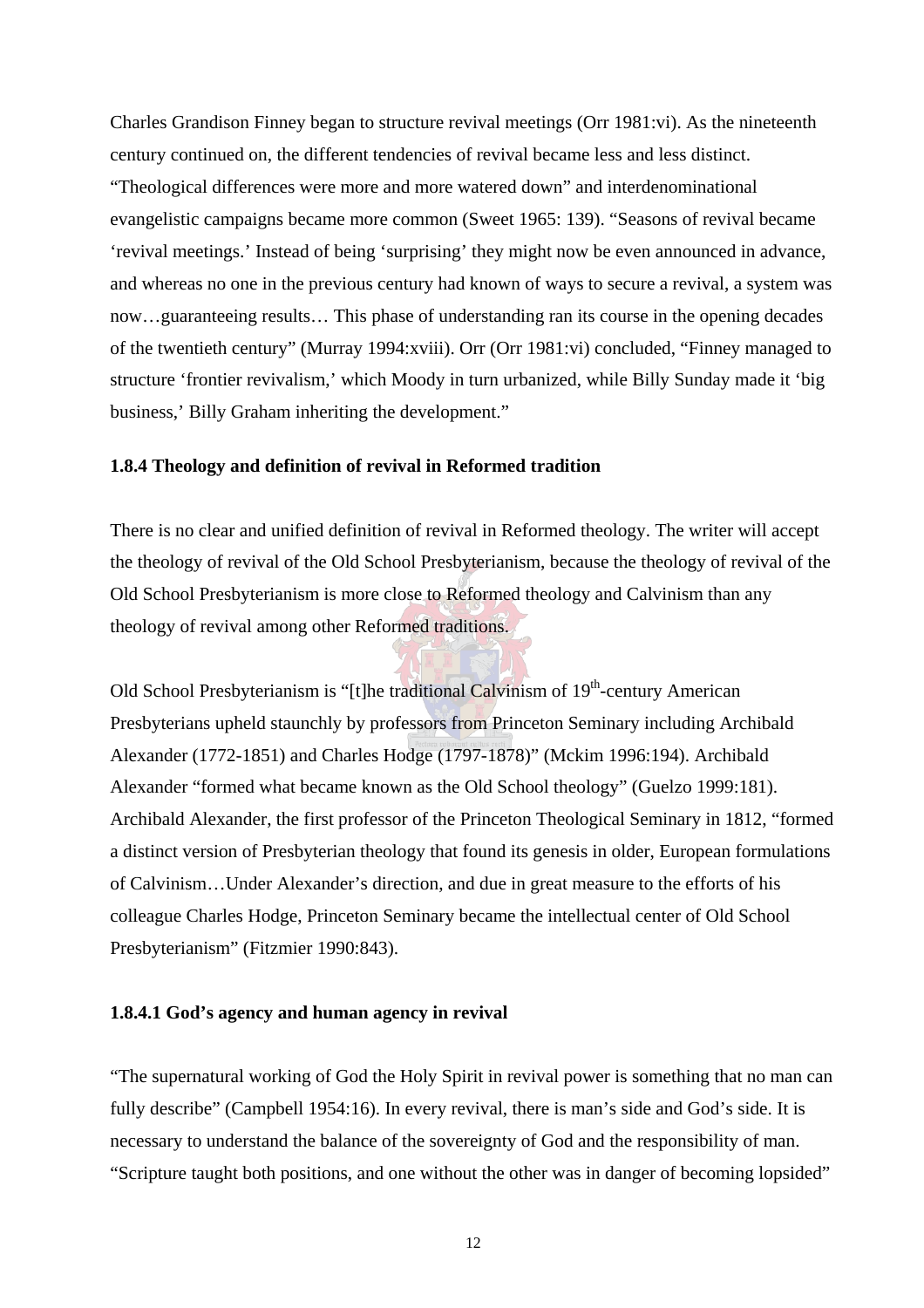<span id="page-27-0"></span>(Kaiser 1999:17-18). Iian H Murray (1998:200-211) added in the appendix of his book, *Pentecost-today?: The biblical basis for understanding revival*, an article by Hugh Martin (1822- 85) taken over from the *British and Foreign Evangelical Review*. In the article Hugh Martin explains the nature and connection of the divine and human agencies in the sanctification, perseverance and final salvation of God's people with reference to Phlp 2:12-13 (Murray 1998:200). Hugh Martin said (:206-207):

…Whether is the Divine agency or the human agency first in point of importance?…The Divine agency is indispensable, for we are not sufficient of ourselves to think anything as of ourselves, but our sufficiency is of God. And evidently also the human agency is equally indispensable, for if we are not thinking, willing, acting after a godly manner, it is clear that nought of God's sufficiency has been communicated to us, and nothing has been accomplished…God's agency is the cause of man's…we may now, without any disparagement to that which is the cause of the other, affirm that the one is just as indispensable as the other.

"God is the God of revival but man is the human agent through whom revival is possible" (Campbell 1954:16). "The old-school understanding of revival was not formulated in forgetfulness of such vital areas of responsibility" (Murray 1998:61). "God gives promises and duties as *instrumental means* to blessing, not as *causes*, for the grace of God is in the means as well as in the result. God's act does not *follow* man's, rather the divine and human agency are conjoined so that we find that what is required of man is also attributed to God" (:62).

#### **1.8.4.2 God's Word and prayer as preparation for revival**

The two most important elements in preparing for the revival from God are preaching and teaching God's Word and praying for the outpouring of the Spirit (Ross 2000:7). Preparing the way for revival "is the recovery of knowledge and faith in God" (Murray 1998:78). John Calvin says, "[w]hether, therefore, God makes use of man's help in this or works by his own power alone, he always represents himself through his Word to those whom he wills to draw to himself." Also he said "[t]he same Word is the basis whereby faith is supported and sustained; if it turns away from the Word, it falls. Therefore, take away the Word and no faith will then remain" (Institutes 3.2.6). At the same time "[t]he Word becomes efficacious for our faith through the Holy Spirit" (Institutes 3.2.33). God works in accordance with his Word through his Spirit.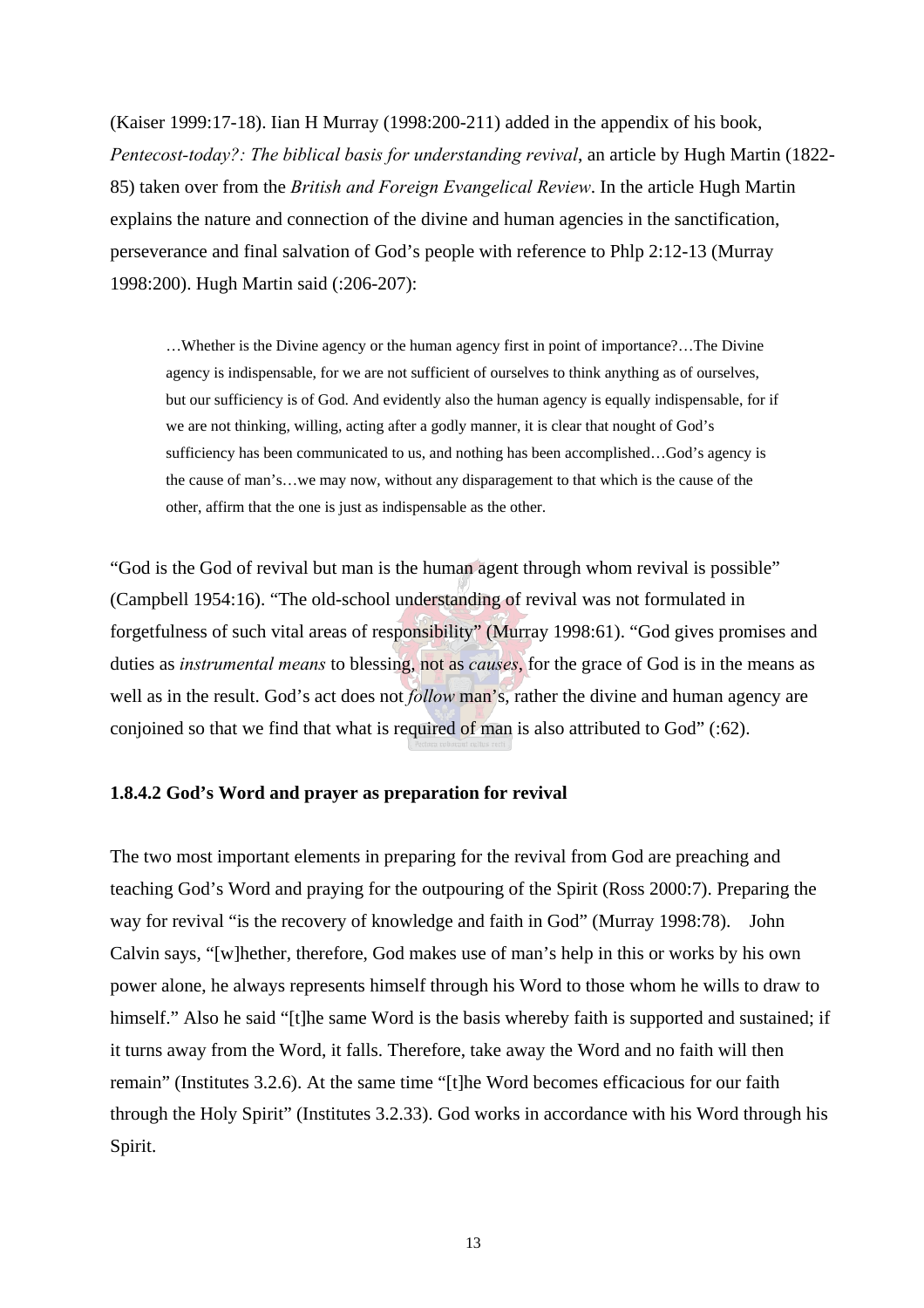<span id="page-28-0"></span>"History shows that it is when earnest prayer is multiplied that revivals occur" (Murray 1998:65). "Effectual prayer has a divine source and it achieves the purpose which God himself intended" (:67). But "the spirit of prayer does not originate with ourselves" (:66). "God has chosen to make prayer a *means* of blessing, not so that the fulfillment of his purposes becomes dependent upon us, but rather to help us learn *our* absolute dependence upon him" (:69). Always God places the responsibility of prayer upon us even though God takes the initiative in revival (Edwards 1997:236-237).

#### **1.8.4.3 Four results of revival**

There are both common and unique features in every revival. Many people assert different features of revival in biblical and church history. But the four most common characteristics of revival are (i) conviction of sin and repentance, (ii) restored faith in God's Word, (iii) restored worship in the church and, (iv) restored eagerness for sharing the gospel to non-believers.

Conviction of sin and repentance is an essential part of revival. "There is no revival without deep, uncomfortable and humbling conviction of sin" (Edwards 1997:116). Iain Murray (1994:163) also asserted that "[a]ll awakenings begin with the return of a profound conviction of sin." The Korean revival of 1907 is a good example of conviction of sin and repentance. "Every sin a human being can commit was publicly confessed that night... when the Spirit of God falls upon guilty souls, there will be confession, and no power on earth can stop it" (Blair & Hunt 1977:74). There was a blazing longing for holiness (Edwards 1997:28) and a desire to separate themselves from sins (Kaiser 1999:13).

"Revived individuals are…marked by their great interest in the Word of God…They will be moved to diligent study of the Bible and to faithful application of its wonderful truths to their lives" (Roberts 1991:23). Brian H Edwards (1997:64) testified to a point of historical fact that the liberal wing of the church never experienced revival because God does not trust those who will not trust his Word. Therefore "revival is an *evangelical* awakening." "One reason why the revivals experienced by Whitefield, Wesley and, a century later, by Charles Haddon Spurgeon continued so long was that preaching was at the center" (Edwards 1997:214). Finally the people realised the love of God which is shown in a special way through the death of Jesus Christ on the cross (Lloyd-Jones 1986:102).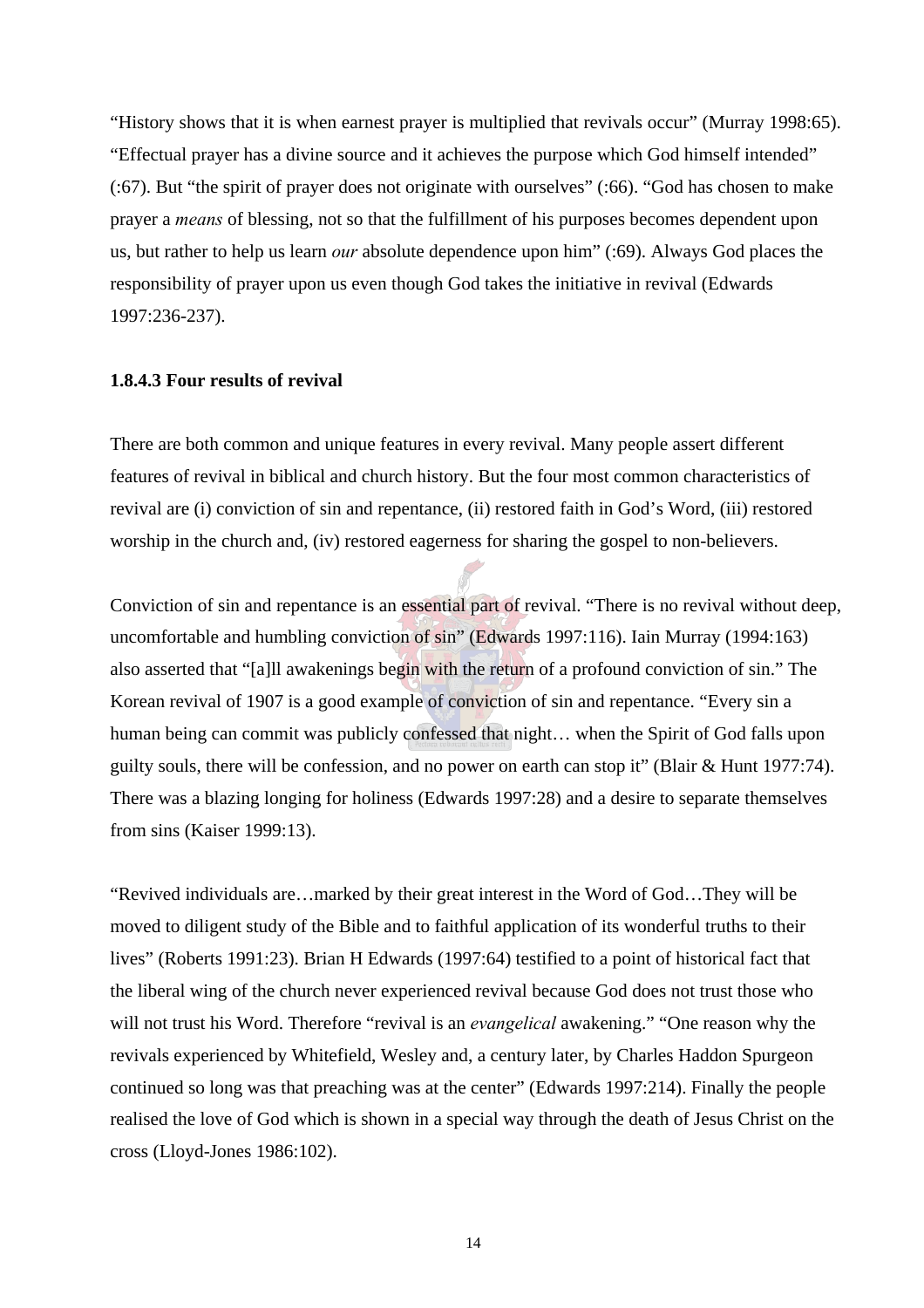<span id="page-29-0"></span>The people had "a realisation of the holiness and of the majesty and the glory of God" and "a deep and terrible sense of sin" in every revival (Lloyd-Jones 1986:100-101). Calvin asserted that the Holy Spirit convicts and illumines the inner state of people (Institutes 3.2.34). Iain H Murray (Murray 1998:191) says:

When people, burdened with a sense of guilt, come to complete deliverance through faith in the atoning sufferings of Christ, and when the love of God fills the hearts of believers, then joy is irresistible. The clearer the knowledge, the higher will be the praise. At such times…something of the very happiness of heaven is manifested among the people of God.

"[E]ach revival was marked by a return to the genuine worship of Yahweh…, [G]enuine worship of the living God became the chief delight and one of the foremost desires of each person who was truly restored to spiritual vitality" (Kaiser 1999:12). "[R]ecovery of the Word of God resulted in the recovery of the worship of God" (Kim, S S 1997:71).

In many revivals, there was unusual effectiveness in evangelism. Many people were added to the congregation of the local churches in many revivals (Murray 1998:178-180). "[R]evival is the work of God with the response of the people of God, awakening the work of God with the response of the unregenerate masses" (Orr 1981:v). Large numbers of people are converted in most revivals but not all the cases (McGavran 1980:186).

#### **1.8.4.4 Definition of revival**

J Edwin Orr, historian of revivals, defined revival as "a movement of the Holy Spirit bringing about a revival of New Testament Christianity in the Church of Christ and its related community" (Edwards 1997:26). One of the best definitions of revival was suggested by Arthur Wallis (1956:20) in his classic book *In the day of Thy power: The scriptural principles of revival*:

[R]evival is a thing of special times and seasons…Numerous writings…will confirm that revival is divine intervention in the normal course of spiritual things. It is God revealing Himself to man in awful holiness and irresistible power. It is such a manifest working of God that human personalities are overshadowed, and human programmes abandoned. It is man retiring into the background because God has taken the field. It is the Lord…working in extraordinary power on saint and sinner.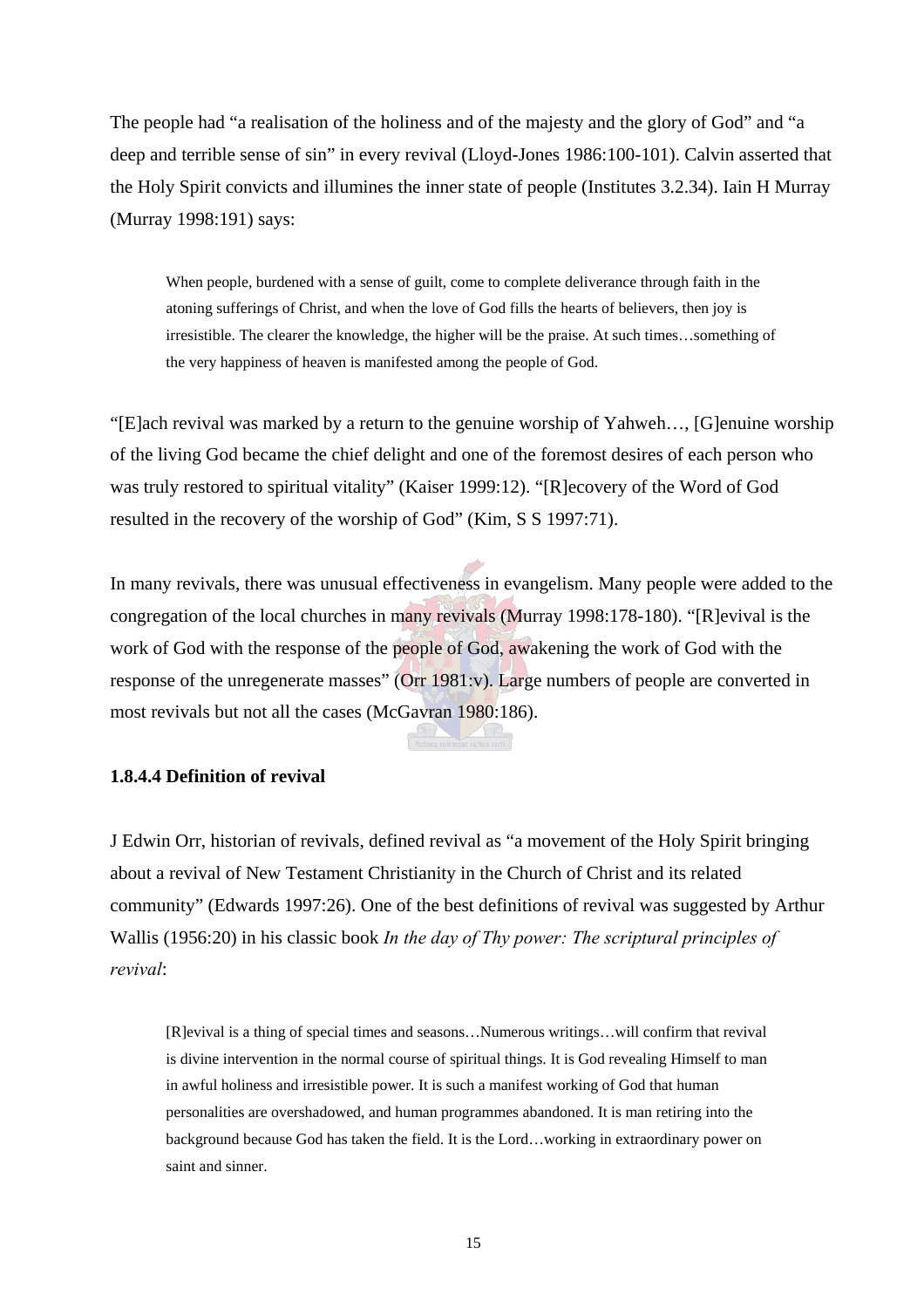<span id="page-30-0"></span>D Martyn Lloyd-Jones, "the foremost advocate of old-school views of revival in the present century" (Murray 1998:75), defined revival in his book entitled *Revival: Can we make it happen?* as "the mighty act of God and it is a sovereign act of God...Man can do nothing. God, and God alone, does it…not only can men not produce a revival, they cannot even explain it…" (Lloyd-Jones 1986:103). "If you can explain a thing it is not a miracle. A miracle is the direct, sovereign, immediate, supernatural, action of God and it cannot be explained" (:104).

The writer's definition of revival is:

*A sovereign visitation of God the Holy Spirit in which God's glory is made known through God's people thereby producing authentic repentance, confession of sin and new life in Christ.* 



### **1.9 A brief account of Thai church history (1828-1941)**

It is necessary to study the history of the Thai church<sup>2</sup> from the beginning until 1941 to understand the Thai revival of 1938-1939 that was brought about through John Sung's campaigns.

The history of the Thai church is described with particular reference to the development of the APM. It is no exaggeration to say that most of the Thai Protestant church history between 1900 and 1941 is related to the progress of the APM in Thailand. Paul Eakin (1944) reported on all the mission societies that had worked in Thailand from the beginning of the Protestant mission to the start of the Second World War in Thailand, from 1828 to 1941. It is clear that the biggest missionary group in the Thai church history during the period 1828-1941 comprised the missionaries from the Board of Foreign Missions of the Presbyterian Church in the United States of America (PCUSA), as shown in the following chart.

 $\overline{a}$ 2 By 'the Thai church' is meant mainly the Protestant churches in Thailand.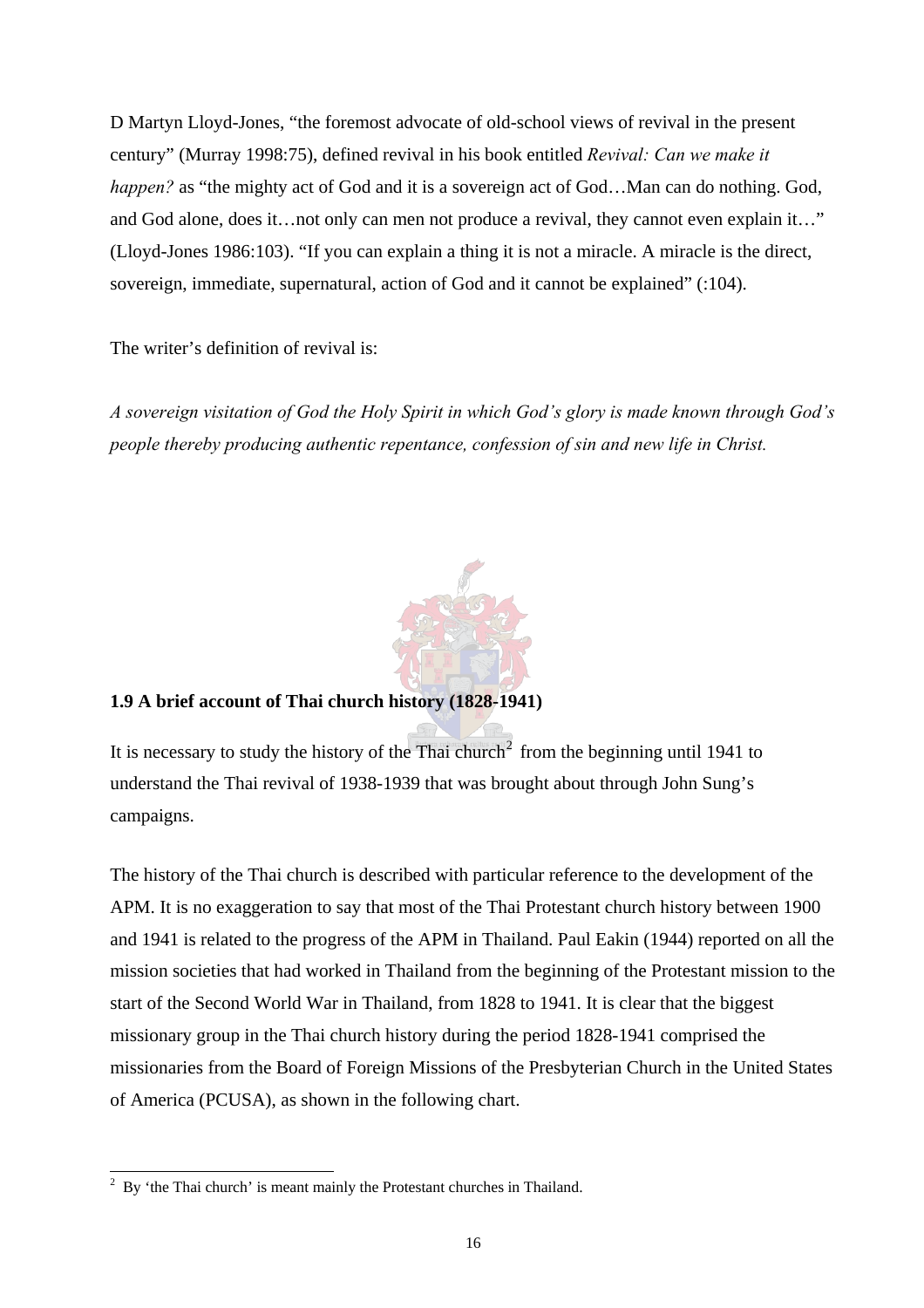| Society                            |                           | Missionaries |                        |                |                | Average years of service |       |        |                |
|------------------------------------|---------------------------|--------------|------------------------|----------------|----------------|--------------------------|-------|--------|----------------|
|                                    | Dates (to end of<br>1941) |              | Men Wives Single Total |                |                | Men                      | Wives | Single | Total          |
| <b>Netherlands Mission Society</b> | 1828-1831                 | 1            | 1                      |                | $\overline{2}$ | 3                        | 3     |        | 3              |
| <b>London Mission Society</b>      | 1828-1832                 | 1            |                        |                | 1              | 4                        |       |        | 4              |
| Congregational <sup>3</sup>        | 1831-1849                 | 11           | 10                     | 1              | 22             | 5.8                      | 5.8   | 4      | 5.7            |
| American Mission Association       | 1850-1874                 | 5            | 5                      |                | 10             | 8.6                      | 12.6  |        | 10.6           |
| American Baptist                   | 1833-1893                 | 16           | 15                     | 4              | 35             | 8.8                      | 10.8  | 4.5    | 9.2            |
| [American] Presbyterian            | 1840-                     | 153          | 142                    | 68             | 363            | 14.6                     | 14.2  | 11.5   | 13.9           |
| <b>American Bible Society</b>      | 1893-                     | 4            | 4                      |                | 8              | 11.5                     | 11.5  |        | 11.5           |
| S. P. G. $(England)^4$             | 1902-                     | 4            | 3                      | 8              | 15             | 9.2                      | 8.3   | 1.9    | 5.1            |
| Churches of Christ (England)       | 1903-                     | 6            | 5                      | $\overline{2}$ | 13             | 10.5                     | 11.6  | 19.5   | 12.3           |
| Seventh Day Adventist              | 1918-                     | 7            | 7                      | 1              | 15             | 6.3                      | 6.3   | 1      | 6              |
| Christian & Missionary Alliance    | 1922-                     | 7            | 7                      |                | 14             | 11.7                     | 11.7  |        | 11.7           |
| Y. M. C. A. <sup>5</sup>           | 1931-                     | 1            | $\mathbf{1}$           |                | $\overline{2}$ | 10                       | 10    |        | 10             |
| Jehovah's Witnesses                | 1940-                     | 2            |                        |                | 2              | $\overline{c}$           |       |        | $\overline{2}$ |
| Total                              |                           | 218          | 200                    | 84             | 502            | 12.7                     | 12.9  | 10.2   | 12.4           |

<span id="page-31-0"></span>Table 1. Missionary Societies in Thailand 1828-1941

Source: (Eakin 1944)

 $\overline{a}$ 

We will describe Thai church history, giving priority to the advancement of the APM which became known as such after the merging of the Laos Mission and the Siam Mission that consisted of the missionaries of the Board of Foreign Missions of the PCUSA in 1920. At the same time the history relating to the APM will be delineated in more detail than in other accounts.

#### **1.9.1 Protestant beginnings (1828-1860)**

The beginning of the mission faced many difficulties. It is believed that frequent disease and the high mortality rate of the missionaries, both adult and infant, hindered mission work considerably. Poor communications presented obstacles. A particular difficulty was that Buddhism was saturated with much indigenous Animism and Brahmanism entrenched in the Siamese<sup>6</sup> world-view. The Thai religion seemed to be an impenetrable stronghold for Christian

<sup>&</sup>lt;sup>3</sup> This refers to the American Board of Commissioners for Foreign Mission (Smith 1982:18).

<sup>&</sup>lt;sup>4</sup> This stands for the Society for the Propagation of the Gospel (McFarland [1928] 1999:372).

<sup>&</sup>lt;sup>5</sup> This refers to the Young Men's Christian Association (Wells 1958:201).

<sup>6</sup> Siamese is an old-fashioned term relating to Thai, its people, or their language.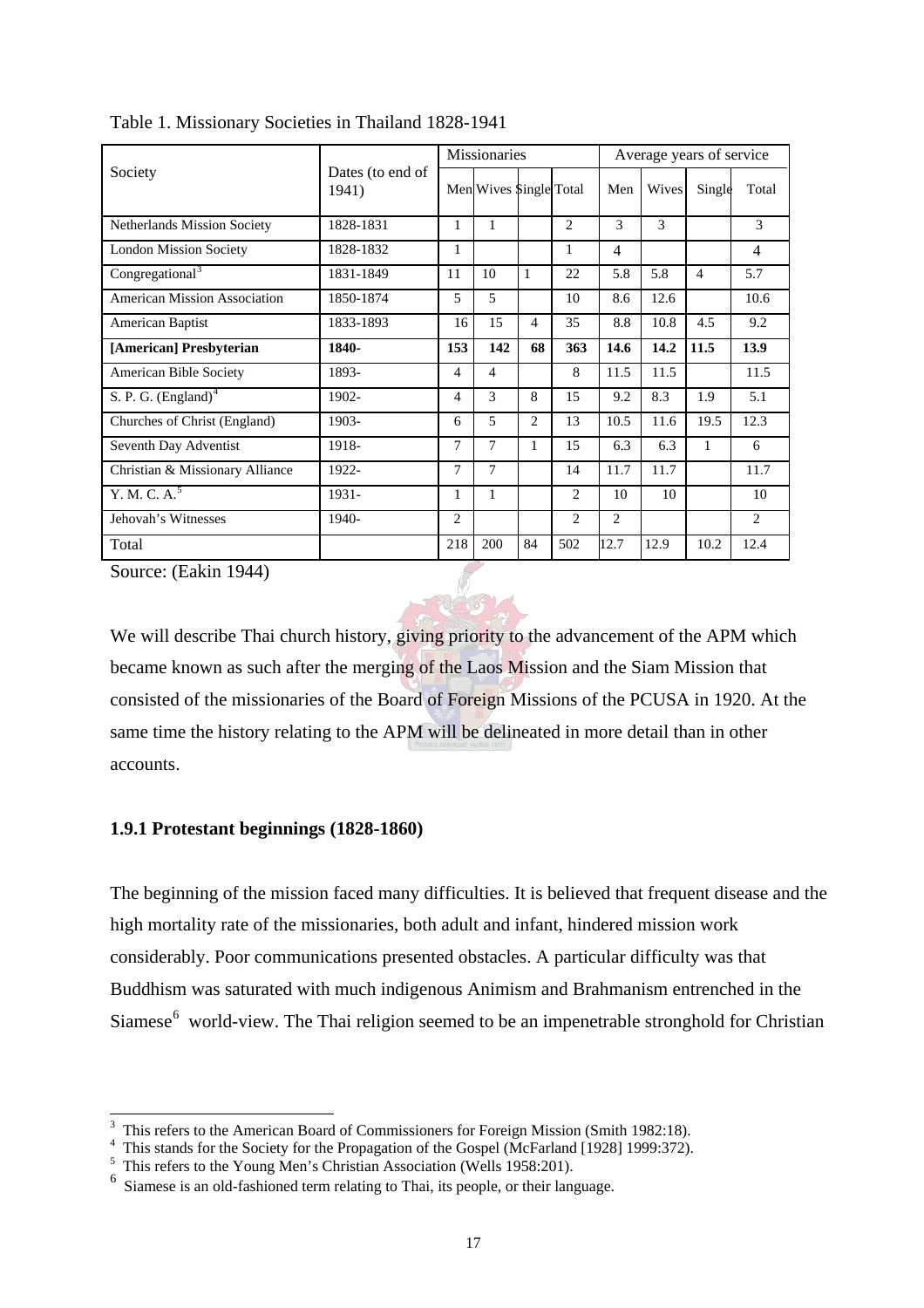missions in Siam<sup>7</sup>. King Pra Nang Klao (Rama III, 1824-1851) ruled during the initial period of Protestant missions and was unfriendly to foreigners and opposed to Western innovations. The period of beginnings under King Rama III was a trying time for the missionaries (Smith 1982:29-31).

The first resident missionaries in Thailand were the Rev Carl Friedrich Augustus Gutzlaff of the Netherlands Missionary Society, a German Lutheran, and the Rev Jacob Tomlin, an Englishman of the London Missionary Society. They arrived in Bangkok on 23 August 1828 (Smith 1982:14). Their primary target was not to convert the Siamese to Christianity but to work for the Chinese diaspora living in Bangkok (Farrington 2001:vii). "Within six months of their arrival they had translated from Chinese into Siamese the four Gospels and the Epistle to the Romans" (Wells 1958:6). Gutzlaff left for China in June 1831 and Tomlin left Siam in 1832 (Farrington 2001:viii).

The American Board of Commissioners for Foreign Missions (ABCFM) was supported by the Congregational and Presbyterian Churches jointly. They sent the first missionary to Siam in 1831 because Gutzlaff and Tomlin appealed for workers in Siam. They sent the Rev David Abeel, a medical doctor of the Dutch Reformed Church, to Siam. Twelve to twenty Chinese attended Sunday services. He baptised no converts during his stay. Finally he departed for Singapore in November 1832 because of ill health. Siam was now without an ABCFM missionary (McFarland, [1928] 1999:5-7).

The first long-term missionary of the ABCFM arrived in Bangkok in 1834. The forerunners were Charles Robinson and Stephen Johnson. Eight couples and one single lady had followed them by 1840. Dan Beach Bradley, a remarkable physician, who had a missionary career in Siam for thirty-eight years arrived in 1835. Jesse Caswell who taught Prince Mongkut, the future king, entered in 1840. Both Dan Beach Bradley and Jesse Caswell made significant impressions on the future of Christianity in Siam (Smith, 1982:23-25). The ABCFM ended their mission work in 1849 (Kim 1980:40).

 $\overline{a}$ 

<sup>&</sup>lt;sup>7</sup> "Sayam or Siam became the official name of the country only in the reign of the fourth monarch of the Chakri Dynasty-King Mongkut (1851-1868). When he signed the treaty with Great Britain on April 5, 1856, Siam was substituted for Mueang Thai for the first time and continued to be used till June 24, 1939-a period of less than one hundred years….This change was clearly stated in the State Convention Number One, which was issued by the Thai Government on June 24, 1939" (Syamananda 1988:4).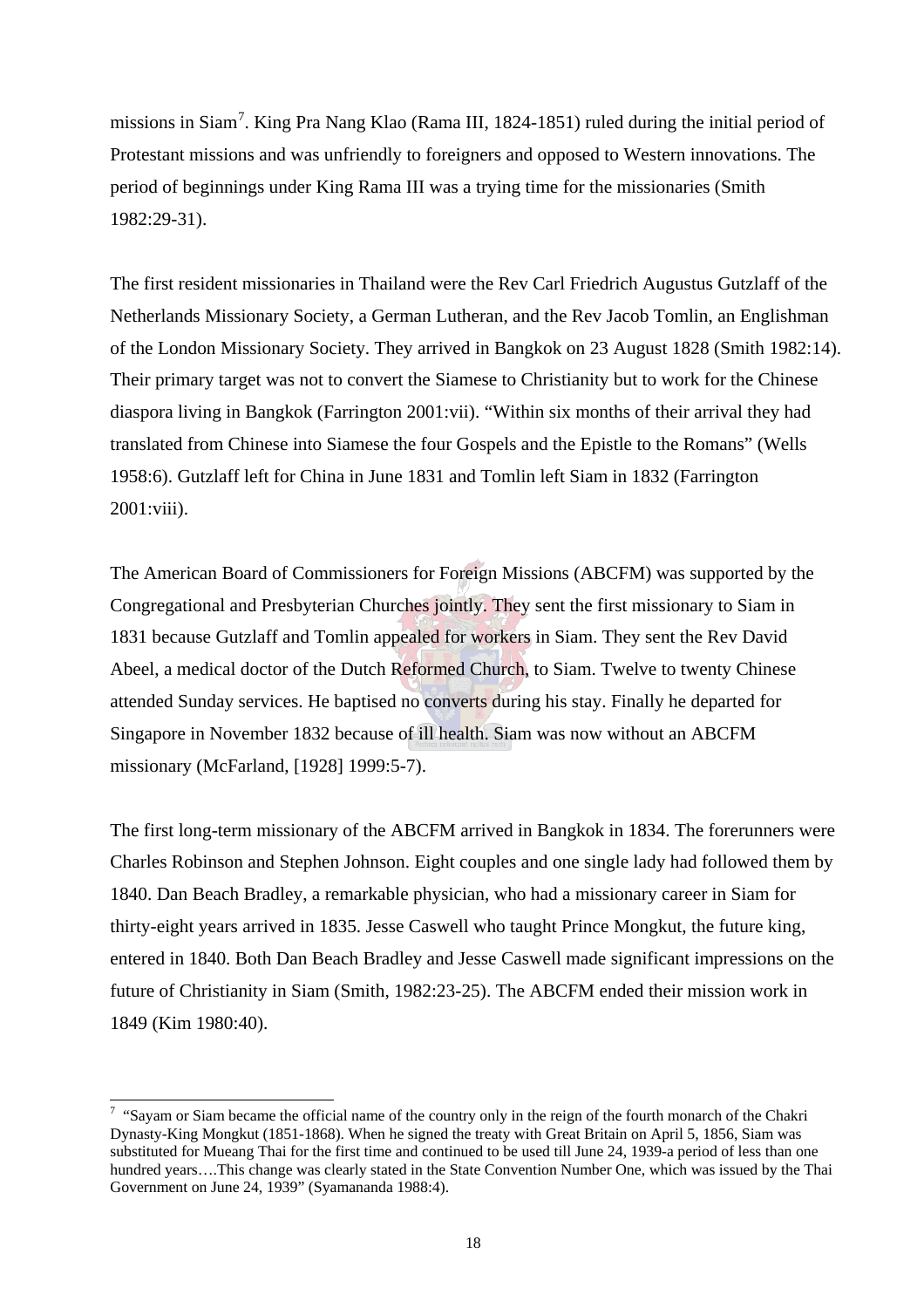"Doctor, publisher, printer, diplomat, and evangelist, Dan Beach Bradley was the most important American missionary to go to Thailand" (Lord 1969:11). He was a missionary to Thailand from 1835 to 1873 until his death. His relationship with the ABCFM terminated in 1847 for doctrinal reasons (:12). He and Jesse Caswell then joined the American Missionary Association (AMA) which was formed by the abolitionists of the Congregational Churches in February 1848 (:11, 128-129). For about eighteen months Jesse Caswell became the tutor in English and science of Prince Mongkut, who was soon to become King Mongkut. Their ministry greatly contributed to making the missionary movement in Thailand one of the most unique chapters in the history of the Thai church (Kim 1980:41; Wells 1958:10). Even though they worked with the Congregational Churches, their denominational background was Presbyterian (Lord 1969:42). Jesse Caswell died in 1848 (Smith 1982:42).

The Rev John Taylor Jones from the American Baptist Mission arrived in Siam in 1833. The Rev William Dean who arrived in Bangkok in 1835 organised the first Chinese Baptist Church in the Far East in 1837. It was called Maitrichit Church and has continued in Bangkok to the present day (Wells 1958:16-18). The Baptist missionaries entirely suspended work among the Siamese in 1869. The Rev L A Eaton was the only survivor of the Baptist Mission in Siam and sold the Baptist premises by the Portuguese Consulate and returned to America in 1893 (Wells 1958:20- 21). Thereafter Baptist missionaries from Mainland China made occasional visits for working in Bangkok. They resumed work in Thailand in 1952 (Wells 1970:7).

The PCUSA seceded from the ABCFM and organised its own Board of Foreign Missions in 1837. The Rev William P Buell and his wife arrived in Bangkok in August 1840 from the Presbyterian Board and they returned home in February 1844. Then the Rev Stephen Mattoon with his wife and Samuel Reynolds House, a medical doctor, arrived in Bangkok in March 1847. The Rev and Mrs. Stephen Bush followed them in April 1849. The first Presbyterian Church was organised without a convert on 31 August 1849 by the Bushes, Mattoons, and Dr House and the Chinese Ki-eng Qua-Sean, who had been transferred from the ABCFM. They baptised the first Siamese convert, Nai Chune, on 3August 1859. The Presbyterians has thus taken nineteen years to win the first Siamese convert. Esther who was the adopted Siamese daughter of the Mattoons became the first Siamese woman Christian in 1860 (Smith 1982:26; Wells 1958:22-27). "As able Presbyterian missionaries kept pouring into Siam, the dawn of the Siam mission was changed into bright morning" (Kim 1980:42).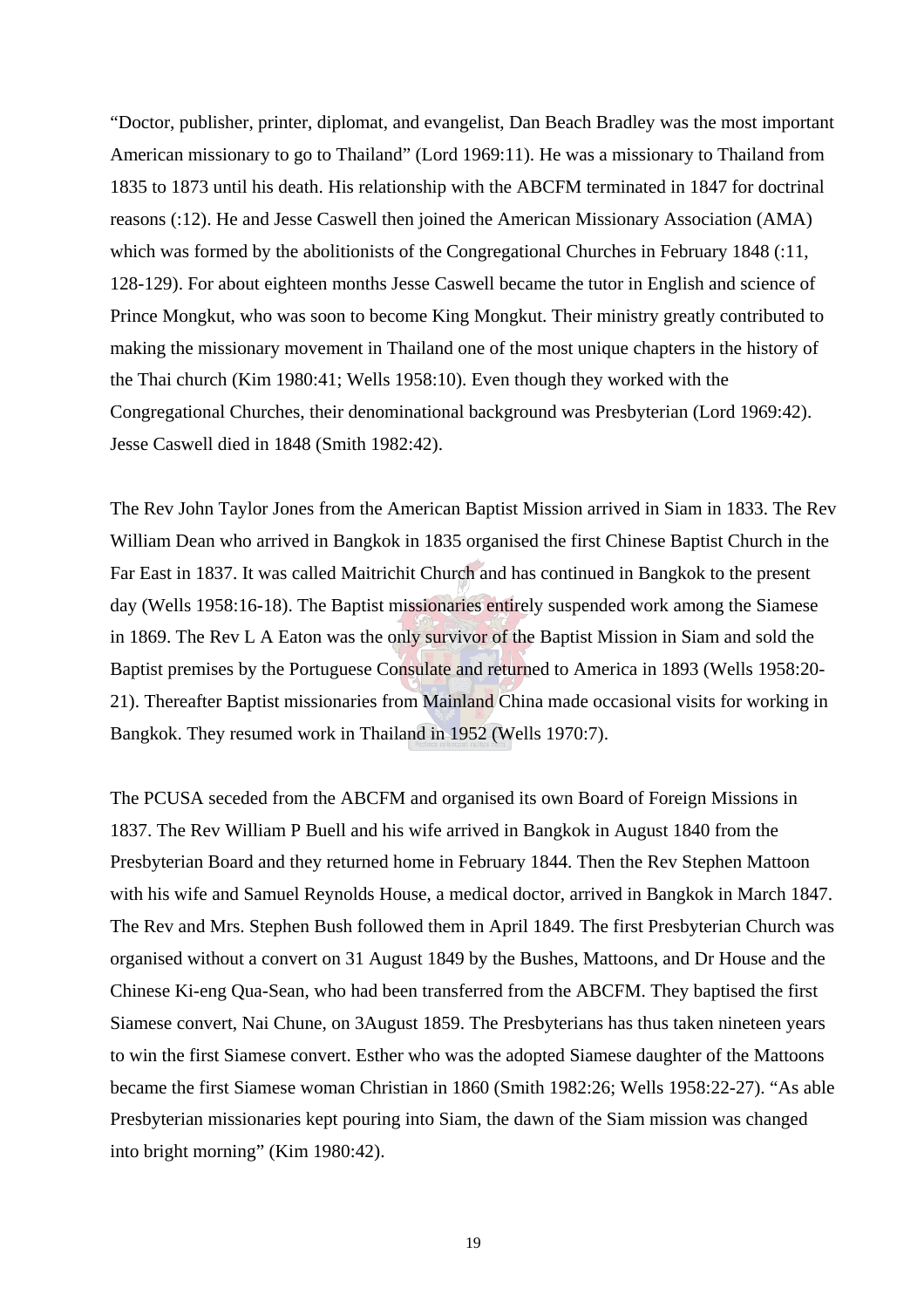#### <span id="page-34-0"></span>**1.9.2 The period of expansion (1860-1934)**

King Mongkut Pra Chom Klao (Rama IV, 1851-1868) ascended the throne after having spent twenty-seven years in the monkhood, which coincided with Rama III's reign. During that long period in seclusion, he acquired a profound knowledge of Buddhism. Nonetheless he was friendly to the missionaries. The missionaries tried to establish permanent mission stations as bases for the work. They began institutional work such as schools, clinics, hospitals and printing houses around those mission stations (Smith 1982:33).

The Rev Daniel McGilvary and the Rev Jonathan Wilson and wife arrived in Bangkok in 1858. In 1860 the Rev Daniel McGilvary married Sophia Bradley, daughter of Dr Dan Beach Bradley (Starling 1911:113). Two years later the Rev and Mrs. S G McFarland and the Rev and Mrs. Noah A McDonald followed (Wells1958:29). Dr Samuel Reynolds House planned to go north and work among the Laos<sup>8</sup> people in 1854 but was prevented by the restriction on travel by the government. "In 1861 he went to Phetchaburi to open the first mission station outside Bangkok." He was unable to go to work in Phetchaburi because of a bad injury from a horse-riding incident (Wells1958:30). In his place, the McFarlands and McGilvarys moved to Phetchaburi and opened a new mission station under the auspices of the Siam Mission of the PCUSA in 1861. They met with the Laos and got a positive response in Phetchaburi. The McGilvarys continued to pursue their vision for the Laos until they withdrew from Phetchaburi in 1866 (Swanson 1991:5).

The Siam Mission of the PCUSA opened new mission stations outside Bangkok when they obtained workers. The Ratchaburi Station was started by Dr and Mrs. James Thompson in 1889 (Wells 1958:119). The Phitsanulok Station was started by the Rev Boon Itt, Dr Walter B Toy, and Kru Tien Pow in 1899 (:113). Mr. Eckels and Guy Hamilton established a permanent mission station in Nakhonsithammarat in 1900 (:122). The Trang Station was set up by Dr L C Bulkey, Kru Thoon, and Kru Juang in 1910 (:126). They started an educational ministry as well as medical work in each mission station. The Siam Mission was able to launch a new mission station beyond Bangkok in Ratchaburi twenty-nine years after they had commenced the Phetchaburi Station in 1860.

 $\overline{a}$ 

 $8$  Laos refers to North Siam. The name seems to have been borrowed from the Lao country. It is different from the Lao country that came under the dominion of France by a treaty with Siam in 1893 (Dodd [1923] 1996:230-231).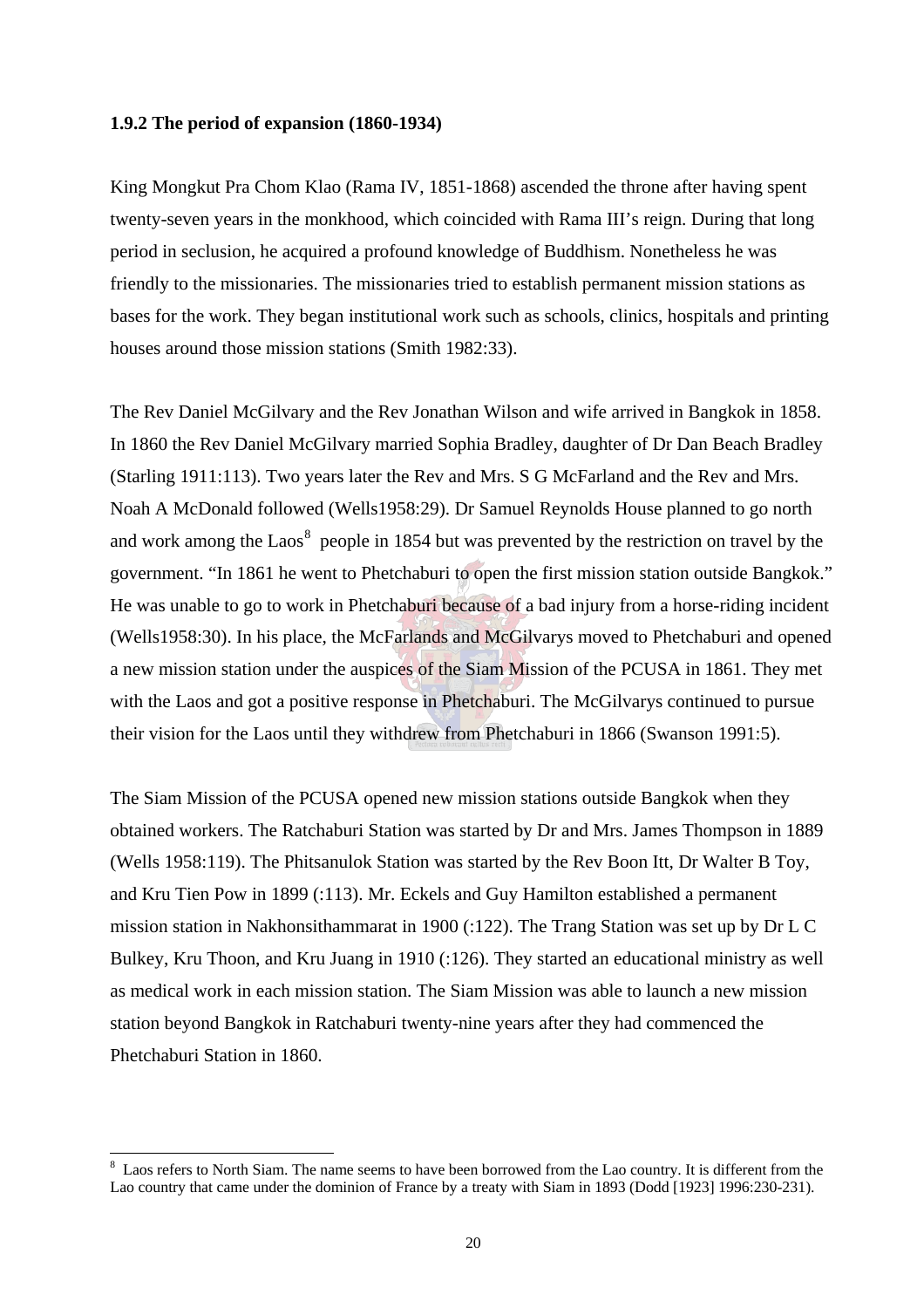The year 1867 was a memorable year in Thai church history. The Rev Daniel McGilvary and the Rev Jonathan Wilson, the graduates of the Princeton Theological Seminary, made a trip to Chiangmai<sup>9</sup> in 1863 (Swanson 1984:7). The Rev Daniel McGilvary, "The Apostle to the Lao," (Wells 1970:7) formally opened a mission station in Chiangmai on 3 April 1867. The Rev Jonathan Wilson and family followed in 1868. The missionaries received a warm reception from all classes (McGilvary 1894:373). Nan Inta, who was well-known and widely-respected, became the first convert in north Siam when McGilvary correctly predicted an eclipse in August 1868. Nan Inta received baptism on 3 January 1869. Several Lao people were baptised in 1869: Noi Sunya and Nai Boon Ma in May; Saen Ya Wichai in June; Nan Chai, Pu Sang, and Noi Kanta in August (Swanson 1984:10-12). Herbert R Swanson asserted that Nan Inta, Noi Sunya, Saen Ya Wichai, and Nan Chai came from the "middle class" of Chiangmai of those days. "In just a little over two years, the Chiangmai mission accomplished far more than the Siam Mission in Bangkok achieved in twenty long years" (:12).

The bright hope of the mission was soon clouded by the changed attitude of the prince of Chiangmai, Chao Kawilorot and the martyrdom of Noi Sunya and Nan Chai on 14 September 1869 (McGilvary 1894:373; Wells 1958:55; Swanson 1984:12-15). Herbert R Swanson (1984:20) gave a noteworthy evaluation of the martyrdom:

Kawilorot, in fact, took decisive and effective action to secure his power in the face of the threat of the new religion. He stopped the spread of Christianity, killed some of its best leaders, and destroyed the attractiveness of this alternative faith. He did all of this before the church grew large enough to embrace martyrdom as a means of strengthening the faith. The martyrs did not become the seed of the church.

In 1878 the eldest daughter of Nan Inta was to marry a Christian young man studying for the ministry. According to the custom of the Lao, the head of the family had to pay the spirit-fee for furnishing a feast for the spirits. If the Christians were to pay the spirit-fee at the first Christian wedding in northern Siam, it would mean surrender of a Christian principle and would become an obstacle for Christian mission in the future. The Chao Uparat refused to help, suggesting that there was a need to petition the king of Siam in this matter. The Rev Daniel McGilvary appealed to King Chulalongkorn for a pronouncement on religious toleration (McGilvary 1912:207-215). The king released the Edict of Toleration on 8 October 1878 (:215-217):

 $\overline{a}$ 

<sup>9</sup> Sometimes it is written as Chiengmai or Chiang Mai.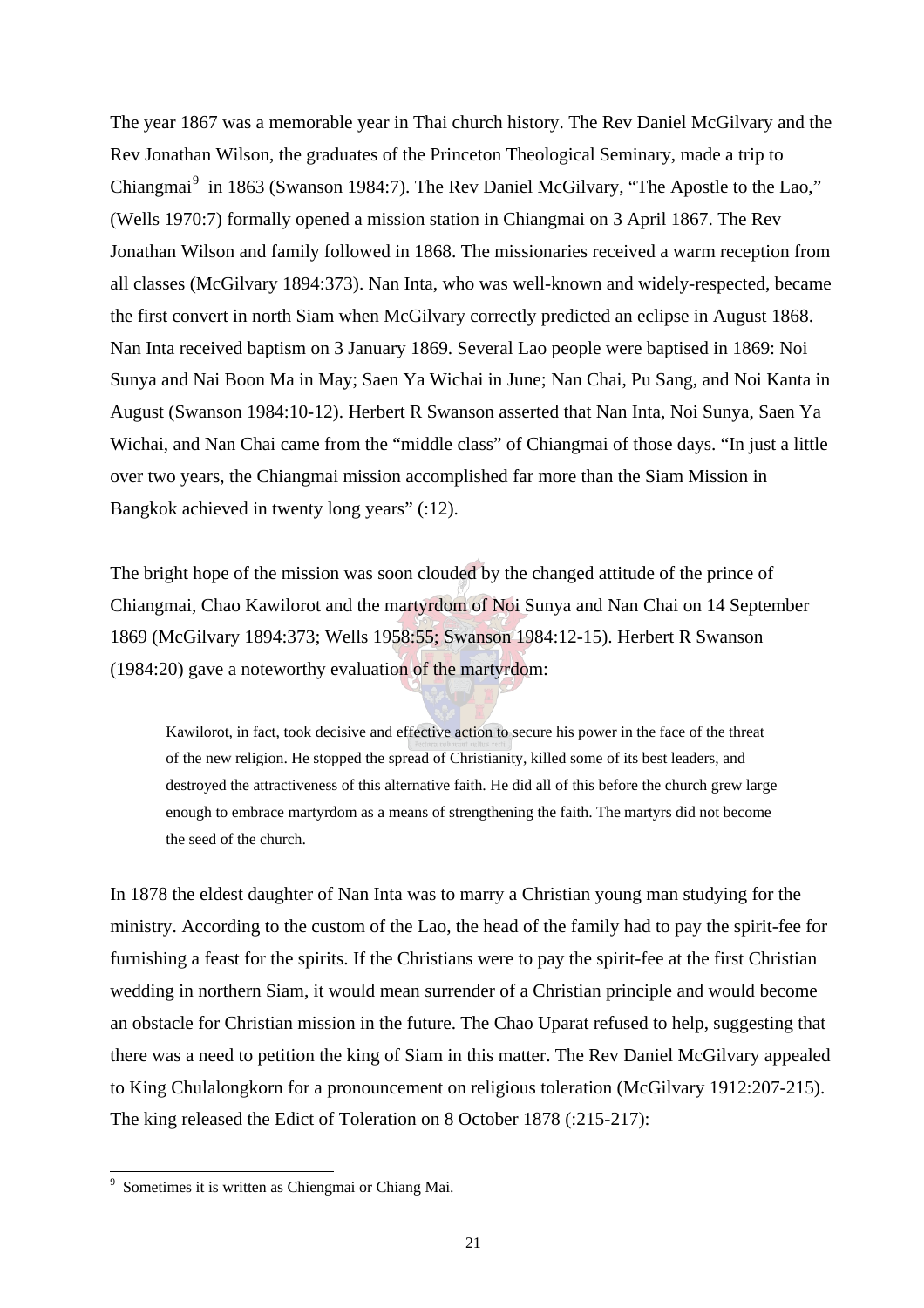I Praya Tep Worachun…gave the following Royal Command in reference to the same: – That religious and civil duties do not come in conflict. That whoever wishes to embrace any religion after seeing that it is true and proper to be embraced, is allowed to do so without any restriction…That there is nothing in the laws and customs of Siam, nor in its foreign treaties, to throw any restriction on the religious worship and service of any one.

To be more specific:–If any person or persons wish to embrace the Christian religion they are freely permitted to follow their own choice. This proclamation is to certify that from this time forth all persons are permitted to follow the dictates of their own conscience in all matters of religious belief and practice….Proclamation made…October the Eighth, Eighteen Hundred and Seventy-Eight.

The proclamation of the Edict of Toleration became the turning point for the church (McGilvary 1912:217). The Christians welcomed the Edict with joy (:219). Chiangmai became the base of the Laos Mission (Wells 1958:84). "Chiangmai presbytery was organised in 1883" (:75). The Laos Mission opened mission stations in Lampang in 1885, in Lamphun in about 1891, in Phrae in 1893, in Nan in 1894 (Ellinwood 1896:340), and in Chiangrai in 1897 (Wells 1958:103). The missionaries became involved in tribal work among the Lahu, the Khamu (Swanson1984:49-51), and the Karen (:143) tribal groups as well as the Chinese (:144). In 1895, the Laos Mission had 1,841 communicant members in twelve churches whereas the Siam Mission had 292 communicant members in seven churches (Ellinwood 1896:340). In only one year, 1895, the Laos Mission added 305 communicant members more than the total of all the communicant members of the Siam Mission during the sixty-seven years from 1828 to 1895. In 1903, the Laos Mission had sixteen churches and 2,738 communicant members (Wells 1958:89).

In the latter part of 1911, an epidemic of malignant malaria started in northern Siam (Swanson 1984:139). Smallpox appeared in Lampang in March 1912 (Personal and Otherwise 1912:50). The epidemic was over by 1916 (Swanson 1984:139), but plague had brought about an amazing numerical church growth. *The Laos News* (Personal and Otherwise 1912:43) reported:

In Chiengmai province alone over TWELVE HUNDRED PERSONS have renounced the worship of the spirits and entered the Christian religion as direct spiritual returns from the work done during these epidemic days. During the month of March (1912) there were FOUR HUNDRED AND THIRTY-SIX baptisms in the Chiengmai Churches. Every week witnesses new accessions.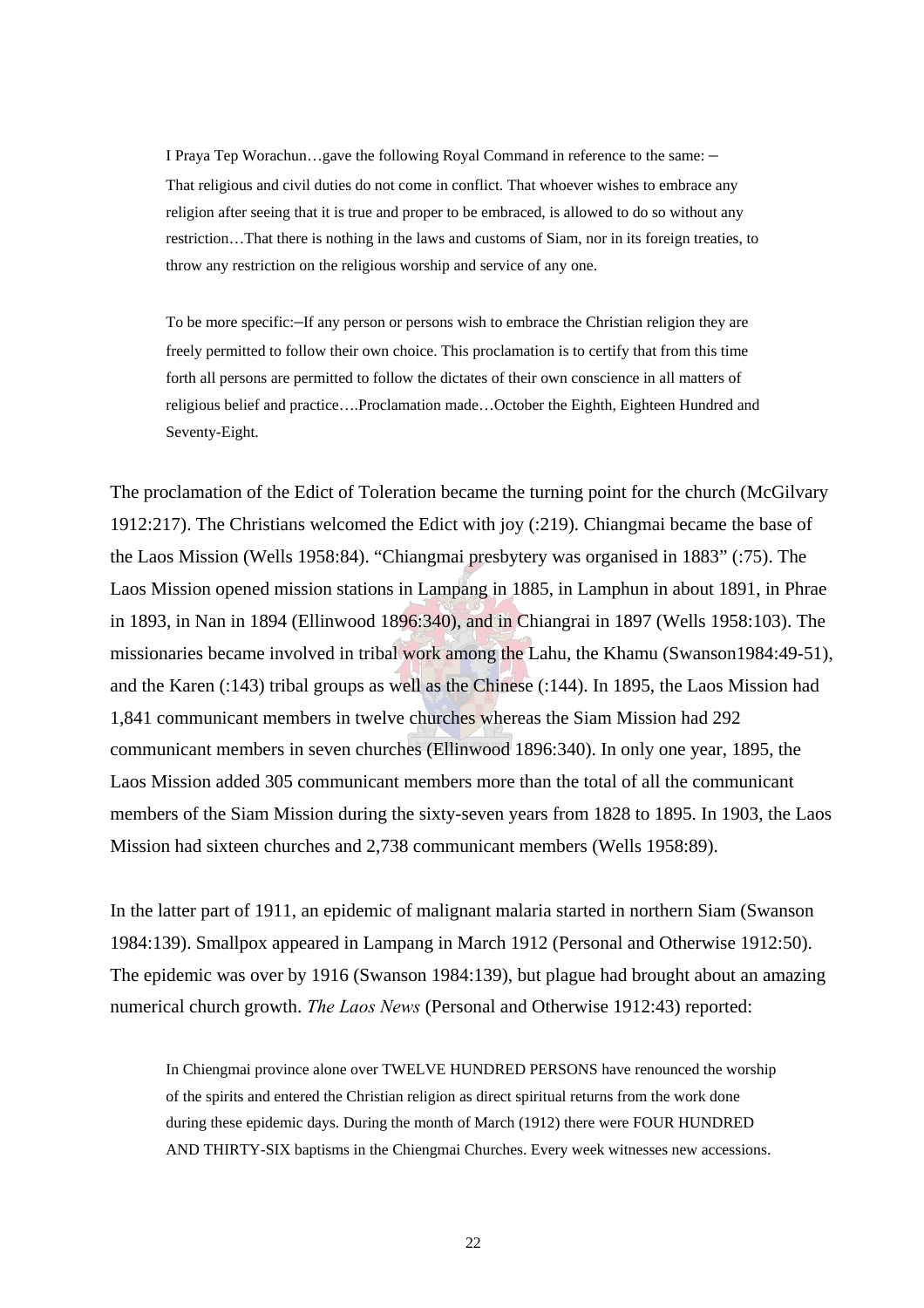The Laos Mission employed many Christians to distribute quinine to the people. Large numbers died although many others were as converted to Christianity because of the efficacy of the medicine. The churches in the Laos Mission grew from 4,038 members in 1910 to 5,218 members in 1912. The numbers soared to 6,934 in 1914 (Swanson 1984:170).

The Laos Mission merged with the Siam Mission in 1920. The only reason, in fact, for the existence of two Presbyterian Missions in Siam was the difficulty of communication between Chiangmai and Bangkok. The completion of the railroad between the two cities solved that problem (Wells 1958:84). Nevertheless, as alleged by Alex G Smith, the preoccupation of the missionaries with educational work seriously diminished church growth between 1914 and 1937. There were only 469 new members in nine years between 1914 and 1925 whereas 131 members were lost in twelve years between 1925 and 1937 (Smith 1982:163).

## **1.9.3 The period of the formation of a national church (1934-1941)**

Even though the new national church, the Church of Christ in Siam (CCS), was established as the only national church in 1934, the thought and movement towards establishing a national church had appeared before that time. The idea of organising a national church appeared for the first time in 1902 when Arthur J Brown, the Secretary of the Board of Foreign Missions of the PCUSA, visited Thailand (Pongudom 1984:41). In about 1925 a Thai Christian leader, the Rev Pluang Sudhikam, as well as Chinese church leaders expressed the desire of taking over the leadership from the missionaries (:42-44).

But Pongudom insists that these were only some of the factors which delayed the commencement of a national church in Thailand. There were also the social and political factors. The social circumstance related to a patron-client system which was passed down in Thai society, a system of mutual help between overlord and vassal. Under the patronage of the missionaries, Thai Christians were willing to accept the authority of the missionaries and to depend upon the missionaries for help. Secondly, regionalism in Thailand which divided two different cultures and languages prevailed between northern Siam and south Siam. The Laos Mission in the north and the Siam Mission in the south were related to the regionalism in Thailand. An important political factor was the growth of nationalism during King Rama VI's reign (1910-1925). This movement affirmed to the Thai that Christianity was the religion of foreigners and that Buddhism was the religion of the Thai (Pongudom 1984:45-50). On the other hand there were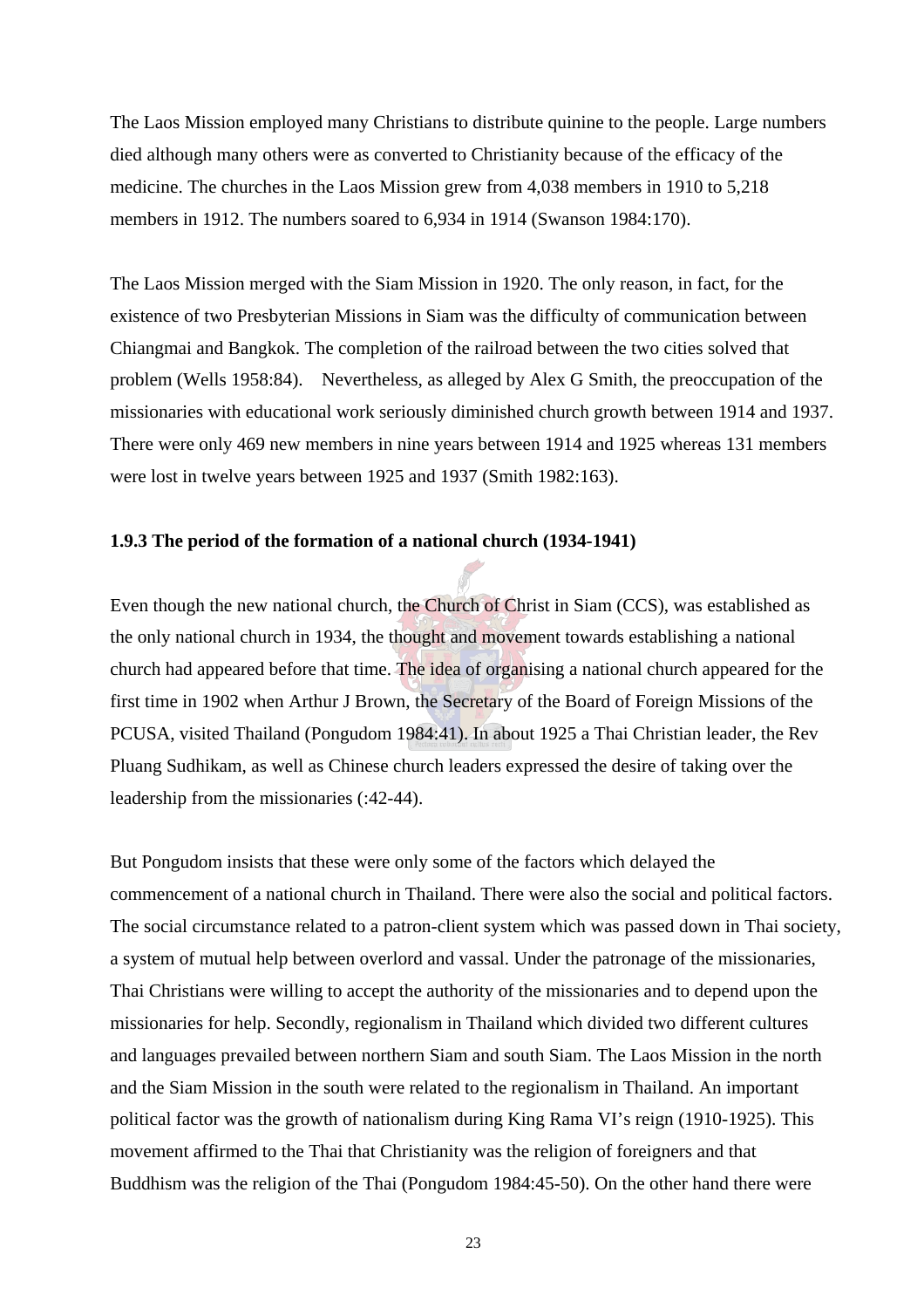some other elements which accelerated the movement to establish a Thai national church. The union of the Laos Mission and Siam Mission in 1920 became an impetus for the movement. In 1921 the Board of Foreign Missions of the PCUSA held a meeting to promote a national church movement. There was also an awakening among Chinese church leaders in Thailand in 1925 when Cleland McAfee visited Thailand (:51-52). Internally, in 1923, the Thai tried to set up a primary school and a church that could be self-supporting in the north. The celebration of the centenary of Protestant church in Thailand in 1928 fostered the movements also (:53-58).

Between 1929 and 1934 there were more important developments which encouraged a national church movement. In February 1929 John R Mott gave guidelines for establishing a Thai national church when he had meetings with Thai church leaders and missionaries to discuss the outcomes of the Jerusalem Conference of the International Missionary Council (Wells 1958:138- 139). The economic depression which began in America in 1929 contributed to the coup d'etat on 24 June 1932 in that the Thai government was changed from an absolute, to a constitutional monarchy. The risk of a world war enhanced the efforts of those Thailand missionaries who would form an indigenous church. The Siam National Christian Council was formed on 6 January 1930. The National Christian Council asked the Synod of New York to relieve the north Siam and the south Siam Presbyteries in order that they might form a national church and the request was granted on 19 October 1932 (:142-143).

The first General Assembly of the new church held in Bangkok on 7-11 April 1934, accepted a constitution and chose the name: The  $CCS<sup>10</sup>$  which afterwards was changed to the CCT in 1940, following the Government's decision to use "Thailand" instead of "Siam" from 1939 on (Pongudom 1984:79-80). This constituted the Presbyterian and American Baptist (Chinese) churches as the only members of the CCT. They elected the Rev Pluang Sudhikam as the Moderator, Mrs. G B McFarland as the General Secretary, the Rev Boonmark Gitisarn as the Assistant General Secretary, and teacher Leck Taiyong as the Treasurer (:65-67). The church was divided into seven districts and three committees for evangelism, education and medical work (:80-81). The long endeavors of establishing a Thai national church from 1902 to 1934 became a reality in the setting up of the CCT.

l

<sup>&</sup>lt;sup>10</sup> Because of the change of the official name of the country from Siam to Thailand in June 1939, the Church of Christ in Siam (CCS) was renamed the Church of Christ in Thailand (CCT) in 1940. Both names have been employed indiscriminately for the sake of variety.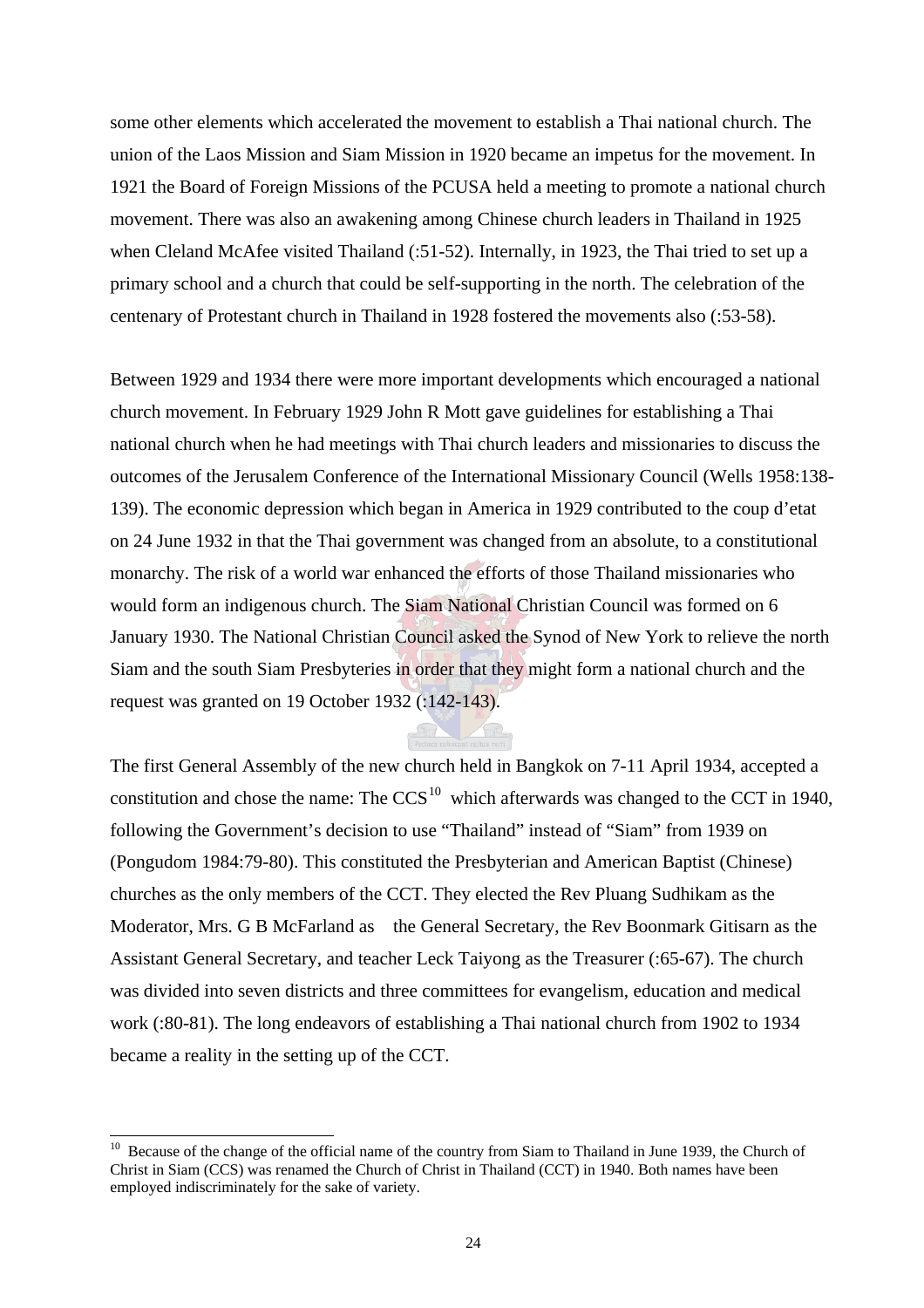A general overview of the status of the CCT from 1934 to 1941, from its establishment up to the outbreak of the Second World War in Thailand when the Japanese army invaded Thailand in December 1941, shows that the church did not have real authority over administration and finance. Even though the original aim of a national church was to establish churches to be selfsupporting, self-governing and self-propagating, nevertheless the CCT did not reach that goal (Pongudom 1984:71). The CCT still had to depend for its missionary work on funds from overseas and on other important activities. The status of the national church in many ways was the same as it had been in the past. The American Presbyterian Mission attempted to delegate responsibility for the missionary work on the Thai Christians, but they were not able to carry out this work independently. The second General Assembly of the CCT was held in Chiangmai in April 1937 (:72-75). They elected almost the same officers as in 1934 except for the exchange of the position between Mrs. G B McFarland and the Rev Boonmark Gitisarn (:81).

| Year | <b>Communicant members</b>            |
|------|---------------------------------------|
| 1934 | 9,412                                 |
| 1935 | 9,124                                 |
| 1936 | 9,062                                 |
| 1937 | 8,408<br>Pertora reformat cultus rect |
| 1938 | 8,413                                 |
| 1939 | 8,906                                 |
| 1940 | 9,399                                 |

Table 2. The Increase and Decrease of the Communicant Members of the CCT between 1934 to 1940.

Source: Office of C.C.T. (Smith 1982:183, 197)

If we look at the increase and decrease of the communicant members of the CCT between 1934 to 1940, as depicted in Table 2, there is enough evidence to show significant decline in the growth of the church during the period.

On the other hand we can see the clear evidence of the rise in church membership in 1939 and 1940 because John Sung, a Chinese evangelist, visited Thailand and conducted meetings in every mission station during 1938 and 1939 (Smith 1982:197). The Japanese army, requiring the right of transit for its troops to attack Burma and Malaysia from Thailand, landed in Thailand on 8 December 1941. The Thai government had agreed to the Japanese demand (Jumsai 2000:419).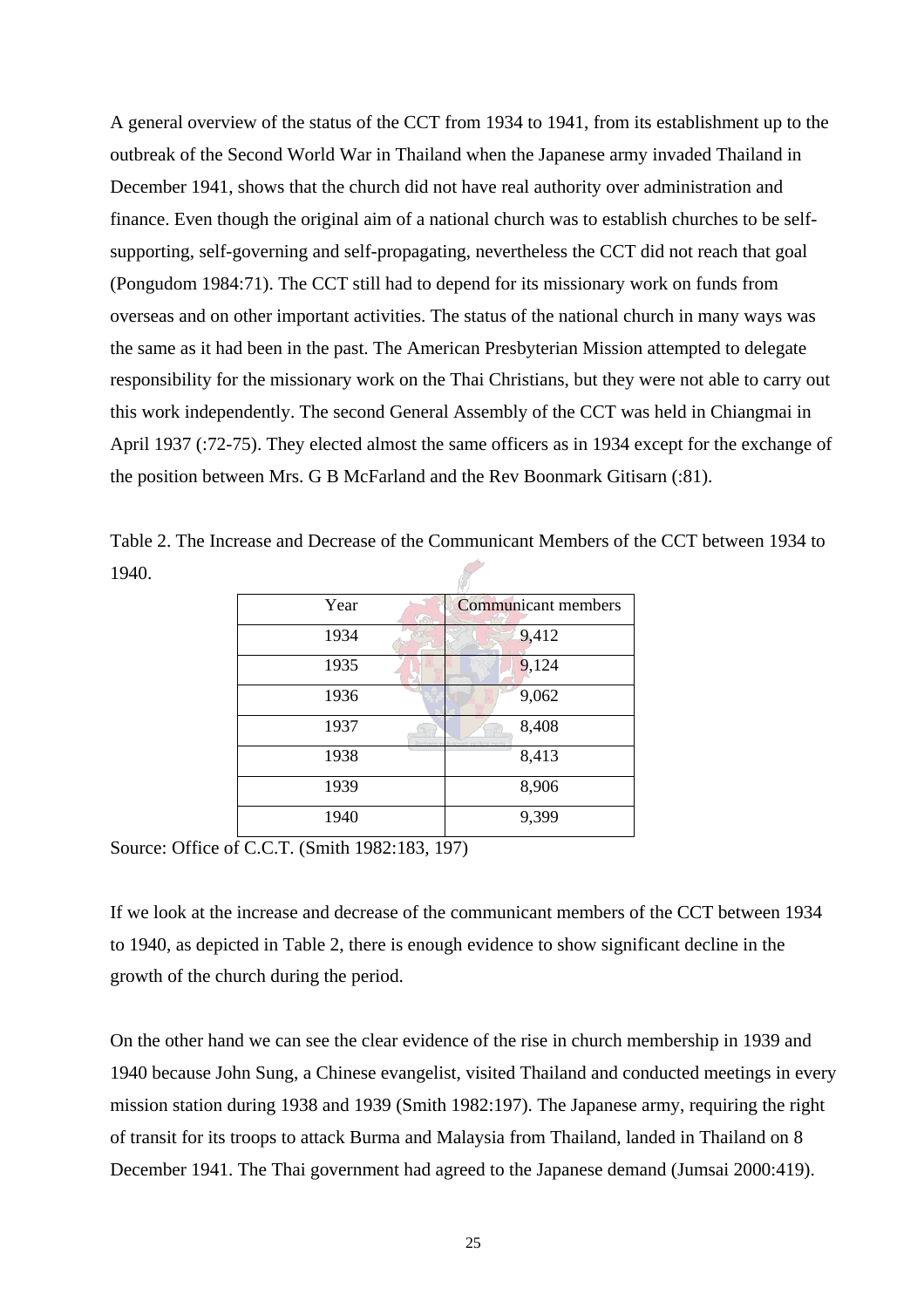All the missionaries exiled from the land and the Thai church became the responsibility of the Thai Christian leaders (Pongudom 1984:90-94).

## **1.10 Sources**

Firstly, English, Thai, Korean, and Chinese language sources will be used. The writer, as a Korean has used English as the official language in the Overseas Missionary Fellowship for twelve years. He has also used the Thai language for eleven years as a missionary of church planting and as a Bible teacher at a Bible College. He understands Chinese because the Korean language incorporates a large number of words borrowed from the Chinese language.

Secondly, many valuable materials were found in South Africa. The materials relating to American church history, revival and Thailand, available from the library of the Stellenbosch University, were investigated. Regular use of interlibrary loans through the inter-loan system was made. Important Journals which are related to Thai church history like *Missionary Review of the World* and *International Review of Missions* and other periodicals at the Theological library and the main library of the University of Stellenbosch regarding church history, world missions, sociology and religious studies were consulted.

Thirdly, abundant resources were collected in Thailand. The Payap University Archives, Chiangmai, Thailand, has a large collection of materials relating to the history of Protestant missions and churches in Thailand. There are many primary and secondary sources which consist of the correspondence of the missionaries, photographs, books, articles, missionary records, theses, microfilm records, church records and interviews on tape recordings. The library of the Office of the History of the CCT, Chiangmai, Thailand, has some materials relating to the American and European cultural sources of Protestant missionary activity and the sociocultural and religious setting of Protestantism in Thailand. The theological library of the McGilvary Faculty of Theology, Chiangmai, Thailand, provides many resources regarding Thailand, the Thai churches and theology. The Cross-Cultural Training Centre, Chiangmai, Thailand, holds key information on Thai Buddhism and Thai culture. The three main bookstores in Thailand with many branches all over Thailand *i. e.* Duang Kamol Bookshop, Surawong Bookshop and Asia Bookshop, retain many English books on the subjects of the economic and political history of Thailand, Thai Buddhism, Thai culture and Thai society. The mission home libraries of the Overseas Missionary Fellowship in Bangkok, Chiangmai, Chiangrai, Prajuapkhirikhan, the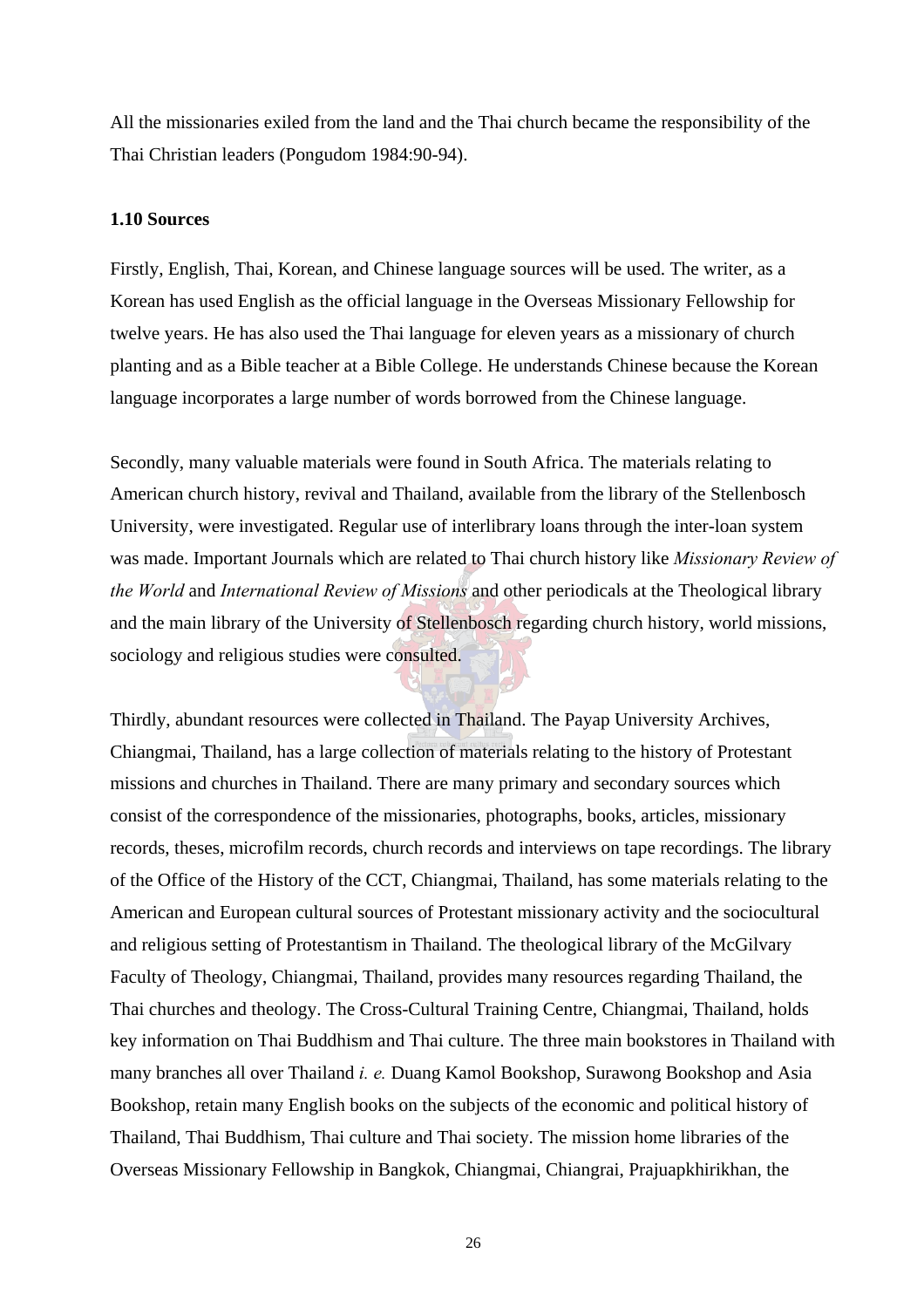library of the Manorom Christian Hospital and Lopburi Language Centre all contain good sources on mission work, mission history, biographies of missionaries, Thai Church, Thai Buddhism and Thai culture. The libraries of the Phayao Bible College, the Bangkok Bible College and Seminary, the Bangkok Institute of Theology contain materials concerning the history of the Thai church, Thai Buddhism, Thai culture and theology in Thai and English.

Fourthly, the writer interviewed several Thai witnesses of John Sung's campaigns in 1938 and 1939 and four Thai church leaders together with two missionaries who heard about the campaigns indirectly from the Thai witnesses. He interviewed them in south Thailand (Trang Province), central Thailand (Bangkok and Chainat Province) and north Thailand (Nan Province, Chiangmai Province, Phayao Province and Mae Sai) in February 1998, in April, September, October, and December 1999 and in January 2000.

Fifthly, through University Microfilms International a list of the dissertations which are related to the Thai church and revival movements in other countries was obtained.

Sixthly, it was possible to find several Korean books that related to Thailand.

Seventhly, several taped interviews which were conducted in northern Thai language were obtained from the Payap University Archives, Chiangmai, Thailand, and translated into central Thai language by the students of Phayao Bible College where the writer works. One of the best translators in Thailand is Dr Ursula Loewenthal who is a staff member of the Phayao Bible College. She translated the Thai materials into English.

Lastly, Liau Nai Fwei and Helen Young translated *Anecdotes and sayings of John Sung (*宋尙節言行錄*)* by Yee Ling Liu from Chinese into English. Winnie To translated a section of *The diary of his spiritual life of Dr John Song (*靈歷集光*:* 主僕宋尙節博士的日記摘抄*)* (sic) (Sung 1995b) by Levi Tian-Zhen Song. Her translation covered John Sung's visit to Thailand in 1938 and 1939.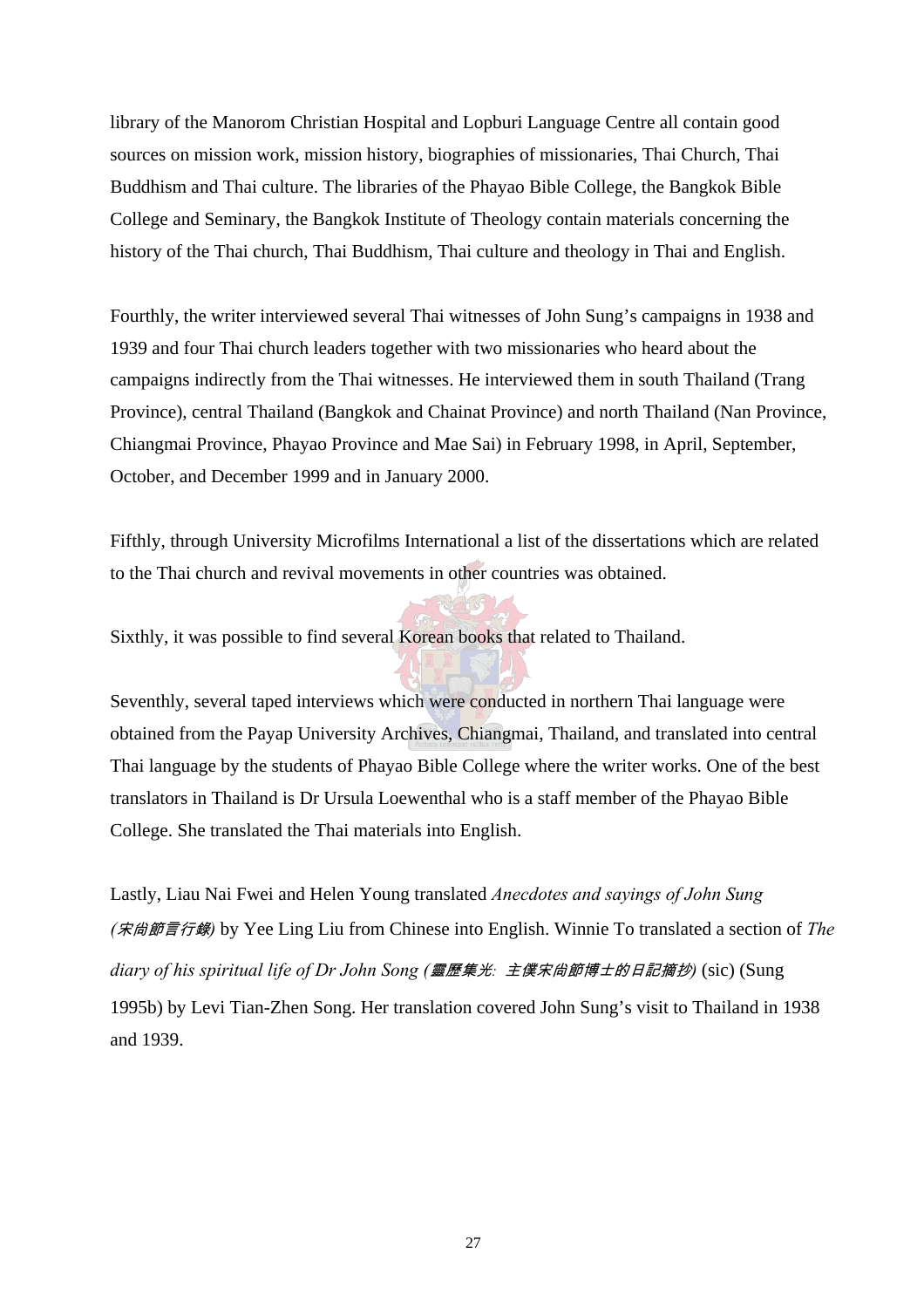## **Chapter 2. The causes and effects of the varied understandings of revival among American Presbyterian missionaries to Thailand**

## **2.1 Introduction**

The aim of this chapter is to understand the different concepts of revival within the APM in Thailand. The American Presbyterian missionaries in Thailand were deeply involved in the Thai revival of 1938-1939 which accompanied John Sung's campaigns. John Sung, a Chinese evangelist, visited Thailand for just over three months altogether in 1938 and 1939. To analyse the above data we need to understand the ecclesiastical background of the missionaries. We will first briefly investigate the history of the division within the Presbyterian Churches in America. Following this we will consider the theological controversy over revival within the churches. Lastly, we will focus on the different concepts of revival within the APM in Thailand as exemplified by a representative protagonist of John Sung's campaigns, the Rev Loren S Hanna, and a representative antagonist, the Rev Carl Elder.

## **2.2 A brief history of the division within the American Presbyterian Church before the Second World War**

In the beginning, Presbyterian congregations flourished in Scotland more so than in England (Smylie 1996:29). John Knox (1514-1571) spent three years in Geneva with John Calvin during which time he organised a church in Geneva for the English-speaking refugees. He returned to Scotland in 1559 and laid the groundwork for the establishment of a Presbyterian form of church government (Lingle & Kuykendall 1978:39). "[M]any Presbyterian Churches in the emerging nations can trace their ancestry to the Church of Scotland." Thus the heritage of John Calvin which was communicated to the Scots through John Knox has spread throughout the world (:45). The Presbyterian Church in Scotland had considerable influence on developments in England, Ireland, and America (Smylie 1996:31).

It is generally accepted that the settlers of the United States were predominantly immigrants who were committed to the Reformed heritage from a rich diversity of European backgrounds (Lingle & Kuykendall 1978:64). Many of the earliest settlers of the first American colony, Virginia, were Presbyterian Puritans in conviction (Loetscher 1978:57). Queen Elizabeth allowed the Protestant exiles to return from Geneva and the other refuges on the Continent. Many of them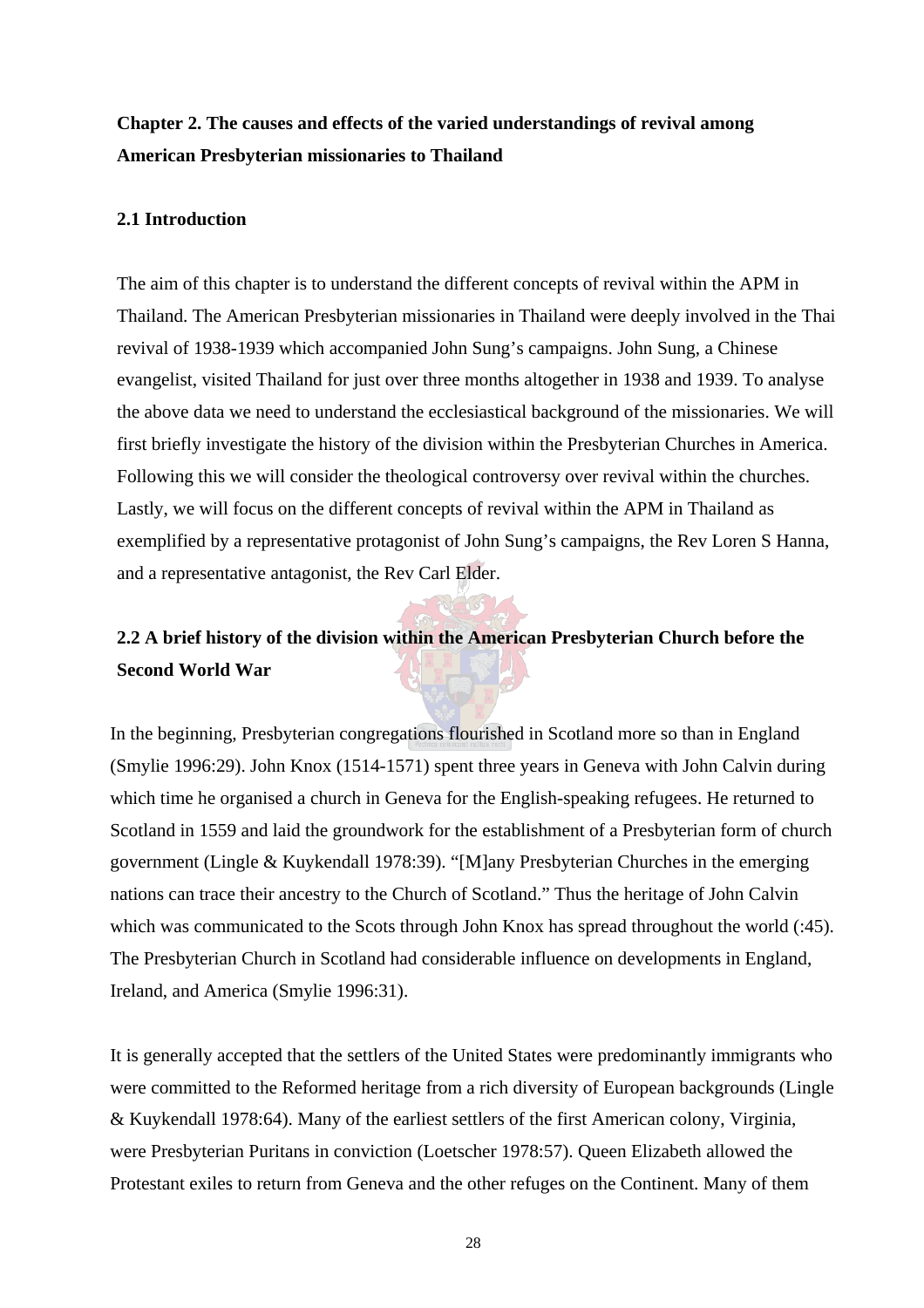were not satisfied with the Reformation in England. They thought that the Church of England needed to have a purer form of church government, doctrines, worship, and standards of morality. As a result of this zeal for purity, they were nicknamed Puritans (Lingle & Kuykendall 1978:48).

The largest single group of Presbyterians (Lingle & Kuykendall 1978:65) were the people of Ulster in the northern section of Ireland. Normally known in America as Scottish-Irish, they have deeply influenced American Presbyterianism (Loetscher 1978:42). James I wanted to bring Ireland under control and to that end, implemented a plantation system (Smylie 1996:37). That programme induced the rural tenants of England and Scotland to immigrate to the Irish province of Ulster. Most of the early settlers came from the lowland counties of Scotland and the nearby English border counties (Lingle & Kuykendall 1978:56-57). According to the change in the political situation in the British Isles a great deal of hardship was experienced by the Ulster Presbyterians. Under such difficult circumstances, large numbers of the Scottish Presbyterians in northern Ireland began to emigrate to the British colonies in North America. They formed the strong backbone of Presbyterian Churches in the colonies (:61-62). In fact, the contributions of the Scottish Reformed Church exerted more direct influence on American Presbyterianism than all the Continental churches combined (:37).

While Charles I was still king the Westminster Assembly met in Westminster Abbey in the years between 1643 and 1648. One hundred and twenty-one Commissioners from various religious backgrounds including some very capable and influential Scottish Presbyterians, met to reform the Church of England. The Commissioners composed several major documents dealing with worship, theology, and discipline, all extremely important for Presbyterians, including the Directory for Public Worship, the Westminster Confession of Faith, and the Westminster Larger and Shorter Catechisms together with the Form of Government which became known as the Westminster Standards (Smylie 1996:33-34). Ironically, the Confession eventually became the official creed of Scottish, Irish, and American Presbyterians but was never adopted in England (Moorhead 2000:20)

Francis Makemie from the presbytery of Laggan in Ireland has been called the "Father of American Presbyterianism." He organised Presbyterian Churches at Rehoboth and Snow Hill, Maryland in 1683, and later several others nearby (Loetscher 1978:60-61). He organised the first presbytery in Philadelphia in 1706 (Smylie 1996:39). In 1717 the presbytery reorganised the Synod of Philadelphia that comprised four member Presbyteries (Lingle & Kuykendall 1978:67)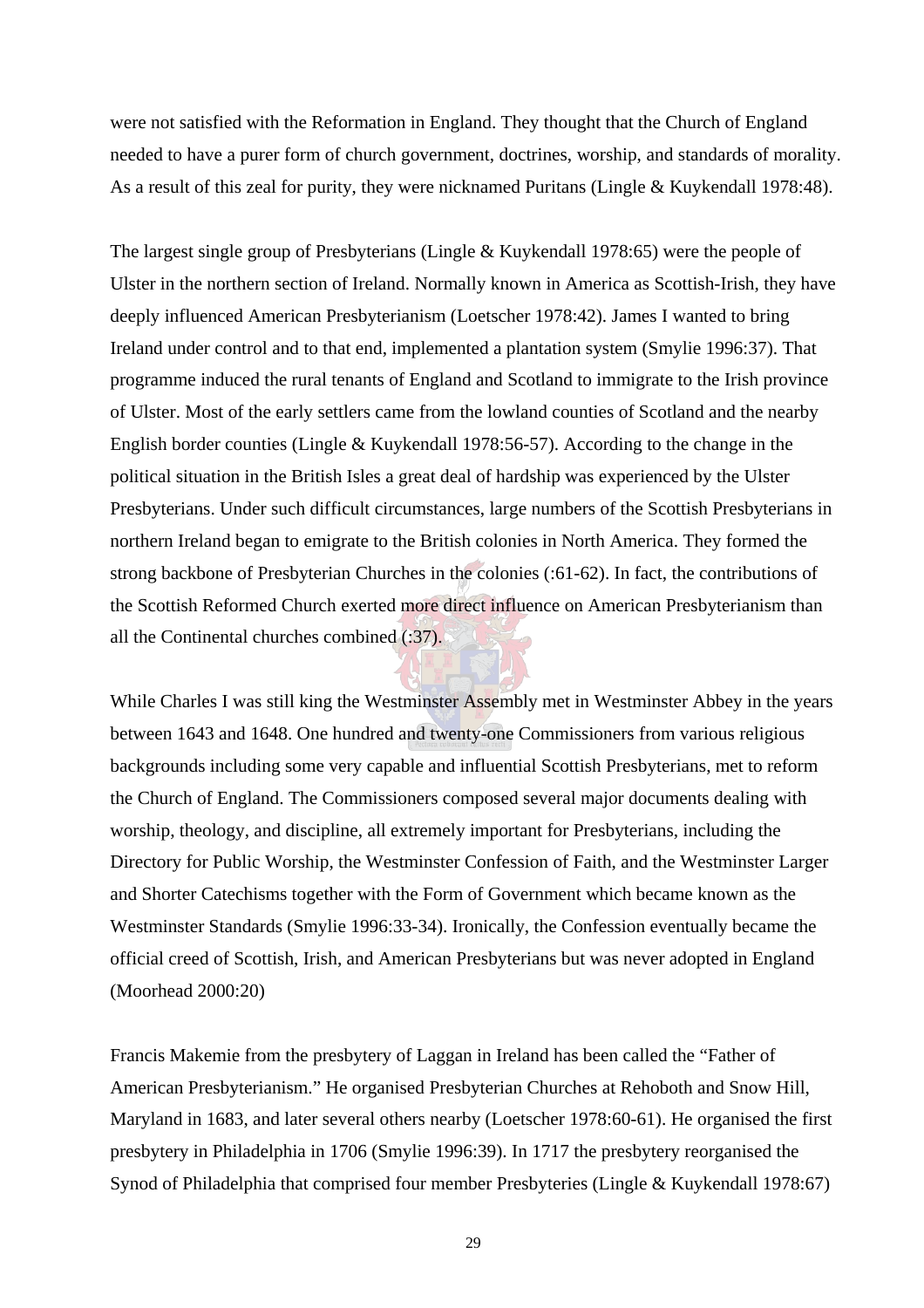which consisted of all those congregations from the British Isles (Smylie 1996:42). It was at this time that the first theological controversy arose as to whether ministers should be required to subscribe to the Westminster Confession and Catechisms as the formal expression of their beliefs. They agreed to what was called the Adopting Act in 1729 by which the Westminster Confession and Catechisms were established as the official doctrinal statements of American Presbyterianism. (:45). In general, ministers of Scottish and Scotch-Irish descent were in favour of strict adherence to those standards. Those of English background were typically opposed to it (Lingle & Kuykendall 1978:67).

In the late 1720's, Jacob Frelinghuysen, pastor of the Dutch Reformed Church at Raritan, New Jersey, asserted "the necessity of conversion and visible evidences of new spiritual life in professing Christians." His influence extended to Gilbert Tennent, son of William Tennent, founder of the Log College at Neshaminy, Pennsylvania. Gilbert Tennent's work began to show genuine signs of revival in 1728 at New Brunswick, New Jersey (Loetscher 1978:67). Many other ministers caught the revival spirit. This "Great Awakening" was not restricted to the middle colonies, or to any one denomination but was influential across denominational lines all over the country (Loetscher 1978:68). Gilbert Tennent preached a sermon entitled "The Danger of an Unconverted Ministry," which was a rather harsh criticism of all pastors who opposed the revivals in 1740. The sermon proved to be a catalyst in the division that happened between the Old Side and the New Side. The Old Side was opposed to what they perceived to be emotional revivalism and potential disorder in the revival movement. On the other hand the New Side understood Old Side people to be in danger of spiritual decline and atrophy. At the meeting of the Synod in 1741, the Old Side majority declared that the presbytery of New Brunswick, of which most of the New Side revivalists were members, was no longer a part of the Synod of Philadelphia (Lingle & Kuykendall 1978:68). We shall study the division in more detail in Chapter 2.3. Not long after the division, reunion was achieved between the Synod of Philadelphia of the Old Side and the Synod of New York of the New Side on the basis of the Westminster Standards in 1758 (Loetscher 1978:70). The reunited church called itself the Synod of New York and Philadelphia (Lingle & Kuykendall 1978:69). The Synod organised the General Assembly in 1788 with the four subordinate Synods of New York and New Jersey, Philadelphia, Virginia, and the Carolinas. The church now took as its official name "The Presbyterian Church in the United States of America (PCUSA)" (Loetscher 1978:76-77). They amended portions of the Westminster Standards in order to apply it to the American context. In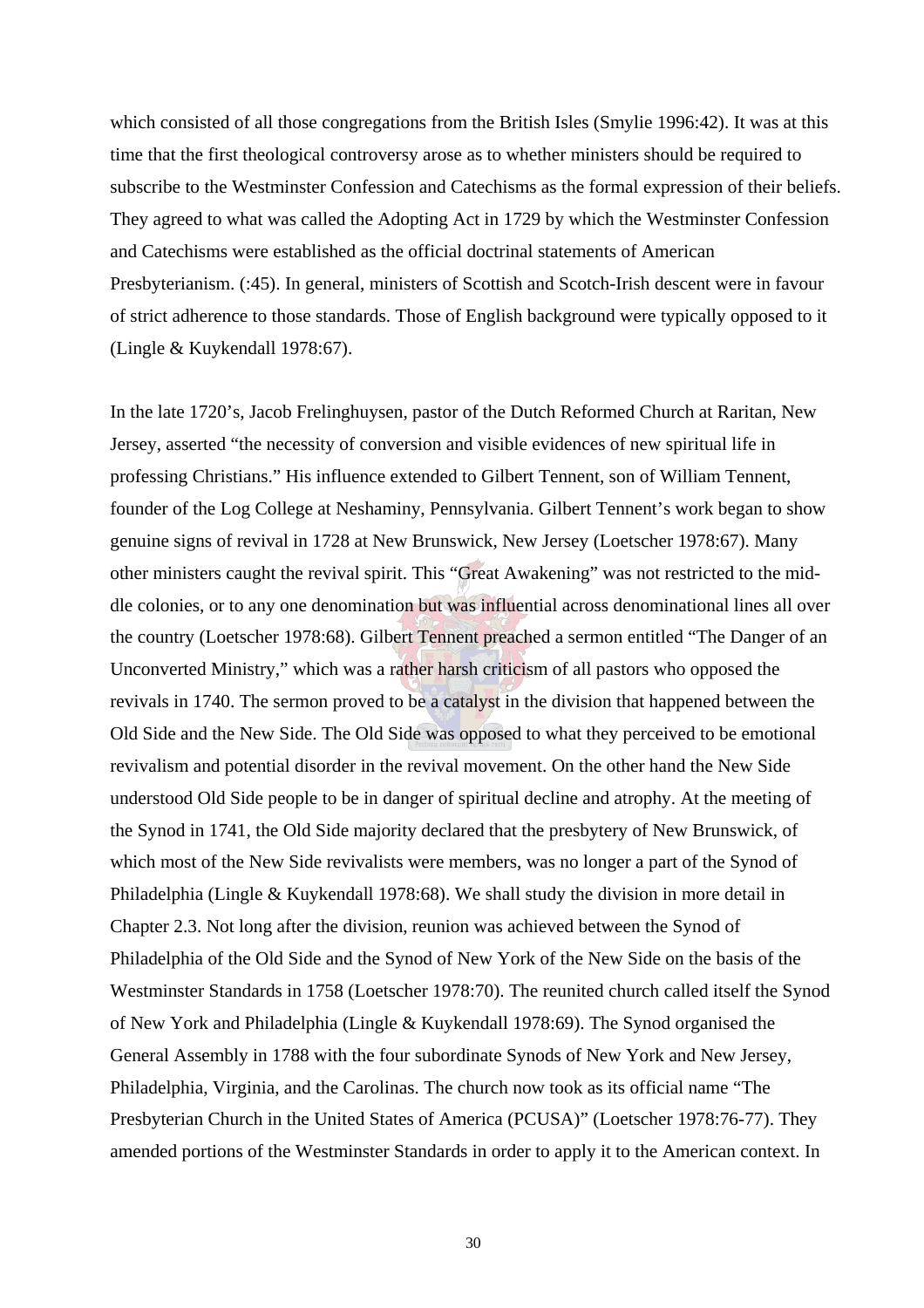May 1789, the first General Assembly of the PCUSA was held in Philadelphia (Lingle & Kuykendall 1978:71).

There was a remarkable revival of religion during the last years of the eighteenth century (Lingle & Kuykendall 1978:72). In the early years of the 1800s, Presbyterians carried on revivals and organised presbyteries and synods wherever they went (Smylie 1996:70-72). The revival which was often called the Second Great Awakening spread north and west and soon became almost nationwide (Loetscher 1978:79). In 1801, the General Assembly of the PCUSA and the Congregational Association of Connecticut agreed to a Plan of Union in order to cooperate in church planting on the frontier. As the revival movement proceeded steadily, both denominations cooperated with one another through mission societies at home and abroad (Smylie 1996:72-73). During the thirty-five years after the Plan of Union was adopted, Presbyterianism experienced remarkable growth (Lingle & Kuykendall 1978:72). This rapid growth was partially due to the great frontier revivals of the Second Great Awakening. Even the united efforts of Congregationalists and Presbyterians could not provide sufficient pastors to care for the new converts. Some Presbyterians tried to lower the level of education for the ministers and loosen the connection between American Presbyterianism and the Westminster Standards. Out of this a serious controversy arose, which resulted in the withdrawal of some Presbyterians to form the Cumberland Presbyterian Church in 1810. Even after the Cumberland split, other points of disagreement continued to plague the Presbyterian community in the early decades of the nineteenth century (Lingle & Kuykendall 1978:73). These centred round developments in worship, theology, governance, finance for missionary efforts (Smylie 1996:83) and, especially, on the controversy over slavery (:78).

The strain between the confessional and pietistic factions in the Presbyterian Church remained and reappeared in the New School-Old School schism of 1837 (Guelzo 1990:821). The Old School that had many adherents in the south was doctrinally more conservative than the New School (Smylie 1996:78-79). They advocated a rigid adherence to the Calvinism of Westminster Standards, a rigid control of missionary activity by the denomination and the defense of slavery as a positive good. On the other hand, the New School who had most of its support from the north favoured interdenominational cooperation in missions and identified with the anti-slavery cause (Lingle & Kuykendall 1978:73-74). New Schoolers were exploring fresh ways of expressing their Reformed theology through God's gracious love shown in Jesus Christ. "The

31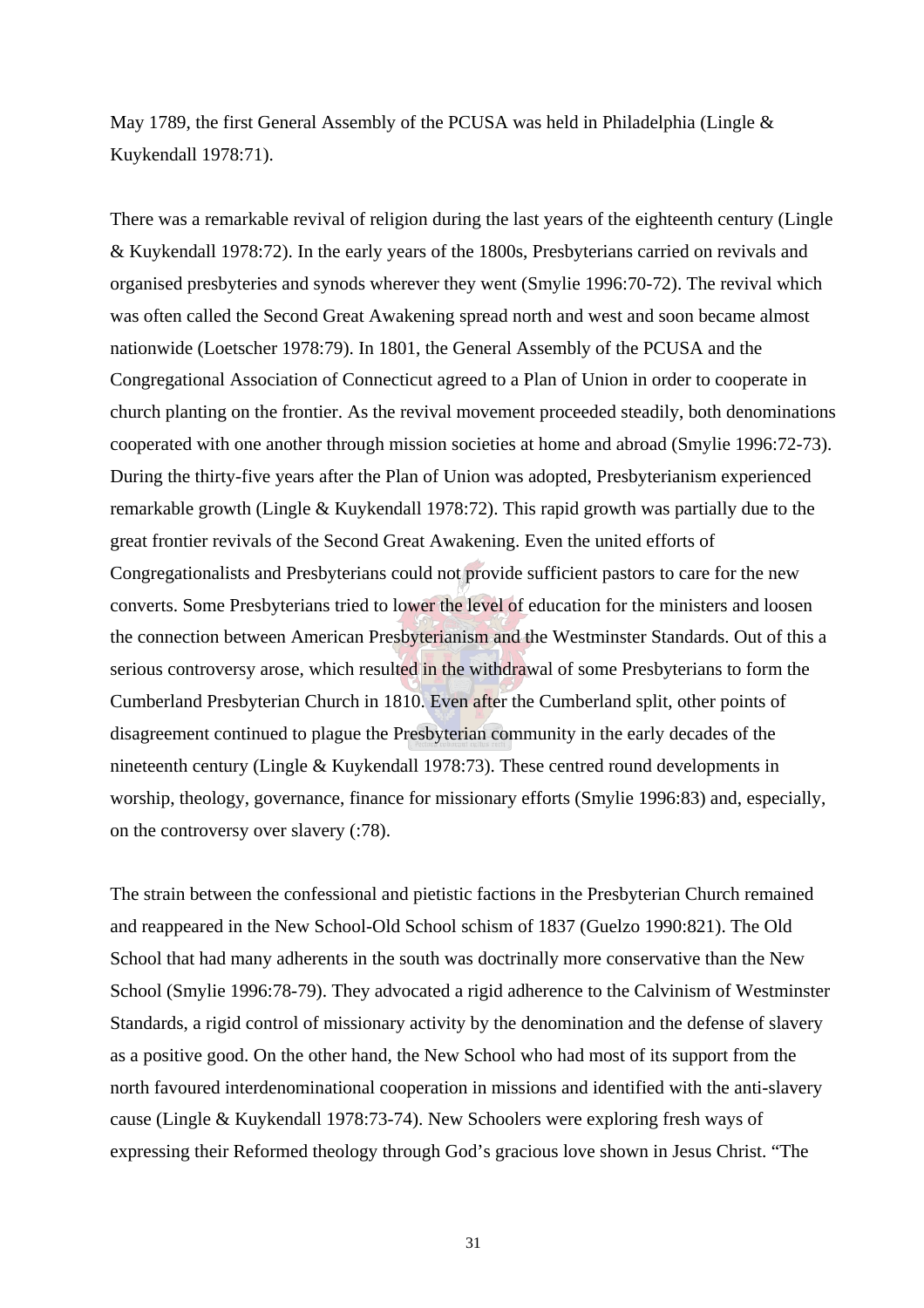Old School considered itself the Reforming Party. It thought this division was the right move because of the theological and governance issues which were at stake" (Smylie 1996:79).

The breach between the two parties became wider when the Old School constituency controlled the General Assembly in 1837. They declared that the 1801 Plan of Union with the Congregational Church had been unconstitutional from the beginning (Lingle & Kuykendall 1978:74) and voted to abrogate the Union. The four Synods of Western Reserve, Utica, Geneva, and Genesee which had been organised under the Plan of Union cut off from the church. "The one church had now become two separate denominations" (Loetscher 1978:97). Both of them retained the original official name of "The Presbyterian Church in the United States of America." During the years of division from 1837 to 1869, the two churches were popularly known as New School and Old School (:98).

"The larger Presbyterian Church divided again, this time into four denominations." The New School split in 1858 when their members were dealing with the issue of slavery. "In 1858 New Schoolers in the south who favored slavery formed the United Synod of the Presbyterian Church in the United States of America." The Old School remained united until May 1861 (Smylie 1996:88). In the midst of the Secession Crisis, the General Assembly of the Old School decided to support the Federal Government. Therefore Southern Presbyterians protested and organised the General Assembly of the Presbyterian Church in the Confederate States of America in Augusta in December 1861 (:89). Later in 1866 they took the name of the Presbyterian Church in the U.S. (Weeks 1990:932). In 1869 the Old and New School Presbyterians in the north were reunited (Loetscher 1978:123) on the basis of the Westminster Standards. The name of the reunited church was the Presbyterian Church in the United States of America (:129). Meanwhile the Old and New School Presbyterians in the south had reunited in 1864 (Smylie 1996:91). In the end the four denominations consolidated into two denominations by 1869, one reunited in the north and one reunited in the south. This remaining division sustained for more than a century (Loetscher 1978:129).

As Presbyterians were encountering problems such as industrialisation and urbanization, scientific and intellectual ferment, and international expansion (Smylie 1996:94), the Presbyterian Church in the U.S.A. enacted some moderate revisions to the Westminster Confession of Faith in 1903 (Lingle & Kuykendall 1978:75). The Cumberland Presbyterian Church reunited with the Presbyterian Church U.S.A. in 1906 on the basis of the revised Confession even though about

32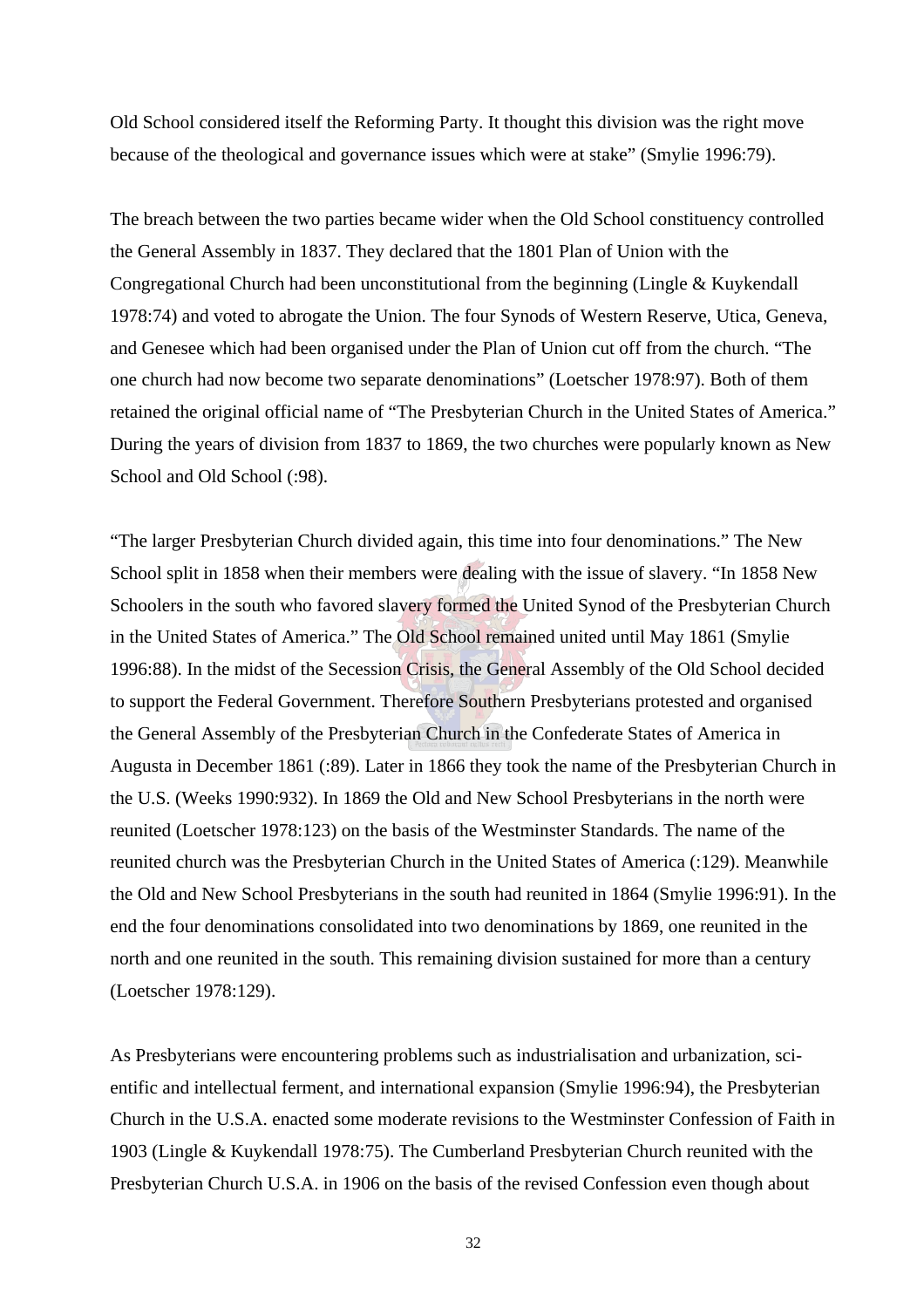one-third of the members of the Cumberland Church refused to go into the union (:76). Differing responses to the intellectual and social changes of the late nineteenth and early twentieth centuries produced sharp divisions especially among American Presbyterianism especially through the Fundamentalist-Modernist controversy. This controversy was an extended conflict between compromising liberals and uncompromising theological conservatives. The former pursued the goal of preserving Christianity by accommodating the traditional faith to modern culture while the other tried to save evangelical Christianity from the advances of Modernism and Darwinism (Marsden & Longfield 1990:466). Bradley J Longfield (1991) in his book *The Presbyterian Controversy: Fundamentalists, Modernists, and Moderates* examined the Fundamentalist and Modernist controversy of the 1920s and 1930s.

From 1922 until 1936 the Presbyterian Church in the U.S.A. was wracked by conflict. Sparked by a sermon of Dr Harry Emerson Fosdick, a liberal Baptist preaching in a Presbyterian pulpit, the Presbyterian controversy raged for fourteen years over such issues as ordination requirements, the mission of Princeton Seminary, and the orthodoxy of the Board of Foreign Missions. Though at the height of the conflict in the mid-1920s the church managed to hold together, the controversy resulted in a loosening of the church's ordination standards, the reorganisation of Princeton Theological Seminary, the creation of Westminster Theological Seminary, and the eventual founding of the Presbyterian Church of America (:4).

The Fundamentalists, most prominent of whom was J. Gresham Machen, stressed the need for accurate doctrine in order that the church would survive in the midst of a secular culture. The Modernists placed more stress on the unity of the church and less on doctrine. In the end the church chose pluralism in the 1920s and 1930s at the expense of doctrinal purity (Heuser 2000:107). When J. Gresham Machen, a proponent of the conservative Princeton Theology, started an Independent Board for Presbyterian Foreign Missions in 1933 (Longfield 1991:206), the General Assembly asserted the organisation was illegal (:209). The 1936 General Assembly suspended him and he moved on to found the Presbyterian Church of America in 1936 (:212). It has been known as the Orthodox Presbyterian Church since 1939. "A group withdrew from that body in 1937 to form the Bible Presbyterian Church" (Weeks 1990:932).

Figure 1 in the next page helps us to understand the Presbyterian family connection with regard to the history of the division within the American Presbyterian Church.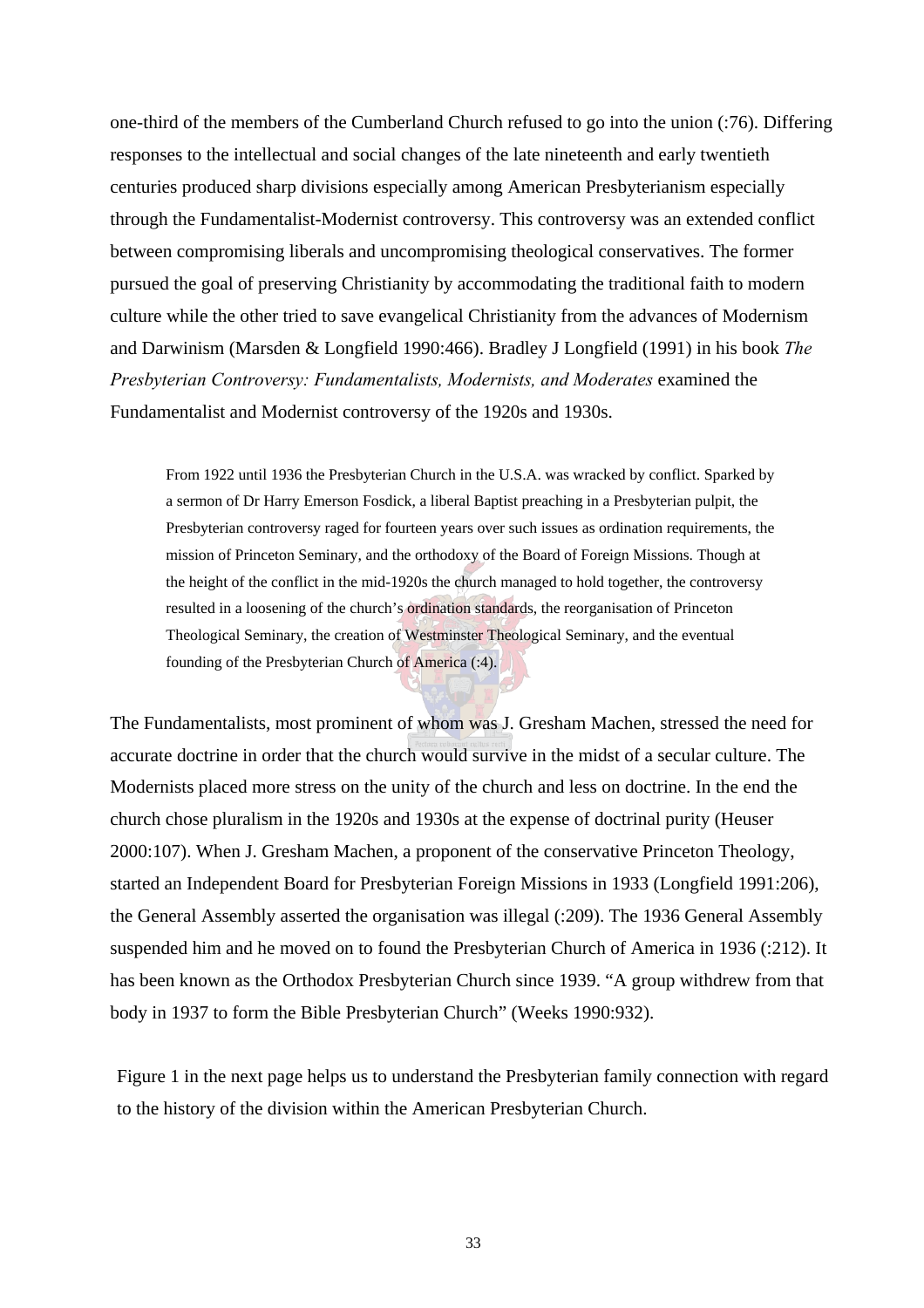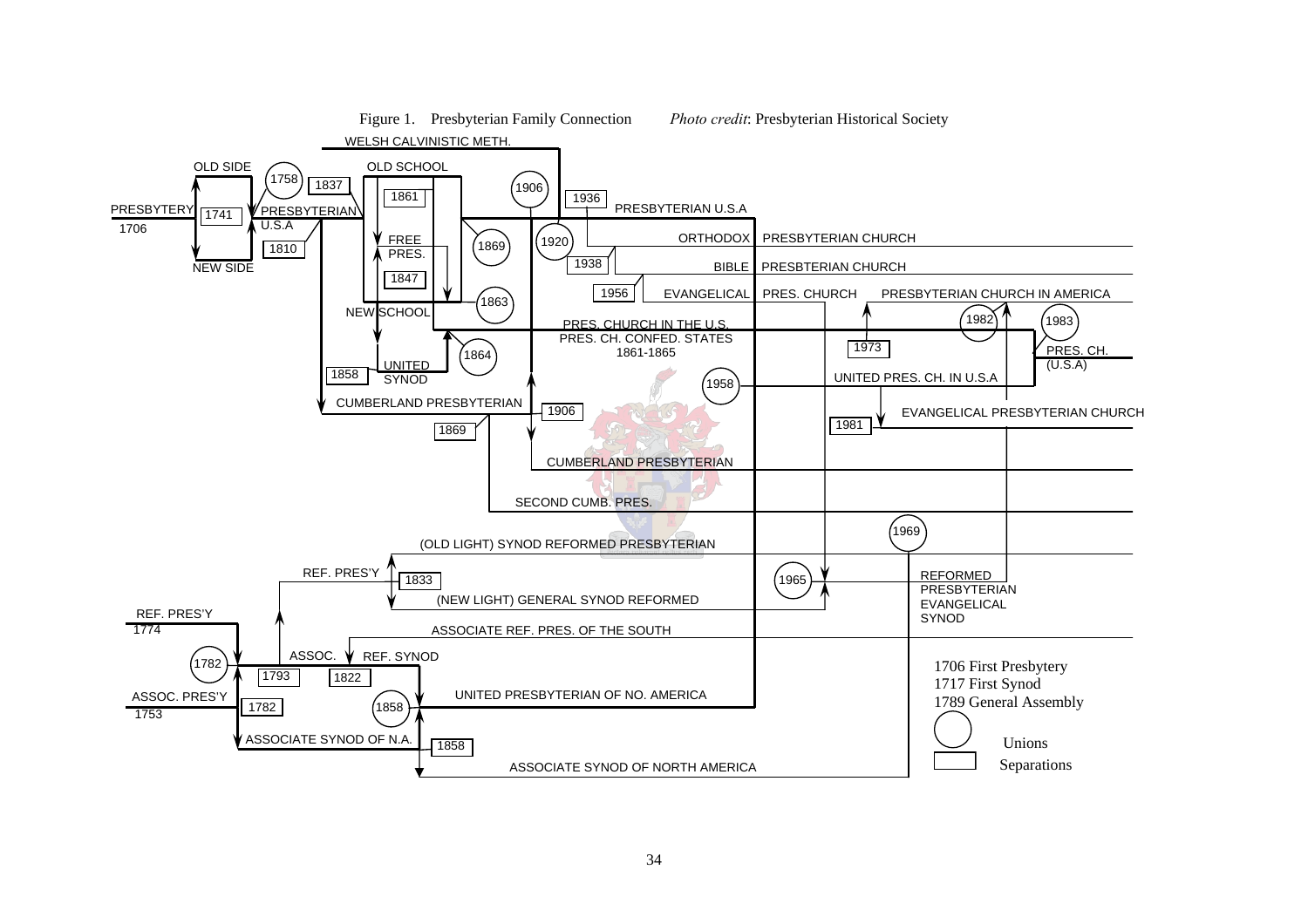## **2.3 The theological controversy over revival within the American Presbyterian Churches**

### **2.3.1 The Old Side-New Side Controversy**

It is going too far to say that the theological controversy over revival within the American Presbyterian Churches had a direct impact upon the theology of revival of the American Presbyterian missionaries in Thailand in 1930s. Although the distinction between Old School and New School had become meaningless by 1870 (Swanson 2002), it is quite probable that the theological controversy over revival within American Presbyterianism indirectly influenced the American missionaries in Thailand at that time. Therefore we will examine the theological controversy rather briefly.

"On the surface revivalism<sup>11</sup> and Presbyterianism would not appear to be a likely combination." Nevertheless, since the revivals of the First Great Awakening in the eighteenth century, American Presbyterians have been associated closely with revivalism. There were Presbyterians among the leaders of the revival in the American colonies. Nevertheless these associations have also caused a number of theological controversies (Hart 1999:216).

As the revival movement progressed, the colonial church experienced controversy before the institution of the Adopting Act in 1729 by which the Westminster Confession and Catechisms were established as the official doctrinal statements of American Presbyterianism (Lingle & Kuykendall 1978:67). For instance the Synod of Philadelphia had already overcome three major problems in 1722. Firstly, the nature and authority of polity was debated. One group preferred a hierarchical system of congregations and the others did not. Secondly, adherence to the Westminster Confession was required of all clergymen as a guarantor of orthodoxy within the church, which had been disturbed by the arrival of unsound ministers from abroad. There were numerous complaints from the opponents of the requirement. Thirdly, the controversy over the preaching of Samuel Hemphill set the Presbyterians as a church against his latitudinarian opinions, thus uniting those who opposed adherence with the more traditional defenders of orthodoxy (Westerkamp 2000:3-4).

 $\overline{a}$ 

<sup>&</sup>lt;sup>11</sup> Revivalism "means a concerted effort to win the unconverted to Christ and awaken believers from spiritual slumber" (Hart 1999:216).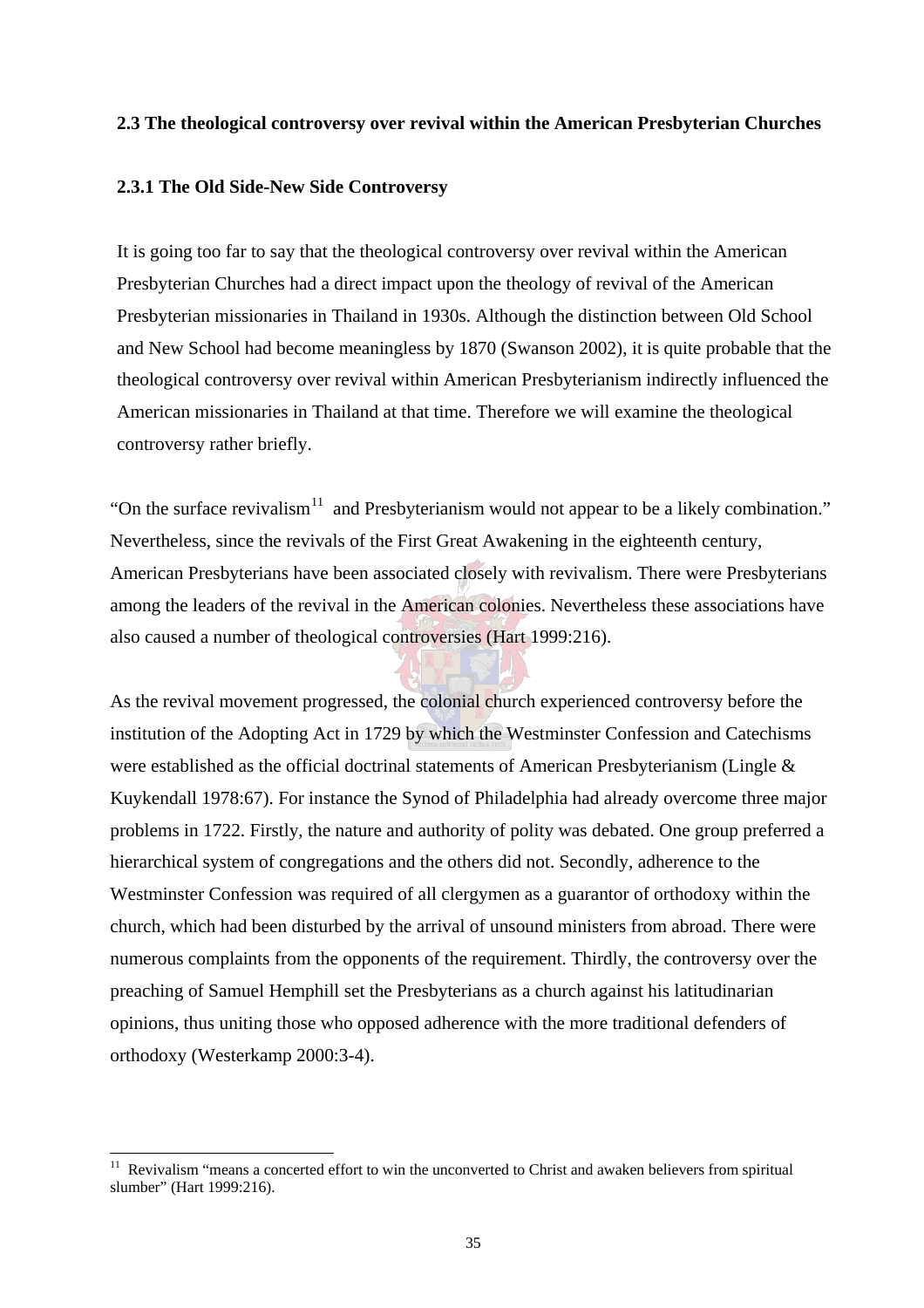As the American Presbyterians took root in the American colonies, they experienced significant spiritual awakening between the 1730s and the American Revolution<sup>12</sup>, it was during this time that they built institutions and developed leadership (Smylie 1996:47). During the previous ten years of spiritual revitalization, the two parties had battled in the presbyteries and synods over the best ways to spread the gospel and serve the people (Westerkamp 2000:3). James H Smylie analysed this (1996:47) as follows:

Presbyterians had their hands full helping immigrants adjust to life. In their synod and presbyteries, they had to sort out tensions that grew from spiritual ferment and that led to what was called the New Side—Old Side division. They began to develop their own educational, mission, and charitable institutions, out of which grew remarkable indigenous leadership.

Even before the division of 1741 between New Side Presbyterians and Old Side Presbyterians, they had begun to build various institutions of education, missions, and charitable causes (Smylie 1996:49). During the first few decades of revival movements in the eighteenth century, three big problems emerged which related directly to ministerial qualifications, different understandings of genuine revival, and the nature of true faith (Westerkamp 2000:16). We will examine the three issues separately.

As conversions brought more people into the churches, the provision of adequate pastors became a major concern. Therefore William Tennent (1673-1746) began a school called the Log College in 1727 to train ministers (Lingle & Kuykendall 1978:68). Ordained by the General Synod of Ulster in Ireland in 1701, Tennent had immigrated to New York in 1718 and moved to Neshaminy, Pennsylvania in 1727 (Hardman 1994:58-59). Within his first year, he started the Log College as an informal and private institution (Westerkamp 2000:6). By the time the College closed some years before his death in 1746 about eighteen students had graduated from this institution (Loetscher 1978:66). Although he was proficient in the classical languages, he emphasized the personal experience of God to his sons and his students. The graduates of the Log College were to become enthusiastic supporters of the Great Awakening (Westerkamp 2000:6). The Tennents and their disciples believed that the essential requirement for ordination was an experiential knowledge of the love and mercy of God (:9).

When we investigate the 1741 breach between the Old Side and the New Side, we find that there

 $\overline{a}$ 

<sup>&</sup>lt;sup>12</sup> "The overthrow of British supremacy in America by the War of Independence,  $1775-81$ " (Brown 1993:66).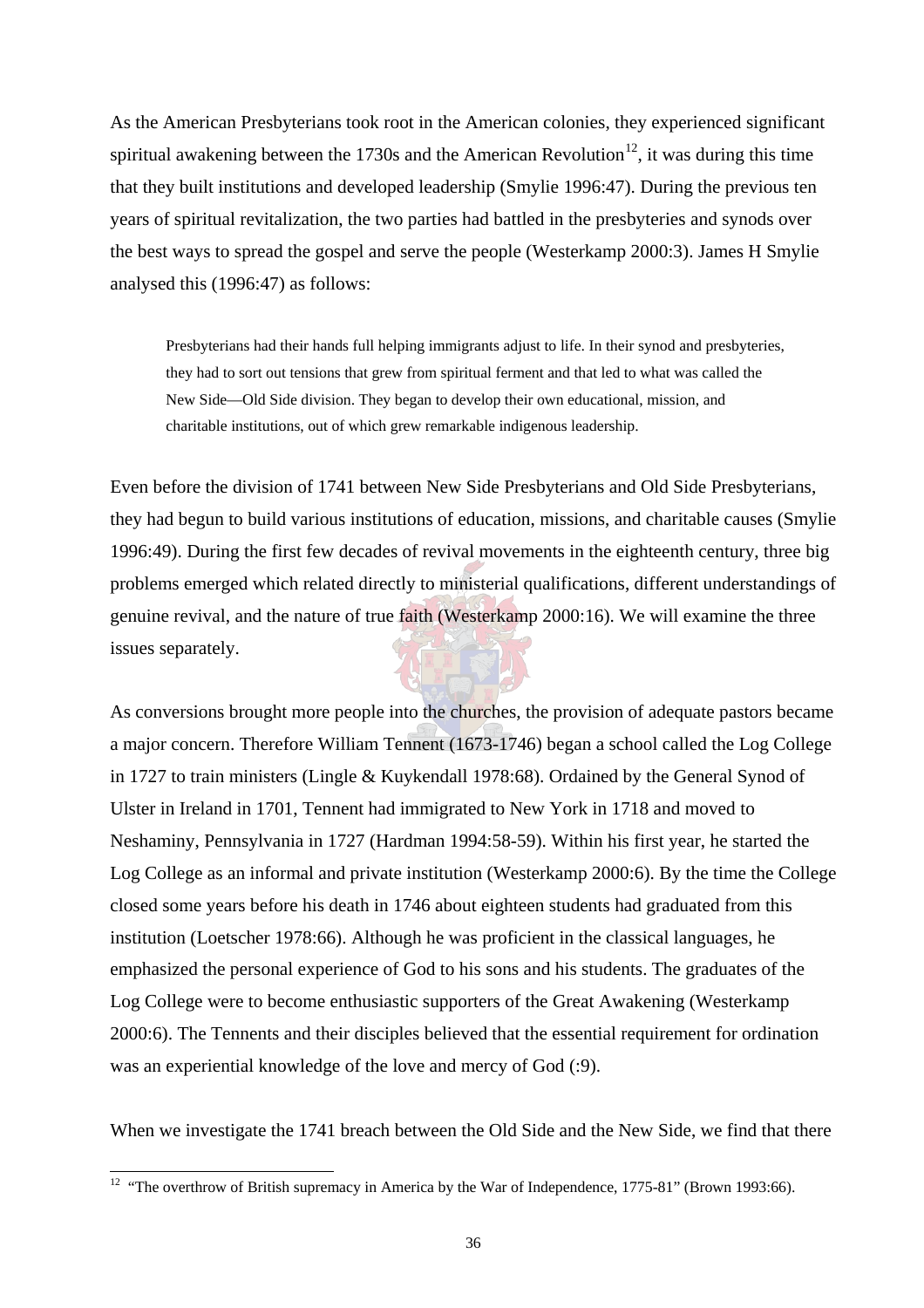was one key person in the middle of the schism. That key person was Gilbert Tennent (1703- 1764), the eldest son of William Tennent. Gilbert studied at Yale and received his Master of Arts degree in 1725*.* In the same year he was licensed by the presbytery of Philadelphia and in 1726 he assumed a pastorate in New Brunswick, New Jersey. In New Brunswick Gilbert met the Dutch Reformed minister, Theodore Jacob Frelinghuysen (Logan 1999:257). He was impressed by Frelinghuysen's evangelistic preaching and learned a great deal from his methods (Smylie 1996:48). Theodore Jacob Frelinghuysen (1692-1747) was born in Germany, studied at the University of Lingen in Holland from 1711 to 1717 when he was ordained. He was deeply influenced by Pietism<sup>13</sup>. He arrived in New York in January 1720 and started his work at the Dutch Reformed Church at Raritan, New Jersey (Hardman 1994:52-53). He emphasized the necessity of conversion and the resulting visible evidence of new spiritual life in professing Christians (Loetscher 1978:67). He has been recognised not only as a distinct source of the Great Awakening but also as the leader of an earlier revival throughout the Raritan Valley (Hardman 1994:59-60).

In 1729, the Freehold congregation which was ministered by John Tennent, William Tennent's second son, became the first New Jersey community to experience regeneration as a community, asserting that "regeneration is absolutely necessary in order to obtain eternal salvation" (Westerkamp 2000:5). During the following decade the Tennents and other Log College graduates began to experience the results of revival with great enthusiasm.

As the decade progressed, such phenomena occurred more frequently, until challenges were waged in presbyteries and carried to the synod. By 1738, many of the Log College men had organised themselves (or were set apart, it is a difficult call) into the new presbytery of New Brunswick. Throughout the next seven years, the New Brunswick presbytery would boast the most active preachers of the communion as they travelled huge distances as itinerants, organised new congregations, intruded into settled parishes, and generally, in their own terms, furthered the work of the gospel (Westerkamp 2000:7).

As the frontier community continually acquired immigrants from Ireland, Scotland, and England, the problem of too few ministers became worse and worse (Smylie 1996:47). Itinerancy was the only means by which they spread the gospel. In these poor circumstances the New Brunswick men were much heralded for their efforts. They also preached within the boundaries of other

 $\overline{a}$ 

<sup>&</sup>lt;sup>13</sup> "Pietism can be described as orthodox Christianity that emphasizes 'a heart warm toward God' rather than doctrine" (Hardman 1994:52).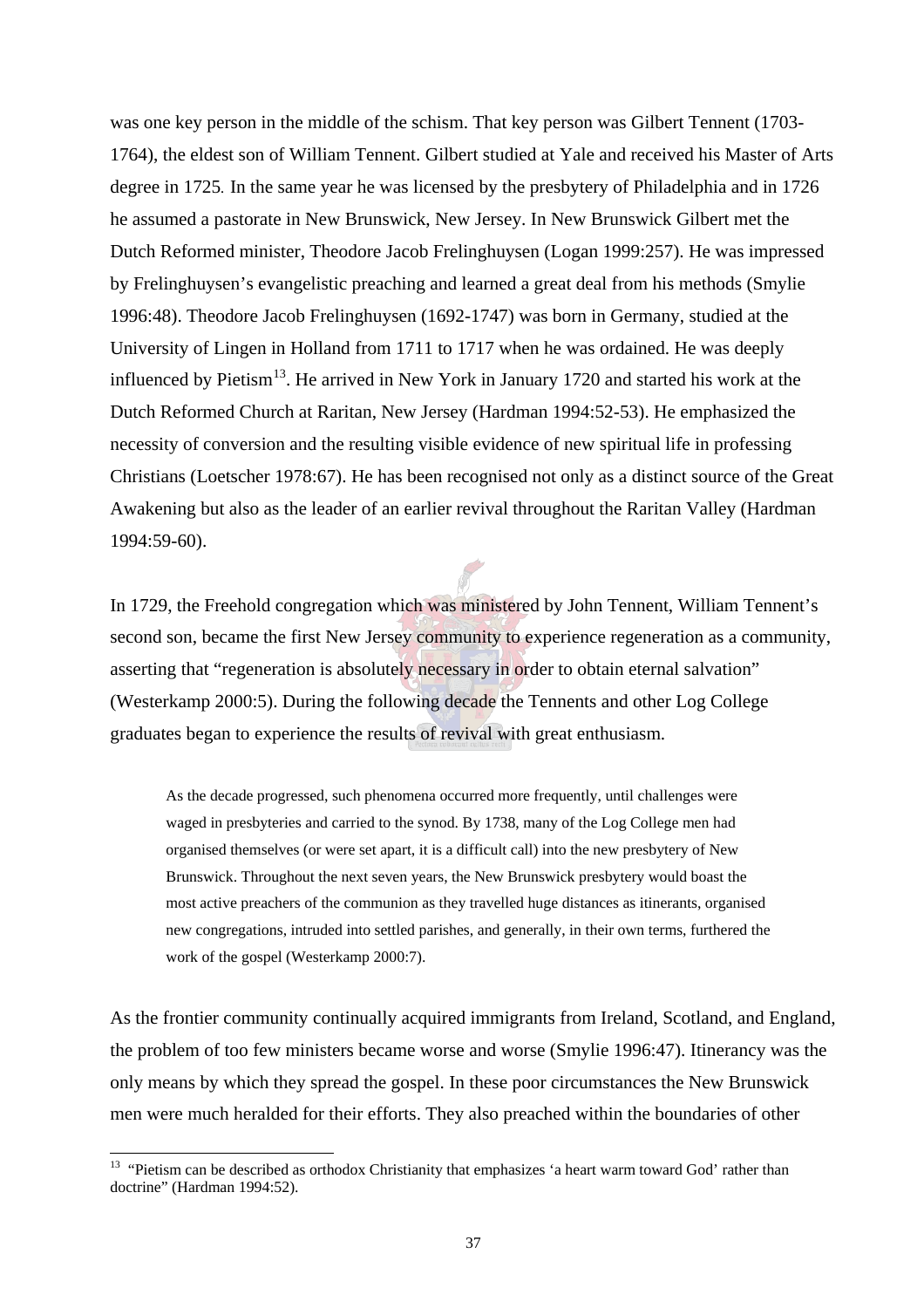presbyteries and congregations with settled ministers. The ministers of the settled areas were not happy when the New Brunswick preachers intruded among their own congregations. At the same time probationers with questionable qualifications who could not find a place in Scotland or Ireland migrated to America. The colonial congregations eagerly welcomed them but the probationers experienced many problems. The Synod decided that all probationers who had not finished their education in New England or a recognised European college would be subject to Synodical examination to test their basic academic knowledge. As the tensions increased between the New Brunswick presbytery and others in the Synod, students of William Tennent were not happy because the Log College was regarded as a private institution and therefore the graduates would be required to take an examination. In 1738, the New Brunswick Synod decided to license Log College graduate John Rowland without this examination. Rowland's preaching at the congregation of Hopewell and Maidenhead, New Jersey, split the congregation (Westerkamp 2000:7-8). The presbytery of New Brunswick first ignored the resolution as not applicable to them and later protested against the 1738 act at the 1739 Synod. They defended themselves as a presbytery and strove to maintain their own authority in the field.

Gilbert Tennent raised the question of ministerial qualifications and as a result, transformed the concept of examination. He understood that academies were corrupt and that the church should encourage private schools under the governance of the experienced Christians (Westerkamp 2000:10). He asserted that the Presbyterian ministers did not know Christ. He censured the clergy by calling them Pharisee-teachers and dead dogs who were like the blind leading the blind (Smylie 1996:48). He called people fools for staying with unconverted ministers and encouraged people to leave their congregations to join other congregations. He even suggested that people leave good ministers who were evidently less capable. People misunderstood that they were therefore free to choose whosoever they pleased. This threatened the traditional Presbyterians' theology of vocational calling and ordination (Westerkamp 2000:10). Tennent's sermon provoked animosity between the Old Side and the New Side and contributed towards the division of 1741 (Logan 1999:257). In conclusion, the Old Side was convinced that the ministers should be educated in the fashion which had become traditional in the Universities of the Old World and New England. They focused on the importance of erudition as a qualification for the ministry. On the other hand, the New Side adherents asserted that experiential piety and an experiential knowledge was more important than academic ability for ministerial qualifications. They felt that the academic education was both slow and to some extent irrelevant, so they had begun to build schools for the education of ministers (Lingle & Kuykendall 1978:68). Jonathan

38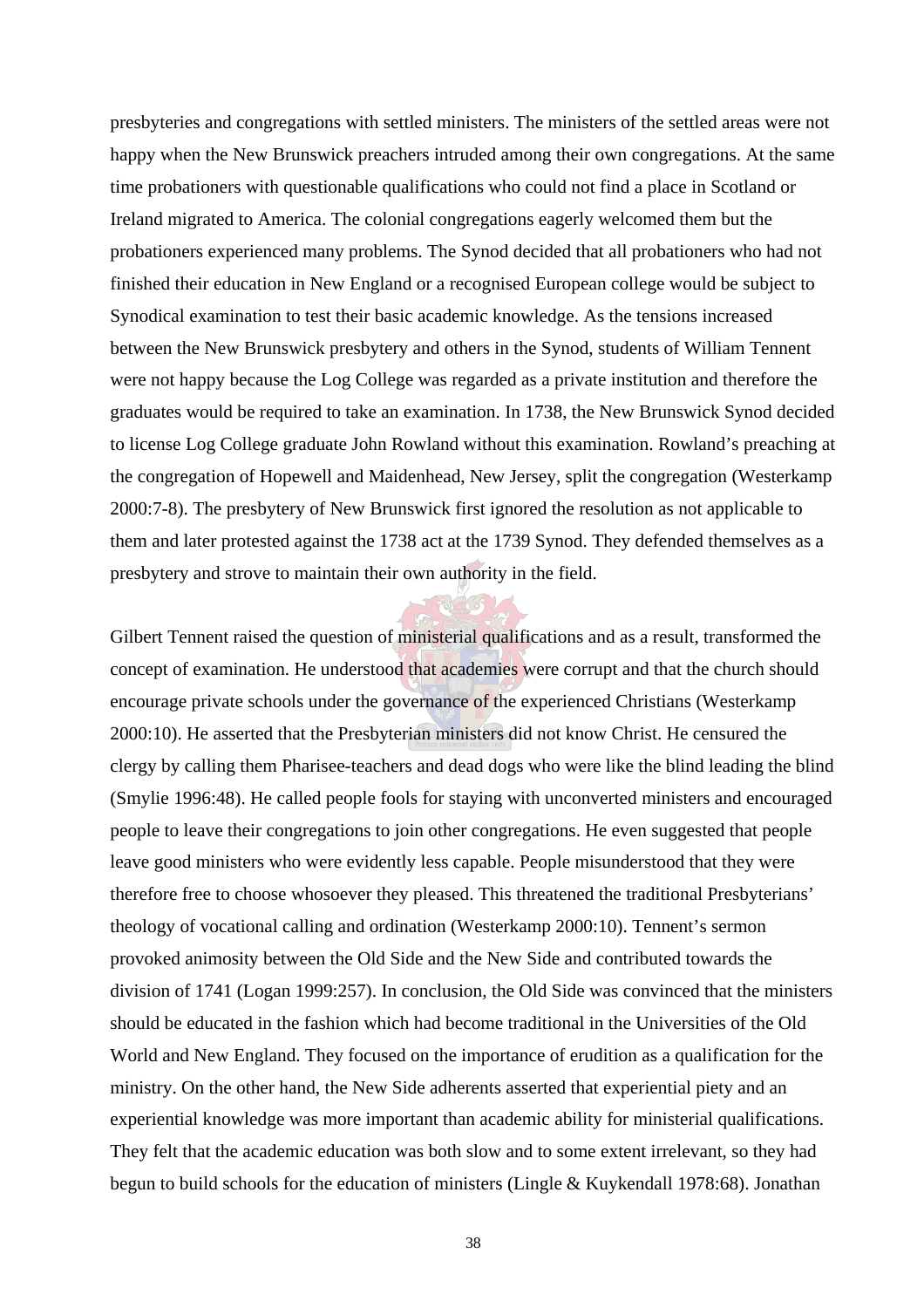Dickinson succeeded to William Tennent's Log College by securing a charter from New Jersey to form a College in his home in Elizabethtown, New Jersey. This institution moved to Princeton in 1746, where it became the College of New Jersey (Smylie 1996:50). Although it was not officially a continuation of the Log College, it did for some time perpetuate its spirit. After being briefly located in Elizabethtown and Newark, it moved to Princeton in 1756 and became Princeton University in 1896 (Loetscher 1978:67).

There is no doubt that the New Side and Old Side differed with regard to their understanding of revival. The first Presbyterian ministers in the American colonies were Scottish and Scotch-Irish ministers sent to the Presbyterian immigrants in Pennsylvania and Maryland. The scarcity of these ministers compelled the Presbyterians to accept Congregational clergy, principally from New England. "They differed from the immigrant ministers over the degree of adherence to the Westminster Confession of Faith." The New Englanders were deeply influenced by Continental Pietism and their own Puritan origins, believing that personal religious experience was more important than confessional subscription as the primary qualification for church membership and ordained ministry (Guelzo 1990:821). The New Side group made use of the revival to bring new souls to Christ. They awakened people to a sense of their own sins, not only in the privacy of their hearts, but in large, emotional, communal ceremonies of revivalism and piety. They claimed that the Holy Spirit had brought true transformations of individuals and communities through revival (Westerkamp 2000:4).

The intention of the Old Side Presbyterians was to organise Scottish and Scots-Irish immigrants along with Presbyterian-minded Puritans from New England under an authoritative Synodical government. They argued against the methodologies of the New Siders claiming them to be disorderly and contrary to Presbyterian principles. They criticised the New Side for using the psychology of revival and attacked the New Siders' association with George Whitefield who they believed was misleading people by his overemphasis on conversion (Guelzo 1999:182). The Old Side was opposed to revival because of the perceived emotionalism and potential disorder of the movement (Lingle & Kuykendall 1978:68). "Old Siders were disturbed by incidents of weeping, screaming, fainting, bodily commotions like 'epileptic fits,' which indicated loss of control, accompanying some awakening preaching." They claimed that this kind of behaviour did not manifest the gracious work of God's Spirit (Smylie 1996:49).

On the other hand, the advocates of the New Side understood the essence of true faith to be the

39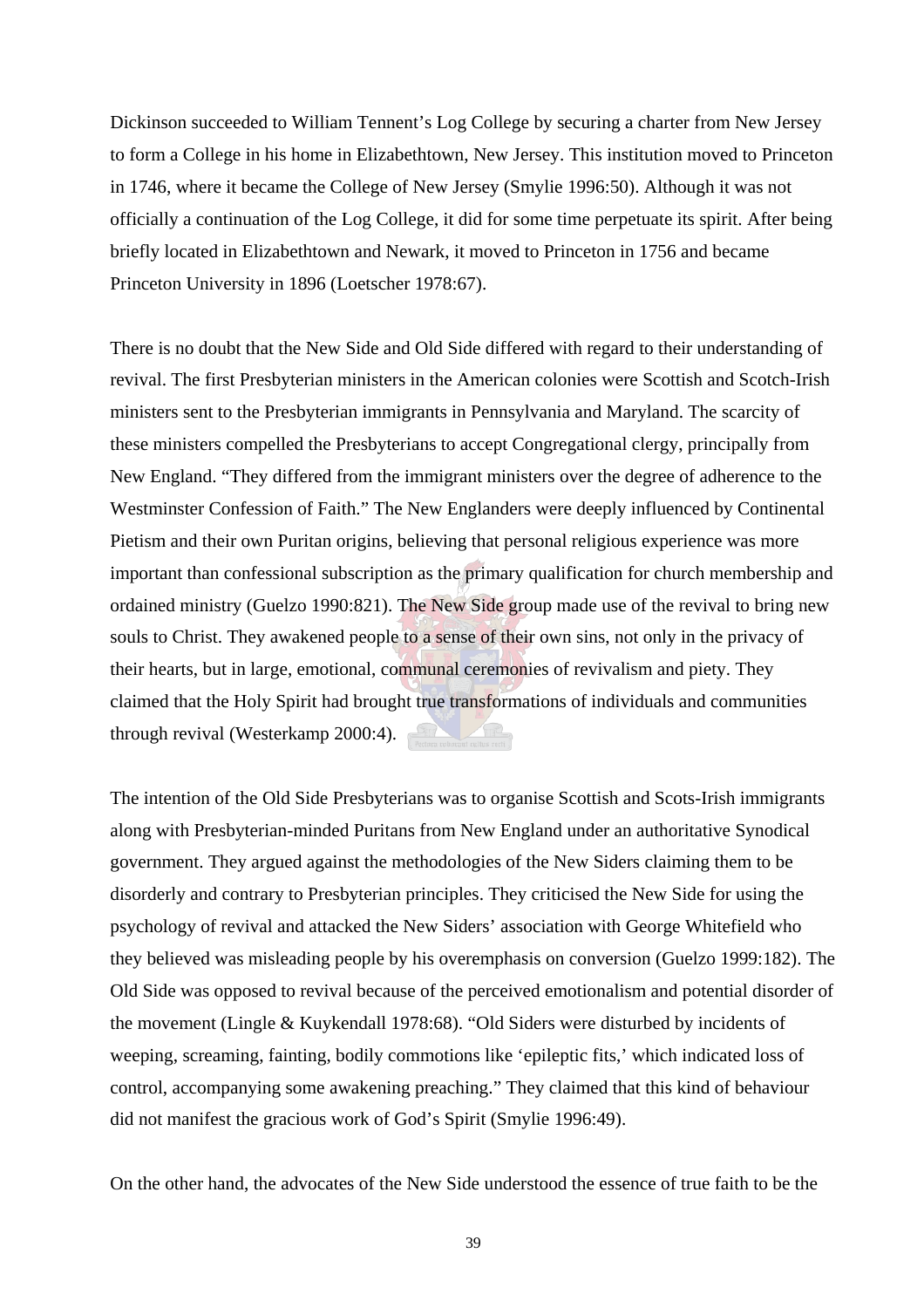religion of the heart and were convinced the revivals to be the work of the Holy Spirit. They described their opponents as legalists (Westerkamp 2000:8). Jonathan Edwards (1703-1758) was a Congregational preacher and theologian (Edwards 1999:90). But his first pastoral work was done at a Presbyterian Church in New York before he served as a Congregationalist in Massachusetts, first in Northampton and later Stockbridge (Moorhead 2000:20). His influence on Presbyterians was great through his extensive preaching and writing on revivals. Even though formal ties did not exist, New Side Presbyterians selected him for leadership (Edwards 1999:90). He became President of the unofficially recognised Presbyterian College of New Jersey in 1758 only weeks before his death (Moorhead 2000:20). He shifted the focus of attention away from the head to the heart or the affections (Stout 1990a:816), while the Old Side found the essence of true faith in right reason and intelligent orthodoxy or the religion of the mind (Westerkamp 2000:8). They denied the Great Awakening as a work of God, claiming instead that it damaged the peace and unity of the church by sending "enthusiastic lay people and itinerant preachers against the established clergy of New England" (Stout 1990b:841). Francis Alison, John Thomson, and John Ewing were renowned leaders of the group (Guelzo 1999:182).

### **2.3.2 The Old School-New School Controversy**

The schism of 1741 between the Old Side and New Side differed in essence from the schism of 1837 between the Old School and New School. The main cause of the former was revival while this was not the main factor of the breach of the latter. Nevertheless "the tension between the confessional and Pietist factions in the Presbyterian Church remained apparent and surfaced again in the New School-Old School schism of 1837" (Guelzo 1990:821). In the eighteenth century, the Congregational ministers who were largely from England refused to subscribe to all the doctrines of the Westminster Confession of Faith and Catechisms. Conversely, the Presbyterians who were mostly from Ireland and Scotland, were in favour of strict subscription to those standards (Lingle & Kuykendall 1978:67). New England Congregationalism and Scots— Irish Presbyterianism played an important role in the Old School-New School division of 1837 (Guelzo 1999:182).

It was apparent to all that there was a remarkable revival of religion during the last years of the eighteenth century which was called the Second Great Awakening. The revival movement certainly influenced the Presbyterians (Lingle & Kuykendall 1978:72). All at once the nation's westward expansion began with thousands of emigrants from the older settlements (Moorhead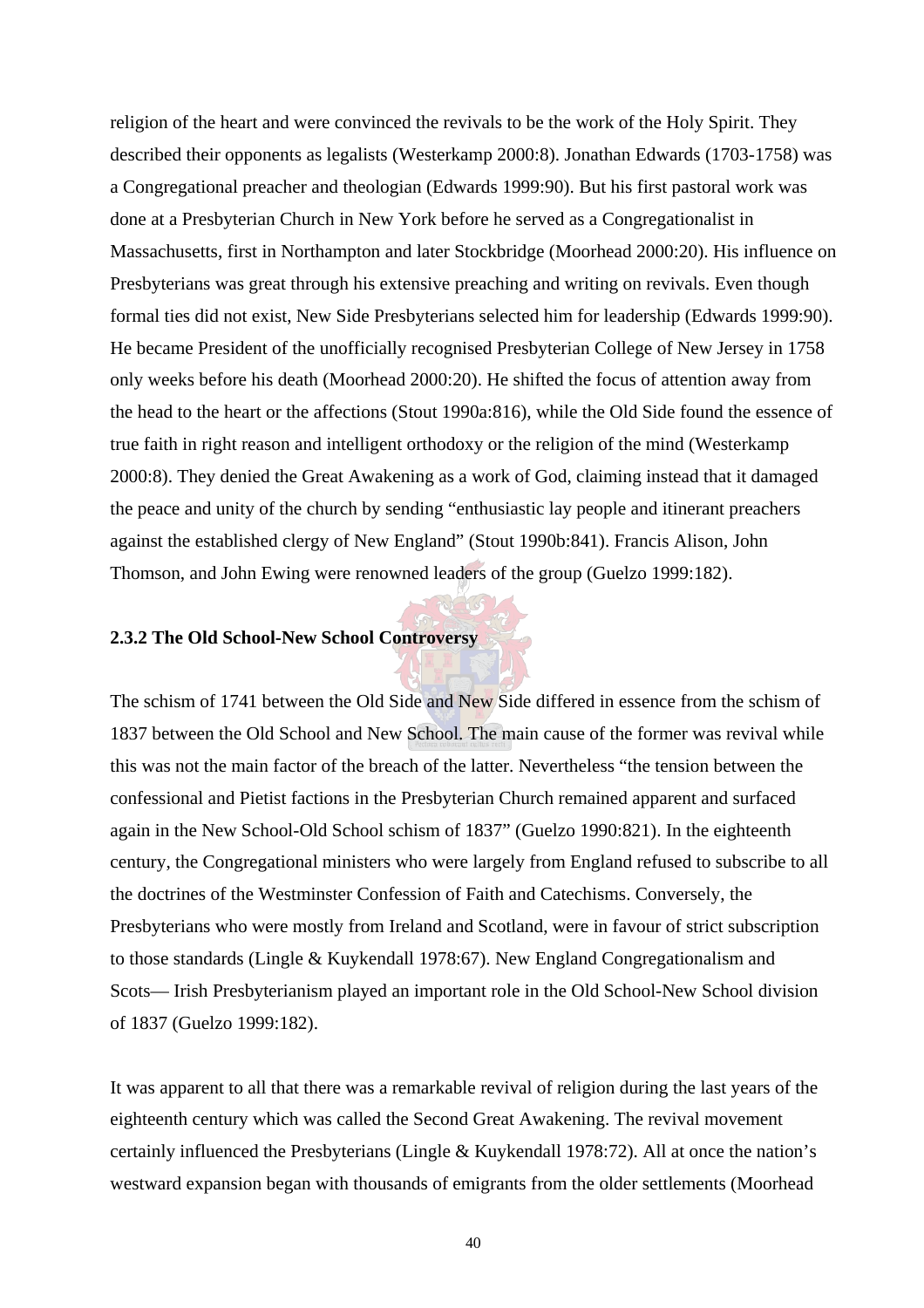2000:20). Walter L Lingle and John W Kuykendall (1978:72) explained the Plan of Union in their book *Presbyterians: Their history and beliefs*:

In 1801 the Presbyterian and Congregationalist Churches entered into an official policy of comity and cooperation in new areas of work, which was known as the Plan of Union. Ministers from each denomination would be accepted as pastors in congregations belonging to the other, and some congregations were allowed to hold a sort of joint membership in both denominations at the same time. The purpose of the plan, of course, was to enable both of these Reformed denominations to keep abreast of the needs for missionary work among the settlers in the rapidly growing area beyond the Appalachians. Thousands of people were emigrating from the older settlements along the Atlantic seaboard to "the West": Ohio, Indiana, Kentucky, Tennessee, and western New York. Neither denomination had a sufficient number of ministers to keep up with the explosion of new settlement by itself, so the two willingly joined hands.

Although the Plan of Union between Presbyterians and Congregationalists worked well, problems began to emerge that threatened the continuation of the cooperation. Some of the Congregational ministers annoyed Presbyterian Churches because of their different theological standpoint from the Presbyterians which they even preached in Presbyterian Churches. In addition to this theological disagreement, "there were numerous conflicts within the denomination over the best ways to organise, regulate, and finance the missionary effort." Once more, division developed within the American Presbyterian Church known as the Old School and the New School schism (Lingle & Kuykendall 1978:73). In the end the Old School majority voted to expel four predominantly New School Synods in the 1837 General Assembly. The Old and New School Presbyterians existed in separate denominations until 1870 (Moorhead 2000:19).

The two groups, New School and Old School, had the complicated history of cooperation and disagreement that had marked the relationship between Congregationalists and Presbyterians. Congregationalists, largely from England, settled initially in New England after 1630. Presbyterians, some of them from England but mainly from Ireland and Scotland, came to America in the eighteenth century and chiefly inhabited the middle colonies such as New York, New Jersey, Pennsylvania, and Delaware. Of course the two groups disagreed over polity. They also held on to the memory of religious struggles they had in England, Scotland, and Ireland that had previously made them sometime foes as well as allies (Moorhead 2000:19-20). The Old School supported a rigid adherence to the Calvinism of Westminster and a tight rule of all missionary activity by the denomination itself (Lingle & Kuykendall 1978:73). They were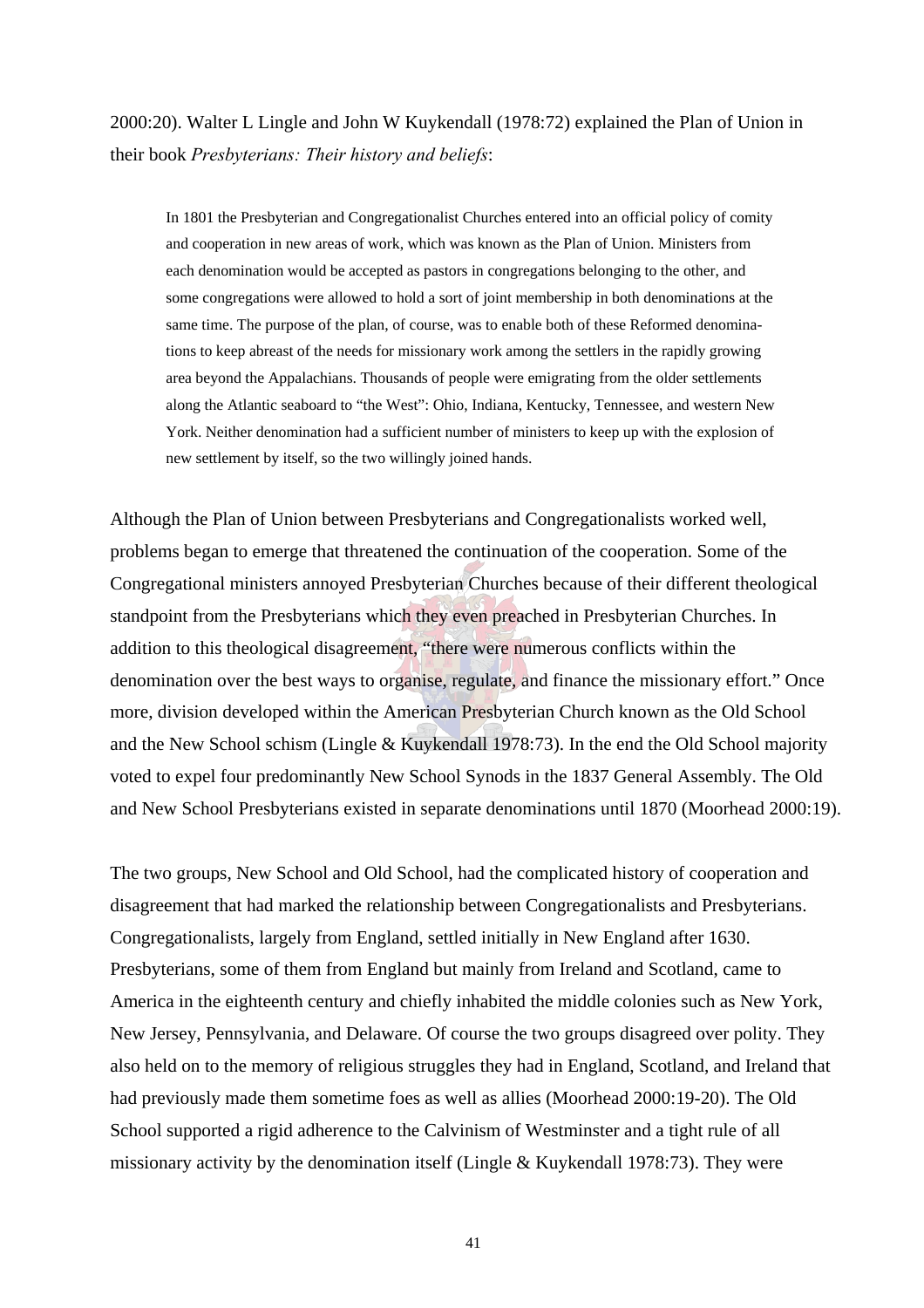doctrinally more conservative than the New School and had many adherents in the south (Smylie 1996:78-79) and who sought to avoid the controversy of the problem of slavery (Lingle & Kuykendall 1978:73). The New School did not have to subscribe to the Westminster Confession (Smylie 1996:79), and believed in a measure of theological latitude, favouring interdenominational cooperation in missions. They were also abolitionists and thus had most of their support in the north (Lingle & Kuykendall 1978:73-74). Theologically the Old School viewed the New Schools' theology with great suspicion and claimed that New Schoolers denied orthodox teachings about the total depravity of humanity and imputed righteousness of the redeemer as the sole ground of redemption (Moorhead 2000:30). The Old School preferred the division of the church along theological lines and governance rather than sectional lines (Smylie 1996:79). In the end the Old School majority abrogated the Plan of Union and expelled the New School at the General Assembly of 1837 (Moorhead 2000:30). "This division illustrates how difficult it was for Presbyterians to seek the peace and unity as well as the purity of the church" (Smylie 1996:80).

Even though the division of 1837 between the Old School and New School was not caused by revival itself, the revival of the Second Great Awakening did influence the schism indirectly, because the conflict between the two groups began on a full scale from the Plan of Union in 1801. In the main, the Plan of Union was created as a result of the Second Great Awakening.

# **2.4 The different concepts of revival within the American Presbyterian Mission as exemplified by a representative protagonist and a representative antagonist of John Sung's campaigns**

The old categories of Old Side and New Side in the eighteenth century, or Old School and New School in the nineteenth century in American church history, do not have any direct connection with the Thai revival of 1938-1939 through John Sung's campaigns. It is generally accepted by the church historians that the distinction between Old School and New School had become more or less meaningless by 1870 (Swanson 2002) because the American Presbyterian Church came to tolerate the positions of both sides. Nevertheless we cannot deny that the tendency of the theological interpretation of the nature of genuine revival until 1870 in American Presbyterianism, lay behind the stance of the American Presbyterian missionaries in Thailand even in the 1930s. Unfortunately it is not possible to collect material regarding the theological conviction of individual missionaries concerning their understanding of revival. Furthermore it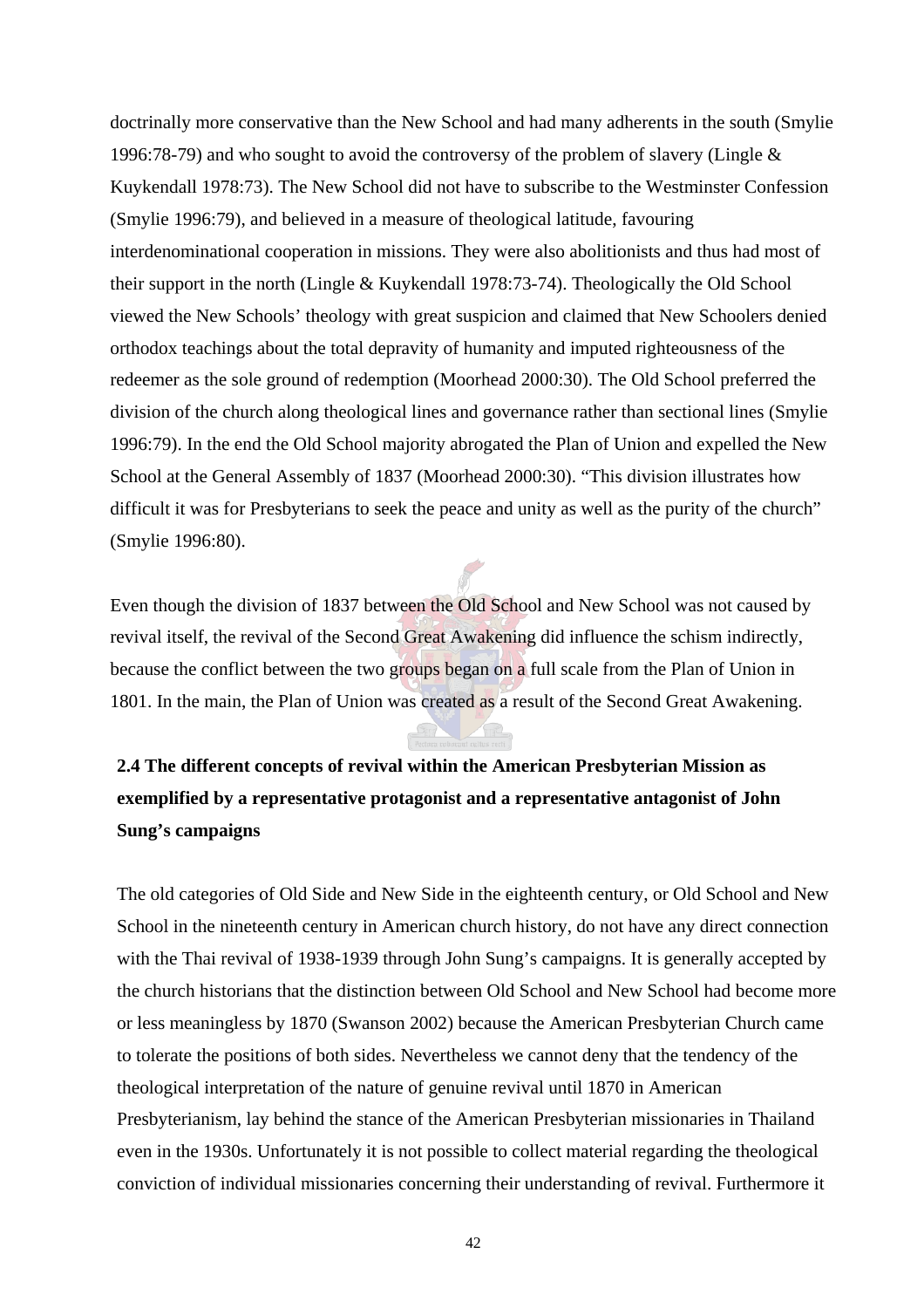is virtually impossible to fully understand the theology of revival of any specific missionary because such information is not available. However, the writer will attempt to analyse the different concepts of revival of a representative protagonist and a representative antagonist of John Sung's campaigns which has been gained from what material is extant.

It is known for instance that the Rev Loren S Hanna was the most ardent supporter of John Sung's campaigns among the American Presbyterian missionaries. On the other hand the Rev Carl Elder was reputed to be the most bitter antagonist of the campaigns. We will first analyse the Rev Hanna's understanding of revival. We shall then investigate the Thai revival of 1938- 1939 in Chapter 5 and analyse and evaluate the revival in Chapter 6. Here, we will consider the theology of revival of the two missionaries respectively by using existing materials. It is quite remarkable that the tendency of the division of 1741 between Old Side and New Side Presbyterian in America exactly manifested the same pattern two-hundred years later in the Thai revival of 1938-1939. The three problems of the schism of 1741, namely, ministerial qualifications, different understanding of the nature of true revival, and the nature of true faith, once more reoccurred in Thailand. There was intensification in the Fundamentalist-Modernist controversy between Hanna and Elder during the revival in Thailand. We will observe the four problems one by one.

Firstly, the problem of ministerial qualifications.

John Sung, a Chinese evangelist, paid a visit to Thailand in September 1938 and had a six-week evangelistic campaign. His second trip was in May 1939 and set off two months of meetings. The campaigns brought about the biggest general spiritual awakening Thailand has yet experienced. After John Sung's meetings a confused state of affairs arose in the CCT because the campaigns led to people coming to repentance and faith, and backsliders were restored to faith again, leading to a rate of increase higher than any seen before. The communicant church membership increased in 1939-1940 just after the revival. The sudden increase of church members became a burden for the Thai church leaders and the missionaries who had to help them (Pongudom 1984:84).

John Sung led the last twelve days of evangelistic meetings in Bangkok in July 1939 after more than two months of continuous itinerant ministry. Night meetings took the form of normal evangelistic meetings but the day meetings consisted of Bible study (Singhanetra 1939a:165). On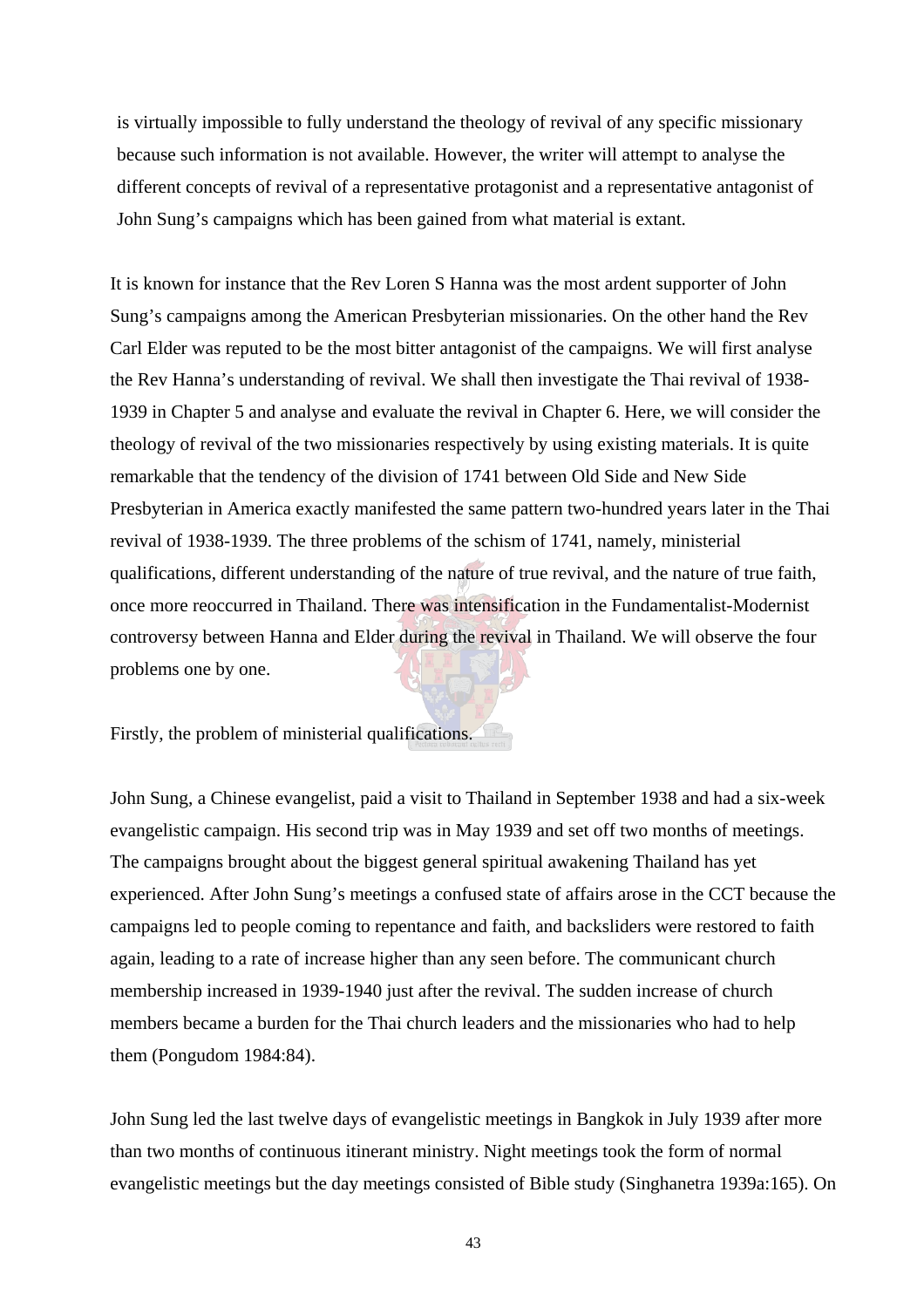the last day of the meetings that was on 2 August 1939, one hundred and sixty-six Christians signed and asked the APM to establish the Bible College. It is not clear whether the idea came from John Sung himself or from the Thai church leaders (Bible Conference Bangkok 1939) but it is certain that it was done without the missionaries' initiative (Bassett 1939). They requested that the Bible College be started within the building of the McGilvary Theological Seminary, the only official theological institution to produce ministers in the CCT. They also asked for the Rev Loren S Hanna, one of the most enthusiastic protagonists of John Sung's campaigns, to teach them the Bible (Seigle, A G 1939:163). In the end the Board of Directors of the McGilvary Seminary and the Rev Carl Elder who was the principal of the Seminary refused to accede to the suggestion of the group advocating the setting up of the Bible College (Elder 1939a). In any case, it changed into the conflict between Hanna and Elder.

In about 1923, long before John Sung visited Thailand Loren S Hanna ([s a]) evaluated evangelistic work in Thailand. He suggested the following regarding the development of the national work for the completion of the self-supporting church: to install a pastor with full authority; if there was no ordained man, an elder could be installed as assistant to the missionarypastor and after a few years of training in this capacity, such a person may be fit for ordination; the missionary must make it publicly known that he is an assistant and not have authority over the pastor; the missionary may give the national workers advice but he could not have control over them. His recommendation was an epoch-making proposal at that time (Hanna [s a]:5-6). By contrast, Carl Elder had a traditional view of the qualifications of the minister. He (Elder 1940a) wrote a letter regarding the matter to his friends on 10 July 1940:

"It is highly injurious to the honor of the Church and to the teaching of the Gospel to have the ministry fall into the hands of ignorant and unlearned men." Moreover, the Presbyterian Church has never recognized the right of any excepts those in the ministerial office to examine and ordain others into the office. To speak in Episcopalian terms, "Only bishops can ordain bishops." This, I say, is the standard of our Presbyterian Church, and is the standard received and accepted by the Church in Thailand from us. I believe this standard, is right.

Carl Elder expected a very high standard of ministerial qualifications whereas Loren S Hanna wanted to lower the standard according to the situation in Thailand at that time. The Chiangmai First Church accepted as the pastor of the church Mr Bunmi Rungrueangwong who was never prepared as a full-time minister at the Seminary, instead of choosing Mr Suwan Chaiwan who had finished his studies at the McGilvary Theological Seminary under Carl Elder (Pongudom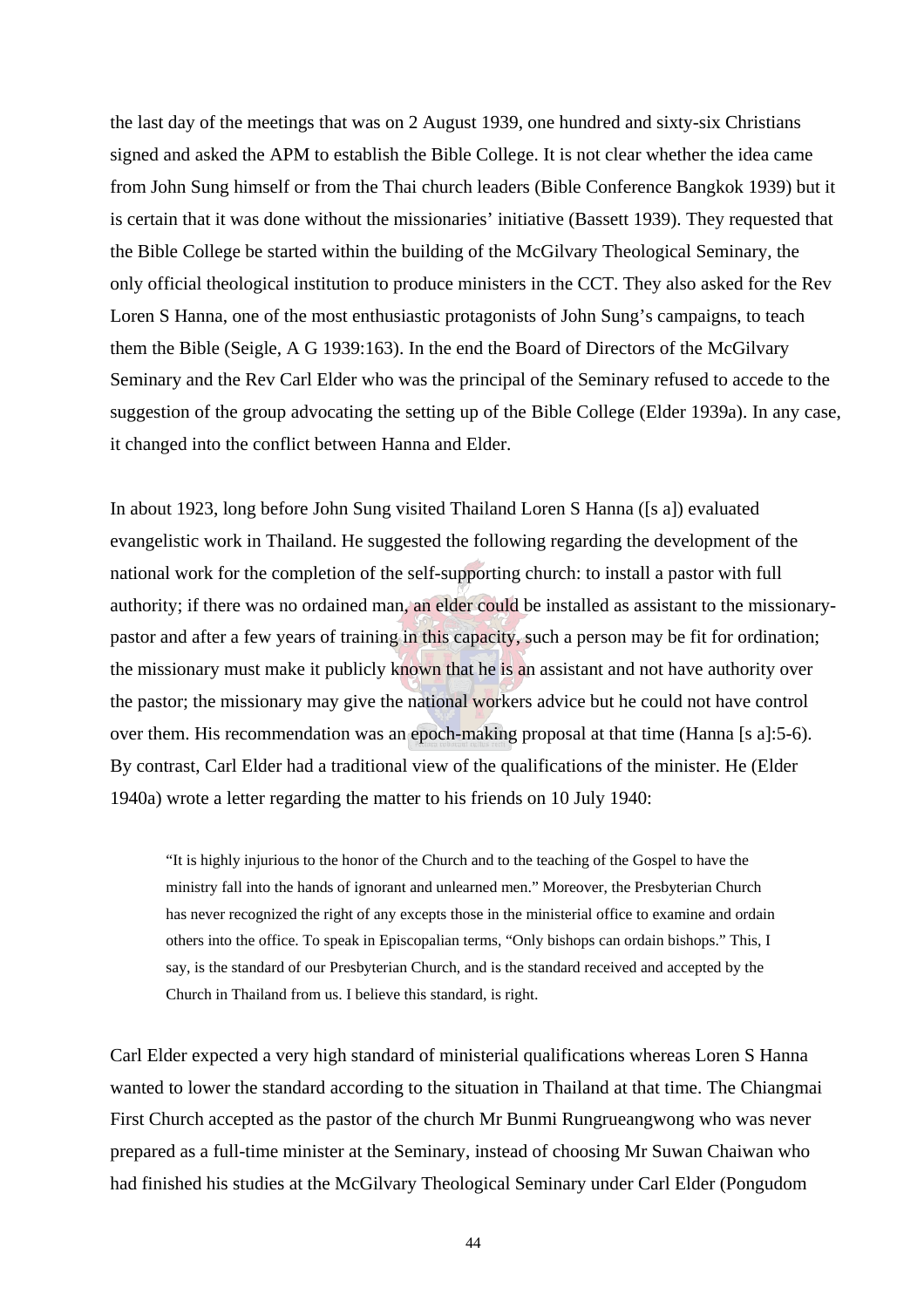1984:86-87). After this incident, Carl Elder complained that the decision of the church was in fact "the degradation of the sacred office of the ministry" (Elder 1940b). He also accepted the decision of the church as a direct blow to the standing of the Seminary (Elder 1940a).

Loren S Hanna considered that secular scholastic ability or qualifications were not essential for the minister who had more need of the knowledge of the Bible and the experience of the Holy Spirit. Conversely Carl Elder expected that ministers had to have theological education as well as a high scholarly attainment. Elder's position over the proper mode of education for the ministry was the same as that of the Old Side group namely, that ministers should be educated in the traditional Universities (Lingle & Kuykendall 1978:68). Hanna's perception of the qualification of the minister was similar to the New Side adherents' viewpoints that stressed experimental piety rather than erudition (Westerkamp 2000:6).

Secondly, there was a different understanding of revival.

The Rev Loren S Hanna (1939b) firmly believed that the Holy Spirit manifested his mighty power through John Sung's campaigns. He was thrilled to see the backsliders come back and join the church. There had been evidently a real change in the lives of the Christians. He was also deeply impressed by John Sung's prayer life and his preaching by the power of the Holy Spirit. Carl Elder (1940b) understood the revival totally different from Hanna. He claimed that John Sung used highly emotional methods in his preaching. The witness bands which John Sung started in the churches disturbed the perceived church order and did not fall under the control or the authority of the church. He was confrontational enough to evaluate the campaigns as of "the devil and so must be completely eradicated" (Cort 1940). Just as Old Siders were disturbed by weeping and loss of control of the New Siders in American Presbyterian Churches (Smylie 1996:49), in the same way Carl Elder was upset by the same phenomena which accompanied John Sung's campaigns.

Thirdly, the nature of true faith.

Carl Elder saw the followers of John Sung as unbalanced Christians (Eakin [s a]:1). Carl Elder's two co-workers of the McGilvary Theological Seminary, Banchop Bansiddhi and Prasert Intaphantu, wrote a letter to the Executive Secretary of the APM on 25 October 1939 stating that John Sung used psychological methods to persuade his hearers in his evangelistic meetings.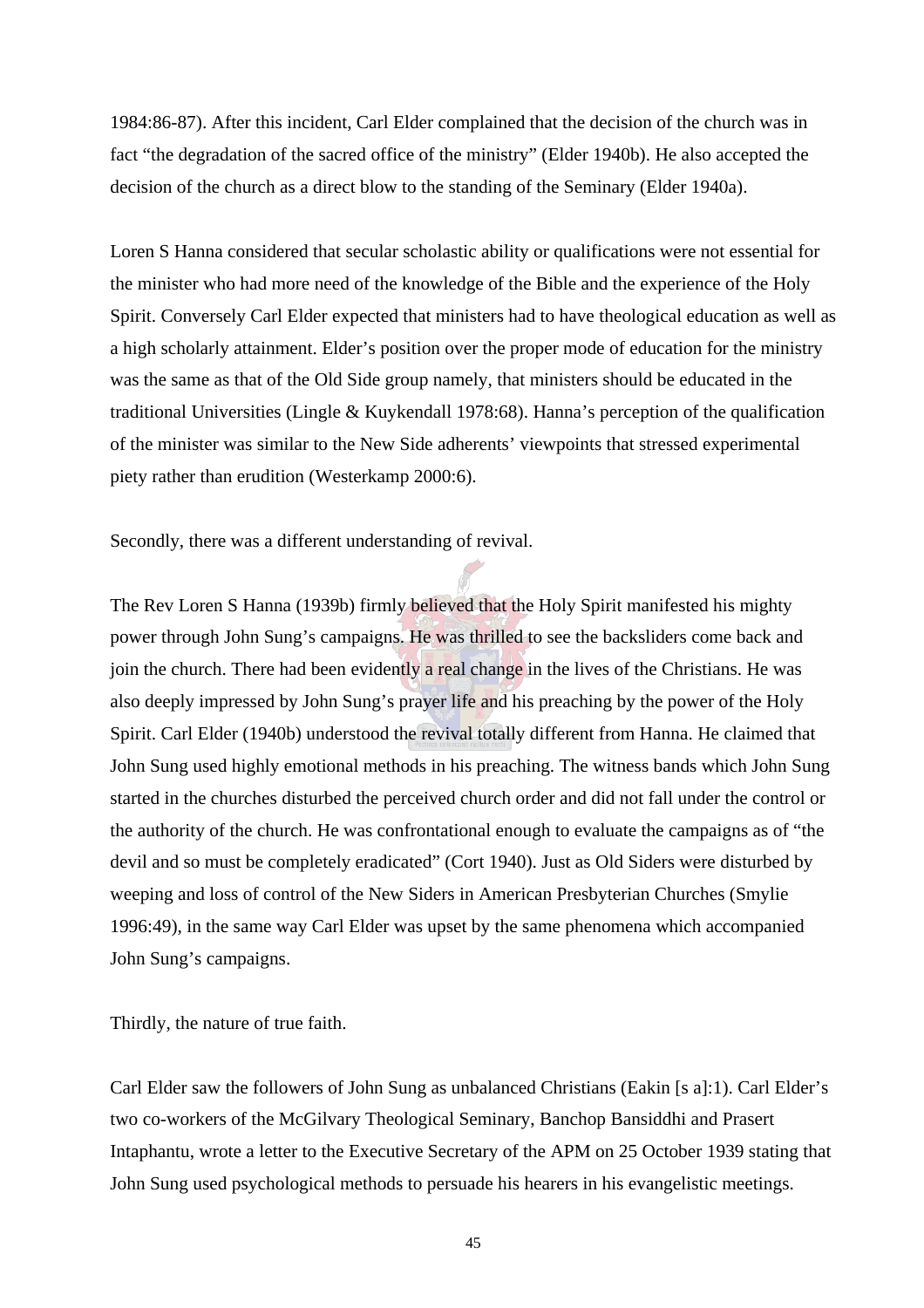There is no doubt the two Thai co-workers of the Seminary were influenced by their leader, Carl Elder. Elder and his co-workers denied the revival as a work of God, claiming that it damaged the unity of the church. They understood that intellectual understanding of the Bible was the essence of true faith. Hanna had a balanced attitude toward the nature of true faith. Hanna ([s a]:7-9) emphasized intensive Bible study for the missionaries and national workers. He honored God's Word and stressed the importance of the Bible. He also took much account of the experience of the Holy Spirit (Hanna 1926:22-24). In conclusion, Hanna admitted the importance of the heart as well as intelligence as the essence of true faith. Generally speaking, the supporters of John Sung's campaigns were criticised by the other parties for a tendency toward emotionalism (Elder 1940b).

Lastly, we consider the Fundamentalist-Modernist controversy between Loren S Hanna and Carl Elder.

This controversy is not related to the Fundamentalist-Modernist controversy of American Presbyterianism in the 1920s. It concerns the relationship between Hanna and Elder only. After John Sung's second visit of 1939 in Thailand, Hanna raised questions about the theological orthodoxy of Elder. He was suspicious of Elder's liberal tendency in his theology and afraid that his theology might influence the ministerial candidates of the McGilvary Theological Seminary. Hanna (1939a) wrote a letter to Elder regarding two books that were assigned to a Thai student. He stated to Hanna, "you are headed directly for a terrible tragedy, and I will do anything I can to save you from it." He was convinced that the two books were of a liberal nature and that he was deliberately leading his students astray by liberal theology. Elder (1939c) complained that Hanna had discredited him and the McGilvary Theological Seminary by spreading a groundless rumor. Elder said "it is not a matter fundamentally of belief but of ethical practice." Elder did not admit his theological fault. He (1940b) in return criticised Hanna's wrong accusation that the Seminary did not teach the truth. But Paul Eakin (1939), the Executive Secretary of the APM, strongly recommended to Elder that the Fundamentalist-Modernist controversy between them should be kept out of the revival issue. It seems clear that Elder's theology may not have been as liberal as the Modernists in American Presbyterianism in 1920s. It seems safe also to assume that there is room for doubting Elder's theology as perceived from Hanna's fundamentalist viewpoint.

We can find a very interesting point here that although Hanna was a strong protagonist of revival he was nonetheless a fundamentalist. It would not be a mistake to suppose that even so, Elder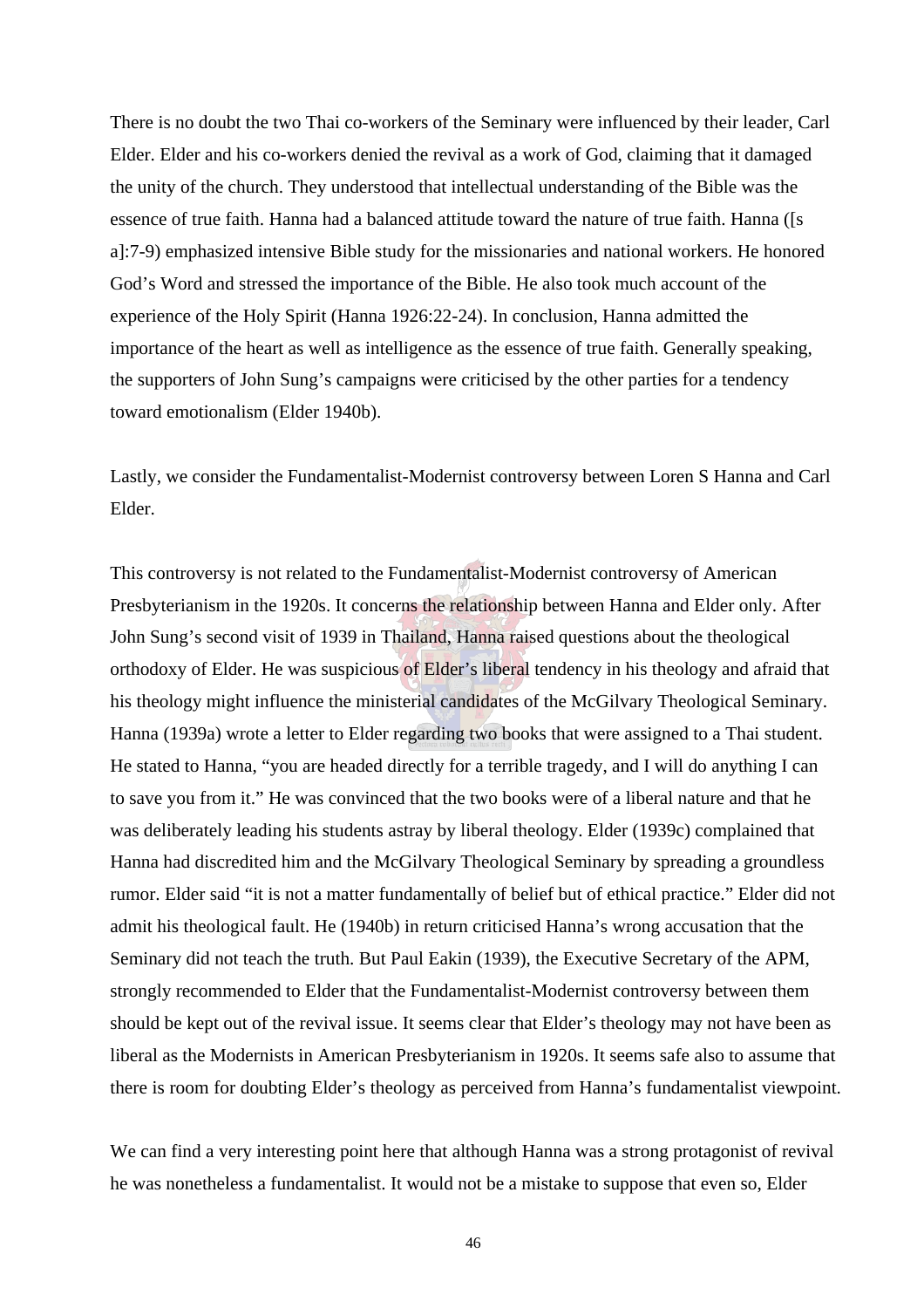was one of a fervent anti-revival group but his theology was not conservative as was the Old Side or Old School American Presbyterians.

## **2.5 Summary and conclusion**

In this chapter we briefly studied a history of the split within American Presbyterianism before the Second World War. Presbyterians mainly from Ireland and Scotland settled in the middle colonies and became the backbone of American Presbyterianism. Congregationalists who were largely from England settled in New England. According to American Presbyterians deeply rooted in the colonial frontier, they experienced the revival of religion.

When we studied the theological controversy about revival within American Presbyterianism, we came to the conclusion that Congregationalists generally favoured revival, but that Presbyterians generally resisted it. Ironically revival was the main reason for the schism of Old-New Side Presbyterianism of 1741. William Tennent and his son Gilbert Tennent were in the middle of the breach. They experienced three main problems, that is, regarding ministerial qualifications, different understanding of revival, and the nature of true faith. The two groups were reunited in 1758 but they broke off relations again in 1837. This time so called Old-New School Presbyterians had trouble with more complicated problems than the schism of Old-New Side of a century ago. Revival was one of the reasons of the division but was not the main factor. Old-New Schoolers reunited in 1869. American Presbyterians once again returned to the cycle of schism and reunion.

When we investigated the concepts of revival within the APM in Thailand in 1930s, we found that the same kind of obstacles, namely, ministerial qualifications, different understanding of revival, and different understanding of the nature of true faith became the main reasons of the conflict and became important issues in Thailand two centuries later. It is nearer to the truth to say that a remarkable resemblance existed between the schism of Old-New Side of 1741 in America and the Thai revival of 1938-1939. Between the Rev Loren S Hanna, a representative protagonist and the Rev Carl Elder, a representative antagonist, they had almost the same problems as American Presbyterianism even though these differed in certain respects.

It follows from what has been studied thus far that the American Presbyterian missionaries did not actually learn the lessons of history. They repeated the same mistakes that their forefathers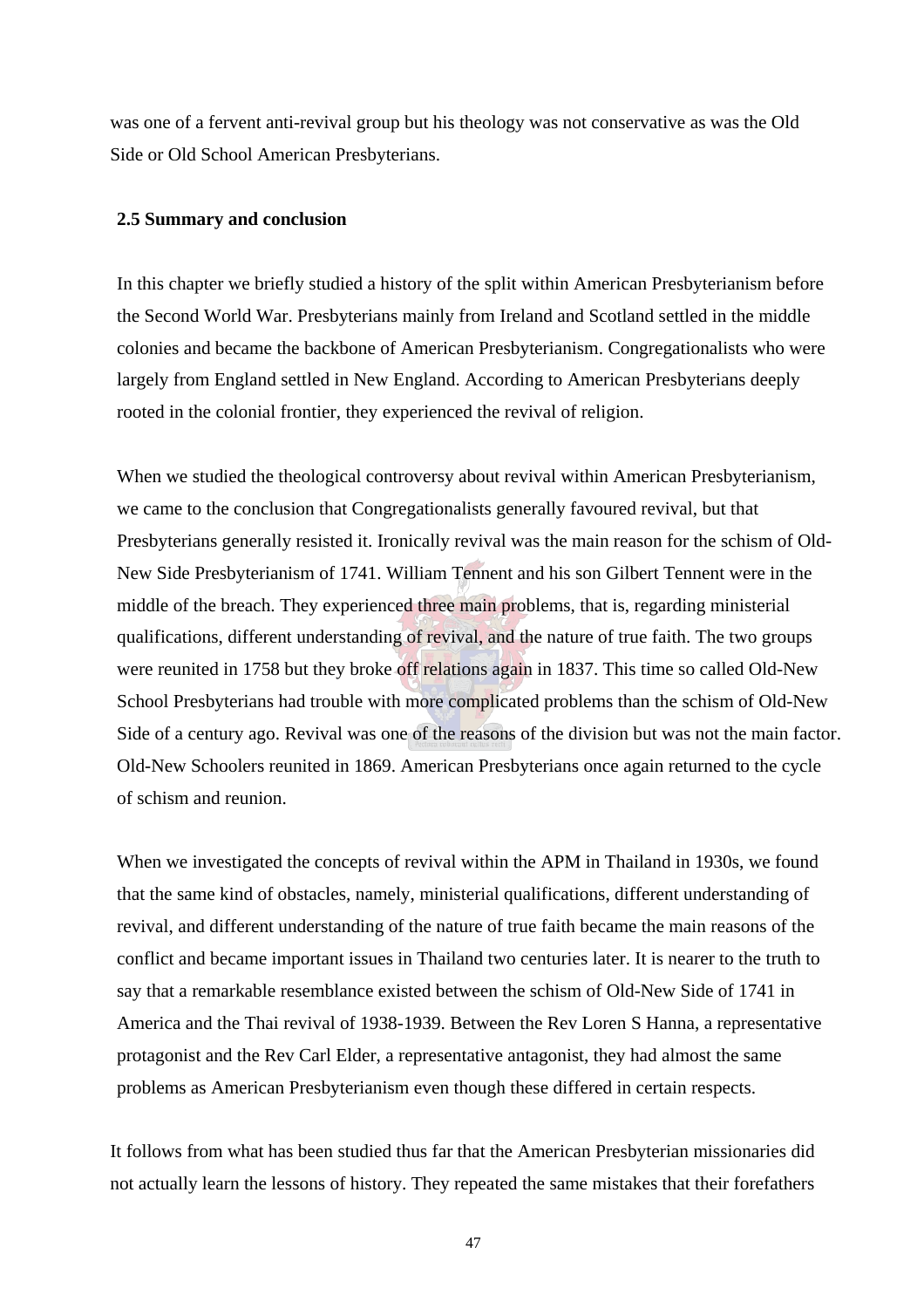had made two-hundred years before in America. We hope the future Thai church and missionaries can learn a vital lesson from the past and that they will not make the same mistakes when in God's grace, future revivals occur.

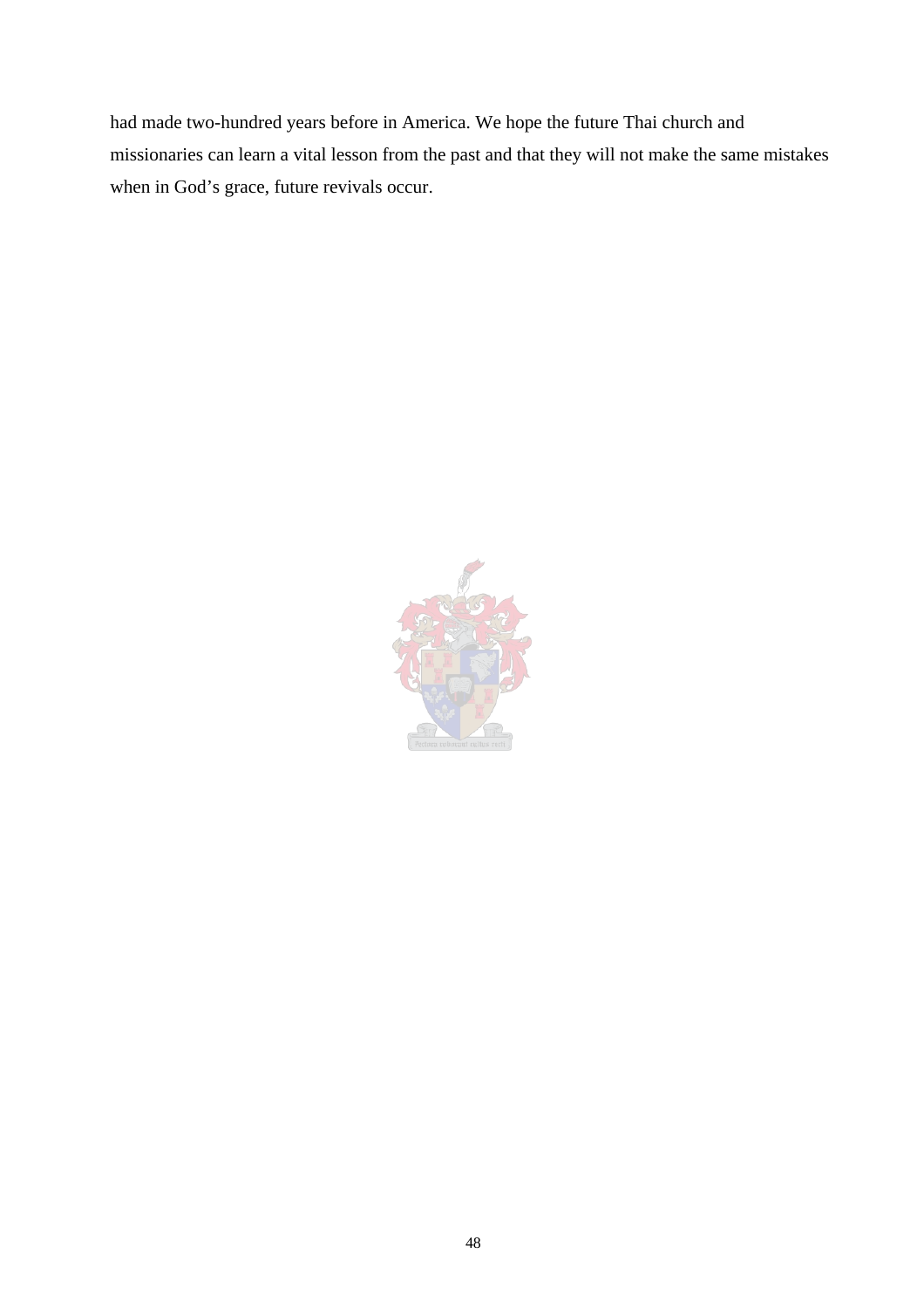## **Chapter 3. Three factors which impinged upon and affected the result of the revival in Thailand**

## **3.1 Introduction**

Thailand became known as one of the least fruitful countries in mission work. An American missionary, Budgett Meakin (1896:43), expressed his discouragement at his unfruitfulness in Thailand in 1896 thus: "I believe there is no country more open to unrestrained missionary effort than Siam, but I believe that there can hardly be a country in which it is harder to make an impression." He continued, "It is like bombarding an earthwork, one's shots are buried, and nothing is seen. It would be a relief even if one's hearer got mad about it." Samuel Kim (1980:vii) stated that despite the "heroic work by sacrificial missionaries and national Christians, the growth rate of the Thai Church is one of the slowest in the world. Thailand can be compared to wet firewood which does not easily burn."

In 2000, after 175 years of church history Protestant Christians comprises only 0.47% of the more than sixty million inhabitants (Johnstone, Mandryk & Johnstone 2001:619). Why is the gospel work at such a low ebb in Thailand? Also, what are the reasons that the Thai respond to the gospel so slowly? The writer would like to investigate some factors which have influenced the result of the gospel work in Thailand. These factors unquestionably exercised an influence over the results of the 1938-1939 Thai revival. Human beings do not exist in a vacuum. Charles L Chaney (1984:28) described the importance of cultural factors in communicating the gospel to a man as a social being:

It is impossible to communicate with him except through his own cultural channels…Our goal is not to tear down and destroy the structure of culture, but to seek an incarnation of Christ in each and every particular culture, to see the character and beauty of Jesus manifested in each distinct cultural world.

Not only do cultural elements but also historical, social, and religious factors play an important part in conveying the meaning of the gospel to the recipients. These same factors, have also helped to shape the Thai. So in a sense the people are both by-products of and governed by those factors.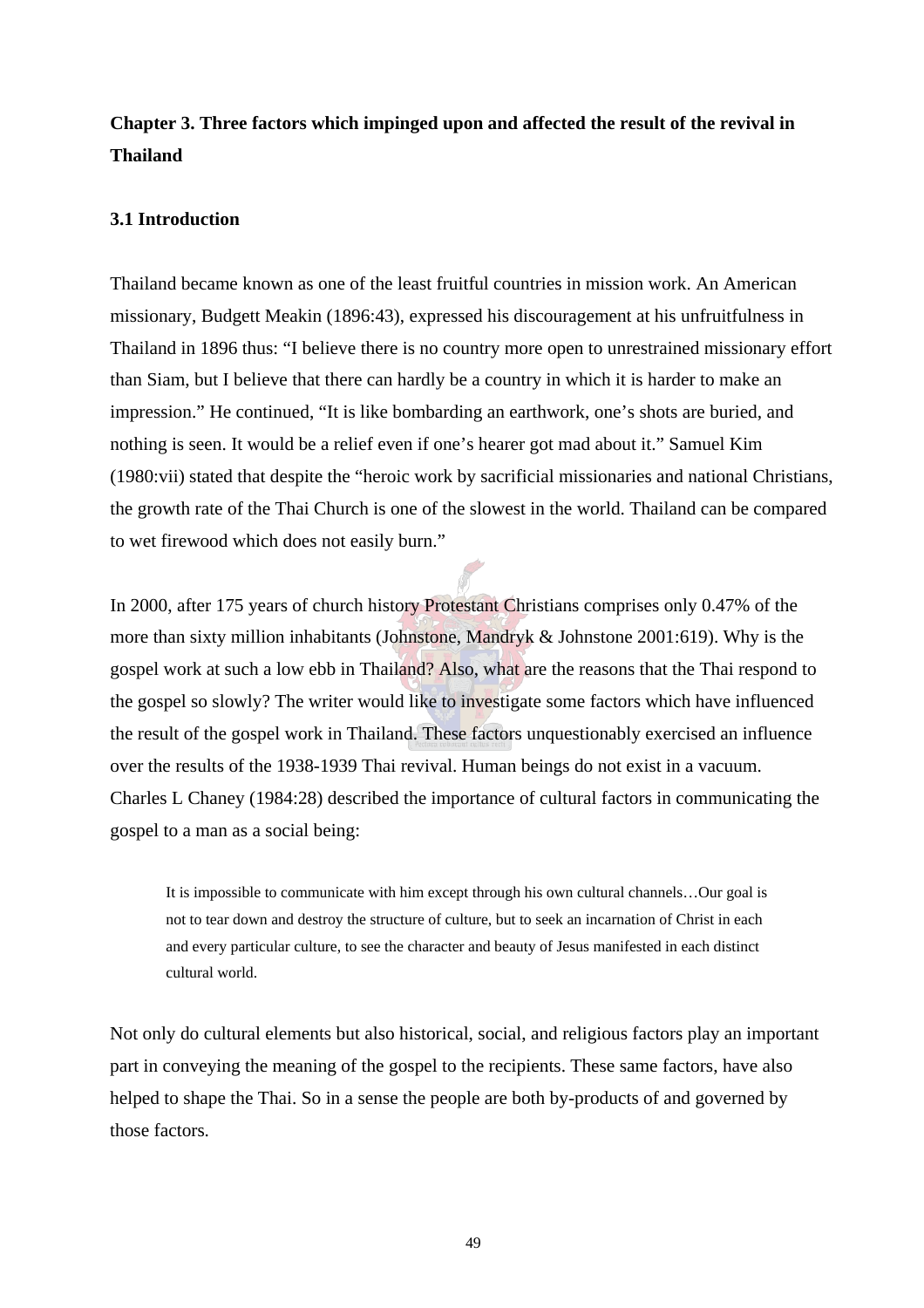By extension then, we may ask how much was John Sung's ministry directed from outside of the subculture of the church that was already there?

The specific focus of Chapter three is on the historical, socio-cultural, and religious factors which impacted upon the result of revival in Thailand. A diachronic approach will be used to investigate the factors. This is not a comprehensive explanation of the three factors, since the purpose here is to look at some facts which anticipated the context of the Thai revival of 1938- 1939. The political, economic and religious situation which influenced the Thai church during the period of John Sung's campaigns will be portrayed. A synchronic approach will be used to analyse the conditions.

## **3.2 Historical factors**

 $\overline{a}$ 

Thailand was known as Siam<sup>14</sup> until June 1939 (Kim 1980:5). Thailand means *land of the free* because it has successfully retained its freedom since the thirteenth century whereas surrounding countries came to be ruled by Western powers. The constitutional monarchy, with the popular king, Bhumibol Adulyadej or Rama IX, had a strong unifying and stabilizing function. When we look at the present composition of the population we note that out of 61,399,249 people in 2000, 80.4% are Thai, 10.5% are Chinese, 3.8% are Malay, 3.4% are Mon-Khmer, 1.1% are Tibeto-Burman, 0.2% are Meo-Yao, and 0.6% comprise the other ethnic groups (Johnstone, Mandryk & Johnstone 2001:619). We will first investigate the prehistoric era of the Thai and then divide Thai history into four periods.

"The early history of the Siamese of prehistoric time has been vague and shadowy" (Dodd [1923]1996:275). Historians still do not know for certain how Thai people came to live in their current land, Rong Syamananda (1988:7) summarized that "the Thais originated in western or northwestern Szechuan 4500 or 5000 years ago." Due to Chinese aggression in their area, the Thai migrated south. Eventually they were scattered all over the area known as the Golden Triangle, from southern China to the Malay peninsula. Many groups of Thai joined together to form the Nan Chao Kingdom in order to withstand the Chinese (Phuttharaksa 1981:214). The Nan Chao Kingdom was conquered by Kublai Khan of China in 1253 and the wandering people went down to the extreme south of Southeast Asia. The people called the Shan or Thai Yai went

<sup>&</sup>lt;sup>14</sup> "For centuries the Thai have called their Kingdom Mueang Thai, i.e., Thailand...In modern times, the official name was Siam up to 1939 and again between 1945 and 1948" (Skinner 1957:vii).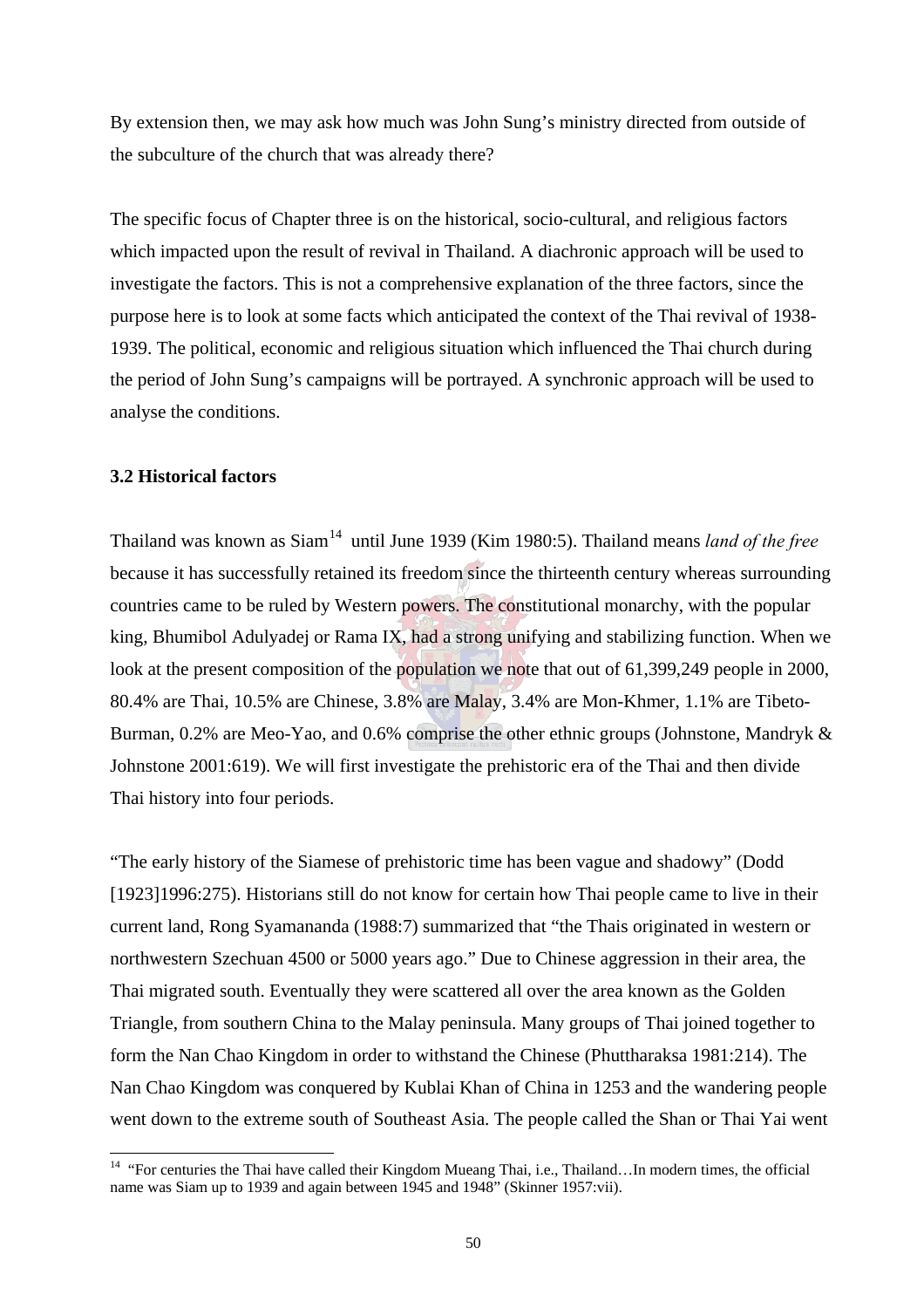westward to the Salween River of Burma and some of them migrated to the west and established the Ahom Kingdom in the Assam area of India. The group that migrated to the east stayed around the Mekong River, Tongking and Laos. Another group advanced along the Chao Phraya River were called Thai Noi and became the ancestors of the present Thai (Kim 2000:75).

Rong Syamananda (1988) divided Thai history into four periods, namely, the Sukhothai period (AD 1238-1438), the Ayutthaya period (AD 1350-1767), the Thonburi period (AD 1767-1782), and the Ratanakosin period (AD 1782- present time). We will look at a brief history of each period and certain legendary rulers whose fame and influence have continued up to this day.

#### **3.2.1 The Sukhothai period (AD 1238-1438)**

The first king of the Sukhothai Kingdom was King Sri Intratit. A further nine kings ruled for over 200 years, from AD 1238-1438 (Kim 2000:77). The dynasty that ruled Sukhothai Kingdom is known as the Pra Ruang dynasty (Syamananda 1988:21). King Sri Intratit was at first called Bang Klang Thaw. His kingdom was more powerful than the other smaller kingdoms of Thai so that he was able to unite the other minor kingdoms and to form one large kingdom of the Thai people. That kingdom was then able to take Sukhothai from the Cambodians (Phuttharaksa 1981:214). The Kingdom of Sukhothai covered a small area near the Yom River (Syamananda 1988:22). At the time of the third king, King Ramkhamhaeng, the Sukhothai Kingdom was the most prosperous in the kingdom (Kim 2000:77). "He was a valiant warrior, a wise man, a farsighted scholar and a brilliant diplomat" (Syamananda 1988:22). In 1283 he invented the Thai alphabet, using as its basis the Mon and Khmer scripts which derived from a south Indian script (:26). He began relations with foreign countries, sent sailing vessels to China, and brought Chinese artisans, skilled in the production of glazed ceramics, to Thailand. The inscription on a stone pillar of King Ramkhamhaeng is the oldest first-hand source of evidence on Thai history. This inscription gave information about the Sukhothai Period. Thus under King Ramkhamhaeng the borders of Thailand expanded greatly, expanding southward as far as the tip of Malaysia, and he was able to control almost all of Laos and Cambodia as well (Phuttharaksa 1981:215). During his rule, the role of the king was characterised by the paternal relationship with his people (Syamananda 1988:24).

The Sukhothai Kingdom ebbed away after King Ramkhamhaeng. During his son, Loethai's reign most of the vassal states threw off their allegiance to the Sukhothai Kingdom and declared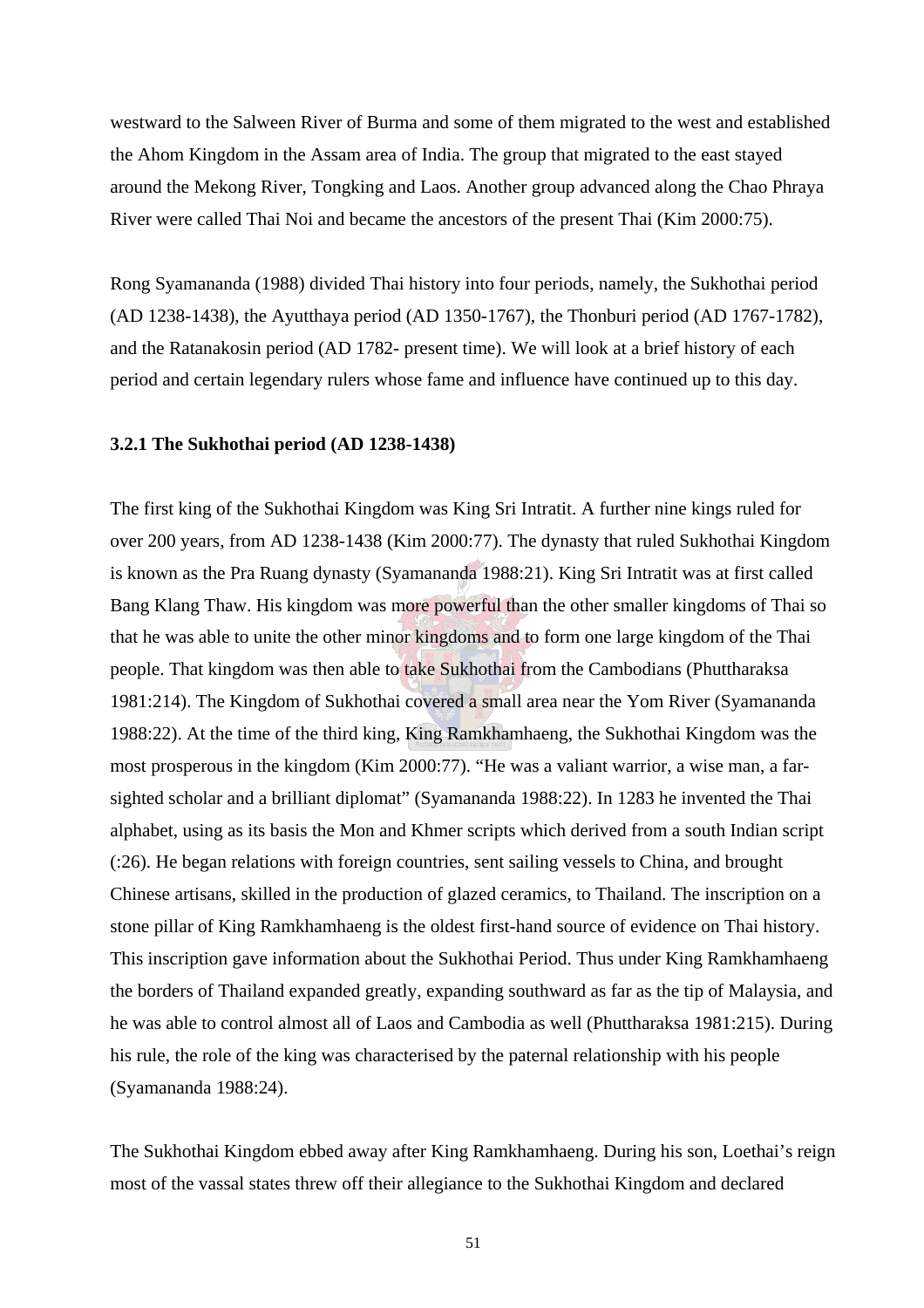themselves independent. The royal family suffered from internal dissension over succession to the throne. In 1378 the Sukhothai Kingdom surrendered to the Ayutthaya Kingdom when King Thammaraja II ruled. After King Thammaraja IV's death the Sukhothai Kingdom was absorbed by the Ayutthaya Kingdom (Kim 2000:78).

#### **3.2.2 The Ayutthaya period (AD 1350-1767)**

There were thirty-three kings from five different dynasties which lasted 417 years during Ayutthaya period (Kim 2000:78). Ayutthaya perhaps marks the most prosperous period of Thai history (Jumsai 2000:84). "Ayutthaya was a thriving town before it was founded as the capital of Siam by King Ramatibodi I in 1350 and was already a trading centre" (Syamananda 1988:32). During Ramatibodi's reign the government had the form of an absolute monarchy with strong Cambodian influences. The king became an autocrat and was regarded as the "Lord of Life." "The whole land in the country belonged to him and a court language grew up to designate anything concerning himself or his possessions" (Syamananda 1988:33). King Ramatibodi I laid the solid foundation for his successors (:34). He had distinguished himself as the prince of Utong (:32).

King Trailok, the fifth king of Utong's line, is the most important king of this line (Phuttharaksa 1981:215-216). He is famous for establishing the military and civil administration (Syamananda 1988:37). The *Sakdinaa* or rank system was introduced by King Trailok to distribute certain amounts of land assigned to each class of people (Phuttharaksa 1981:216). The officials received no salaries but did obtain an income from the system of land tenure (Syamananda 1988:38).

The Ayutthaya Kingdom was attacked by the Burmese twenty-four times and the capital was taken twice (Kim 2000:82). "The first time the Thai lost the capital to the Burmese was in the reign of King Chakkraphat in the year 1563" (Phuttharaksa 1981:217). Queen Suriyothai, the wife of King Chakkraphat, and her two daughters disguised themselves as the men went out to the battle with Burmese. When the elephant of King Chakkraphat and the elephant of the Burmese general clashed head-on, the Thai elephant was in the losing position. Then Queen Suriyothai drove her elephant between them and received the sword blow herself instead of the king (Phuttharaksa 1981:219-220). She has been regarded as one of the greatest heroines of Thai history (Syamananda 1988:47). Naresuan was held hostage, at the age of nine, for seven years in Burma. When he became king he expelled the Burmese and enlarged the kingdom (Kim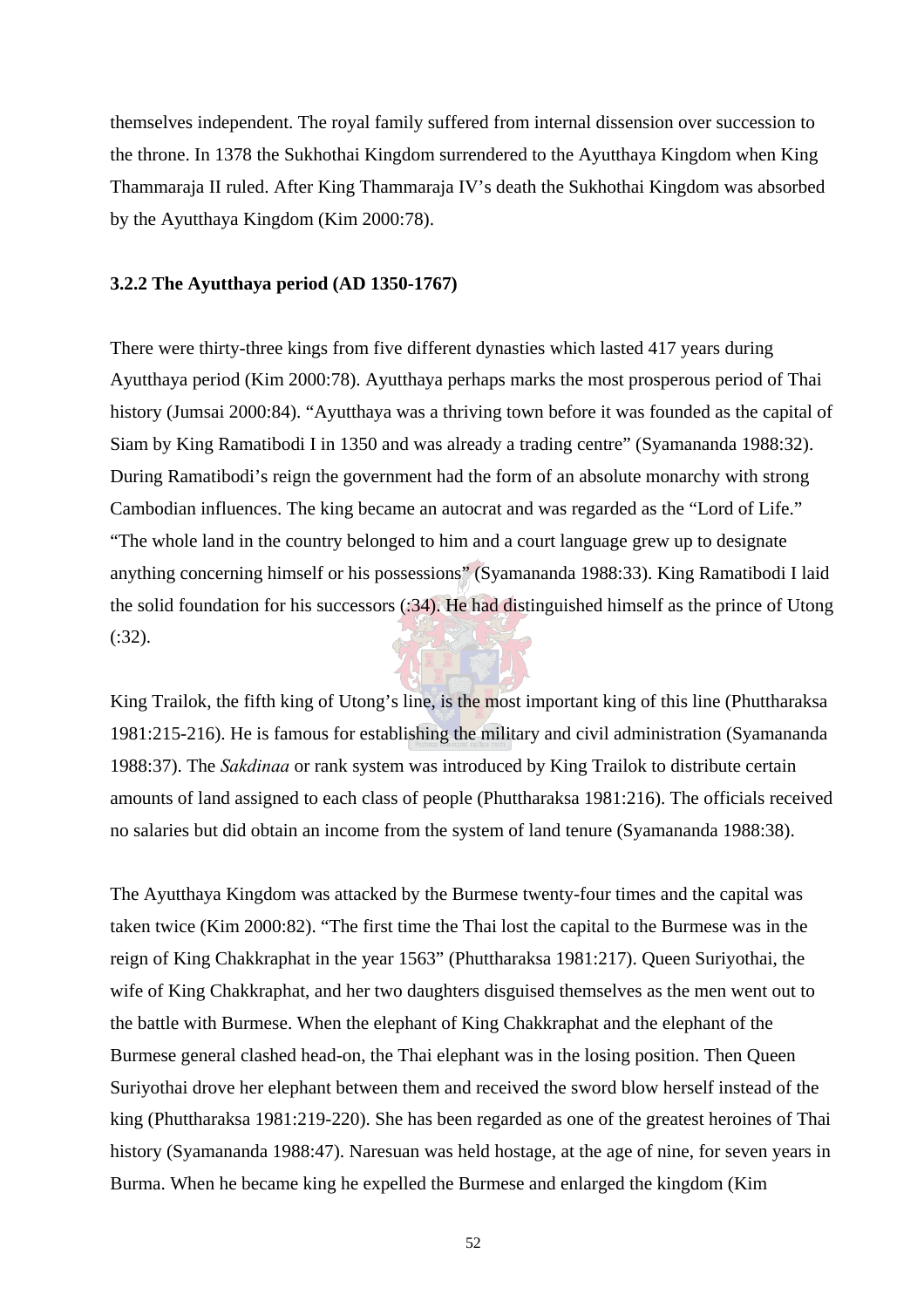2000:83). During the reign of King Narai the Ayutthaya Kingdom was at its peak. The kingdom collapsed at the hands of the Burmese in 1767 which was the most horrible blow to Thailand as most of her cultural treasures were lost (Syamananda 1988:91).

### **3.2.3 The Thonburi period (AD 1767-1782)**

The Thonburi period has only one, ruler, that of King Taksin. After the capital was established in Thonburi, there were many wars with Chiangmai, the Cambodians and the Burmese. King Taksin had outstanding generals, Phya Mahakasatsak and his younger brother, to help him. While Phya Mahakasatsak was away fighting against Laos, the people began to think that King Taksin was mentally unbalanced. A group in Thonburi captured the king and put him to death. The Thonburi period came to an end (Phuttharaksa 1981:224).

## **3.2.4 The Ratanakosin period (AD 1782- present time)**

When Phya Mahakasatsak heard the news, he returned to Thonburi and was able to bring the rebellion under control. The people made him king because of his ability to organise the situation (Phuttharaksa 1981:224). He was the first king of the Chakri Dynasty and was given the posthumous title of Rama I by his great-great-grandson in the 1920s (Syamananda 1988:100). Rama I (1782-1809) moved the capital from Thonburi to Bangkok, in Thai Krung Thep, in 1782. King Rama I is notable for his efforts to restore the glories of the Ayutthaya Kingdom. He tried to compile the Buddhist scriptures and all legal texts, and he revised numerous literary works. The king's son, King Rama II (1809-1824), succeeded to the throne. He was interested in poetry and the arts. "The Second Reign is generally considered to have been an interlude" (Terwiel 1991:46). King Rama III (1824-1851) was a stern and strong administrator. He has received relatively little attention from the historians for various reasons. During the final years of his reign economic stagnation was the problem facing the Thai government. His distrust of Europeans exacerbated the danger of outside intrusion (Terwiel 1991:47).

King Rama IV or King Mongkut (1851-1868) was called to the throne when he was forty-six years of age. He had spent twenty-seven years in the monkhood (Terwiel 1991:47). During that time "he studied Pali, Sanskrit, Cambodian, Mon, Singhalese, the histories of the Western nations, mathematics, Latin, science, the Bible and astrology" (Jumsai 2000:353). He encouraged contact with Europeans and accepted modern science. He also accommodated new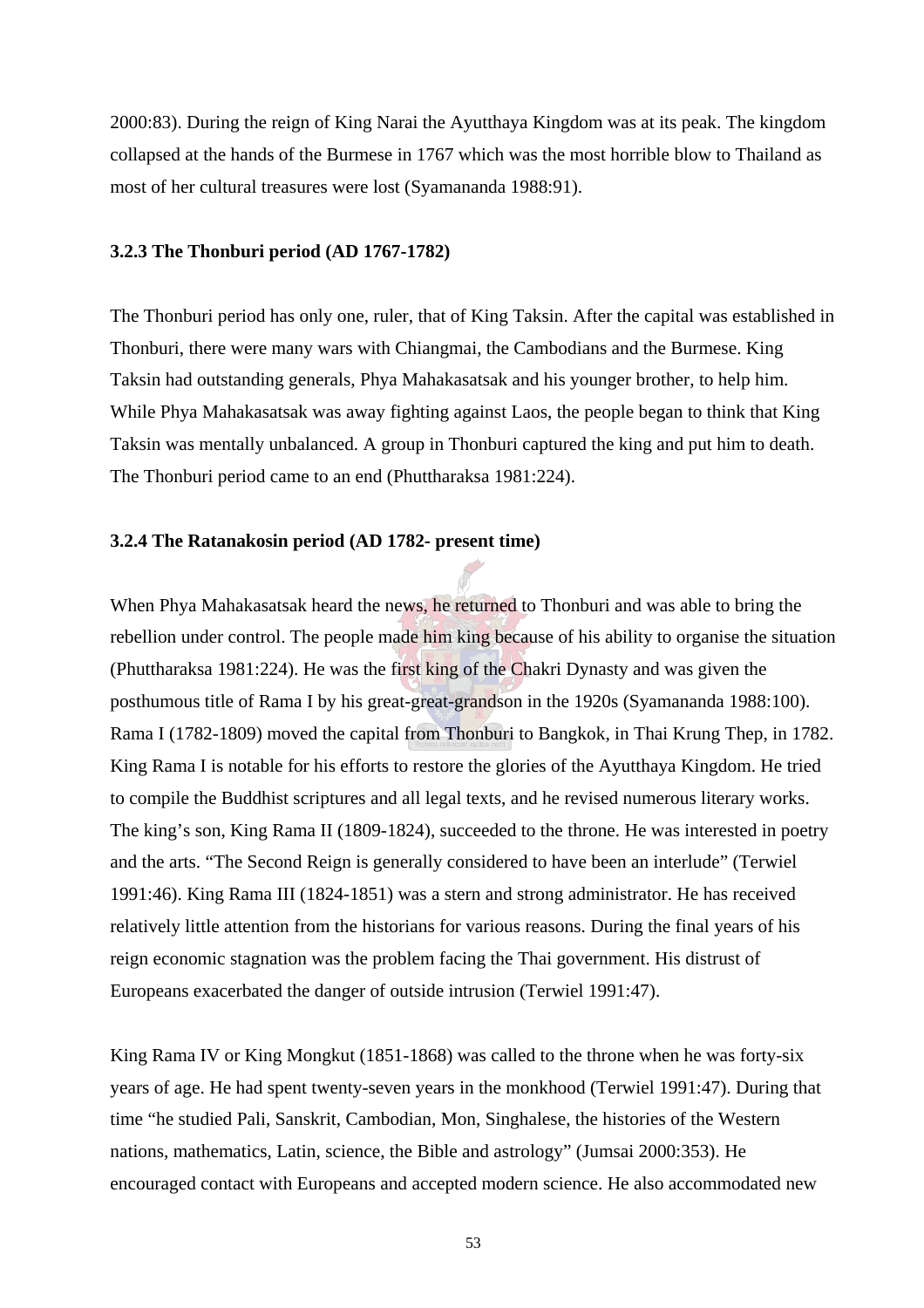ideas from Europe and respected their customs (Terwiel 1991:47). King Rama V or King Chulalongkorn (1868-1910) succeeded to the throne (Jumsai 2000:387) and was called "The Greatly Beloved Sovereign." He freed the slaves and sent people to study abroad using his own personal funds in order to develop the country like other countries (Phuttharaksa 1981:225). King Chulalongkorn is, however, regarded as having been in his later years the most autocratic king in Thai history (Terwiel 1991:48).

Two of King Chulalongkorn's sons followed him to the throne, namely, Rama VI or Vajiravudh (1910-1925) and Rama VII or Prachathipok (1925-1935) (Terwiel 1991:48-49). King Rama VI was the founder of modern nationalism in Thailand (Vella & Vella 1978:xiii). He started the Wild Tiger Corps in order to build nationalism in 1910 (:27-28). He also introduced many European sports and changed the national flag (Terwiel 1991:49). He joined the Allies in the First World War in July 1917 in order to make the country better known abroad and to stimulate nationalism (Vella & Vella 1978:112). King Rama VI pursued the Buddhist nationalism movement. The king emphasized in 1914 that it was not natural for an Asian to become a Christian just as it is unnatural for a European to become a Buddhist. He was very emphatic about the importance of Buddhism as part of a national identity and said that conversion to Christianity was a sign of weakness, vacillation and opportunism (Hughes 1989:28). During King Rama VII's reign a coup d'etat broke out on 24 June 1932 (Terwiel 1991:49). The revolution led by the People's Party whose leading members were educated in Europe, changed the regime from an absolute monarchy to constitutional government (Syamananda 1988:162). Before the Japanese army entered Thailand in December 1941, Buddhist nationalism was strengthened. Government officials forced Christians to revert to Buddhism on the grounds of patriotism and political expediency (Hughes 1989:28). During King Rama VIII or Ananda Mahidol (1934-1946) the War of Greater East Asia broke out in December 1941 and was merged into the Second World War. The Thai government concluded an alliance with Japan and declared war against the U.S.A. and Great Britain (Syamananda 1988:173). Immediately after the War Thailand repudiated the declaration of war on the U.S.A. and U.K. (:175). In June 1946, King Rama VIII had been found dead in his bed and his younger brother King Bhumibol Adulyadej succeeded the throne as King Rama IX (1946-to the present) (Terwiel 1991:49-50). King Rama IX is the longest-living king in Thai history and is widely respected by the Thai (Kim 2000:53). "Although the king has very little real power in his own right in the structure of the constitutional monarchy, all power is still exercised in his name" (Kim 1985:10). At times of national crisis he solved the problems effectively (Terwiel 1991:50).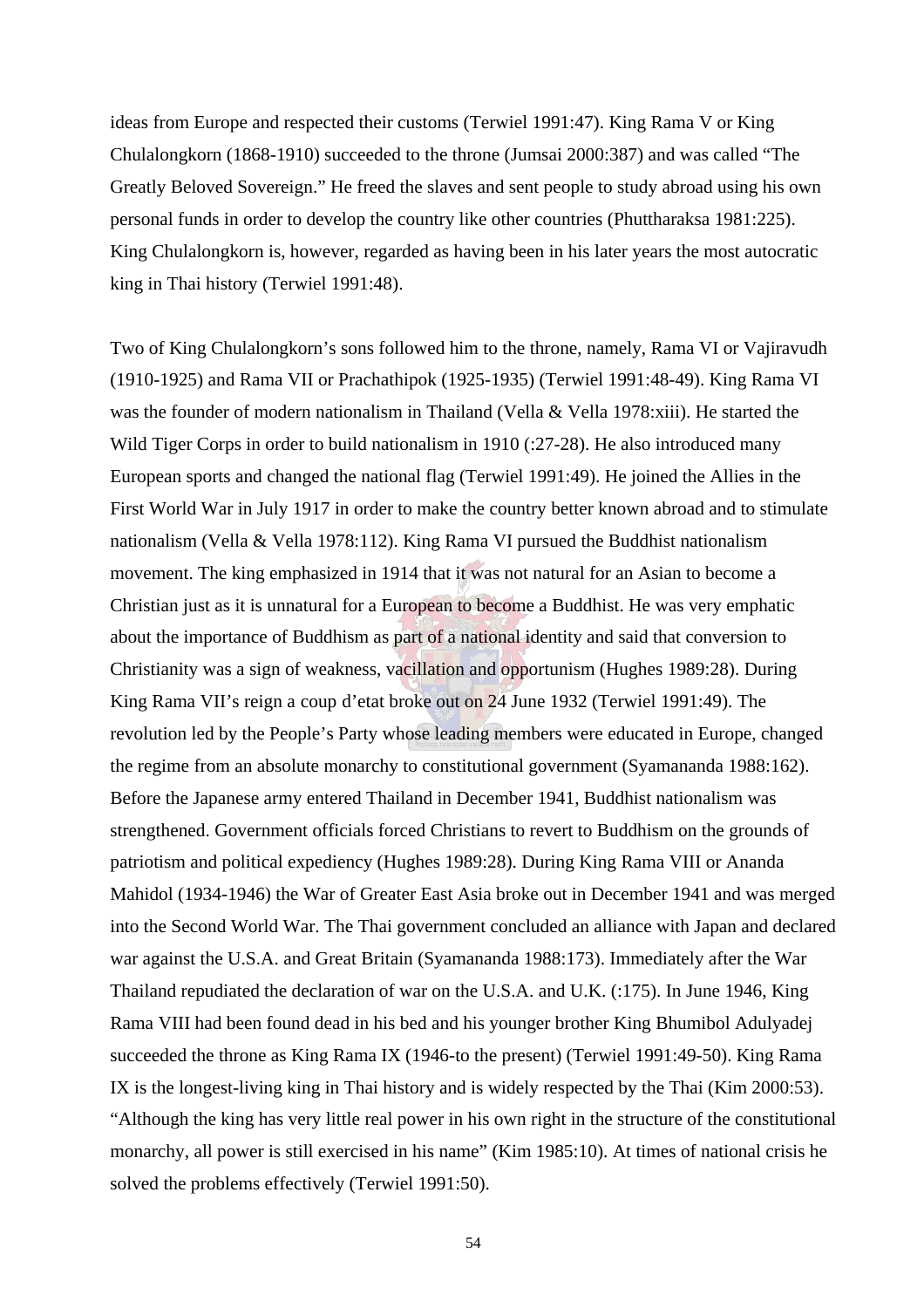These historical factors helped create within the Thai psyche a national spirit of devotion and allegiance to royalty. While under the Edict of Religious Toleration—issued on 8 October 1878 by King Chulalongkorn (McGilvary 1912:207-215)—the very idea of acceptance of something as alien as another belief system would predictably find little response in the heart of an average Thai person.

#### **3.3 Socio-cultural factors**

Undoubtedly the socio-cultural elements exercise an influence upon the results of Christian witness in Thailand. We shall therefore investigate the unique characteristics of Thai personality and their understanding of and resistance to both Christianity and other European influences.

## **3.3.1 Characteristics of Thai personality**

This section is concerned with understanding the Thai value systems and behavioral patterns which influenced the fruits of the gospel work. It is reasonable to assume that these elements are important in relation to the results of the Thai revival of 1938-1939. Many attempts have been made by foreign scholars to analyse Thai behaviours and social systems. It is difficult to find satisfactory research results despite their strenuous efforts. Suntaree Komin is a Thai Fulbright scholar who spent ten years researching the psychology of the Thai people. Her book, *Psychology of the Thai people: Values and behavioral patterns*, Komin (1991) offers nine value clusters which are characteristic of the Thai (Komin 1991:132-213). Her research is the first systematic study of the Thai value systems ever conducted in Thailand (:1). She is considered to be the foremost authority on the characteristics of Thai personality. After explaining seven different existing interpretations of Thai social systems and behavioural patterns (:3-16), she provides an important source to help us to understand the value system and characteristics of Thai personality. She defines values as "core conceptions of the desirable within individuals and society. They serve as standards or criteria to guide human thought and actions" (:26). The writer would like to use Komin's research results and to add his own experience as a missionary who engaged in church planting and Bible teaching.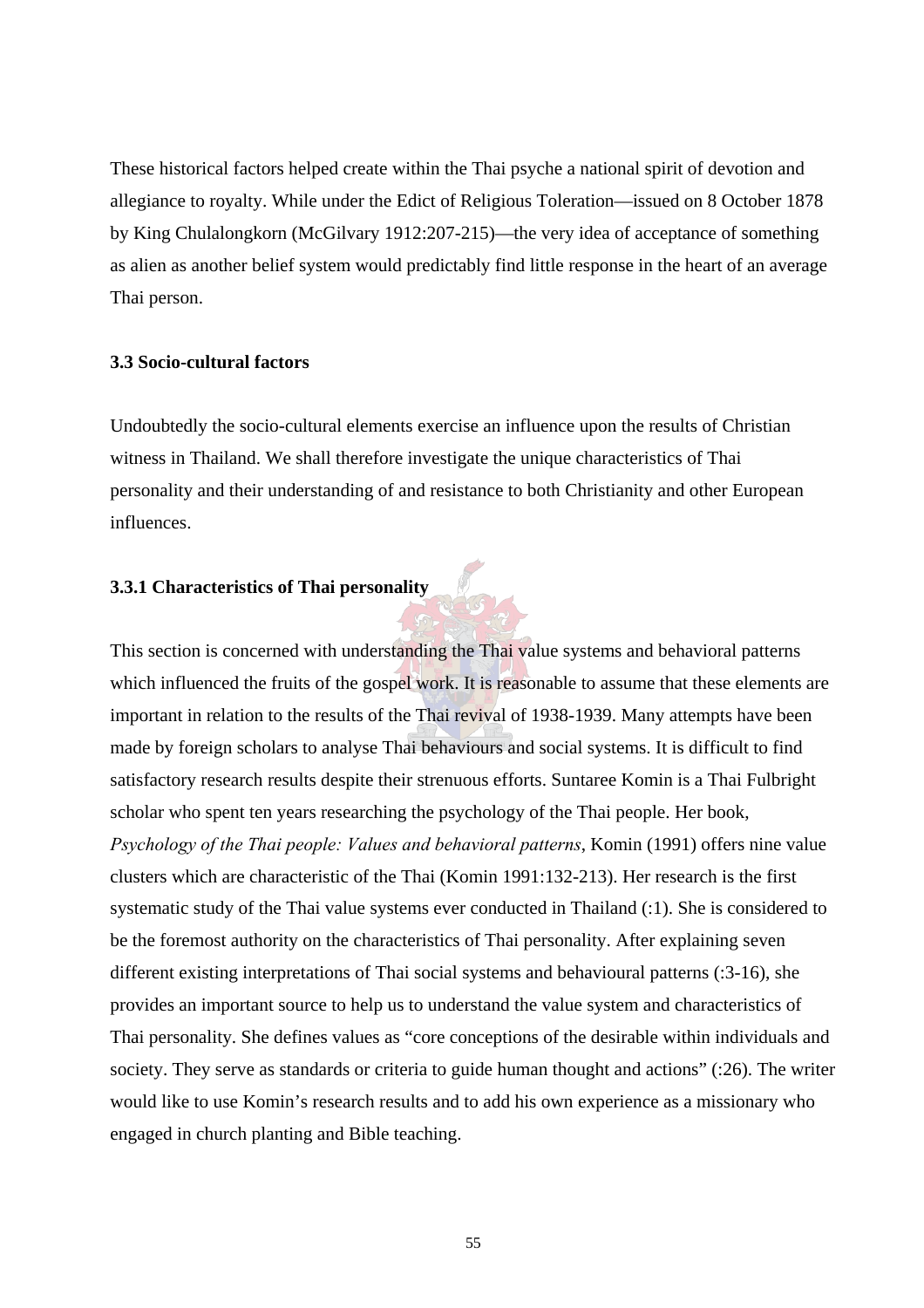By characteristics are meant the common national traits in the Thai culture. These are sometimes called Thai national traits even though not every person in the culture would display all the characteristic dimensions in the same order of importance (Komin 1991:132). Komin (1991:133) enumerated the nine value clusters of the Thai; Ego orientation, grateful relationship orientation, smooth interpersonal relationship orientation, flexibility and adjustment orientation, religiopsychical orientation, form over content orientation<sup>15</sup>, interdependence orientation, fun-pleasure orientation, and achievement-task orientation. Let us look at each of the eight value clusters only.

## **3.3.1.1 Ego orientation**

 $\overline{a}$ 

The Thai are primarily ego oriented, and place the highest value on being independent or being oneself (*Pen tua khong tua eng* ). Self esteem is also very highly valued (Komin 1991:133). Thai people have a powerful ego, a deep sense of independence, pride and dignity. The Thai have "a genius for independence" (Siam, a Presbyterian responsibility [s a]:1). The fact is well founded and can be illustrated, when we consider the Thai history of the twentieth century. When the First World War broke out in 1914, the Thai government declared itself neutral. In July 1917 the government entered the War on the side of the Allies who became victors in 1919, and they thus profited by the War (Syamananda 1988:151-152). During the Pacific War which merged with the Second World War in 1941, the government went over to Japan and as soon as the War was over it sided with the Allies. Thailand gave full play to her diplomatic skill and was also able to pursue her own interests after the War (Syamananda 1988:173-175).

A central trait is that the Thai cannot usually endure any attack on the ego or self. Usually tranquil, their emotions can be easily aroused, if the self or a close family member or friend like one's father or mother, is insulted (Komin 1991:133). Kukrit Pramoj, ex-prime minister of Thailand, testified that there are three institutions which the Thai highly respect, i.e., Buddhism, the king, and parents. They are highly insulted by any criticism of those three institutions (Beek 1983:163). The writer had a bitter experience touching the ego orientation of a Thai when doing church planting in Bangkok, Thailand in 1995. After he told a Thai Christian lady "you should choose between God and your father," she chose her father and renounced her faith. They do not permit foreigners to touch what they perceive to be their three fold self namely Buddhism, the

<sup>&</sup>lt;sup>15</sup> Suntaree Komin (1991:133) used the terminology of education and competence orientation. In fact she referred to "form" over "content" orientation.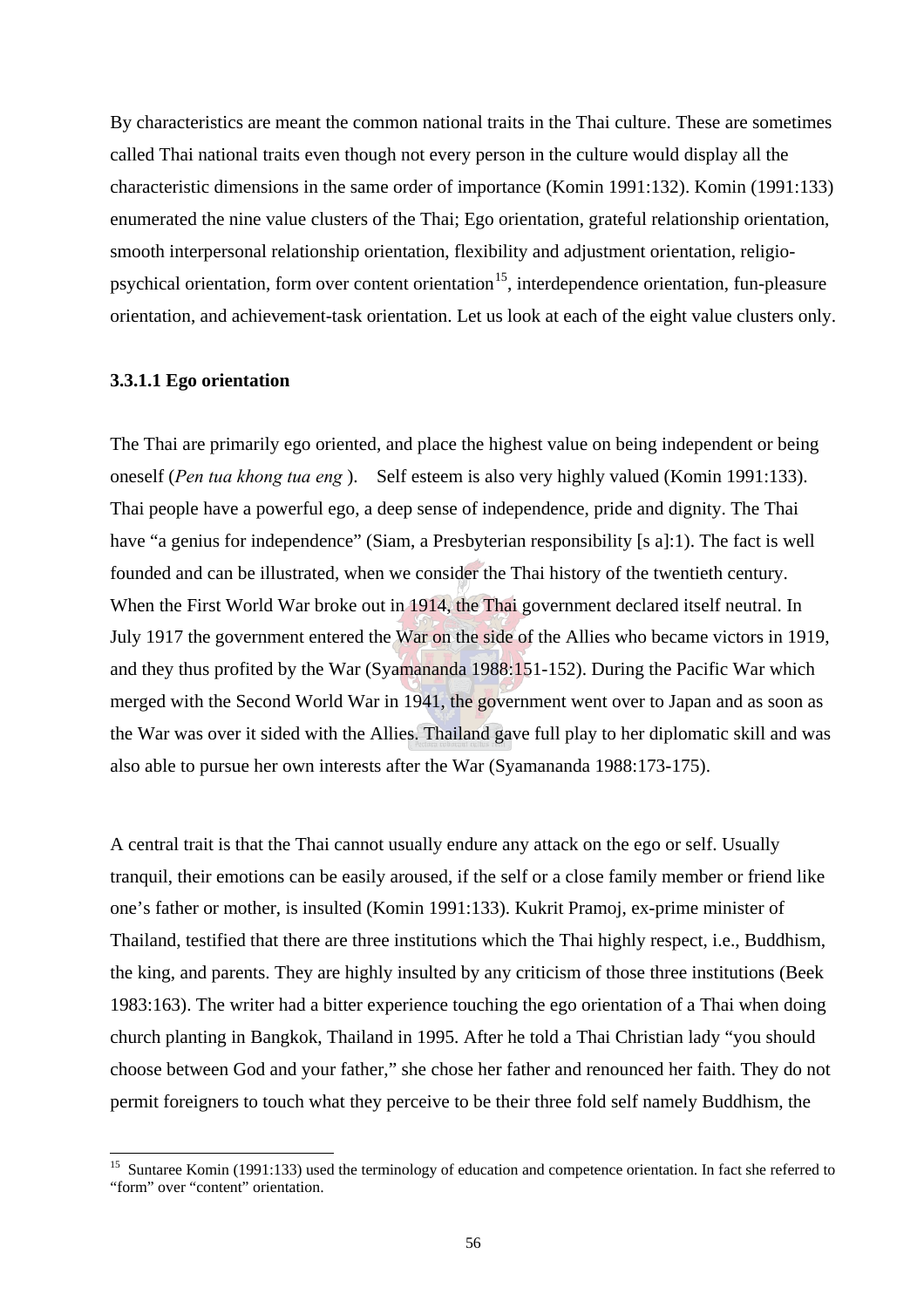king, and parents. In fact, the propagation of the gospel must needs have an influence on their ego but they do not want to be subjected to the influence of new things from outside, especially Christianity.

This apparent obsession with the ego is the key to various habits of the Thai, like face-saving, criticism-avoidance, and the *Kreng jai* attitude which is more or less the desire to respect another's feelings and privacy (Komin 1991:135). The *Kreng jai* concept affects the everyday interpersonal behaviour of the Thai. It means "to be considerate, to feel reluctant to impose upon another person, to take another person's feelings (and "ego") into account, or to take every measure not to cause discomfort or inconvenience to another person." *Kreng jai* behaviour is followed by everyone regardless of rank and position, and operates in all relationships, even that of husband-wife, and close friends, differing only in degree. A Thai knows the extent to which his or her *Kreng jai* can apply in each situation, status difference or relationship (:136)*.* The *Kreng jai* concept becomes an obstacle to sharing the gospel with the Thai, because this attitude becomes a barrier to true dialogue and communication (Kim 1985:43). They do not like to be coerced by other people into doing something. The parents even feel reluctant to persuade their children to believe in God.

The face-saving value is a most important trait for the Thai. They keep the ego at all costs, even when their lives are in danger. Public confrontation is particularly shunned regardless of the status of the other person. A person must never be made to lose face, regardless of his or her rank (Komin 1991:135). Compromise becomes a necessary tool, therefore, so that face-saving can be accomplished and a superficial peace enjoyed (Mejudon 1997:54). This trait is often misunderstood by foreigners when they proclaim the gospel to the Thai. When missionaries or Thai Christians share the gospel, the Thai do not reject the gospel outwardly and even accept Jesus Christ as their personal saviour. In fact, in many cases the Thai accept the gospel because they do not want to cause the other person to lose face. At the same time they are very proud of their history in that they have never been colonised by a European power. They have retained their national pride as Thai people. Their attitudes towards maintaining their dignity concerning their religion, Buddhism, and their culture make it extremely difficult for them to accept Christianity.

## **3.3.1.2 Grateful relationship orientation**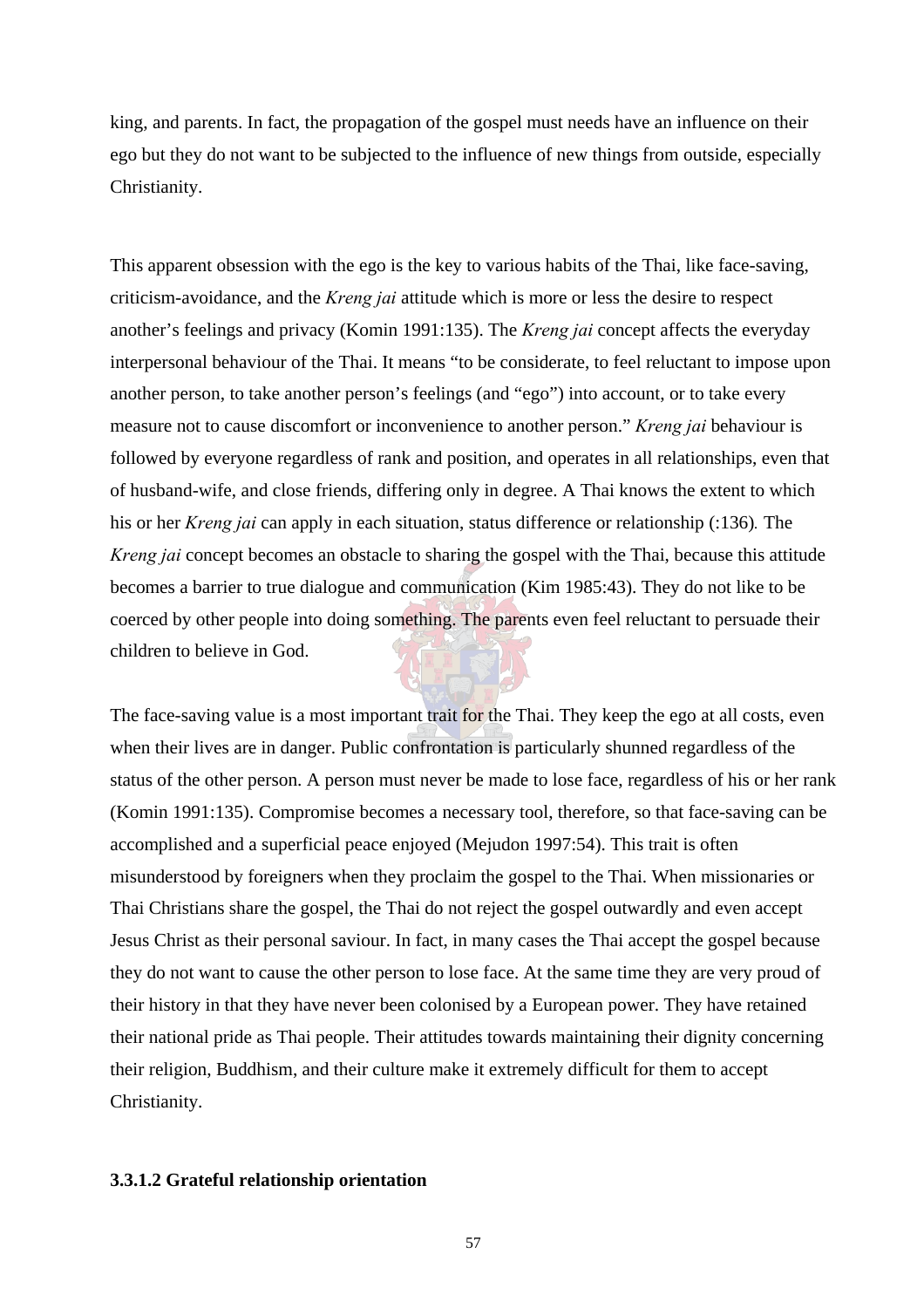The Thai value sincere and deep relationships, the deepest being the *Bunkhun* (goodness, favours, etc) relationship, a psychological as opposed to an etiquettical or transactional relationship. This indebted goodness is an emotional bond between two people who have given and received help with pure kindness and love, and who then experience a relationship defined by reciprocal gratitude and kindness. Reciprocity, particularly in terms of gratitude, is an important and characteristic trait in Thai society. The Thai have been taught to value this grateful (*Katanyuu)* quality in a person. A person should show gratitude to one who renders *Bunkhun* to him, although this is not expected by the giver. Nevertheless the obligated person must be grateful and *Bunkhun* must be returned, continuously and variously though never measured materially. It is ongoing and binding. The Thai, then, is brought up to value this process of reciprocity of goodness done, and continually reciprocated. Time and distance do not count (Komin 1991:139). In practice, *Saang Bunkhun* (creating gratitude) is often used to make opportune or expedient connections (:141). Nantachai Mejudhon (1997:55-56) analysed the phenomena thus:

This fact reveals why a missionary who taught science and English to a Thai king for only eighteen months, received numerous gifts and rights such as a place to teach Christianity in a Buddhist temple, lands, and the Edict of Religious Toleration in return. At the same time, this fact also reveals why missionaries who served as medical doctors and helped [to save] many Thai people from sickness and death could not convince them of the love of Christ.

Mejudhon continually said although missionaries may have contributed great *Bunkhun* to the Thai, their superior attitude towards Buddhism and idol worship disturbed their strong ego. The Thai people saw the grateful relationship turning into a power dominated one.

When the Thai received help from missionaries, they experienced anguish of heart between the *Bunkhun* of the missionary and the ego or self of the Thai. The *Bunkhun* concept has also sometimes enabled the Thai to accept Christianity. Yet, when they think about the *Bunkhun*  which includes the indebted goodness of the parents, relatives, friends and colleagues at the work place who are mostly Buddhist, they are not easy to convert to Christianity. The Thai Christians feel the pressure all around them in that, if they receive the gospel, non-Christians see them as traitors to their own country. Generally speaking, Thai people think that to be a Thai is to be a Buddhist and that Buddhism is the religion of the Thai whereas Christianity is a religion of the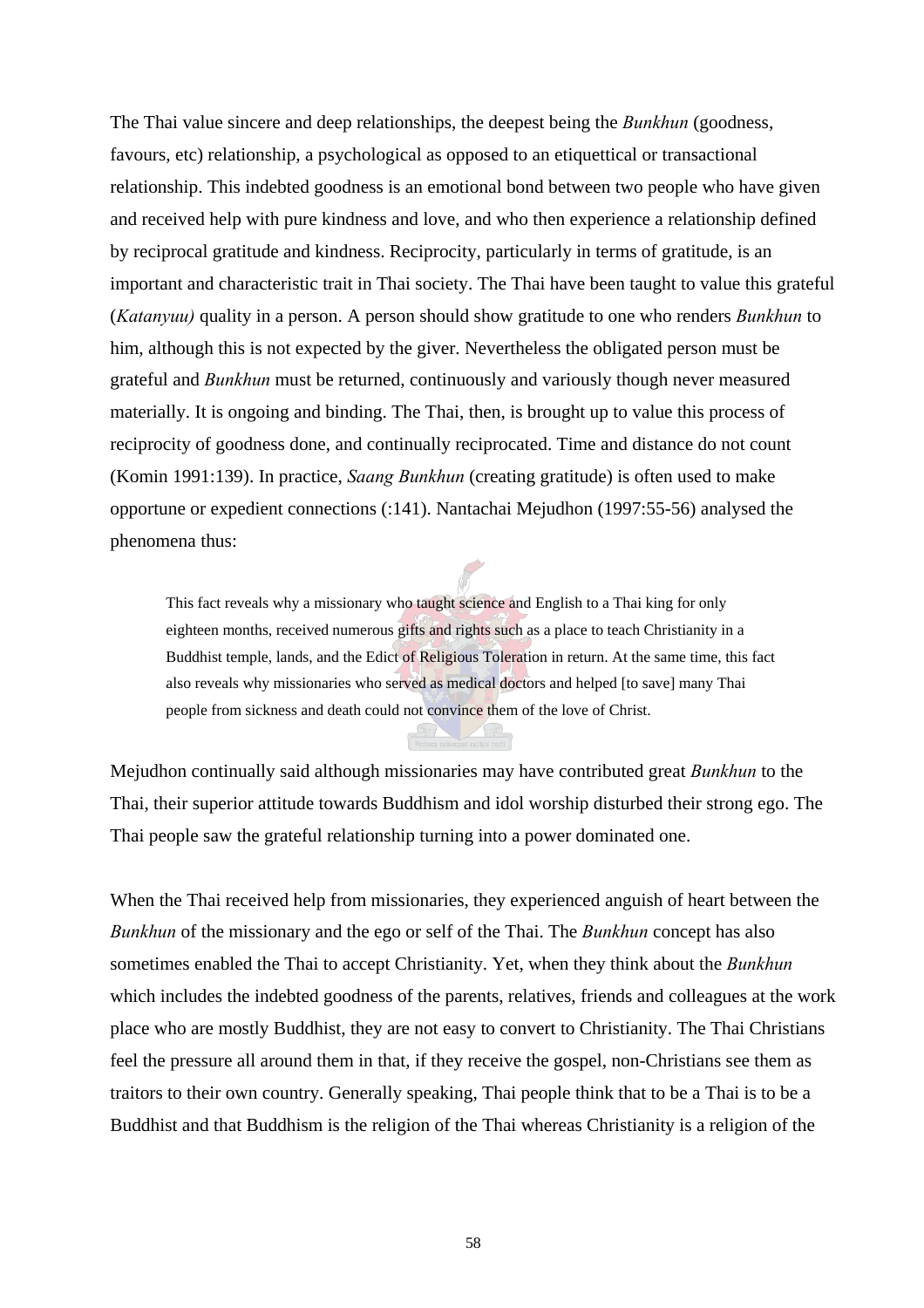Westerner. Wan Petchsongkram (1975:13) testified that even non-believers mistakenly believe that Thai Christians are enticed by money to engage with foreigners and foreign religions.

# **3.3.1.3 Smooth interpersonal relationship**

This orientation is shown by their preference for people who are humble and polite and their need for gentle and tactful interaction. Indeed, foreigners are charmed by their affable and pleasant aspect (Komin 1991:143). The Buddhist influence is often cited as shaping certain Thai characteristics, such as *Jai yen* (calm and easy-going nature and not easily excited), *Mai pen rai* (being contented and imperturbable),and *Arom dii* (ever-smiling, even-tempered, without extreme emotional expression). Such characteristics accord with the Buddhist teaching which discourages external expression of inner feelings. "Buddhism encourages self-control that maintain coolness regardless of circumstances" (Kim 1985:39). *Jai yen* and *Mai pen rai* concept make the Thai cover up their real intention and abhor both extremes. The concept makes them conceal their real desire and expectation so that outsiders struggle to understand them. The tendency becomes an impediment to Christian witness.

Suntaree Komin (1991:159) claims that there is an obvious absence of strong prejudice against other religions, different beliefs or different races, because the Thai would rarely show a condescending attitude toward another human being. We do not take the position that her assertion is correct as we have shown in Chapter 3.2.4. On the surface the Thai do not reject different beliefs directly but they did virtually in Thai history.

These social values dictate that a person must take care not to hurt another person's feelings and not to criticise or reject another person's kind deeds, even though this may be contrary to one's own feelings (Komin 1991:145-146). Herbert P Phillips (1966:66) described this double-minded personality as "social cosmetic." Alex Smith (1977:75) commented that "face to face conflict is avoided, and feelings masked in diplomatic ways". Nantachai Mejudhon (1997:58-59) insists that these traits of the Thai are cultural features as well as the result of the long history of Buddhism. "This characteristic makes it extremely difficult to determine the sincerity of a person's attitude" (Kim 1985:40). From these characteristics of the Thai, they are not seriously concerned about their religious life (:41). At the same time that kind of mindset prevents the Christians from actively preaching Christ's message. In many cases, when missionaries are planting a church, some Thai people come to the church. But when the missionaries go back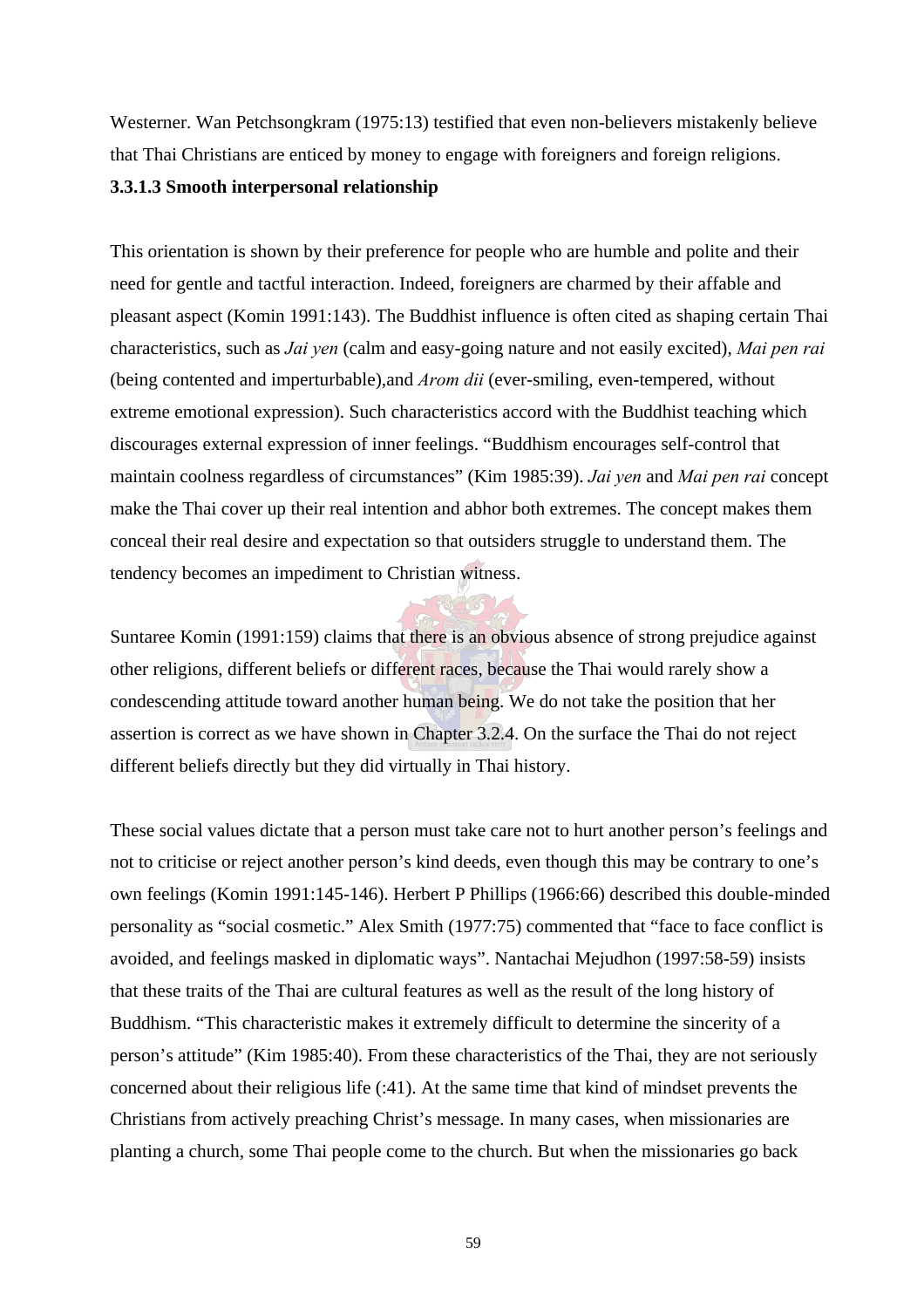home nobody goes to church. The social smoothing values cause missionaries to misunderstand the Thais and think they are not trustworthy.

### **3.3.1.4 Flexibility and adjustment orientation**

Obviously the Thai are flexible and situation-oriented (Komin 1991:161). There is nothing so serious as to be unbendable or unalterable for the Thai. Everyday use of the language of the Thai portrays the flexible characteristic of the Thai people. This flexibility value orientation is somehow correlated with not being rigorous in principle, and consequently reflects a "decisionshifting" behavioural pattern quite common for the Thai. They might even alter their principles (Komin 1991:164-165). Philip J Hughes (1989:45-46) gave a good example of this disregard for principles and doctrines among the Thai. He did research among Christian and Buddhist students who were studying at Payap University in Chinagmai, Thailand in 1981, investigating why they responded to the gospel. There were a few students who accepted the gospel because of its message of salvation and the forgiveness of sin. Forgiveness of sin was seventh out of ten reasons for becoming Christians among the Thai Christian students. In contrast, forgiveness of sin was the primary reason for the importance of Christianity among the missionaries in the CCT.

Sometimes they renounce their faith in God. "The Thai view missionaries themselves and what they do in various situations as more important in their conversion to Christianity than dogma or doctrines" (Mejudon 1997:60). One of the biggest frustrations of the missionaries and Christian workers in Thailand is not being able to see numerical growth in the Thai churches but being unable to see many strong Christians who are in the faith on the ground of sound biblical doctrines.

### **3.3.1.5 Religio-psychical orientation**

Buddhists account for more than 90% of Thailand's population. Unquestionably the religion has exerted a strong influence on the people's everyday life. The Thai are constantly engaged in religious rituals which are performed all year round at home, at work , and in the community, on such occasions as merit-makings on one's birthday, the formation of a new company ,opening of a new building, celebrations of anniversaries, etc., not to mention festivals, customs, and religious days (Komin 1991:171-172). While the Thai are outwardly deeply devout and seem to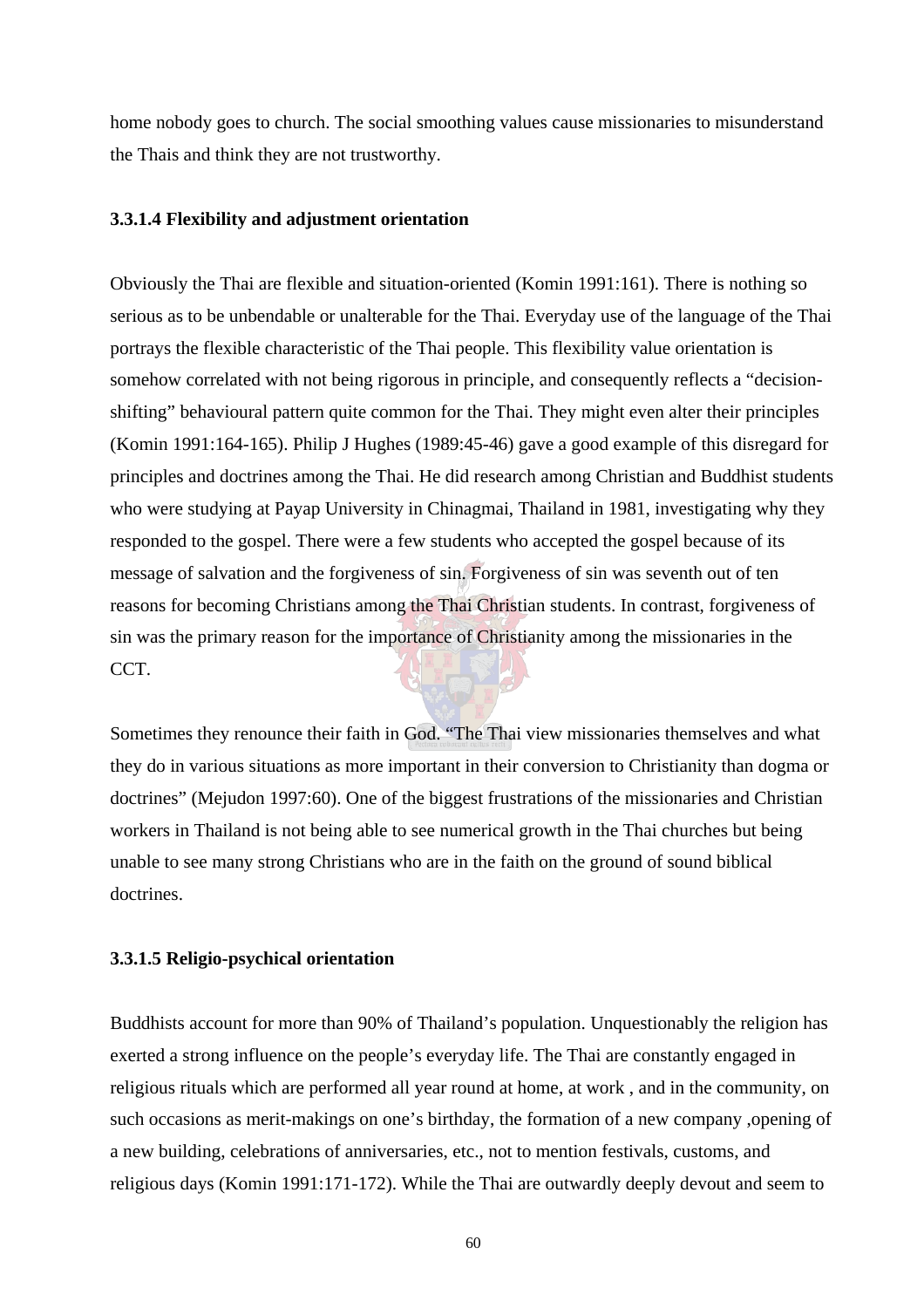be practicing Buddhism in their lives, most of them have little real knowledge about it. In general, the Thai do not consciously try to reach nirvana, and neither do they clearly believe in reincarnation. The average Thai does not normally think of reaching ultimate enlightenment. Thai Buddhists do not take seriously "other-worldly" doctrines such as rebirth, nirvana, and to a lesser extent, karma. They are more of a "this-worldly" orientation (Komin 1991:176). Their beliefs and behavioural patterns are very superstitious. In practice they believe in spirits, astrology, and magic. Psychology plays an important role in popular Buddhism. No correlation has been found between educational level and the practice of superstitious rituals, and even the Western educated Ph.D. scientists refuse to think through the scientific implications of their behaviour in times of crisis. They wear their charms and amulets when they travel, for example. Buddhism serves, therefore, as a psychological cushion rather than as a doctrinal belief system (Komin 1991:181-185).

Generally speaking, Thai Buddhists are not interested in the content of the gospel. The writer has experienced numerous cases in his evangelism that show more interest in worldly blessings than the world to come. They ask very often, "If I believe in Jesus Christ, can he give me money, good health and success now?" The lack of a deep spiritual awareness in the Thai Buddhists has contributed to their slow discovery of the truth in Christ. Indeed, most of the testimonies of the Thai Christians in the local churches are related to material prosperity more than to spiritual well-being.

### **3.3.1.6 Form over content orientation**

Generally, knowledge-for-knowledge's sake is not considered important in the cognition of the Thai. Education has been treated more as a means of climbing up the social ladder than as an end value in itself. The Thai people give importance to form more than to content; that is, they embrace "form" over "content" values. Suntaree Komin (1991:186) found that when politicians acquire a degree, they celebrate this in parliament.

Since the Thai place highest value on the "ego" self, the "face", and social relations, these decorative external labels, degrees, decorations, etc, are important, for the possession of them would identify the owner with the respected class of the society.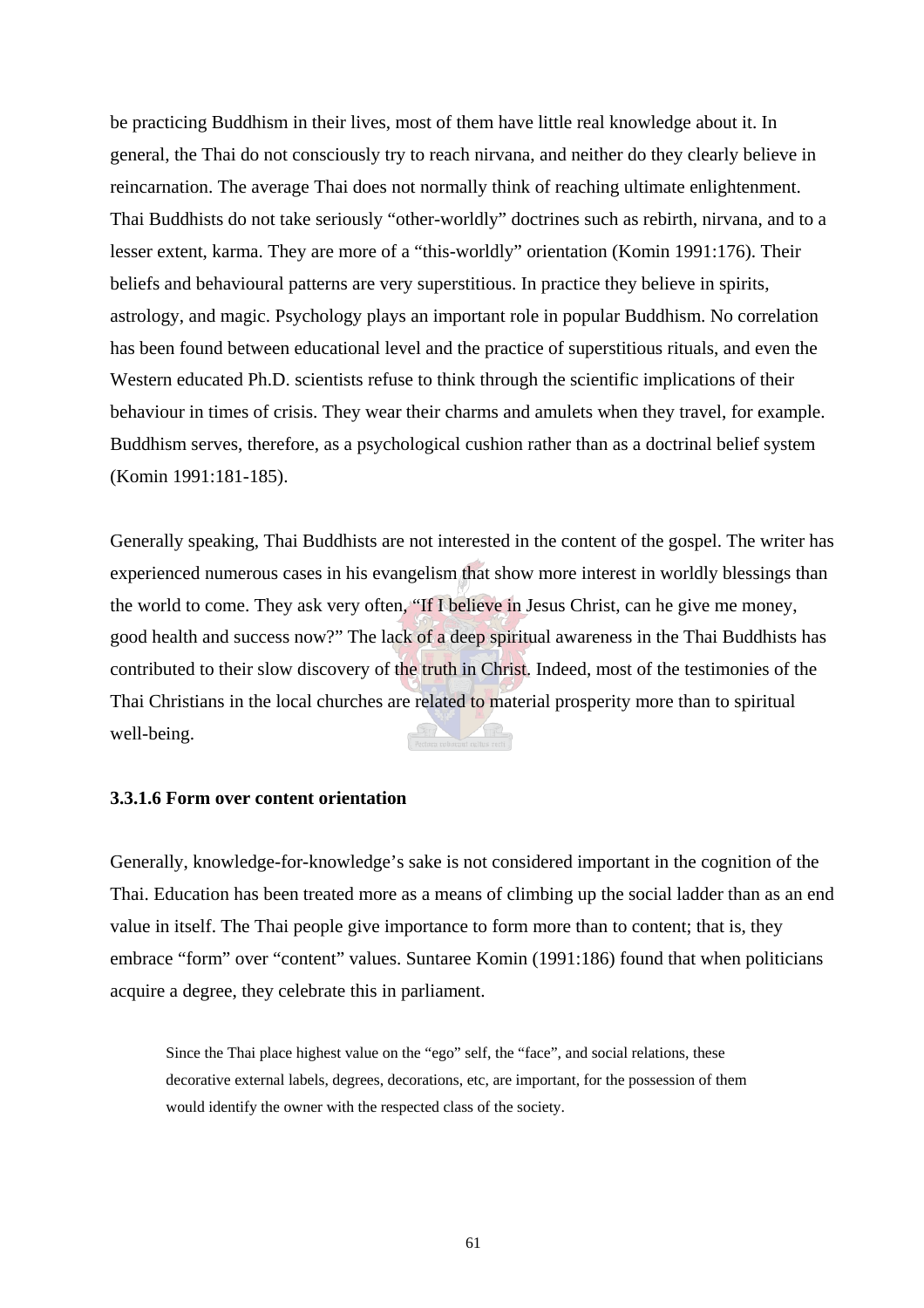The Thai make much of good form and appearance, and behaviour that emphasizes material possessions is evident at all levels of society (Komin 1991:188). Nantachai Mejudhon (1997:62) stated that the Thai are not interested in the content of missionaries' teaching but they would like to benefit from them in finding jobs, learning English, and enjoying a better life. For these reasons they might consider being Christian. If being a Christian means to suffer affliction, they will not accept Christianity.

The "form" over "content" value may contribute towards producing nominal Christians rather than building up strong Christians who have personal fellowship with God.

### **3.3.1.7 Interdependence orientation**

The interdependence orientation reflects the spirit of community collaboration, and in a sense the importance of co-existence and interdependence (Komin 1991:189). Cooperative behaviour in the community can be found especially in times of crisis, when a family falls ill, suffers a death, or has a wedding. They bind their relationship through reciprocal services, assistance and exchanges of food. This other-oriented community value of interdependence and mutual help promotes the value of co-existence (:190-191). In times of crisis this value has more relevance than the Western individualistic life style.

Conversely speaking, this value system may pressure the freedom of individuals in the society so that they have difficulty in choosing their own religions. They feel restrained by the norms of the society. To make matters worse the *Kreng jai* concept, to be considerate, to feel reluctant to force upon another person, to take much account of another person's feelings, or to take every measure not to cause discomfort for another person (Komin 1991:136) in Thai society aggravates the difficulty in changing from Buddhism to Christianity. In short, the interdependence orientation value can possibly be an obstacle to Christian witness in Thai society.

### **3.3.1.8 Fun and pleasure orientation**

The Thai enjoy life with a happy carelessness, for they see life as something to be enjoyed not endured, and avoid anything that is not *Sanuk* (to have fun, to enjoy oneself and have a good time) (Komin 1991:191). An outcome of the *Sanuk* life style is *Saduak* (convenience) and *Sabai* (ease, comfort, satisfied) traits (Smith 1977:76). To a Thai life itself is one long relaxation and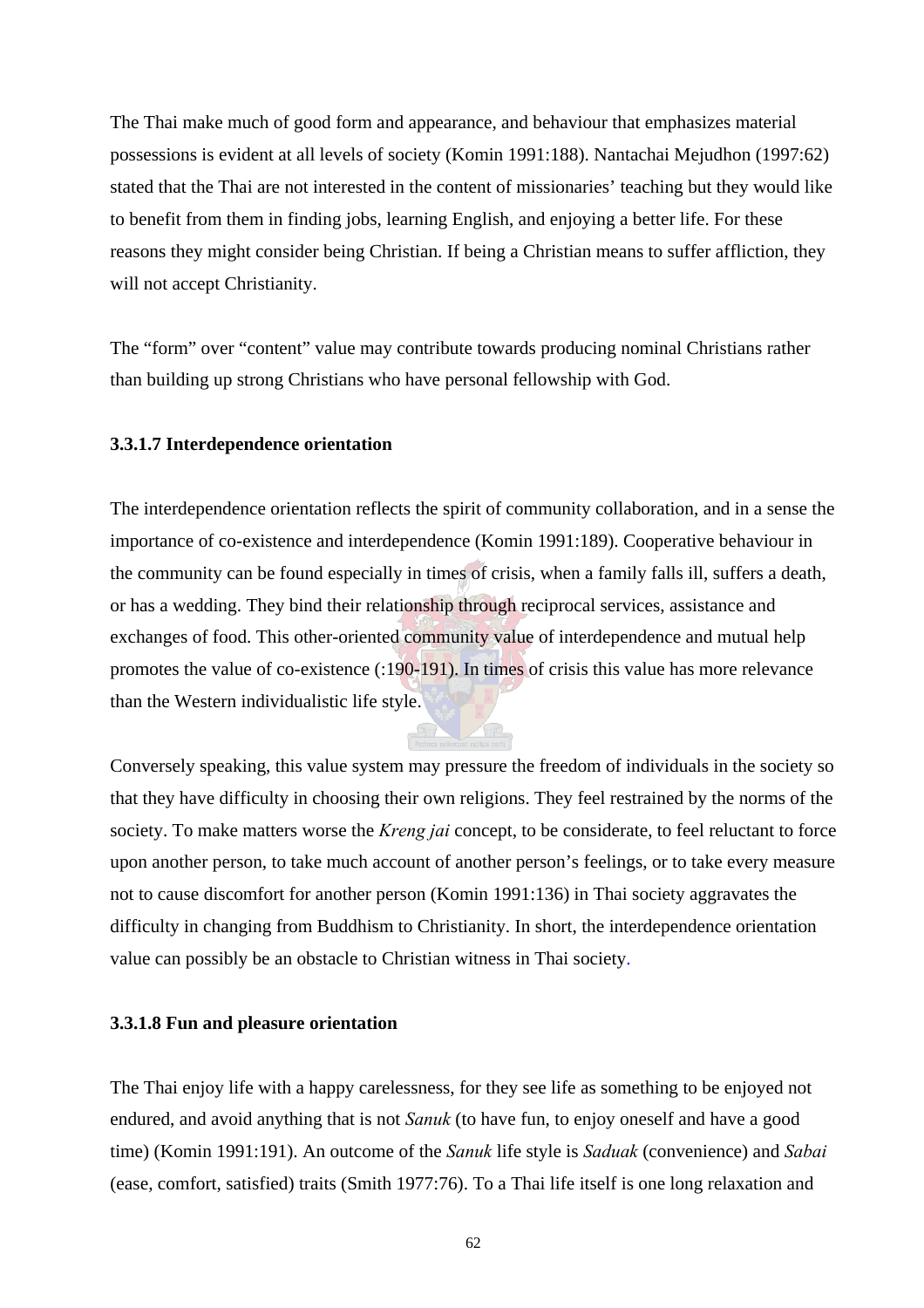must never be taken too seriously. This approach to life naturally leads to a kind of happy temperament (Beek 1983:163). The fun-leisure aspect can be explained as resulting from the need to keep pleasant and smooth interpersonal interactions. Consequently, most Thai social relations are pleasant, light, hearted and humorous. Joyful behaviour can be observed in any Thai party in their small talk and jokes. They are kind and generous and show sympathy towards other human beings, strangers and foreigners included (Komin 1991:192).

As a result of these related attitudes toward life, they do not want to suffer for the gospel. The fun and pleasure trait make it difficult for the Thai to be serious when they need to be serious. They lack soberness even during a funeral service. The gospel message needs to be taken seriously for it deals with eternal life. The superficial and light tendency of the Thai can also interfere with the ability to have a deep relationship with God.

### **3.3.2 Thai understanding and resistance to Christianity and European influences**

These days Christianity has already became a minority religion in the West (Lee 2002:51). Nevertheless Christianity is still recognised as the religion of the Westerners for the Asians (Lee 2002:48). The truth is that Western society has become post-Christian society. Christianity is not the religion of the Westerners anymore. On the one hand the numbers of the Christians are declining, and on the other hand, Christianity is not the norm which controls the thinking of Westerners. Christianity is a post-Western religion, spread across the world (Lee 2002:49). Nevertheless, in one sense the problem of the foreignness of Christianity is the most serious obstacle to the mission in Thailand. The foreignness of the gospel for the Thai has caused them to give a wide berth to the gospel. Carl E Blanford (1975:84) explained the foreignness of Christianity in Thailand as follows:

Christianity has been introduced into Thailand by Westerners and is generally regarded as a "foreign religion." Its institutions are foreign. The architecture of its buildings is foreign. Its music is foreign. Its emphasis on individual conversion and the separation of its members from their original social relationships also cause people to regard it as foreign. This foreignness of Christianity as introduced and practiced in Thailand constitutes a difficult barrier for the presentday missionary to overcome.

Although Christianity is no longer identified with Western religion, the Thai church and missionaries are still the victims of this wrong presupposition today. The presumption was not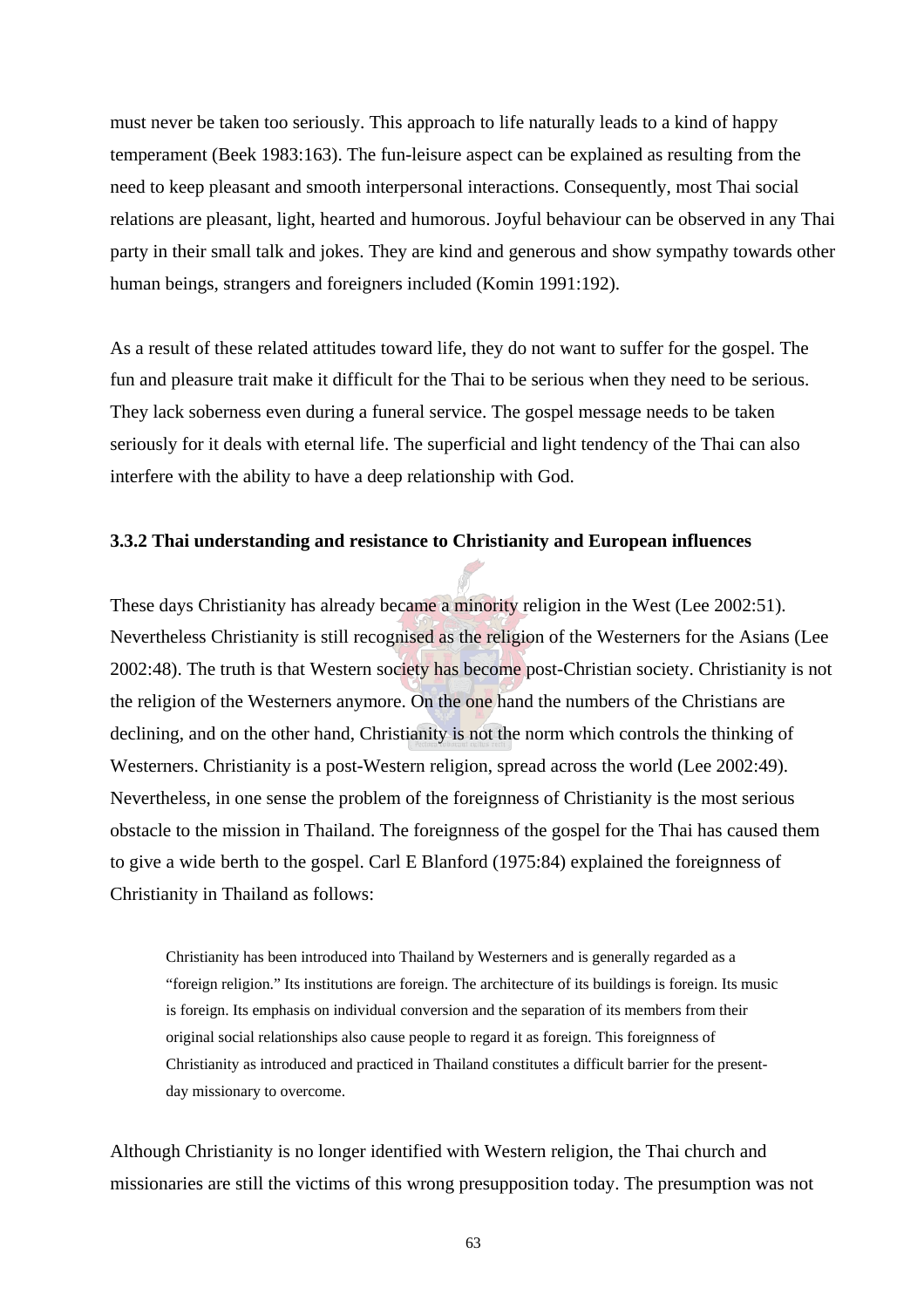moulded in one night. It is the fruit of the long mission history in Thailand. Let us observe the historical reasons for this in Thai history.

Thailand was the only country in Southeast Asia that allowed missionaries to come in and spread Christianity officially without driving them out during the whole period from the sixteenth century to the present (Lee 1996:1). The Thai's responses to European powers and to Christianity are intertwined. Therefore it is difficult to separate the two elements from time to time.

We can distinguish three periods in Thai history: from 1511 to 1828; 1828 to about 1938 and from about 1938 to the present. In brief, the missionaries depended upon the power of the West during the first period. During the second period they relied on Western civilisation. They made use of Thai Christians who had been compelled to follow the example of Western Christians for the last period. The first period is related to the spread of Roman Catholicism. The second and the third periods are connected with both Roman Catholic and Protestant mission (Lee 1996:68- 69). Let us examine the Roman Catholic mission for the first period. Then we will study the second period which related with the Protestant mission only. We will view the third period, which related to John Sung's campaigns, separately in Chapter 3.5.

### **3.3.2.1 During the first period, from 1511 to 1828**

The Roman Catholic mission of the first period is not unrelated to the second period of the Protestant mission. This is because the mission strategy of the Roman Catholic Church for the first period affected the Thai's understanding of the second period of the Protestant mission directly afterward. Here a brief summary will suffice.

The two Catholic countries, Portugal and Spain, became keen rivals in search of new lands and trading interests. They were eagerly assisted by missionaries engaged in the propagation of the religion also. By the Treaty of Tordesillas in 1494, the world was divided into the eastern hemisphere and the western hemisphere (Syamananda 1988:41). The eastern hemisphere became the Portuguese field, while the western hemisphere was reserved for the Spanish. Alfonso d'Albuquerque, the first Portuguese envoy, travelled by Chinese junk to Ayutthaya and was well received by King Ramatibodi II in 1511 (Syamananda 1988:42). In 1516, Duarte de Coelho concluded a treaty of friendship and commerce which was the first one between Siam and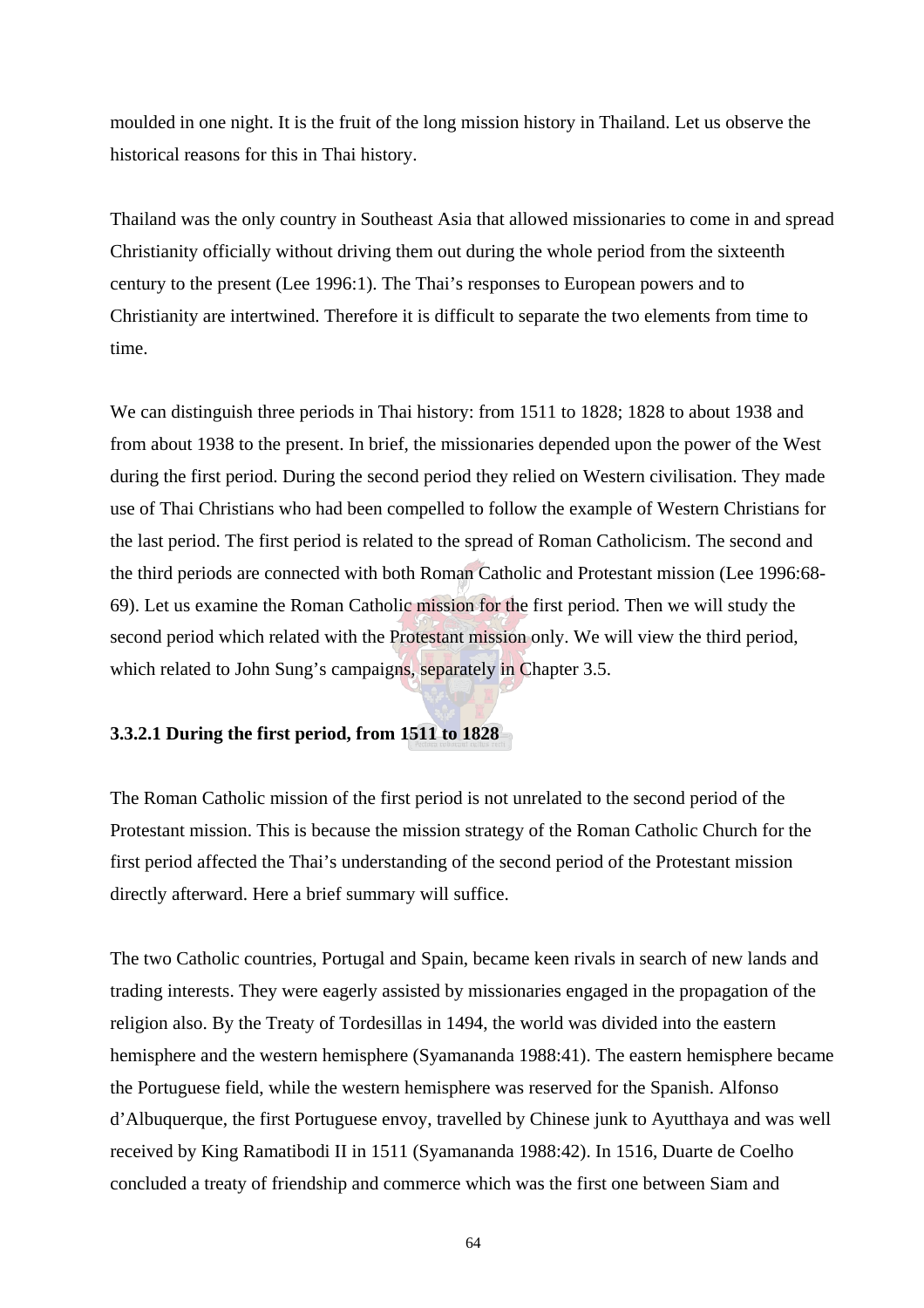Portugal. The Portuguese agreed to supply Thailand with guns and ammunition and gained the right to reside and trade at many places in the Kingdom of Ayutthaya. Additionally they were granted permission to practice their religion (Syamananda 1988:43). In 1555, two Dominican priests arrived. In 1607, the first Jesuits came to Thailand. Most Catholic mission work focused on the Portuguese and Christians of foreign origin rather than on Thai people. During the reign of King Narai (1656-1688) Constantine Phaulkon was a government minister. He tried to convert the king and in this attempt ignited a violent anti-foreign revolution. He was tortured and beheaded and Catholic priests were banished or imprisoned. The event became a hurdle for Protestant mission, too (Smith 1982:9). The missionaries misunderstood the willingness of Thai leaders to accept Christianity. In fact, they accepted missionaries and gave freedom of religion for diplomatic purposes of building up friendship with the missionaries, that is, foreigners who had power, in order to pursue their own security and political power. The Thai had Buddhism as their national religion and were content with their own religion (Lee 1996:84).

During this period the entry of Christianity had to depend on the power of the West, such as the power of trade, power of politics and the power of armed forces. Therefore the response of the local inhabitants was that Christianity represented the Western powers (Lee 1996:64). The Thai look on the Christian religion as belonging to foreigners, and on Buddhism as their own religion. During the first wave the Thai saw Christianity as representative of the Western powers, so those in positions of leadership in Thailand tried not to let Thai people believe in Christianity while at the same time accepting Western power and letting missionaries come to Thailand. All this was done to save themselves (Lee 1996:68-69). "The colonial enterprises and missionary work went hand in hand with each other" (Chaiwan 1985:245). Thai leaders were happy to welcome missionaries from the point of view of politics, not religion. Thai leaders did not look on Christianity as a religion but as something attached to politics and trade.

### **3.3.2.2 During the second period, from 1828 to about 1938**

The second period covers the time from the beginning of the Protestant mission in Thailand in 1828 to about 1938. Thai understanding and resistance to European influences and Christianity are different from the first period. We shall examine the Protestant mission work, especially the work of the APM because most of the mission work was carried out by this mission. In brief, the missionaries depended upon the power of the West during the first period but during the second period they relied on Western civilisation.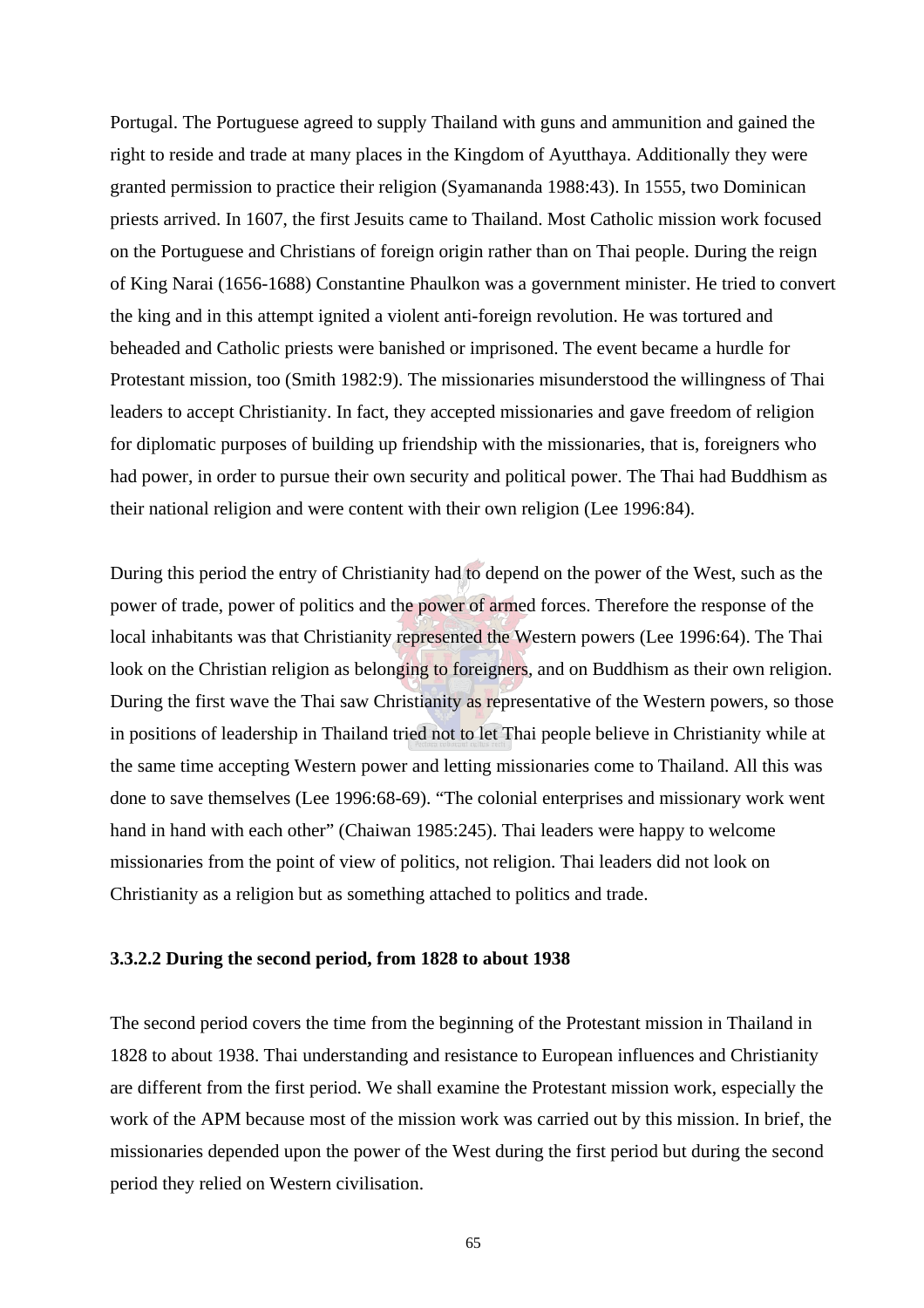The missionaries during this period had no direct connections with Western political power or trade. The missionaries' method of spreading Christianity was to teaching modern Western knowledge by building schools, hospitals and printing-houses. During the second wave of propagation of Christianity, the response of the Thai was to obtain its benefits first. Even though the Thai people did not believe in Christianity, they did not reject it. The leaders opened the door to all the missionaries to come and spread the religion even more, because missionaries were leading the way already in Western education due to the state of world politics, and Western policy and thinking was willing to separate Christianity from the power of politics and trade, but stressed Western culture. So missionaries had to work hard as teachers, doctors, printers, social workers and other professions, but were not able to get Thai people to believe in the Christian faith as much as they ought to, even though they helped Thai society to develop. We could summarize this by saying, the missionaries did much work but had little results (Lee 1996:100). Let us look over Thai understanding and resistance to European influences and Christianity according to the time of each Thai king during the second period.

During King Rama III's reign (1824-1851) the Siamese knew that the British had gained a victory over the Burmese in February 1826, so that their attitude immediately changed (Wyatt 1984:169). In June 1826, a treaty of friendship and commerce between Siam and Britain was signed. They agreed that Siam would not interfere with British trade in the Malay States, while Britain accepted Kedah, Kelantan and Trengganu as being under her suzerainty. Then in 1828 permission was given for two Protestant missionaries, Jacob Tomlin who was an Englishman and Carl Gutzlaff who was a German, to come in to do Protestant evangelistic work with the Chinese in Thailand (Syamananda 1988:115). Much suspicion was aroused when they talked of religion to everyone indiscriminately. King Rama III and many people in Bangkok thought they were merely spies from England (Breazeale [s a]:3). They distributed Chinese tracts when they worked among the Chinese. "They were thus suspected of being spies sent to organise the Chinese community to assist an English attack." An edict was issued prohibiting anyone to accept the tracts from the missionaries (Breazeale [s a]:4). Because of European expansion the king was suspicious of foreigners and kept missionaries under strict surveillance (Smith 1982:22). The United States entered into treaty relations with Siam for the first time in the Far East in March 1833 (Syamananda 1988:116).

66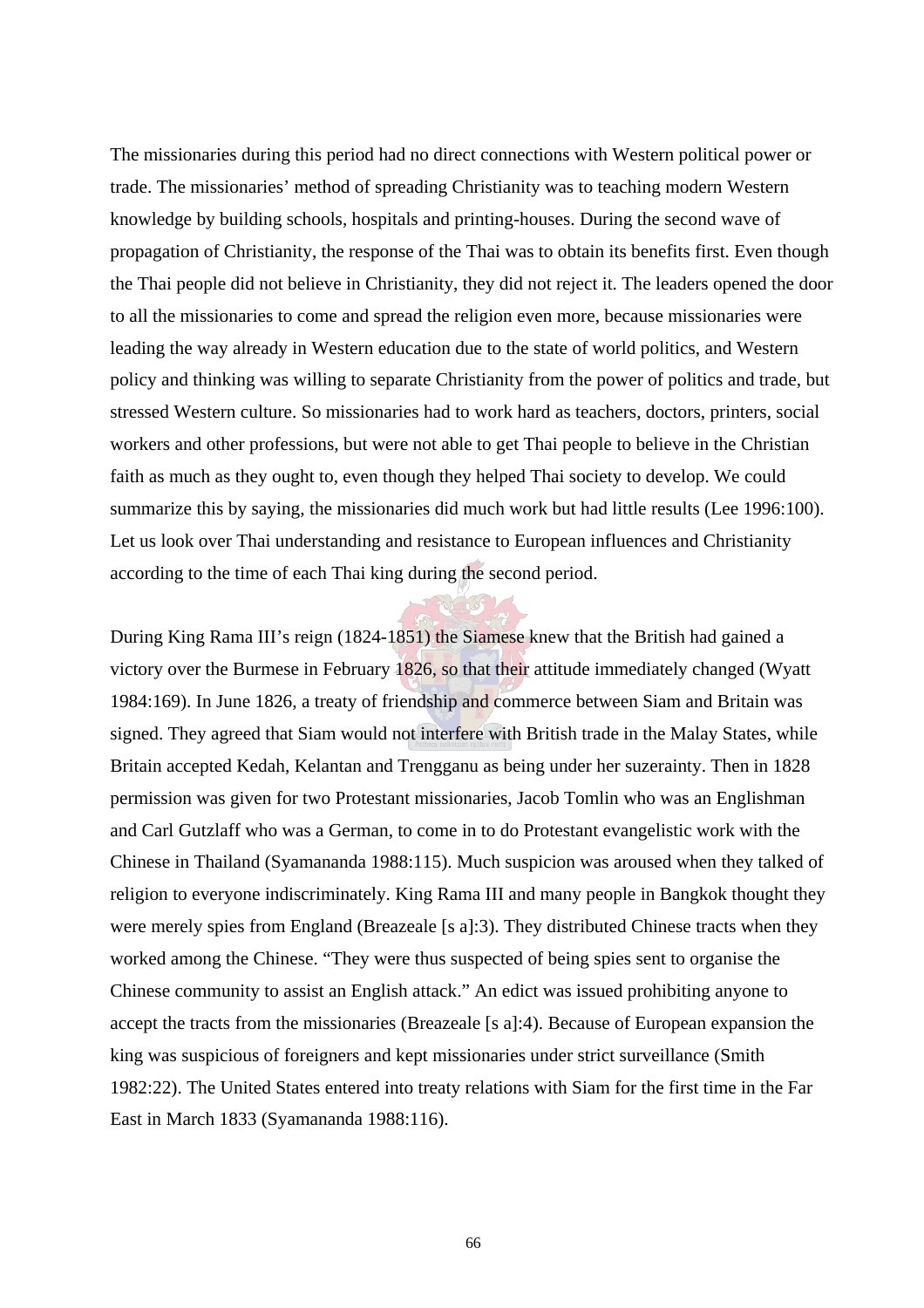The most important medical missionary and a remarkable physician, Dr Dan Beach Bradley, arrived in Bangkok in 1835 and worked for thirty-eight years until he died in 1873 (Syamananda 1988:23). "As preacher, teacher, physician, author, diplomat, translator, printer and colporteur, his record is one of untiring devotion" (:25). The Thai appreciated the kindness and practical assistance that he demonstrated through his works, technology, science, and lifestyle. He was successful in all these works, but when he preached the gospel to the Thai he failed. "[T]he internal organs of the Thai responded to Western medicines immediately, but the internal worldview of the Thai turned against spiritual medicines" (Mejudon 1997:36-37). King Rama III was conservative and traditional (Smith 1982:22). At the end of his life, the king said to Phraya Si Suriyawong about the future of Siam (Wyatt 1984:180):

[T]here will be no more wars with Vietnam and Burma. We will have them only with the West. Take care, and do not lose any opportunities to them. Anything that they propose should be held up to close scrutiny before accepting it: Do not blindly trust them.

These things help us to see that the king saw missionaries in the first wave of propagation of Christianity as being inseparable from Christianity and Western power. Siam did not have to grant the foreigners any special rights or privileges (Syamananda 1988:117).

King Rama IV or King Mongkut (1851-1868) built the foundation for the stability of Thailand in the modern era by a policy of opening up the country to missionaries, as a tool for developing the country (Wyatt 1984:176). The policy of making adjustments to the Western powers by accepting Western developments was deliberately begun by King Rama IV in the 1850s (Vella & Vella 1978:xiv). He used the missionaries as an important instrument for communication and building relationships with the West. He studied the Pali language in order to read the original Buddhist Scriptures (Wyatt 1984:176). He learned English from American missionaries, studied Latin with Roman Catholic Bishop and specialized in astronomy and astrology (Syamananda 1988:119). The king entered into a treaty with Britain in 1855. The British were given religious freedom (Syamananda 1988:120). He also concluded treaties with America and France in 1856, with Denmark and Portugal in 1858, with the Netherlands in 1860, with Sweden, Norway, Belgium, and Italy in 1868 (Syamananda 1988:121). He was not an enemy of Christianity but would not accept it. He knew that as long as the king still believed in Buddhism, the majority of Thai people would not accept Christianity. So he opened the door to missionaries because he wanted to escape the threat of the Western powers, but at the same time he supported Buddhism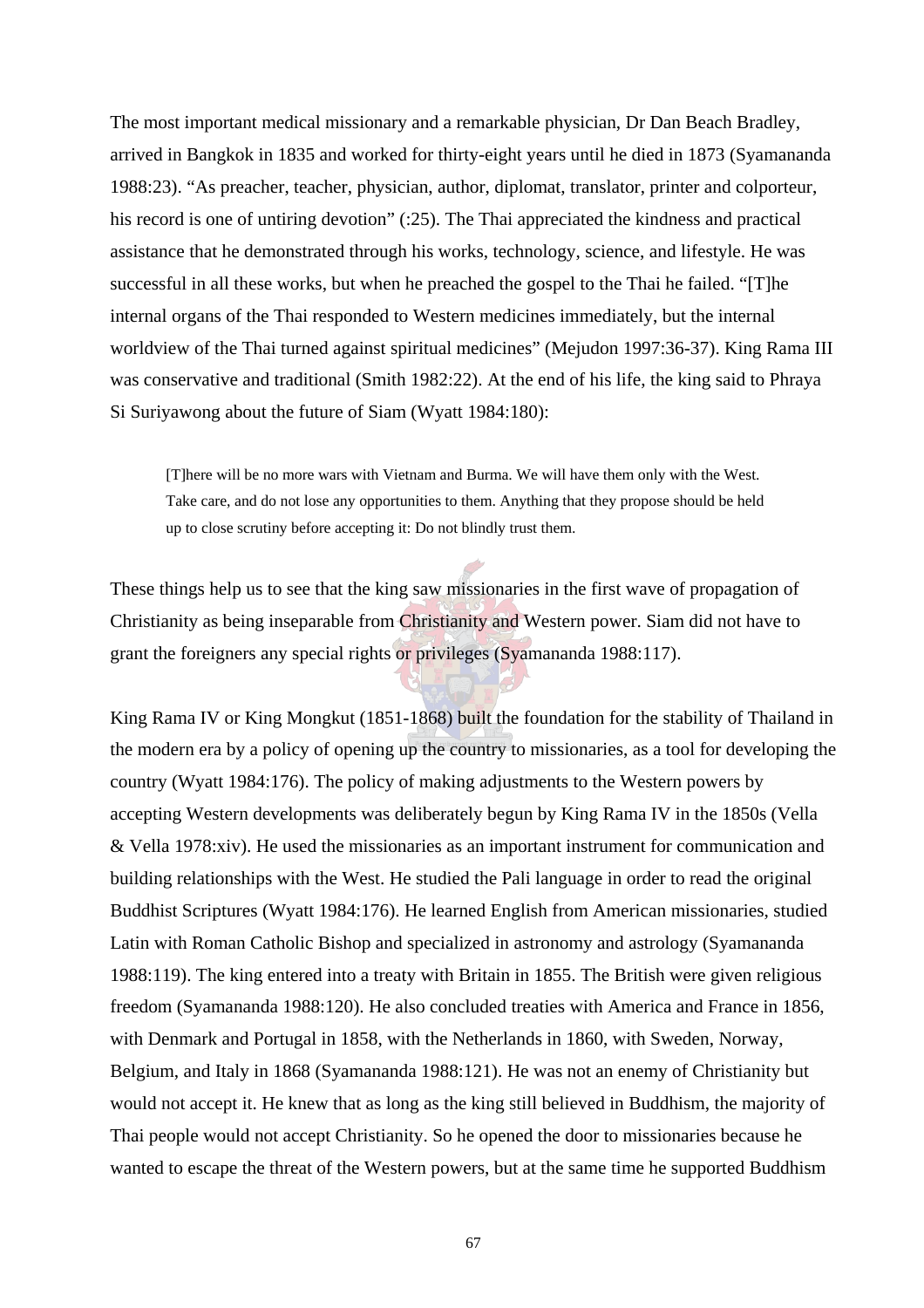to make it stronger in order to protect Thai culture (Lee 1996:130). King Rama IV admitted that Christian teaching had helped him to weed out his own superstition (Chaiwan 1985:260-261).

During the reign of King Rama V or King Chulalongkorn (1868-1910), "Siam was saved from the dangers that threatened her by two factors" (Panikkar 1970:172). The first factor was that Britain determined not to have a common boundary with France therefore Siam was maintained as buffer state. The second factor was the wisdom, tact and ability of the king who was wise in overcoming all the complicated diplomacy situations (Panikkar 1970:173). He travelled widely to all the colonial states (Mejudon 1997:34) and Western countries to learn their sources of strength. He did much to modernise Siam by building railways, telegraphs, telephones, reforming the coinage, establishing a modern postal system, etc. (Panikkar 1970:173). He accepted Western culture and scientific knowledge that did not conflict with the customs and culture of Buddhism. The king affirmed the truth and correctness of Buddhist moral principles which were real and pure. Even though close to missionaries and granting freedom of religion, the king did these things to develop the country in the core beliefs of Buddhism, and passed on these guidelines to the new generation through educational establishments (Lee 1996:131). "He believed that it was necessary to adopt western techniques in order to preserve Siam's political independence, its society, its essential culture" (Vella  $\&$  Vella 1978:xiv).

King Rama VI or Vajiravudh (1910-1925) was indeed the founder of modern nationalism in Siam (Vella & Vella 1978:xiii). "If the nineteenth century has earned the name in history of the era of nationalism, the opening twentieth century may be designated the era of imperialism" (Kohn [1932]1969:49). Nationalism derives from the belief that one's own ethnic or national tradition is especially precious and needs to be protected at any price through creation or extension of its own nation or state (Hastings 1999:4). Nationalism attempts to unite the members of one nation, politically and territorially. Imperialism inflames the nationalism of the oppressed peoples. "Thus imperialism and nationalism are interlocked" (Kohn [1932]1969:49). Nationalism "arises chiefly where and when a particular ethnicity or nation feels itself threatened in regard to its own proper character, extent or importance, either by external attack or by the state system of which it has hitherto formed part" (Hastings 1999:4). Nationalism in Asia and Africa, it is now generally agreed, is the natural consequence of European exploitation of these areas which goes by the name of Imperialism, in other words, it is a reaction against European domination (Kedourie 1970:1). Religion has produced the dominant character of some nationalism (Hastings 1999:4). Nationality is not decided by language alone but also by religion

68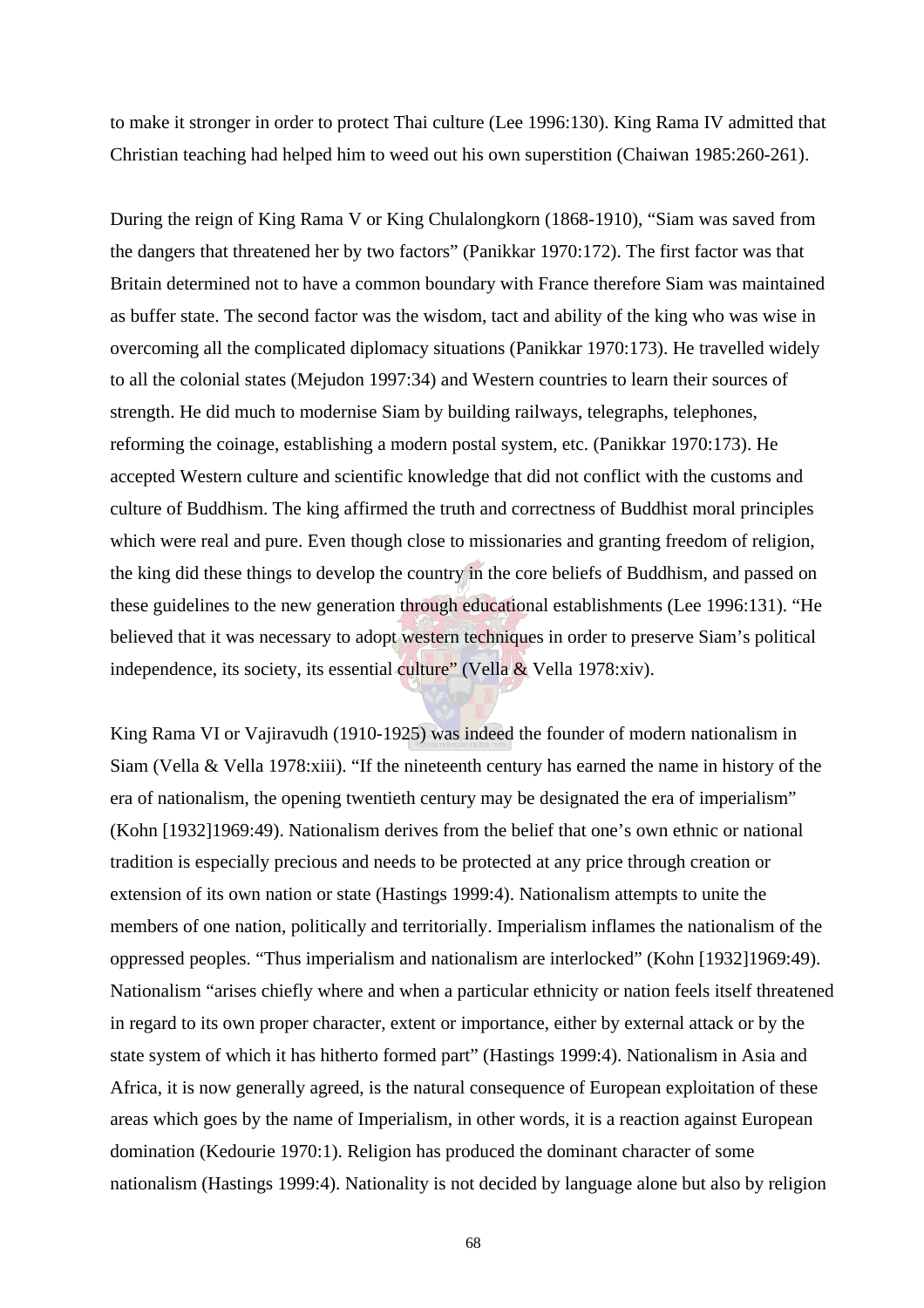(Kedourie 1970:197). Nevertheless we cannot deny that language is the basis of social life and the foundation of culture and civilisation (Kedourie 1970:202). "As language plays a part in deciding religious affiliation, so religion plays a part in determining membership in a nationality" (Kedourie 1970:200).

Buddhism played an important role in the nationalism of King Rama VI while he was more anti-Christian than King Rama V (Mejudon 1997:28). He was a paradoxical blend of traditional autocrat and modern nationalist (Vella & Vella 1978:xiv). He was the first Siamese king to have been educated abroad and travelled widely. He received special military training with several British infantry units and studied history and law at Oxford (Vella & Vella 1978:2). He established the Wild Tiger Corps in 1911 to build nationalism for the task of defending the country which was patterned after European nationalism (Vella & Vella 1978:27-31). He fostered a spirit of nationalism which involved devotion to nation, religion, and king and was inspired by the British idea of God, king, and Country (Vella & Vella 1978:33). He also focused more attention on the monarchy than ever with the intention of building national unity (Vella & Vella 1978:77). He coerced the people by saying that anyone who was not ready to sacrifice his life for the king, country, and his religion leave his motherland (Vella & Vella 1978:91). He was a genius of diplomacy. At the start of the First World War, Siam was neutral. But when Germany was clearly losing (Vella & Vella 1978:107-108) he joined the Allies in the First World War in July 1917 to make the country better known abroad and to stimulate nationalism (Vella & Vella 1978:111). In 1919, Siam attended the Peace Conference of Versailles as one of the victors, gained their point, and revised all kinds of unfair treaties through skilful negotiations with other countries (Syamananda 1988:152-158). He also utilised the occasion for stimulating nationalism (Vella & Vella 1978:112). He not only used the West as model (:126-175) but also focused on developing historiography, Buddhism, and traditional arts for nationalism (:202-242). He utilised the media to the fullest extent such as direct speeches, plays, essays, letters, poems, songs, films, various celebrations, campaigns, and royal visits (:244). King Rama VI said that religion and nation are inseparable. He also emphasized that if a Thai became a Christian he or she won the favour of no one except the missionaries. He effectively persuaded the Thai to become Buddhists (:221). He modernised Siam along Western lines and planned to enhance national prosperity and defence by using models from the past and the West. He stressed that to be a Thai was to be a Buddhist. He made the best use of Western civilisation and Christianity to develop his country and retain Buddhism.

69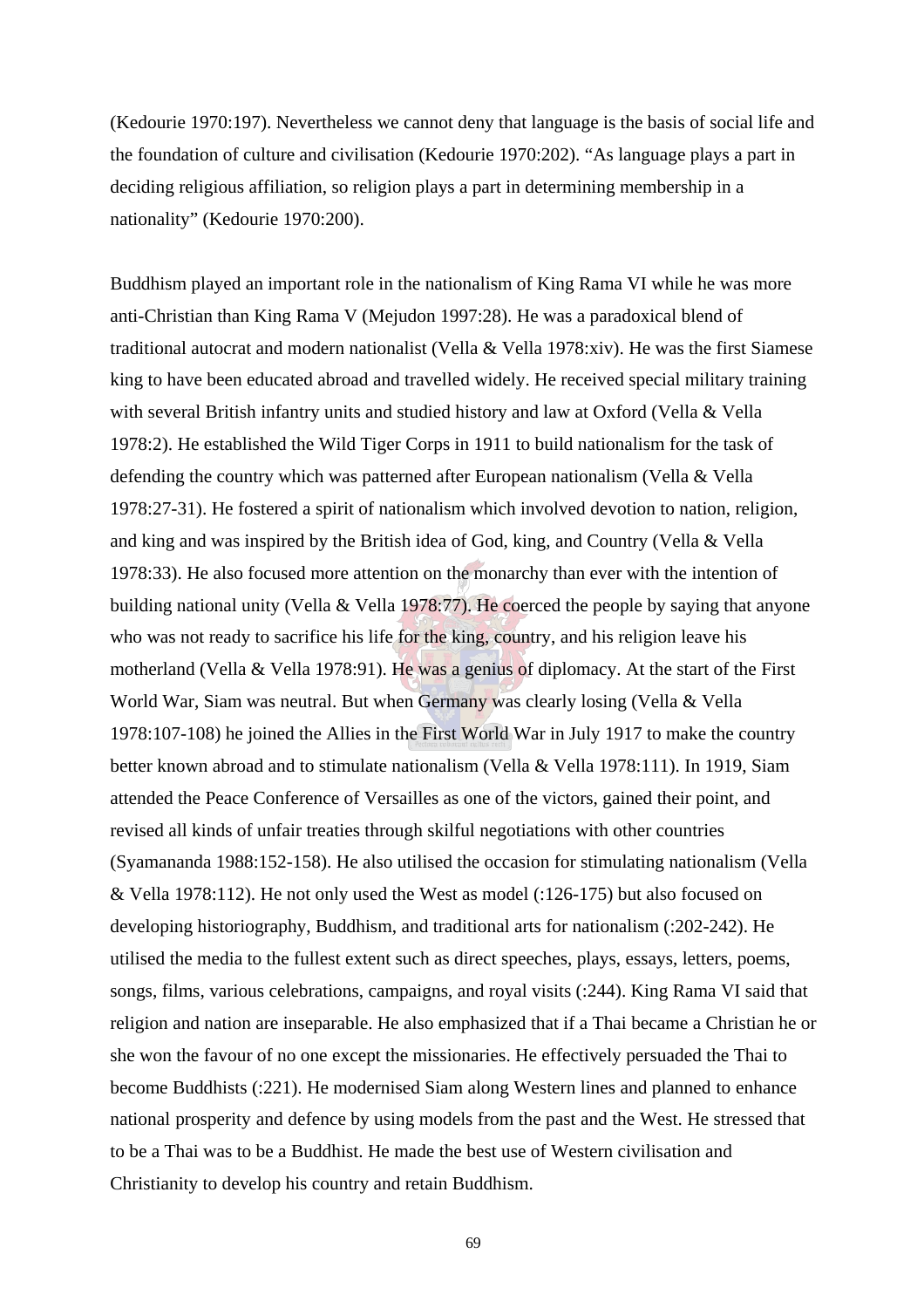During the reign of King Rama VII or Prachathipok (1925-1935) Thailand ushered in the new era of a constitutional monarchy instead of an absolute monarchy by a coup d'etat on 24 June 1932 of the People's Party which consisted of fifteen members, most of whom had been were educated in Europe (Syamananda 1988:162). The king was weak by nature and did not occupy an important position (:159). He pursued Rama V in politics and religion, but still kept to a nationalism that held firmly onto Buddhism (Lee 1996:133).

Rev C G Callender who returned to Siam from Yunnan for a few months' work in Thailand before retiring in 1937, wrote a personal letter stating that (Class III. Force list (Siam Mission) [s a]:2) "[t]he comparatively great success of the other two departments of mission work, the medical and the educational, seems to be running very efficiently." When we analyse the statistics of the APM for the year ending on 31 March 1939, we note the distribution of the national worker's forces. Among a total of 436 workers 79 nationals (18.1%) were hired for evangelistic work, 268 (61.5%) for educational work, 85 (19.5%) for the medical work, and 4 (0.9%) for work of other. Only about 18% of the nationals were employed for evangelistic work whereas about 82% of them were hired for educational, medical and other work (Eakin & Mitrakul 1940:62). The APM had 37 schools with 5,509 students (Eakin & Mitrakul 1940:64) and at the same time operated 9 hospitals, 10 dispensaries, and 38 itinerant clinics in Thailand (Eakin & Mitrakul 1940:65). From these statistics we discover the reason why the APM was applauded by the Thai people. It is no exaggeration to say that the American Presbyterian missionaries played a very significant role in the field of education and medicine. They identified Western civilisation with the propagation of the gospel. Thai leaders made use of the benefits of Western science via the missionaries for developing nationalism and Buddhism. The missionaries worked hard but their work bore little fruit.

### **3.4 Religious factors**

"Thailand must be counted as one of the pre-eminent Buddhist countries in the world" (Keys 1987:416). According to the 1998 census there are 265,956 monks, 87,695 novices and 30,678 temples in Thailand (Kusalasaya 2001:3). Buddhists comprised 92.34% of the total population of 60 million in 2000 (Johnstone, Mandryk, & Johnstone 2001:618).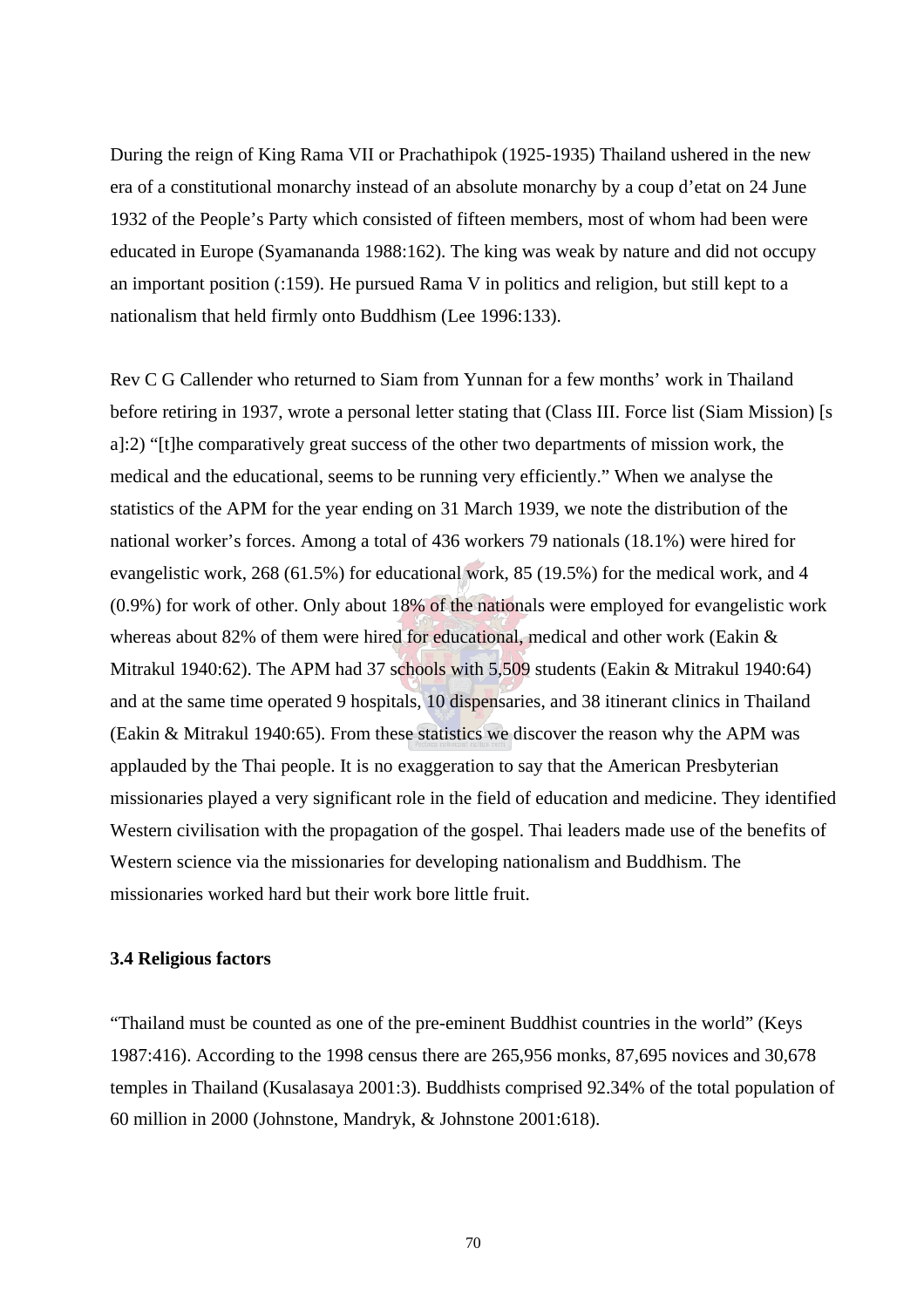"Is there any shortcut to propagate the gospel to the Thai?" is one of the most frequent questions to the missionaries in Thailand. In his book *Poles apart?* John R Davis (1993:9) further expressed the frustration in communicating the gospel as follows:

Anyone who has spent time in Thailand attempting to communicate the "Good News" must come up against the exasperating fact, that no matter how brilliant a linguist one may be, how sincere in presenting the Gospel, how totally saturated in the local culture, one's message seems to fall on deaf ears.

A more elaborate example can be found in his book (Davis 1993:10-11). There was an enthusiastic young missionary who memorized Jn 3:16 with perfect Thai pronunciation for sharing the gospel with a Thai Buddhist. When the missionary communicated the gospel through the Bible verse to the Thai Buddhist, he heard the meaning of the verse according to the Buddhist point of view. There was an unmistakable lack of communication to the recipient which went unnoticed by the new missionary.

The Thai are saturated with Thai Buddhism from childhood. The influence of Buddhism sinks deeply into their minds long before they hear the Christian message. Even though a Christian witness might eagerly try to explain the dissimilarity between Christianity and Buddhism, most Thai Buddhists would respond, "Oh! The two religions are the same." This was a writer's experience as a gospel messenger in Thailand. Why do they misinterpret the content of the Bible message in this way? It is commonly agreed that the sophisticated philosophical belief system of Buddhism is the main reason that the Thai Buddhists misconstrue the substance of the Christian message. It demands the scrupulous study of Buddhism before we transmit the gospel to them. It is our conviction that Thai Buddhism has caused the Thai to distort the meaning of the gospel. It seems safe to assume that Thai Buddhism had a general influence on the result of John Sung's campaigns in Thailand. Therefore it would be valuable to consider the introduction to Buddhism before tracing the history of Thai Buddhism.

# **3.4.1 Introduction to Buddhism**

We cannot deny that Buddhism is one of the world's major religions (Palmer et al 2002:110). Siddhartha Gautama, the founder of Buddhism, lived in India from 563 to 483 BC (Prebish 1988:669). He was the son of the king of the tribe of the Sakyas in present-day Nepal (Palmer et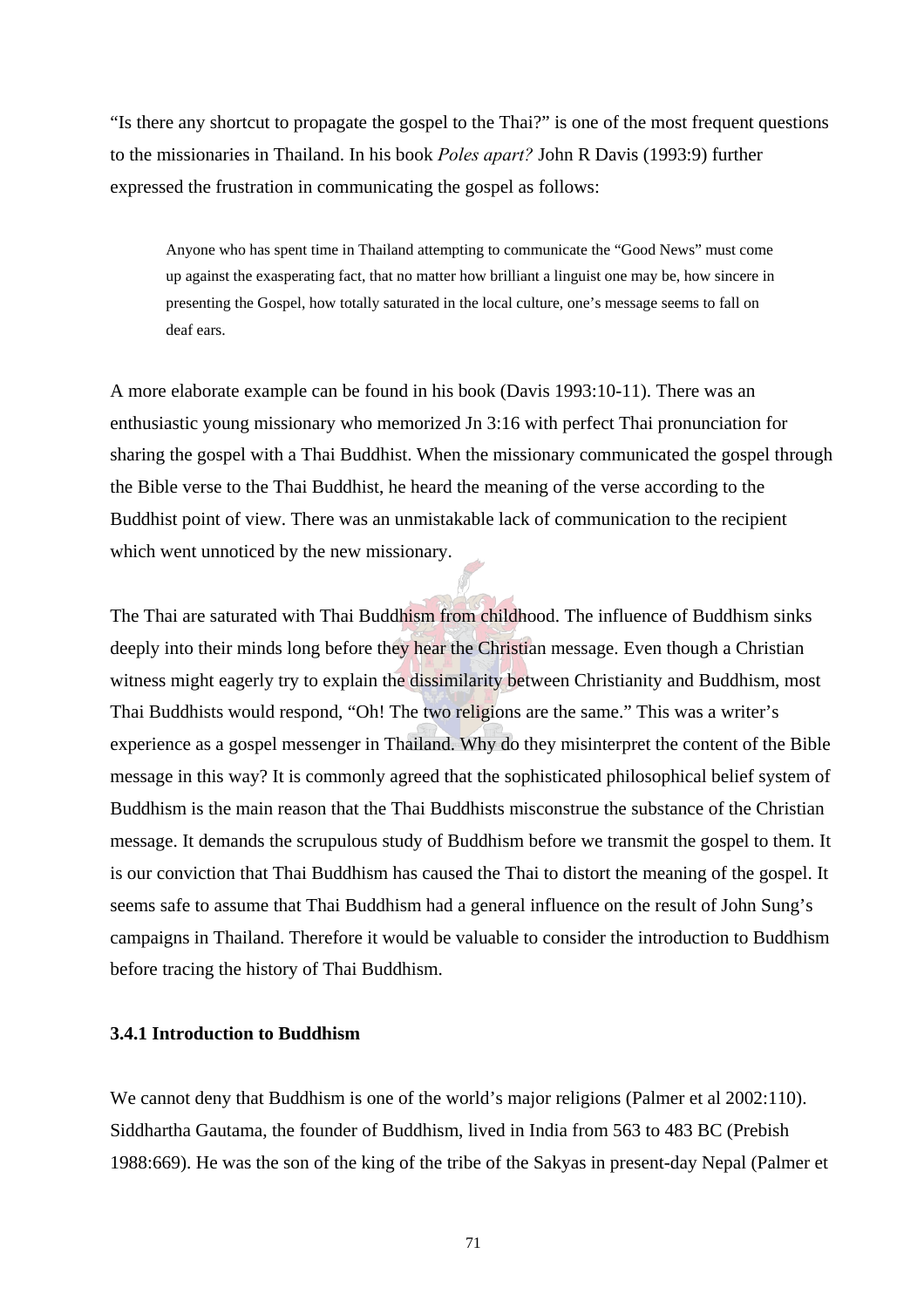al 2002:100). At the age of approximately twenty-nine, he had an encounter with the aging, the sick, and the dying which changed his life. He decided to find the truth through meditation and the ascetic way of life (Wagner 2001:25). At the age of thirty-five, he experienced Nirvana which means awakening or enlightenment (Palmer et al 2002:101).

The precepts of the Buddha are the three fundamental principles, the four noble truths, the eightfold path, and the moral code. The three fundamental principles comprise the impermanence of all existence (*annica*), the inborn sorrow in everything (*dukkha*), and the non-reality principle of soul or self that is immortal (*anatta*). The four noble truths stated that all life is suffering, suffering originates with desire or excessive craving (*tanha*), there will be cessation of suffering, and nirvana can be attained by following the eight-fold path. The eight-fold path consists of right understanding, right thought, right speech, right action, right livelihood, right effort, right mindfulness, and right concentration (Landon 1939:224-225; Mole 1973:28-33; Wagner 2001:29-30). There are five moral precepts for everyone, three more are added for nuns, and two more are added for novices (Landon 1939:29).

As soon as the Buddha<sup>16</sup> died at the age of eighty in 483 BC (Davis 1997:23), the first conference was held at Rajagha (:29-31). The second council of Vesali was held in 383 BC (Davis 1997:31-32) and the third council of Pataliputta was held in 253 BC (Davis 1997:32-34). In its early history four major forms of Buddhism developed (Wagner 2001:27). Theravada or Hinayana<sup>17</sup> Buddhism that claimed to follow 'the Teaching of the Elders' and was called 'the Lesser Vehicle' (Davis 1997:37). The adherents of this Southern school of Buddhism which maintain the Pali Canon, known as the *Tripitaka* (:53), can be found in Sri Lanka, Myanmar, Thailand, Laos, and Cambodia (Zürcher 1962:31). Theravada Buddhism claims to be most original and the oldest form of Buddhism (Wagner 2001:27), severe, strict, conservative and offering salvation to only a few. Theravada Buddhism accounts for about 150 million adherents (Smith 2001:9). Mahayana Buddhism which was known as 'member of great community' or 'the Greater Vehicle' (Davis 1997:37) is found in Tibet, China, Mongolia, Vietnam, Korea, and Japan (Palmer et al 2002:106).There are approximately 850 million Mahayana Buddhists all over the world (Smith 2001:9). The Northern school of Buddhism which uses Sanskrit Scriptures

l

<sup>&</sup>lt;sup>16</sup> The term Buddha is a descriptive title meaning 'Awakened One' or 'Enlightened One' (Harvey 1991:1). We will use this term instead of the name of the founder of Buddhism.

<sup>&</sup>lt;sup>17</sup> The literal meaning of Hinayana is small or lesser career or vehicle of salvation (Humphreys  $[1962]1976:88$ ). This term of reproach has been coined by the Mahayanists. The meaning of Theravada is 'the Doctrine of the Elders.' For the Theravada Buddhists this term, Theravada, is more accurate and less discourteous for them (:197). We will use this terminology rather than Hinayana from now on.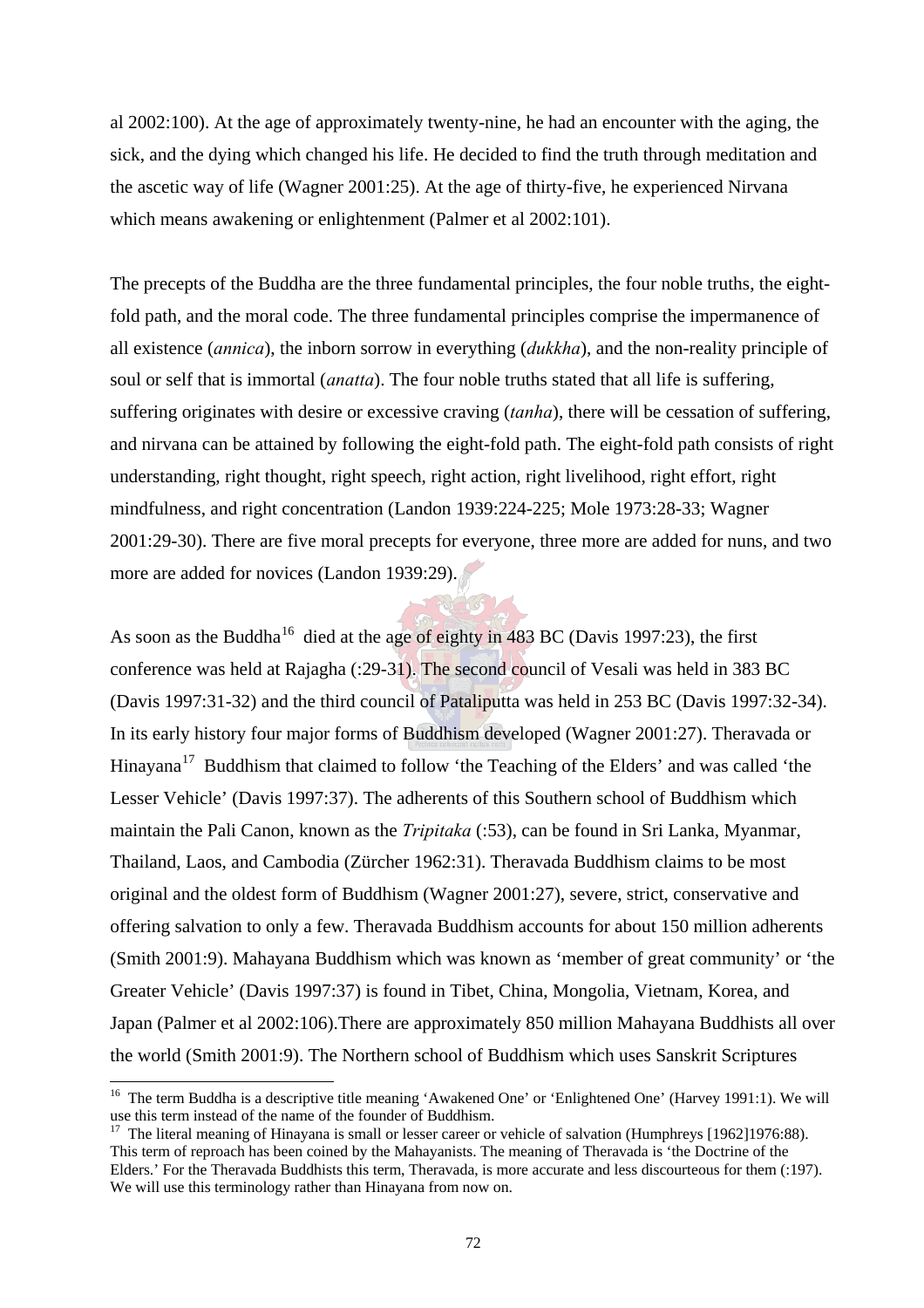(Davis 1997:61), called *Sutras* (:59), is a less strict and rigorous system than the Theravada system and salvation is open to all  $(.37)$ .

Vajrayana or Tibetan Buddhism (Davis 1997:40) has become better known in the West due to the influence of the Dalai Lama. This type of Buddhism focuses on mysterious practices (Palmer et al 2002:107) and the occult (Davis 1997:40). There are about 16 million followers (Smith 2001:9) in Tibet, Sikkim, Bhutan, Mongolia, Japan, Korea and China (Wagner 2001:28). Zen Buddhism which emphasizes extensive meditation in order to reach enlightenment was improved in China during the sixth century AD (:29). When Zen which is the Japanese form of the Chinese Ch'an reached Japan where it became more organised (Palmer et al 2002:108). Zen Buddhism had an impact on all aspects of Japanese life such as calligraphy, painting, the tea ceremony, flower arranging and music (:109).

### **3.4.2 A brief history of Buddhism in Thailand**

The history of Buddhism spans nearly 2,500 years from its origin in India (Harvey 1991:1). Buddhism has used a variety of teachings through time. The teachings of Siddhartha Gautama were handed down by the Theravada school which encapsulates the ancient or primordial path of the Buddha. On the other hand, the Mahayana school is distinguished by devotion to a number of holy saviour beings, expanded by several sophisticated philosophies including the basic doctrines from the earlier teachings (Harvey 1991:2). Buddhism came to Southeast Asia via the missionary movement of King Asoka who was an emperor Magadha in India (Kromamun Bidyalabh 1965:1) between 270 and 230 BC (Humphreys [1962]1976:36). King Asoka's brother, Mahinda (Davis 1997:34), and the monks, Sona and Uttara (Kromamun Bidyalabh 1965:1), introduced Buddhism to the Sri Lankan king, Devanampiya Tissa. Because of increasing pressure from Islamic forces the centre of Theravada Buddhism had moved from India to Ceylon<sup>18</sup> by the seventh century AD (Davis 1997:34). However, a detailed history of the propagation of the Theravada and Mahayana Buddhism will be omitted on account of limited space.

About the first century BC, the Mahayana movement arose in southern India (Zürcher 1962:32). The Thai who lived in the Kingdom of Nanchao in south China (Kromamun Bidyalabh 1965:3) adopted Mahayana Buddhism which had already pervaded China from India (Syamananda

 $\overline{a}$ 

<sup>&</sup>lt;sup>18</sup> "Former name of Sri Lanka" (Brown 1993:366).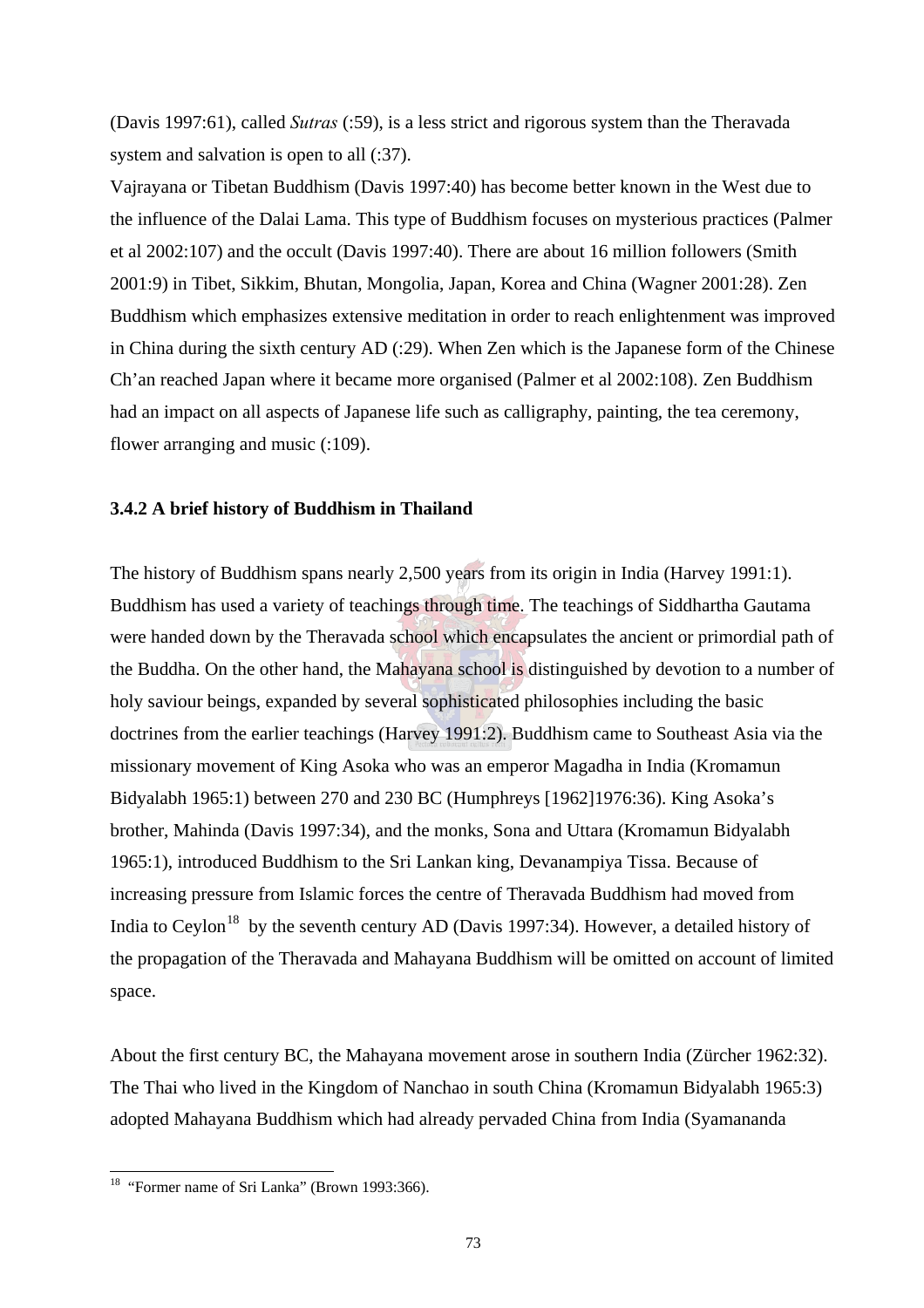1988:25). "From the sparse and ambiguous records it can be determined that Buddhism came to what is now Thailand from India and Ceylon." Despite the fact that the Thai people had interacted with Mahayana Buddhism, they did not adhere to its teachings (Deininger 1991:11). In the middle of the twelfth century AD, King Parakrama Bahu brought about a revival of Theravada Buddhism in Ceylon or Lanka. A delegation of Mon, Thai and Khmer monks went to Ceylon to study the recently revised Buddhist Scripture. When the Thai monk came back to his native land, he preached Lanka Buddhism at Nakhonsithammarat in south Thailand. When King Ramkamhaeng of the Kingdom of Sukhothai visited that city, he accepted the teachings of the Ceylonese school, namely Theravada Buddhism (Syamananda 1988:25). After the Kingdom of Sukhothai became independent from Khmer which had followed Mahayana Buddhism (Syamananda 1988:22), King Ramkamhaeng accepted Theravada Buddhism in order to eradicate the influence of Khmer (Kim 2000:132). The king adopted Theravada Buddhism as the state religion (Davis 1997:36). Sukhothai kings fully supported Theravada Buddhism (Lorgunpai 1995:174).

Throughout more than four centuries which marked the age of the Ayutthaya Kingdom (1350- 1767), Theravada Buddhism was expressed not so much as doctrine or philosophy but rather in rites and ceremonies (Gustafson 1970:30). At the same time, the Ayutthaya Kingdom showed strong Brahmanic influences in court traditions from Angkor (Cambodia) especially after the fifteenth century (Keys 1987:417). This Hinduism travelled from India to Cambodia and then to Thailand especially to the Kingdom of Ayutthaya (Tambiah 1970:252). The Kingdom of Ayutthaya depended on a Brahman priesthood to conduct the royal rituals of installation and coronation including first ploughing, the sowing ceremony and top-knot cutting (Tambiah 1970:253). The Buddhism in Thailand thus came from India to Ceylon and thence to Thailand whereas the Hinduism in Thailand moved from India to Cambodia and thence to Thailand (Tambiah 1970:252). "King Chulalongkorn (1868-1910) restored many Brahmanic state rites in an effort to enhance the image of monarchy" (Keys 1987:417). The conception of kingship was borrowed from Hindu ideas (Tambiah 1970:252). On account of the decline of Buddhism in Ceylon near the end of the age of Ayutthaya Kingdom during the reign of King Boromkot (1733- 1758), King Kirtisri (1747-1781) of Ceylon asked for a Thai delegation of Buddhist monks. King Boromkot complied by sending a batch of Buddhist monks. The Siamese Sect of Buddhism is still a major sect in that country (Kusalasaya 2001:21).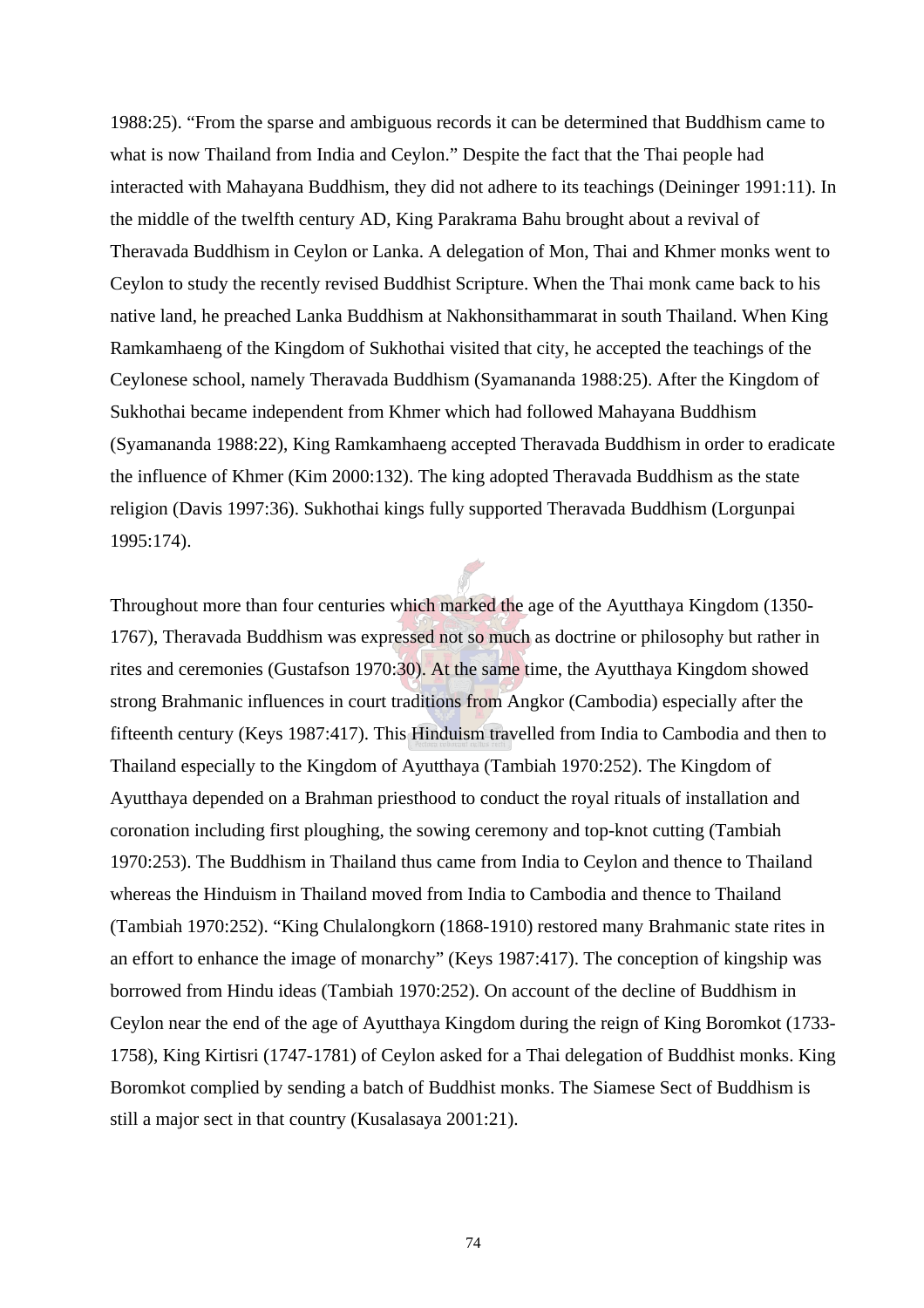Theravada Buddhism has flourished without hindrance from the beginning of the Chakri Dynasty of the Ratanakosin period until now (Shin 1990:30). During the reign of King Ramatibodi or Rama I (1782-1809), the first king of the Chakri Dynasty of the Ratanakosin period (Syamananda 1988:100), started a literary renaissance after the destruction of Ayutthaya (Syamananda 1988:105). He tried to reform the Buddhist order, *sangha<sup>19</sup>*. He set out a code of morality through which the conduct of the clergy as well as his lay subjects was standardized. This supported the administration which upheld the power of the ecclesiastical authorities (Kromamun Bidyalabh 1965:23-24). In the first two years of his reign he had issued seven of a series of ten royal decrees that aimed to clear the clergy of moral depravity (:24). He also financed the completion of *Tripitaka*<sup>20</sup> of the Buddhist Pali Canon. In 1788, a council was summoned to revise and collate whatever texts could be found in Siam or the neighbouring countries. This revision consisted of forty-five volumes each comprising an average of 500 octavo pages (:22).

Mongkut became King Rama IV (1851-1868) after having spent twenty-seven years as a Buddhist monk. He outdid his predecessor in the support of Buddhism (Syamananda 1988:107). While he was a Buddhist monk, he had a restless and inquiring mind. He was disquieted by the Buddhism he found in Bangkok. Even though he studied meditation to enhance his concentration, he was not satisfied with that (Wyatt 1984:175). Therefore he began seriously to study the Pali language in order to learn the original Buddhist Scriptures. When he had an oral examination in 1826, he demonstrated not only great linguistic facility but also considerable knowledge of the religious text. He plunged himself not into high ecclesiastical office like other royal princes but into the textual study of the core of Buddhist teachings and the original practices of the religion. In the end he was dissatisfied with the current state of Buddhism in Siam. He met the chief monk of the Mon sect in Siam and became convinced of the validity of the rigorous Mon discipline. In 1833, he founded *Thammayutika Nikaya<sup>21</sup>*, the "Order Adhering to the Dhamma22, which are the teachings of the Buddha. He referred to *Maha Nikaya*, the older order which had been sustained in Thailand for a long time, as the "Order of Long-Standing

 $\overline{a}$ 

<sup>19 &</sup>quot;The monastic order founded by the Buddha, the member of which are called *Bhikkhus* (m) or *Bhikkhunis* (f)" (Humphreys [1962]1976:167).

<sup>&</sup>lt;sup>20</sup> "*Tripitaka* is interpreted as 'The Three Baskets' because the original documents were written on palm leaf and were kept in three baskets. Each basket contained different elements of teaching" (Davis 1997:53).<br><sup>21</sup> Nikava means religious orders. Sometimes nikai has the same meaning (Kirsch 1981:148).

<sup>&</sup>lt;sup>22</sup> Dhamma is the Pali form. The Sanskrit form is Dharma (Humphreys [1962]1976:65). That means natural law which including moral law. "A word that occurs in many ways in Buddhism but with the primary meanings of doctrine, righteousness, condition, phenomenon. The sense of that which is ultimate underlies all its uses" (Petchsongkram 1975:207).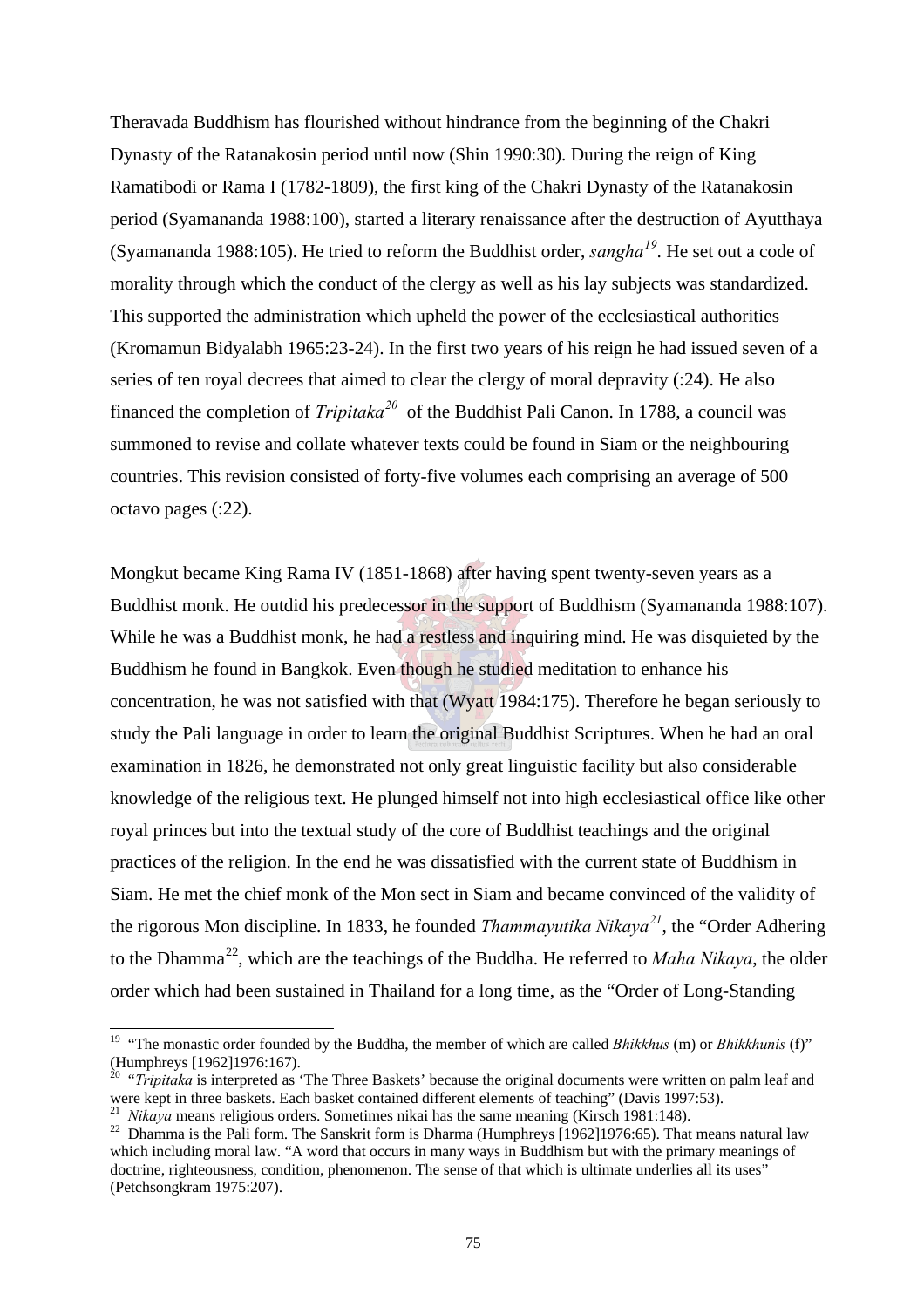Habit" (Wyatt 1984:176). "It became adopted by the new intelligentsia." The sect spread to Cambodia and Laos too (Kromamun Bidyalabh 1965:32). The older one contains far more monks than the new one, the ratio between the numbers of monks of the two sects being 35 to 1 (Kusalasaya 2001:25).

The development of a reformist Buddhist tradition that embodied Rama IV's ideals brought about further changes in the monastic order through his son, King Rama V or King Chulalongkorn (1868-1910) (Swearer 1987: 396). Another son of King Mongkut, Prince Wachirayan, was given effective authority over the whole monastic order during the reign of King Chulalongkorn. The religious reforms instituted by the prince became the basis for the officially sanctioned orthodoxy in contemporary Thai Buddhism (Keys 1987:418). At the same time King Rama V initiated policies that pursued the incorporation of all Buddhists within Thailand into a single national organisation. As a result of monastic discipline, a standard monastic curriculum, and the quality of monastic education improved throughout Thailand. Moreover two Buddhist academies for higher studies were launched in Bangkok (Swearer 1987: 396).

"Since 1932, successive governments have made use of a unified *sangha* and a statewide system of compulsory education to inculcate in the populace the idea that Thai nationalism is rooted in what is taken to be a common Buddhist heritage." Both the reformation of Buddhism and the emergence of Thai Buddhist nationalism served to enhance a self-consciousness in many Thai about their religion (Keys 1987:418). A new scripturalism in the area of text and doctrine has emerged by the new redaction of the *Tripitaka* in connection with the general Buddhist council held in Burma in 1956 and 1957. Doctrinal reinterpretation has followed in three areas, that is, an emphasis on the ethical dimensions of the tradition, a rejection of magical elements of popular thought and practice, and a rationalization of Buddhist thought in terms of Western scientific methods. Buddhist apologists have attempted to demonstrate that Buddhism is more scientific than other religions, particularly Christianity (Swearer 1987: 396). "All the Thai kings in the recorded history of present-day Thailand have been followers of Buddhism. The country's Constitution specifies that the king of Thailand must be a Buddhist and the Upholder of Buddhism" (Kusalasaya 2001:22). Historically, Thai kings played important roles in protecting and promoting Buddhism. Buddhism was identified with nationalism in order to strengthen national identity and protect the country from Western colonial powers as we have seen in Chapter 3.3.2 and will see in Chapter 3.5. The every-day life of a Thai from the cradle to the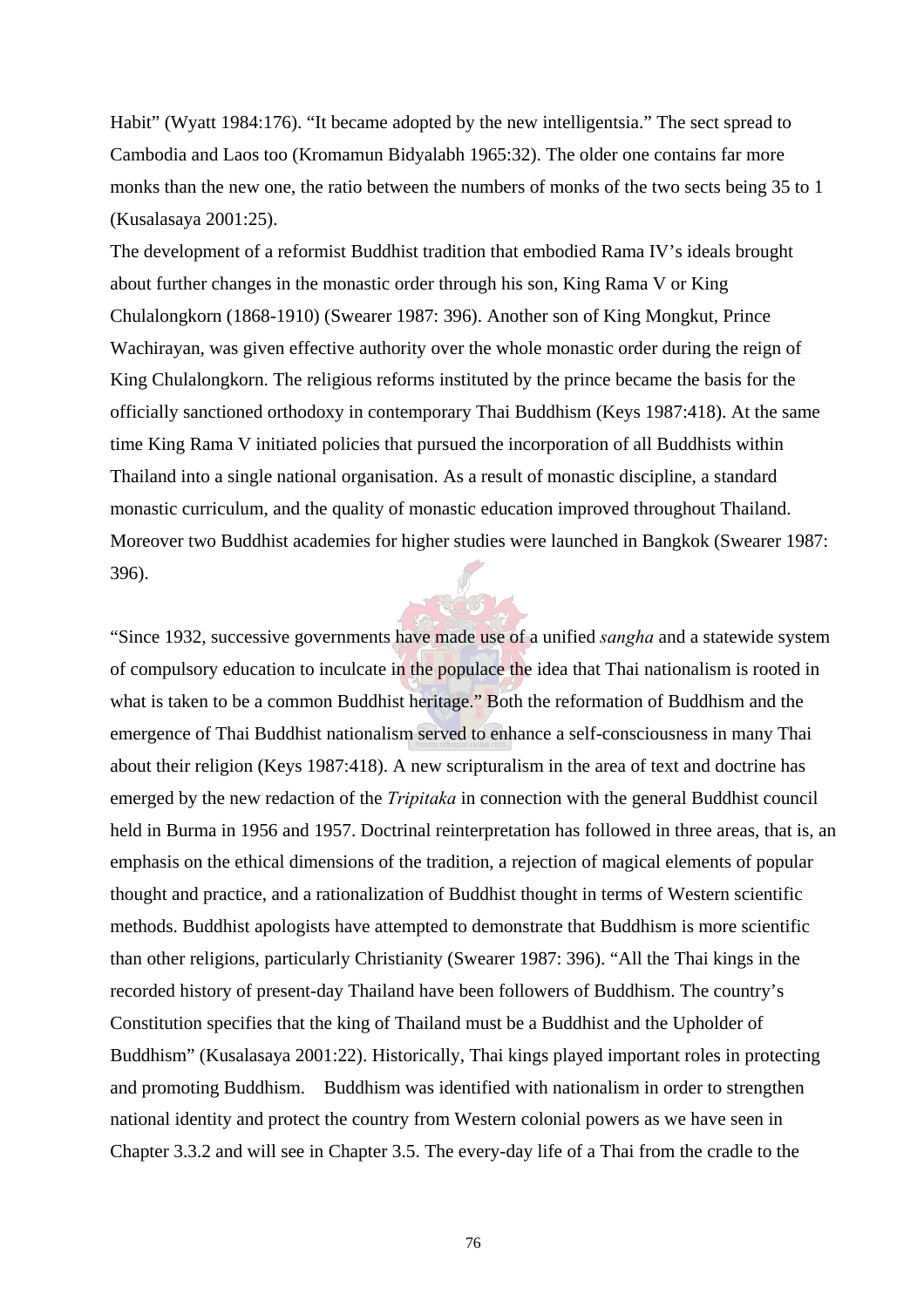grave together with other elements of his or her life are based upon and moulded by this one common factor, that is to say, the spirit of Buddhism.

# **3.4.3 Characteristics of Thai Buddhism**

Alex G Smith (2001:9) stated emphatically that "[t]ruly there is little pure Buddhism on earth, except among some dedicated intellectual Buddhists and long-term committed priests." There are about a billion Buddhists, but many of them would be classified as folk Buddhists (Smith 2001:8). "Thai Buddhism as it is lived and practiced is actually a conglomeration of many religions and beliefs. It is a syncretistic mix that is flexible, accommodating and dynamic" (DeNeui 2002:3). Even though the average Thai would say that to be a Thai is to be a Buddhist (Marks & Mewhinney 1981:36), Thai Buddhism is neither pure nor orthodox Buddhism. "Thai folk religion is modified Animism, combining spirit cults, Brahmanism, and Buddhism into one integrated composite whole" (Smith 1977:78). As A T Kirsch (1981:147) has pointed out, the three basic subsystems—Theravada Buddhism, Brahmanism and Animism—of Thai religion are "functionally specialized so that they mutually support each other and rarely conflict." Despite the obvious inconsistencies among the three religious systems, the Thai view their syncretistic composition as one integrated whole (Smith 1977:92). Samuel Kim (1980:16) has also asserted that all sorts of religious and superstitious factors can harmoniously amalgamate in the syncretistic environment of the Thai society. Thus it seems that the Thai understand that there is no necessity for segregating any religion, and the more religions mix together, the more effective they will be in pursuing salvation. We must, then, study Thai folk Buddhism<sup>23</sup> or village Buddhism. Let us examine separately Animism, Brahmanism and Thai Theravada Buddhism.

### **3.4.3.1 Animism**

 $\overline{a}$ 

Animism is not only the religion of tribal societies but is also prevalent in every continent and is part of every culture (Rheenen 1991:11). "Animistic practices have existed since long before Bible times. Animism flourished in the days of the early church and many of the believers came

<sup>&</sup>lt;sup>23</sup> The combination of Theravada Buddhism, Animistic practices, and Brahmanistic beliefs can be labelled Thai Folk Buddhism (DeNeui 2002:6).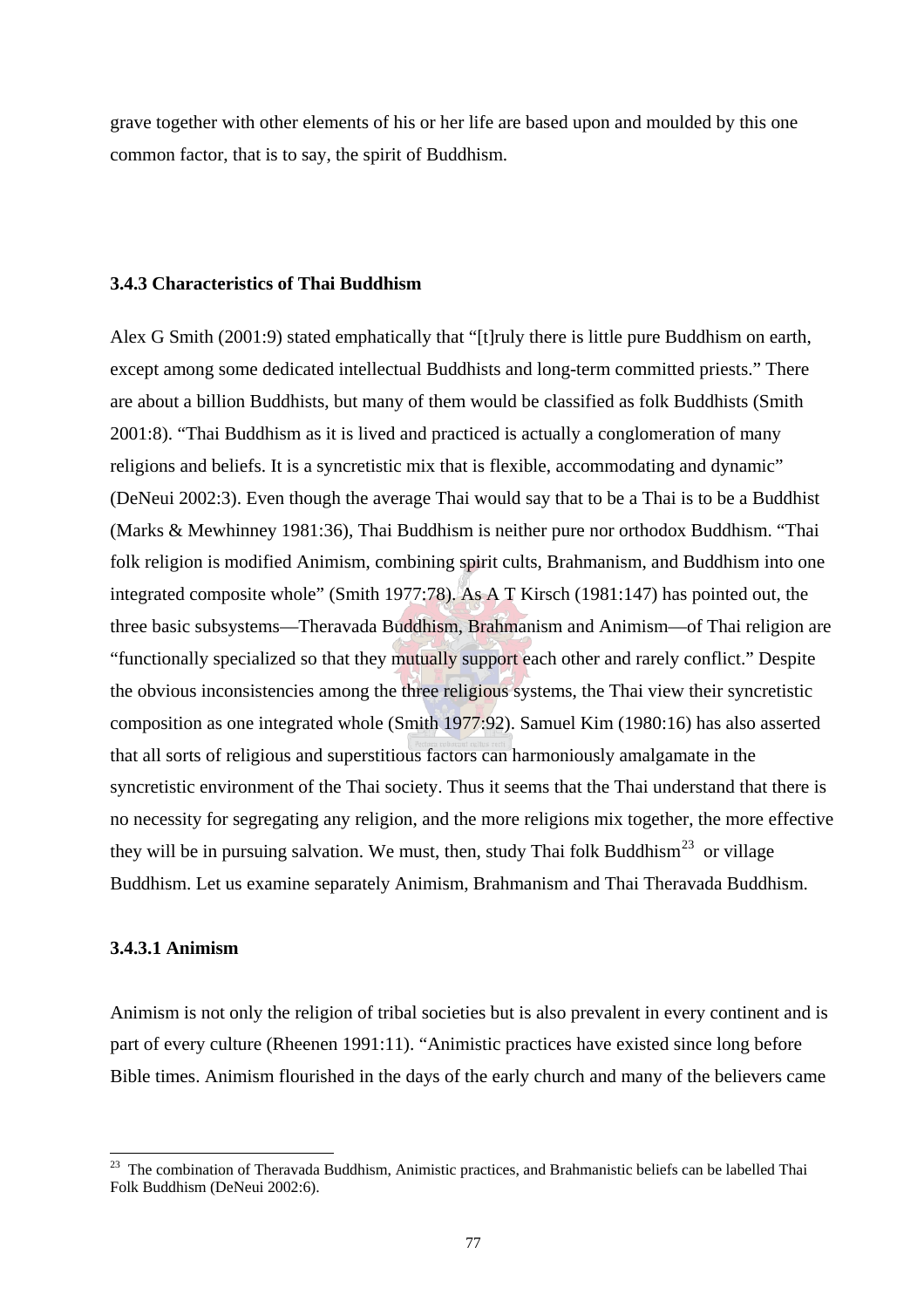from an Animistic tradition" (DeNeui 2002:23). Gailyn V Rheenen (1991:20) defined Animism as follows:

[T]he belief that personal spiritual beings and impersonal spiritual forces have power over human affairs and, consequently, that human beings must discover what beings and forces are influencing them in order to determine future action and, frequently, to manipulate their power.

The Thai adapted themselves to Animism before they ever heard of Buddhism or Brahmanism (Landon 1939:237).

Animist ceremonies and beliefs have a tendency to solve primarily this-worldly problems and concerns. They may also fulfill certain political and economic functions as well. The Animist subsystem seems to indicate a high degree of uncertainty, irrationality and capriciousness. Nowadays the influence of the Animist specialist is viewed with much scepticism "[a]s a guide to action, or a cure for ills, the Animist sub-system is generally a last resort." The principal Animist religious specialist tends to be a woman called *moo phii<sup>24</sup>* who is the spirit doctor (Kirsch 1981:153). The spirit doctor is chosen by some spirit. Once selected by a certain spirit, the person must become a *moo* or die. Sometimes *moo phii* do not want the role and actively fight against it until it is impossible to resist. The participants of the Animist subsystem tend to be of the client type. For the most part Animistic ceremonies tend to be private and are performed according to the demands of each individual situation. However, some ceremonies have public functions as well. They also tend to be highly localised (Kirsch 1981:154).

The spiritual beings of Thai Animism can be divided into two kinds viz., *phii,* and *phra khryang*. The *phii* spirits embrace a wide range of meanings (Smith 1977:78). There are both benevolent and malevolent *phii* (:79). The *phii* of ancestors are called *phii banphaburut* or *phii puyatayai*. The Thai believe that the souls of the ancestors become *phii* and look after the well-being of their descendents for the time being. The central Thai people perform ancestral sacrifices through the Buddhist system while on the other hand the northern Thai build spirit houses for the ancestors and make sacrifices of chickens and pigs every year. The property spirits called *san phra phumm cao thii* are found everywhere across Thailand (Kim 2000:155). The Thai build the spirit houses on the top of city buildings, in house compounds, and even in Buddhist temple grounds. They are invoked for safe journeys, and in family disasters of all kinds. "Offerings of flowers, incense,

 $\overline{a}$ 

<sup>24</sup> Sometimes this is spelt *phi* (Davis 1993:35).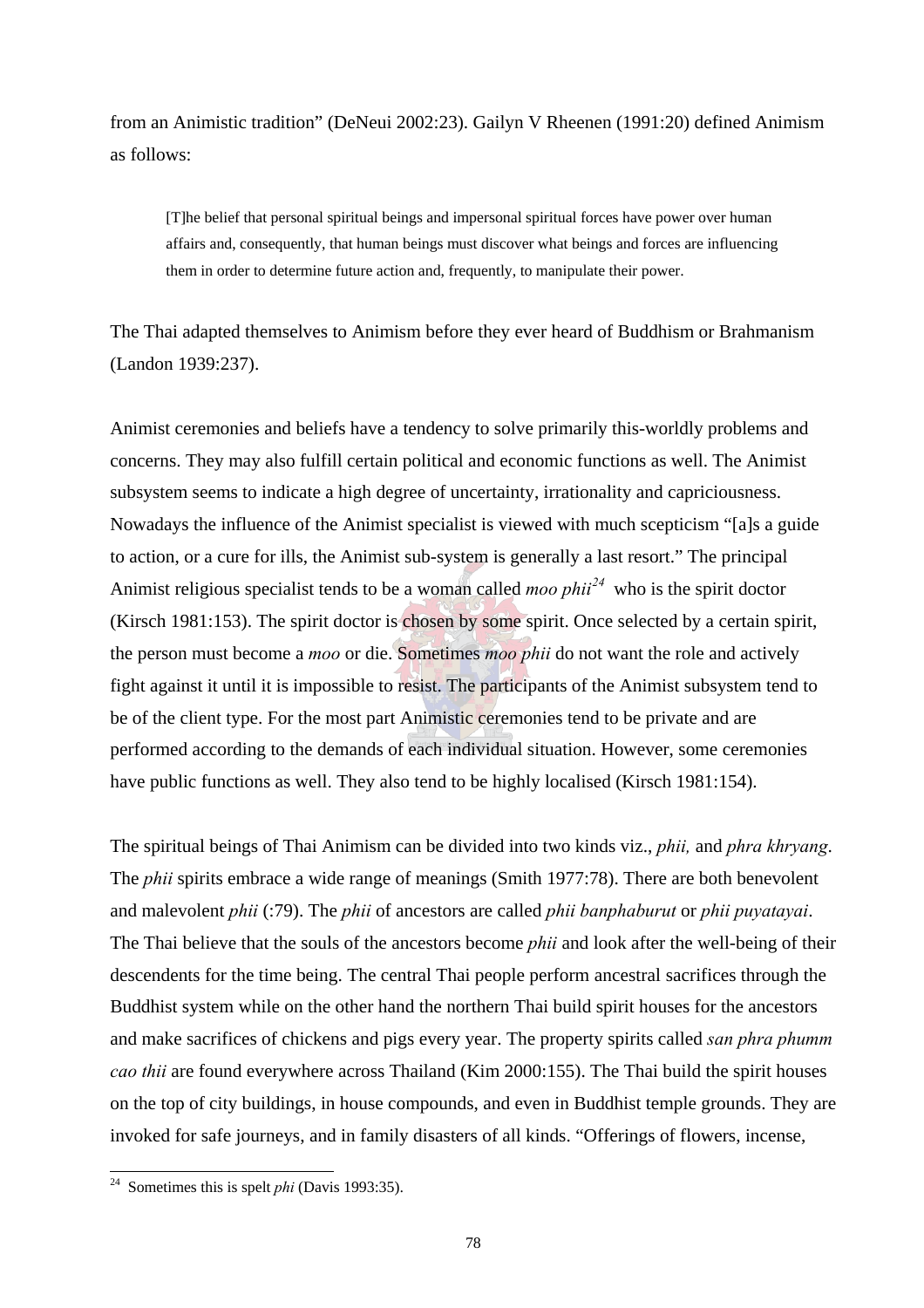and sometimes food or figurines are made to those spirits." The guardian spirits of prominent men of the past are called *cao pau* such as the founder of a city or a province, or a pious monk. Some spirits guard sections of roads and the surrounding districts. Very often drivers of the cars honk their horns at them as they pass (Smith 1977:79). The Thai also believe in the spirits of nature (Kim 2000:156). "Spirits are believed to be in certain trees, rivers, mountains and other nature phenomena (Smith 1977:80). The most feared malevolent *phii* are the spirits of persons who meet sudden or violent death, or die in childbirth because they believe that these spirits cause injury to people (Kim 2000:156).

There are numerous kinds of supernatural objects known as *phra khryang*. Many of these objects are sacralized which means they are purported to be infused with supernatural power by the magical manipulation of priests or other worthy people. When Alex G Smith (1977:80) surveyed the different types of images and objects with a Thai, he noted that there are powerful sacred objects (*khong khryang*) like the images of Buddha which are kept on worship shelves in the house or office called *phra bucha tang to*. Another group consists of small objects which are kept on the body of the person. The meaning of *phra* is "the honorific title of power used for the king, the Buddha, his images, the priests, and certain supernatural objects." There are cloth materials which are magically sacralized by Buddhist priests in order to infuse special powers into them (Smith 1977:81). Holy strings (*daajsai sin*) are mainly used for protection on different occasions: they are tied around the wrists of sick children; wound around the heads of the bride and groom in the marriage ceremony; placed on the coffin and strung around the funeral pyre; tied around the top of the first post of a house under construction; and used in the blessing of the household ceremony (Smith 1977:83). In addition to these holy strings, the tattoo (*sak*) involves a sacred incantation which is used to invoke supernatural power and it is used by both villagers and special practitioners. Holy water (*nam mon*) is used by priests and spirit practitioners for healing exorcism, and at Buddhist festivals (Smith 1977:83-84).

### **3.4.3.2 Brahmanism**

Alex G Smith (1977:84) depicted the process of the introduction into Thailand of Brahmanism: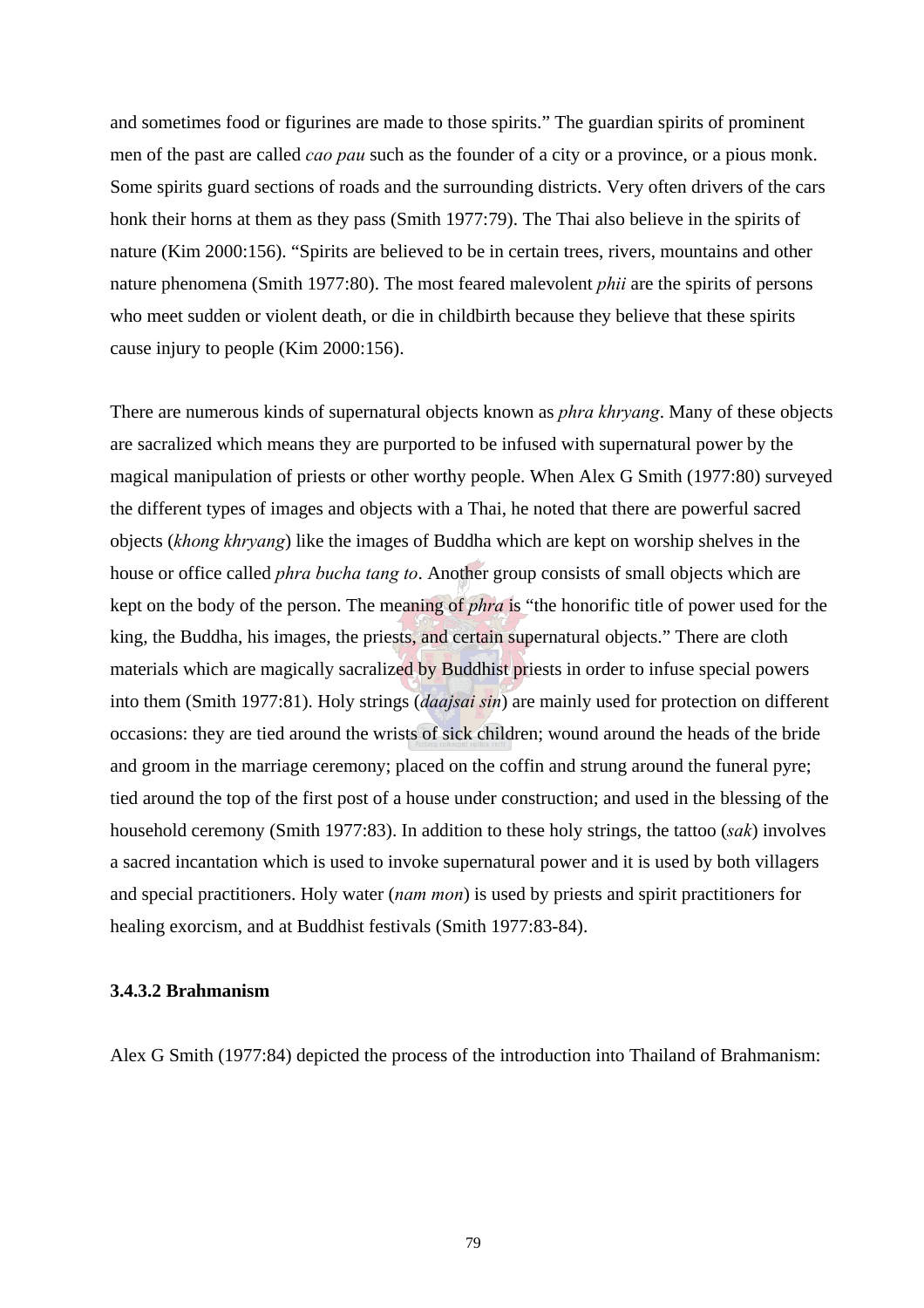When the Thai immigrated southward from China they had extensive contact with the Brahman religion prevalent among the Khmers. During the Ayuthaya<sup>25</sup> period the Thai defeated the Khmers and brought some of the leading people back as captives to Thailand. Teachers among them introduced Brahman concepts to the Thai.

Brahmanism developed alongside with Buddhism in Thai history. Since King Mongkut or King Rama IV started *Thammayutika Nikaya* in order to eliminate the superstitious elements in Thai Buddhism, it attempted to exclude the mystical components of Brahmanism in Buddhism. Also, the number of Brahman priests decreased after the revolution of 1932 (Kim 2000:145). Nowadays most of the Brahman priests are under the control of the royal family of Thailand (:146).

The structure and function of Brahmanism in Thailand is quite different from that of the Brahmanism in India. The Brahmanism in Thailand is composed of two elements: one associated with the royal court which can be referred to as "court Brahmanism" and "folk Brahmanism" that can be found widely diffused among the whole population (Kirsch 1981:150). A T Kirsch (:150-151) explained the function of court Brahmanism thus:

A number of "brahmanistic" rituals were adopted specifically around the person of the King, as well as a number of rituals which symbolized the government's concern for and control over the rest of the society, e.g. rituals of "divine-kingship," the "first-plowing" ceremony, etc. Many of these rituals have been retained to the present. This addition of court brahmanism had important influences on the rationalization of political control, and the extension of the limits of the kingdom.

As we can see from the above, Brahmanism in Thailand contributed towards the strengthening of the monarchy and the concept of the divine rights of kings.

The goals of folk Brahman religious ritual can be characterised as this-worldly. The ceremonies are occasioned by illness, travel, marriage, and special occasions in the year or life cycle when requests are made for good health, long life, some special favour or some specific knowledge of the future on which to base a course of action (Kirsch 1981:151). The folk Brahmanism also has a political element like court Brahmanism. The key concept of folk Brahmanism is that of the *khwan* or soul, and the key religious ritual revolves around the *baisii*, a ceremony of "well-

 $\overline{a}$ 

 $25$  Normally the name of Ayutthaya is used in English.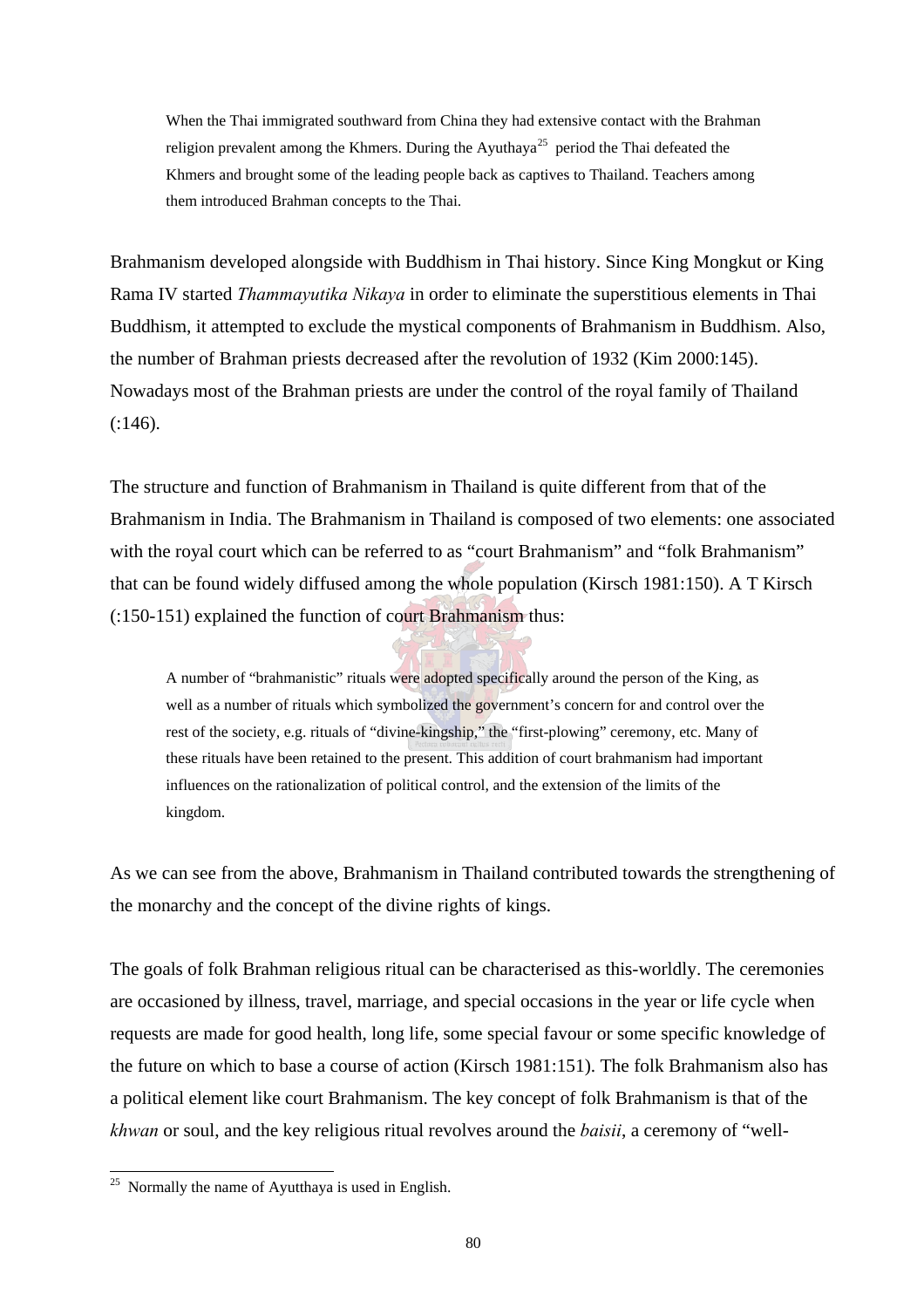wishing" involving "tying the *khwan* to the body" (*su khwan*). This ritual is habitually performed for any well-known visitor who is to be honoured by the village. "On these occasions, the Brahman religious specialist (*moo su khwan*) can be seen as performing a politico-religious function." Folk Brahman ceremonies are usually private. There are a number of religious specialists who tend to be males in folk Brahmanism. The *moo su khwan* ("soul-tying doctor") and the *moo duu* ("looking doctor," i.e. fortune-teller, astrologer) are important. Frequently they are persons of some reputation in the village, honoured for their expertise. Monks may also perform some of the functions of Brahman specialists (:152).

Ruth-Inge Heinze (1982:17) explained the *khwan* of human beings:

Insubstantial and indestructible by nature, the *khwan* is supposed to reside in a physical body, which it can leave during sleep, illness, or death. Without a *khwan* a person would not be complete. As a child grows, its *khwan* will also become stronger and more attached to its body.

The Thai understand that there are thirty-two *khwan* to a person. Celebrating the essence of life is called *tham khwan* ceremonies. There is no standard practice and these ceremonies vary from one family to another (Heinze 1982:xvi). The ceremony is performed for a four-day old child and for a one month-old child (Kim 2000:157). For an adult, *tham khwan* ceremonies are performed before and after a long journey and when participating in a war, after a long sickness, and when changing one's social status. The ceremonies can be extended to apply to domestic animals, grain, house, and vehicles that are closely connected man (Kim 2000:158).

# **3.4.3.3 Theravada Buddhism**

 $\overline{a}$ 

We have studied the route of the introduction of Thai Buddhism in Chapter 3.4.2. Now let us go on to sketch certain key characteristics of Thai Buddhism. For the purpose we will bypass any extensive explanation of its philosophy and analyse instead the monastic life of the religious specialists who are monks and novices and the life of lay followers.

The Sangha, the Buddhist monastic order, is very important to Buddhists whether monks or laity. For it constitutes the third part of the Three Jewels of Buddhism<sup>26</sup>. "The Sangha are composed of *bhikkhus* (*bhikkus-sangha*, assembly of monks), *bhikkhunis* (nuns) and *savakas*

<sup>26</sup> The first is Buddha and the second is *dhamma* (Shin 1990:79).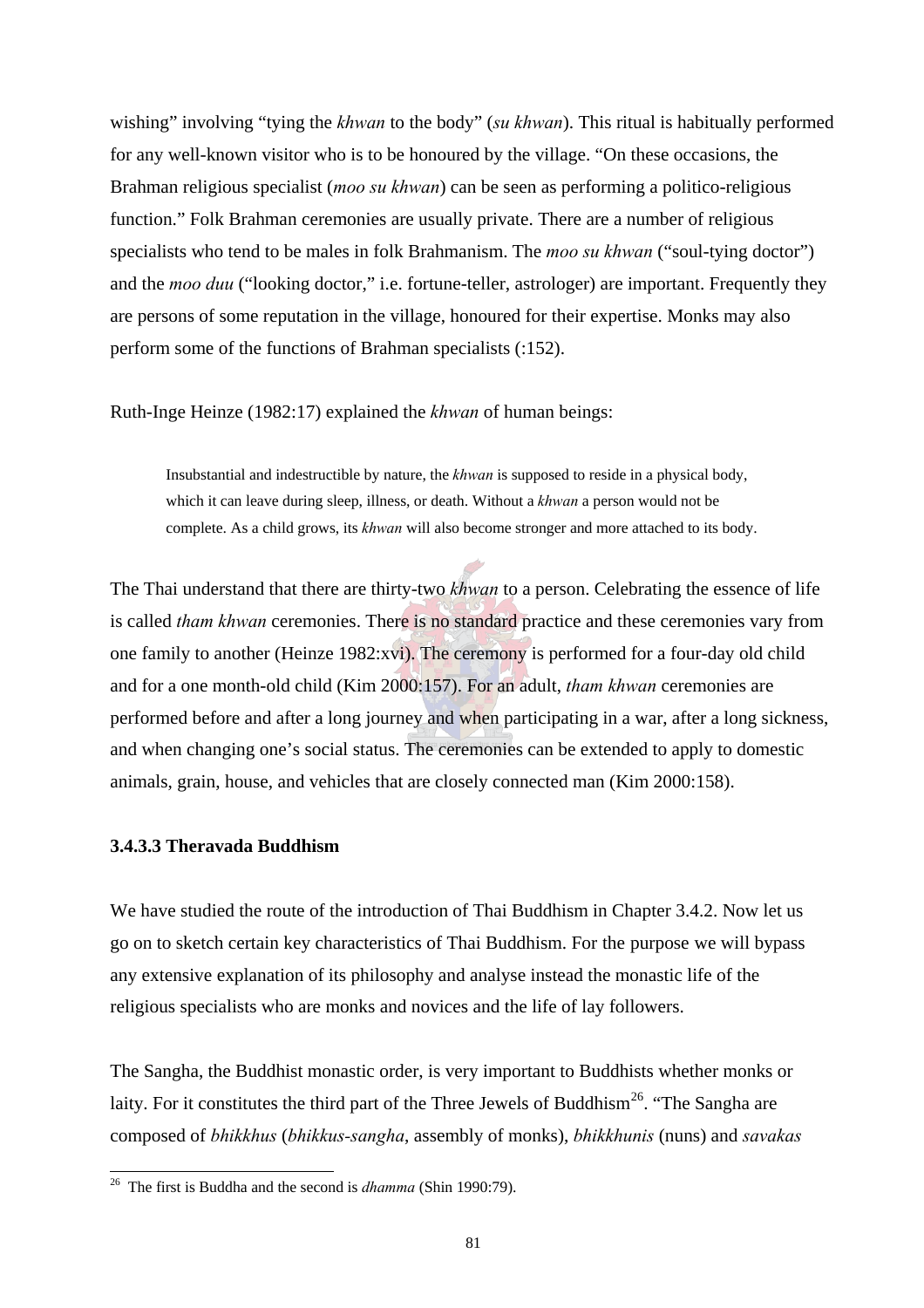(disciples), and *samaneras* (male novices) and *samanevis* (female novices) (Shin 1990:79). The most important Buddhist religious specialist is the monk. The different religious specialists may be distinguished on the basis of age and sex, and the number of religious precepts which they are expected to follow is graded (Kirsch 1981:148). A monk, for example, follows 227 precepts, a novice ten (Davis 1997:125) and the nuns eight (Kim 2000:140). A T Kirsch (1981:149) continues thus:

It is important to note that the most significant and respected Buddhist religious roles are in the hands of males. All Buddhist religious specialists are set off from the rest of the population by special clothing, shaved heads, dietary regulations, and special domiciles. The separation of the monk from the general run of mankind is so extreme that he is not counted as a "person" (*khon*) but is reckoned as falling into a class of "mana-filled objects"(*ong*) which includes Buddha image and royalty.

The Thai call the monks as *phra* which is a title of high power. They are treated as asexual like a kind of third person. They also play an important role in the social and religious events of the village or area (Smith 1977:91). Entrance criteria are defined by age, sex, health, and education, etc. Entrance into the monkhood is entirely voluntary and involves some formal training. The monks are free to leave their roles at any time. All men are encouraged to spend some time as a monk in the Buddhist temple (*wat*) (Kirsch 1981:149). Generally this is socially accepted as a pre-requisite for adulthood in Thai society. Nowadays some of the young men go into the monkhood for only three to seven days. Many young men enter the monastery at the beginning of the Buddhist lent (*wan khaw phansa*) (Kim 2000:139). Sons entering the monastery bring considerable merit to their mothers. Entering service to the priesthood (*buad naak*) is an important occasion for a family and community solidarity (Smith 1977:91). The monks not only follow an ascetic regime, learning Pali, Buddhist scriptures, praying, meditating, and improving their own personal salvation positions but also practice folk medicine, fortune telling, certain crafts and other tasks (Kirsch 1981:149).

In a wider sense, lay followers also consist of groups of the *sangha* including *upasakas* (male lay devotees) and *upasikas* (female lay devotees). They are closely connected with the monastic life even though they do not expect to attain nirvana, because the monastic life of the monks depends on the support of lay followers (Shin 1990:92).

We will now investigate the characteristics of the normal lay followers in Thai Buddhism. The

82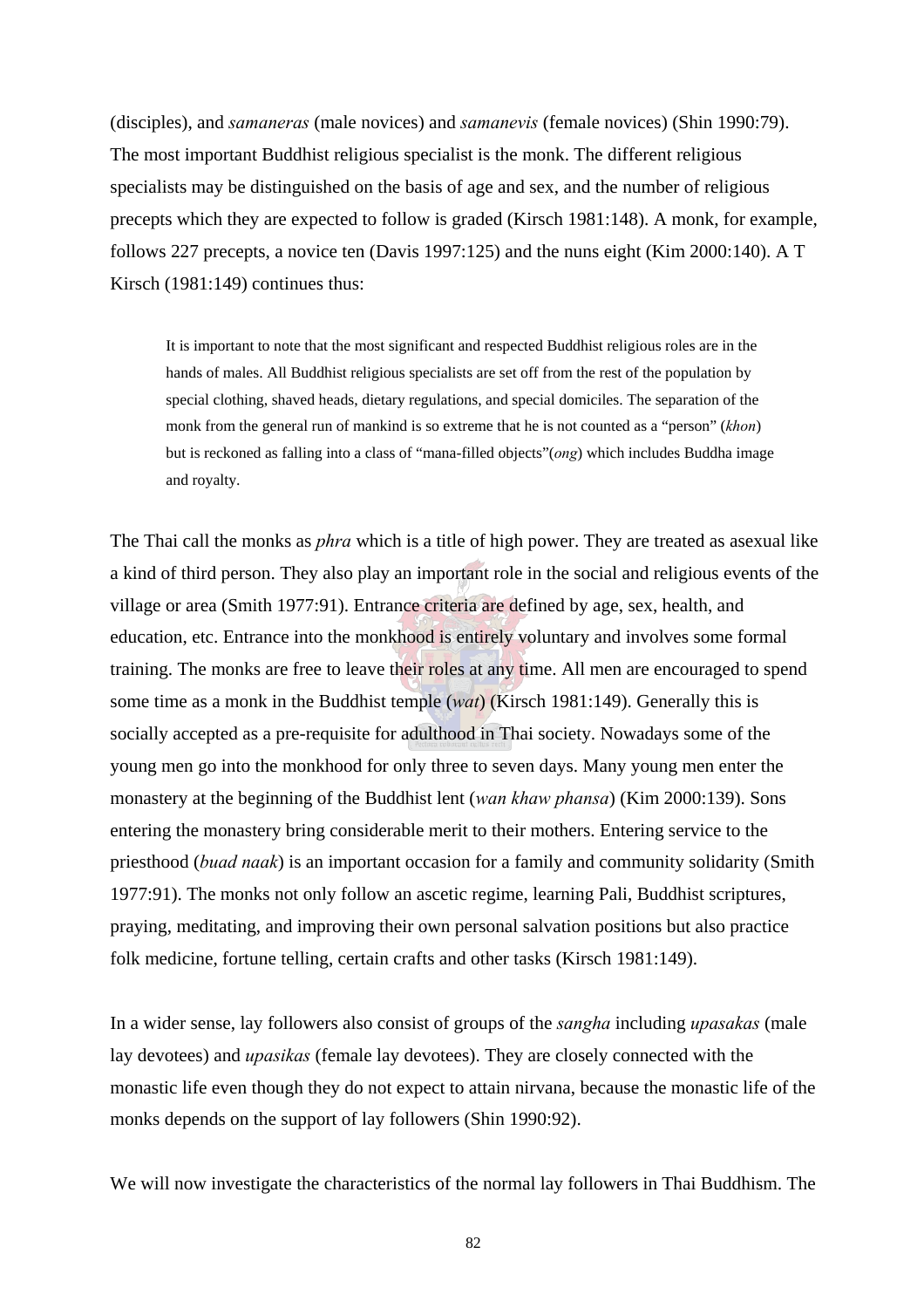layman is obliged to keep five precepts but, particularly on holy days, the devout laity may voluntarily follow eight precepts (Kirsch 1981:148). The five precepts for normal laities are: do not destroy life; do not defraud; do not commit adultery; do not deceive; do not take intoxicants. Three more are added for nuns: do not eat solid food after noon; do not dance, sing, or attend plays; do not use ornaments, perfumes, or oils. Two more are added for novices: do not sleep on a high bed; do not accept gold or silver (Landon 1939:225).

The Thai term for nirvana<sup>27</sup> is *nippan*, the state that signifies "release from the limitations of existence" (Humphreys [1962]1976:138). "Nirvana for the Buddhist is described not as a place, but as a state of being, or perhaps a state of non-being" (Davis 1993:77). Nirvana is "the state that one enters upon breaking out of the cycle of rebirth" (Johnson [s a]:11). Generally speaking the Thai do not deliberately try to reach nirvana (Komin 1991:176).

The essential concern of all Thai religious activity is the individual's attainment of merit (*bun*). The aim is to accumulate as much merit and reduce as much demerit (*baab*) as possible (Smith 1977:89). Alan R Johnson ([s a]:11) analysed the reality of the Thai Buddhist:

The majority of the practitioners can be considered *karmatic* Buddhists for whom the essence of their religious practice is the collecting of good merit in order to be reborn into a better state in the future. Here the focus is not so much upon the actual practice of Buddhism as adherence to the ritual elements of making merit. For these people the goal of liberation from their karma<sup>28</sup> to reach Nirvana is too difficult and impractical with all the demands of daily life. The goal of improving their karma through making merit via a variety of means becomes the core of their practice. This is the orientation of the folk Buddhist, mixing both Buddhist and Animistic practice without any sense of incompatibility.

Thai Buddhists do not take seriously other-worldly doctrines such as rebirth and karma (Komin 1991:176). The Thai are continuously engaged in merit-making (*tham bun*), and numerous other religious ceremonies (Komin 1991:171) in order to improve their fate both in this life and the next (Johnson [s a]:12). The lay followers of Thai Buddhism do not have a real hope in rebirth, nirvana, karma, and other-worldly doctrines but their belief helps to reduce psychological pressures only (Komin 1991:176-177). Thus Alan R Johnson ([s a]:13) writes as follows:

 $\overline{a}$ 

<sup>&</sup>lt;sup>27</sup> Nirvana is the Sanskrit form whereas Nibbana is the Pali form (Humphreys [1962]1976:138).

<sup>&</sup>lt;sup>28</sup> Karma in Sanskrit and *kamma* in Pali is the law of causality in the ethical sphere. It transmits both the good and bad of the past and present. "Thus according to karma, there is nothing which can stop or turn aside a particular fate once it has been set in motion" (Mole 1973:36).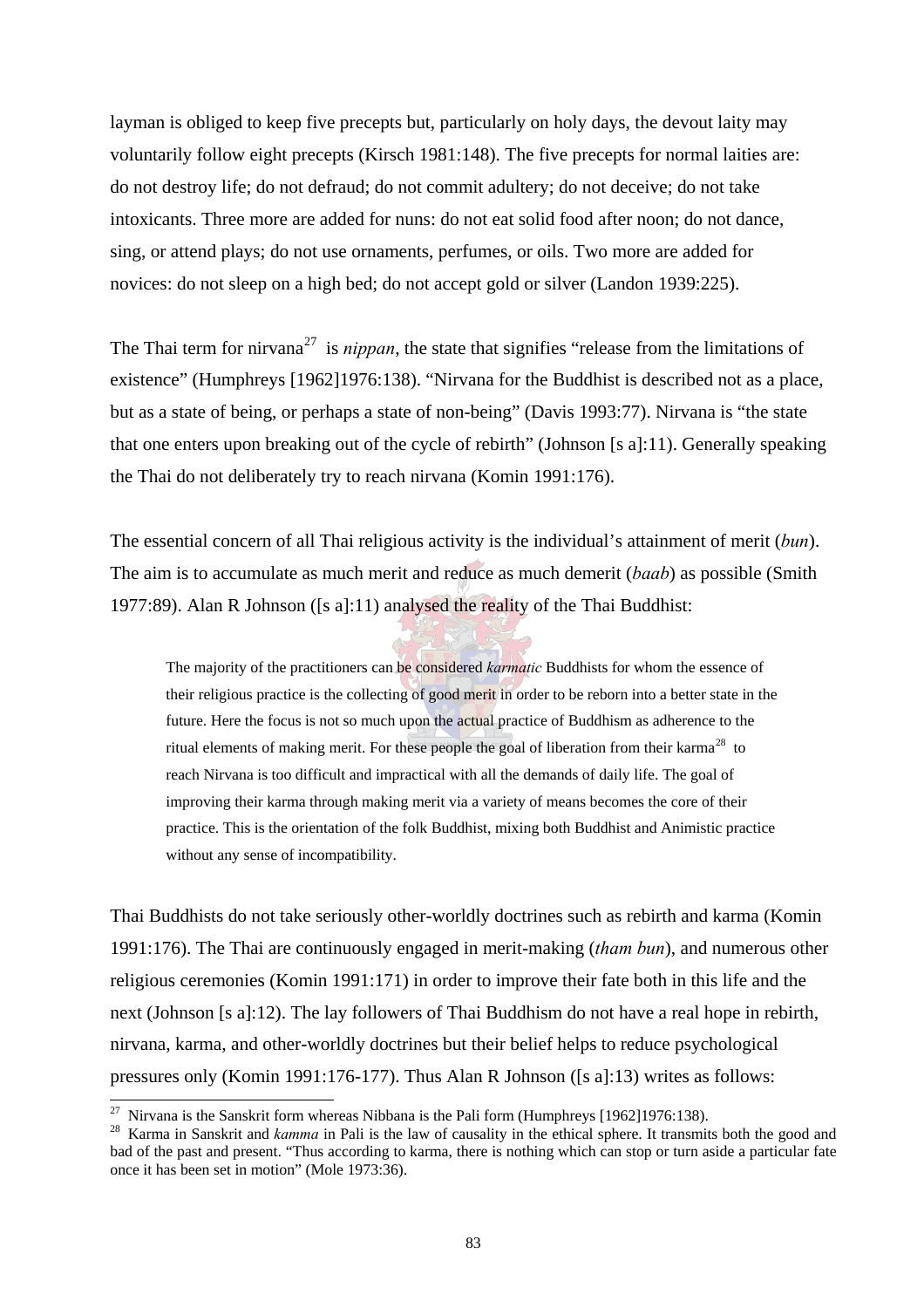In a practical sense, people are interested in bettering their present lives or succeeding ones by the collection of merit and the avoidance of demerit (*baab*). The other-worldly aspects of true Buddhism, though expressed through Buddhist ritual and understood at least to a degree by the general populace, tend to be pursued only by those who are older and who have the time to expend in religious pursuits. Those who have families and jobs can only concern themselves peripherally with the gaining of merit through ritual means.

Apparently the doctrines of Thai Buddhism are used by the lay Thai Buddhists as psychological consolation or a mental buffer.

The temple (*wat*) is the heart of the Thai community and the focus of many social and religious functions. The temple still plays a dominant role in the life of the Thai as a centre for worship, a community chest, a counselling agency, town hall, and sports playground (Smith 1977:90). In his book, *Thai Buddhism: its rites and activities* Kenneth E Wells (1960:85-134) gave examples of ten kinds of ceremonies which are temple-centred. If people do not participate in the communal religious ceremonies, they will be alienated. There are formidable community-centred activities which brush individualism away (Kim 1980:15). A T Kirsch (1981:157) summarized the three subsystems, Theravada Buddhism, Brahmanism and Animism which reciprocally amalgamated each other without conflict as in Table 3.

|      |                         | <b>Buddhism</b>            | <b>Brahmanism</b>                | <b>Animism</b>        |
|------|-------------------------|----------------------------|----------------------------------|-----------------------|
| Ι.   | Goal-Orientation        | Other Worldly              | This Worldly                     | This Worldly          |
|      | World-View              | Rational-certain           | Rational-certain                 | Capricious-uncertain  |
|      | Ritual                  | Standard-routine           | Standard-routine                 | Individually-tailored |
| Ш.   | Specialist              | Predominantly male         | Predominantly<br>male            | Predominantly         |
|      |                         |                            |                                  | female                |
|      | Recruitment             | Universalistic achievement | Universalistic                   | Particularistic       |
|      |                         |                            | achievement                      | ascription            |
| III. | Participants            | Laity                      | Client                           | Client                |
|      | Involvement             | Constant                   | Intermittent                     | Intermittent          |
| IV.  | <b>Attitudes Toward</b> | Highly favorable           | Favorable                        | Ambivalent            |
|      | Social Focus            | Whole society              | Bridging locality and<br>society | Highly localized      |

Table 3. Summary of the Three Religious Sub-System of Thai Religion

Source: (Kirsch 1981:157)

### **3.4.4 Western world-view and Thai religious world-view**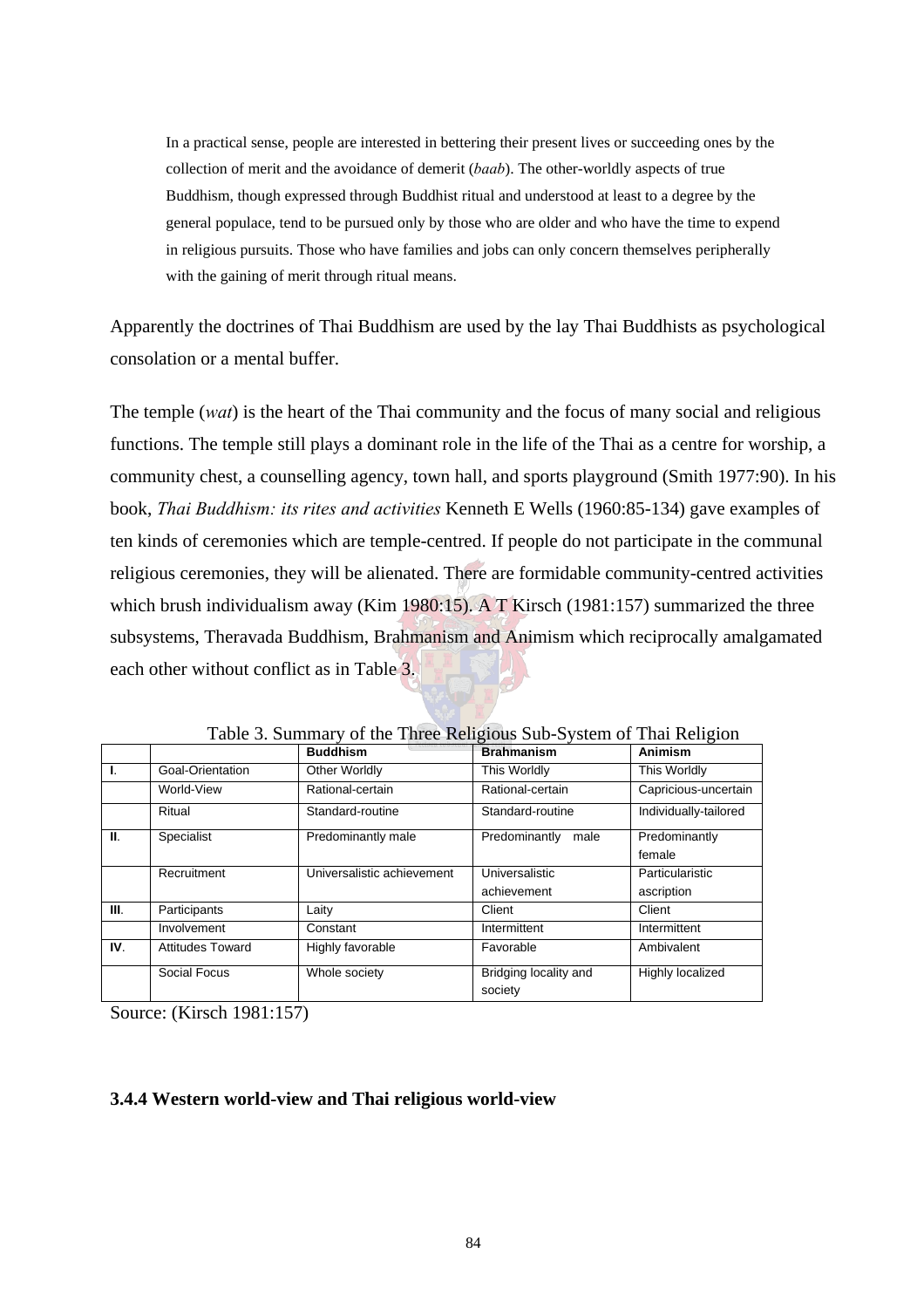"A world-view is a set of presuppositions or assumptions which are held, consciously or subconsciously, about the basic make-up of the world around us" (Davis 1993:31). Paul G Hiebert ([1994] 2002:38) defines world-views as "the most fundamental and encompassing views of reality shared by a people in a culture." He continually states that people recognise the world differently because they make different assumptions about reality (1988:45).

John R Davis (1993:13) explains the dependence of Third World theologies<sup>29</sup> on Western theologies:

The fact is that the Third World churches are still saddled with *Western theological systems,*  which in large measure confine and restrict their theological categories to Western presuppositions, and which in themselves are archaic and to some extent redundant even in the West.

"Western theologies are the products of the histories, cultures and realities of the West." Consequently they cannot adequately express the existential realities of Thailand (Yung 1997:2). The foreignness of Christianity is the most challenging hindrance for Christian witness in Thailand. Christianity has become known as in Thai *satsana farang* which means foreigner's religion. Insofar as the Thai recognise Christianity as the religion for the white, the Christian religion will remain a minority religion in Thailand in the future. Therefore we need to realise the limitations of Western theologies in Thailand.

Hwa Yung (1997:3) argues that the dissatisfaction with Western theology stems from the fact that it has been heavily influenced by the world-view of the Enlightenment. In his book, *Christianity with power: Your worldview and your experience of the supernatural, Charles H* Kraft (1989:27-34) explains the characteristics of Western world-view which was profoundly prejudiced by the Enlightenment. He analyses the Western world-view as naturalistic, which disregards the supernatural world; as dominated by materialistic values; as humanistic society which focuses on human accomplishments and abilities and where science takes the place of religion; as rationalistic in that all explanations are based on human logic and reason; and as valuing individualism and independence above community. Hwa Yung (1997:3) constantly

l

<sup>&</sup>lt;sup>29</sup> Theologies that have emerged from area designated as the "third world" (McKim 1996:283). Third World "refers to those nations primarily in Africa, Asia, Latin America, and the Pacific which emerged from the colonial era after World War II" (McConnell 2000:955).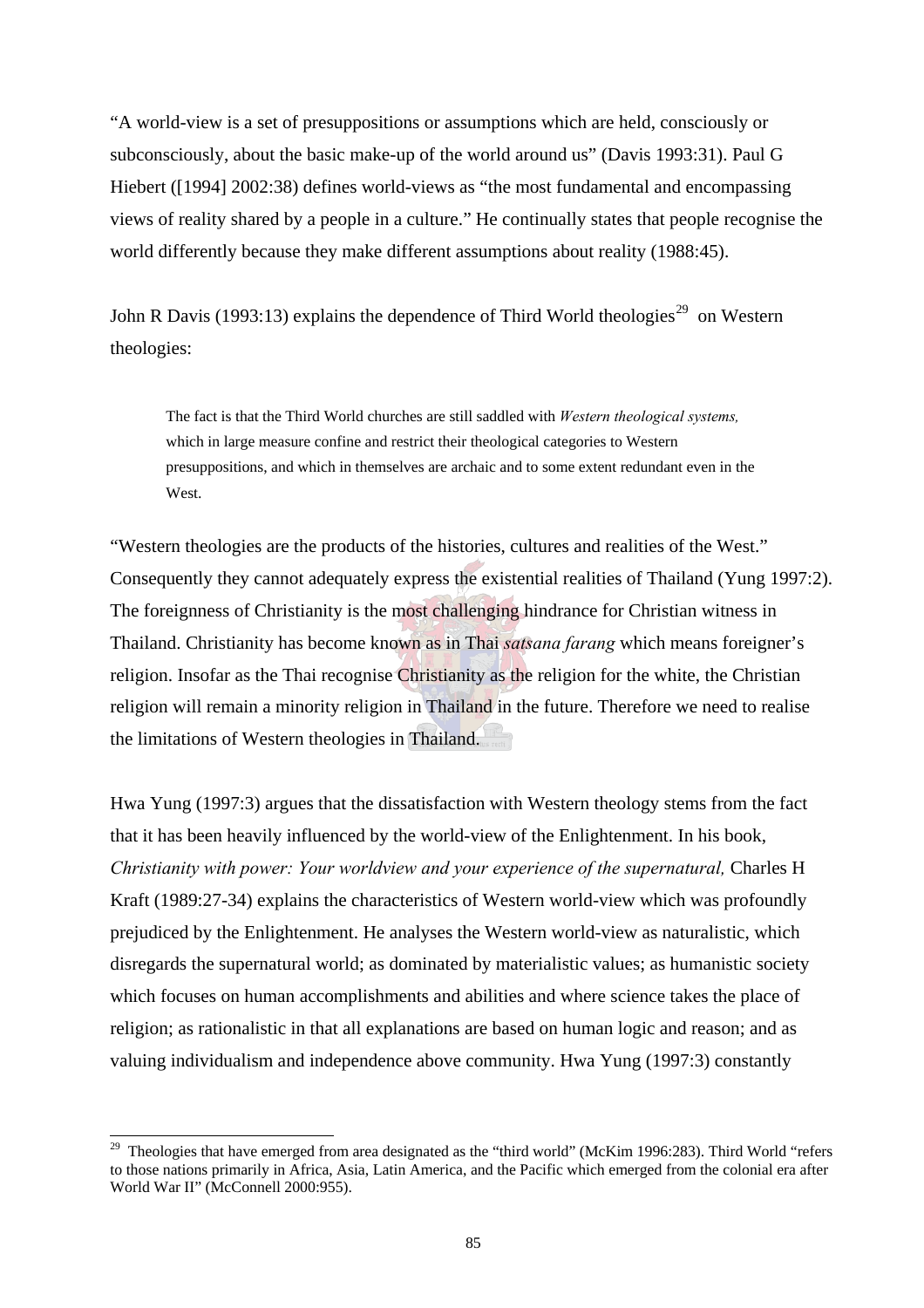argues that Western theologies cannot understand the concerns of Two-Thirds World<sup>30</sup> cultures which are much more holistic. The Thai culture does not distinguish sharply between the natural and the supernatural with its emphasis on the world of spirits. Therefore Western theology and Christianity are limited with regard to the genuine indigenization of the gospel in Thailand.

Paul G Hiebert ([1994] 2002:196) used the term "the flaw of the excluded middle" which expelled the middle level of supernatural beings. He used a figure to explain the middle zone which Western science too often neglects.



Source: (Hiebert [1994] 2002:196)

In Figure 2, the excluded the middle level of our perception of supernatural beings began to die in the seventeenth century and eighteenth century with the acceptance of a science based on materialistic naturalism. The outcome was the secularisation of science and the mystification of religion. Science regarded the empirical world in terms of mechanistic analogies but religion perceived other-worldly matter in terms of organic analogies (Hiebert [1994] 2002:196-197). Elmer S Miller (1981:70) designated the Western missionary "purveyor of a naturalistic world view as opposed to a supernaturalistic one." In the Western culture, the questions of accidents, misfortunes, and other unexplained events are left unanswered. When the Western missionaries went to the mission field of the Two-Thirds World cultures, they could not help the people to handle the crises and misfortunes of daily life (Hiebert [1994] 2002:197-198).

Paul G Hiebert proposed a holistic theology in order to deal with all areas of life both physical and spiritual in Figure 3. The highest level includes a theology of God in cosmic history since

 $\overline{a}$ <sup>30</sup> "Synonym for terms such as "Third World," "Non-Western World," and "The South." It is intended to avoid any connotation of "third-rate" and instead to point to the poverty and size of the Third World" (Roxborogh 2000:975).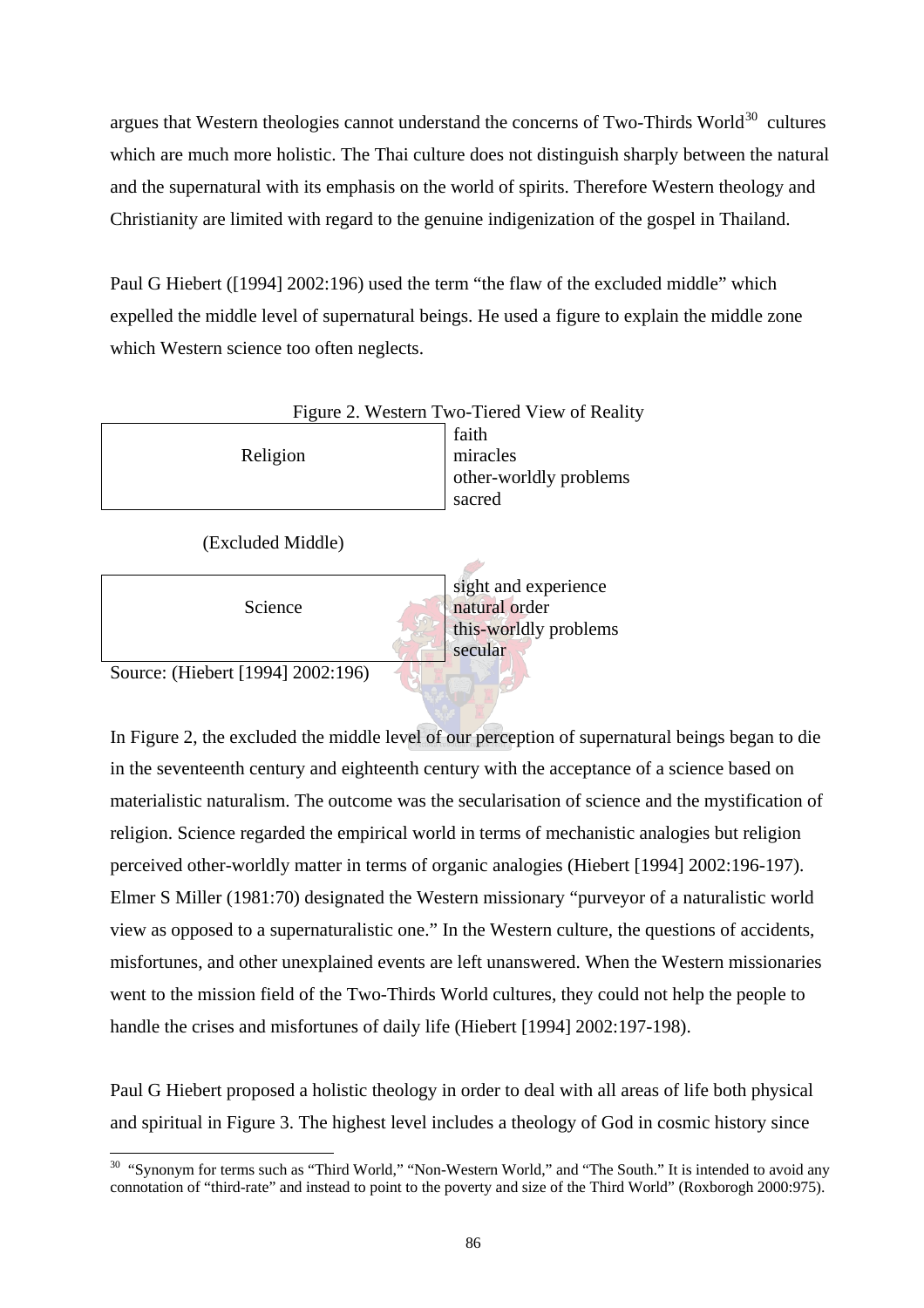human history has meaning within a cosmic framework. The middle level includes a theology of God in human history. "This must include a theology of divine guidance, provision, and healing; a theology of ancestors, spirits, and invisible powers of this world; and a theology of suffering, misfortune, and death" (Hiebert [1994] 2002:198). The bottom level includes an awareness of God in his role of sustaining the natural order of things in natural history (Hiebert [1994] 2002:199).







Instead of accepting a two layer world-view in which God is confined to the supernatural world while on the other hand the natural world operates automatically by scientific laws, the missionary needs to accept God who is working on the middle level also. At the same time they must avoid the dangers of secularism which denies the reality of the spiritual area and may engender a Christianized form of Animism (Hiebert [1994] 2002:199-200).

Thai people are engaging the spiritual realm in their daily lives from birth to death. Their worldview is supernaturalistic. They see all phenomena as an integrated whole and believe that the world or cosmos is controlled not only by human powers but by supernatural powers also (Davis 1993:35). Indeed, the unseen world is very real to the Thai people. John R Davis (:36) claimed both the Buddhist and Animistic character of the Thai world-view in this way:

Although others maintain that these are two opposing religious systems, the Thai people see no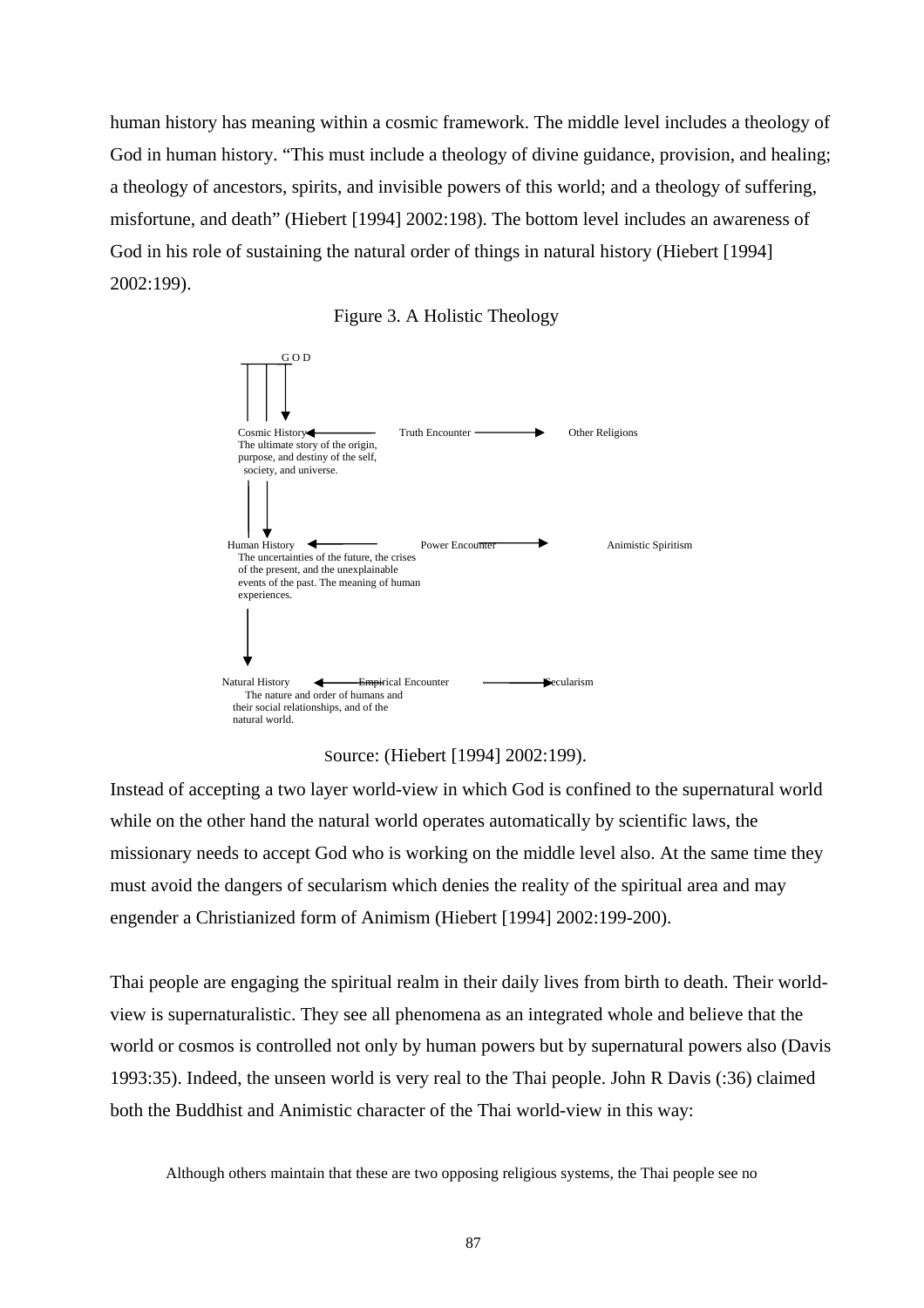inconsistency between an organic Animistic world-view with its multitudinous gods and spirits, and a mechanistic Buddhist world-view; they marry conveniently and live harmoniously together.

The task of evangelizing the Thai is not easy. They have strong social solidarity through Thai folk Buddhism which includes the elements of Animism, Brahmanism and Theravada Buddhism. They constantly reinforce and maintain fundamental beliefs and assumptions derived from their history. They also teach their world-view to their descendants without ceasing. Any change of their world-view is often resisted and ostracized because the whole society is unified in its beliefs. Nevertheless if we do not avoid the excluded middle level in the Thai situation, it may be possible to transmit Christian witness to them. The Christian message must be able to satisfy the spiritual desire of the Thai in these difficult circumstances.

# **3.5 Some factors which influenced the Thai church before, during and after John Sung's campaigns**

In Chapter 3.3.2 we studied the Thai's understanding of European powers and Christianity during the first and second periods. This part is related to the third period of the Thai resistance to European influences and Christianity, from about 1938 to the present. It is generally accepted that during this period the missionaries made use of Thai Christians who had been compelled to follow the example of Western Christians. Although this period is connected with both Roman Catholic and Protestant mission, we shall concentrate on the Thai Protestant church only, and will restrict the period of this thesis to the events that occurred between 1938 and 1941.

John Sung visited Thailand for the first time in September 1938 and set off on a tour of about one and a half months. He visited again at the end of May 1939 when he toured for slightly over two months. The lives of the people who attended John Sung's campaigns in Thailand in 1938- 1939 were affected by Phibunsong khram's<sup>31</sup> nationalism. We will, therefore, survey specifically the nationalism which impinged upon the lives of the hearers of John Sung's preaching at that time. Phibunsongkhram's nationalism programme exercised a direct influence on the lives of the Thai Christians during John Sung's campaigns. Therefore it is worth investigating the social situation of that time.

 $\overline{a}$ 

 $31$  The English spelling of his name differs such as, Phibul Songkhram, Phibunsongkhram, and Phibulsonggram etc. We will render his name as Phibunsongkhram.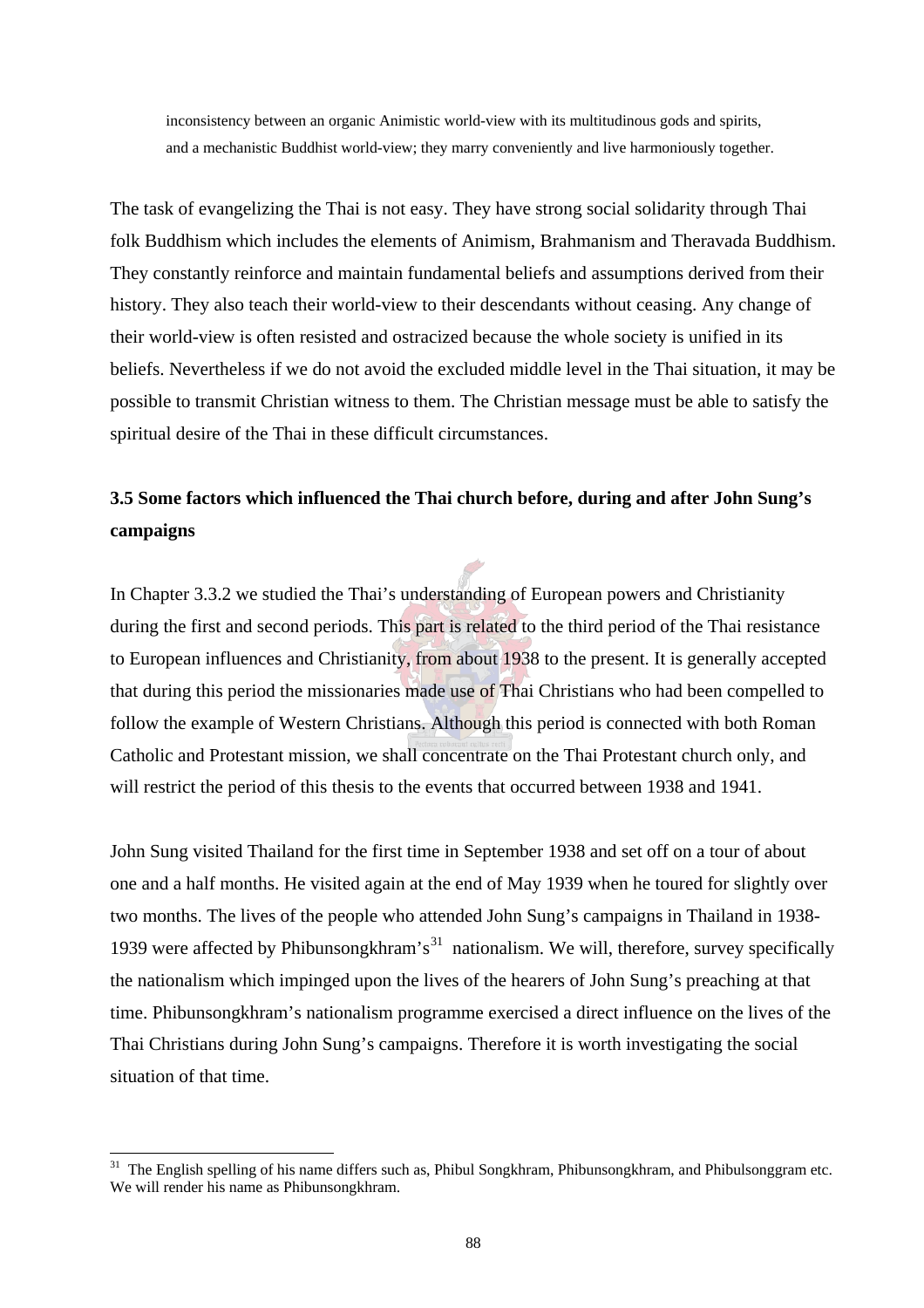Phibunsongkhram received advanced military training in France and became a leader of the young military group responsible for the overthrow of the absolute monarchy in 1932 (Wyatt 1984:252). He became Minister of Defence in 1934 and Prime Minister in December 1938 (:253), and stepped down from the position in July 1944 (:260). He used King Rama VI's ideas as a nationalist model (Vella & Vella 1978:269). When we compare the two nationalisms, the king by and large relied on voluntarism, exhortation, and propaganda while Phibunsongkhram applied compulsory measures. His nationalist programme can be summarized the three tendencies, to wit, militarism, economic nationalism, and cultural nationalism (:270).

His programme was militaristic and his power base was the army (Vella & Vella 1978:269). He followed not only King Rama VI's example but also the ultra-nationalism of the rising dictatorial regimes in Italy, Germany, and Japan (:270). Fifteen out of twenty-five of his cabinet members were military men (Wyatt 1984:253). The militarism partly derived from his military background and he borrowed heavily from Japanese warrior codes. He started the militaristic youth movement, the *yuwachon*, in 1935 (Vella & Vella 1978:270).

Phibunsongkhram's cultural nationalism was more resolute than that of King Rama VI. The name Siam was replaced by Thailand, or 'the land of the free' in 1939 to encourage the building up of a new nation (Kennedy 1968:58). He also stressed the linguistic kinship with Thai speaking peoples outside the borders of the country (Wyatt 1984:253). A series of twelve Cultural Mandates were issued by the Thai government between 1939 and 1942 to uplift the national spirit. The government required the people to salute the national flag and know the national anthem and use the national language. The cult of the leader was built up by slogans, newspapers, and radio (:255).

The cultural nationalism included the patriotic interpretation of Buddhism (Kennedy 1968:57). King Rama VI led a movement for the revival of Buddhism before Phibunsongkhram. Under his patronage an attempt was made to educate and strengthen the Buddhist clergy. He was the defender of the Buddhist faith in imitation of the British king's title (Panikkar 1970:272). Historically the Theravada Buddhism of the Thai showed remarkable strength in its social organisation, and was the great binding force which enabled their society to maintain their internal strength with outstanding success, from the disruptive forces of missionary activities and of Western ideas alike (:273). Phibunsongkhram's government emphasized Buddhism as a power for building the spirit of nationalism. *The International Review of Mission* (South-East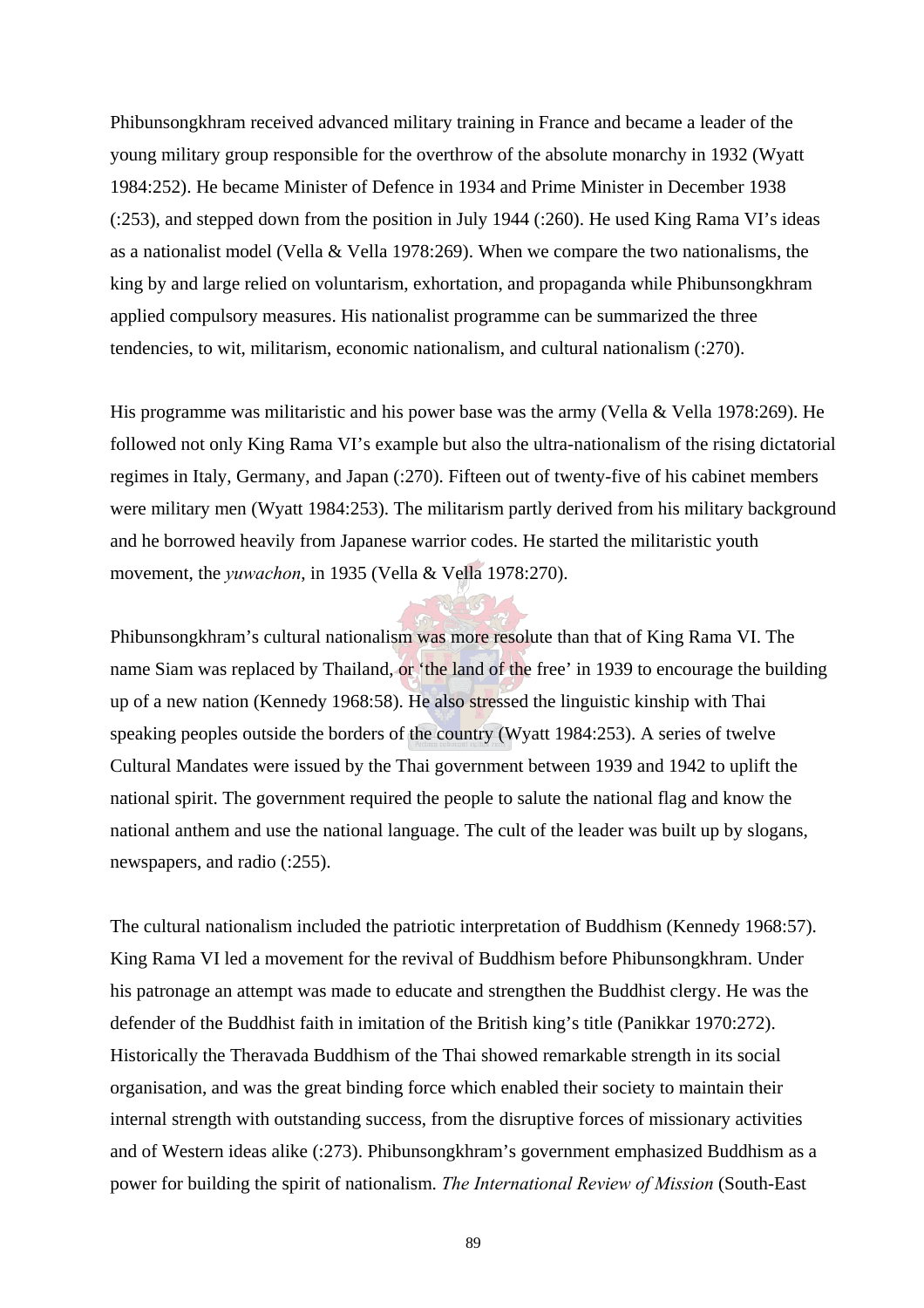Asia 1941:24) reported that the rise of a spirit of nationalism allied with the national faith which was Buddhism presented great difficulties to Christian evangelism. It had no small effect on Christian people because people were incited to use religion to persuade Christians strongly to apostatise their faith and accept Buddhism. It turned out that quite a number of Christians could not stand up to these constraints and to their exclusion from society resulting in the fact that they declared they were abandoning their faith. Most of the persecution took place in the north, especially in the countryside where people did not know the law. When there were threats and persuasion they easily abandoned their faith (Pongudom 1984:89). On 8 February 1941 the head of Phrae Province, Paa Bpromkarn, sent an official letter to coerce the Christians to abandon their faith and accept Buddhism as follows:

On the  $11<sup>th</sup>$  February 2484<sup>32</sup> at 5 P.M. corresponding to the Third Month (Fifth Month in North), the 15<sup>th</sup> day of waxing of the moon, the authorized Changvat Committee, consisting of the Commissioner as chairman, will perform the ceremony for receiving Government officials and other citizens who held the Christian religion and voluntarily have changed and want to become Buddhists. Therefore it is hereby announced to all Thai people who hold to the Christian faith that they should voluntarily return to Buddhism, which is the indigenous religion of the Thai race, and when any one has such a desire to make the cha[n]ge of heart, let him give notice to me before the  $10<sup>th</sup>$  of February of this year, I will then be glad to take such a person for the ceremony of conversion to Buddhism at the Bote at Wat Prabaht on the 11<sup>th</sup> of February 2484.

When we read that letter, it might appear that the head of the Phrae Province had given Christians the freedom to decide voluntarily whether to follow the guideline or not. Prasit Pongudom (1984:89) asserts that for the most part people feared the power of government officials, so when there were threats and persuasion they easily abandoned their faith. He continually gave evidence that the moderator of the CCT abandoned his faith and accepted Buddhism in 1941 because of severe pressure from the government (Pongudom 1984:90). *The International Review of Mission* (South-East Asia 1942) reports on the serious situation at that time:

The growth of a nationalist spirit has manifested itself in recent months in the pressure, sometimes amounting to social ostracism, applied to Christians to return to Buddhism…The majority of those renouncing their faith are reported to have been senior government officials (:20).

The reports also said that the nationalism which had exploited Buddhism was evidently

 $\overline{a}$ 

 $32$  2484 is the name of a Buddhist Era which is the same as 1941.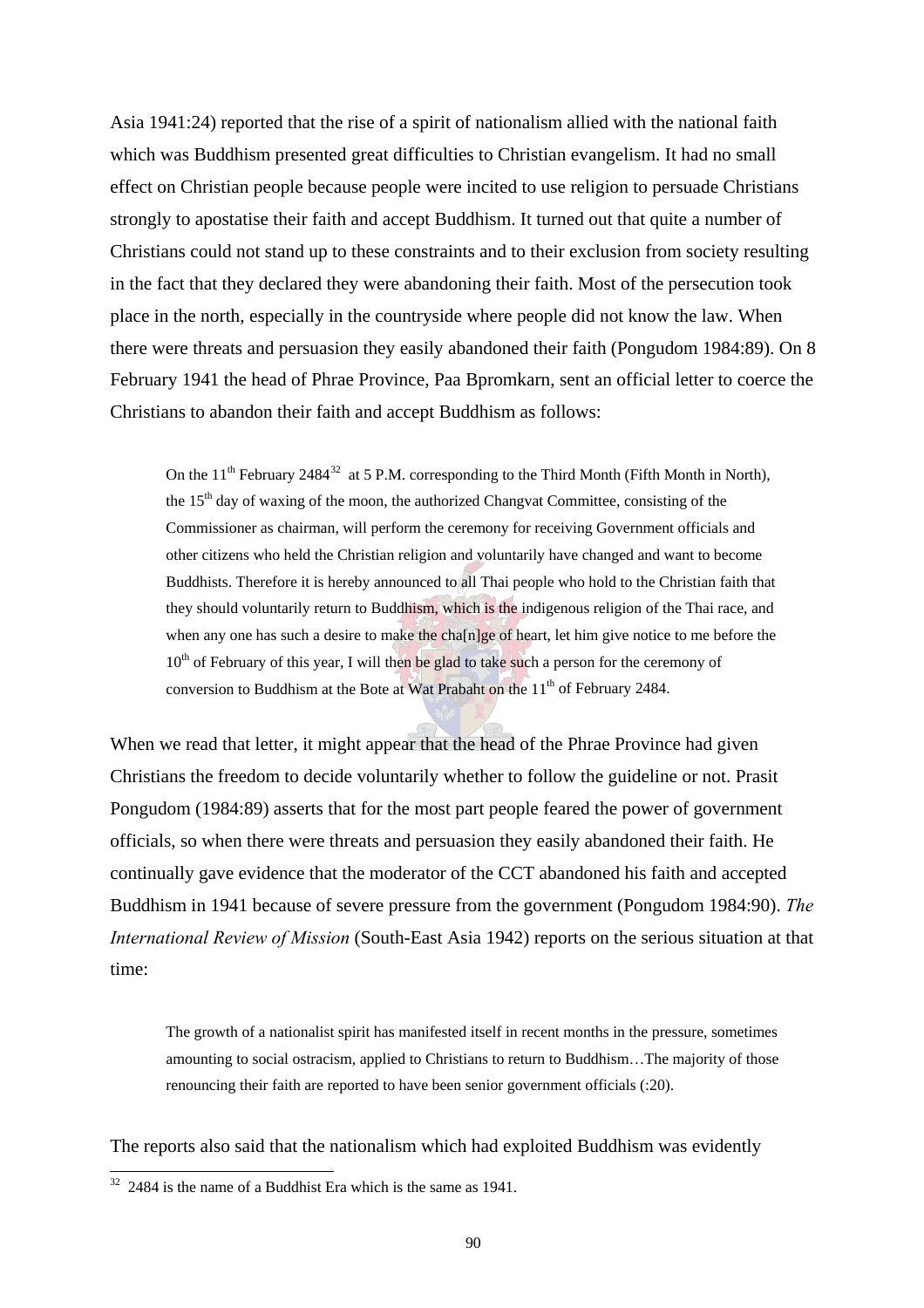inspired to some extent by outside totalitarian influences (South-East Asia 1942: 20)

On 8 December 1941 the Japanese invaded Thailand and on 12 December 1941 the Thai government agreed to a military alliance with Japan. In January 1942, the Thai government declared war against the United States and England (Wyatt 1984:256-257). The missionaries in the north fled to Burma while those in the south were confined in the prisoner of war camp (Pongudom 1984:91-92). All the missionaries were repatriated and the Thai churches were left in the hands of Thai leaders only. The Rev Boonmark Gitisarn (1979), one of the representatives of the protagonists of John Sung's campaigns, testified that he had encouraged Christians to be steadfast in their faith during the war. Some other Thai Christian leaders who were strengthened by John Sung's campaigns, who also, were the Rev Sook Pongsanoi and the Rev Tongkham Panthupong, who also continued with their pastoral activities for the scattered Christians during the hard war years (Kim 1980:63). We shall look into this matter in Chapter 6.2.5.

The economic nationalism programme was closely related to the Chinese in Thailand at that time. Phibunsongkhram government's economic nationalism was "Thailand for the Thai" (Wyatt 1984:254) and "economic Thai-ification" (Skinner 1957:261-262). The programme was a fatal blow to the Chinese. It is generally accepted that the Chinese are experts in economics and control the economy of the East Asia. Today Thailand's population is 10.5% Chinese who control 85% of the Thai economy (Johnstone, Mandryk & Johnstone 2001:619). "The Thai turned against the Chinese as the major cause of their economic ills" (Buss 1958:57). Two elements fuelled anti-Chinese sentiment. The first was that the Chinese in Thailand remitted large amounts of money to their relatives in China which contributed to a drain on the Thai economy. The other element related to the political situation in China. Chinese nationalism flared up when the Sino-Japanese War began in 1937 and the Thai Chinese organised anti-Japanese movements although Japan was the major trading partner of the Thai at that time. When Luang Wichit gave a public lecture he compared the Chinese in Thailand to the Jews in Germany and implied that Hitler's policies toward them were worth considering (Wyatt 1984:254). "The government's program of economic Thai-ification, so intensively pursued during the twelve months beginning December 1938, completely stunned the Chinese community." The government helped the Thai rice company to buy several Chinese mills in Bangkok in December 1938. The government also took over the salt, tobacco, petroleum, and pork business of the Chinese in order to give the Thai control over their own economy (Skinner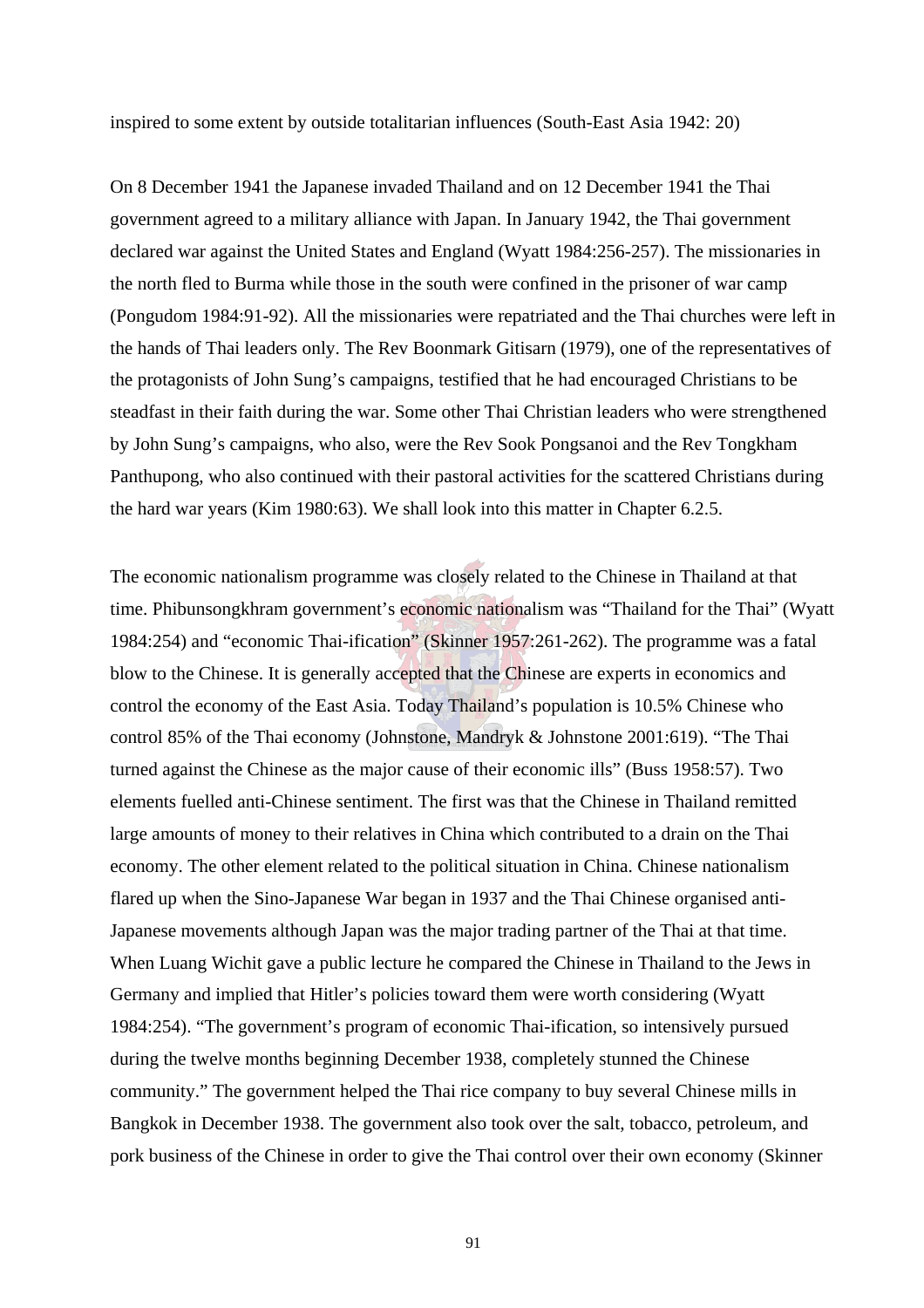1957:264). Chinese schools and newspaper companies were closed (:266) and several hundred Chinese arrested (:267). "[S]ome of its acts of economic nationalization affected Western multinational corporations as much as they affected Chinese enterprise" (Wyatt 1984:254). Certainly, restrictions applied to every nationality except the Thai. However the Phibunsongkhram government's economic nationalism in 1938-1939 primarily affected the Chinese (Skinner 1957:264). For them, Thailand was not a happy place in 1938 and 1939. It is certain that they were pressured by nationalism in all areas of their lives. The persecution possibly contributed towards their accepting Christ more easily than Thai people. At the same time we can concur with the well-founded conjecture that the political and economic disorder of Phibunsongkhram's government plus the war contributed to Thai people to provide more amenable circumstances for accepting the gospel more easily than before.

Thailand secured her independence from Japan in return for alliance with Japan (Wyatt 1984:257). After Japan's surrender on 15 August 1945, Thailand recovered the relationships with the Allies. They were fast to promote their own best interests thus evading possible danger. They settled their disputes diplomatically. After the war Seni Pramoj, Thai minister in Washington who was the leader of the Free Thai movement during the Second World War, apologised to the Americans that the Thai government had allied with Japan because of Japanese military pressure. They continually gave the poor excuse that Thai troops had not engaged in warfare against the Allies. In the end they persuaded successfully not only the United States but also England through the help of the United States (Wyatt 1984:261).

From these incidents we realise that the Thai are smart in retaining their liberty. They utilised the Western powers to the fullest for their interests and independence. They played off one Western power against another in order to benefit themselves. They are excellent at equidistance in diplomacy in times of crisis. The strangeness of Christianity still remains in Thailand. The foreignness of Christianity is one of the biggest obstacles in the propagation of Christianity in Thailand. Nantachai Mejudon (1997:229) concluded from his research that "the idea that Christianity is the religion of the whites made them hesitant to come to Christ." Let us take heed to the meaningful comment of Supanni Kanjacnatthiti (1964:iv) as conclusion:

Thailand is the only country in Southeast Asia which has made full use of the benefits of Western civilisation and knowledge which missionaries gave, and which is the pathway to knowledge and thought that is up-to-date until we are able to adapt ourselves in time to events and continue to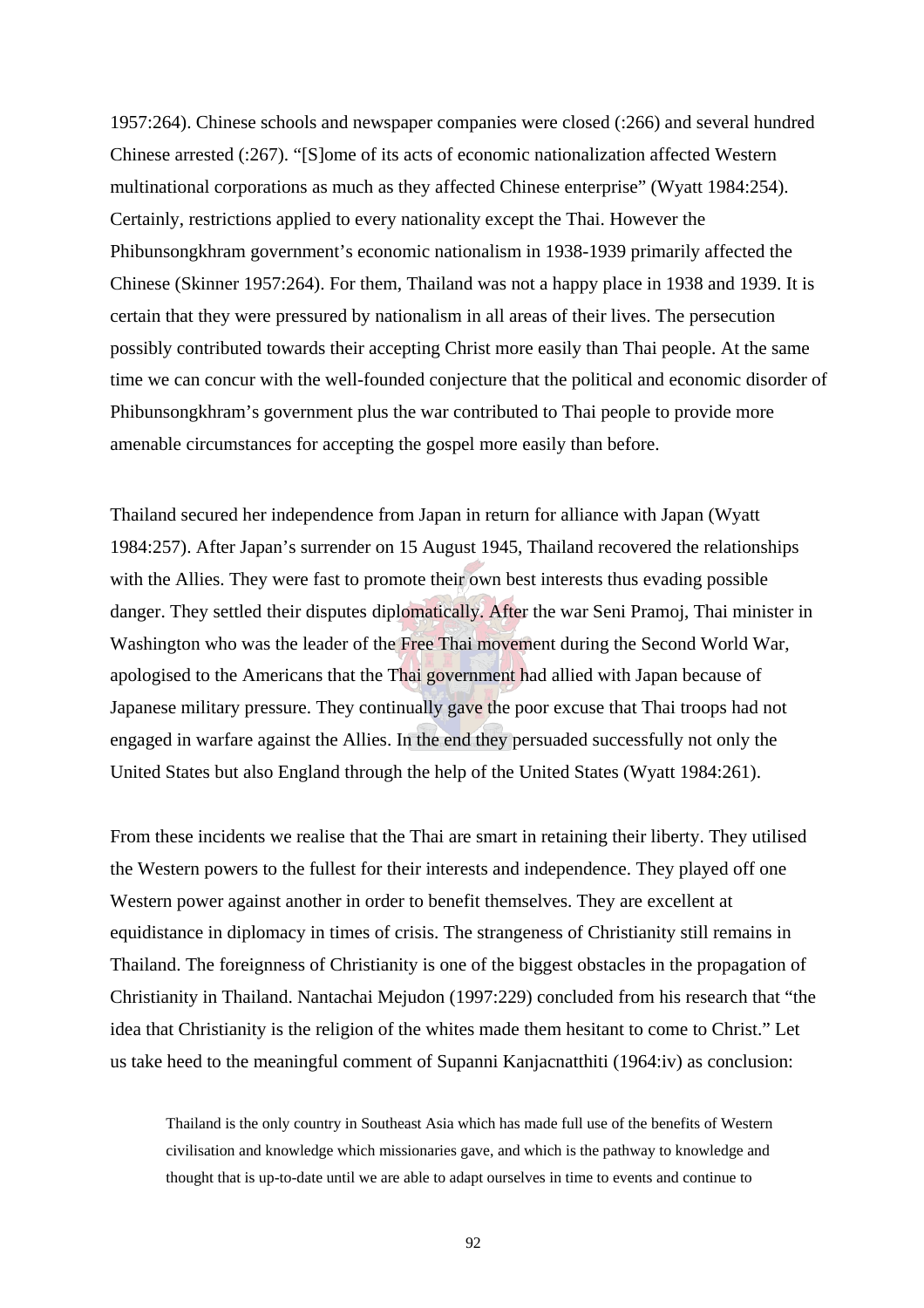keep our independence in a way that ensures equal standing with Western countries in every way.

The country retained its independence by means of strong nationalism, playing one foreign power against another, together with the use of both the monarchy and Theravada Buddhism.

### **3.6 Summary and conclusion**

Thailand has been known one of the least fruitful countries in mission work. Alex G Smith represented this in the metaphor "slicing a sword through a lake's water" (2001:21). Historical, socio-cultural, and religious circumstances played an important role in moulding the Thai. Those elements are crucial if we are to understand the reason why the Thai do not respond positively to the gospel. It seems safe to conclude that many factors influenced the results of John Sung's ministry.

William C Dodd referred to the original Thai race of the present time as being the Tai who are the elder brother of the Chinese. He claimed that the Tai race has more than 4,100 years of recorded history (Dodd [1923] 1996:19). Nevertheless, historians still do not know the place of origin of the Thais. It seems most likely, according to historians, that the ancestors of the Thai came from southern China. Thai history can be divided into four periods, the Sukhothai period (AD 1238-1438), the Ayutthaya period (AD 1350-1767), the Thonburi period (AD 1767-1782), and the Ratanakosin period (AD 1782-until the present). Certain legendary rulers are important in each era. King Ramkhamhaeng who invented the Thai alphabet in 1283 is the most prominent king in the Sukhothai period. The Ayutthaya period denotes the most flourishing period of Thai history. Thirty-three kings reigned during this time. The Thonburi period was very short-lived and in 1782 the Ratanakosin period was started by King Rama I. The present dynasty is the Chakri Dynasty which has reigned from that time until now. The present king Bhumibol Adulyadej, King Rama IX, has reigned since 1946. In 1932, Thailand changed from an absolute monarchy to a constitutional one.

Generally speaking, the Thai lacked interest in compiling historical accounts (Vella & Vella 1978:204). Thai historical records were sketchy and the people had only the most meagre knowledge of their history (:203), but Thai kings have put their heart into the production of historical accounts and preserving of old sites and ancient objects. King Rama IV (1851-1868),

93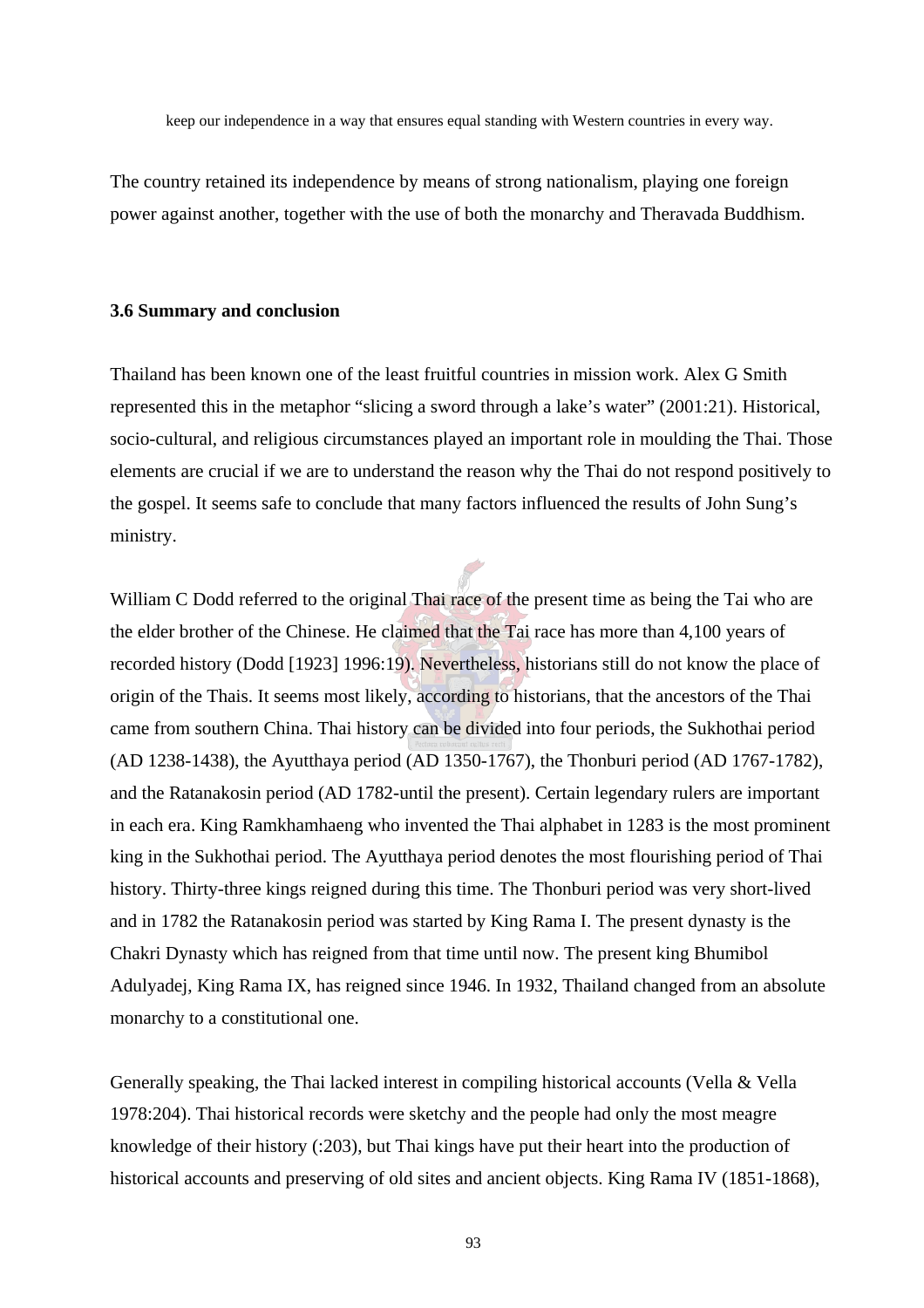while he was still a Buddhist monk, was responsible for collecting a number of important stone inscriptions. King Rama V (1868-1910) collected many stone steles into the royal museum. King Rama VI (1910-1925) accumulated rubbings of inscriptions. The members of the royal family and high nobilities took the lead in visiting the ruins of old sites and encouraging the production of historical materials (:205). They persuaded the people to believe that the Thai had a proud past (:204). They also encouraged the people to erect monuments to commemorate the victories recorded in old historical accounts and to erect statues of old heroes (:207-213). In summary, the Thai history played an important role for the people. The Thai kings and high nobles made use of Thai history to reawaken the Thai people's loyalty to their king, their devotion to Buddhism, and to promote national identity and their sense of unity.

Characteristics of Thai personality are a most important aspect of the socio-cultural factors. Suntaree Komin's analyses of value clusters of the Thai character have proved useful: ego orientation, grateful relationship orientation, smooth interpersonal relationship orientation, flexibility and adjustment orientation, religio-psychical orientation, form over content orientation, interdependence orientation, and fun-pleasure orientation. These characteristics govern their behaviours. Paul G Hiebert (1988:49) postulated that "the more integrated cultures are, the more stable they are—but also the more they resist change." Thai culture is basically eclectic in nature in that it has shown a strong power of absorption and has the capacity to melt together the cultures and belief systems of many racial groups including Chinese culture. Certain characteristics interact to protect and keep the identity of the Thai while on the other hand some elements contribute to the rejection of Christian witness.

It is not too much to claim that the unique Thai character was one of the reasons for the meagre fruit of the Thai revival of 1938-1939 through John Sung's ministry in comparison with the results of his work in other countries. Out of about one year and seven months of campaigning in the nine countries in Southeast Asia, he spent most of his time in Indonesia (five months), Malaysia (four months and two weeks), Thailand (three months and three weeks), and Singapore (two months and three weeks) (Sung 1995a:57-171). The percentage of contemporary Christians is the lowest in Thailand. Christians in Indonesia form 16 % of the population (Johnstone, Mandryk & Johnstone 2001:339); in Malaysia they form 9.21 % (:422); in Singapore, 14.6 % (:566); and in Thailand, 1.62 % (:619). These are the relavant facts of John Sung's success or lack of success in Southeast Asia. For Thailand the revival of 1938-1939 was the biggest that the country has experienced. However in comparison with results in other countries it was not as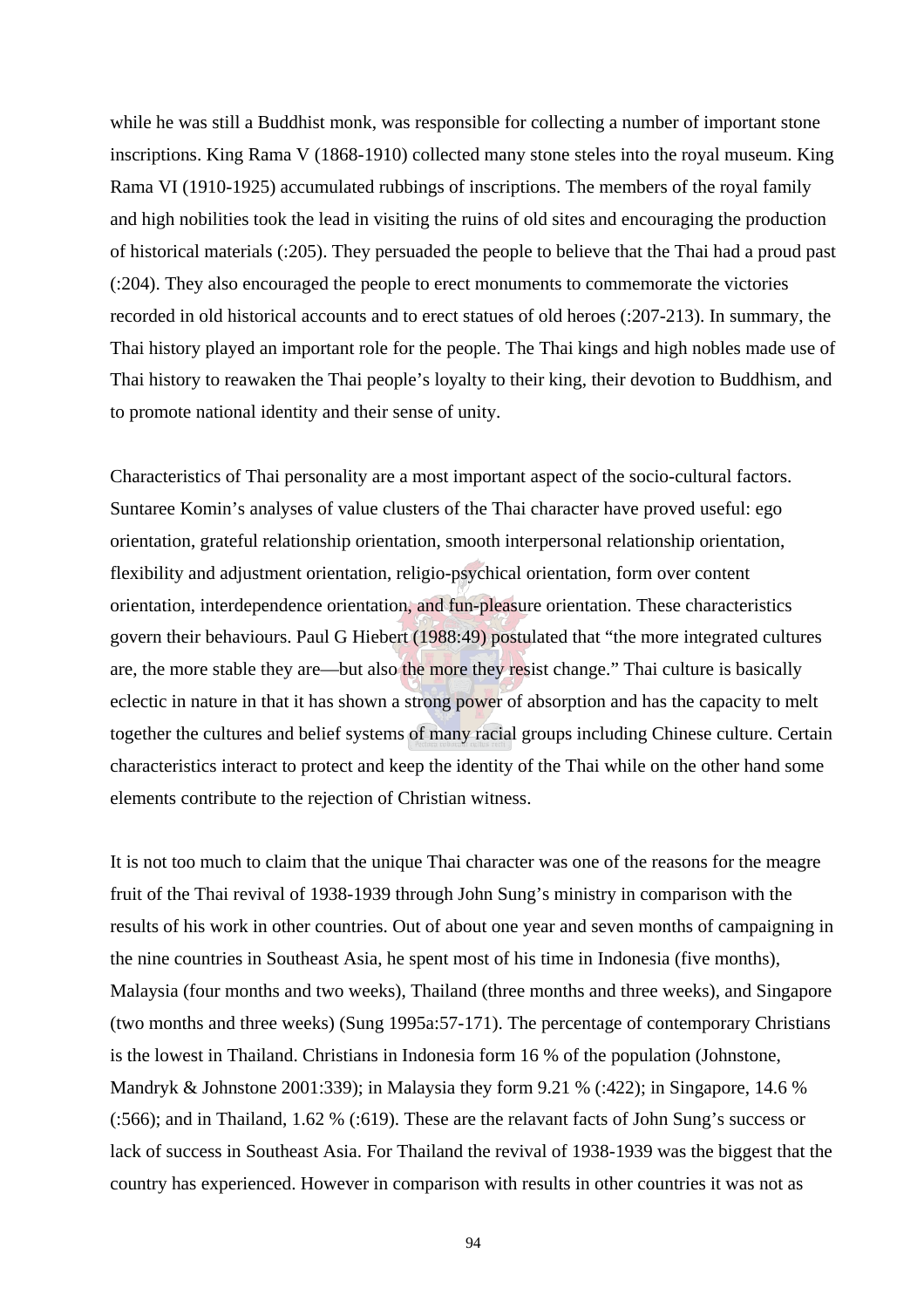big—this can most probably be attributed to the Thai character. The self-sufficiency of the Thai character is discussed in subsection 3.3.1 of this thesis.

The Thai identify Christianity with the white people. They call Christianity *satsana farang* which means foreigner's religion. There is dualism in the Thai's attitude towards Christianity and European influences. On the one hand, there is resistance to Christianity and European powers at the political level but on the other, acceptance of the technical power of the West to protect the independence of their country. They have a genius for keeping their independence and using equidistant diplomacy when engaging European powers to benefit themselves. During the first period from 1511 to 1828 the missionaries depended upon the power of the West. This tendency caused the Thai to misunderstand Christianity as a foreigner's religion. During the second period the missionaries still relied on Western civilisation in their mission work. J Verkuyl (1978:170) testified that "[t]he coryphées of cultural Protestantism in the nineteenth and twentieth centuries viewed missionary work as primarily a means of transmitting the values of Western culture." The American Presbyterian missionaries mainly used educational and medical avenues in the propagation of the gospel. Thai leaders made use of Western science in developing nationalism and Buddhism. Thus even though the missionaries worked hard their efforts bore little fruit in terms of gaining converts.

The Thai accepted Mahayana Buddhism first and then changed Theravada Buddhism into a state religion when King Ramkamhaeng ruled the Kingdom of Sukhothai. From that time Theravada Buddhism developed without hindrance until the present. It would be more accurate to say that Animistic practices existed long before Buddhism. During the Ayutthaya period the Thai adopted the Brahmanism of the Khmers including the court Brahmanism which was associated with the royal court and the folk Brahmanism which was found among the whole population. Thai Theravada Buddhism is not pure and orthodox Buddhism but folk Buddhism which accommodates Animism and Brahmanism without any sense of conflict. "The amalgamation of many religious elements under Buddhism produced a strong national, racial, and religious identity with Buddhism. This has become the strongest barrier to conversion and an obstinate obstacle to evangelization" (Smith 2001:21-22). Theravada Buddhism, Brahmanism and Animism are harmoniously combined with each other without conflict.

Generalization is often dangerous but it will not be far from the truth to say that Western theologies are not able to understand the necessity of the Two-Thirds World because they are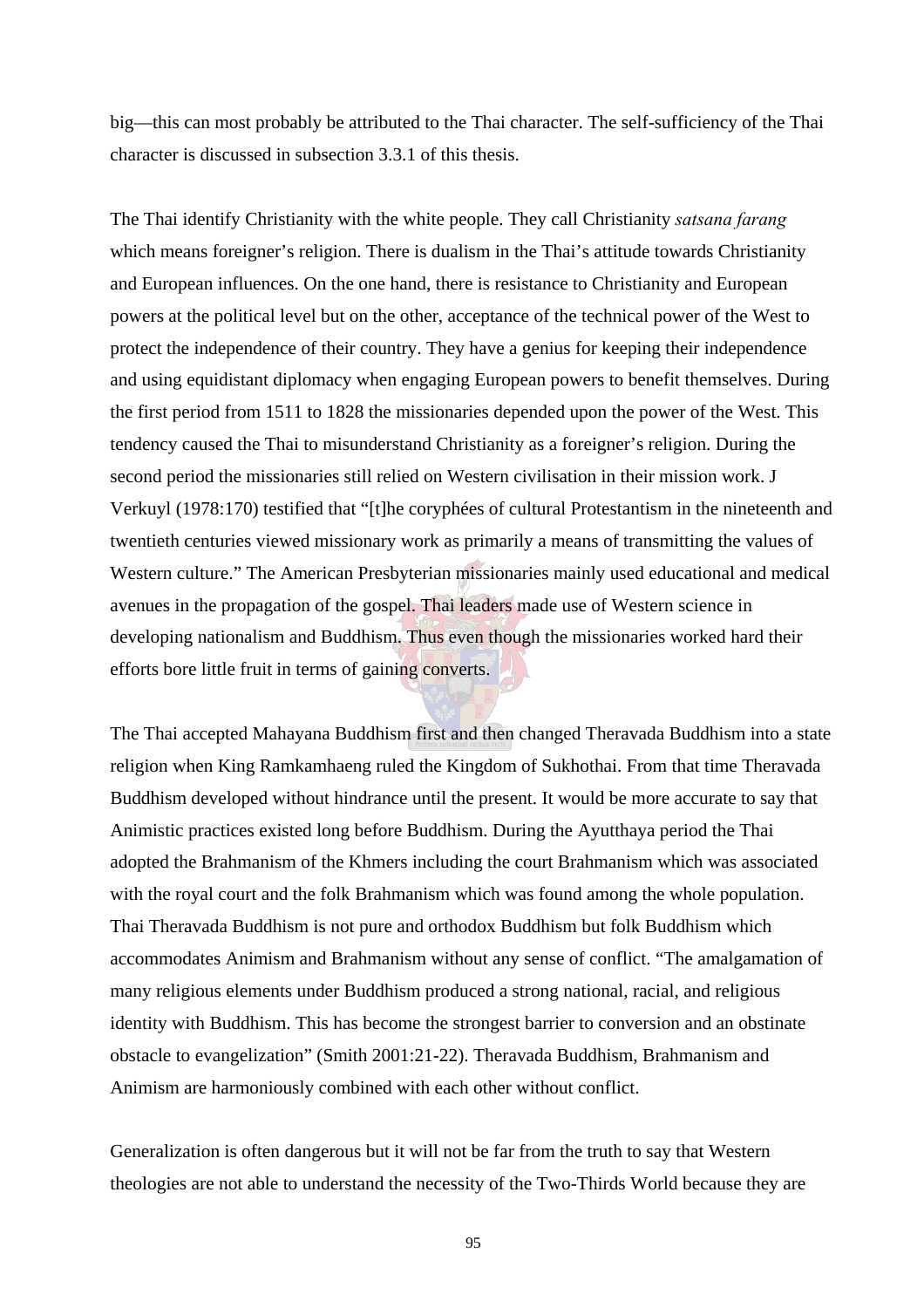heavily influenced by the Enlightenment. Paul G Hiebert argued that Western missionaries ignored the middle level of supernatural beings. He delineated the phenomena as "the flaw of the excluded middle." He suggested a holistic theology which could embrace a super naturalistic world-view. While Buddhism is a philosophy with no God, yet they do not hold a naturalistic world-view but a super naturalistic world-view. And they accept the whole idea of sacred things in the world. The whole area of the universe being pervaded with spiritual being is an important part of their psyche. They learn more about demons in their childhood than about Buddhism. As John R Davis (1993:36) claimed, the organic Animistic world-view with numerous gods and spirits, and a mechanistic Buddhism can be dealt within a holistic theology.

The social climate before, during and after John Sung's campaigns, from 1938 to 1941, is permeated by Prime Minister Phibunsongkhram's nationalism. His nationalism programme consisted of a militaristic, economic and cultural type of nationalism (Vella & Vella 1978:270). In particular, his economic nationalism which focused on economic Thai-ification in 1938-1939 primarily affected the Chinese. It would not be a mistake to suppose that the hardships enabled the Chinese to accept the gospel more easily than the Thai people. Concurrently the turbulence of nationalism and the Second World War helped Thai people to respond to the gospel more easily than the normal situation. As Supanni Kanjacnatthiti (1964:iv) claimed, Thailand is the only country in Southeast Asia which made full use of the benefits of Western civilisation and knowledge and yet was able to continue to keep their independence and to have equal standing with Western countries.

In his book, *Waterbuffalo theology*, Kosuke Koyama (1974:129) says that as a missionary in Thailand what really matters is not the doctrines of Buddhism but *people* who are trying to live according to the doctrine of the Buddha. The writer remembers a Thai man once saying to him, "I have never sinned." It is difficult to help one who does not sense a need. Thai people generally insist that all religions are equally good and have the same goals which help make people good. More than that "all kinds of religious and superstitious elements can be harmoniously integrated in the syncretistic nature of the Thai society" (Kim 1980:16). Certainly their religions have an inclusive and relativistic character but they are unbelievably slow to accept the faith in one God. The more we understand the three factors, that is, historical and socio-cultural and religious elements which affected the result of Christian witness, the more we feel that sharing the gospel is tough work. The social solidarity among Thai Buddhists is extremely strong. Nonetheless, the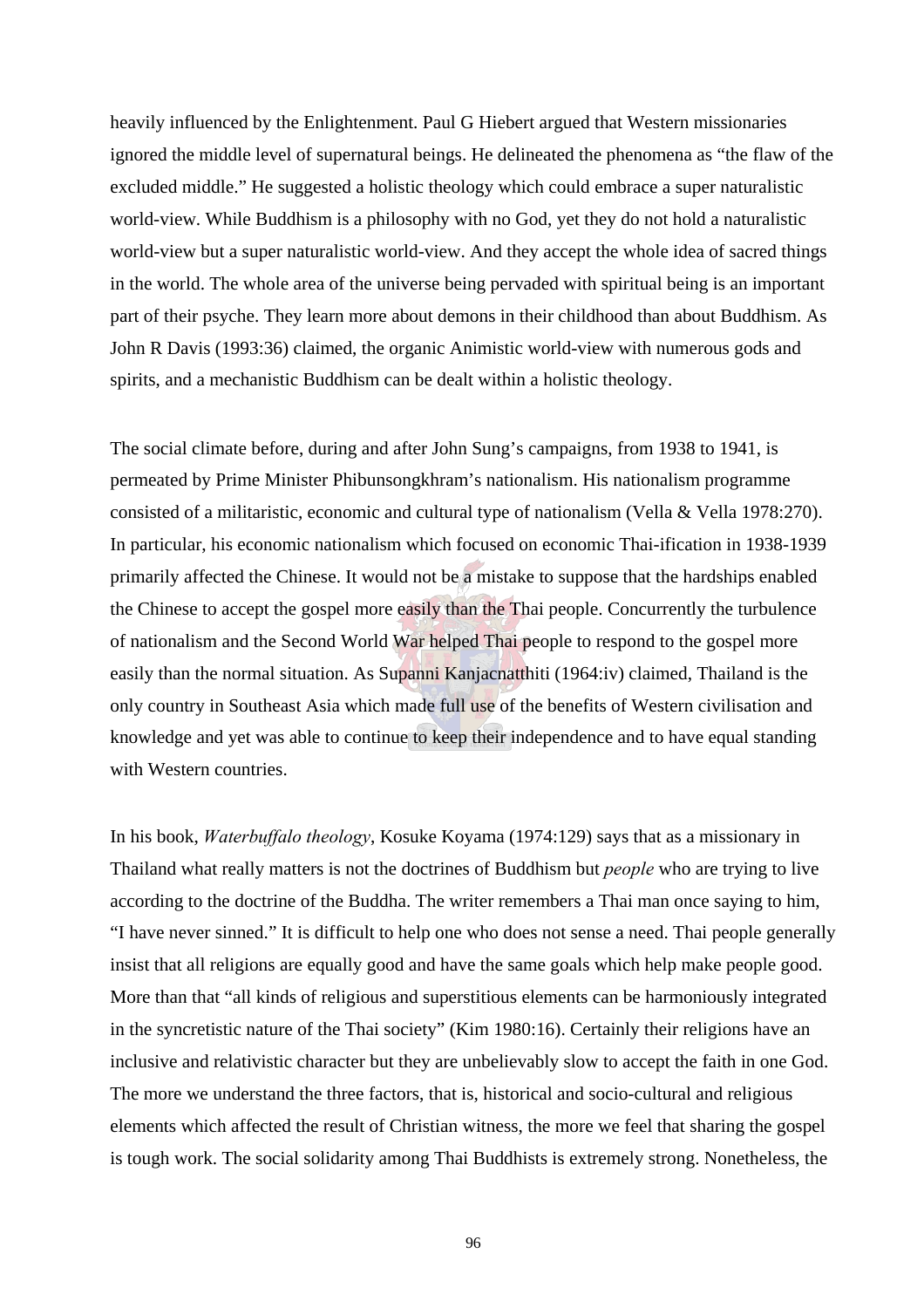writer prays that the merciful God can help the Thai Buddhists by his power. He completely agrees with Alex G Smith (2001:32) that only the Holy Spirit can open blind eyes to see the truth of Jesus Christ.

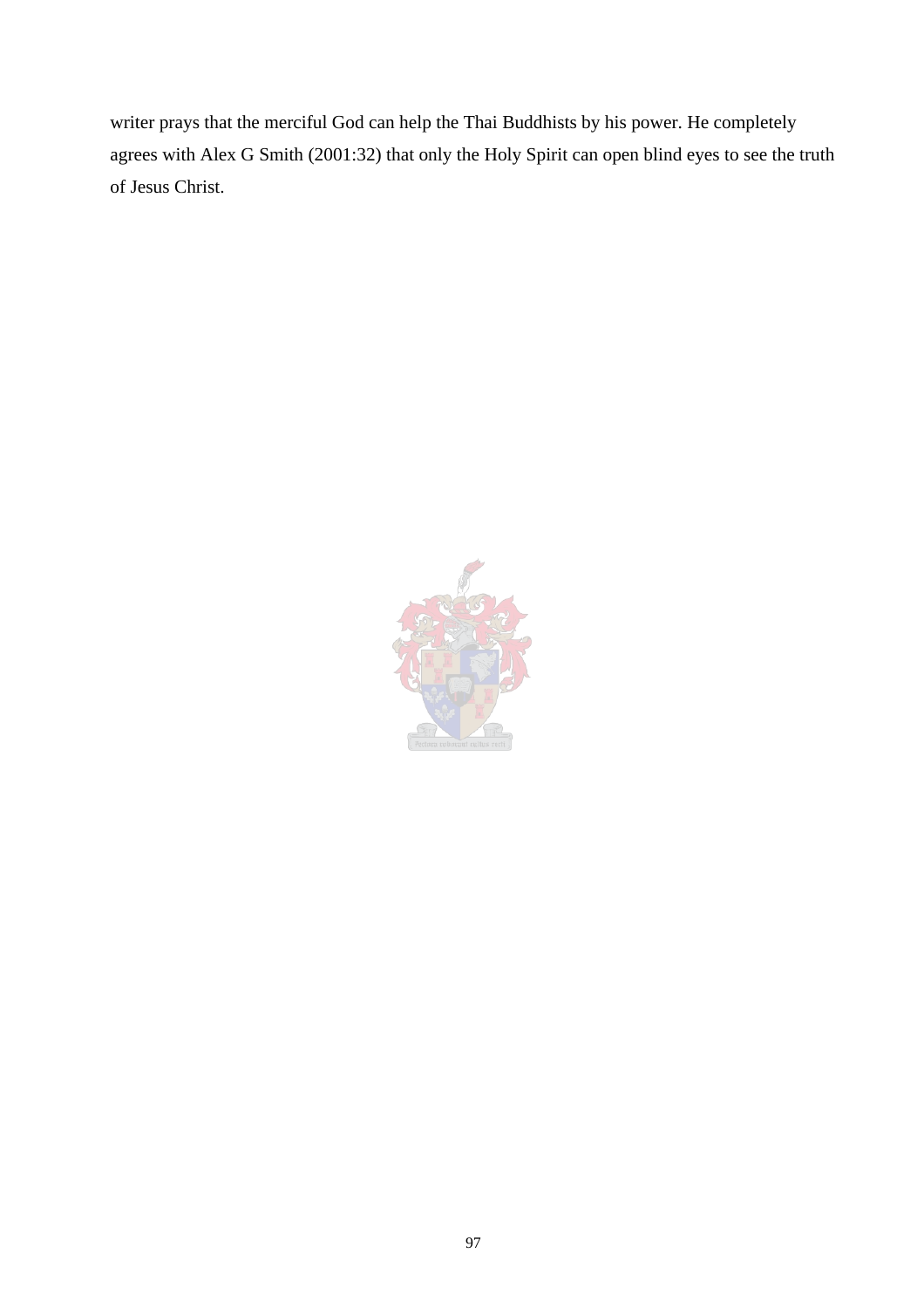### **Chapter 4. John Sung**

### **4.1 Introduction**

John Sung made the greatest contribution towards revival in the history of the Chinese church. He is one of the big giants in the history of the Chinese church (Liu 1982:141). Leslie T Lyall ([1954] 1965:vii) designated him as "the greatest evangelist China has ever known." Out of a total of one million Protestants in China before the Communists took control in 1949, several hundred thousands of people were born again and filled with the Spirit under John Sung's ministry (Tow 1988:49). His life story is dramatic and unusual. He had unique characteristics that influenced his ministry. God used him as a powerful instrument for his glory both in China and in Southeast Asia. This chapter does not focus on John Sung's impact in China but considers his ministry in Southeast Asia.

### **4.2 A brief history of John Sung's life and his ministry**

It would be valuable to divide John Sung's life into three periods. These are the periods of his childhood and boyhood in China, studying in America and five three-year periods.

# **4.2.1 Childhood and boyhood in China (from 27 September 1901 to February 1920)**

John Sung was born on 27 September 1901 in Hinghwa in the Fukien Province. He was the sixth of ten children of a Methodist pastor. John Sung was the first child born after his mother was converted, so he was given the name Ju-un meaning "God's grace" (Lyall [1954] 1965:3). His father, pastor Sung, worked with the American Methodist Episcopal Mission all his life (:4). Pastor Sung served in the ministry for forty-four years. He was a good writer and speaker (Sung [s a], 4:1). Pastor Sung was appointed assistant principal of the Methodist Bible School in Hinghwa about 1907. At the church day school John Sung showed signs of exceptional ability. He experienced his younger sister's death so he faced the mystery of death at a young age (Lyall [1954] 1965:6-7). The Hinghwa revival broke out at John Sung's father's church in 1909 and there were about three thousand conversions when he was nine years old (:8-9). John Sung's family was poor but the home had a warm spiritual atmosphere. They usually had family worship together. During the worship each family member played a musical instrument. In this way John Sung was able to develop musical capability from childhood (Sung [s a], 2:17). He helped with his father's work when he became a high school student. When his father could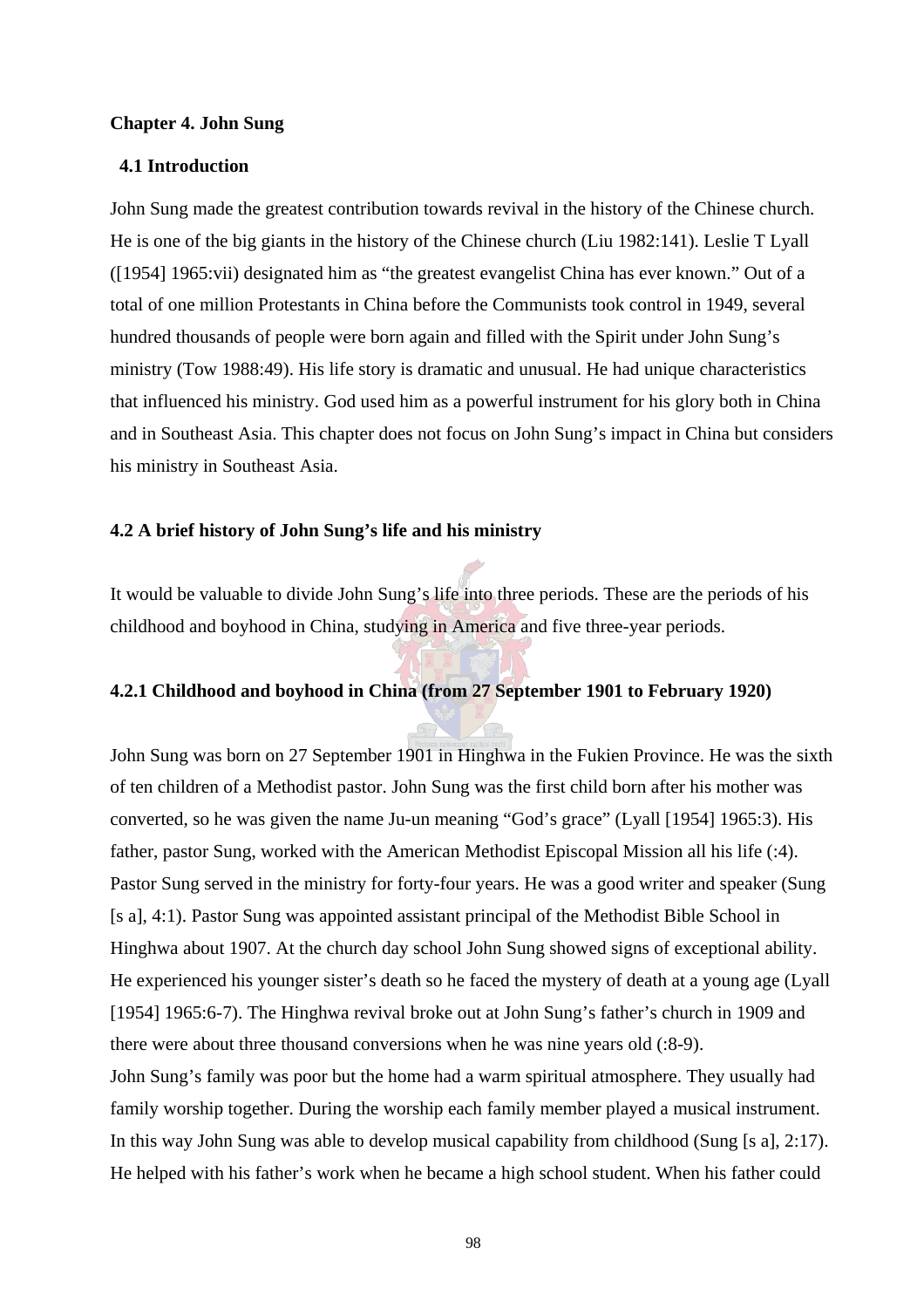not fill his position, John substituted for him. He had a good memory, so he could compose good Scriptural sermons as the "little pastor." He accompanied his father on preaching trips in the villages, through open-air preaching, giving out tracts, selling Bibles and conducting the singing (Sung [s a], 2:12-13). John Sung's father edited a magazine, *Revival*, and he became the assistant editor of the magazine. His father had many books and he enjoyed reading books from his father's library. From about 1917, he began to write a diary and kept up that habit for the rest of his life. When he finished high school, his eldest sister died suddenly so that he was once again reminded of the uncertainty of life (Sung [s a], 2:14-15).

John Sung once said "[w]hat I am today is all from my father" (Sung [s a], 4:1). It seemed that he inherited his father's hot temper (Lyall [1954] 1965:5). He also acquired many good things through his father, especially spiritual assets. He learned the habit of keeping a diary from his father and his father taught him how to preach from the time he was nine years of age. He thanked God for all the good seed sown in his heart while he was young (Sung [s a], 4:2). It is no exaggeration to say that God used his father for moulding him in many ways. During the formative period of his faith, his father's character was a great influence on John Sung.

# **4.2.2 Studying in America (from March 1920 to November 1927)**

God heard John Sung's prayer about his need for money for travel expenses and a scholarship from Ohio Wesleyan University. He arrived in America in April 1920. He was supposed to study Theology but he changed his major to Chemistry. Even though he supported himself during his studying by getting many kinds of jobs, he received three academic degrees in five years and two months, these being B.Sc., M.Sc. and Ph.D. in Chemistry (Sung 1995a:6-13). He displayed such great ability in his studying that he was among the top four students in physics and chemistry to win prize money and a medal for his B.Sc. degree work (Sung 1977:58). He also demonstrated natural leadership and charisma when he led the International Students' Association (Lyall [1954] 1965:25). He was diverted from his faith by accepting a Social Gospel. At one time he "referred to the manhood of Jesus" (Sung 1977:67).

Having been reminded of God's call for him to return to China for full-time ministry, Sung enrolled at Union Theological Seminary in New York in September 1926, where he was deeply influenced by liberal theology. He lost his faith and joy in Jesus Christ. When he struggled to recover his first love for Jesus Christ, the preaching of a young girl impressed him (Sung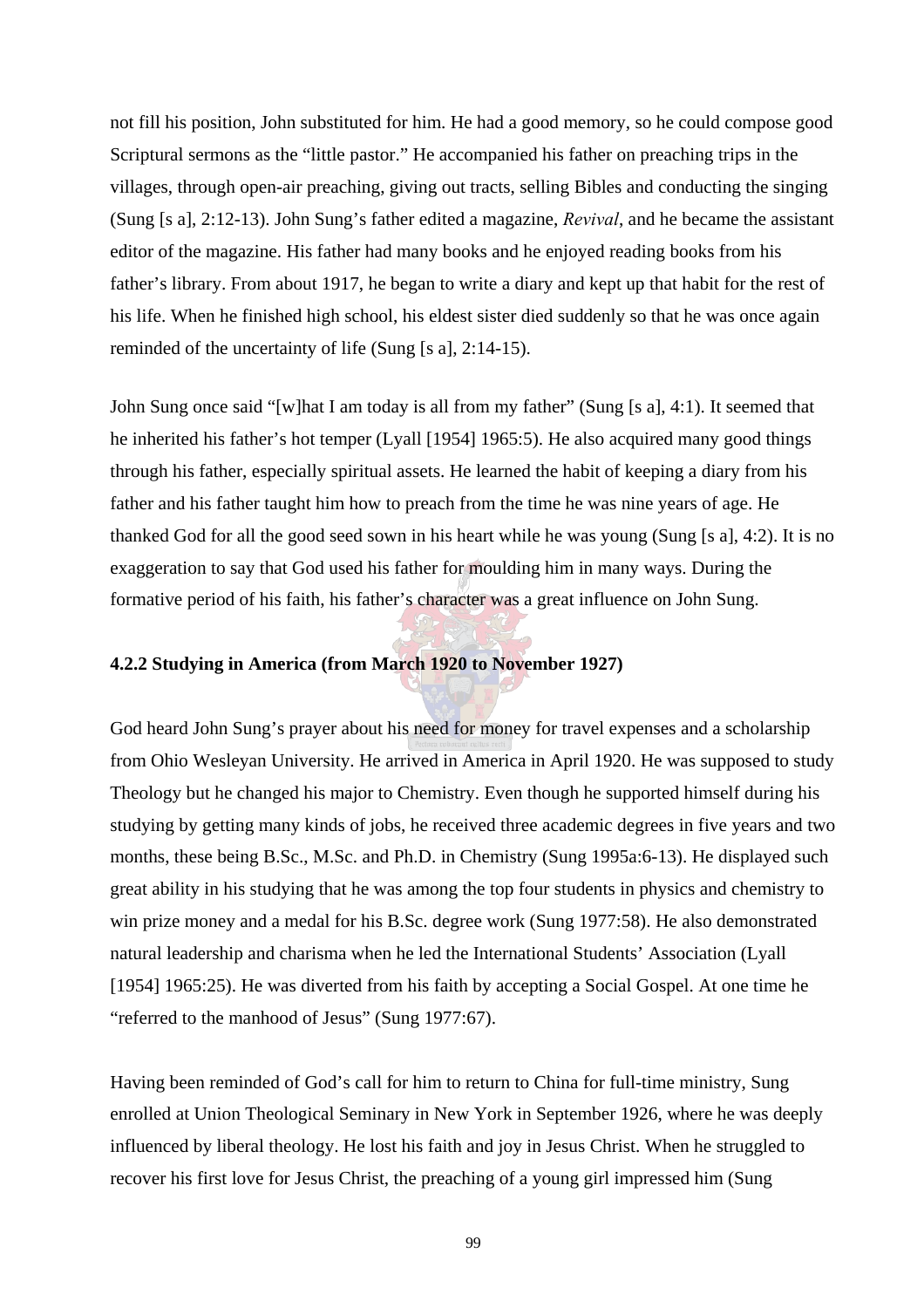1995a:13-15). Following this, on 10 February 1927 he deeply repented and had a vision of the Lord standing before him. He felt intense release from his sins after hearing a voice saying to him, "[y]our sins are forgiven! Your name is changed to John" (Sung [s a], 4:6). He had a meaningful dream a few days after his conversion on 10 February 1927, which decided the direction of his remaining life. He had seen himself as a dead corpse dressed in academic cap and gown, and clasping a diploma in his hand in an open coffin. When a voice said, "John Sung is dead," the angels began to weep. And a voice said, "[w]eep not, ye angels, I will remain dead here—dead to the world and dead to my selfish ambitions" (Tow 1985:85). He received the Lord's message that he was to witness to all nations. After he had experienced new birth, he began to praise God loudly and shared the gospel with people with eagerness. His unusual change of character caused the Seminary authorities to misunderstand him, and to think he had become a mentally unbalanced person (Sung 1977:77-81).

He was sent to Bloomingdale Mental Hospital where he was for one hundred and ninety-three days from 17 February to 30 August 1927. He read the Bible through forty times, following different key thoughts. He called the mental hospital his personal "Bible School" (Sung 1995a:17-19; Sung 1977:82-86). He said that his one hundred and ninety-three days in the hospital "comprised the most significant page of my life" (Sung 1995a:19). In the hospital, God trained him as a man of only one book, the Bible. He always looked back upon his days in the hospital as a significant time in his life. Through his conversion experience on 10 February 1927 and his one hundred and ninety-three days of retention in the mental hospital, God enabled him to turn away totally from liberal theology and Social Gospel.

Leslie T Lyall ([1954] 1965:40) delineated his decisive brave conduct most impressively:

Like Paul, he would renounce the world and its fame once for all: he would burn his bridges behind him. One day, as the vessel neared the end of its voyage, John Sung went down to his cabin, took out of his cabin trunk his diplomas, his medals and his fraternity keys and threw them overboard. All except his doctor's diploma, which he retained to satisfy his father…"There must be great renunciations…if there are to be great Christian careers."

When John Sung recalled the dream of "an open coffin" after his conversion experience of 10 February 1927 on deck, he made a resolute decision to throw away all medals, gold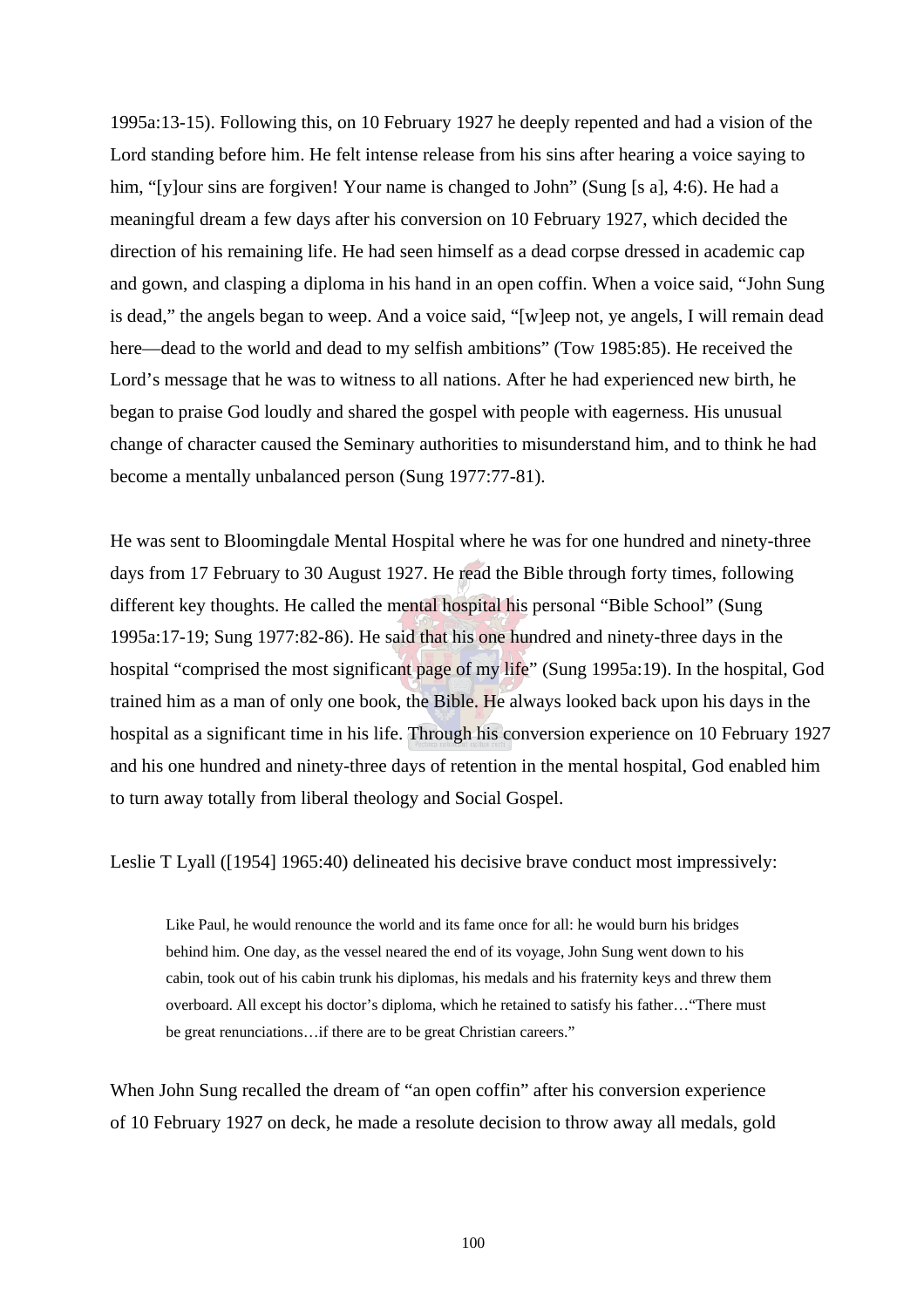keys and diplomas except the Ph.D. diploma, which was saved out of filial piety for his parents, for the sake of Christ in Phlp 3:7-8 (Tow 1985:86).

# **4.2.3 Five three-year periods (from November 1927 to 18 August 1944)**

John Sung came back to China in November 1927. When he refused to become a professor in a National University, his father was disappointed and suspected that he was deranged, observing him for a month (Sung [s a], 4:8).

John Sung told the Rev William E Schubert, John Sung's "closest and most esteemed missionary friend" (Sung 1995a:20), about the five periods of three years each of his life that Christ revealed to him in 1931. The five three-year periods (Lyall [1954] 1965:56; Tow 1988:46) are the water; the door; the dove; the blood and the tomb periods (Schubert 1976:23). The last period, the tomb, does not fit into three years exactly, but lasted for almost four and a half years.

The "Water period" covered the time from November 1927 to November 1930.

John Sung was employed part-time as a Chemistry and Science teacher at the Methodist Christian High School of his old school (Lyall [1954] 1965:46). He was against the nationalism of the nationwide practice of bowing to the portrait of Sun Yat Sen, Father of the Chinese Republic (1867-1925). The Kuomintang, the Nationalist party, pressured the School Board which made John Sung resign from the School. He was married to Jean Hsu on 18 December 1927 (Sung 1995a:20). He began itinerant preaching ministry and trained young people in groups as lay preachers (Tow 1985:91-92). He attended a Christian summer conference to listen and asked permission to give a testimony. The testimony was his introduction to the Chinese church on the whole. In the autumn of 1928 he formed an itinerant preaching band (Tow 1985:93). He visited many places in 1929 (Lyall [1954] 1965:51). He "formed an itinerant Theological School" and spent one whole year on the training of Christian workers in 1930 (Tow 1985:95-97). During the water period alongside a preaching ministry he was involved in many other works such as "religious education, family worship, youth work, literacy, social work, etc" (Tow 1985:108). These first three years comprised his solo ministry.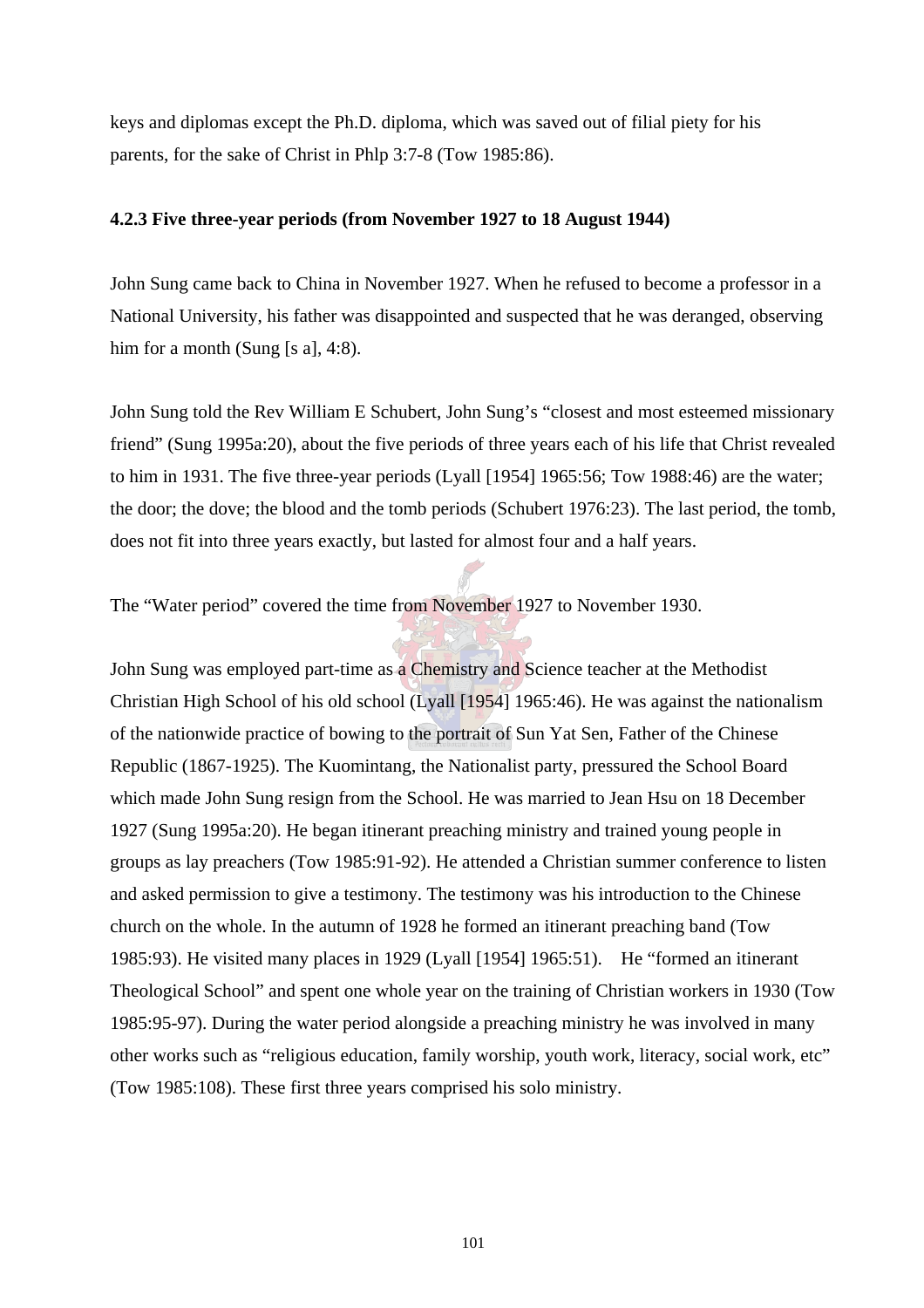The "Door period" lasted from November 1930 to November 1933.

John Sung's wider ministry in China began in November 1930 through a special opportunity. "[T]here was a big Religious Education conference near Shanghai, and John Sung was sent as a delegate, not as a speaker, but to learn from others." When a noted lady missionary saw the materials which John Sung had prepared, she asked him to take her place as a speaker. After that meeting, John Sung was invited to preach in Nanchang by pastor Hsu who had heard his preaching at the Religious Education conference and shared thoughts about John Sung with Rev William E Schubert who also heard him there (Schubert 1976:25-26; Lyall [1954] 1965:60). Both of them had been praying for revival since 1 January 1931 for fifty days, and John Sung came to Nanchang in the middle of February 1931. On the night of 5 March 1931, he realised God's guidance and that he had to "attack the stronghold of sin in the human heart" and "deal with sin's power over men's lives" more than anything else. That kind of message was effective to bring people to repentance (Lyall [1954] 1965:61). The occasion of Nanchang "became the turning point in his whole ministry" (Tow 1985:108). The Holy Spirit fell in a new way on John Sung (Schubert 1976:38). He believed firmly that what the Chinese needed was Jesus Christ and his cross (Tow 1985:69). Five men including John Sung started the Bethel Gospel Band on 9 May 1931. "They travelled to many provinces to conduct evangelistic meetings" (Sung 1995a:20). John Sung preached with the Bethel Gospel Band in many places in Manchuria in 1931 (Lyall [1954] 1965:73-89), in south China in 1932 (:90-98) and in north China in 1933 (:99-111). In November 1933 an untrue rumor that John Sung intended to become a pastor in Beijing caused Miss Jenni Hughes, the Treasurer of the Bethel Gospel Band, to dissolve the band and form a new World Gospel Band. Miss Jenni Hughes dismissed John Sung from the band (Sung 1995a:21). Miss Betty Hu testified that John Sung "did the work of hundreds of preachers in those few short years" (Lyall [1954] 1965:120). Tens of thousands of people were converted through his ministry.

The "Dove period" continued from November 1933 to November 1936.

From 1934 until his death in 1944, John Sung ministered alone. "During this time the Holy Spirit was poured out on the church in China, and Dr Sung himself had some 100,000 converts" (Schubert 1976:23). On 1 January 1934 he prayed for one hundred thousand souls to be brought God. He "pleaded for a double portion of the Spirit that God gave to Finney, Moody, and John Wesley, that the fires of revival would be lit wherever I went and would never be extinguished"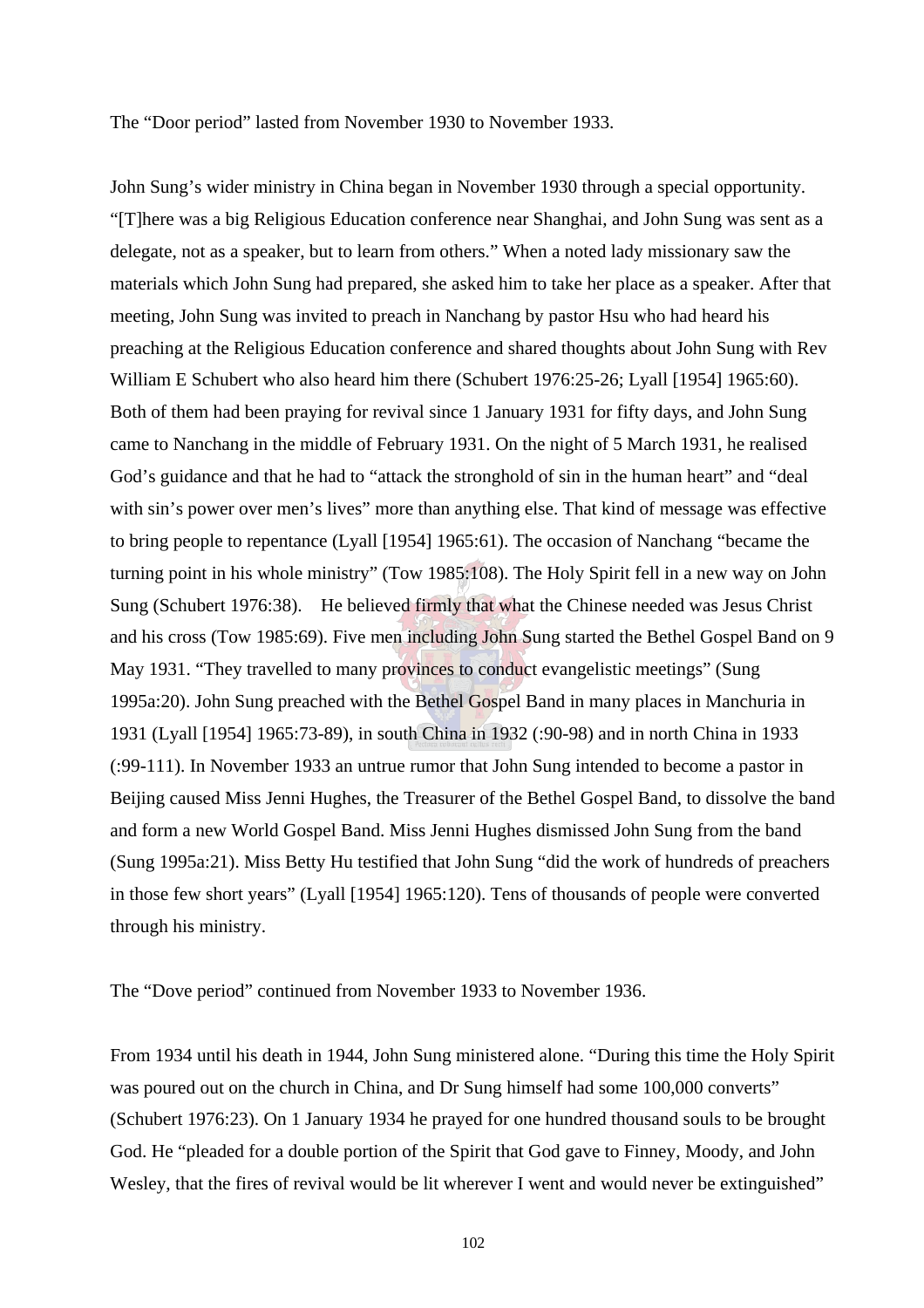(Sung 1995a:23). The fires of revival reached south China in 1934 (:36-46) up to the north and outside of China in 1935 (Sung 1995a:46-74). His preaching tours brought him to various countries in Southeast Asia such as the Philippines, Singapore, Malaysia and Hong Kong in 1935 and Taiwan, Hong Kong, Singapore, Malaysia in 1936 (Sung 1995a:57-95). His ministries changed the course of the gospel history in those countries. God opened a worldwide personal ministry for him during the Dove period.

The "Blood period" continued from November 1936 to December 1939.

During that time Japan attacked China and China bled. John Sung himself also bled on account of a fistula and bleeding bowels (Schubert 1976:23-24), but he continued his ministry within China and overseas that is, in Burma, Malaysia, Hong Kong, Vietnam, Thailand, Singapore and Indonesia. He left indelible traces of the gospel in these countries (Sung 1995a:96-171). His ministry in Southeast Asian countries will be discussed in detail in Chapter 4.5.

The "Tomb period" can be dated January 1940 to 18 August 1944.

Dr Huang diagnosed five anal fistulae in John Sung in Penang in December 1939 (Sung 1995a:166). John Sung came back to his home in Shanghai on 18 January 1940 via Singapore (Sung 1995a:168) and Hong Kong (Sung 1995a:172). He underwent many operations but he never spared himself in his ministry. The Grace Church in Shanghai invited him to conduct meetings from 10 to 16 November 1940. During those meetings his old disease worsened (Sung 1995a:183). He got visas to visit Southeast Asia to finish his work there, but it was not possible to work any more because of his illness (Sung 1995a:190). In December 1940 he was found to have cancer and tuberculosis as well (Lyall [1954] 1965:184). He continued to lead worship and Bible study groups with his family members, friends, Christian workers of the hospitals and visitors (:185-187) because he firmly believed that God wanted him to deny himself completely and magnify the Lord (Sung 1995a:181). He admonished others that "to please God is more important than to do great ministry" (:180). He admitted that "intimate communion with God is of paramount importance" (:204) and prophesied "one day all the Western missionaries will leave China" (:183) and the nation of Israel would be reestablished (:185). He was a man of prayer till the end. Like John the Baptist, John Sung died in his prime on 18 August 1944 at the age of forty three. Wang Ming-tao preached at his funeral service and said "John Sung had been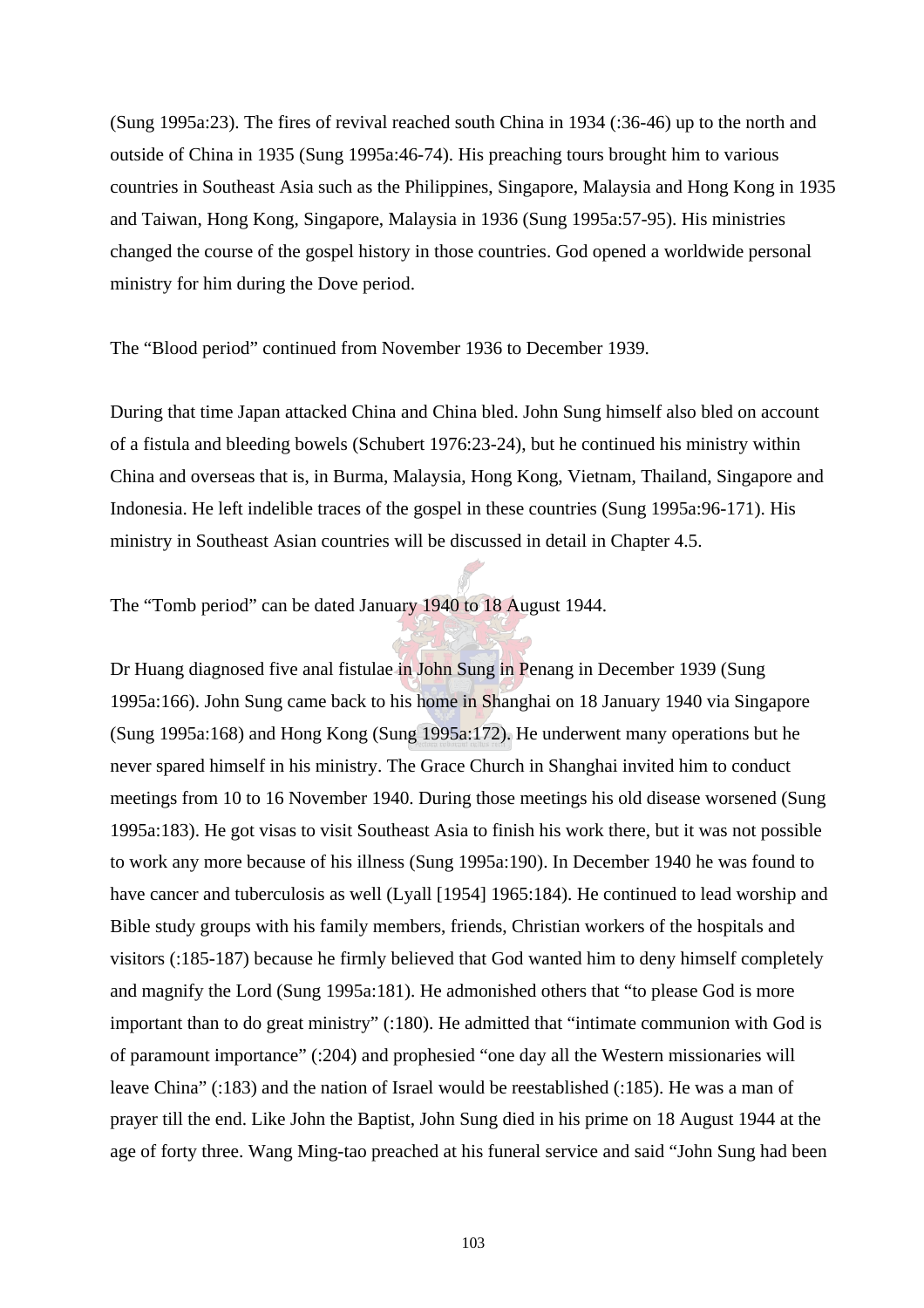called, like Jeremiah, to rebuke the sins of the Church and of society, to be as an iron pillar, fearing no man and faithful unto death" (Lyall [1954] 1965:189).

### **4.3 Four unique features of John Sung's character.**

John Sung was unusual in many ways. God used him exceptionally in his ministry. He was "[a] man greatly beloved, yet greatly hated; bitterly criticised, yet utterly careless of criticism" (Lyall [1954] 1965:xxii). There were several unique characteristics concerning his personality but we choose four points, both strong and weak.

### **4.3.1 John Sung was a dedicated servant of God.**

John Sung laboured for God "with all his might, like running a hundred-meter race" (Tow 1988:43). He was an extremely industrious man. He used every minute profitably (Lyall [1954] 1965:192). "Between the meetings he could never relax" (:162). "He laboured as a man whose days were numbered" (:192). At one time John Sung compared himself to his contemporary servants of God  $(.164)$ :

There are many people better than I! For exposition of the Scriptures, I am not equal to Watchman Nee! As a preacher, I am not up to Wang Ming-tao! As a writer, I cannot compare with Marcus Cheng! As a musician, I am far short of Timothy Dzao! I have not the patience of Alfred Chow! As a public figure, I do not have the social graces of Andrew Gih! There is only one thing in which I excel them all: that is in serving God with every ounce of my strength!

John Sung himself acknowledged that he stood high above the others in his devotion to the Lord. "He was wedded to the Cross. He glorified in the Cross…He recklessly forsook all to follow his Lord. With all his superficial faults and idiosyncrasies, he was a man after God's own heart" (Lyall [1954] 1965:193). He asked himself what life was for and answered himself: "Life is to be God's instrument. Eloquence and wealth are nothing. We should give over [all of] these for the Lord's use, for we need God" (Sung [s a], 5:25). He preached that "The more we fear, the more we die! The more we dare to die, the more we live!" (Sung [s a], 3:14).

In the foreword of *John Sung* by Leslie T Lyall, John Stott gives a unique evaluation of John Sung ([1954] 1965: viii-ix):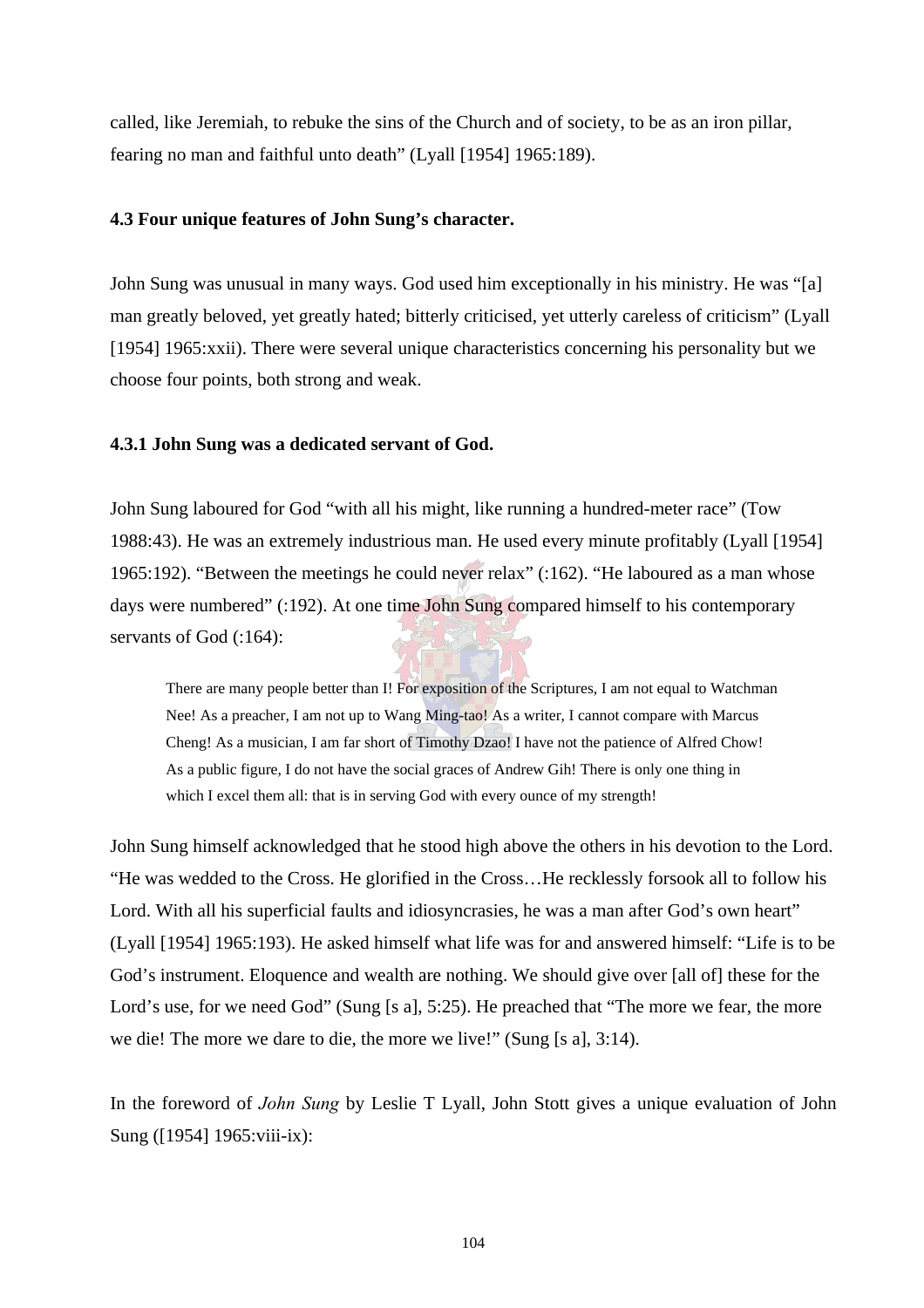He knew what it was to deny himself and follow Christ…He was no seeker of fame and no lover of money. He had no hunger for popularity. He hated flattery…never to advertise himself. Like his Master before him, he sought not his own glory. He was willing to be a fool for Christ's sake…He desired to live unto God only…He was on fire for God, "a living flame of gospel zeal." He never spared himself…He would go on preaching until his clothes were wet with perspiration, and would ignore the pain of his illness, resolved if possible to die on the platform…John Sung loved God and souls. That was all.

He never spared himself but denied himself entirely. He lived his day by day life just as if it would be the last day for God's glory.

#### **4.3.2 John Sung was a fearless man.**

John Sung "played the part of John the Baptist in his fierce rebukes, and was particularly outspoken in his condemnation of ministers who were preaching another gospel or contradicting the truth by their lives" (Lyall [1954] 1965:x). John Sung's denunciations of sin were fearless. Sometimes he would call a pastor or office bearer in the church and say, "There is sin in your heart!" (Lyall [1954] 1965:142). He was not afraid of anybody including missionaries. "[H]e preached one day on the revival in Samaria" and compared "the failure of Philip's ministry to the failure of the work of the missionaries" (Lyall [1954] 1965:xx). He preached with certainty as follows:

Trusting God, you need fear nothing (Sung [s a], 2:14). Trusting Jesus you can triumph over all…Trusting Jesus, trusting God, we are more than conquerors in everything (:15). The disciples were killed for Christ. Brothers and sisters, there's a crown of glory awaiting martyrs and we should die for Christ (Sung [s a], 6:15).

He did not fear anything but sin. He gave equitable treatment to all levels of people.

#### **4.3.3 John Sung was a candid and simple man.**

"Like Jesus he loathed hypocrisy. He never hesitated to denounce with scathing candour the hollow mockery of nominal Christianity in people and pastor alike" (Lyall [1954] 1965:x). When somebody indicated his errors, he was willing to apologise (Lyall [1954] 1965:158). While John Sung toured north China in 1937, he met some Christians who remembered his brusque manners in the meeting at Pingyao in May 1933. John Sung offered his sincere apology for his haughty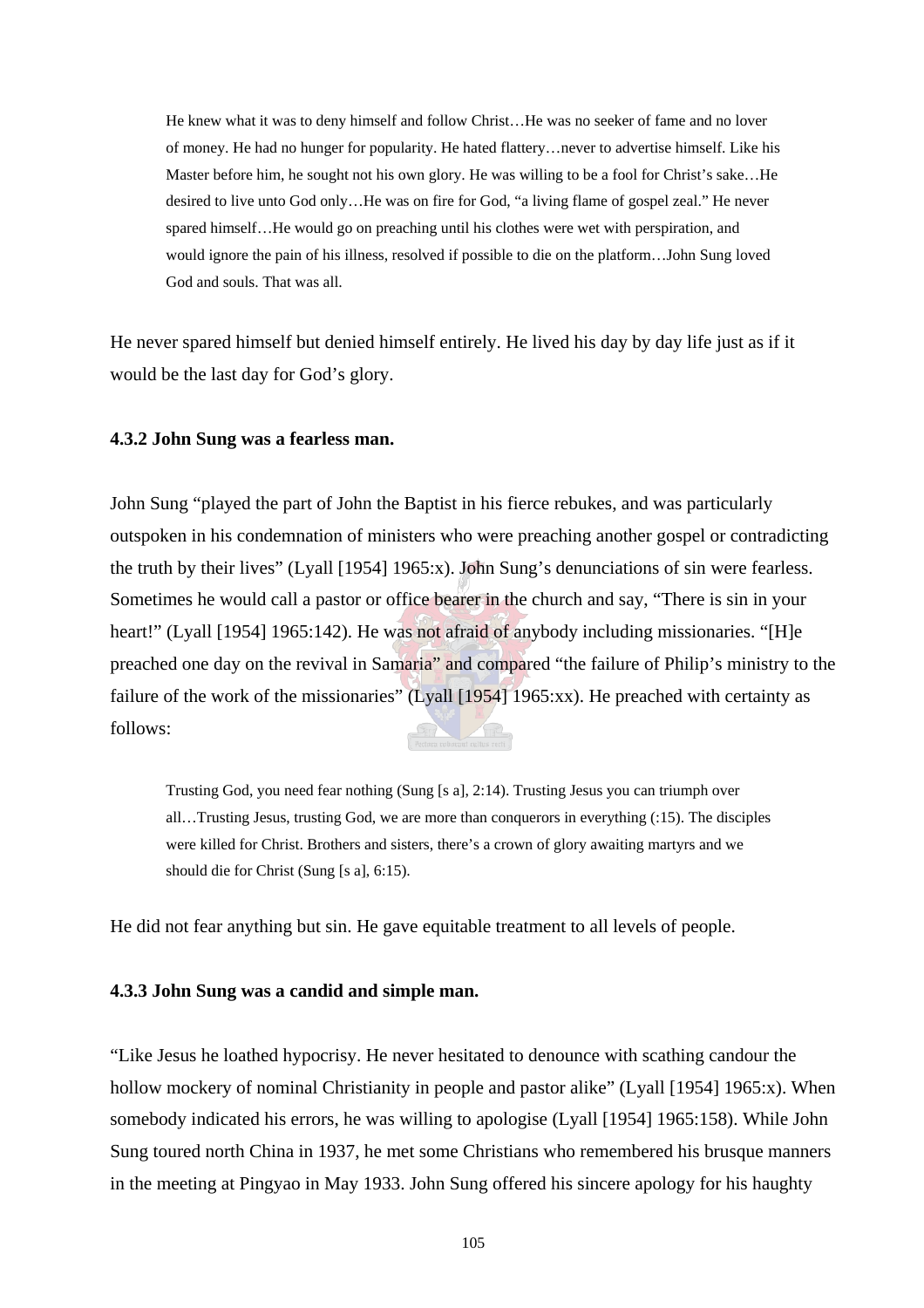attitude toward the Christians there like this. "When I was with you in 1933, I was very carnal! But I hope you will see a change for the better in me now and find me rather more spiritual!"

Even though he was a scholar and a scientist he was never pedantic in his sermons (Lyall [1954] 1965:xxii). His dress was simple and his appearance was normal all the time (Lyall [1954] 1965:162).

# **4.3.4 John Sung was a person of an impetuous disposition.**

John Sung had a quick temper from an early age (Lyall [1954] 1965:5). On occasion, he and his brother "were sitting in the courtyard eating their breakfast rice when a quarrel started and he threw his hot rice into his brother's face in anger, scalding him and breaking the bowl!" (Lyall [1954] 1965:6). When he preached, many people were involved in interpretation from his dialect into the local dialect. If the interpreters were slow or made a mistake he would abruptly order that the interpreter be replaced (Tow 1988:43; Lyall [1954] 1965:149-150).

Once bus traffic was halted because of heavy rain. So the departure of John Sung's team members delayed the campaigns in south Shansi. John Sung was impatient at the delay of the bus. He angrily berated the bus station manager for the non-arrival of the bus. This seems a strange reaction by a preacher who had just completed a week of the most powerful preaching! (Lyall [1954] 1965:xx).

But Mr G E Metcalf of the China Inland Mission testified to the change in John Sung during the summer of 1938. When John Sung saw Chinese Christians and missionaries who were labouring for God with great self-sacrifice, he seemed to become a more humble person than before (Lyall [1954] 1965:163-164).

# **4.4 An analysis of the distinctive features and emphases of John Sung's theology**

There is no point in analysing all of John Sung's theology. It is necessary to examine the notable and important side of his theology. Although he studied theology at the Union Theological Seminary in New York for about six months, from September 1926 (Lyall [1954] 1965:29) to February 1927 (Sung 1977:82), he was not a theologian. Nevertheless he had a distinctive theological direction. Leslie T Lyall ([1954]1965:146) states that, "though Dr Sung was no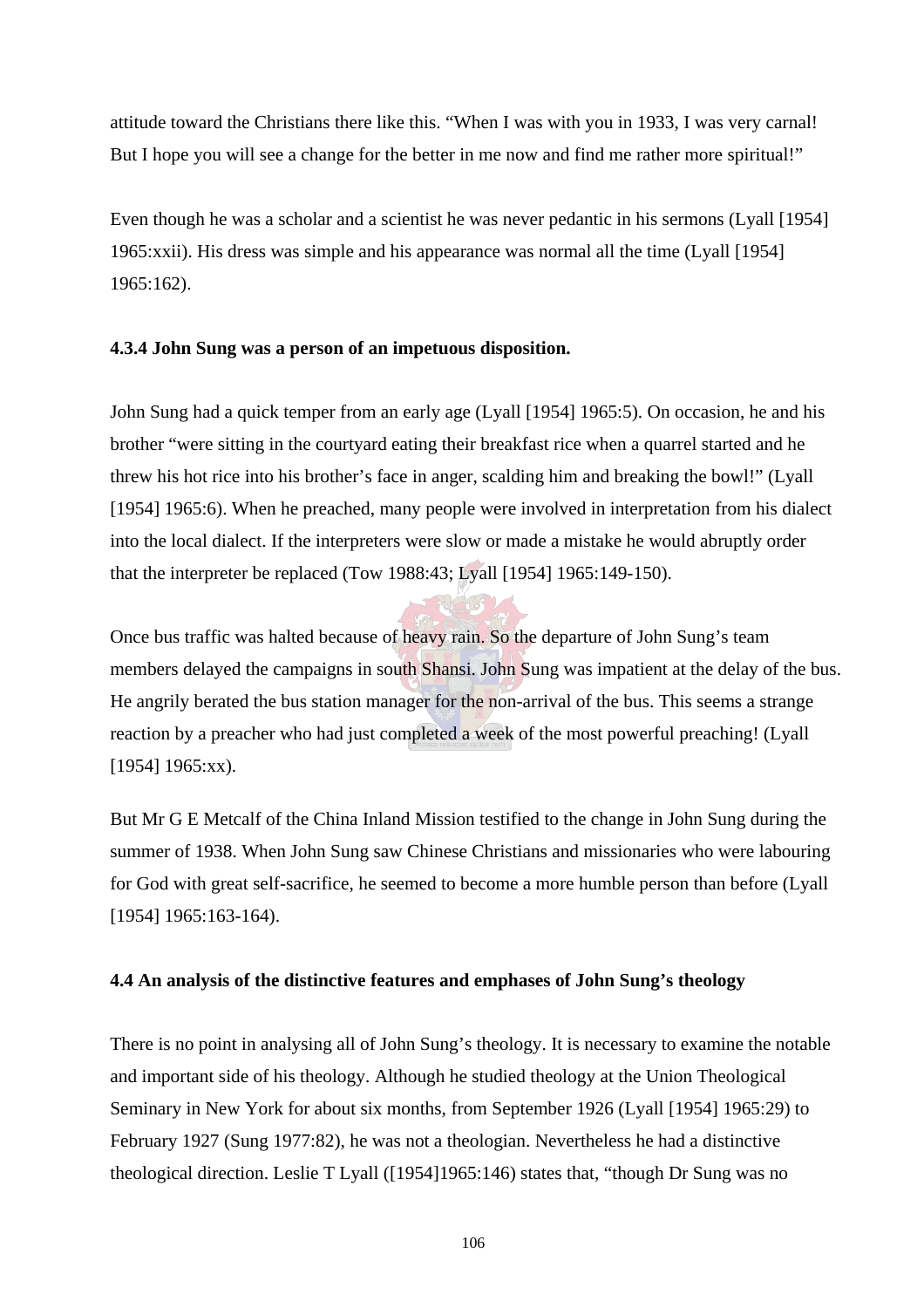theologian, he never hesitated to enter into controversy in defence of what he saw to be the right. He held his convictions with great tenacity." It is not too much to say that his real theology was formed at Bloomingdale Mental Hospital (Sung 1977:85). He was never bound by the theology of a denomination. Timothy Tow asserted that John Sung's doctrinal emphasis was above a denomination's (Tow 1988:46). His theology of revival will be discussed in Chapter 6.

# **4.4.1 Opposition to liberal theology or the Social Gospel**

The Social Gospel is "[a]  $19<sup>th</sup>$ - and early  $20<sup>th</sup>$ - century American movement, primarily found in Protestantism. It applied the Christian faith to contemporary social conditions in an industrialized society and focused on impoverished urban workers. It stressed justice and the establishment of the kingdom (reign) of God" (McKim 1996:262-263). On three occasions John Sung repudiated liberal theology or the Social Gospel as he saw it.

The first occasion was related to his experience of being born again. When John Sung studied at Ohio State University, he was actively engaged as a leader of the International Student Association and the International League for Peace. He promoted goodwill to abolish racial discrimination and effected fund raising for needy students, which was in line with the Social Gospel and liberal theology (Tow 1985:65). When he studied at Union Theological Seminary he was influenced by liberal theologians like Dr Henry Sloane Coffin (1877-1954) (Weber 1990:295-296) and Dr Harry Emerson Fosdick (1878-1969) (Whiteman 1990a:446-447). He had been taught by them that the Bible is a partially inspired book (Tow 1985:69). Timothy Tow (1988:37-38) asserted, "[i]t is evident from a study of John Sung's life that God had sent him to Union Seminary, to taste the bitterness of liberal theology that he might find the grace and truth of the living Saviour the sweeter." When he experienced real new birth on 10 February 1927, he went to see Dr Fosdick and told him, "[y]ou are of the devil. You made me lose my faith, and you are causing other young men to lose their faith" (Tow 1988:73-74).

The second occasion was linked with his one hundred and ninety-three days of retention in the mental asylum. He devoted himself to study God's Word by the guidance of the Holy Spirit (Tow 1988:78). He stated, "[b]y the Lord's instruction I've derived 40 methods of study, reading the Bible 40 times" (:81). His confinement at the mental hospital made him grasp the Bible as the only truth and reject the Social Gospel and liberal theology for the rest of life.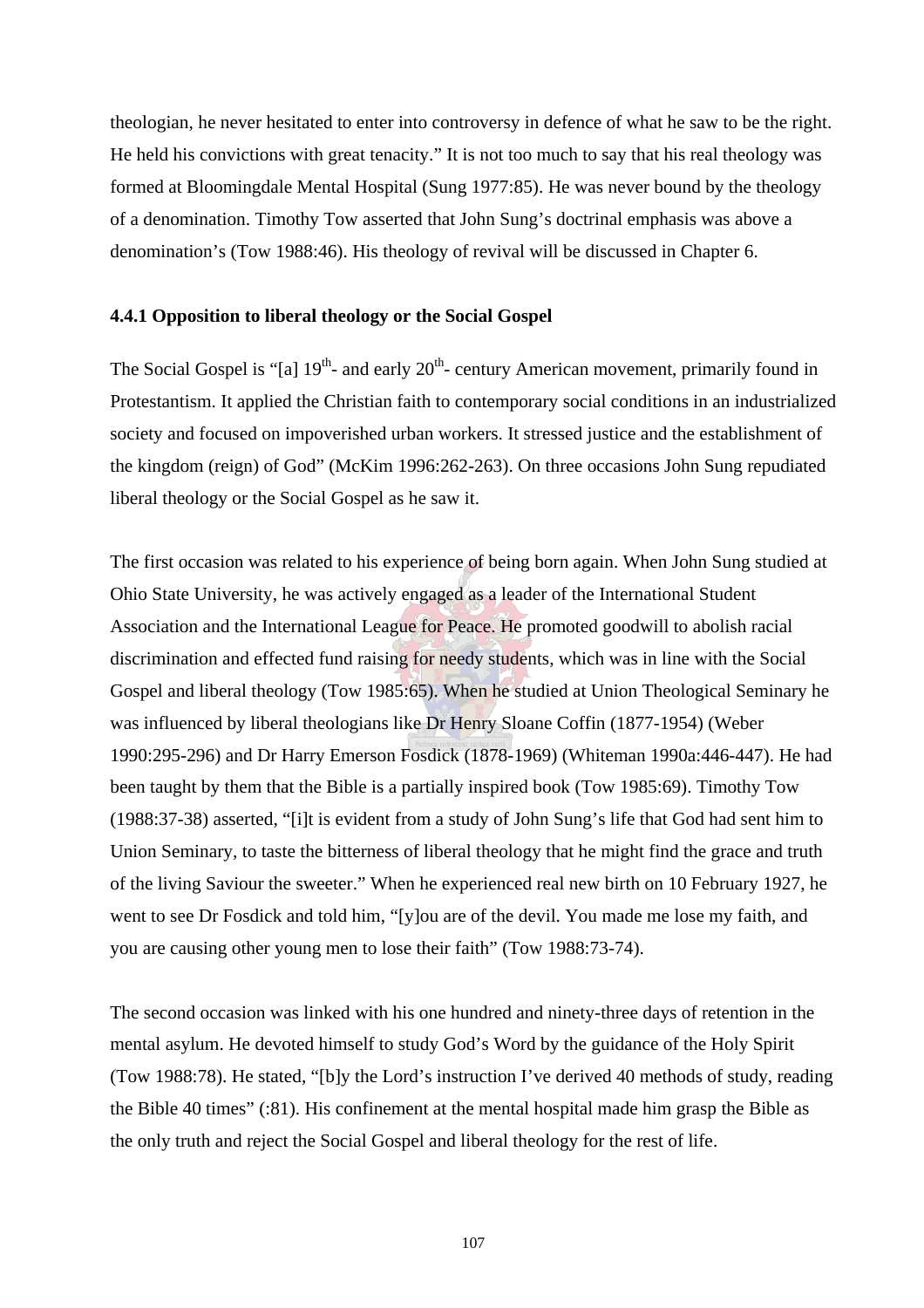The third occasion was connected with his experience of Nanchang on 5 March 1931. He made a decision to attack humanity's sin (Sung 1977:111). From November 1927 until he found the assurance of the real problem of humanity's sin on 5 March 1931, he was interested in all sorts of movements (Sung [s a], 4:14). When Dr Tojohito Kagawa gave a lecture on Social Gospel at Shanghai Christian University, John Sung communicated the efficacy of the cross instead of the Social Gospel (Lyall [1954] 1965:58). He strongly disagreed with Evangelism through social methods or liberalism. John Sung held firmly to one thing only, Jesus Christ and salvation from sin (Toktaeng 1984:110). After March 1931 he denounced liberal theology and the Social Gospel vigorously.

#### **4.4.2 The Word of God**

Timothy Tow affirmed John Sung's theology of the Bible thus: "More than ever a Fundamentalist after conversion, believing the Bible to be the infallible and inerrant Word of God, he took a strong stand against the Higher Critics." He solved all problems by referring to the Bible. Though he had visions and dreams during the days of spiritual conflict, he rarely mentioned these except in his conversion story. "His emphasis was on God's Word and the reading of the Bible" (Tow 1988:38). He soaked his heart and mind in God's Word (Lyall [1954] 1965:ix). He did not read any commentary on the Bible (Sung [s a], 4:27). "John Sung was a man of the Word. He loved it passionately. He knew the Bible as few know it" (Lyall [1954] 1965:192).

#### **4.4.3 Christology**

"John Sung was sound in Christology." The centre of his preaching was Christ who was crucified, had risen from the dead, ascended and is coming again. "[H]is sermons were orthodox and well-balanced" (Tow 1988:39). John Sung's preaching "always centered on the Cross" (Lyall [1954] 1965:x). He denied the Social Gospel but preached "the old Gospel of the Cross" (Lyall [1954] 1965:51). He strongly disagreed with evangelism through social methods or liberalism. He held firmly to one thing only, Jesus Christ and salvation from sin (Toktaeng 1984:110). He emphasized that Jesus came to save sinners (Sung [s a], 1:10-11) and that he died for sinners (:16-17). When a person repents of his/her sin, the blood of Jesus Christ can certainly cleanse him from sin (:23).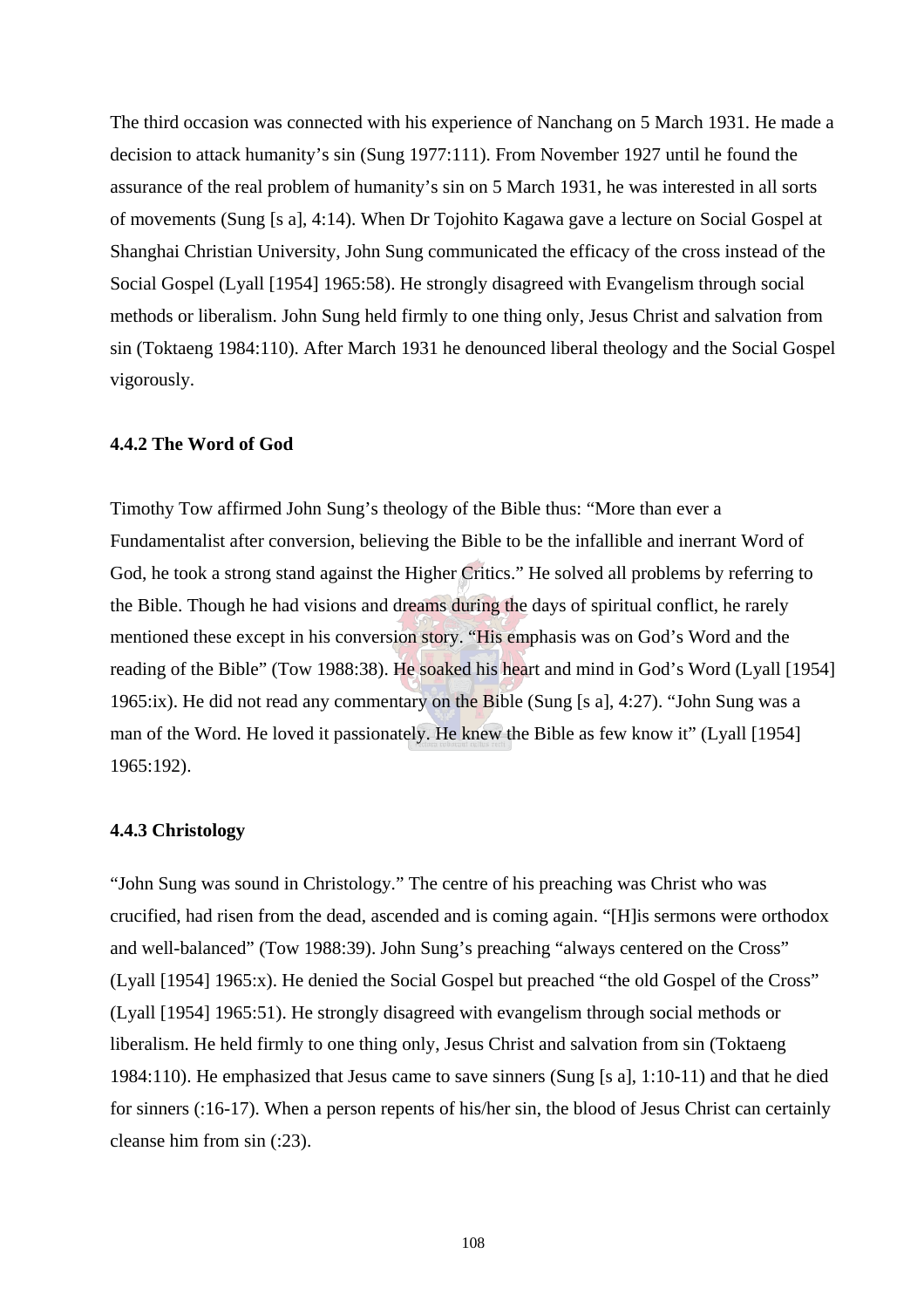### **4.4.4 Prayer**

John Sung was also a man of prayer. He prayed very early in the morning for two to three hours every day (Lyall [1954] 1965:xix). He believed in the power of prayer. Therefore he prayed intercessory prayer for thousands of converts (Tow 1988:43). He understood that "[p]rayer increases our faith" (Sung [s a], 2:12) as well as "our weapon, our cannon to fight Satan." We can conquer the demon by prayer. Undaunted prayer is effectual (Sung [s a], 6:16). Prayer with hope is powerful  $(17)$ .

### **4.4.5 Regeneration**

"To be born again is of [the] greatest importance" for humanity. To be born again is "something that must be vividly experienced" (Sung [s a], 2:5). He stressed that to be born again is to be understood and experienced by all. "The new birth is the foundation of doctrine. The new birth is [our] passport to heaven" (:6). Being born again is "the work and seal of the Triune God, Father, Son and Holy Spirit" (:7). If a person is not born again, that person does not have everlasting life (:10).

### **4.4.6 Holy Spirit**

John Sung was most interested in the work of the Holy Spirit. He did not rely on natural gifts but relied on power from the Holy Spirit (Lyall [1954] 1965:ix). He shared his own experience of Nanchang on 5 March 1931 (Sung [s a], 3:16-17):

I was greatly discouraged in the first three years of my ministry…It was at Nanchang one night when God said to me, "From tonight, the Holy Spirit will accompany your labours." From that time onwards the glory of God has been manifested everywhere.

"Divine power in no small measure was poured upon him" (Tow 1988:39). The Holy Spirit brings power, cleanses sins and gushes with living water (Sung [s a], 5:25). When man repents, God will make the person "a river of living water" (:26). He affirmed that "[e]very Christian should have the baptism of the Holy Spirit" (Sung [s a], 7:21). He was convinced that a Spiritfilled man need only lay hands on the head of one who had truly repented and had his sins cleansed to bring the Spirit down upon him (Sung [s a], 7:16; Lyall [1954] 1965:173). It was not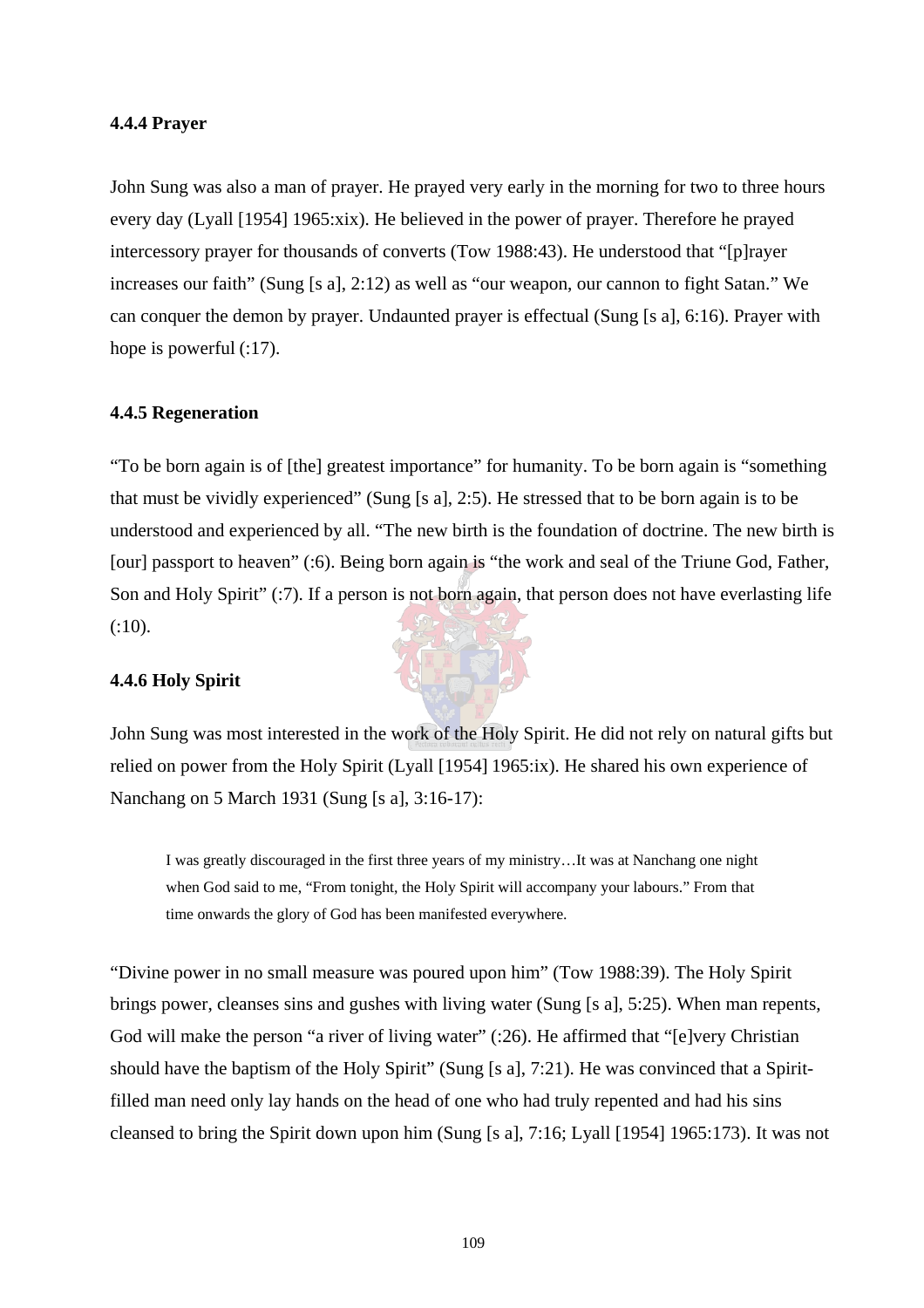enough to be filled with the Spirit. We need to stand firmly on the foundation of God's Word (Sung [s a], 7:17).

Timothy Tow asserted (1988):

During all the 15 years of John Sung's ministry, there was not a single place where he ministered that the Holy Spirit had sent the gift of tongues (:54). His ministry brought no tongues in confusion but many tears in confession (:58). [W]hen [the] so-called Holy Spirit Churches in North China demanded to speak in tongues as proof of a needed second blessing when their members had never bowed the knee in repentance of their sins to God, John Sung reputed them. Without sin being washed out from within, there was no possibility of the Holy Spirit filling them. The prerequisite of a filling of the Spirit is the cleansing of sins from our lives. (:54).

He did not agree with the idea of the second blessing. He said that it was not necessary to speak in tongues, to see visions (Sung [s a], 7:8). He was not Charismatic or Pentecostal at all.

There is relationship between Holy Spirit and humanity's sin. "Unless sin in the heart is cleansed by Jesus' precious blood through prayer, the Holy Spirit will not fill us" (Sung [s a], 7:16). The Holy Spirit cannot fill us when we are unholy (Tow 1988:54-55). "An unholy person has no power" (Sung [s a], 6:9). On the other hand, when we have power from the Holy Spirit we have power in witnessing (Sung [s a], 7:12) and, conversely, if "we do not witness we are not filled with the Spirit" (Sung [s a],  $7:24$ ).

He taught the work of the Holy Spirit as follows (Sung [s a], 7):

- 1. Without the Holy Spirit in the heart, one has no knowledge of sin (John 16:8)…
- 2. Without the Holy Spirit, we cannot understand our Bible-reading (John 16:13)…
- 3. Without the Holy Spirit we can hardly pray (Rom. 8:26,27) (:1)…
- 4. Without the Holy Spirit we have no faith (I Cor. 12:9)…
- 5. Without the Holy Spirit, there is no love (Rom. 5:5)…
- 6. Without the Holy Spirit, there is no courage (Mark 13:11)…
- 7. Without the Holy Spirit, there is no power (Acts 1:8) (:2)…
- 8. Without the Holy Spirit, there is no fruit (Galatians 5:22)…
- 9. Without the Holy Spirit there is no life (Gal. 5:25)…
- 10. Without the Holy Spirit there is no unity (Eph. 4:3)…
- 11. Without the Holy Spirit there is no holiness (I Pet. 1:2)...
- 12. Without the Holy Spirit there is no submission. Without the filling of the Holy Spirit, one is not holy and one cannot submit to Jesus...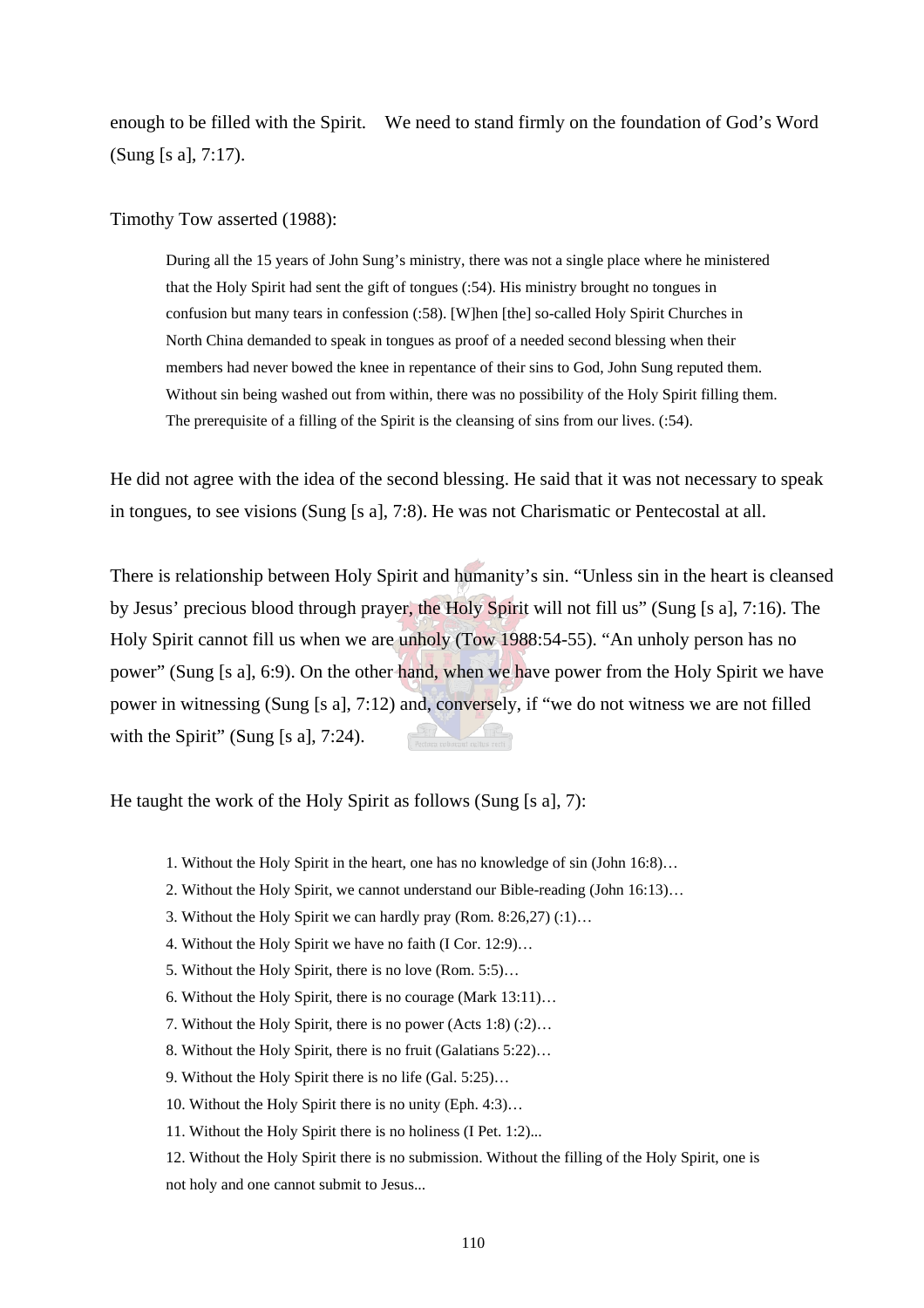13. Without the Holy Spirit there are no gifts ( I Cor. 12:7-11)... 14. Without the Holy Spirit, there is no proof (Eph. 1:13, 14) (:3)… What the Church needs, what every member needs, is the Holy Spirit (:4).

To acknowledge and to know the work of the Holy Spirit is the beginning and the end of a Christian's life. The Holy Spirit transforms us into powerful and submissive children of God.

# **4.4.7 Sanctification**

John Sung preached that we must be separate from the children of the world in holiness (Sung [s a],  $2:16$ ). On one occasion he preached as follows (Sung [s a],  $3:10$ ):

Even our body is the temple to the Holy Spirit. Though we are of little worth, God wants us to become holy. To become holy is to become a holy temple. Let us seek holiness early that God might dwell in our hearts.

God will bless and use a holy person. God gives power to heal the sick to a holy person. But humanity can be holy only by the word of God (Sung [s a], 3:19). Thus, he "strongly emphasised the holiness of God" (Tow 1988:39).

# **4.4.8 Church**

John Sung's doctrine of the church was sound. "While he was not slow to rebuke modernist ecclesiastical leaders, he loved the people and worked with the church, having been nurtured in a parsonage from birth to manhood" (Tow 1988:39). He was probably an individualist, but he never lost sight of the corporate nature of Christianity. "Being unhampered by denominationalism, he went wherever the churches invited him. He worked with them and through them" (Lyall 1965:xi). He accepted invitations from all kinds of churches ,that is, big and small churches and town and village churches (Tow 1988:56).

He did not regard the mode of baptism as important. Timothy Tow (1988:40) declared:

As to the mode of baptism, he naturally sprinkled. This he did to a batch of two hundred at their request while campaigning in Manchuria. In Hong Kong, however, he went under the water in a Baptist Church to identify himself with the Baptists, and for the sake of gaining entrance to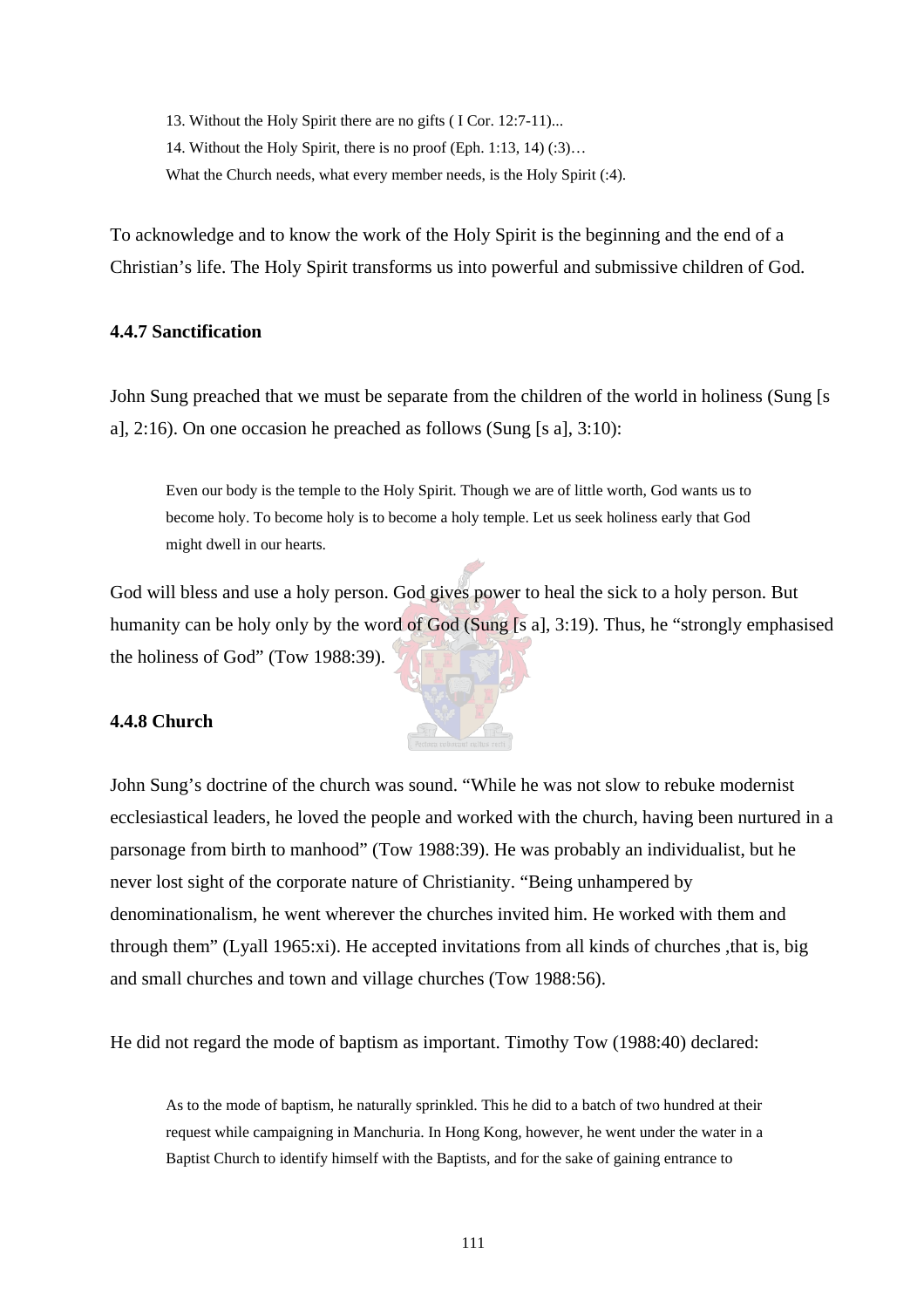Baptist territory. Now that he was immersed, the missionary of that Church asked him to baptise twenty-one women and twelve men, which he did.

#### John Sung described the need for the church as follows (Sung [s a], 6:22):

Now, why the Church? It is in order that united we might provoke one another to love, to run the heavenly race. This brings progress. But [it is] not for a born-again person to run alone. Then he will cool off. Not so when we are in a fellowship, whereby we are more and more encouraged and kept and helped through fellowship. So members of the same Church should help one another, keep one another, preserve one another. Without the Church, one is left alone to eventual falling away.

He never supported the division of the church. He encouraged people to unite together in Christ (Lyall [1954] 1965:125-126). He "comments in his journals that the existence of numerous denominations of foreign origin is one of the greatest hindrances to the spread of the gospel in China" (:117).

#### **4.4.9 Eschatology**



There are seven signs that will happen before the end of the world. From the time that Jesus came to this time is seven times or periods. There are seven signs.

**The first period** was from AD 30 to 70. In verses 5-6 Jesus said let no man deceive you...**testing by the eye**. The eyes of Christians and of the church need to be tested…We can call it the first test.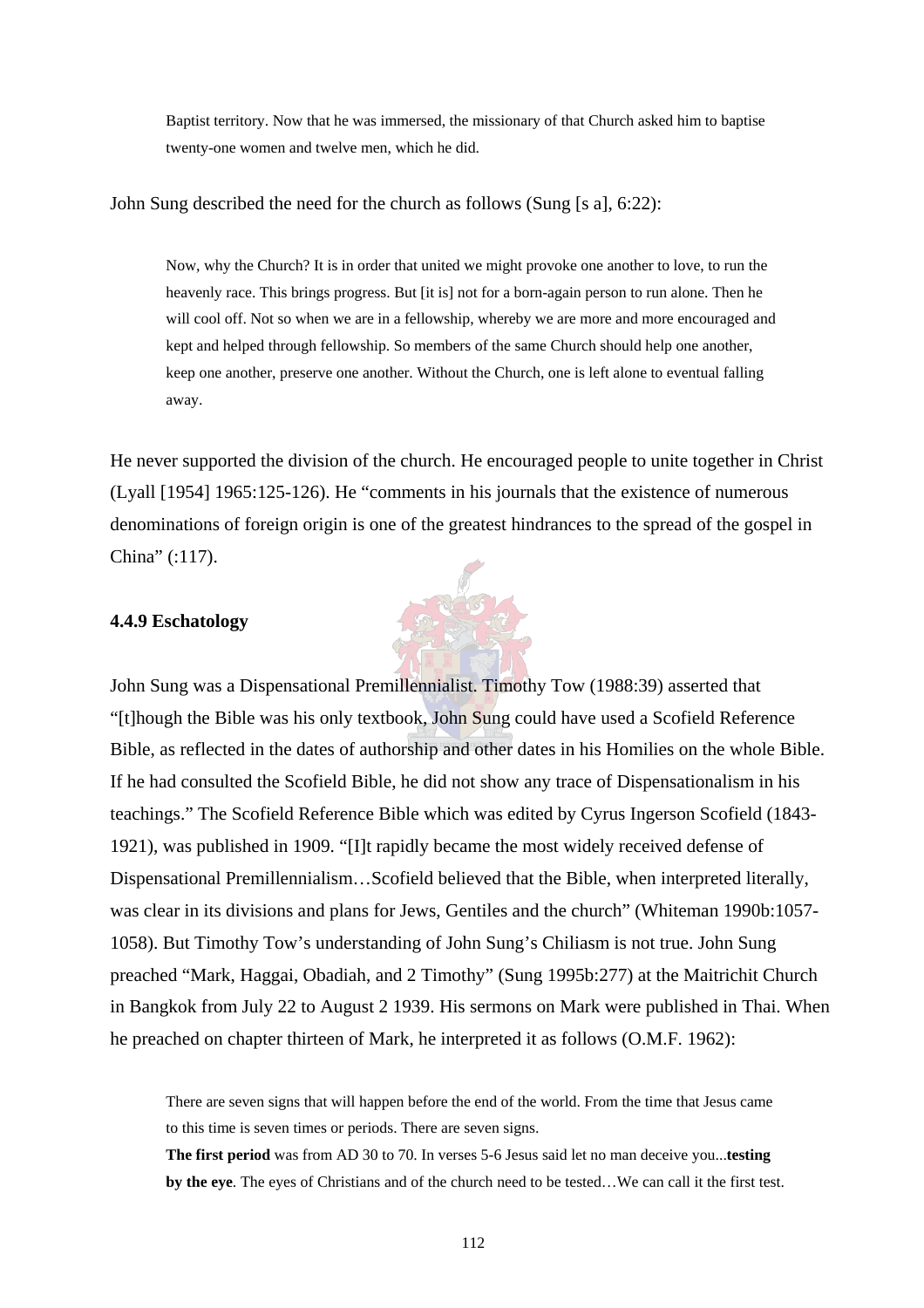From the time Jesus ascended to heaven till AD 70 the church was tested and people were divided into two groups (:130).

**The second period is in verses 7-8, testing by the ear**. From AD 70 to 100 there will be wars (:131).

**The third period is in verses 9-11, testing by the mouth**. From AD 100 to 200 the mouth must be tested, not eyes or ears (:133).

**The fourth period is in verses 12-13, testing by hands and feet**. That is, there will be strife in the family, fathers killing sons and sons fathers. Christians will be hated by those in the house who are not Christians, not others persecuting them but our own brothers and sisters and relatives persecuting us (:134)…AD 200-323. There were great splits in the church till AD 323...

**The fifth period is in verses 14-20**, **testing by the brain** from AD 325 to 1517 (:135).

The Dark Ages till the time of Martin Luther (:136).

**The sixth period is in verses 21-23**, **testing by the spirit** from AD 1517 to the present day (:139). **The seventh period is in verses 24-27**, **testing by death**. Everything is dark, the sun is dark, everything is dark, and there is no light. The world is in darkness (:140).

Even though the understanding of the seven dispensations of Scofield's are different from that of John Sung, we can find John Sung's viewpoint of Dispensational Premillennialism in his sermons. He said, "[d]eath does not end all" (Sung [s a], 6:3). "I know when Jesus returns this world will be destroyed. At that time we will be caught up to meet with Him in midair. When Jesus returns the Jews will rule this earth!…We'll reign with Christ 1,000 years" (Sung [s a], 8:6). "After the millennium this world will be annihilated. Then will succeed the age of a new heaven and new earth" (Sung [s a], 8:11). He maintains a clear distinction between the church and Israel.

John Sung emphasised "the soon coming of Christ" (Tow 1988:39) and the temporality and vanity of this world (Sung [s a], 3:21). But he had a sound eschatological world-view. He continually said, "[t]his world is not my home, I'm just passing through…But this does not teach us to get out of the world, to neglect our earthly duties. Rather we should have a clear perspective of the world so that we may not be encompassed and subdued by it. Though we are in the world, we are not of the world" (Sung [s a], 3:21-22).

### **4.4.10 Homiletics**

In his book, *I remember John Sung*, William E Schubert (1976:14), veteran missionary to China and John Sung's close friend, gave an appraisal of John Sung: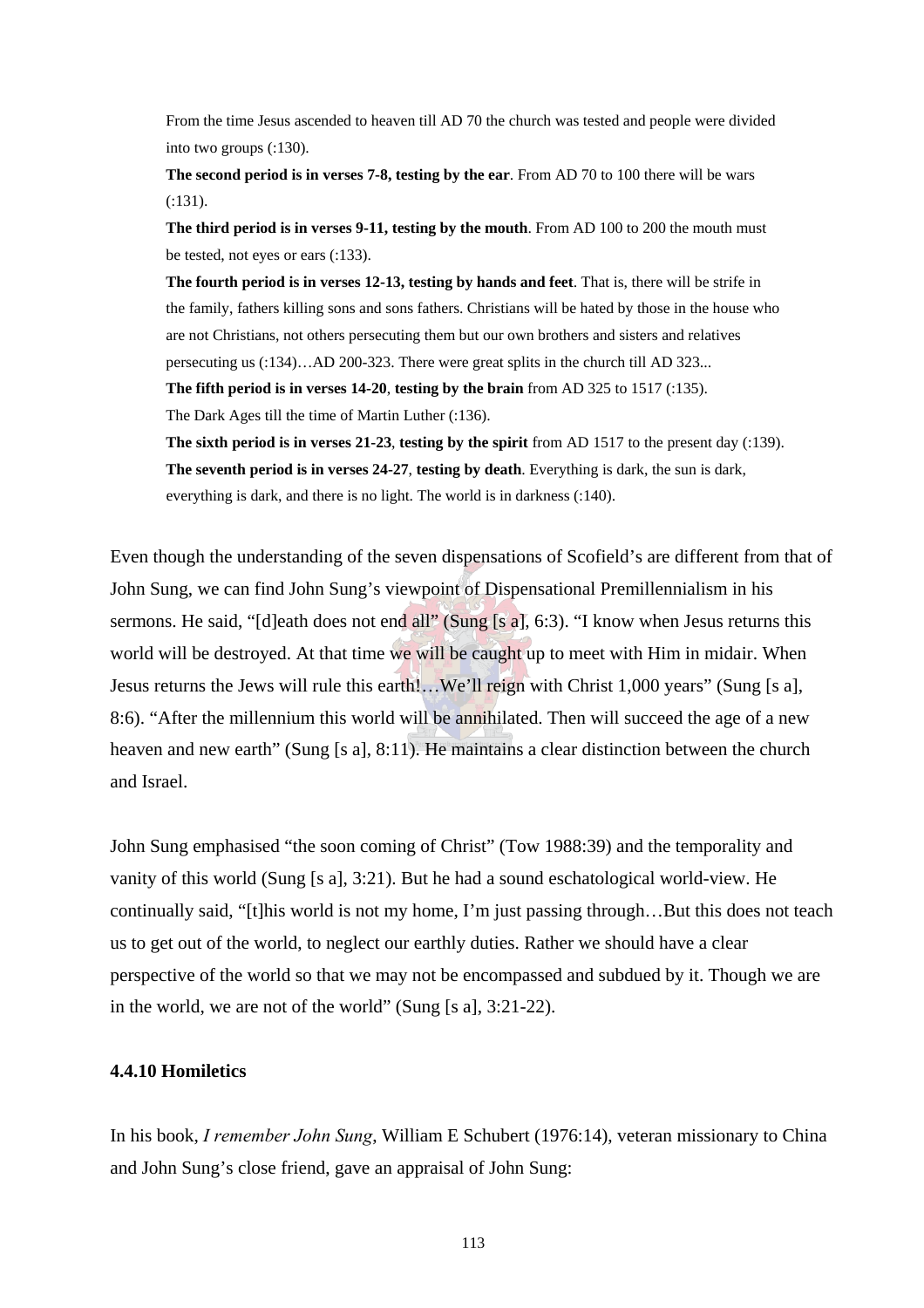Dr John Sung was probably the greatest preacher of this century. I have heard almost all the great preachers from 1910 until now, including R A Torrey, Billy Sunday, Henry Jowett, the great holiness preachers, the Methodist bishops, including Bishop Quayle, even Harry Emerson Fosdick, who set a great example of the homiletic art,…, and finally Billy Graham. Yet John Sung surpassed them all in pulpit power, attested by amazing and enduring results.

John Sung's "preaching was essentially expository and Biblical… Nothing mattered to him but to declare the Word of God" (Lyall [1954] 1965:192).

John Sung's sermons had fervour. The Rev Samuel Kho (1999) testified that "Dr Sung preached most vigorously, he really poured himself into it, using all his body. He was wearing a white shirt and it was soaked, all of him was soaked, perspiration just ran off him." "He was on fire for God, 'a living flame of gospel zeal'" (Lyall [1954] 1965:ix). This zeal of a man on fire attracted the multitudes (Lyall [1954] 1965:192). John Sung used everyday words in his preaching. "John Sung, above any other Chinese preacher, could speak the people's language, to both old and young, to the educated and the uneducated, to ancient women and underage children" (Tow 1988:42).

John Sung ([s a], 2:18) preached allegorical sermons from time to time. Here is an illustration of his allegorical preaching on Gn 6:14-22.

The boat Noah made was rectangular: length 300 cubits, width 50 cubits and height 30 cubits. It looked rather like a Bible. And the Ark is a type of Bible. There are three storeys with a window on top. The Bible is divided into three sections: 1) the Old Testament, 2) the Four Gospels and 3) the Epistles. Revelation is the window on top. The boat has only one door. To enter the Kingdom of Heaven there is also only one narrow door. The whole Ark is made of one type of wood. The whole Bible is written by inspiration of the Holy Spirit. The Ark's length is 300 cubits inasmuch as Jesus' life span on earth was thirty years. Three storeys also stand for Jesus' three years of preaching. The window on top stands for the last year of Jesus' work, and it also typifies the Cross.

When he preached at Maitrichit Church in Bangkok from July 22 to August 2 1939, he also interpreted the Bible allegorically (O.M.F. 1962:78):

Jesus broke five loaves and two fishes to feed five thousand people. This signifies five continents. Jesus died on the Cross that the whole world may feed on Him. From the five loaves and two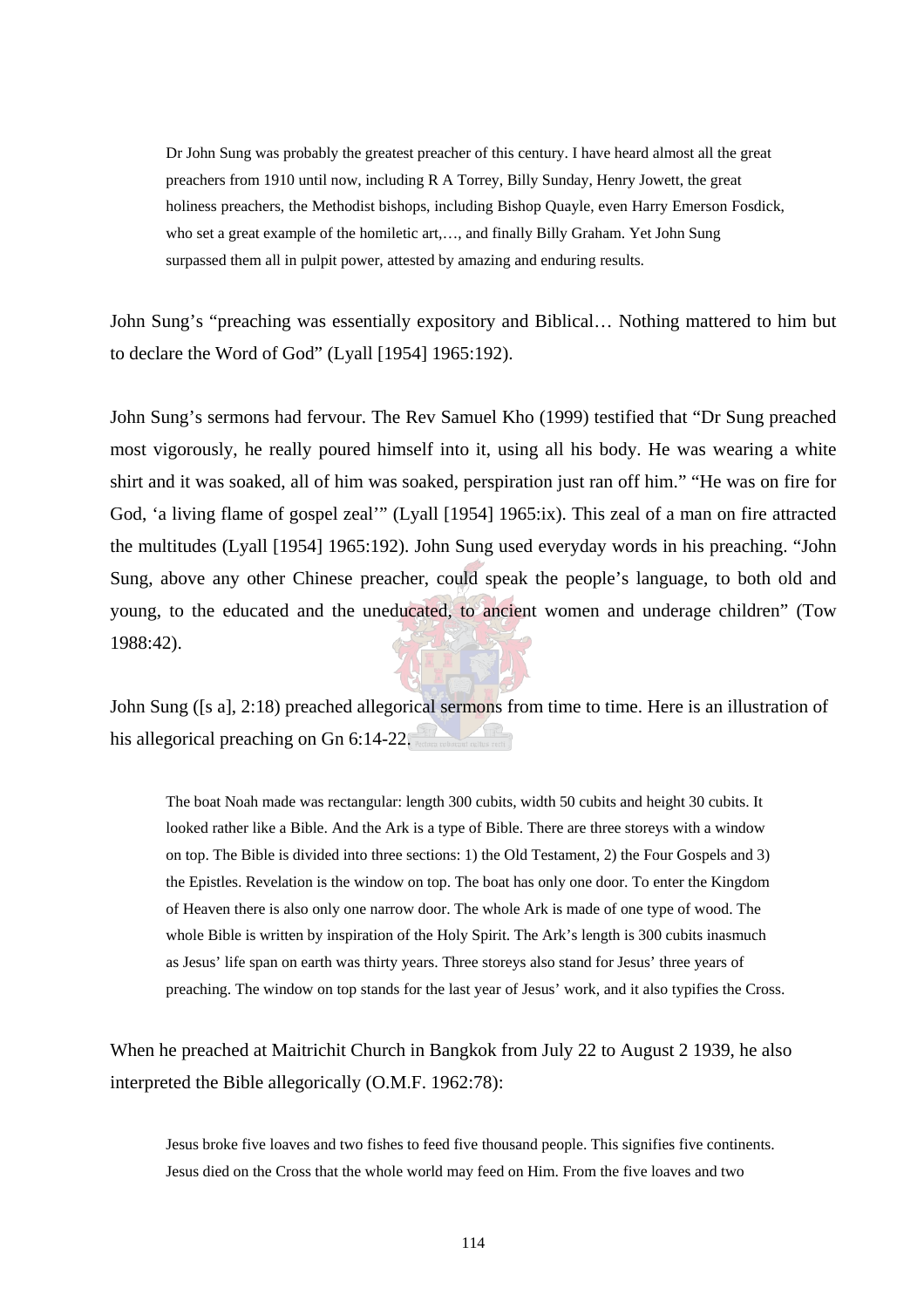fishes there were twelve baskets left over, which signify twelve families or clans. Whatever Jesus did, he wanted His disciples to do likewise. The seven loaves are the seven churches, the four thousand to whom they were given are the four directions, meaning the whole world. Jesus died for us, gives us life, and so we must give it to the whole world, this is the spiritual meaning.

"[H]e was able to hold his audiences and give them a familiarity with the contents of Scripture" and yet his interpretation of the Bile was "often fanciful in the extreme" (Lyall [1954] 1965:145). He preached that heaven is in the north where there are no stars. Hell is in the centre of the earth where there is hot fire (Sung [s a], 1:5).

His preaching was demonstrative in style. "[H]e used many visual aids of his own innovation." He would *perform* his sermon in the pulpit. One time he wore "the rags of a Chinese gown to represent sin and a linen-white one for our righteousness in Christ. For the Holy Spirit he would use a little bell which he rang vigorously to show a born again person is disturbed by sin under conviction" (Tow 1988:42-43). The Rev Samuel Kho (1999) who attended John Sung's meeting at Maitrichit Church in Bangkok in 1938, has recollected John Sung's preaching style vividly:

I can remember clearly that that day he said he was preaching about sin and the burden, bearing the burden of sin. He took a sack the size of 100 Kgs of paddy rice and carried it on his shoulder, preaching for all of two hours. There weren't just ordinary things in that sack, but a stove for cooking rice, a ladle, food, rice and many different things, all of them heavy. He carried it about and preached like that. He carried it till it was very heavy and his shoulder must have hurt… And he said, "What is it that makes it heavy?" And then be lifted out the stove and the ladle. And he had laid everything down. He was not taking it back, he was giving it to God, but when he went home he would take it home. That is to say, he was demonstrating that everyone wants to escape from the heavy weight of this world. But in the end, after praying, after setting everything down, when they go home they take it with them again; they carry it again and do so all their lives.

John Sung was "a man who put himself and Christianity into the news by his unorthodoxy ways, which always annoy the orthodox" (Lyall [1954] 1965:157). He was "[n]oisy and acrobatic and full of humour on the platform" (:xxii).

John Sung employed music in his preaching. In "every message he preached he would have an appropriate chorus to sing at intervals" (Tow 1988:43). John Sung "gathered many wonderful testimonies and illustrations which he used most effectively in his sermons" (:45). He also used "numerous references to his own personal experience as a Christian" (Lyall [1954] 1965:154).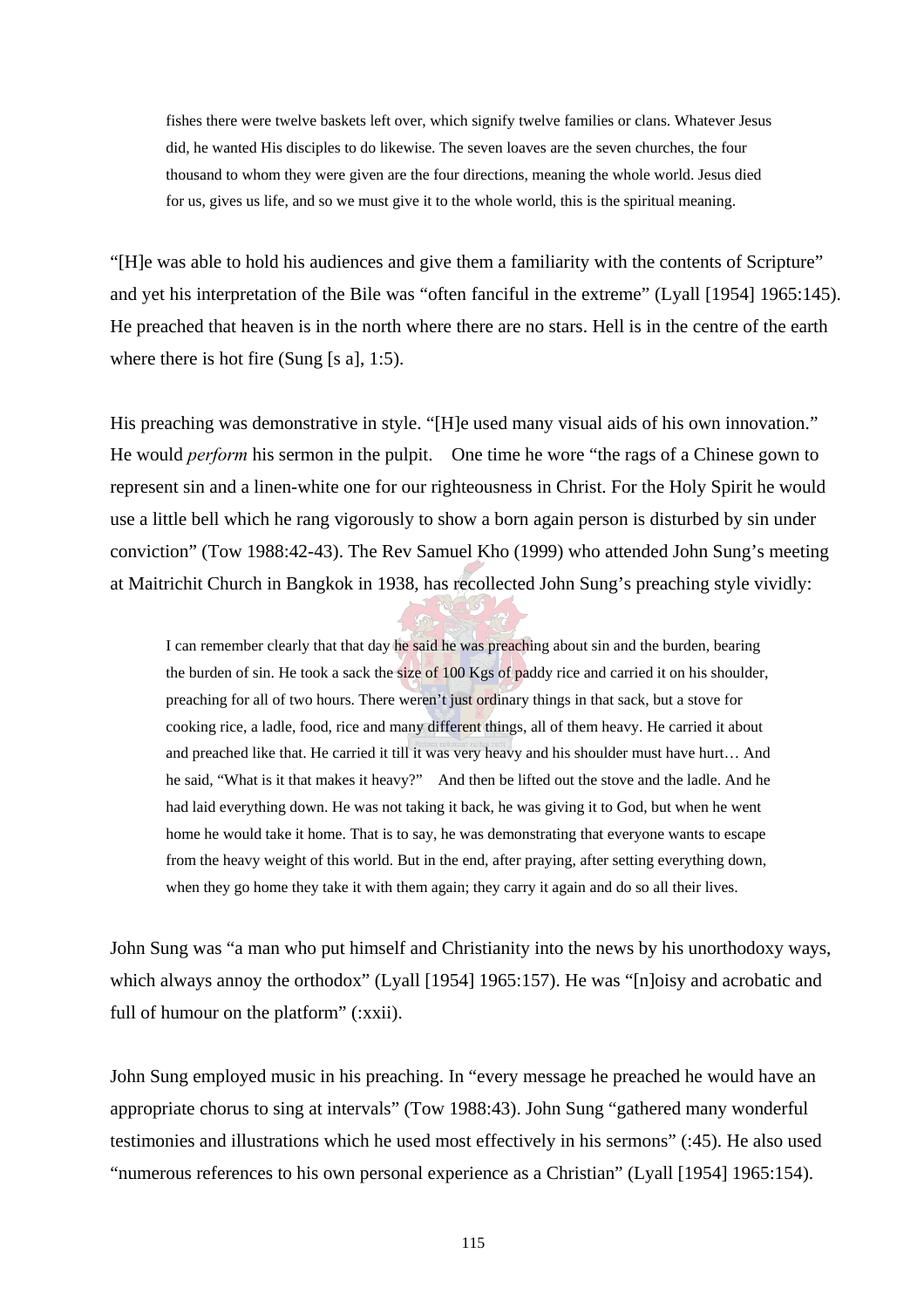#### **4.5 John Sung's impact in Southeast Asia**

In the interpreter's preface of *The diaries of John Sung: An autobiography* (Sung 1995a:ii) Stephen L Sheng said "[i]n the few biographies of John Sung in existence, there has been no comprehensive and authoritative record of his most productive ministry years and his illness and death." In his book, *John Sung*, Leslie T Lyall ([1954] 1965:xiii) mentioned that John Sung's own publication, *My testimony*, was the basic source of the book up to 1934. Also Leslie T Lyall said that "[t]he chronology of the story after 1934 is sometimes uncertain and may in some instances be faulty" (:xiv).

John Sung's itinerant preaching ministry began in the Philippines in 1935 and his work overseas continued until the beginning of 1940, except for 1937. The exact information regarding John Sung's ministry abroad could not be found before 1994. Fortunately John Sung's own Chinese diary, entitled *The diary of his spiritual life of Dr John Sung (*靈歷集光*:*主僕宋尙節博士的日記摘抄*)*, was published in 1995 by his second daughter, Levi Tian-Zhen Song, in Hong Kong, by Eng Yu Evangelistic Mission. The translated English edition of the book was published in America in 1995, entitled *The diaries of John Sung: An autobiography*, by Stephen L Sheng without the name of the publishing company. It is no exaggeration to say that the English translated version of John Sung's diary, *The diaries of John Sung: An autobiography*, is the best source for John Sung's ministry in Southeast Asia.

First an analysis will be given of John Sung's ministry in Southeast Asia, and then his ministry in each country will be evaluated briefly. At the end the long-lasting impact of his ministry in Southeast Asia will be delineated.

# **4.5.1 An analysis of John Sung's ministry in Southeast Asia**

Table 4 below shows detailed statistics of the countries in Southeast Asia visited by John Sung from 1935 to 1940 even though it looks somewhat complicated. The statistics need to be opened to the public because we find authoritative source material only from *The diaries of John Sung: An autobiography* (1995a:57-171).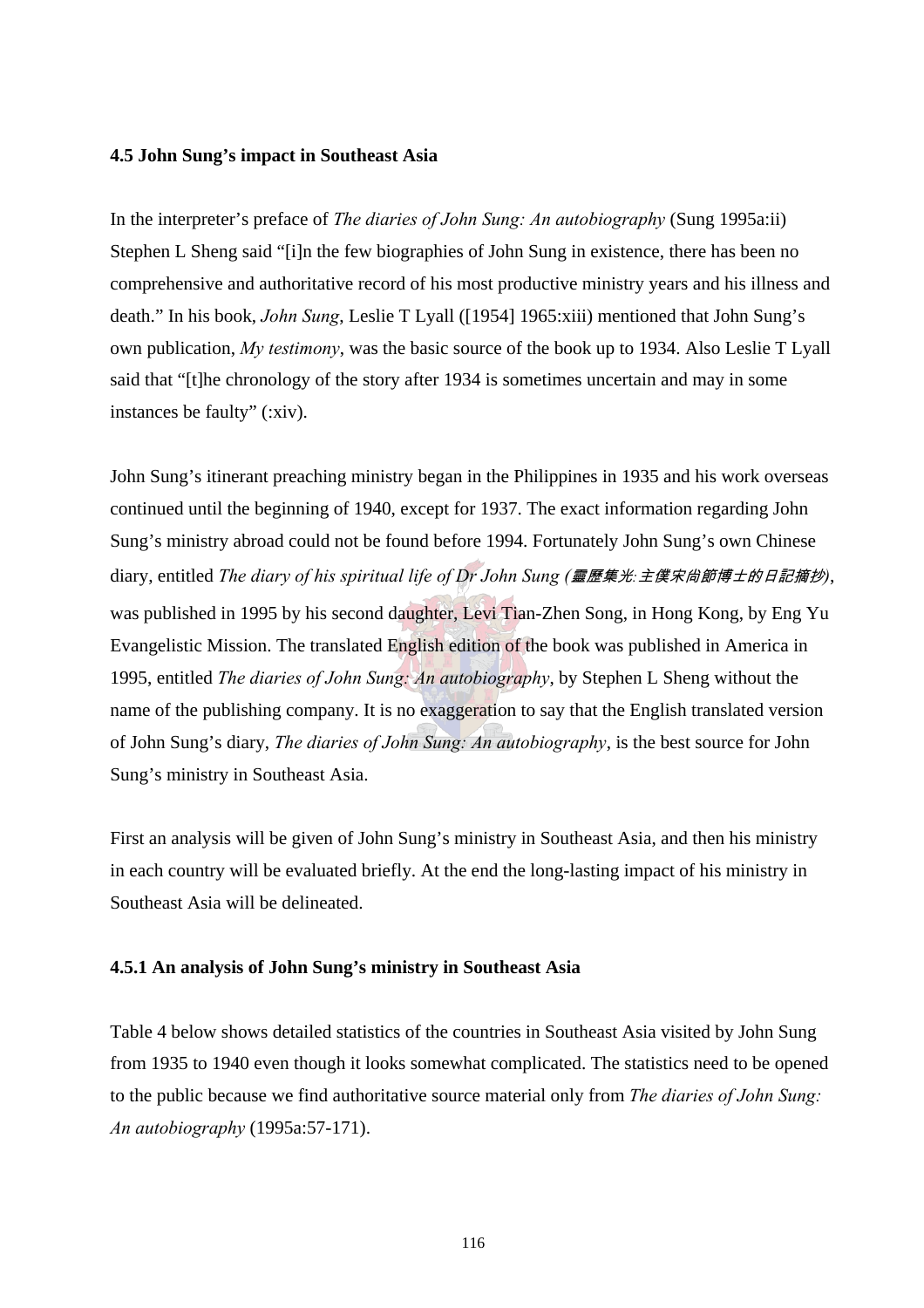| Country                | <b>Places</b>      | <b>Period of Meetings</b>           | No. of<br>Partic.        | No.<br>Saved <sup>35</sup> | No.<br>Dedicat.<br>for Full- | No. of<br>Ev.<br><b>Teams</b> | No.<br><b>Healed</b> |
|------------------------|--------------------|-------------------------------------|--------------------------|----------------------------|------------------------------|-------------------------------|----------------------|
|                        |                    |                                     |                          |                            | time<br>Serv. <sup>36</sup>  | $\mathbf{Formed}^{37}$        |                      |
| <b>Philippines</b>     | Manila             | From end of May to                  | 700-                     | 657                        |                              |                               |                      |
|                        |                    | beginning of June 1935              | 800                      |                            |                              |                               |                      |
| <b>Singapore</b>       | Singapore          | 28 Aug~13 Sept 1935                 |                          | 1,363                      | 70-80                        |                               |                      |
| Malaysia               | Malacca            | 13 Sept $1935 - ?^{39}$             |                          |                            |                              |                               |                      |
|                        | Penang             |                                     |                          | 564                        | 33                           |                               |                      |
|                        | Sitiawan           | 30 Sept~8(?) <sup>40</sup> Oct 1935 |                          |                            |                              |                               |                      |
| <b>Indonesia</b>       | Medan              | 9~18(?) Oct 1935                    | 300-400                  |                            |                              |                               |                      |
| <b>Singapore</b>       | Singapore          | 18~26 Oct 1935                      | 2,000                    |                            |                              |                               |                      |
| <b>Hong Kong</b>       | Hong Kong          | ?(Short time)                       |                          |                            |                              |                               |                      |
| <b>Taiwan</b>          | Taipei             | 15~23 Apr 1936                      | $1,200+$                 |                            |                              | 149                           |                      |
|                        | Taizhong           | 23 Apr~1(?) May 1936                | 2,000                    | 1,700                      | 139                          |                               |                      |
|                        | Tainan             | 1~9 May 1936                        | 4.600                    | 4.063                      | 335                          | 244                           |                      |
|                        | <b>Total</b>       |                                     |                          |                            |                              |                               |                      |
|                        |                    | $7,000 - 8,000$                     |                          |                            |                              |                               |                      |
| <b>Hong Kong</b>       | Hong Kong          | 14~25 June 1936                     |                          |                            |                              | 50                            |                      |
| <b>Singapore</b>       | Singapore          | 15~19 Sept 1936                     |                          |                            |                              |                               |                      |
| Malaysia               | Sibu               | 21 Sept~2 Oct 1936                  |                          | 1,500                      |                              |                               |                      |
|                        | Sarikei            | 2~13(?) Oct 1936                    |                          |                            |                              |                               |                      |
|                        | Bandar Maharani    | 13~20(?) Oct 1936                   |                          |                            |                              |                               | 302                  |
|                        | Kuala Lumpur       | 20~27(?) Oct 1936                   |                          |                            |                              |                               |                      |
|                        | Klang Island       | 27 Oct ~2(?) Nov 1936               |                          |                            |                              |                               |                      |
|                        | Penang             | 3~10(?) Nov 1936                    | $400+$                   | $100+$                     |                              |                               |                      |
| <b>Burma</b>           | Rangoon            | 12~18 Nov 1936                      | 500                      |                            |                              |                               | 50-60<br>41          |
| Malaysia               | Sitiawan           | 22 Nov~2 Dec 1936                   | $\overline{\phantom{a}}$ |                            |                              |                               | 287                  |
| <b>Singapore</b>       | Singapore          | 3~22 Dec 1936                       |                          |                            |                              |                               | 238                  |
| <b>Hong Kong</b>       | Hong Kong          | 13~18 May 1938                      |                          | 117                        |                              | 21                            | 164                  |
| Vietnam                | Hanoi              | 20 May $\approx$ ?                  |                          | 107                        | 55                           | 38                            |                      |
|                        | Saigon             | $\gamma$                            | 600                      | 472                        | $\overline{118}$             | 161                           |                      |
|                        | Saigon Chinese     | $\overline{2}$                      | $200-$                   | 370                        |                              | 20                            | 156                  |
|                        | Church             |                                     | 300                      |                            |                              |                               |                      |
|                        | A city in central  | ?~18(?) June 1938                   | $400 -$                  | 456                        |                              | 90                            | 366                  |
|                        | Vietnam            |                                     | 500                      |                            |                              |                               |                      |
| Thailand <sup>42</sup> | Maitrichit Church, | End of Sept 1938~?                  |                          | 300                        |                              |                               |                      |
|                        | Bangkok            |                                     |                          |                            |                              |                               |                      |
|                        | Bangkok            | $\overline{2}$<br>Pectora robi      | cultus recti             | 153                        |                              |                               |                      |
|                        | Sathorn Church,    | ?(for three days)                   |                          | 63                         |                              | 15                            |                      |
|                        | Bangkok            |                                     |                          |                            |                              |                               |                      |
|                        | Nakhonpathom       | 9                                   |                          | 163                        |                              |                               |                      |
|                        | Trang              | ?~ before 5 Nov 1938                |                          | 183                        |                              |                               |                      |
| <b>Singapore</b>       | Singapore          | 5~15 Nov 1938                       |                          | 463                        | 87                           | 51                            | 262                  |

Table 4. Detailed Statistics of the Countries in Southeast Asia Visited by John Sung between 1935 and 1940<sup>33</sup>

 $\overline{a}$ 

<sup>33</sup> The following statistics are drawn from *The diaries of John Sung: Autobiography* (tr by S L Sheng) 1995:57-171. All detailed statistics of the facts are not given. The writer includes information found only in this book. When the statistics of the translated English edition differ from the original Chinese copy, the writer chooses the statistics of the original one.<br><sup>34</sup> The average number of attendees at the meetings. Sometimes numbers are of daytime or evening time only.<br><sup>35</sup>

<sup>&</sup>lt;sup>36</sup> The number of people who repented and accepted Jesus Christ as their personal Saviour. 36 The number of people who dedicated themselves for full-time service. <sup>37</sup> The number of the sick for whom John Sung prayed.

 $39$  The number of the sick for whom  $\frac{1}{2}$  prayed.  $39$  The meaning of the question marks are not clear.

<sup>40</sup> The date is not correct but we can trust the date with an average error of one or two days. John Sung spent the time moving from place to place.

<sup>41</sup> The number of people who gave testimonies of healing.

<sup>42</sup> The name of the place based on the interpretation of Winnie To from the original Chinese copy.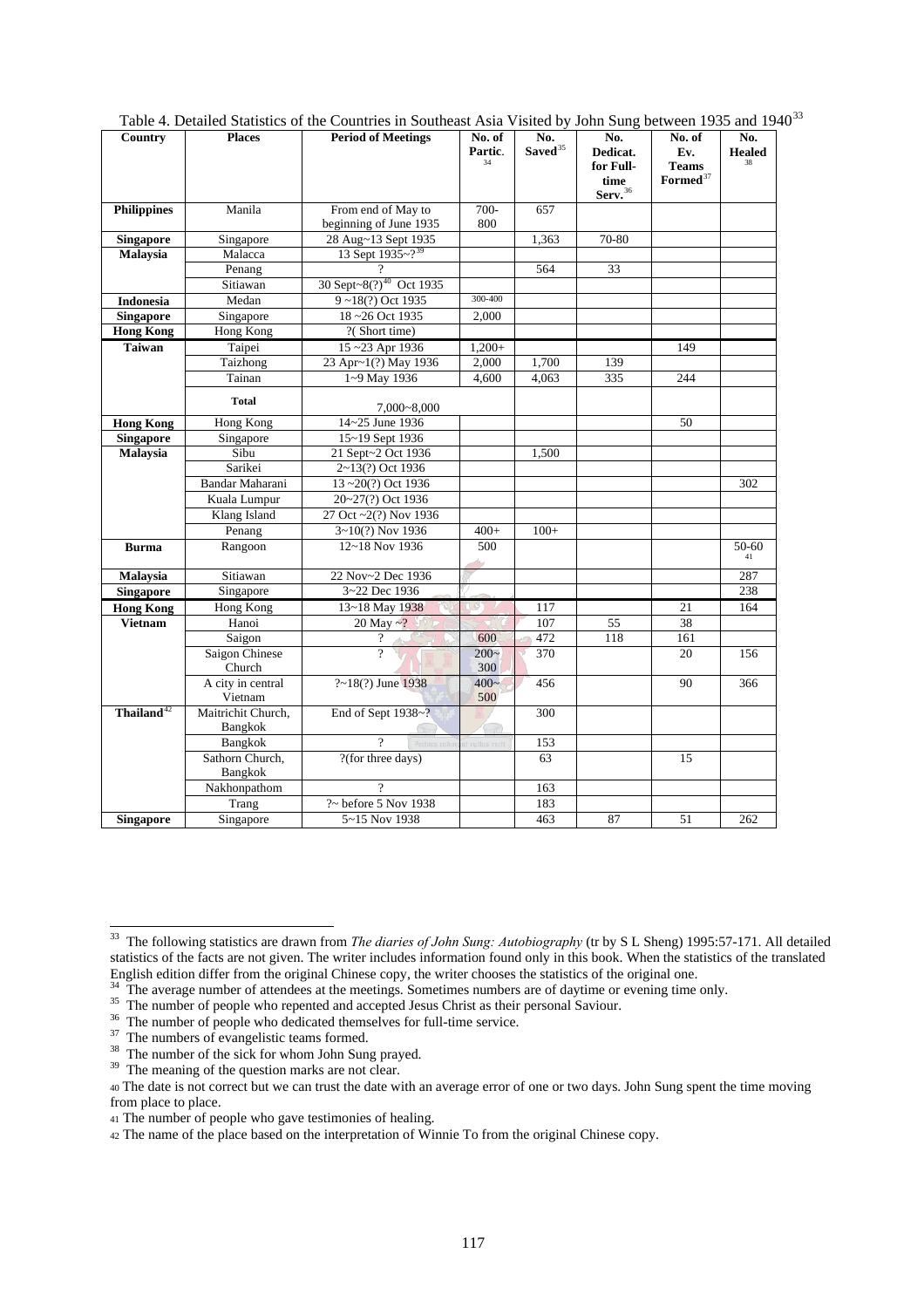| Country                | <b>Places</b>                          | <b>Period of Meetings</b>          | No. of<br>Partic. | No.<br><b>Saved</b> | No.<br>Dedicat.<br>for Full- | No. of Ev.<br><b>Teams</b><br><b>Formed</b> | No.<br><b>Healed</b> |
|------------------------|----------------------------------------|------------------------------------|-------------------|---------------------|------------------------------|---------------------------------------------|----------------------|
| Malaysia               | <b>Bander Penggaram</b>                | 16(?) Nov 1938~?                   |                   | 214                 | time Serv.<br>30             | 15                                          |                      |
|                        | Seremban                               | $\overline{\mathcal{L}}$           |                   | 404                 |                              | 31                                          |                      |
|                        | Penang                                 | $\overline{\mathcal{P}}$           |                   | 366                 |                              |                                             | 108                  |
|                        | Taiping                                | $\overline{?}$                     | 300               | 156                 |                              | 14                                          |                      |
|                        | Sitiawan                               | $\overline{\cdot}$                 | 600               | 494                 | 72                           |                                             | 280                  |
|                        | Ipoh                                   | $\overline{2}$                     |                   | 154                 |                              | 22                                          |                      |
|                        | Segari                                 | ?(4 1/2 days)                      |                   | 232                 |                              | 19                                          | 64                   |
|                        | Kuala Lumpur                           | ?~13 Jan 1939                      |                   | 348                 |                              |                                             |                      |
| <b>Indonesia</b>       | Surabaja                               | 13 Jan 1939~?                      |                   | 652                 |                              | 54                                          | 377                  |
|                        | Magelang                               | 27 Jan ~3 Feb 1939                 | 300               |                     |                              | $20+$                                       |                      |
|                        | Surokarta                              | $4 \sim 11$ Feb 1939               |                   | 317                 |                              |                                             |                      |
|                        | Bandung                                | 12~19 Feb 1939                     |                   | 289                 |                              |                                             |                      |
|                        | Jakarta                                | 20 Feb ~ 2 Mar 1939                |                   | $800+$              |                              | 46                                          | 500                  |
| <b>Singapore</b>       | Singapore                              | 3~8 Mar 1939                       | 1,000             | 339                 |                              |                                             | 161                  |
| <b>Singapore</b>       | Singapore                              | 18~23(?) May 1939                  |                   |                     |                              |                                             |                      |
| Thailand <sup>43</sup> | Chiangmai                              | 25 May~2 June 1939                 | $3,000-$          | 848                 | 50                           |                                             |                      |
|                        |                                        |                                    | 4,000             |                     |                              |                                             |                      |
|                        | Lampang                                | 3~8 June 1939                      |                   | 302                 |                              |                                             |                      |
|                        | Chiangrai                              | 9~15 June 1939                     |                   | 466                 |                              |                                             |                      |
|                        | $\frac{\text{Phrae}}{\text{Nan}^{44}}$ | 16~22 June 1939                    |                   | 324                 |                              |                                             |                      |
|                        |                                        | 23~29 June 1939                    |                   |                     |                              | 32                                          |                      |
|                        | Phitsanulok                            | 30 June ~2 July 1939               |                   | 171                 |                              | 20                                          |                      |
|                        | Phetchaburi                            | 7~12 July 1939                     |                   | 109                 | 33                           |                                             |                      |
|                        | Nakhonsi-                              | 13~18 July 1939                    |                   | 221                 |                              | 21                                          |                      |
|                        | thammarat                              |                                    |                   |                     |                              |                                             |                      |
|                        | Trang                                  | 18~20 July 1939                    |                   | 95                  |                              | 30                                          |                      |
|                        | Bangkok                                | 22 July~2 Aug 1939                 | $700+$            | 156                 | 42                           |                                             |                      |
|                        | <b>Total</b>                           | 2 months and 11 days <sup>45</sup> |                   | 3,000               |                              | 285                                         | 1,500                |
| <b>Indonesia</b>       | Bogor                                  | 12~18 Aug 1939                     | 2,000             | 970                 |                              |                                             |                      |
|                        | Tjirebon                               | 19~25 Aug 1939                     | 800               | 785                 |                              |                                             | 503                  |
|                        | Semarang                               | 26 Aug~2 Sept 1939                 | 1,400             | 1,239               |                              |                                             | 700                  |
|                        | Jokjakarta                             | 3~11 Sept 1939                     | 2,000             | 808                 |                              |                                             | 400                  |
|                        | A nearby town of                       | 11~19(?) Sept 1939                 | 400               | 51946               | 47                           |                                             |                      |
|                        | Jokjakarta                             |                                    |                   |                     |                              |                                             |                      |
|                        | Surabaya                               | 19(?)~3(?) Oct 1939                | 2,600             | 1,400               | 140                          |                                             | $1,700+$             |
|                        | Makasar                                | 3~15 Oct 1939                      |                   | 859                 | 100                          |                                             |                      |
|                        | Ambon Island                           | 17~30(?) Oct 1939                  | 1,100             | 675                 |                              |                                             |                      |
|                        | Makasar                                | 3~6(?) Nov 1939                    |                   |                     |                              |                                             |                      |
|                        | Surabaja                               | $6 - 12(?) 1939$                   |                   |                     |                              |                                             |                      |
| <b>Singapore</b>       | Singapore                              | 13~19 Nov 1939                     |                   |                     |                              |                                             |                      |
| <b>Malaysia</b>        | Bentong                                | 20~27 Nov 1939                     |                   |                     |                              |                                             |                      |
|                        | Klang Island                           | 27 Nov~4 Dec 1939                  |                   |                     |                              |                                             |                      |
|                        | Penang                                 | 4 Dec 1939~4 Jan 1940              |                   |                     |                              |                                             |                      |
| <b>Singapore</b>       | Singapore                              | 4~8 Jan 1940                       |                   |                     |                              |                                             |                      |

Table 4. Detailed Statistics of the Countries in Southeast Asia Visited by John Sung between 1935 and 1940

The statistics show the countries and places visited by John Sung, the period of meetings, the number of attendees, the number of saved, the number of the dedicated people for full-time

 $\overline{a}$  $43$  The name of the place is based on the interpretation of Winnie To from the original Chinese copy. Some of the periods of meetings could not be found in the original Chinese copy but could be found in Thai and English materials in Thailand.<br><sup>44</sup> John Sung wrote the name of this city in Chinese "Seorai." It is "Nan" according to trustworthy ev

English material.

 $45$  The total dates given here of John Sung's stay in Thailand, i.e. from 25 May to 2 August 1939, fall short by 2 months and 11 days. This is because John Sung arrived in Bangkok before 25 May 1939 and went up to Chiangmai by train. 46 The number of saved people is more than the number of the attendees of the meetings. Probably John Sung would add the

number of the repentant every day.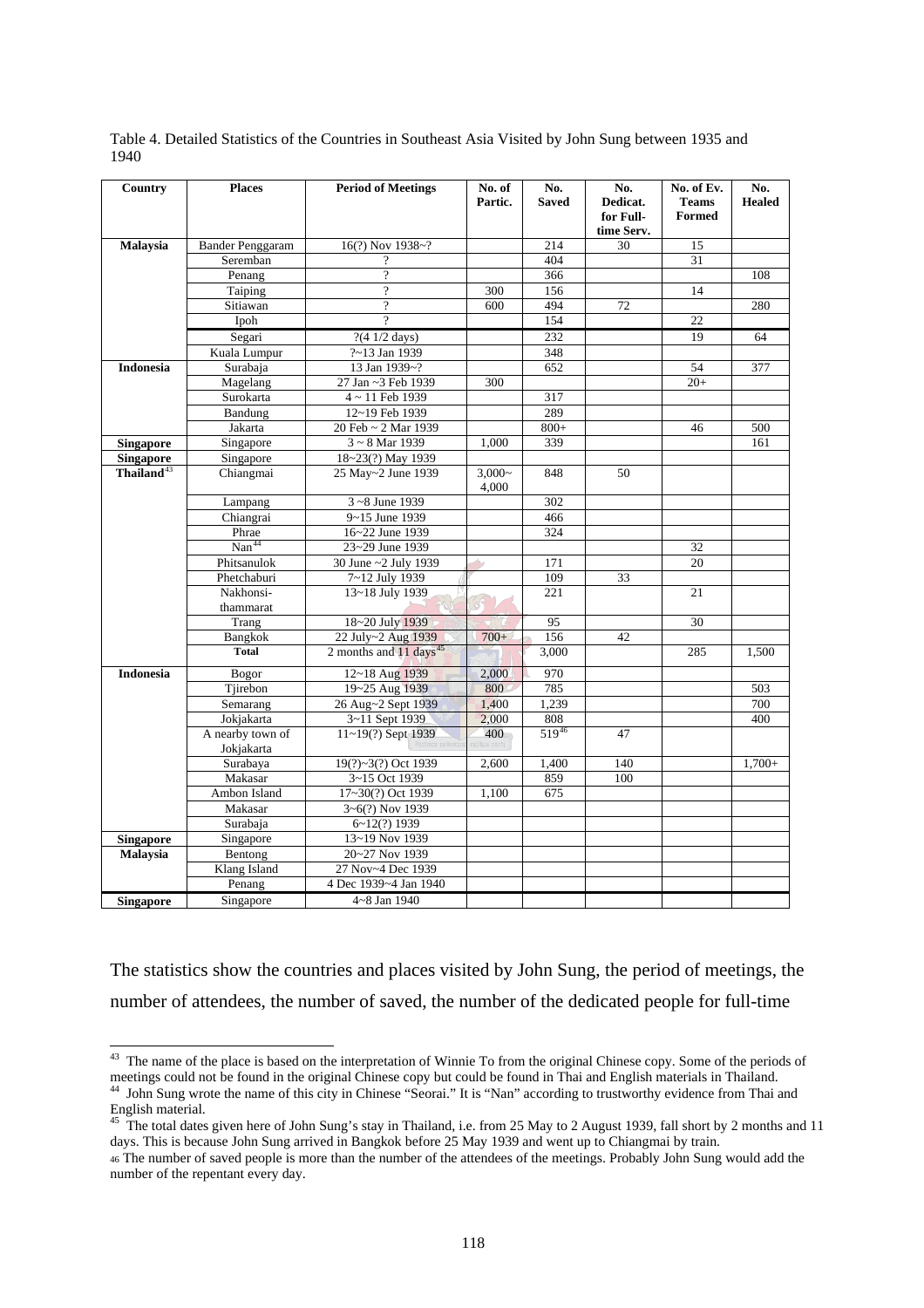ministry, the number of evangelistic bands formed and the number of the sick who attended healing services.

"The first invitation from outside Dr Sung's own country came from the Philippines in 1935" (Lyall [1954] 1965:142). John Sung visited nine different countries in Southeast Asia. They were the Philippines, Singapore, Malaysia, Indonesia, Hong Kong, Taiwan, Burma, Vietnam and Thailand. According to statistics from Table 4 it can be seen that some countries were visited many times, for example, he went to Singapore nine times and to Malaysia five times. On the other hand John Sung visited the countries of the Philippines, Taiwan, Burma and Vietnam only once.

John Sung preached in only one city in Singapore and Hong Kong because those two countries are city countries. It can be seen in Table 4 that John Sung only stayed in Manila City while he was in the Philippines (Sung 1995a:57-58). But Leslie T Lyall comments that he made a visit to Cebu City too ([1954] 1965:144). John Sung preached in many different places in countries like Thailand, Indonesia and Malaysia. Generally speaking, he visited big cities rather than small cities in a country.

The periods of meetings were varied. Sometimes John Sung stayed at a place for a short time and sometimes he stayed for a longer time. John Sung just passed through Hong Kong and spoke at the Assembly of God Church in 1935 (Sung 1995a:67). When he visited the Trang Church in Thailand in 1939, he had meetings for only two and a half days (:157). However he stayed in Penang, Malaysia for a month from 4 December 1939 to 4 January 1940. This was because he was treated for anal fistulae by doctors while staying in the house of Mrs Hu. He also led many meetings in Penang (:166-168). Usually he remained at a place for a week's ministry. Sometimes he stayed at certain places for ten days (:147), but rarely more than two weeks (:60, 99-101).

Generally speaking, most of John Sung's audiences were of the Chinese diaspora in Southeast Asia. Millions of Chinese who were either born in different countries in Southeast Asian countries or who came from China could be found in those areas. "Those who were already Christians [in mainland China] carried their faith with them and set up Christian communities wherever they went...They always maintained a close link with the mainland." (Lyall [1954] 1965:141-142). Some of the audiences were the native people of those countries (:168).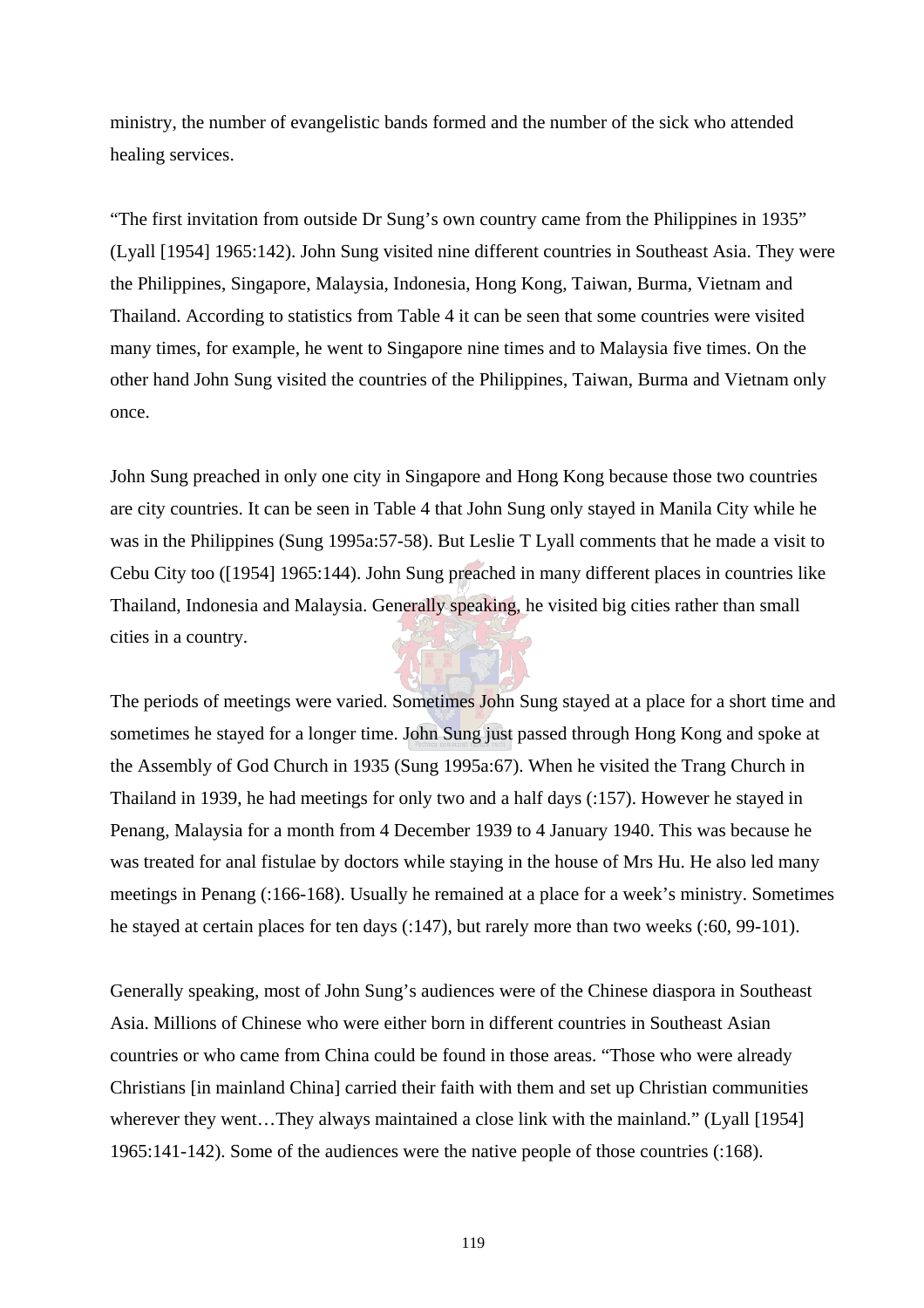John Sung "had a prodigious memory" (Lyall [1954] 1965:143). He was a genius and an excellent scientist. At the same time he was very diligent in writing his diary. His father kept a diary. It was from his father that he had acquired the habit of keeping a diary all through his life (Sung [s a], 4:2). He kept his diary without fail even during sickness (Sung 1995a:166). He said on 12 February 1941, "I don't want to interrupt my diaries which I've kept for 5,000 days" (:172). He wrote the statistics of his meetings day by day in his diary. To sum up, it is our conviction that we can trust the statistics of his diary.

The number of attendees differed from place to place. There were about 4,600 people in Tainan, Taiwan on 2 May 1936 (Sung 1995a:77). When he went to Chiangmai, Thailand in May 1939, the audience numbered 3,000-4,000 (:154). He spoke at a Westerner's church in Manila, the Philippines on 6 June 1935, and only about 80 attended the meeting (:57). Normally there were at least several hundred people gathered together and in many cases he had 1,000-2,000 in attendance.

Since John Sung's experience in Nanchang, China on 5 March 1931, "[h]e was to attack the strongholds of sin in the human hearts" (Lyall [1954] 1965:61). "Mercilessly he exposed the sins of unbelievers and professing Christians alike" wherever he goes (:62). His messages brought many people to repentance. "His preaching was simple, but simply powerful, Spirit-filled…Only the pure Word of God spoken in power" (Tow 1988:107). John Sung, "with regretful memories of his wasted years in America preaching the 'Social Gospel', spoke faithfully about the power of the Blood of Jesus, the efficacy of the Cross, the necessity of the new birth and the importance of being filled with the Holy Spirit" (Tow 1988:58). "In every place there were deeply moving scenes as the Holy Spirit convicted men and women of sin" (Tow 1988:151). John Sung also emphasized the holy lives of the Christians in his sermon (Sung [s a], 3:17-19). It is clear from Table 4 that the more attendees there were, the more repentance occurred at the meetings.

John Sung's highly dedicated personality (Lyall [1954] 1965:viii-ix) made him deliver very devout messages to the hearers. It made many people dedicate themselves for full-time ministry. In Singapore, the Golden Link Bible School for training young Christians who dedicated their lives to God for full-time service was founded by Miss Leona Wu and Miss Ng Peck Luan on 14 May 1937 (Lyall [1954] 1965:168). We can see from Table 4 that many of the young generation offered themselves to God for full-time service in many countries.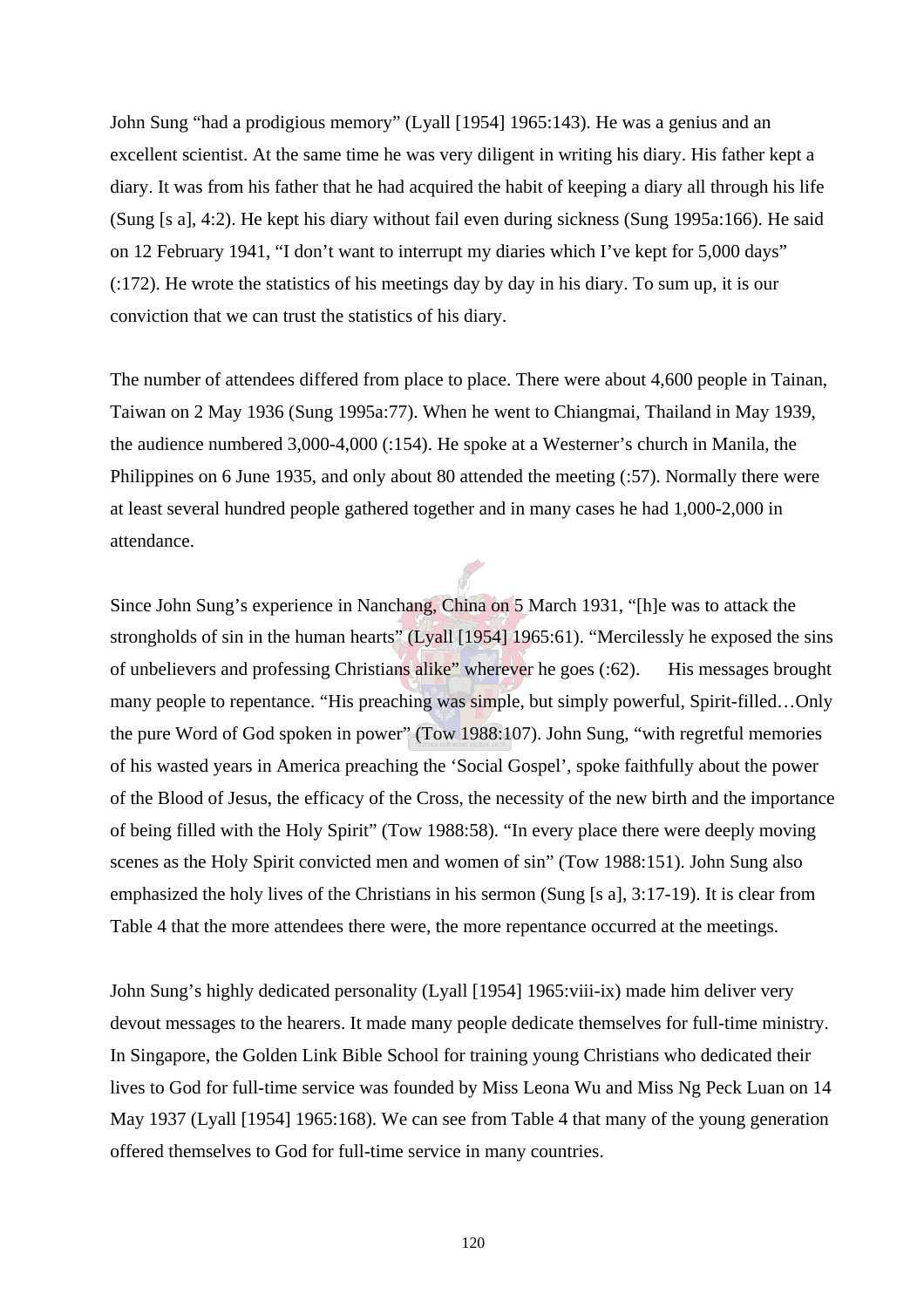John Sung also laid much stress on evangelism. He preached that "[s]ouls are most important…God regards the souls of ten righteous men more precious than the whole world" (Sung [s a], 3:6). "If we are truly born again we must lead many relatives and friends to Christ" (Sung [s a], 5:30). He understood that an eagerness for evangelism is the evidence of a born again Christian. Also he asserted that if a true Christian does not preach the gospel, he has no peace (Sung [s a], 6:7). Timothy Tow (1988:32, 52) testifies that John Sung mobilised "preaching bands" consisting of two or more to form a band and pledge to God to go out witnessing for Christ at least once a week, especially on Sunday afternoons. Every place where he went, evangelistic teams formed without exception. Two hundred and eighty-five preaching bands or evangelistic teams were organised in Thailand only in 1939 (Sung 1995a:157).

As far as John Sung's healing ministry is concerned, Leslie T Lyall stated ([1954] 1965):

[W]ithout making any claim to a "gift of healing," he made it a practice to include a service of healing at the end of most of his campaigns, when he used the occasion to preach the gospel. Where there was both repentance from the sin and a genuine faith in God's power to heal, there were often remarkable cases of healing. But there was also a large percentage of sufferers who derived no benefit at all (:133).

Healing itself was not his first priority but was valuable for evangelistic opportunities (Lyall [1954] 1965:137). His main concern was to bring sinners to repentance and faith. All the sick who wanted to be prayed for by John Sung had to submit "a record of their names and addresses and the nature of their disease on cards provided" (Lyall [1954] 1965:133) so that he could count the number of people accurately. John Sung "first helped them to thoroughly confess their sins." Then he would anoint them with oil and lay hands on them and pray for them (Sung 1995a:100). Many kinds of illnesses were healed. Various kinds of ailment included, deaf-mute (:58), cripple (:64), lunatic (:91), demoniac (:104), hunchback (:111), skin disease (:150), nearly dead person surviving (:159), blind (:161), leper and opium addicts etc (:162). A brother Lin reported "some were completely healed, some half healed and some not healed. However, with my own eyes I saw a pile of crutches and sticks in front of the changing rooms" (:112). We find numerous personal healing testimonies in *The diaries of John Sung: An autobiography* (:57-171).

In summary, John Sung visited nine countries in Southeast Asia. In some countries he preached only in one place. On the other hand he preached in many places, most of them big cities, in some countries. Periods of his itinerant preaching ministry were varied among the Chinese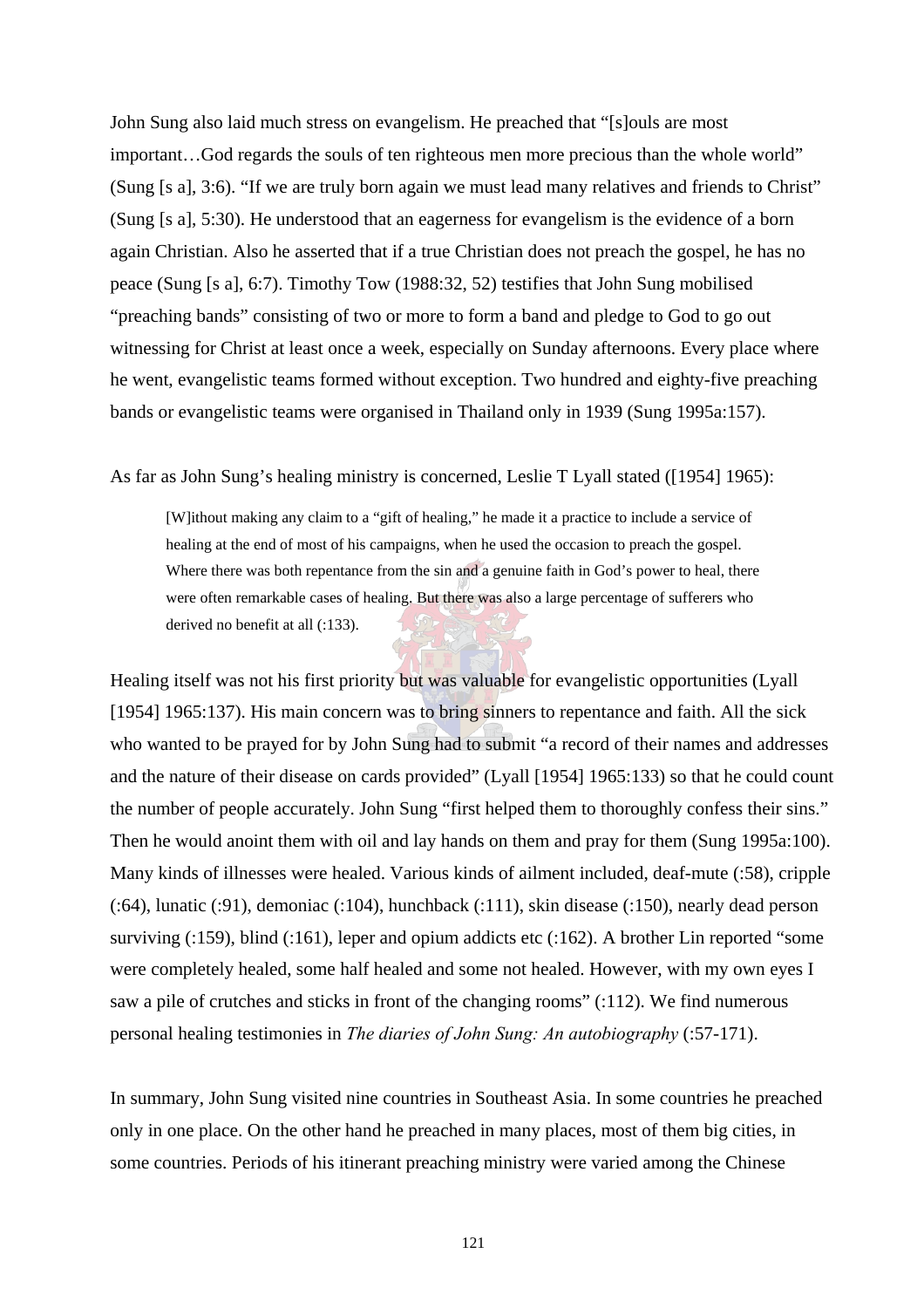diaspora in many cases. Many Chinese and some of the local populace attended his campaigns. Many repented and offered themselves as full-time workers. Many evangelistic teams were formed in every place. Quite large numbers of people were healed even though the aim of a healing service was evangelistic. John Sung's campaigns became a real revival movement in the area of Southeast Asia in 1930s, especially among the Chinese. It is believed that a reviving strength was poured out upon the churches in the countries of the whole Southeast Asia area.

### **4.5.2 A brief evaluation of John Sung's ministry in each country**

The total time of John Sung's ministry in the countries in Southeast Asia is about one year and seven months (Sung 1995a:57-171). John Sung began his itinerant ministry in the Philippines in 1935 for the first time (Lyall [1954] 1965:142). He visited five different countries during two months and three weeks in 1935. In 1936 he spent four months and two weeks in five countries. But the outbreak of war with Japan prevented John Sung from any visits overseas from January 1937 to April 1938 (Lyall [1954] 1965:161). He made a visit abroad for four months and two weeks in 1938 and for seven months and two weeks in 1939. He could work for only one week in Singapore in 1940 (Sung 1995a:57-171). That was the last of John Sung's ministry outside of China, as the chronic disease, anal fistulae, of several years duration was causing profuse and continual bleeding. When he accepted a speaking engagement at the Grace Church in November 1940, his old ailment flared up and became worse every day. After that he underwent operations from time to time (Sung 1995a:183, 188, 190). It was impossible to wholeheartedly serve the Lord publicly, even within China, from December 1940 until his death in August 1944 (Sung 1995a:188-226).

| Country      | Number of Times | <b>Total Period</b>      |  |  |  |  |
|--------------|-----------------|--------------------------|--|--|--|--|
| Singapore    |                 | 2 months and 3 weeks     |  |  |  |  |
| Malaysia     |                 | 4 months and 2 weeks     |  |  |  |  |
| Indonesia    |                 | 5 months                 |  |  |  |  |
| Hong Kong    |                 | 3 weeks                  |  |  |  |  |
| Thailand     |                 | 3 months and three weeks |  |  |  |  |
| Taiwan       |                 | 1 month                  |  |  |  |  |
| Vietnam      |                 | 1 month                  |  |  |  |  |
| Philippines  |                 | 2 weeks                  |  |  |  |  |
| <b>Burma</b> |                 | week                     |  |  |  |  |

Table 5. Summary of John Sung's Visits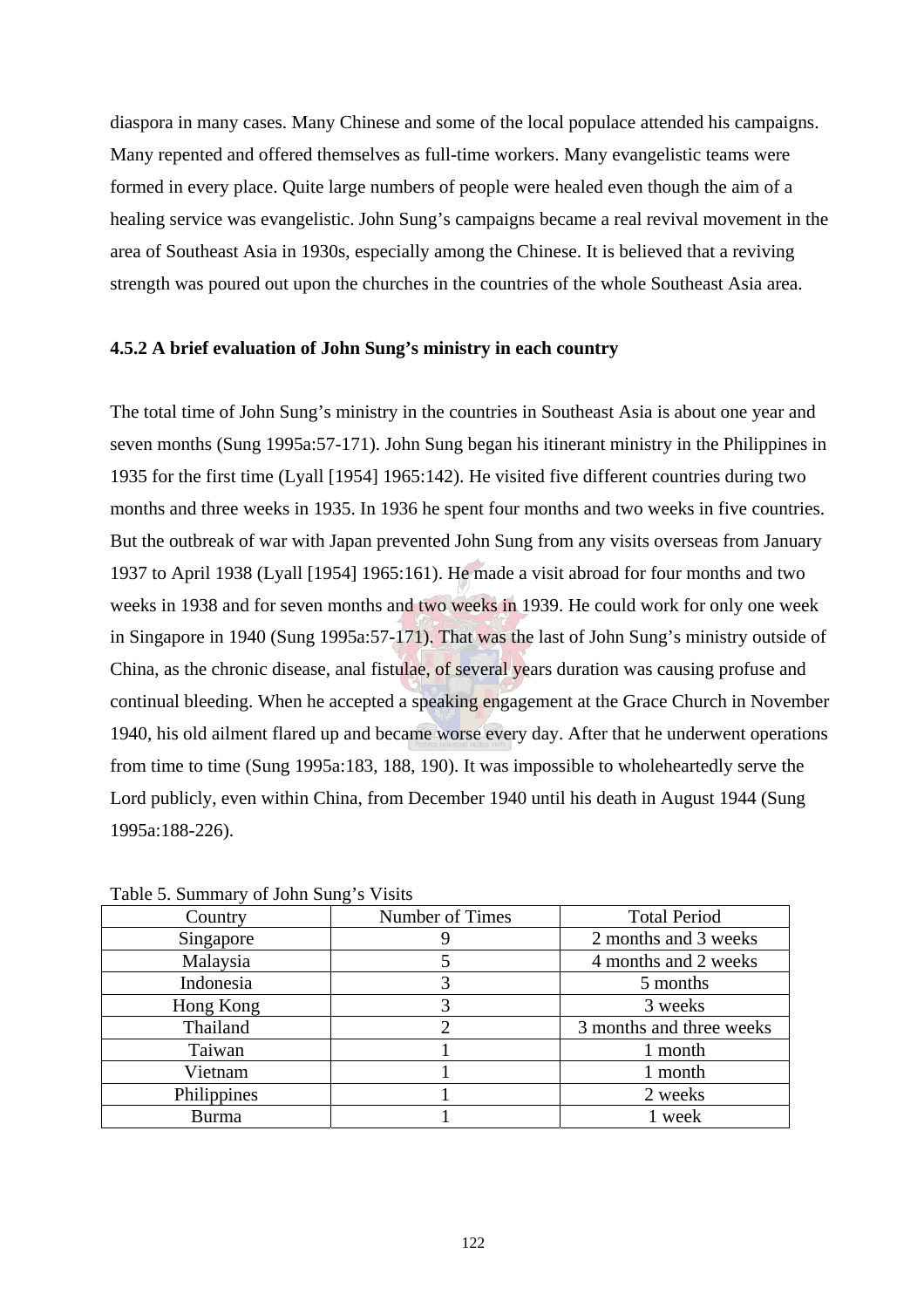Before we look at the visits of John Sung in each country, we can summarize the total period and number of times that John Sung visited various countries in Southeast Asia from *The diaries of John Sung:An autobiography* (Sung 1995a:57-170) in Table 5.

We know from Table 5 that John Sung visited Singapore most frequently, that is nine times. It is generally thought that Singapore is the place where the work of John Sung has "left the most permanent memorials in the form of organisation" (Lyall [1954] 1965:166). The Rev Timothy Tow (1985:223) asserts that "Singapore was his field headquarters by reason not only of its central location in Southeast Asia, but also of her kindred spirit toward him in Miss Leona Wu, his faithful interpreter and successor." Miss Leona Wu was not only the President of the Singapore Christian Evangelistic League, but also the Principal of Chin Lien Bible School. The one is the organisation of the preaching bands founded by John Sung, while the other was started by Miss Leona Wu for training the converts of John Sung's ministry in Singapore on 14 May 1937 (Lyall [1954] 1965:166). The Rev Timothy Tow shares his personal testimony in his book (1985:19-40), *John Sung my teacher*, as the witness of John Sung's campaigns in Singapore. He reflected on the past of John Sung's powerful preaching like this: "As the preacher thundered God's message with lightning effect upon a wicked city, the walls of resistance began to crumble" (Tow 1985:24). Many were saved. Chinese Bibles and English Bibles were sold out in less than a week, so that the Bible Society had to order large quantities of Bibles from Kuala Lumpur (Tow 1985:28). Many young people were consecrated to become full-time workers. Active preaching bands were formed. Miss Leona Wu was elected as the president of the preaching bands until 1974 (Tow 1985:32-33). John Sung had strong affection for Singaporean churches, more than for any other churches in Southeast Asia. Thus he sent three letters, dated 6 January 1941, 28 April 1941 and 9 October 1941, to the evangelistic teams in Singapore only. This was when he was on his sickbed (Sung 1995a:190, 192-196, 201-205). The Singaporean churches were truly revived (Tow 1985:7) and John Sung's ministry handed down influential church leaders to the churches. John Sung left indelible footprints among Singaporean churches.

According to Table 4 John Sung passed through Singapore whenever he paid a visit to Malaysia except the visitation from 22 November to 2 December 1936. When John Sung went to Malacca in Malaysia in 1935, pastor Lin did not welcome him. But pastor Lin was born again during the meetings. The power of the Holy Spirit was shown in many places in 1935 (Sung 1995a:61-63). Many of the sick were healed in 1938 (:91-95). The churches in Ipoh, Taiping, Sitiawan and Penang had great spiritual vigor resulting from John Sung's ministry in 1938. Nominal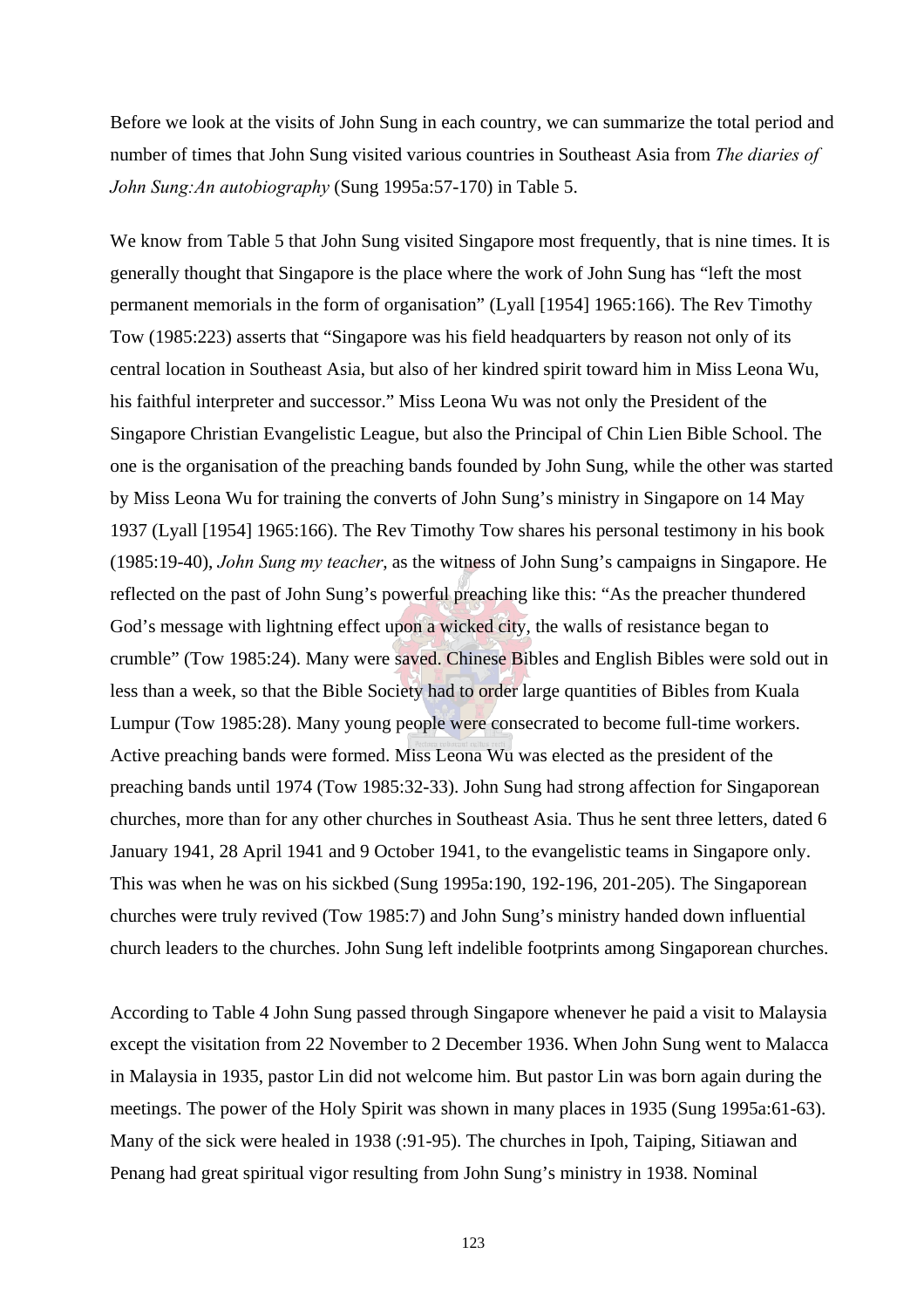Christians found Jesus Christ as their personal Saviour through the work of John Sung (Lyall [1954] 1965:166-167). John Sung was very sick and preached from his sofa bed but God's power was still was with him while he was in Penang in December 1939 (:166). It is obvious that the churches in Malaysia were revived by John Sung's campaigns.

From Table 5 there is no doubt that John Sung stayed in Indonesia for the longest time. Obviously from Table 4, John Sung could see the most people gathered together and saved in Indonesia. Most of his visits were made in Indonesia in 1939. Timothy Tow (1985:224-225) said regarding John Sung's ministry in January 1939 in Indonesia as follows:

The Dutch East Indies being of a Reformed background, they who inherited a formal and reserved culture were taken aback by John Sung's unorthodox style in preaching and praying which was uttered in a loud voice with everyone taking part. Nevertheless the power of the Gospel soon became its own credentials so that the audience adapted themselves to the preacher's ways without much difficulty…The Name of Jesus Christ was greatly magnified when these early morning meetings were fully attended because those Chinese who were shop keepers closed down their shops and came to church en bloc-to the amazement of everyone.

In Surabaya in 1939 the audience of at least five thousand came from many races and languages because John Sung preached "Jesus Christ and Him crucified, risen and coming again" (Tow 1985:227-228). The Dutch missionaries were amazed, and said that John Sung's campaigns in Indonesia were like the revival in Wales (Tow 1985:225). Some of the church leaders of the Dutch tradition in Ambon Island were against John Sung's laying hands on the sick (Tow 1985:228). John Sung's ministry in Indonesia was the most successful in regard to the numbers of people converted.

According to Table 5 John Sung visited Hong Kong only for three weeks altogether. He spoke at the Assembly of God Church when he was passing through Hong Kong around the end of October 1935 (Sung 1995a:67). John Sung was very sad when he saw a more deteriorated spiritual condition in Hong Kong than in Guangzhou in June 1936. His sermon topic was "The Church in Laodicea" (Sung 1995a:81). Before he headed for Vietnam, he stopped at Hong Kong on 13 May 1938. There was no ship for Vietnam so he held meetings at a school. One hundred and seventeen people were saved there, and twenty-one evangelistic teams were formed (Sung 1995a:137). It seems that Hong Kong was not John Sung's strategic place of ministry, but just a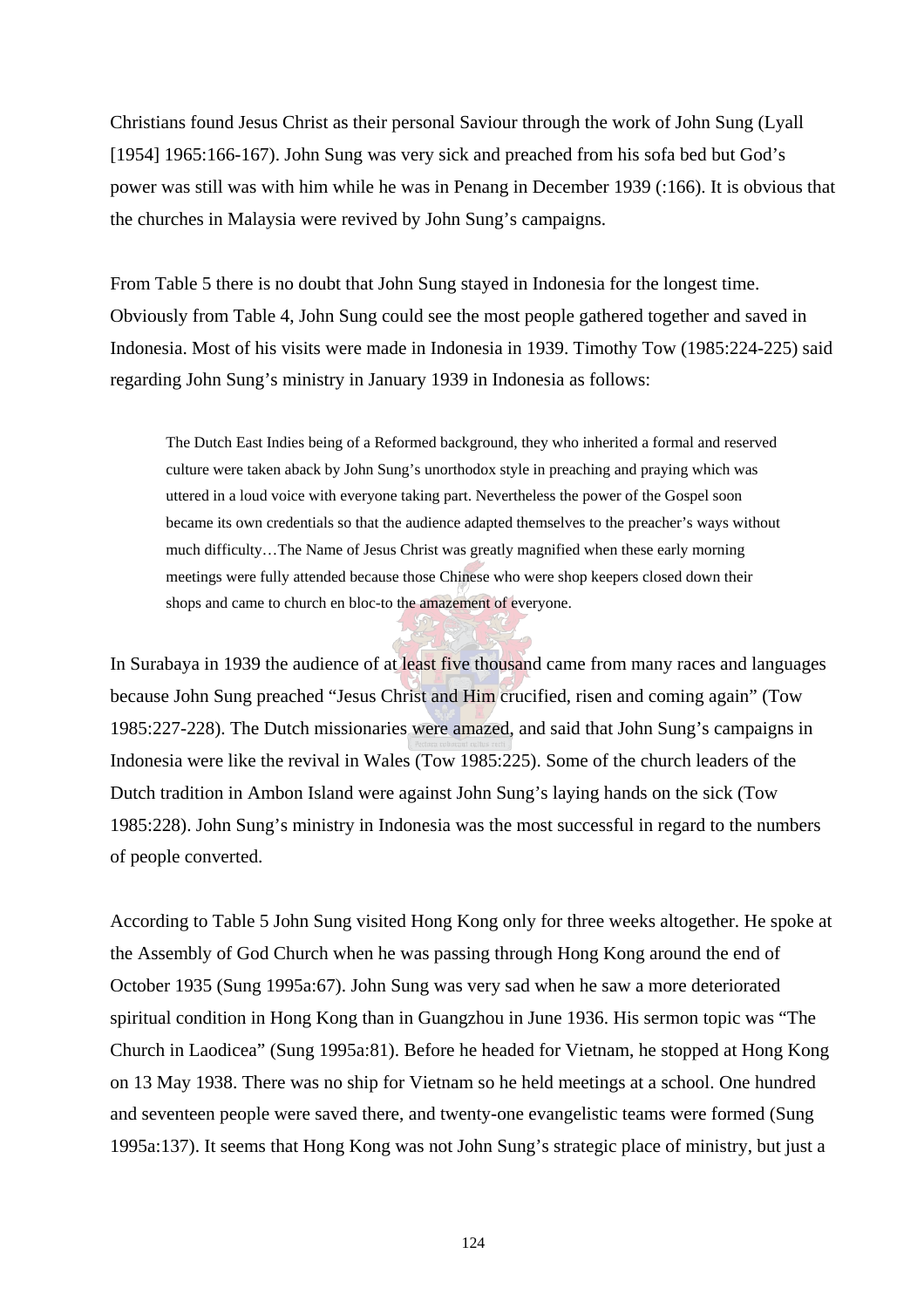spot through which he passed to another point. We cannot find any evidence that John Sung's campaigns had any big influence on the churches in Hong Kong.

As for John Sung's work in Thailand, it is not necessary to explain this in detail here, because it is described in Chapter 5 and Chapter 6. It is certain that his campaigns in Thailand brought a revival that was unprecedented in Thai church history, and a great work of the Holy Spirit unparalleled to this present time.

Table 4 shows that John Sung landed in Taiwan in April 1936. Taiwan was known as Formosa in the thirties (Tow 1985:193). Japan took Formosa from China in 1895 and returned it in 1945 (:194). Thus Taiwan was under Japanese control in 1936. John Sung's meetings were arranged in the three main cities: Taipei, Taizhong and Tainan. A week was spent in each place. About one thousand attended the meetings in Taipei. Many attendees of the meetings followed John Sung to Taizhong so the numbers of attendees there were doubled. Some went to Tainan and the numbers reached over four thousand. "Throughout the whole church there was a great revival of Biblereading and public witness. Results in the shape of increased church attendance were spectacular. Numerous baptisms followed Dr Sung's departure" (Lyall [1954] 1965:150-151). "From the number of people saved and energised by the mighty working of the Holy Spirit, the Formosa or Taiwan campaign could well be termed another Pentecost" (Tow 1985:195). The campaigns brought unprecedented revival in Taiwan's history (Lyall [1954] 1965:152).

In Vietnam, John Sung preached in Hanoi first. Then he travelled to Saigon. He preached at "the annual convention of all the leaders of the Christian Missionary Alliance churches in south Vietnam" (Sung 1995a:138). Many were permanently blessed at the Chinese church in Cholon, a suburb of Saigon, and the church still witnessed in the fifties (Lyall [1954] 1965:163). John Sung himself testified that "[a]fter I left that country, I heard that the churches [were] really fired up, which inspired me to go [to] foreign places" and "witness to foreign peoples" (Sung 1995a:139). The numbers of converts through John Sung's ministry in Vietnam were not many compared with other countries. But it is commonly agreed that the churches there also experienced revival (Tow 1985:216; Lyall [1954] 1965:163).

Three churches in Manila, the Philippines, namely the Episcopal, the United Evangelical and the Christian Assembly Churches, issued the first invitation to visit Southeast Asia to John Sung. "Crowds gathered from all over Luzon and from other islands to attend the meetings" from 6 to

125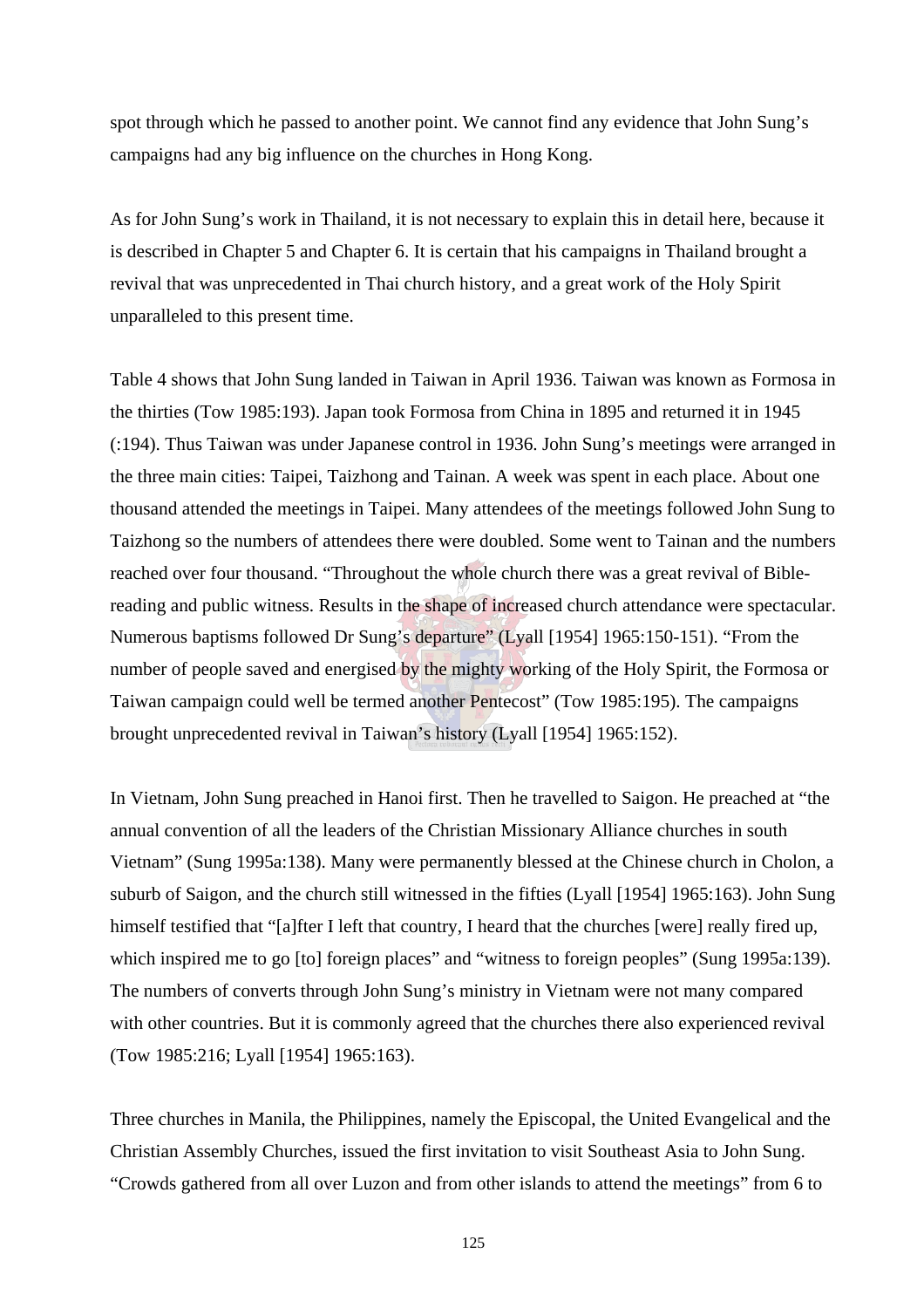14 June 1935. Pastor Sila Wang of the Chinese United Evangelical Church recollected that "Dr Sung had one line of teaching: sin, repentance, the new birth, holiness" (Lyall [1954] 1965:142). "Out of this series of revival meetings a strong preaching band was organised" (Tow 1985:189). "There were lasting results from these meetings. The United Evangelical Church was greatly strengthened and its evangelistic zeal kindled. The evangelical band organisation which was formed at that time was still active in 1953, eighteen years later." John Sung's impact was not small in the Philippines as we hear from the report of a missionary in 1954. "So many of the true Christians in the Philippines are the direct result of John Sung's ministry" (Lyall [1954] 1965:143). "On the whole…the effect of this first overseas campaign does not seem to have been as great as that of subsequent campaigns among Chinese [people] overseas" (:144).

John Sung was invited by the overseas Chinese church in Rangoon. He rebuked the sins of the Chinese Church with zeal and boldness (Tow 1985:206). A large number of Indians attended and brought sick people with them. Though they could not understand Chinese, they believed Christ and were healed (:207). "As the crowds were limited so were the results; three hundred were converted and thirty preaching bands organised" (:206). It seems that John Sung's campaigns in Rangoon had the least impact of all the campaigns among the countries in Southeast Asia.

# **4.5.3 Long-lasting impacts of John Sung's ministry in Southeast Asia**

It is commonly agreed that John Sung's ministry in Southeast Asia has had great lasting results. "In his comparatively short life he had left behind a profound and lasting impression on the churches everywhere in Asia, and long after his death in 1944 Christians still remembered him with both awe and affection" (Lyall 1985:33). As "a tree is recognised by its fruit (Mt 12:33)", a true revival is tested by its long lasting results. Thus, it is necessary to note the persisting results of John Sung's ministry in Southeast Asia, excepting Hong Kong and Burma. It should also be asked why John Sung's work bore lasting fruits.

In the preface to the fourth edition of *John Sung*, Leslie T Lyall ([1954] 1965:xv) presents a phenomenal list of converts and leaders that was recorded after a visit to the Far East in 1960. There were those whom Dr John Sung had trained, and who were making an impact for Christ in Southeast Asian countries more than fifteen years after John Sung's death.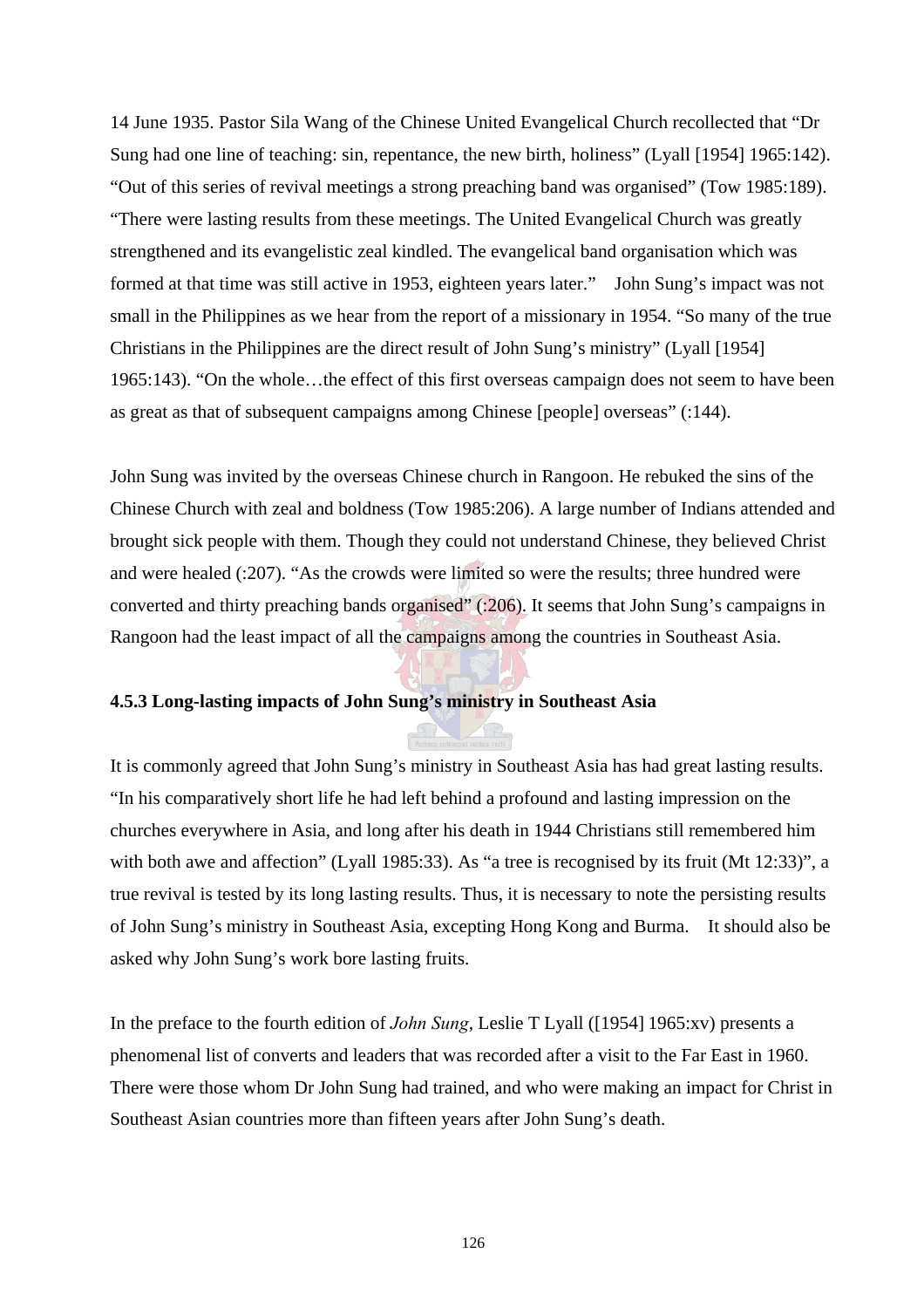In Singapore, Miss Leona Wu, Principal of the Golden Link Bible School, and the Rev Timothy Tow, the founder of the Fareast Bible College, are converts from Dr Sung's ministry. Many influential Christians were recipients of John Sung's ministry (Lyall [1954] 1965:xv-xvi).

In Malaysia, "some of the most active and energetic Christians are Sung converts" (Lyall [1954] 1965:xvi).

In Indonesia, John Sung's two evangelistic journeys in 1939 had profound influence in the entire Chinese community. "The Chinese churches owe their present vitality entirely to his powerful ministry" (Lyall [1954] 1965:xvii). "The Surabaya preaching band functions regularly every week" (Lyall [1954] 1965:xviii). The Principal of the Southeast Asia Bible College was a Sung convert. The Rev Gouw Kwan-Yang, the pastor of the largest Chinese church in Bandung, was converted by John Sung's ministry. It was possible to meet many Christians who were converted through John Sung's ministry not only in the area of Java, but also in the outer islands (Lyall [1954] 1965:xviii).

In Thailand, the Rev and Mrs Lim Pu-yi, who are John Sung converts from China and Singapore, maintain vigorous witnesses for Christ in Bangkok. Rev Boonmark Getesarn<sup>47</sup> who exercised a wide influence in the Thai churches owes much to the spiritual inspiration of John Sung. In north Thailand, Dr Pipat who is the head doctor of the Presbyterian hospital is another Sung convert in Chiangrai. Many Thai converted under Dr Sung's ministry are serving the Lord actively (Lyall [1954] 1965:xvi-xvii).

In Taiwan, Leslie T Lyall met an American missionary who was too young to have known John Sung. The missionary testified to Lyall that wherever he goes in Formosa he hears John Sung's name. He knew many influential Taiwanese Christian leaders who had come to believe in the Lord through John Sung's ministry (Lyall [1954] 1965:xviii-xix).

In Vietnam, Leslie T Lyall also found lasting results of Dr Sung's ministry. Dr Sung's memory is revered by many who came to new life in Christ during one of his meetings (Lyall [1954] 1965:xvii).

 $\overline{a}$ 

 $47$  In most cases his surname is written as Gitisarn. But sometimes Gitisan is used as well.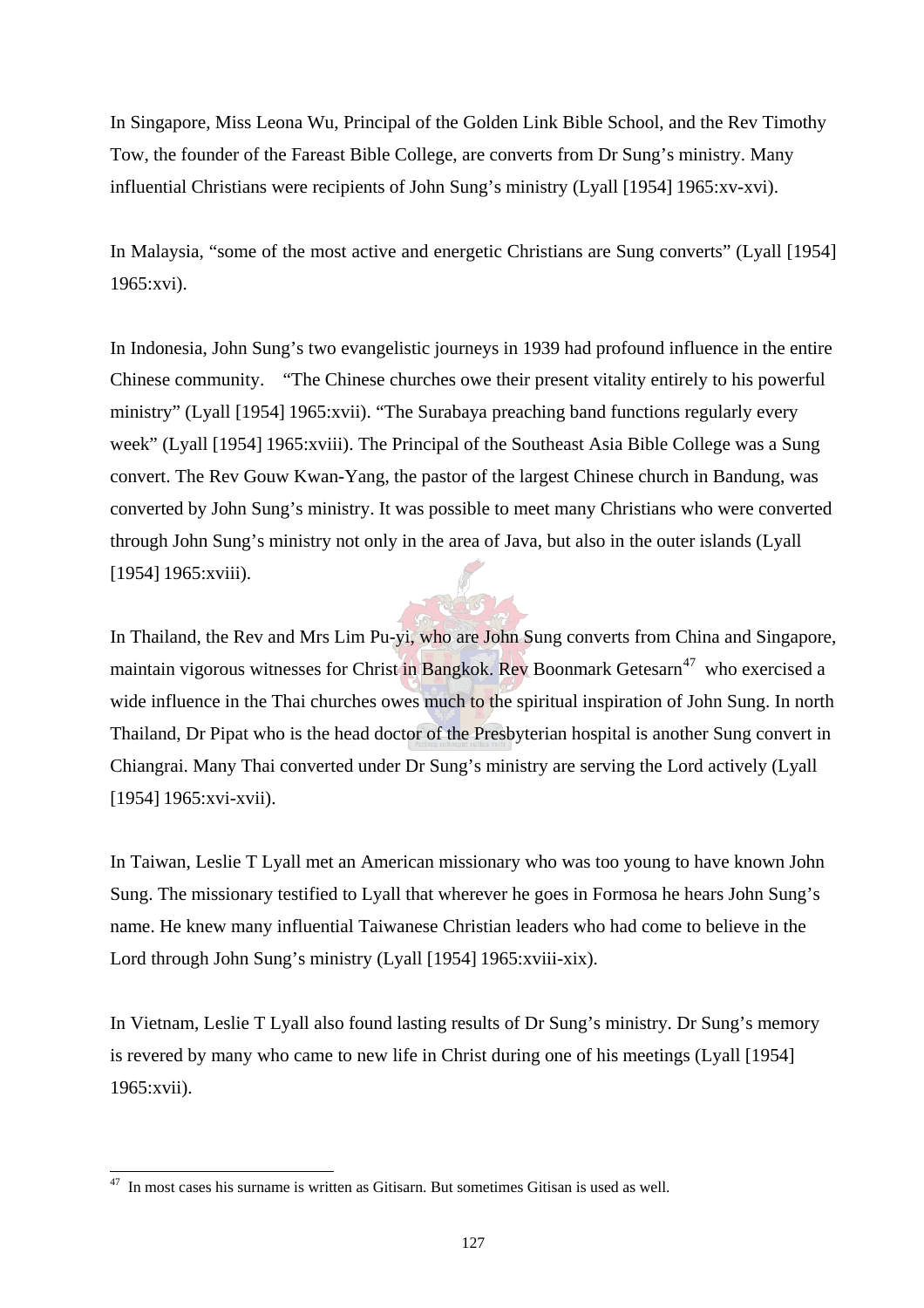In the Philippines, there is a big Chinese community and "the large Christian high school in connection with the Westminster Church was started by three sisters all of whom were converted" through John Sung's ministry in Manila. Many of the older generation Christians still remember John Sung (Lyall [1954] 1965:xvii).

The question may well be asked, why did the fruits of John Sung's ministry last for such a long period of time? Of course we can sum up easily by saying, "[r]evival is God's sovereign work" (Edwards 1997:237) so that God, the author of revival, is the One who maintained the lasting results of John Sung. But that kind of answer is too general and cannot satisfy us. "God frequently uses particular men in revival…It is God's way" (Edwards 1997:46). "Those whom God uses in leadership in revival are always men who have met with God in a powerfully personal way and have a burning passion for the glory of God and a life of holiness" (Edwards 1997:48).

John sung had met God in a powerfully personal way. He testified of his experience at the Union Theological Seminary in New York on 10 February 1927 (Sung 1977:77-79):

The heavy burden on my soul became heavier day by day. On the tenth day of February I got to the point where I simply had no desire to live...That evening I prayed earnestly and sincerely, with weeping, for the Lord's precious blood to cover me...As I prayed my sins were spread, one by one, before my eyes…I read the twenty-third chapter of St. Luke, about the Lord Jesus suffering for my sins…Jesus was already hung up high on the cross…I fell on the ground at the foot of the cross, crying to the Lord Jesus to wash me from all my sins in His precious blood…Then I heard a whisper saying, "Son, thy sins are forgiven"…Suddenly God the Father came in…and the Lord Jesus took His seat on the high throne of my heart…That night was my spiritual birthday, the night I can remember best.

John Sung had a burning passion for the glory of God only. He spoke of himself as "the least of the Lord's servants." "He resented rather than invited the praise of men" (Lyall [1954] 1965:192). He longed for a holy life (Sung [s a], 3:10).

The other reason why the results of John Sung's ministry endured for such a long time can be found in his prayer life. The Rev William E Schubert (1976:66-67), one of John Sung's best friends, testified as follows: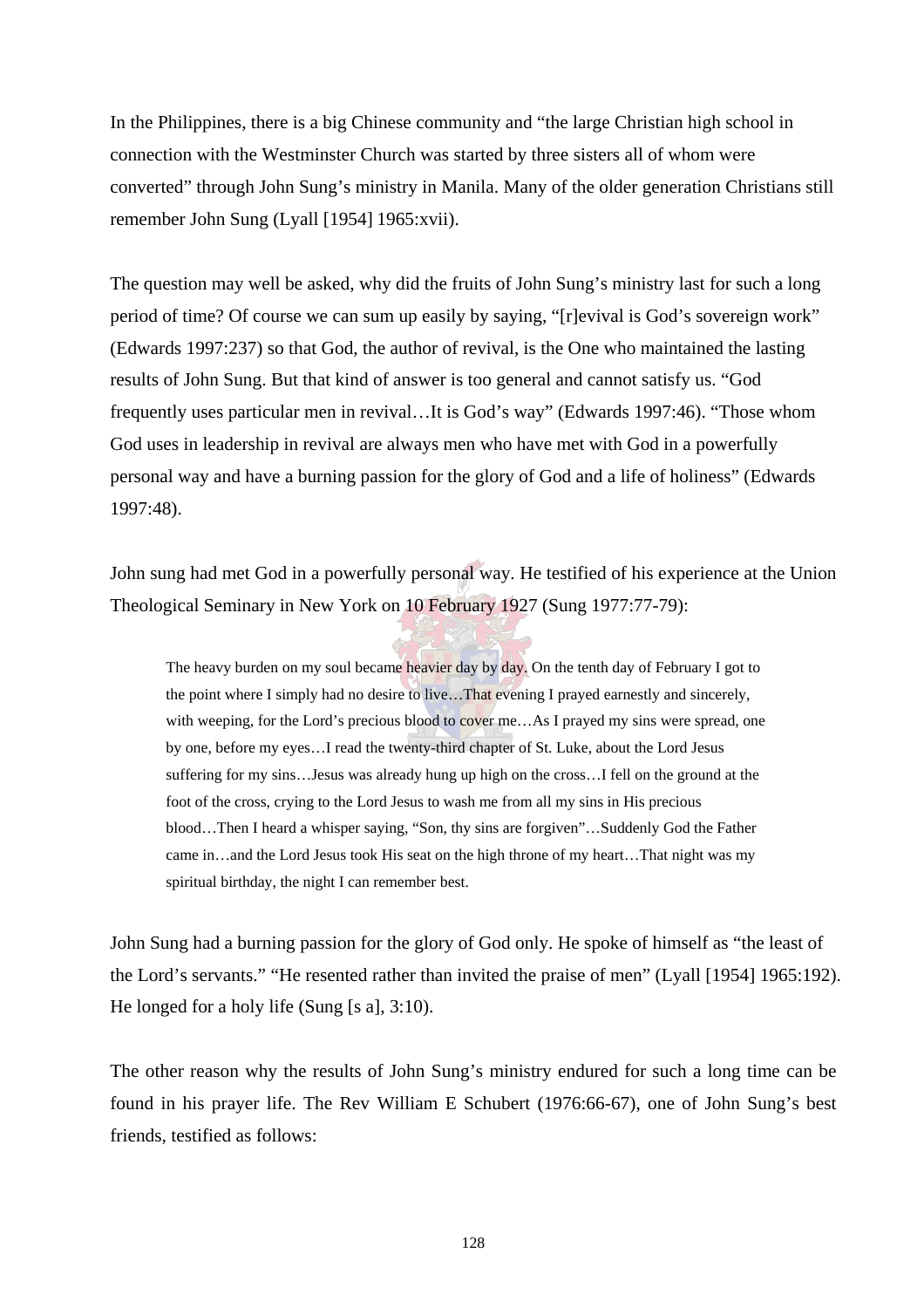He had hundreds of prayer requests, even thousands, on prayer blanks…In order to have such a prayer interview with Dr Sung, each one of them must bring a prayer blank with name, address, sex, age, photograph, prayer requests, and a testimony. These represented never-dying souls, hearts open to His gaze…Dr Sung kept all these prayer blanks, and carried with him, thousands, in two big suitcases, and he would pray fervently for these people afterward, even while preaching three times a day and having many interviews, besides spending hours with the Word.

 John Sung was "always up at 4.00 or 5.00 a.m. to spend hours on his knees reading his Bible and praying" (Lyall [1954]1965:173). He was a man of prayer. Because of this, "wherever John Sung had been, there were Christians who remained true and faithful" (Schubert 1976:67).

#### **4.6 Summary and conclusion**

John Sung maintained his particular disposition from his childhood to the end. He had a keen mind and was charismatic and eloquent from the beginning. He was influenced by his father in many ways. Like his father he was fond of reading books and keeping a diary. Above all things he had spiritual sense—more so than any of the brothers and sisters in the family. At first he studied Chemistry in America, but his field of interest changed and he went on to study Theology at the Union Theological Seminary. His rebirth experience in Christ became the turning point of his life and led to his confinement at Bloomindale Mental Hospital, where he experienced God in the real sense. That occurrence moulded him into the greatest evangelist in the history of the Chinese church. His five three-year periods were dramatic and a great denial for God's glory.

John Sung had strengths and weaknesses, but his virtues triumphed over his faults. God even used his defects to make him humble before God and humanity. His strong points were much more conspicuous than those of other people. Even though his dauntlessness made some people misunderstand him and regard him as a conceited person, his bold temperament was used to extend the kingdom of God.

John Sung was fundamental in his theology. He strongly objected to liberal theology and the Social Gospel. His conviction of the inerrancy of God's Word and the assurance of the power of the Holy Spirit drew a veil over his theological weakness of allegorical interpretations of Scriptures. Christology was at the centre of his preaching. His ecclesiology was exclusive on the one hand, and inclusive on the other. Exclusive, because of his emphasis on the self-reliance of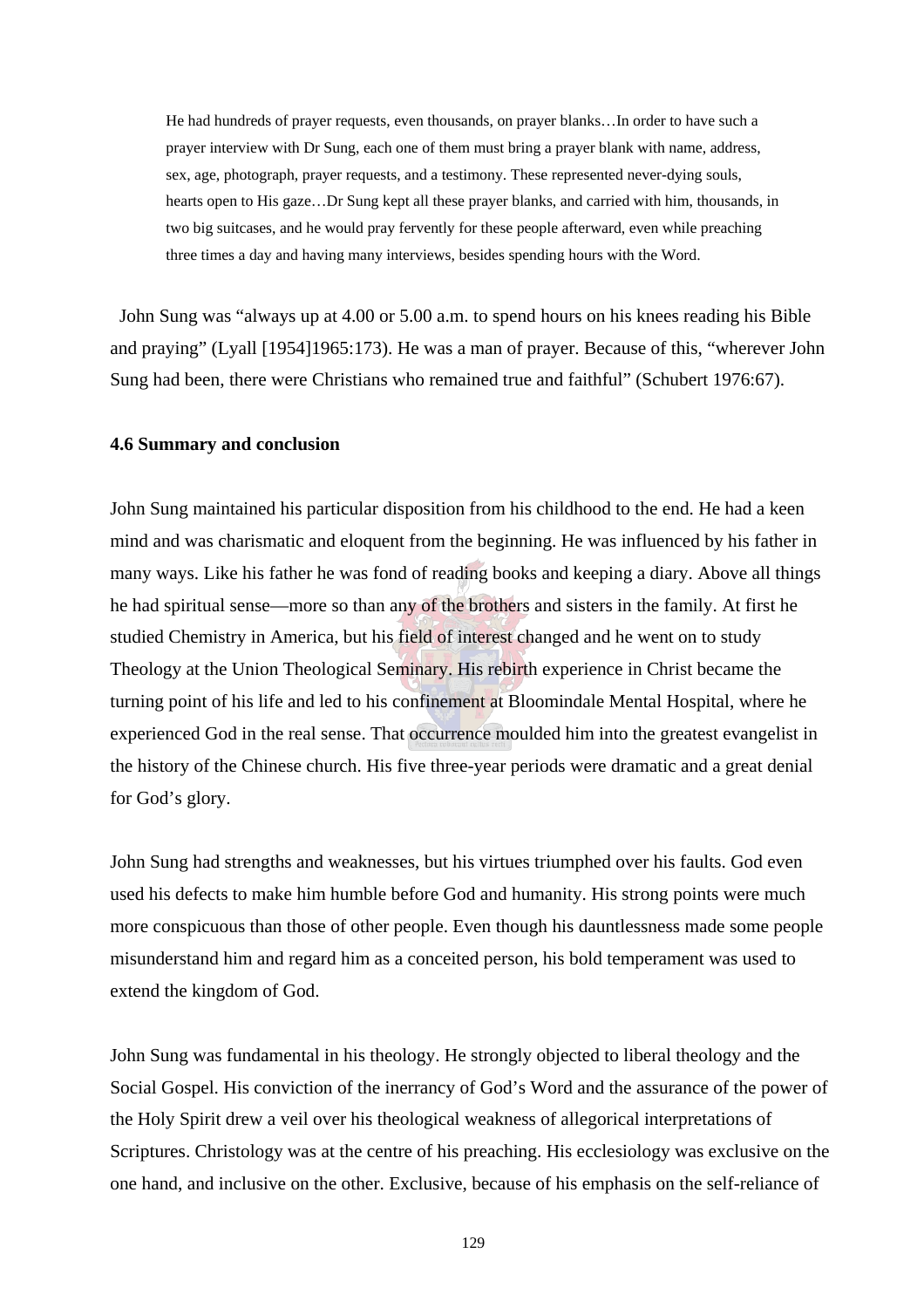the Chinese church, and inclusive because he consented to the different forms of baptism and polity. His eschatology had the tendency of Dispensational Premillennialism. He preached expository sermons, but sometimes they were too allegorical. They had fervency, but his unorthodox ways of preaching made some people reject his teachings. Nevertheless, John Sung was one of the most powerful preachers of the twentieth century.

Many missionaries working in Asia constantly find the fruits that still remain from John Sung's itinerant ministry throughout Asia. God used John Sung throughout Southeast Asia and enabled him to develop thousands of strong Christians. His active ministry in Southeast Asia was limited to the years 1935 to 1936 and 1938 to 1939. He worked in Southeast Asian countries for only one year and seven months altogether. And yet within such a short period of time he shook the churches of the entire region. Literally thousands were saved through his mighty ministry. By the power of the Holy Spirit, John Sung's ministry opened doors to people from many different racial and theological backgrounds in Southeast Asia. His ministry brought true revival by the power of the Holy Spirit. The writer should like to conclude with part of the monumental inscription from the John Sung memorial tablet in Chin Lien Bible Seminary in Singapore, quoting from page 144/ 145 (Tow 1985). "Dr Sung Ph.D., the flame of God in the Far East, whose earnest devotion to his life-ministry of reproving the church of corruption and apostasy brought wholesale repentance and Pentecostal revival throughout China and S. E. Asia."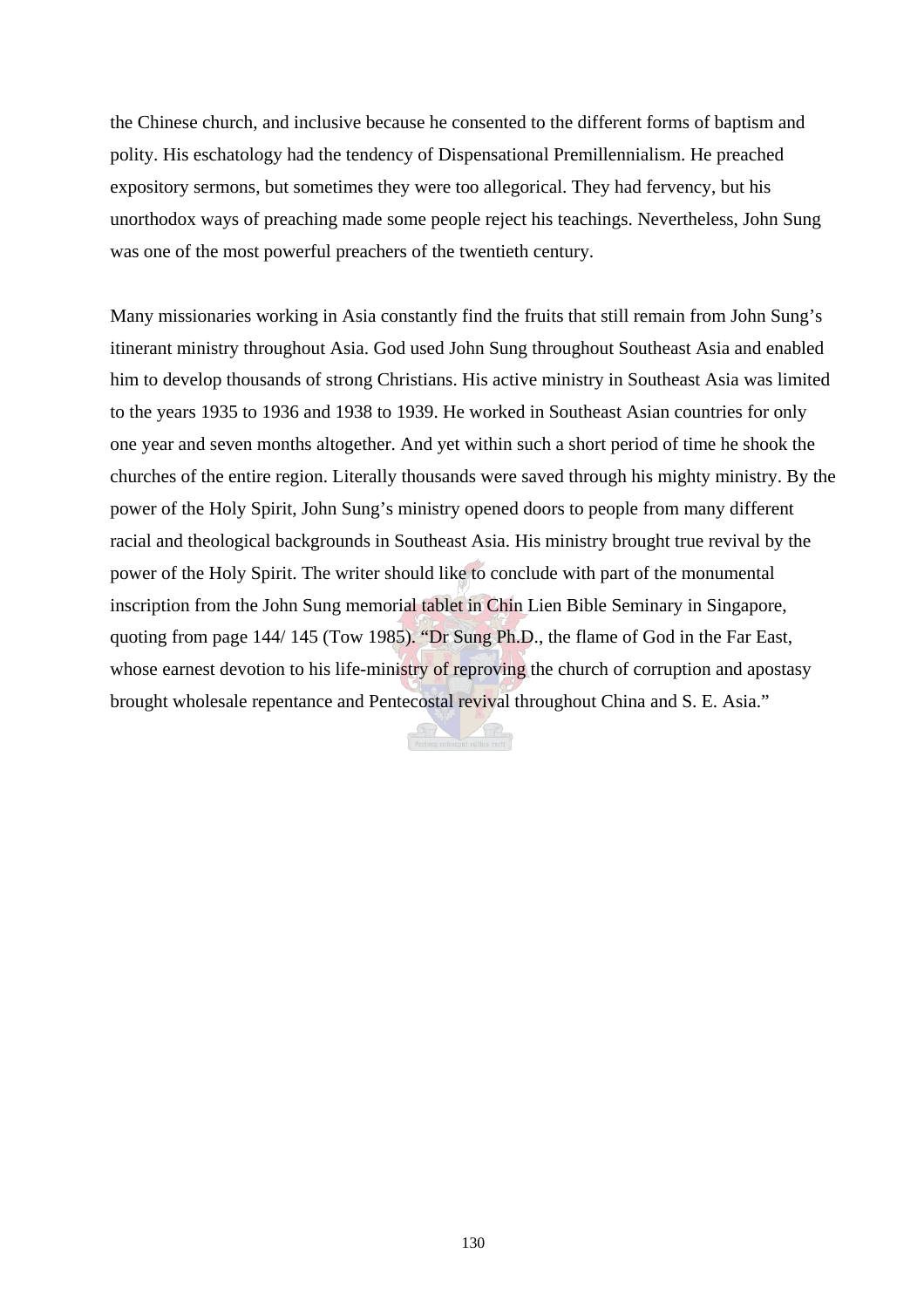#### **Chapter 5. The revival movement in the Thai church**

There is a dearth of written records in English on the subject of John Sung's campaigns in Thailand. Many of the materials presented here are from the Archives of Payap University, Chiangmai, Thailand. Both Thai and English sources were used. John Sung's diaries were published in Chinese (Sung 1995b), 靈歷集光 *(*主僕宋尙節博士的日記摘抄*)*, in 1995 in Hong Kong, and were edited by Levi Tian-Zhen Song. This book was translated into English by Stephen L. Sheng in the same year that it was originally written in Chinese. It was entitled *The diaries of John Sung: An autobiography* (Sung 1995a), and was published privately in the United States by Luke H Sheng and Stephen L Sheng. Although it is an abridged version of the original Chinese, it has been of great importance with respect to first-hand records.

Several books covering John Sung's campaigns in Thailand in 1938-1939 were published in English and in Thai. The books written in English are as follows. The most comprehensive work is Jaakko Mäkelä's (2000:49-56) *Khrischak Issara: The independent churches in Thailand, their historical background, contextual setting, and theological thinking.* Jaakko Mäkelä condensed the general introduction, the characteristics, an evaluation of John Sung's campaigns and the Bible College controversy in eight pages. He approached the subject quite holistically. Alex Smith (1982:195-198) explained the general introduction and the impact and evaluation of John Sung's ministry positively in his book, *Siamese gold: A history of church growth in Thailand: An interpretative analysis 1816-1982*. In his book, *The unfinished mission in Thailand: The uncertain Christian impact on the Buddhist heartland*, Samuel Kim (1980:54-60) referred to John Sung's ministry as a spiritual preparation for the Second World War of the Thai church.

The books written in the Thai language concerning John Sung's ministry in Thailand are Herbert R Swanson's (1995:106-109) *History of the pastoral care of the Church of Christ in Thailand, Draft version* and Prasit Pongudom's (1984:82-88) *The History of the Church of Christ in Thailand*. Herbert Swanson evaluated the campaigns from a pastoral care viewpoint in the CCT positively as well as negatively but Prasit Pongudom assessed John Sung's ministry, by and large, negatively. The materials that relate to John Sung's campaigns are scattered. Moreover, the materials lack unity and accuracy. Fortunately, we have found the cassette tape records of the witnesses at the Archives of Payap University in Chiangmai, Thailand. Also the writer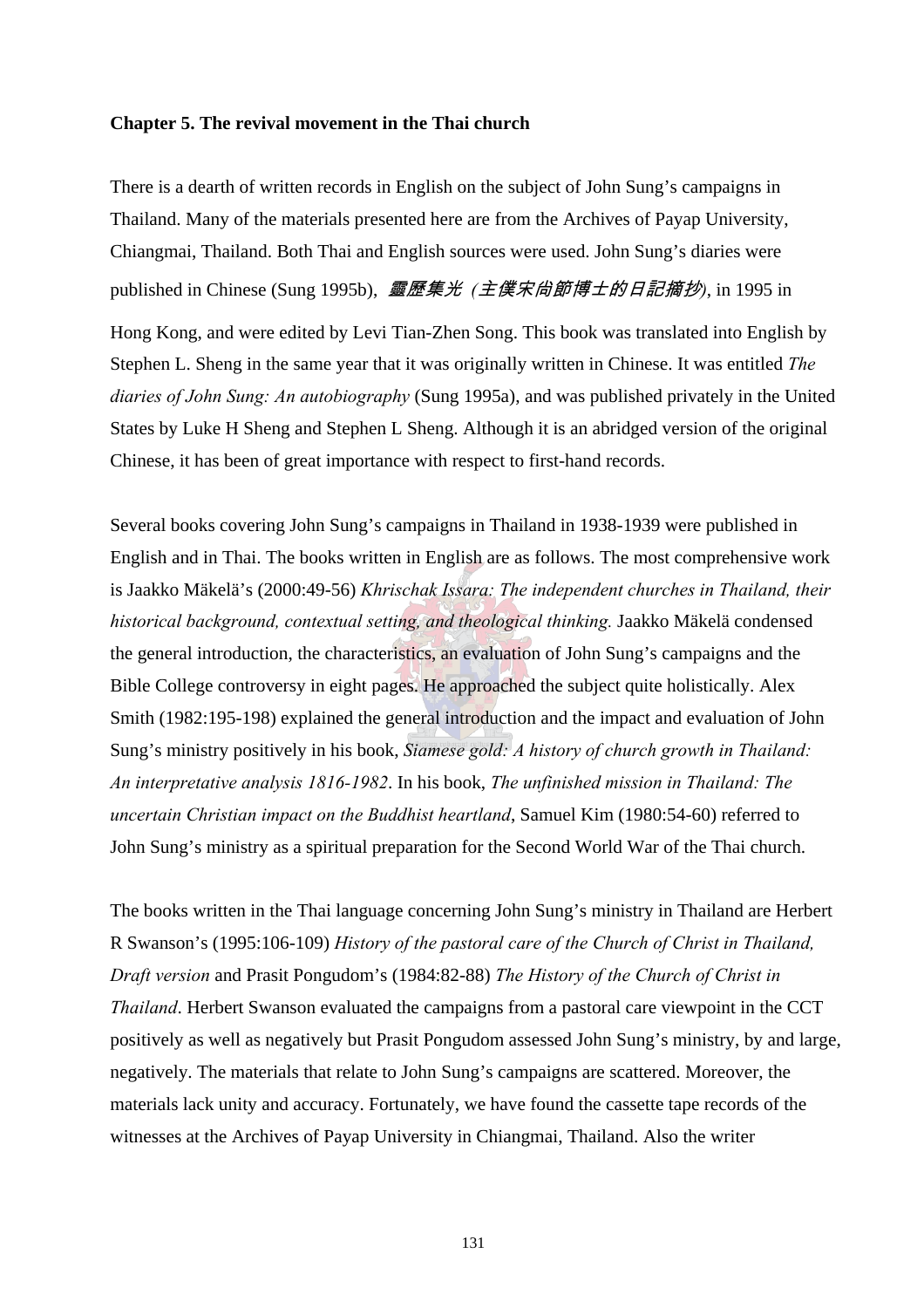interviewed several witnesses all over Thailand thereby gaining credence that John Sung's meetings were a genuine revival movement led by the power of the Holy Spirit.

This brief survey of materials dealing with John Sung's campaigns in Thailand in 1938-1939 indicates that the writers focused mainly on a general evaluation of the revival. Although Jaakko Mäkelä's account is more holistic, it contains only eight pages relating to John Sung's ministry. None of the other authors have analysed John Sung's ministry in Thailand in any depth.

# **5.1 Introduction**

This chapter gives an account of John Sung's ministry in Thailand in 1938 and 1939. To pursue this aim, the forerunners of the revival movement, those who prepared the ground for John Sung's campaigns, will be described.

# **5.2 The precursors of the revival movement—preparing the ground for John Sung's visit**

John Sung's campaigns were not the first revival movement in the Thai church. Before he came to Thailand in 1938 there were some forerunners who had intermittently laid the foundation for his revival movement in the Thai church.

# **5.2.1 Laos Christian Convention**

Since the first Laos Christian Convention held in Chiangmai in 1903, all the other mission stations in the Laos Mission, i.e. Lakawn, Nan, Chiangrai, Phrae, held a Christian Convention in 1905 for the first time. The second Convention in Chiangmai was held from 30 March to 3 April 1904. Many delegates from many parts of the field, that is, Wiang Pa Pau, Chiangrai, Phrae, attended the Convention in Chiangmai (Denman 1904:62). This Convention spread to other mission stations in northern Siam from 1905. The first Christian Convention was held in Lakawn, old name of Lampang, from 16 to 19 February 1905 (Wilson 1905:24), in Nan from 12 to 16 April 1905 (Park 1905:48), and in Chiangrai from 27 to 31 March 1905 (Briggs 1905:93). Phrae's first Christian Convention was held from 3 to 5 November 1905 (Crooks 1906:13). This Convention became the annual Christian conference in each of the five mission stations in the Laos Mission.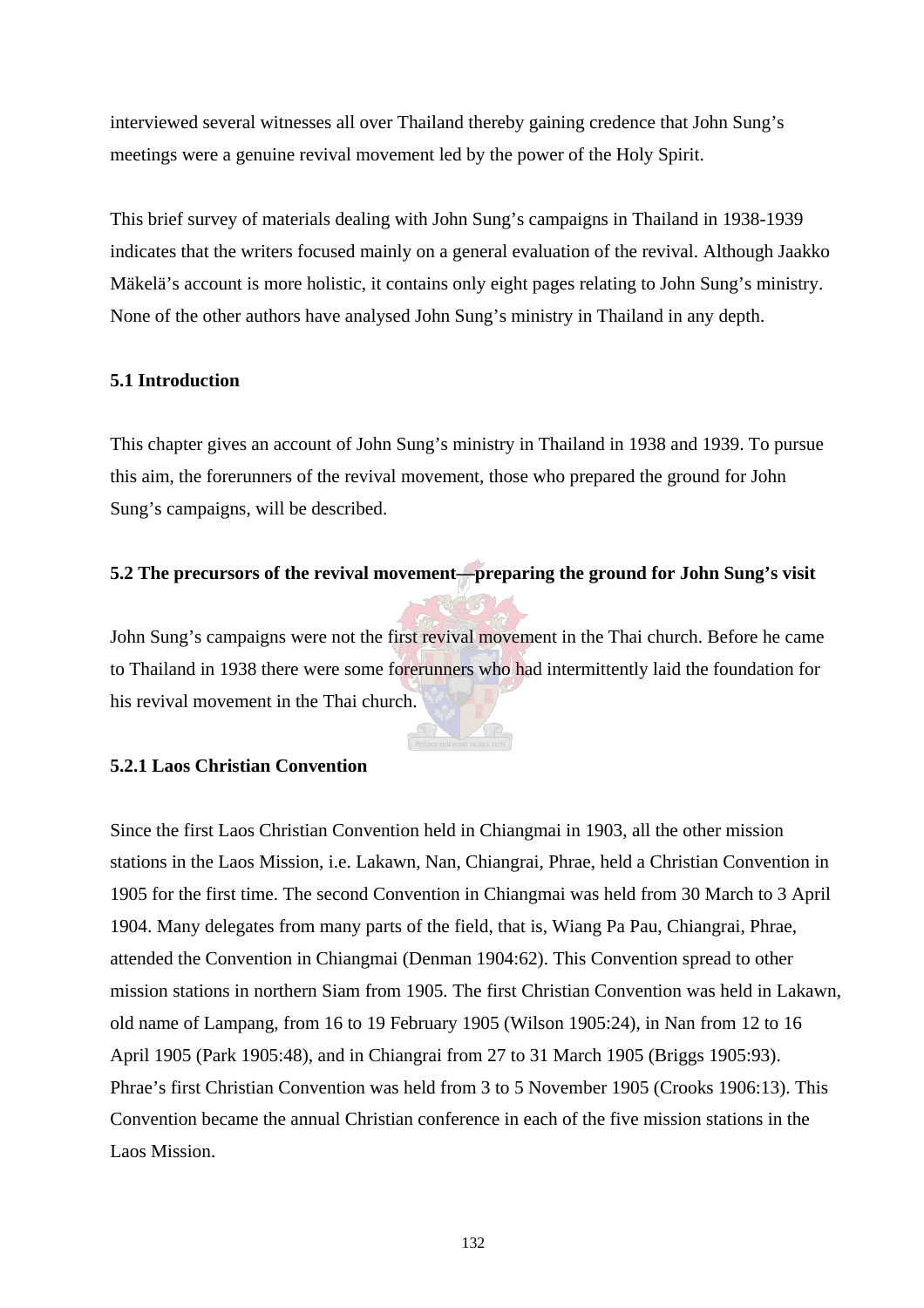The programme of the Christian Convention in each mission station followed the model of Chiangmai station for three to five days. The programme in the morning consisted of singing, devotional time and Bible study. In the afternoon they went out for evangelism and had games. In the evening there was devotional time and stereopticon views with non believers who were evangelised by Christians in the afternoon. They arranged the sports time in one afternoon. The school children gave a march and flag drill. The kinder-garden children were also involved in a programme. On Saturday morning they had discussion time around the questions from the question box which anyone who had a question might use. On Saturday afternoon they arranged a feast for the Christians and non-Christians of the villages. The programme reached the climax with Sunday morning service. After the sermon and baptisms, the communion service was held. There was a children's service on Sunday afternoon. They had a farewell service on Sunday night (Park 1905:48-50). In the beginning missionaries took the leadership but the national Christians took the initiative at a later stage.

The Laos Mission approached the northern Siamese holistically, using not only spiritual programmes but also arranging social events for the non-Christians for the purpose of evangelization. One can find the signs of revival among the Conventions. Margaret Wilson (1905:24) in Lakwan Station reported that "the Holy Spirit was present through" the programme. In Nan Station several backslidden members came back and "publicly confessed that they want to live for Christ" (Park 1905:50). The summary of the Laos Christian Conventions said that they "have given new inspiration of work to the people and encouragement to the missionaries, as well, strengthening the weak" (A convention symposium 1906:30). About one thousand people attended the second Chiangmai Convention. This number is striking when we compare it with the total number of communicant members of the Siam Mission which only had 478 members in 1905 after sixty-five years of mission work from 1840 to 1905 (Smith 1982:117).

The stations in the Laos Mission generally felt that they were "already at the beginning of a Laos revival" (Personal and otherwise 1907:4). The missionaries from the PCUSA in the Laos Mission received news of revival among the home churches and in other non-Christian lands in 1907. Their dearest wish was for revival and they called for preparation for the Spirit's work in the northern Siam field (The distinct missionary responsibility 1907:12). The Christian Convention of Chiangmai area in 1907 was held at Me Dawk Deng Church. One Friday evening Daniel McGilvary, the founder of the Laos Mission, preached. There was "a seeking for an outpouring of the Holy Spirit upon the coming meetings." Many Buddhists came to listen to the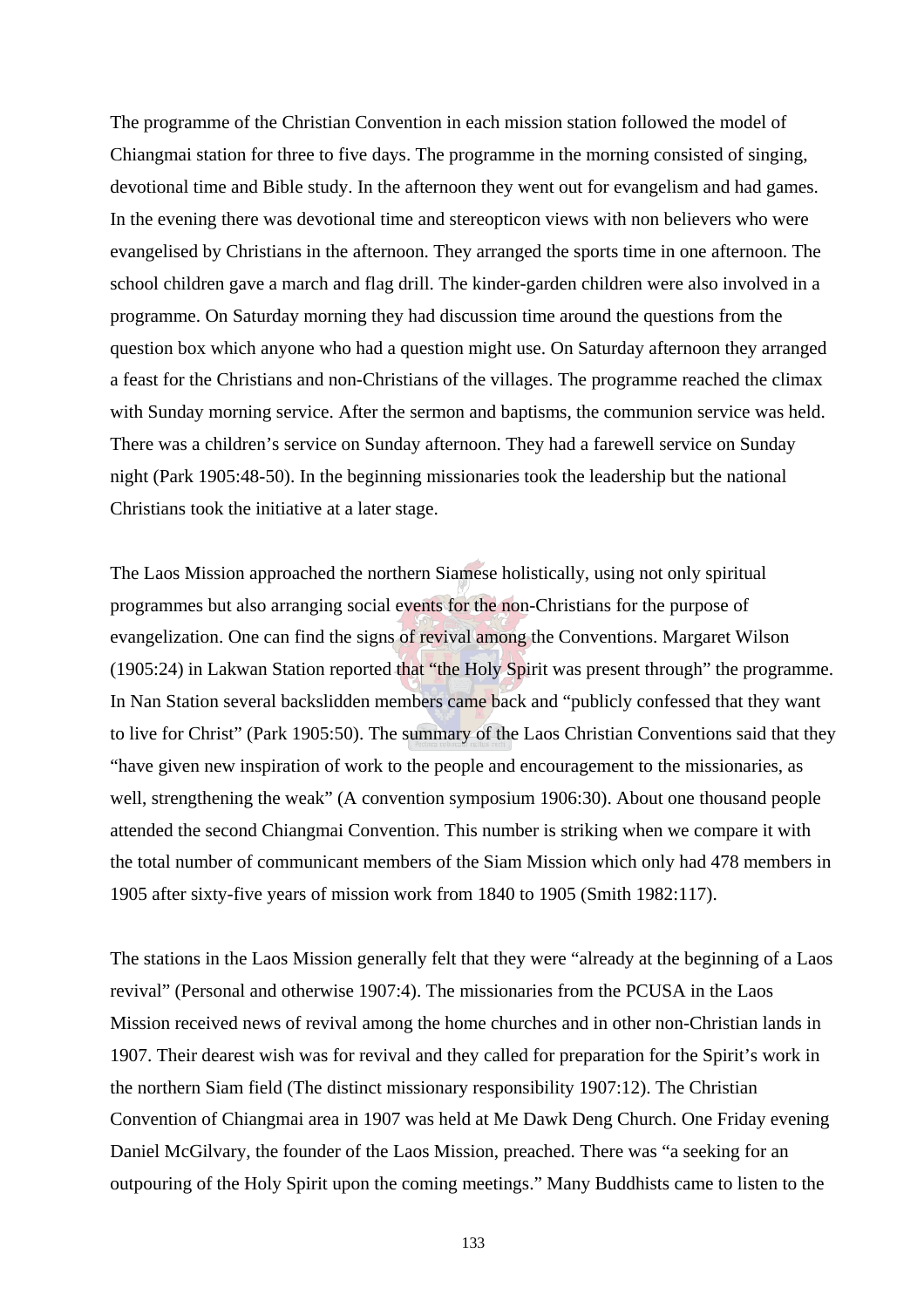whole session. Nearly one thousand people attended (McKean 1907:46). The Laos News testified that the mission "remarked on the revival of [the] presbytery in Laos" in 1908 (Meeting of North Laos Presbytery 1909:59). Charles H Crooks (1910:55-56) who mentioned the signs of awakening in northern Siam based his argument on "the great discontent of the non-Christian people with their own religion" and "the general discontent with the spirits." He asserted that "the most wonderful sign of awakening was the power that the Evangelists showed in their teachings."

There was a great awakening in the Bethlehem Church that was located nine miles to the south of Chiangmai City. The Rev D G Collins (1912a:60) reported:

I imagine I hear some one say, "What a revival you are having, that beats Billy Sunday." In some respects it is a great revival; there certainly is a great turning unto the Lord, but it means more than the ordinary revival in a Christian land under Christian influences…Almost the only extra services which have been held in connection with this awakening has been the service held in every new house after the people have consented to become Christians... [B]efore the service is held all the spirit charms, offerings and such must be removed. The good luck strings on the necks and wrists, from the oldest to the youngest, must be cut off and then the Christian service takes place.

The revival occurred because of an awful malaria epidemic (Collins 1912a:61). When the Rev D G Collins came to the Bethlehem Church about 1886, the church had only sixteen members (:62). In February 1912 he baptised 84 people which broke all past records for new converts in the Laos Mission (:63). On 24 May 1912 the church gave baptism to over 200 persons for two hours. The congregation numbered about 600 (Collins 1912b:89). "During the past thirteen months 253 adults have been received and 191 children baptised, making a total of 443 persons. It had been a year rich in blessing to Mr. and Mrs. Collins and the Bethlehem people" (Personal and otherwise 1913:15).

Since the Laos Christian Convention began for the first time in Chiangmai in 1903, the expectation of the revival increased in all five mission stations of the Laos Mission. Even though the peak of the revival in 1912-1913 at the Bethlehem Church had been caused as a result of endemic malignant malaria, the results were connected with the ten years of the Convention. It seems quite probable that the Convention contributed towards preparing the ground for John Sung's visit in northern Thailand in 1939.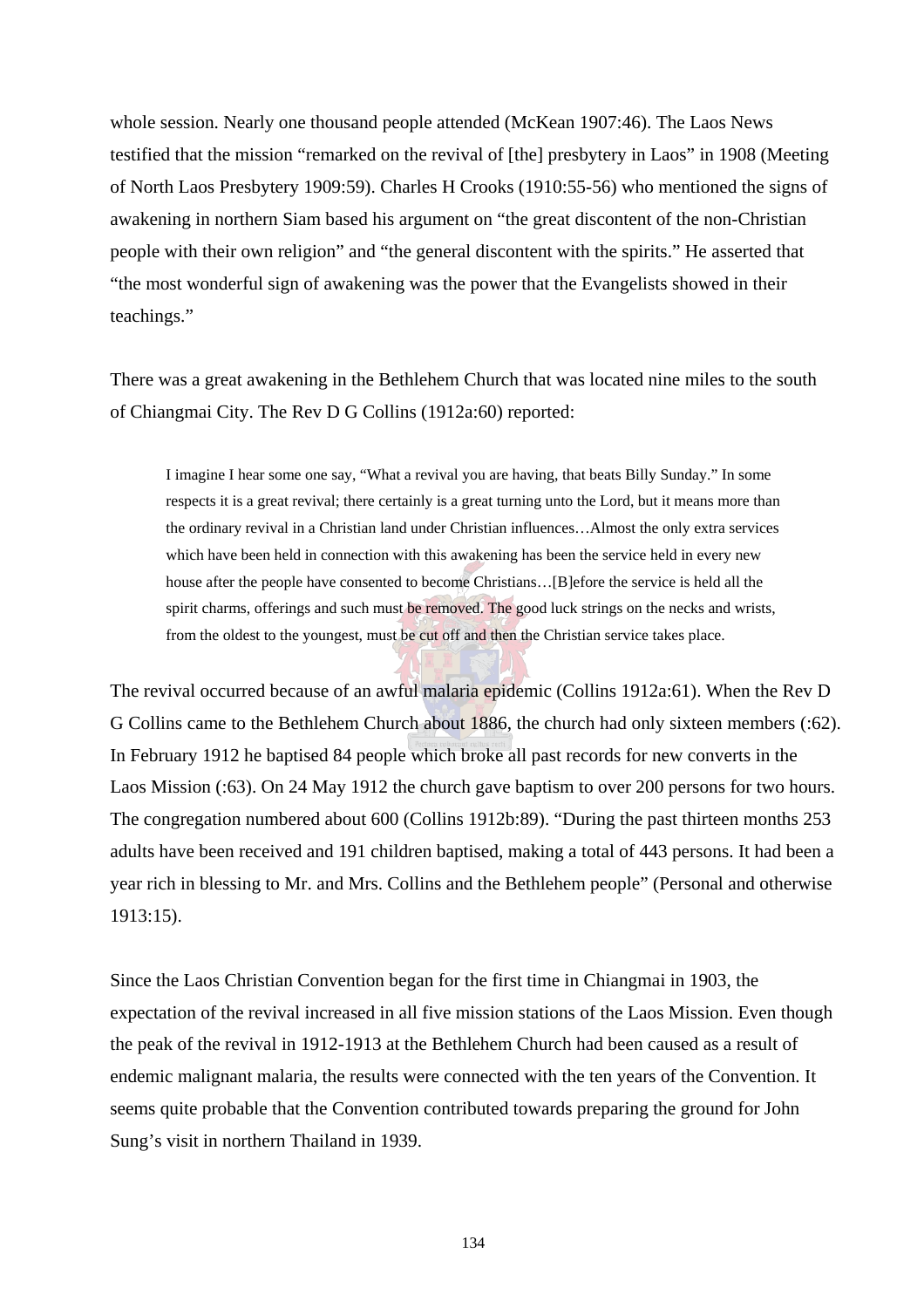## **5.2.2 Conference for Christian Workers**

The first revival signs in the Siam Mission were found in the "Conference for Christian Workers" in Phetchaburi. George B McFarland says ([1928] 1999:106-7):

It was somewhat about this time that the little band of workers at Phetchaburi decided to venture on an enterprise hitherto unused in connection with the work in Siam. They called a Conference for Christian Workers, asking some of the strong Christians from elsewhere to assist in the program which was to last three days and nights—from Friday morning to Sunday night, closing with a Consecration service. The purpose of this Conference was two-fold; to develop a feeling of solidarity among the Christian workers assembled from different stations, and to quicken the members of the local church into a new spiritual life. In both of these purposes it was successful. The annual Conferences for Christian Workers were continued and furnished spiritual upliftment and refreshment for the Christian people, and many believers from the country groups made long journeys to attend these meetings, carrying back with them new ideas of worship and of service which set them on a higher plane of Christian living.

In his book, *Spread of the teaching in the middle of the 20th century*, Toktaeng (1984:8-9) explains the conference for Christian workers. Dr George B. McFarland set up a conference for Christian leaders and became the chairman of the Conference from 1905 to 1914. He then handed over the position to Thai Christians. In arranging the Conference he followed the example of Billy Sunday. He trained Christian young people, male and female, in speaking and leading meetings. Each conference chose a main topic. All the young people who attended the meeting took part in the programmes. Senior people like missionaries and Thai Christian leaders had a supporting role in running the meetings. There was an annual meeting of this nature at the Sriphimoltham Church, in Phetchaburi. Similar meetings were held in Bangkok. Thereafter Christian Conferences were held continuously in Bangkok for 20 years.

In May 1907 John Eakin and family were transferred to Phetchaburi for evangelistic work (Eakin et al 1955:70). He attended the Christian Workers' Conference in Bangkok in November 1907. "It was the most remarkable manifestation of spiritual power ever seen in Siam." His experience there changed his entire future ministry (:54):

In the very midst of a full program, a chain of prayer started, and it did not end till the floor was wet with the tears of penitence of those overcome with the conviction of sin. As a result of this experience, all John's plans were changed. He felt a special urgency to carry the Gospel to the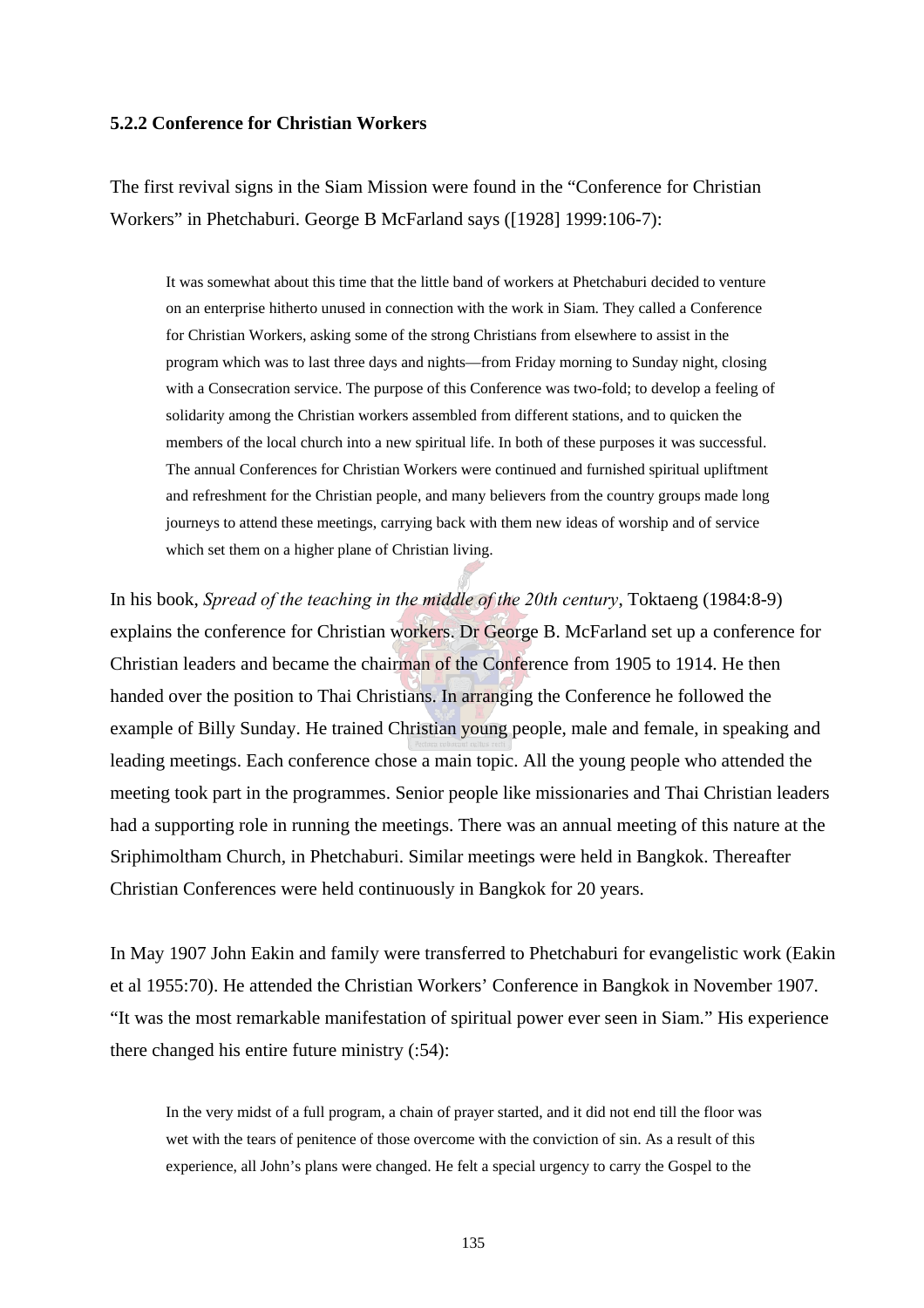country districts, leaving the work of the town to other missionaries and national workers who could not get away.

There was a clear conviction of sin among the participants of the Christian Workers Conference in Bangkok in 1907 similar to that which characterises the real revivals throughout church history. As John Eakin said, it was the first most outstanding manifestation of the power of the Holy Spirit in the Siam Mission.

*The Siam Outlook* described the Conference for Christian Workers of 1924 (Bangkok Station 1925:78-79). The four Siamese churches in Bangkok bore the responsibility of the Conference. Each church delegated four representatives as members of the Conference Executive Committe. There were three Conferences for Christian Workers in Bangkok in 1924, the first taking place in January 1924. That meeting was for preparation and cooperation with the meeting of Dr Biederwolf's team. The second conference was held in June 1924. The theme of the conference was revival. The third conference was held in September 1924. That conference was regarded as one of the very best ever held, of all the twenty-eight that gathered in Bangkok during those twenty years. The programmes consisted of reports from the local churches. They formed two organisations in the meeting. One was the National Missionary Movement (Other evangelistic activities 1926:61) that was formed by the Siamese for their own people. That marked a new era in the mission. The other was the Board of Home Missions which was under the control of the presbytery. The goal of the Board of Home Missions was to evangelise the Siamese by using the Siamese Christians.

There are some important points which should be noted concerning the Conference for Christian Workers.

Firstly, the conference was initiated by Dr George B. McFarland, a missionary of the Siam Mission of the PCUSA, in Phetchaburi. But some time later Thai Christian leaders in Bangkok took the lead in the Conference. Secondly, the Conference for Christian Workers began in 1905. Toktaeng (1984:9) mentioned in his book, *Spread of the teaching in the middle of the 20th century,* that the first Conference for Christian Workers began in 1905. Also *The Siam Outlook* (Bangkok Station 1925:79) made reference to "during the last twenty years" in 1924, which dates back to 1905 as the first year of the Conference. That meeting marked the most extraordinary manifestation of the power of the Holy Spirit for the first time in the Siam Mission

136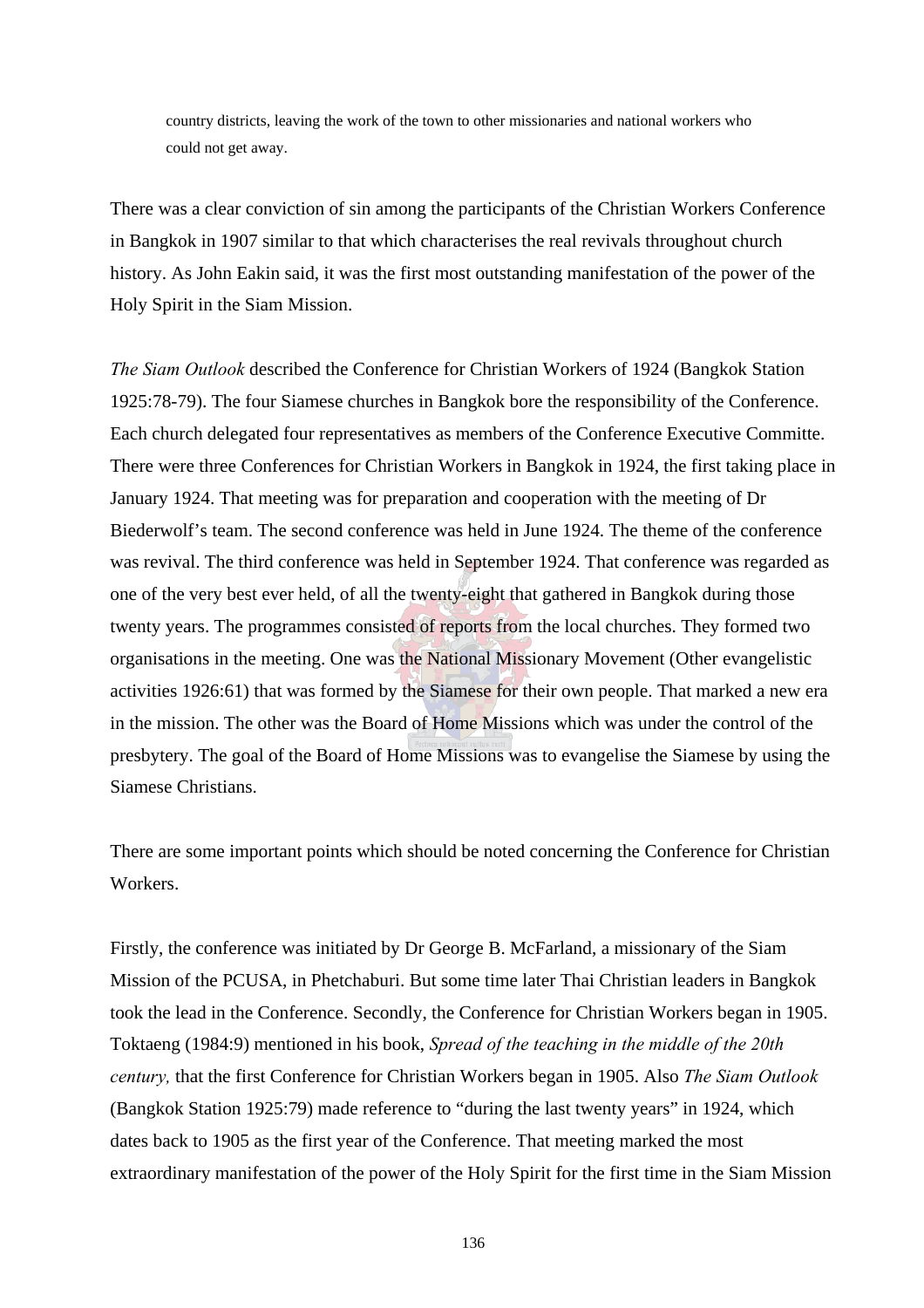before the Thai church experienced a full-scale revival with John Sung's campaign in 1938 and 1939. Thirdly, the Conference became the seedbed of the revival movement of Dr Bierderwolf. He came to Thailand in January 1924. The theme of the second meeting of the Conference for Christian Workers in the year 1924 held in June, was revival. The Conference made an offer to provide playing fields for Dr Bierderwolf's campaigns.

#### **5.2.3 Biederwolf Evangelistic Campaigns**

*The Siam Outlook* made reference to the visit of Dr Biederwolf, an evangelist from the United States, to Siam (The Biederwolf meetings 1924:9-10). William Edward Biederwolf (1867-1939), who graduated from Princeton Theological Seminary, was a popular Presbyterian evangelist. He spent several years as an assistant to evangelist J. Wilbur Chapman (1859-1918). He set out on his own evangelistic campaigns in 1906. "His revivals would often include a Civico-Religio-Industrial Parade, which would include community leaders and organisations as well as churches." Premillennialism became a favourite theme in his later years (Trollinger 1999:37). He "promoted a conservative evangelical theology with a strong emphasis on ecumenical endeavors." He blended evangelism and the Social Gospel (:38). William W Sweet (1965:170) asserted that William E Biederwolf was a city evangelist, more or less in the Moody tradition and conservative in his theology.

William E Biederwolf arrived with his team, Mr Homer Rhodeheaver and Miss Saxe, to hold renewal meetings in Bangkok churches in January 1924 (The Biederwolf meetings 1924:9). There were two difficulties. Firstly, the meeting was set in the midst of the king's birthday celebration which continued for two weeks. The Thai displayed interest in the king's birthday so that it was difficult to gather people for the evangelistic meeting. Secondly, the Thai church had never tried an aggressive evangelistic campaign for as long as one week.

Dr Biederwolf preached earnest messages to the Chinese that were translated into Swatow and Cantonese as well as Siamese. Mr Homer Rhodeheaver played the trombone and sang songs that fitted in with the theme of the preaching. Miss Saxe addressed the special meetings for women and held daily Bible classes (The Biederwolf meetings 1924:9-10). Dr Biederwolf came to speak on the playing fields of Bangkok Christian College for many evenings. Toktaeng who was in the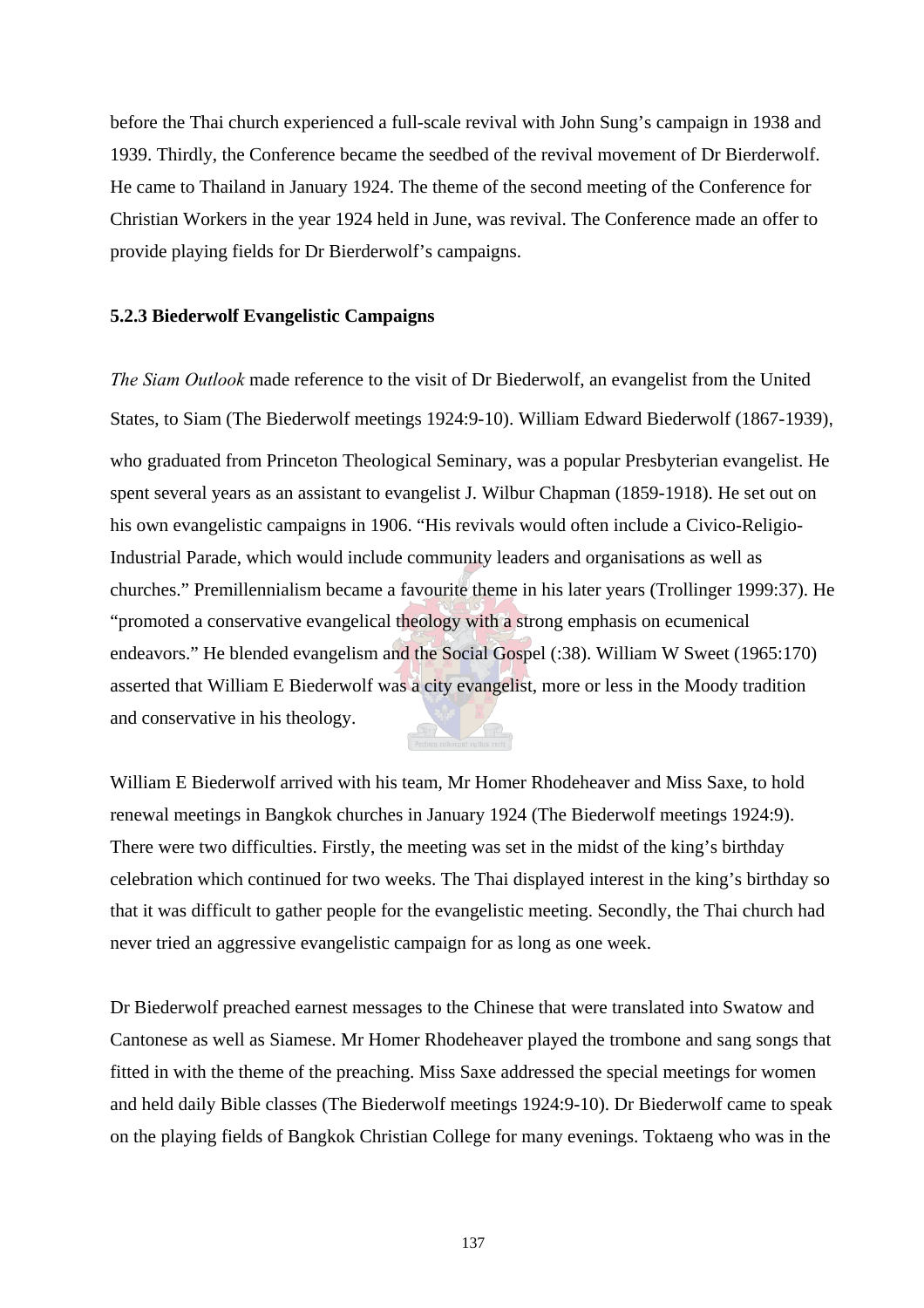sixth year of High School at the Bangkok Christian College at that time attended the meetings (Toktaeng 1984:36).

After that the churches in Bangkok talked together about revival and arranged a big gathering or conference on this subject. The aim was to get the church to wake up, especially in the matter of evangelism (Swanson 1995:102). As stated above, the subject of the second meeting of the Conference for Christian Workers of the year 1924 which was held in June, was revival, influenced by the Biederwolf Evangelistic Campaigns of January 1924.

Dr Biederwolf introduced a new method for the first time in the Thai church history. *The Siam Outlook* (The Biederwolf meetings 1924:9) stated the method and raised the following questions:

In particular, a new method would be presented in requesting converts in a general public meeting to march forward and make a stand before every one. Would this method seem too brusque to the Siamese who have a retiring nature and an innate gentility?

It is generally thought that the Thai are unassuming, and prefer not to express emotion publicly. It is interesting to note how *The Siam Outlook* evaluates the results. "As in the homeland the appeal for immediate decisions, made known by coming to the front, was effective." Thus while it is characteristic of the Thai is to be reserved, with regard to the decision to adopt the Christian faith the Thai can be quite extrovert and self-confident.

William E Biederwolf's ministry was the first mass evangelistic meeting which attempted to use the invitation system in Thai church history. There is, however, no conclusive proof that the missionaries of the APM disapproved of Biederwolf's evangelistic method of calling for decisions in front of the congregation which Charles G Finney and Dwight L Moody used.

## **5.2.4 Mr Frank Buchman and the House Party Movement**

Frank Buchman from the United States, introduced the House Party Movement for the first time in Thailand in November 1925 (Swanson 1995:102). Frank Buchman, an American Lutheran, is the originator of the Oxford Group Movement. William W Sweet (1965:173) stated: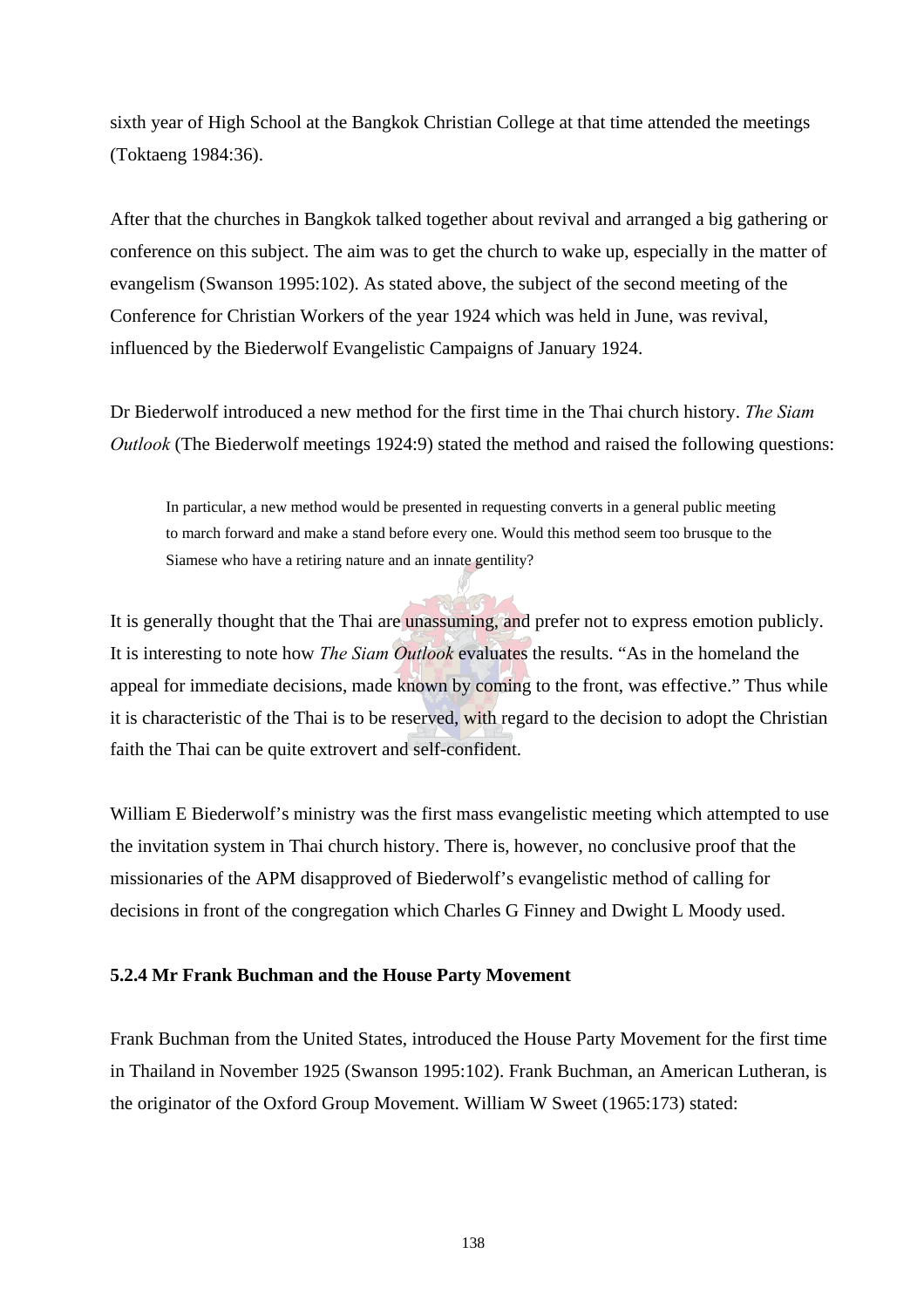This is a type of revivalism which has appealed especially to large numbers of students in universities and colleges, and to persons in the upper economic and cultural levels. It is a very personal type of approach, and its early converts were won by personal talks with students at Oxford and Cambridge. Its principle emphasis lies upon the guidance that God can and will furnish for every individual; it teaches that God has a plan for every life, but when through personal sin that plan is spoiled "God is always ready with another." To lead the kind of life God has planned for us a person must be willing to surrender "will, time, possessions, family, ambitions." Theologically, Buchman is entirely orthodox; it has been characterized as "orthodoxy galvanized into new life in modern conditions." The movement has had its largest success among the so-called upper classes, where sex and money have been primarily responsible for wrecking God's plan for lives. It is an interesting fact that in America the influence of Buchmanism has been primarily exerted among Episcopalians.

Frank Buchman's evangelistic method was particularly successful among students and the upper class people in America.

Toktaeng (1984:40) said that Mr Frank Buchman contacted the headmaster of Bangkok Christian College, the Rev Marion B Palmer, asking to get acquainted with the pupils in the higher classes of the school, and be able to have meetings with the students. He held a House Party with the aim of confession and guidance at the residence of the headmaster. At first not many students attended these gatherings. He spoke about God's guidance through quiet prayer, coming into God's presence and using silence to hear God's guidance. He conducted a House Party at the Women's Bible School in Bangkok during the first week in November 1925. Miss Margaret C McCord who was the director of the Women's Bible School, described a House Party as a "revival movement". Margaret C McCord (1926:140-141) gave a detailed account of a House Party as follows:

[Mr Buchman] makes an effort to get a group of people together for two and a half days, for stories, the Quiet Hour, and a time of heart searching and self surrender…The need for confession of sin [is] emphasized…we could see that the cleaning out process was having effect. The attitude of the leader is that of a physician trying to get the patient cleaned out. So in those who have confessed, the feeling of loving fellowship prevails over any feeling of embarrassment. The effect of the House Party was cumulative as the days went on.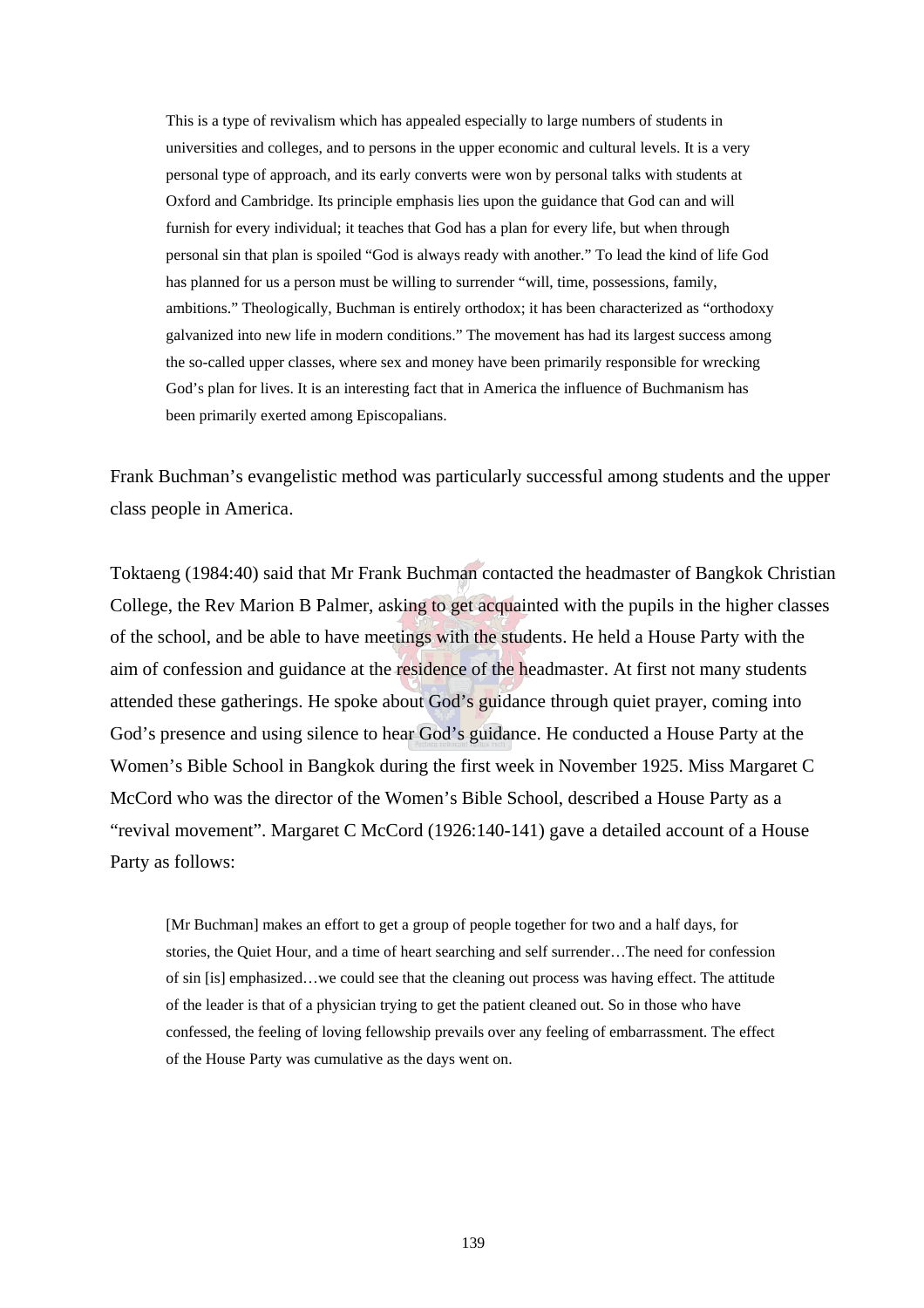They held one more House Party in January 1926 with the pastor of the Second Church in Bangkok, the Rev Charoen Sakoolkan<sup>48</sup>, as leader. The leader spoke about the importance of soul winning. The meeting touched a large group of Christians. One lady leader of a church confessed her sins with tears and yielded herself to the Holy Spirit. After the meeting the students who attended the House Party experienced change in their daily lives in many ways. The Second Church organised the Fisherman's Club for soul winning as a result (McCord 1926:140-141).

The programmes of the House Party consisted of times of quiet, opening of hearts and minds and confession of sins (Swanson 1995:102). Loren S Hanna (1926:22-24) who was a missionary in Lampang, north Thailand, explained that the House Party had no fixed programme. The people met "in a very informal way…there are indoor and outdoor games, and as much freedom from constraint as may be obtained".

Loren S Hanna invited the pastor of Second Church in Bangkok, the Rev Charoen Sakoolkan, to be the leader of the Bible retreat at Khun Tahn Retreat Centre for the Christians of Lampang Station and some members from three other stations. Three out of the eleven days of the retreat were spent at the House Party. This was composed of three different groups, one for young men, one for young women and one for adults. "There were about fifty-five in attendance at the three House Parties" (Hanna 1926:23). Loren S Hanna (:23-24) delineated the meeting in this way:

The leader tells stories of personal evangelism, relates incidences of changed lives, and gives Bible readings and studies; he makes a plea to allow the Holy Spirit to direct the thoughts and words. This leads to many public confessions of wrong doings, to reconciliation with those against whom there has been an ill feeling; to righting of wrongs committed, and to private conferences with the leader or with the pastor, or with others who can help. Through this means a number of our young people who had been living in secret sin or in open shame were touched, and their lives cleaned up. We believe that the experience has been very beneficial not only to those who attended the "House Parties", but also to the Christian community at large.

At first the Rev Charoen Sakoolkan was not fond of stirring people up this way. But as soon as he had experienced it he saw the results: that lives were changed and people were led to feel close to God and close to their friends (Swanson 1995:102). After that the Rev Charoen Sakoolkan arranged House Parties in various places and with various groups. Phetchaburi

 $\overline{a}$ 

<sup>&</sup>lt;sup>48</sup> Sometimes his surname is written as Sakoonkan or Sakulkan.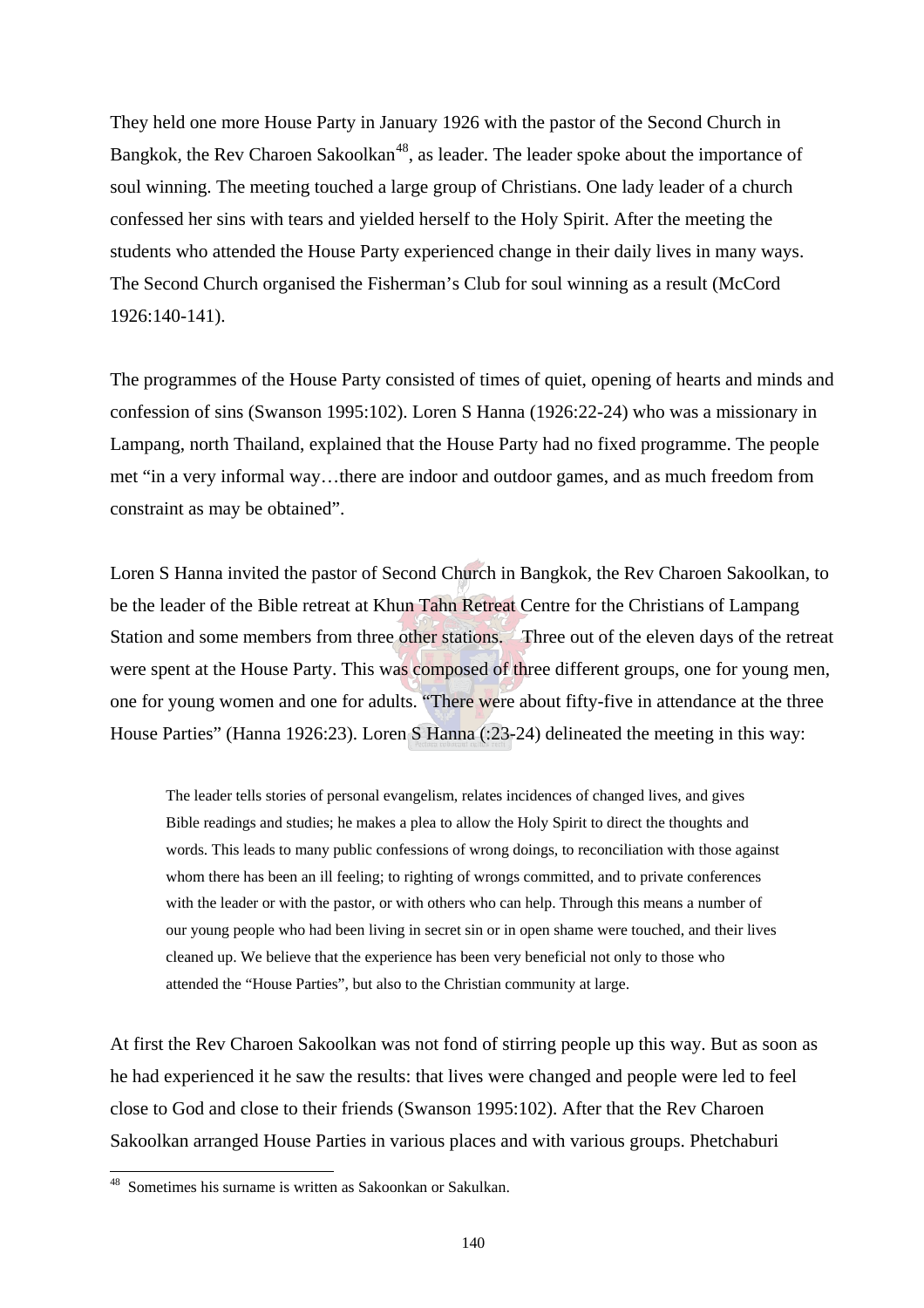Church arranged two House Parties and invited the Rev Charoen Sakoolkan to lead them. Thereafter the Rev Charoen Sakoolkan and his wife, teacher Sangad, started to arrange meetings of this type in churches all over the country. For the most part these were central churches at different mission stations. For instance, in January 1927 the two of them together with students from the Women's Bible School travelled to Trang Church in south Thailand. During the following year the Rev Charoen Sakoolkan, his wife and students from the Women's Bible School went out visiting many places which were going to hold House Parties. For the most part the results were good. His team arranged this kind of meeting at Phitsanulok Church. Those who attended were so impressed that two people from Phitsanulok followed the Rev Charoen Sakoolkan's team to Chiangrai in the north afterwards, in order to take part in another round of meetings (:103).

From 4 to 7 October, 1933 the Rev Phuang Akaphin led a House Party in Phrae Province. Thongkham Phantuphong (1933:27-30) stated that the House Party meeting was similar to the meetings of the Burmese Gospel Team in many ways. He explained that the origin of the House Party meeting goes back to the meeting of the disciples in the upper room in Acts 2. The aim is to wait together to receive the Holy Spirit. The Rev Phuang Akaphin covered the topics of sin, cleansing, the Bible, prayer, worship, being a witness, etc. This preaching was aimed at the heart, to get it to abandon sin and evil and rouse the person to zeal and good conduct. As each topic ended, people would get up and share and confess sin and dedicate themselves. The Rev Phuang Akaphin led the House Party meeting in Phrae Province again from 30 August to 3 September, 1934 (Phantuphong 1934:62). At the last meeting everyone repented and confessed their sins. They all promised before the Lord and the congregation that from then on they would try to be good Christians and help one another to bring about a revival of religion.

There are significant results from the House Party Movement. Here, we can see the phenomenon of true revival in its early stages. It is generally thought that the Thai do not like to push themselves forward nor express their feelings candidly. Toktaeng (1984:43) pointed out that "some felt they had sinned greatly and confessed this, some felt uncomfortable because of bad relationships with others or had some weakness that bothered them, and all these things were poured out." When the Holy Spirit confronted their nature they were prepared to summit themselves to God.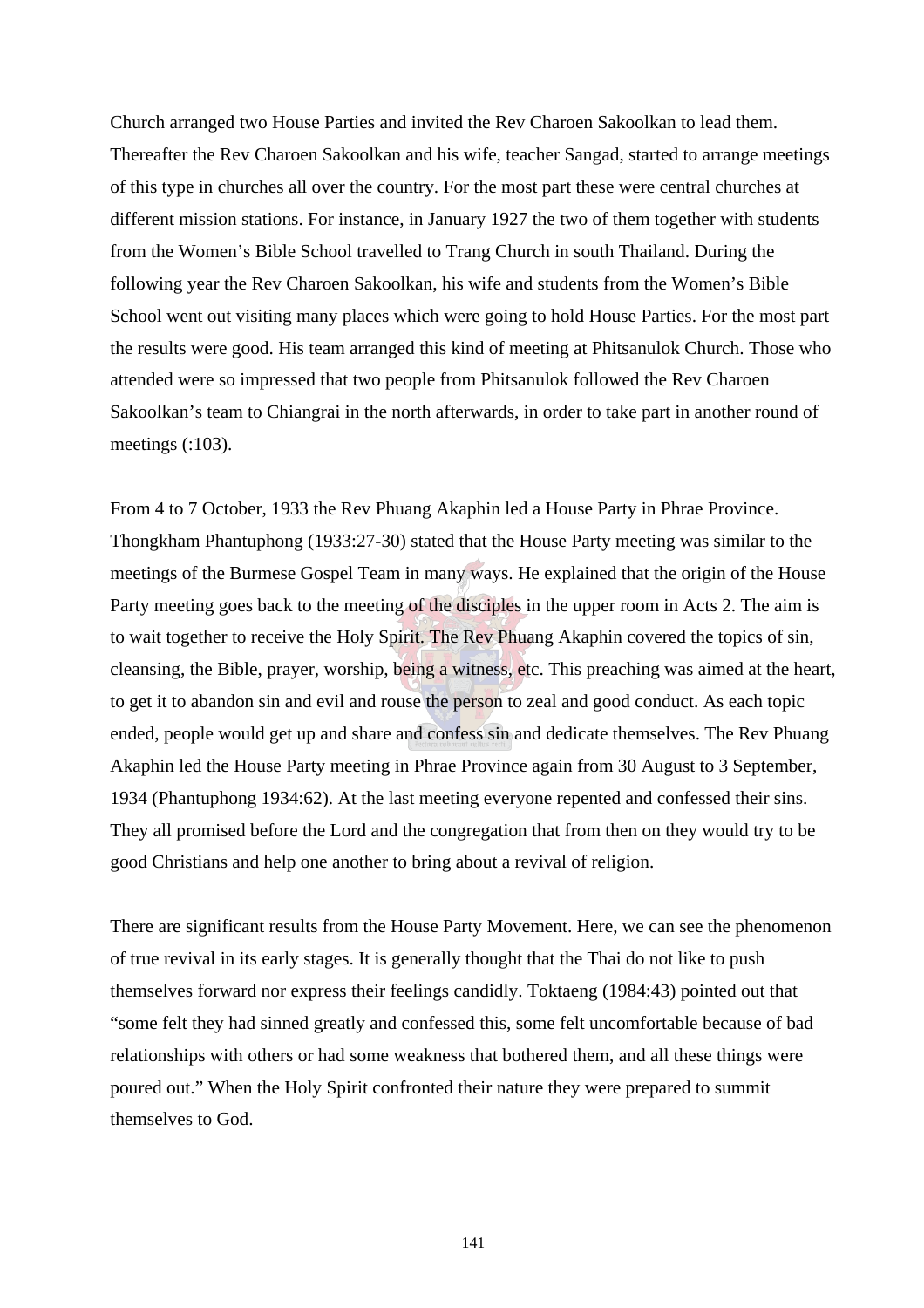This movement helped to bring revival to the churches. Meetings bore different results for the various churches that arranged them. Many members had a longing to develop the church. Some places experienced an increase in the amount of Bible study. Some churches had groups of young people who were strengthened. Nevertheless, the church in different geographical areas began to have common experiences through these activities (Swanson 1995:103).

The House Party movement aroused the expectations and possibility of revival as a group in the local churches, more widely and obviously than through the Biederwolf Evangelistic Campaigns.

#### **5.2.5 The Burmese Gospel Team**

A Burmese group, called at that time the Burmese Gospel Team, came to visit Thailand. The first visit was undertaken in 1930. This was composed of nine students of the Rangoon University with Dr Marshall and Mr V W Dyer (The Burmese Gospel Team 1930:456). This team visited Phitsanulok, Bangkok, Chiangmai and Phetchaburi. They had several meetings in Bangkok at the Bangkok Christian College, the Bible Training School, the two Chinese churches, namely the Tie Chieu church and the Cantonese church. They also held meetings at the Second Church and Wattana Wittaya Academy. Afterwards, two members of this team together with the Rev Sook Pongsanoi<sup>49</sup> had an opportunity to visit Phetchaburi in July 1930 (:456-460). A few weeks later the team went to help at Nakhonpathom (Phetchaburi Station 1931:17). The programmes consisted of singing songs, games, personal testimonies, prayer meetings, simple messages for winning souls. At the end invitations were given to the believers to dedicate their lives to God again and to non-Christians to accept Jesus Christ as their own personal Saviour (The Burmese Gospel Team 1930:456-460).

The attendees at the meetings were impressed that they had experienced "God's presence" (The Burmese Gospel Team 1930:458) and "the power of the Living Christ" (:459). There was a stirring up of people, in that prayer came from deep within the heart. There was a sharing of experiences in life and repentance. Thai Christians were impressed by the faith, the character, the presentation given and the love of the Burmese Gospel Team (Swanson 1995:103-104). They experienced revival. In just two Chinese churches at least fifty people accepted Christ (The Burmese Gospel Team 1930:457). Forty six responded at the Bangkok Christian College (:458)

 $\overline{a}$ 

<sup>&</sup>lt;sup>49</sup> Sometimes his surname is written as Pongnoi.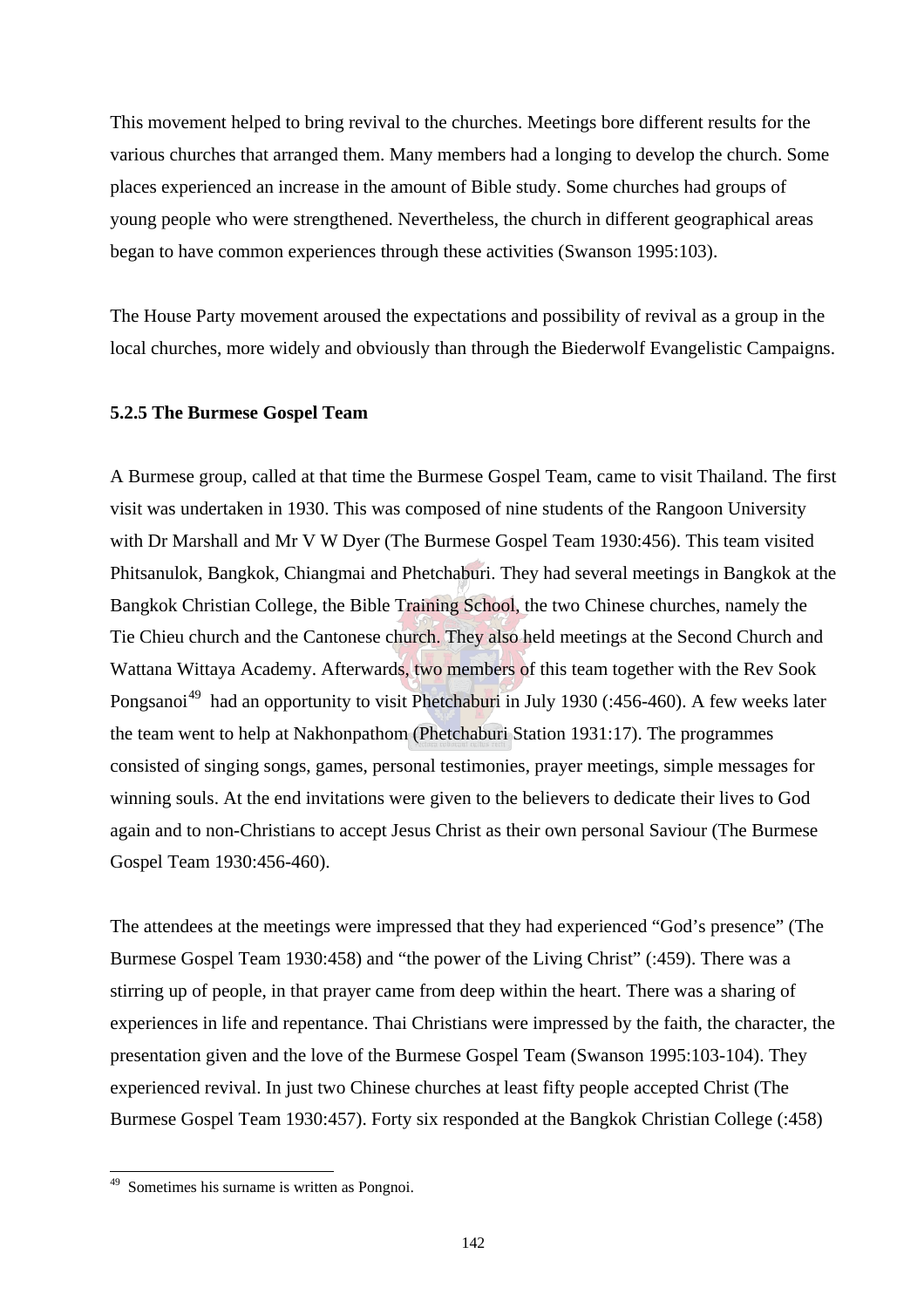and fifty one responded at Phetchaburi (Phetchaburi Station 1931:17). Afterwards there was a desire to set up such a Gospel Team composed of Thai Christians too. The Lampang Station organised a Gospel Team in September 1930 with eight members from their own congregation (Lampang Station 1932:38).

In 1931 a group from Thailand, consisting of the Rev Sook Pongsanoi, Miss Margaret McCord and teacher Singkeo Suriyakham went to visit Burma to observe the work of the Gospel Team. On their return they arranged to do this in Nakhonsithammarat together with teacher Charoen Sakoolkan. Results were pleasing and exceeded expectations. From there the Thai Gospel Team came and did the same thing in Bangkok. Then in April of the same year there was a getting together of the Thai Team and another team from Burma, the "Siamo-Burmese Gospel Team." This team worked together to win souls, visiting every mission station. There was study and exposition, exchange of experiences, singing of choruses, going out evangelizing. This joint Thai-Burmese team conducted activities for a month. The thing emphasized throughout was the sharing of each other's experiences and praying together until the Thai and the Burmese had a new awakening. A missionary who accompanied them said the aim was to spread Pentecost, so that the church would get the spirit of Pentecost. During that month the Thai-Burmese hardly had any time to rest and sleep, being busy with activities the whole time. Over one hundred people came to believe (Swanson 1995:104; Suriyakham 1932:64-65).

Subsequently, experiences in the style of "Gospel Teams" were popular in the Church of Christ in Thailand. This style was used in many places. The McGilvary Theological Seminary also organised such a team. Lampang followed this pattern as well by setting up a team to pray together, study the Bible together, and go out into the countryside. There was also a team in Nan. Paul H Fuller named the team "the Siamo-Burmese-American Gospel Team in Siam." This was because the team members comprised eight people from Burma, three Americans, four Burmese and one Karen. There were a few American missionaries from the Siam Mission, many Siamese Christians and several Chinese Christians. Average numbers were about thirty. They visited all the mission stations except one (Swanson 1995:104; Fuller 1932:66).

In this movement an individual who was important was the Rev Boonmark Gitisarn. He had joined in with the Burmese-Thai team and was one of those who went to Korat with the Thai team after the Burmese team had left. The Rev Boonmark Gitisarn joined the revival movement at this time. After 1931 he was an evangelist in Bangkok and in 1934 he became pastor of the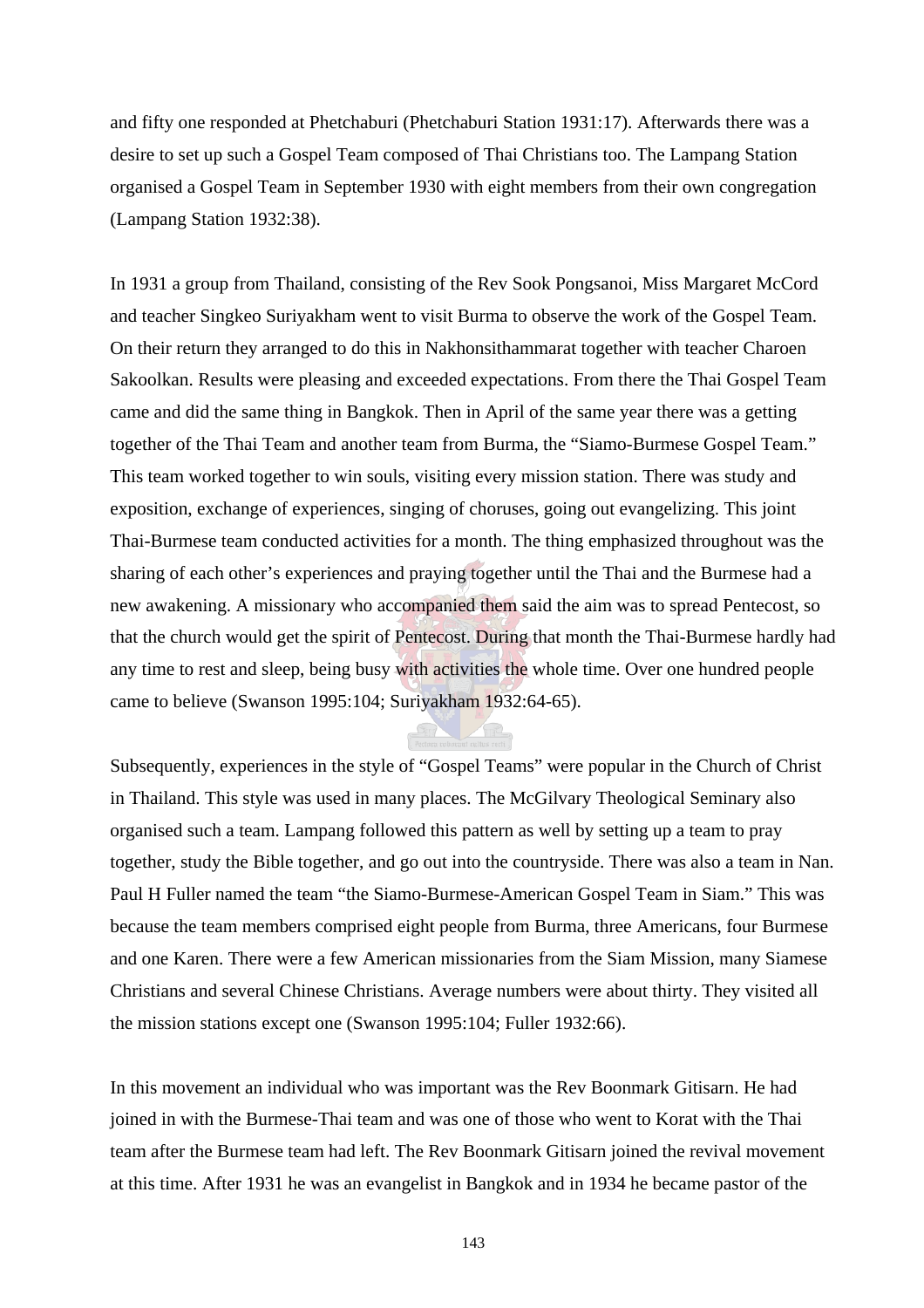Second Church, Bangkok. He played a gradually increasing role in bringing revival to the church (Swanson 1995:104)

In 1933 a Gospel Team from Burma came to Thailand once again. They went to Nakhonpathom and worked with the Mon people, going out and visiting them. Later the group divided, some visiting Bangkok churches. Some went to Lampang and Chiangrai and from there returned to Burma. After this the concept of the Gospel Teams spread even more widely among the Thai churches. Almost every mission station set up a team. If the church did not do so, the mission station did. They went out into the countryside, with each team having five to ten members. Generally the various Gospel Teams were formed in the towns and had meetings in town to prepare for going out to the Christians in the countryside, by getting together to study the Bible and pray (Swanson 1995:104).

It would be valuable to examine some important characteristics of this movement. Firstly, the tendency for revival, spread more widely than before among the Thai churches and missionaries. At the same time all the generations and classes of the Thai church cordially received the concept of revival (Suriyakham 1932:65) and vision for more purposeful evangelistic effort (The Burmese Gospel Team 1930:457).

Secondly, the Gospel Team fostered the development of both the pietistic tendency and the invitation system of the revival movement in the Thai church. The Team stressed experiencing God's presence through the "Four Absolute" conditions viz., Absolute Purity, Absolute Honesty, Absolute Sincerity and Absolute Surrender (The Burmese Gospel Team 1930:458). They issued an invitation to anybody who had decided to accept Christ (:457-458).

Thirdly, even though the movement came from abroad and the numerical growth was not startling because of this movement, the spread of the movement was due to Thai Christians, under their leadership and with finance raised in Thailand (Fuller 1932:67). That tendency contributed towards the transformation, and effected significant paradigm shifts, in church leadership from missionaries to Thai church leaders.

Fourthly, the Gospel Team consisted of normal church members, teachers, elders, pastors and missionaries with all parties working together. The Rev Sook Pongsanoi (1939:19) mentioned that the movement helped to cultivate a spirit of cooperation among the Christians. Moreover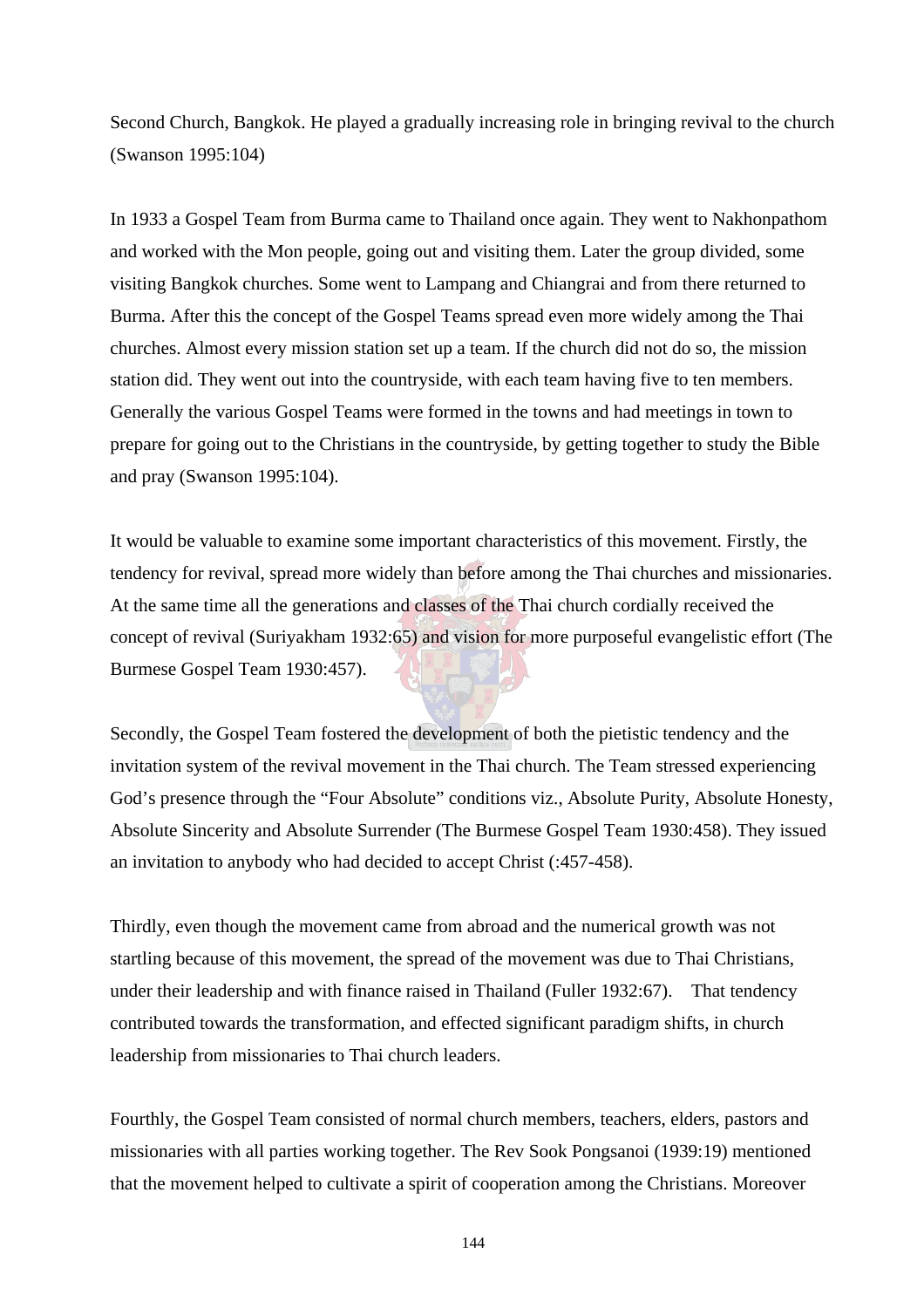there was intimate collaboration between the town churches and the churches in the countryside. The Gospel Teams would set up at the mission centre and go out into the countryside for three to ten days (Swanson 1995:105).

Fifthly, it became a starting point to work together in the true sense with different cultural and ethnic groups, i.e., Burmese, Thai, Americans and Chinese in Thai church. Suriyakham (1932:65) testified that the work with the Burmese Gospel Team "helped many to start new lives and to learn the secret of 'Ko[i]nonia' (fellowship), the art of living together on a higher plane of Christlike spirit." It served as a stepping-stone for a future revival movement in the Thai church in 1938-1939 which removed a barrier among Thai, Chinese and missionaries.

#### **5.2.6 Paul Lyn**

The Rev Paul Lyn was a Chinese but had studied in the United States of America for fourteen years. In 1936 he travelled from China to Thailand and spent seven months in Thailand. He did not just stay in Bangkok but travelled about visiting other churches too. He brought to the Thai Christians the style of revival which stirs people up, with the Rev Boonmark Gitisarn travelling as interpreter (Gitisarn 1936:128). The Rev Sook Pongsanoi (1939:19) said that Paul Lyn stressed prayer and reading the Bible. The Rev Boonmark Gitisarn (1936:128) and the Rev Sook Pongsanoi (1939:20) had an unforgettable experience of early morning prayer time with Paul Lyn.

That had a profound influence on the Rev Boonmark Gitisarn. When he worked with Paul Lyn he felt he had had an experience of the Holy Spirit in prayer. He felt great joy in his heart and was in the presence of God. Afterwards he said that very many people had received an experience of this sort through Paul Lyn. People repented, the backsliders came back to God with tears and prayers. Paul Lyn, together with the Rev Boonmark Gitisarn, also travelled to the north. Many people came to them to confess their sins with tears. Afterwards the Rev Boonmark Gitisarn said his best experience was in Chiangrai. During the southern trip they also experienced much blessing by the power of the Holy Spirit. He also thought that the team which went with Paul Lyn had very deep experiences. Paul Lyn worked as a substitute pastor in the Cantonese Chinese Church in Bangkok while the pastor was absent (Gitisarn 1936:128-129).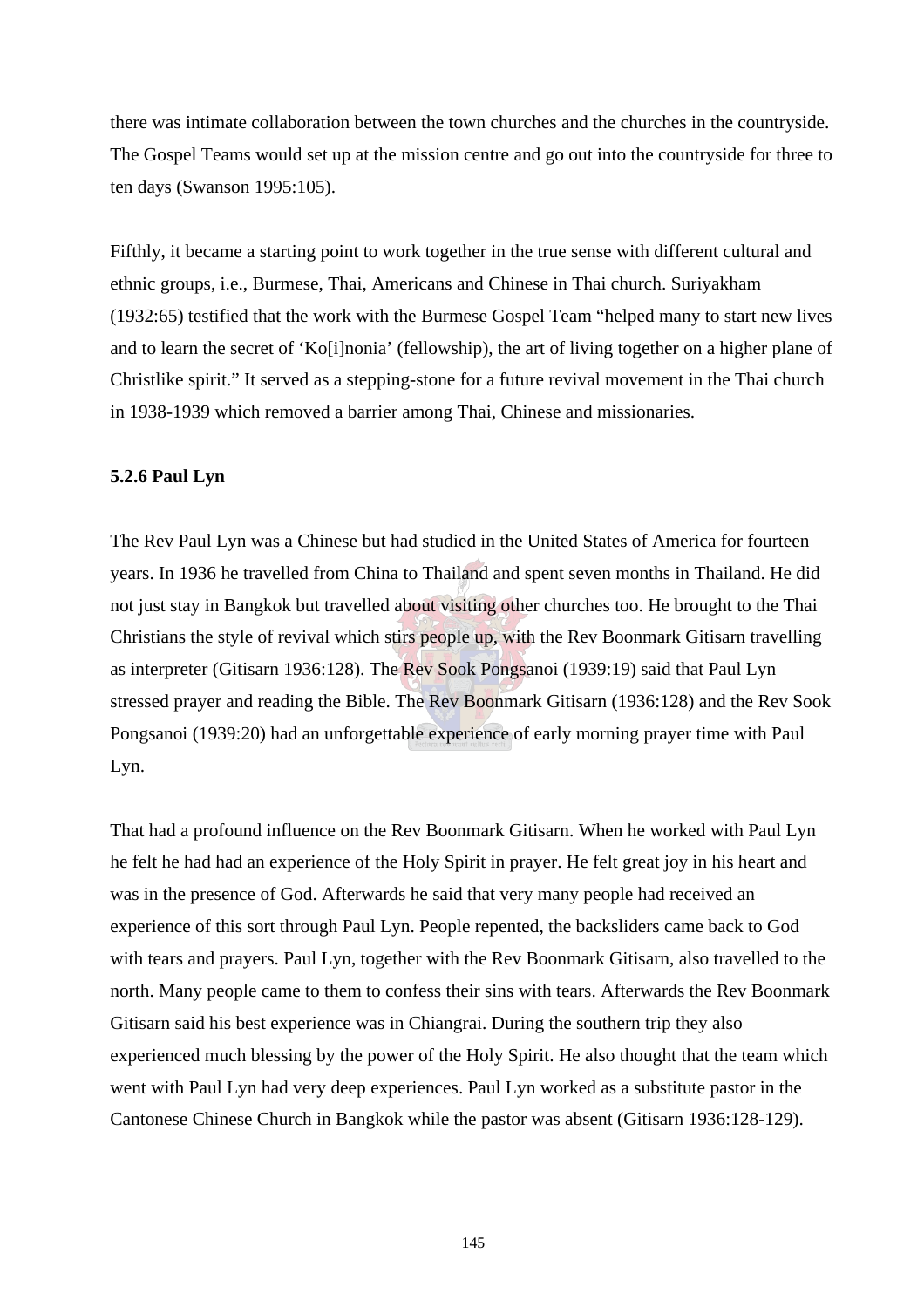Paul Lyn was a man of prayer (Lampang 1937:31). Not surprisingly, there was a phenomenon of the real revival and confession of sins, in his ministry in Thailand. Even though he stayed in Thailand for seven months, it may be presumed that his impact was not very big.

## **5.2.7 Revival Committee of the Church of Christ in Thailand**

One outstanding advance made by the 1936 General Council meeting of the CCT was to set up a Revival Committee or "*Fune Fu*" Committee in Thai. The General Council asked the Rev Charoen Sakoolkan and the Rev Singkeo Suriyakham of the Committee to go out on visits and arrange meetings to rouse church members to carry out their activities and also to bring spiritual awakening. The two men were entrusted with a mission to the church.

The Rev Sook Pongsanoi was added as a member of the revival committee, and the American Bible Society, with the Rev R O Franklin who was the General Secretary, was responsible for paying the Rev Pongsanoi's expenses. These three travelled together for three to four months, all over the country, visiting churches both in the towns and also the countryside (McFarland 1937:124). "The results were astonishing. Tithing was started or increased in many communities and the spiritual life of many individuals was greatly stimulated" (:125).

Then in 1937 there was a second meeting of the Assembly of the CCT in Chiangmai. One of the important topics at this meeting was the consideration of the results of the work of the revival committee of the Administrative Board. The Assembly showed its satisfaction with these results and accepted the work of the committee (McFarland 1937:127).

The Revival Committee was started officially by the CCT. That means the Thai church accepted the idea of revival that was undertaken by the efforts of outsiders, the evangelists from the United States and China, and by insiders who were in Thailand whether missionaries or Thai Christians. Now all the churches in Thailand were ready to accept the idea of revival. Since they had in some measure already experienced it.

## **5.3 John Sung's ministry in Thailand between 1938 and 1939**

## **5.3.1 John Sung's invitation**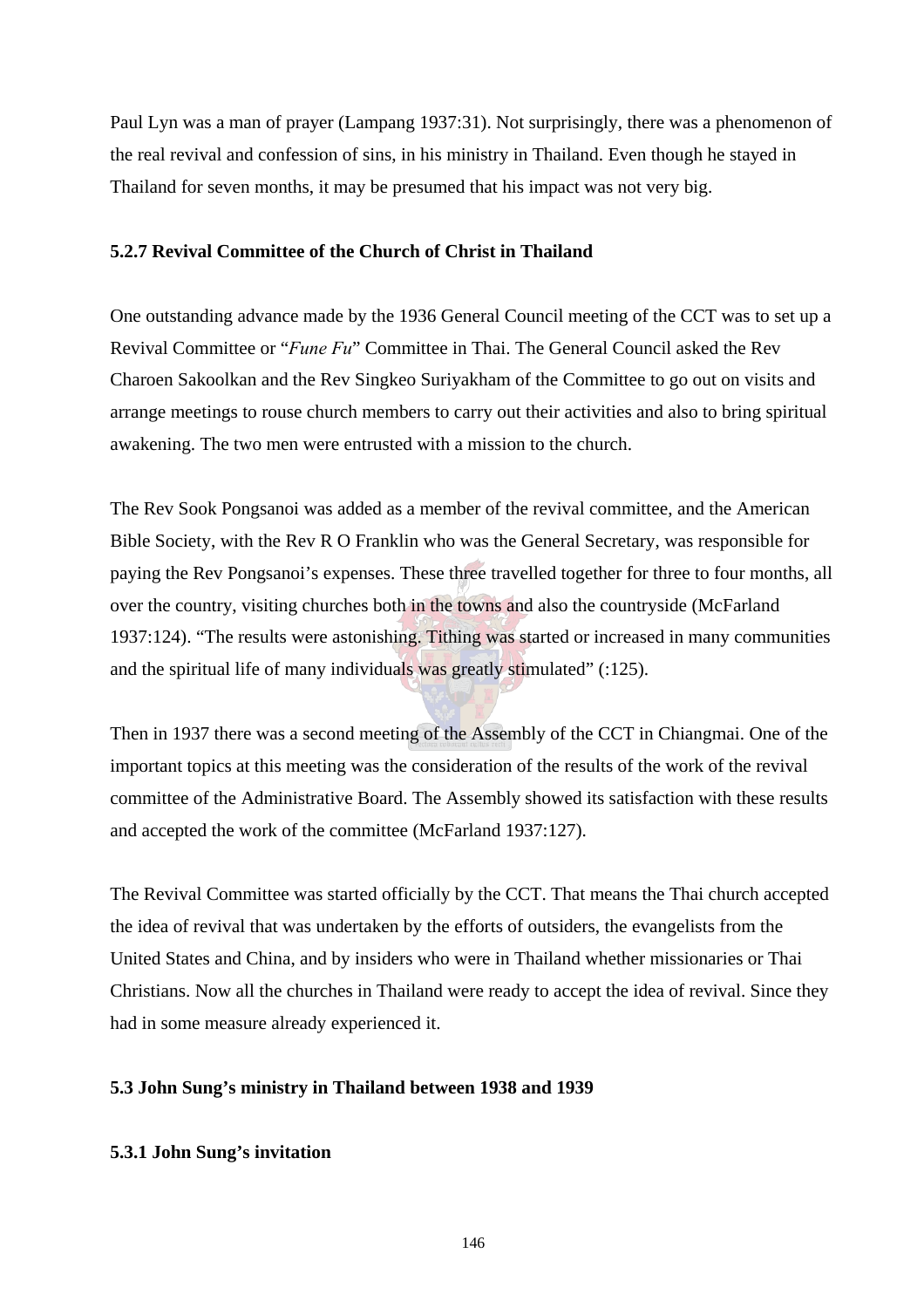#### **5.3.1.1 Mr Ha Ming Tek and the Rev Sook Pongsanoi**

In 1938 Mr Ha Ming Tek, the owner of a rubber plantation in south Thailand, wrote to Dr John Sung to ask him to open revival meetings at Trang Church. At that time the Rev Sook Pongsanoi was the minister of the Trang Church in south Thailand. Mr Ha Ming Tek provided information to the Rev Sook Pongsanoi regarding Dr John Sung in China (Pongsanoi 1968:166). The Rev Sook Pongsanoi shared an interesting personal testimony in *Deeper experiences of famous Christians* (Lawson 1966) as follows:

After being ordained as a minister I moved to work in a church in the South, and was pastor there for seven years. I was very troubled at heart because although I worked hard I produced very little fruit. I was very discouraged and did not know what to do. I went to the church every three days, I prepared sermons and always prayed before preaching. But there were few who repented. I did not see the importance of getting baptised by the Holy Spirit…For this reason I was discouraged at the work I was doing with great diligence. So one day I said to God that I would stop doing His work. "It is no use at all to continue to work so hard and have so little results. I have to work so hard that I am bathed in perspiration. My health is deteriorating. I am almost at the end of my tether but there is no fruit. If the situation is like that, why should I go on working?" (:138-139).

As soon as evening came I prayed hard. I issued an ultimatum to God saying, "Father, if you don't answer my prayer this night, tomorrow I will pack up my belongings and go back to Bangkok and stop being your servant. I will go and do other work...I'm not going to be a pastor in future...I'm willing to admit defeat." But while I was praying hard that night there arose a storm around the church building. That night I was in the church alone, there was nobody else there, just God and myself. I closed the windows in a hurry to stop the wind rushing in, but when I poked my head out I did not see any storm. The branches of the coconut palms and the other trees around the church were still. I muttered to myself that there must be something wrong with my ears! I had heard the storm blowing, but when I stuck my face outside to see, I saw nothing was happening...what nonsense! I went back and prayed again, but while I was walking inside I heard a voice calling me softly, "My son, don't go back to Bangkok, but stay on here (:140).

Not many months from now I will show you something will happen, I will show you my work." When I heard this, I knelt down and prayed, "Father, I am not going back to Bangkok, I will do as you have ordered." His voice was a real voice, a voice that came on the wings of the storm that blew hard, but I heard his voice coming from the storm (:141).

After this experience the Rev Sook Pongsanoi worked at the Trang Church continually. A full three months later, at the end of September 1938, Dr John Sung came to Thailand to conduct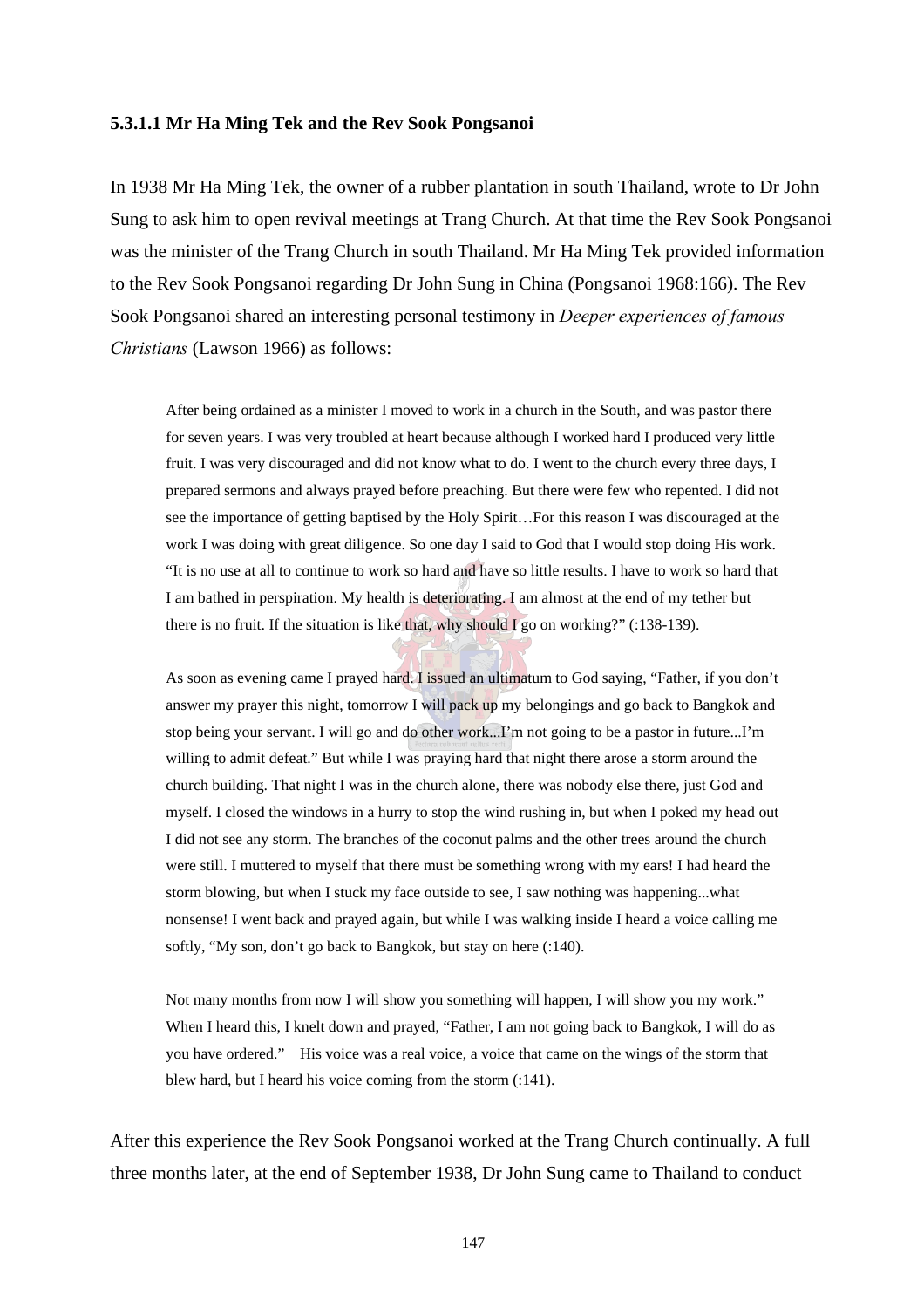revival meetings in different places (Lawson 1966:141). Throughout the next three years, from September 1938 to December 1941, the Trang Church added to the numbers of the church every week. It was a "true revival" indeed  $(.142)$ .

John Sung's coming to Thailand was God's answer to the Rev Sook Pongsanoi's prayer.

## **5.3.1.2 Boonmark Gitisarn and the Church of Christ in Thailand**

The Church of Christ in Siam (CCS) was established in April 1934. The General Assembly of the CCS had meetings from 7 to 11 April, 1934. The CCS elected the Rev Boonmark Gitisarn as the assistant to the General Secretary. The Second General Assembly of the CCS in 1937 chose him as the General Secretary of the CCS till 1940. He could exercise his rights fully among the churches of the CCS at that time (McFarland 1937:127).

The Rev Boonmark Gitisarn (1979) said that the missionaries of the APM did not allow the CCS to invite Dr John Sung to Thailand. This was because the missionaries had heard bad rumours that Dr John Sung caused division in churches wherever he went (Swanson 1995:108). When the members of the Administrative Board of the CCS voted on Dr John Sung's invitation in 1938, fourteen members attended. Twelve of them opposed having Dr John Sung and one abstained from voting. Only the Rev Gitisarn himself agreed. So he himself invited Dr John Sung in his private capacity. However, Miss Margaret C McCord had encouraged him personally to invite Dr John Sung (Gitisarn 1979).

The Rev Gitisarn invited Dr John Sung to the Chinese churches in Bangkok first. The responses were very good. By the time Dr John Sung had finished his campaigns nobody objected to him because of the remarkable results. After Dr John Sung's first campaigns, the members of the Administrative Board of the CCS met again. The Rev Gitisarn (1979) persuaded the members of the Board that the Thai church was really blessed by Dr John Sung's campaigns. The missionaries themselves saw the good results. The members withdrew the decision that had been made in 1938 and changed it into the CCS welcome to Dr John Sung for the next meetings scheduled for 1939. Thus, Dr John Sung came to Thailand for the second time in May 1939 by official invitation of the CCS. He visited all the main churches of the mission stations of the APM all over Thailand.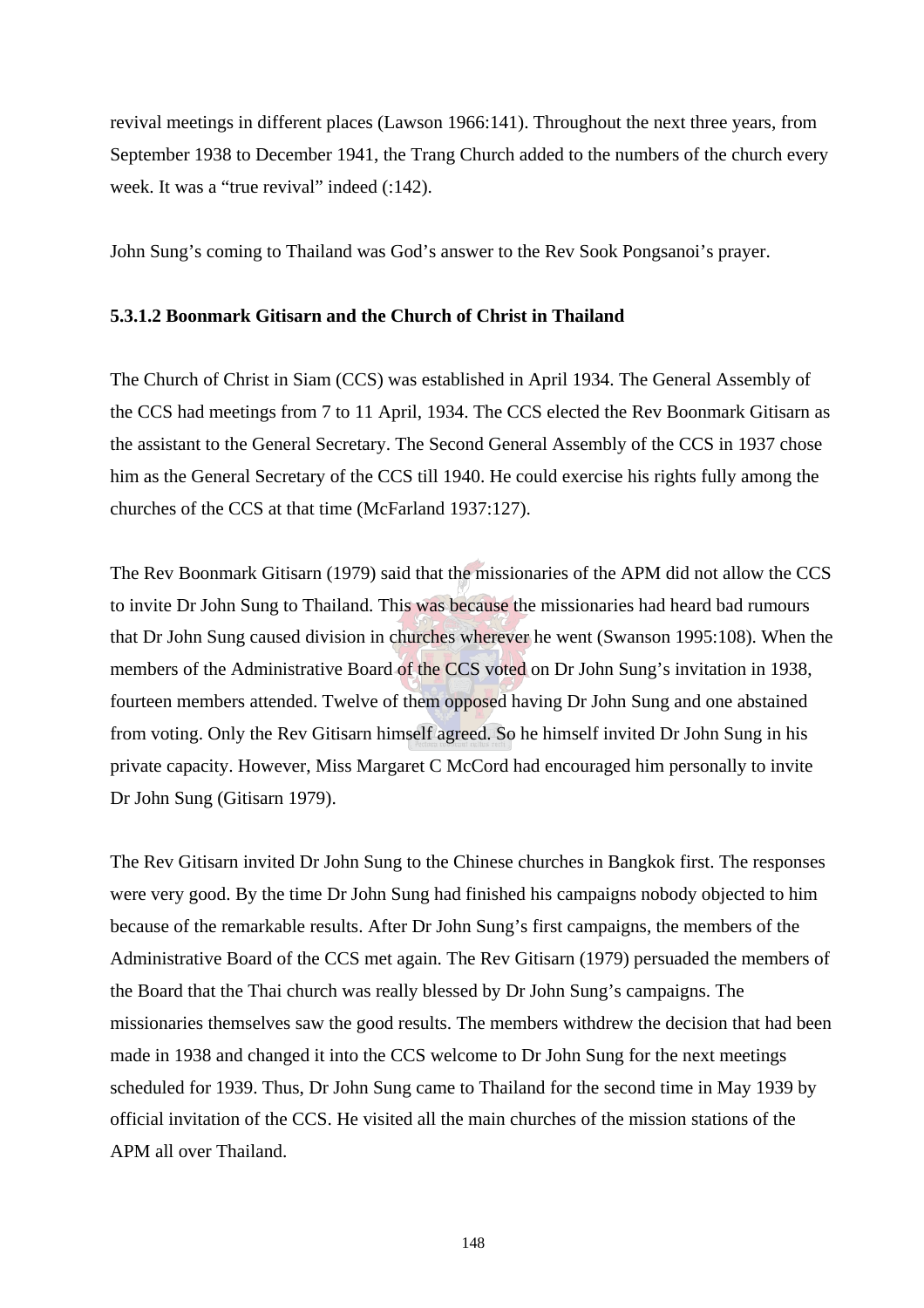#### **5.3.2 John Sung's itinerant ministry throughout Thailand**

#### **5.3.2.1 Introduction**

It is not necessary to describe all the details of John Sung's ministry in Thailand here. A brief account of his ministry in Thailand can be found in his Chinese diary, *The diary of his spiritual life of Dr John Song* (Sung 1995b). We will delineate first the general introduction of John Sung's visitation of 1938 and 1939 and then the meetings of Nakhonpathom Province in 1938 and Chiangmai Province in 1939.

The records of the campaigns of 1938 are not entirely accurate because Dr John Sung lost his diary dating from the end of September 1938 to the early part of 1939. The dates and the places that Dr Sung visited cannot be confirmed. But the accounts can be generally trusted as a whole. It is possible to reconstruct the events by receiving help from other source materials in English and Thai. In particular, reports of the campaigns of 1939 can be relied upon. His Chinese diary coincides with the materials available in Thai and English.

John Sung arrived in Thailand for the first time in September 1938 and set off on a six-week tour. His second visit was in May 1939 and he toured for two months. These visits resulted in the biggest general spiritual awakening Thailand had yet experienced. John Sung did not come to Thailand by official invitation of the CCT but through the Rev Boonmark Gitisarn who acted as his host in 1938 (Lyall [1954]1965:168). He left Hong Kong on 26 September 1938 and arrived in Thailand by ship (Sung 1995b:267). While there is no information exactly concerning when he arrived in Thailand, we can safely say that he reached Bangkok at the end of September 1938. He visited three different places namely, Bangkok, Nakhonpathom Province and Trang Province. He also led campaigns in three different places in Bangkok and in one place each in Nakhonpathom Province and in Trang Province. It is evident that his work made less impact on the Thai church than on the Chinese church during the visitation of 1938.

On 20 May 1939 John Sung arrived at the Hualampong railway Station in Bangkok and had his last meeting at Maitrichit Church in Bangkok on 2 August 1939 (Sung 1995b:277). At the time, he spent more time working for the Thai church than the Chinese church (Lyall [1954]1965:168) over a period of two months in eleven different locations in the following order: Chiangmai, leprosy sanatorium in Chiangmai, Lampang, Chiangrai, Phrae, Nan, Phitsanulok, Phetchaburi,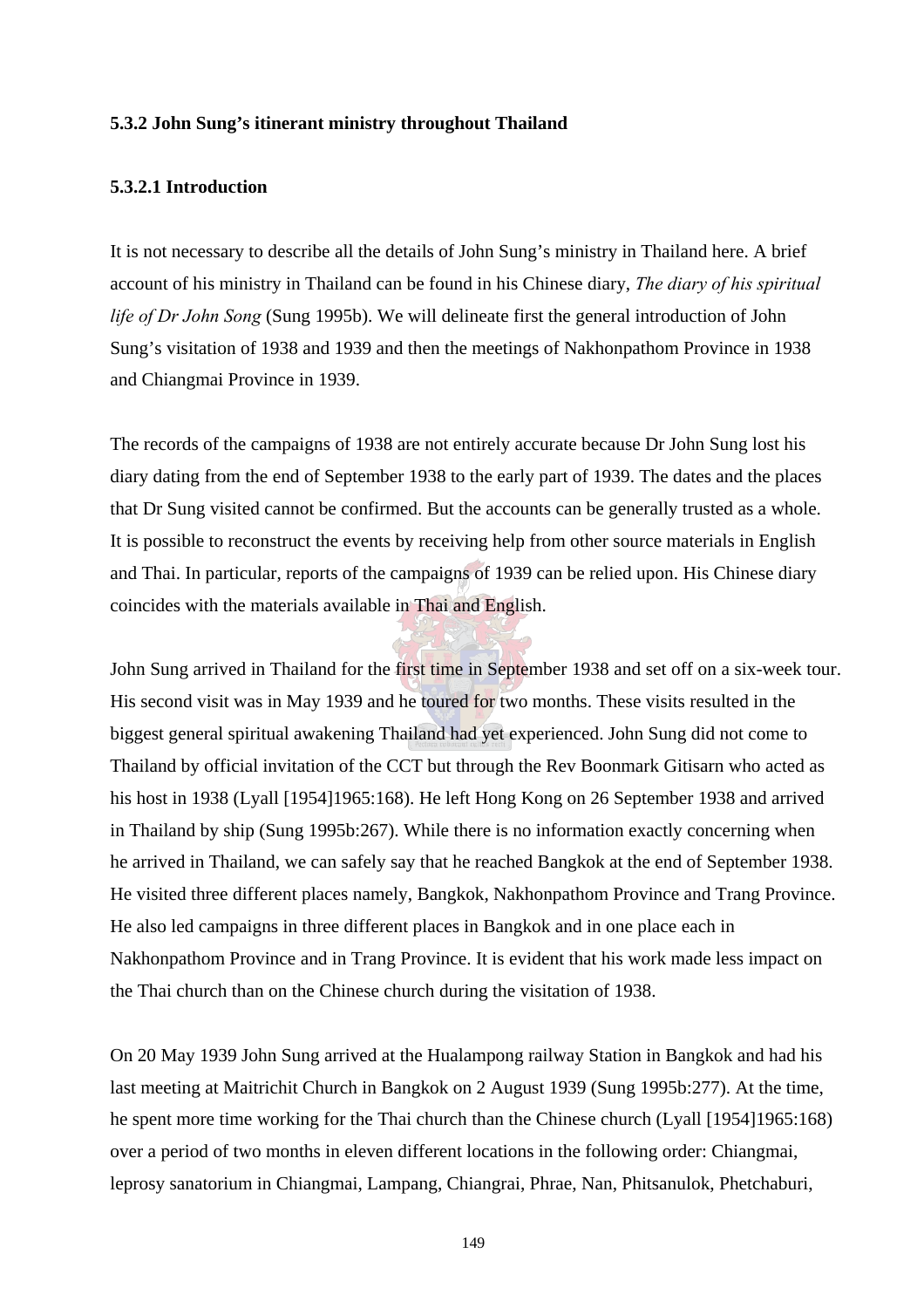Nakhonsithammarat, Trang and Maitricit Church in Bangkok (Sung 1995b:277). The pattern of the meetings was much the same as the previous campaign (Lyall [1954]1965:168). He testified in his diary that "on the whole, 3,000 people were saved, and 1,500 sick ones were prayed for, and 285 evangelistic teams were formed" (Sung 1995b:277).

#### **5.3.2.2 John Sung's ministry in Nakhonpathom in 1938**

John Sung went to preach at the Chinese church which uses the Tie Chieu dialect (Ajharn 1939:30). His preaching was translated into Thai and Cantonese (Sung 1995b:268). There were both Chinese and Thai members. The meeting was held from Sunday morning, 23 October 1938 to Saturday afternoon, 29 October. There were three meetings per day, each meeting two to three hours long and a total of twenty sessions of preaching; that is, three times from 23 to 28 October and twice on 29 October because that afternoon he had to prepare to travel to Trang. There was a healing service at the last meeting on 29 October (Ajharn 1939:30).

The church members from school children to aged people, including church leaders and missionaries, were hungry to hear John Sung's preaching (Ajharn 1939:31). The Thai and Chinese who came to the meeting averaged 220 people per day (:30). They all thought that his preaching was most excellent. The sermons were about God's love for sinners. He did not criticise anyone in particular. There were many people who wept because of their sin. His goal was to build the church strongly. Thanong Ajharn testified that he had never seen anyone who was filled with the power of the Holy Spirit like John Sung because he was able to preach with a loud voice up to six to seven hours per day (:31-32).

On Thursday 27 October he prayed and laid hands on church members at three different times. The first time was from 09h00 to 09h30 for 180 Chinese church members (Ajharn 1939:30). The second time was from 09h30 to 10h00 for 140 Thai church members. The third time was from 10h00 to 10h30 for 40 church members who were heads of departments (:31). The last service which was in the afternoon of 29 October, was a healing service.

Christians from the surrounding areas came to the meetings. The result of John Sung's ministry was that both Thai and Chinese preaching bands were established. The Thai church had 40 teams and one divided off to the branch of Nakorn Chum Church, Amphur Baan Pong, Ratchaburi Province. The Chinese church established 15 teams, two of which joined the Baan Pong group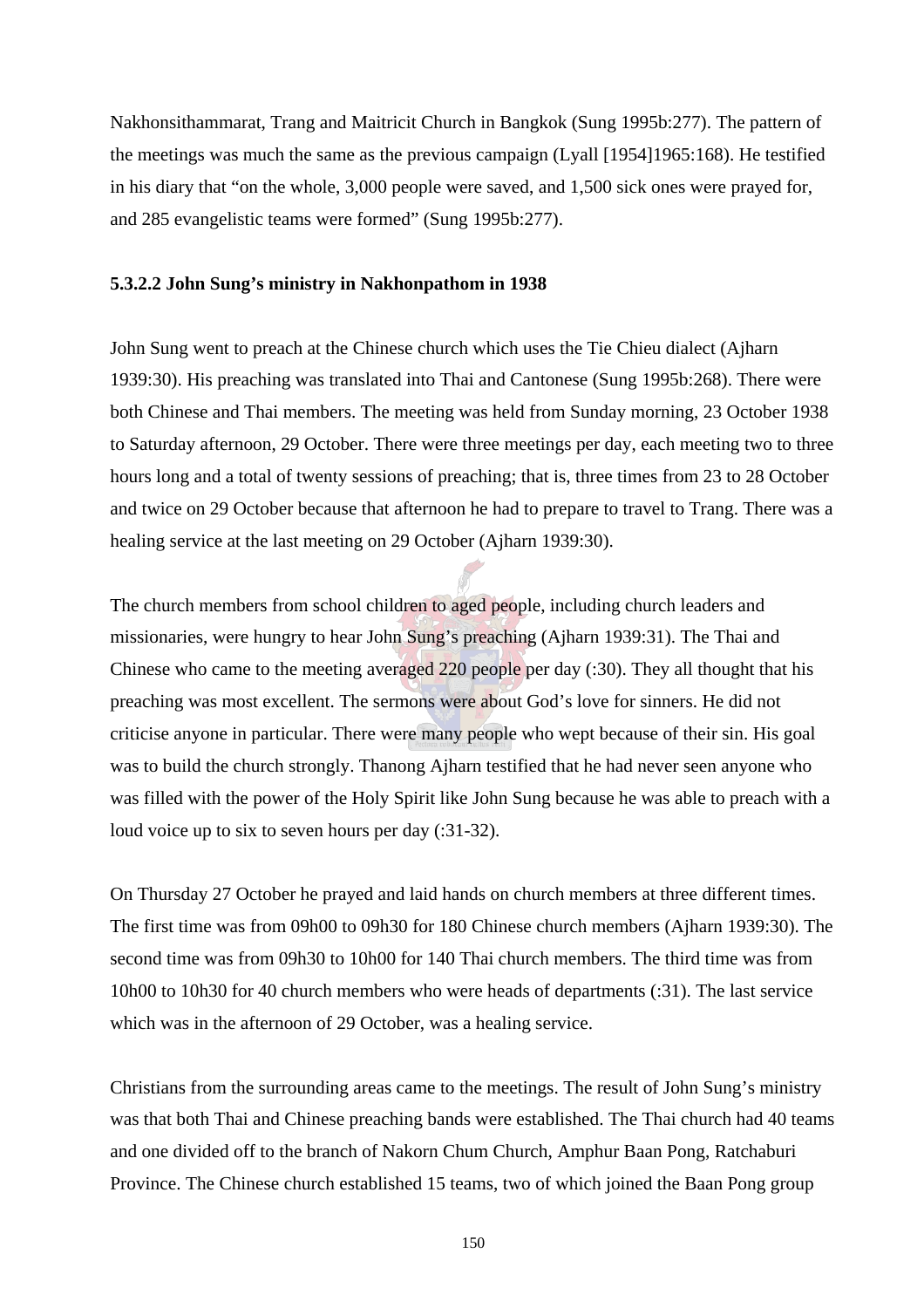while one joined Paedriw and one Chonburi. The preaching bands witnessed to both children and adults (Ajharn 1939:31).

John Sung went to the Chinese churches, but besides Chinese, there were Thais and missionaries who attended as well. Although the CCT did not invite him officially in 1938, the missionaries of APM attended the meetings. The attendees felt and experienced the power of the Holy Spirit from John Sung's passionate preaching which was focused on God's love through Jesus Christ. He spent two to three hours on preaching each time. In addition he arranged meetings for church members for the laying on of hands. The last meeting was usually a healing service wherever he went. He advised and encouraged preaching bands to be formed to evangelise non-believers. He records that "one hundred and sixty three persons [had] received Christ and genuinely repented" (Sung 1995b:268). Everyone considered his visit to have had a greater spiritual impact than that of any other similar visit from an outsider, be they foreign or oriental (Lyall 1965:162).

## **5.3.2.3 John Sung's ministry in Chiangmai in 1939**

It has been considered that the Chiangmai First Church received the greatest help from John Sung's campaigns throughout Thailand. For its part, this church had prepared the way for the meetings. Announcements were made inviting Christians living in the countryside to come to the church. Financially, the church received more than the amount set as target, and when the meetings were over there was even a little expense money left over. The Executive Committee of the First District was responsible for all the arrangements and there was good communication and co-operation before the meetings. As regards spiritual preparation, there were special services in churches on successive evenings before Dr Sung's arrival, so that hearts might be ready to be awakened in the Spirit (Singhanetra 1939b:25).

John Sung arrived in Chiangmai on 25 May 1939 with his interpreter, the Rev Boonmark Gitisarn by train from Bangkok (Sung 1995b:275). He led meetings from 28 May to 2 June 1939. Dr Jinda Singhanetra asserted that the method of John Sung's preaching was strange and unique but that he had never heard anyone preach so well before. He began the meetings by practicing choruses, and hymns continued to be sung during the service. He stirred up his listeners continually and taught them to pray loudly all at the same time. His teaching put much emphasis on the Holy Spirit. The most important thing was that he was well-versed in the Bible and knew how to quote passages to examine and to preach from in thorough detail (Singhanetra 1939b:25).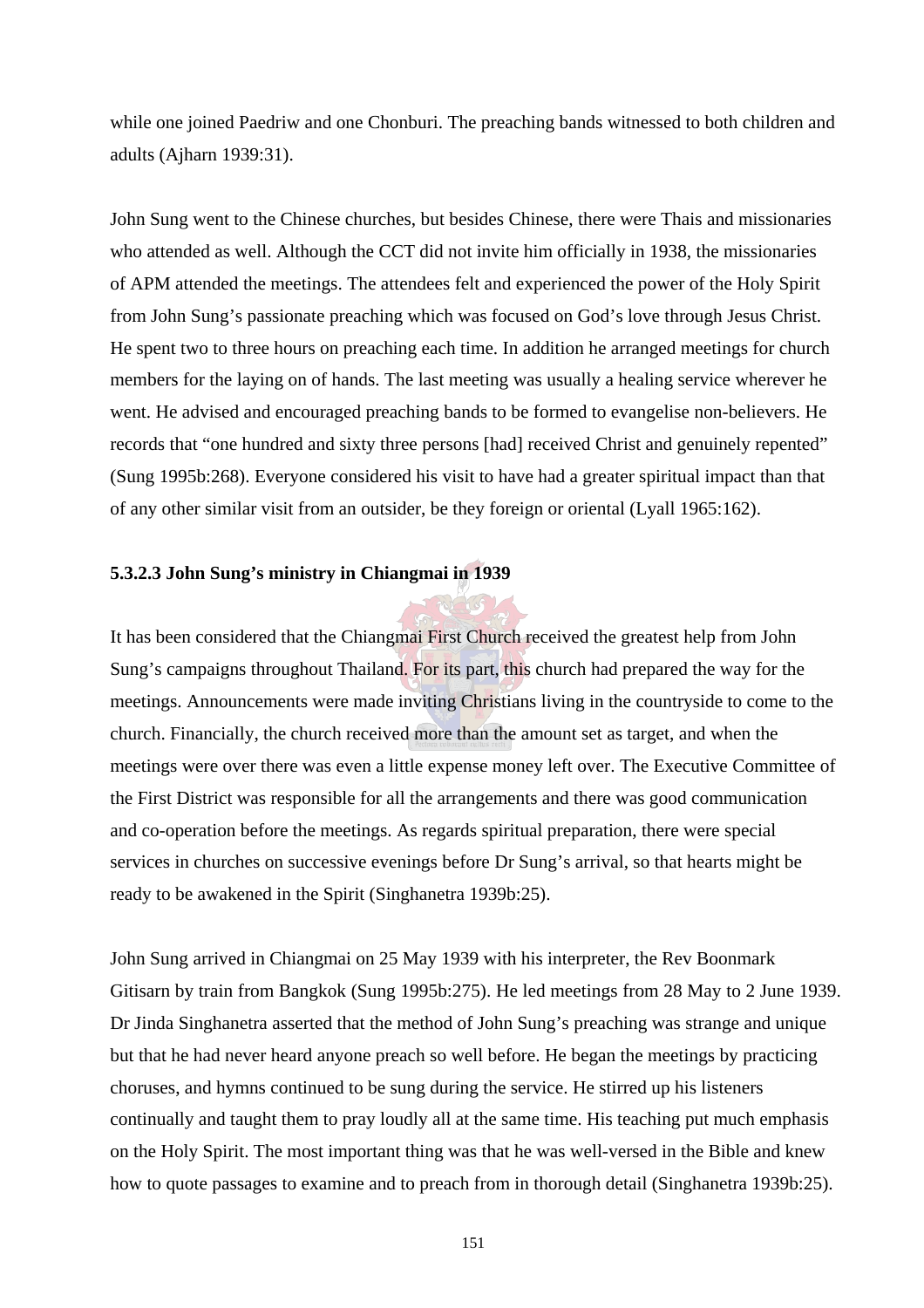Several missionaries who were experts on the Bible agreed that they had never met such a good exponent of the Scriptures in their lives.

"[T]he meetings were well attended and more than one thousand made confession of sins" (Editorial 1939:113). We may say that John Sung's meetings in Chiangmai brought about the first large-scale group confession of sins and manifestation of the power of the Holy Spirit among all the congregations in Thai church history from the arrival in Thailand of the first Protestant missionaries in 1828 until 1939, i.e., in over a century. The Rev Sook Pongsanoi gave evidence that "[t]here were 1,057 who went to the altar to confess their sins and to ask for forgiveness from the Lord. At least one thousand people attended each session. On the last day the whole congregation wept and confessed their sins in the meeting" (Excerpts from letters 1939:114).

At least three results of the meetings in Chiangmai are discernible. Firstly, sixty-two gospel bands were formed to witness Christ at least once a week (Singhanetra 1939b:26; Excerpts from letters 1939:114). Indeed, the spirit of evangelism was great in Chiangmai (Excerpts from letters 1939:114). At the end of the last meeting John Sung called people who would like to share the gospel with others and about three-hundred responded. The great majority of these volunteer gospel bands consisted of young people and they became a great source of strength to the church and society in general (Singhanetra 1939b:26). Fifty young men and women dedicated their lives in service of the Lord (Sung 1995b:275).

Secondly, there was an explosion of enthusiasm to study and to know the Word of God. "In the villages there are worship services with everyone bringing a Bible and studying it constantly" (Singhanetra 1939b:27). And thirdly, the Christians experienced a true revival. The Rev Sook Pongsanoi reported, "[t]he whole church is on fire now… Lives have been changed, restorations and confessions have been made. The living power of the Lord can be seen through the action and the changing of the people's lives" (Excerpts from letters 1939:114). The backsliders came back and the weak became strong again. Churches were full to overflowing with worshippers (Singhanetra 1939b:27).

Briefly then, Chiangmai Province became a Christian centre after Daniel McGilvary arrived in Chiangmai in 1867. In one sense the Laos Christian Convention which was first held in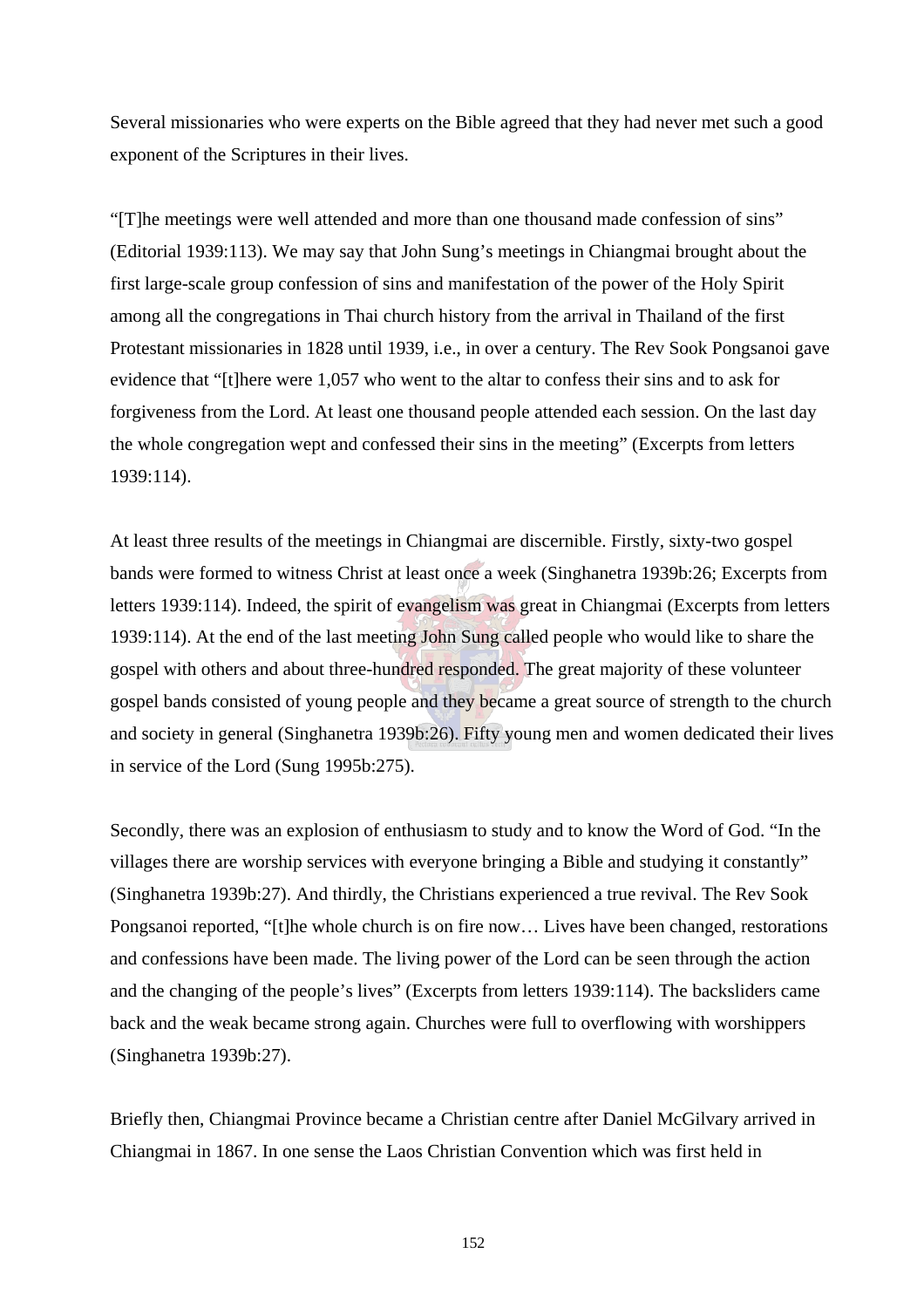Chiangmai in 1903 became the starting point of the revival movement in Thailand. And the 1939 revival movement in Chiangmai became the catalyst for future revival in the Thai church.

#### **5.3.3 The phenomena, characteristics and emphases of John Sung's campaigns**

This section is divided into three parts: the phenomena of John Sung's meetings; the characteristics of John Sung's preaching; the emphasis of John Sung's preaching.

The present writer will delineate these three parts validating his conclusions from three sources: the corroborative facts from the witnesses that he interviewed; the cassette tapes made by the witnesses of the attendees of John Sung's meetings, which can be found in the Archives of the Payap University, Thailand; the books written by some members of the congregations of John Sung's campaigns at that time.

The two most famous Thai church leaders who were companions and interpreters of Dr John Sung were the Rev Boonmark Gitisarn and the Rev Sook Pongsanoi. Their witnesses as protagonists of the meetings provide the clearest evidence.

#### **5.3.3.1 The phenomena of John Sung's meetings**

Firstly, it was almost the norm that most of the attendees of John Sung's meetings repented of their sins. There was much crying at the meetings and there was also evidence of repentance in the daily lives of those present at the meetings.

The Rev Pongsanoi was impressed by the picture of people confessing their sins. Some cried with sorrow while walking out through the crowd to the front of the pulpit. It was a time of real repentance (Pongsanoi 1968:171). "There were people weeping loudly when they listened to the forgiveness of sins" (Lawson 1966:126).

The Rev Gitisarn (1979) also testified:

I have never seen anyone who prayed like him with people all crying all over the meeting. But in Dr Sung's case, no matter where the meetings had been, the day he was leaving, as soon as he prayed the whole church was full of people crying. Everyone was in tears, sorry that he was leaving, wanting him to stay, or missing him. All my life I have never seen anything like that.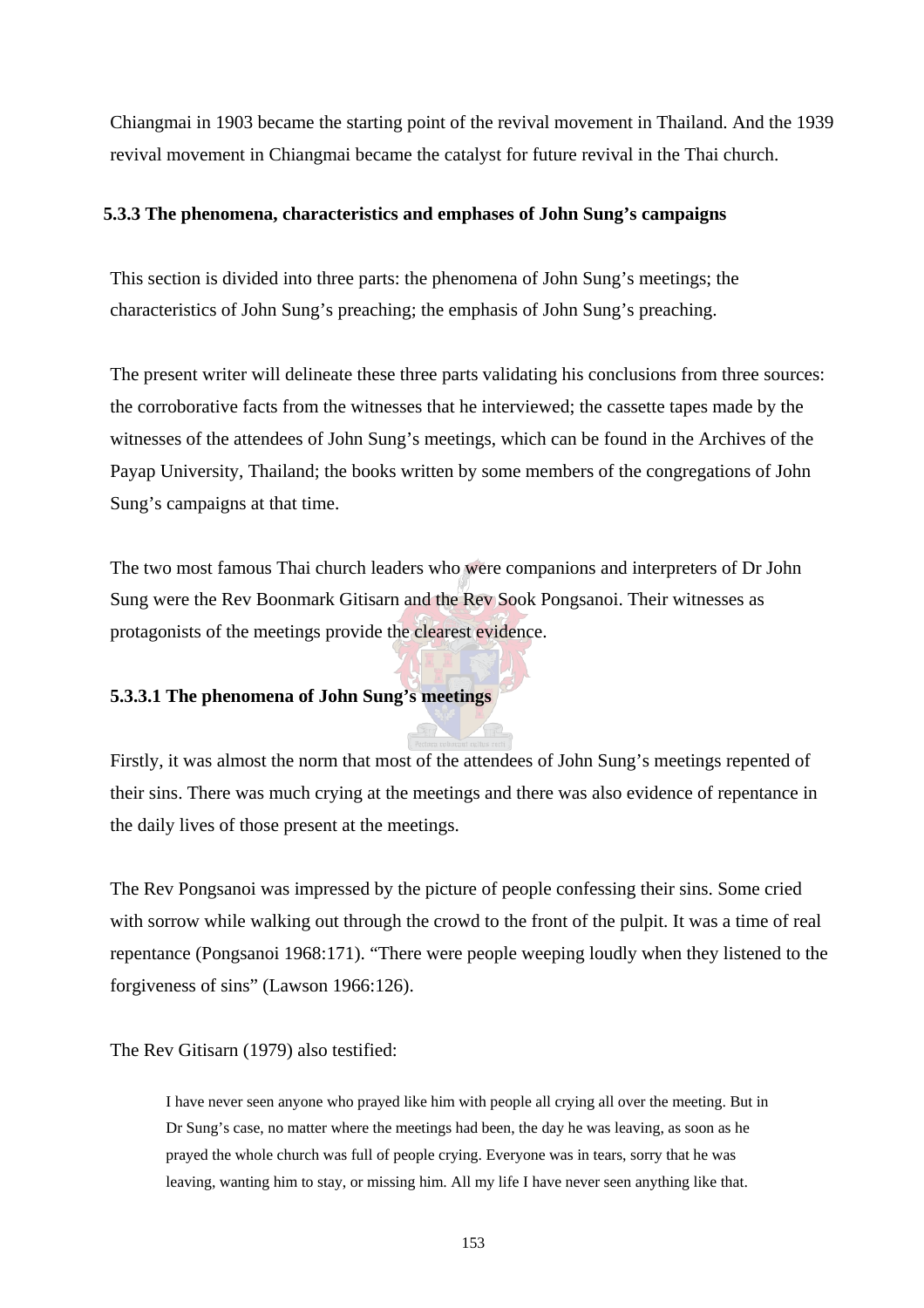The writer interviewed Khamdi Jaisuk (2000) who was a witness of John Sung's meetings of Nan Province on 23 -29 June 1939. She stated that at the Nan Church, the response to listening to Dr Sung's preaching caused one to repent. When Dr Sung preached, many were in tears, deeply conscious of their sins. Everyone cried and confessed their sins and everyone's heart was changed.

#### Pongsanoi (1939:21) said:

At present great changes and a movement have taken place at the Trang Church. People have really repented, from children to white-haired older folks. Those with second wives have arranged to separate from them quietly and explained to them the reason for this. While they do not yet have a new husband the former husband will support them including their children but are not willing be together as husbands and wives in future. Thieves have restored stolen goods to their owners and to the church. Offerings have doubled.

We can see the evidence of the substantial changes in the daily lives of those who attended any of John Sung's meetings. Pongsanoi (1939:22) asserted that "[a]ll this is the fruit of the Holy Spirit who stirs people to repentance and to be aware of themselves."

The second phenomenal change was that people became keen on attending services not only during John Sung's campaigns but also at the local church level after John Sung's meetings had ended. Backsliders were restored and in addition, a number of Buddhists were converted. Therefore the result was considerable numerical growth at the local church level.

Bunmi Rungrueangwong (1979) asserted, "No matter which church it was that Dr John Sung was going to preach in, people would follow so the church was full every time. Whether it was in Chiangmai, Phitsanulok, Phetchaburi**,** people would follow to hear him." People came to worship services filling the churches (Pongsanoi 1968:171). Pongsanoi (1939) testified regarding the numerical growth of the Trang Church and the return of the backsliders:

On November 13th 1938, sixteen men and five women were baptised. Nineteen people who are children and grandchildren of Christians have asked to become church members. Some who have been lost sheep away from the fold ten years have come and confessed their sins in church. Two were received back into the church the same day. Altogether forty-two were received into membership that day  $(.21)$ .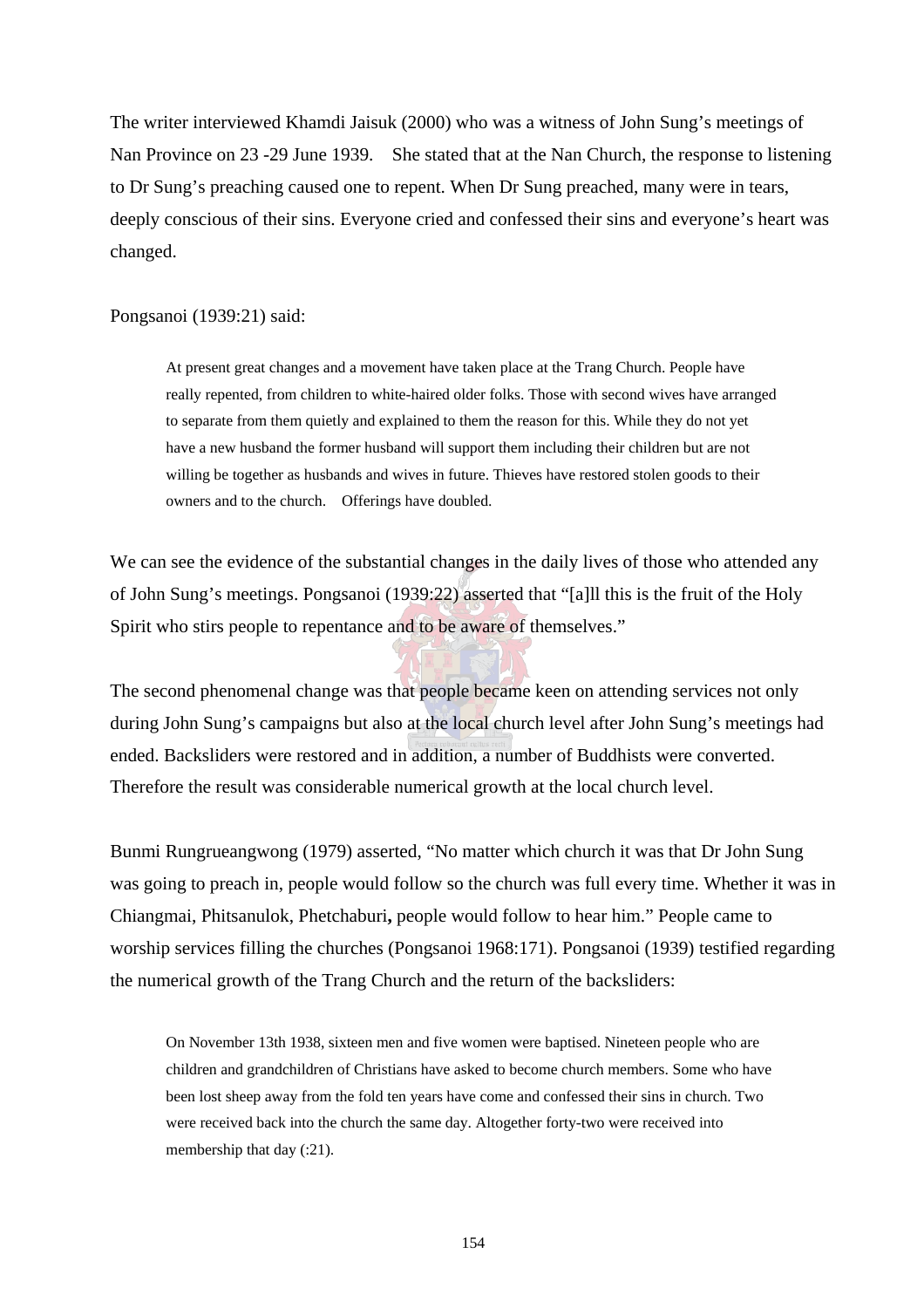Since Dr Sung left, people have crowded into the church. The attendance at the mid-week prayer meeting is five to ten times as large. On Sunday morning we have had to move the service forward. Before, we used to meet from 11.00 to 12.00. Now an hour's preaching and worship is not enough. Because many want to speak and give testimonies...We have to take two hours and then people are not ready to stop. Before people said an hour's worship was very long but now over two hours is too short. In the afternoon we have meetings in homes. People fill the houses till there is no place left to sit (:21-22).

Even though only a few Buddhists who had come to believe during the meetings, this was a real revival among Thai Christians (Nishimoto 1996:46). Allen Bassett (1939:168) shared his testimony:

Where we once counted our converts by ones and twos we are now counting them by tens and fifties and in some places even by hundreds. One church, whose pastor has seen a vision, has received 125 new members and baptised over forty new converts in the last two months. More than six hundred men and women have pledged themselves to become teachers and preachers of the Word."

The Thai church experienced real church growth in quantity and quality. John Sung recorded in his Chinese diary (1995b:277) that as many as 3,000 people were saved in Thailand during the campaigns of 1939 only.

Thirdly, a phenomenal number of those who attended the meetings dedicated themselves to God. In his Chinese diary, John Sung (1995b:275-277) counted the numbers of people who devoted themselves in 1939 to God for full-time Christian ministry and for sharing the gospel in many places. "Fifty dedicated their lives to serve the Lord" in Chiangmai. "Forty gave their lives to preach" in Phitsanulok. "Thirty three people dedicated their lives" in Phetchaburi. "Forty two dedicated their lives for full-time ministry" in Bangkok.

Finally, the attendees of the meetings had an overwhelming thirst to study God's Word. Pongsanoi affirmed that Dr Sung was 'a man with iron bones', who had a superb knowledge of the Bible which would be difficult to match (Pongsanoi 1968:127). Dr Jinda Singhanetra (1939b:25), who was a renowned Thai Christian medical doctor and one of the advocates of John Sung's campaigns, said in *The Church News* "The most important thing was that this man was an expert in the Bible and knew how to quote passages to examine and to preach from in thorough detail for us to drink in." Allen Bassett (1939:169) said that "[a]t the last meeting without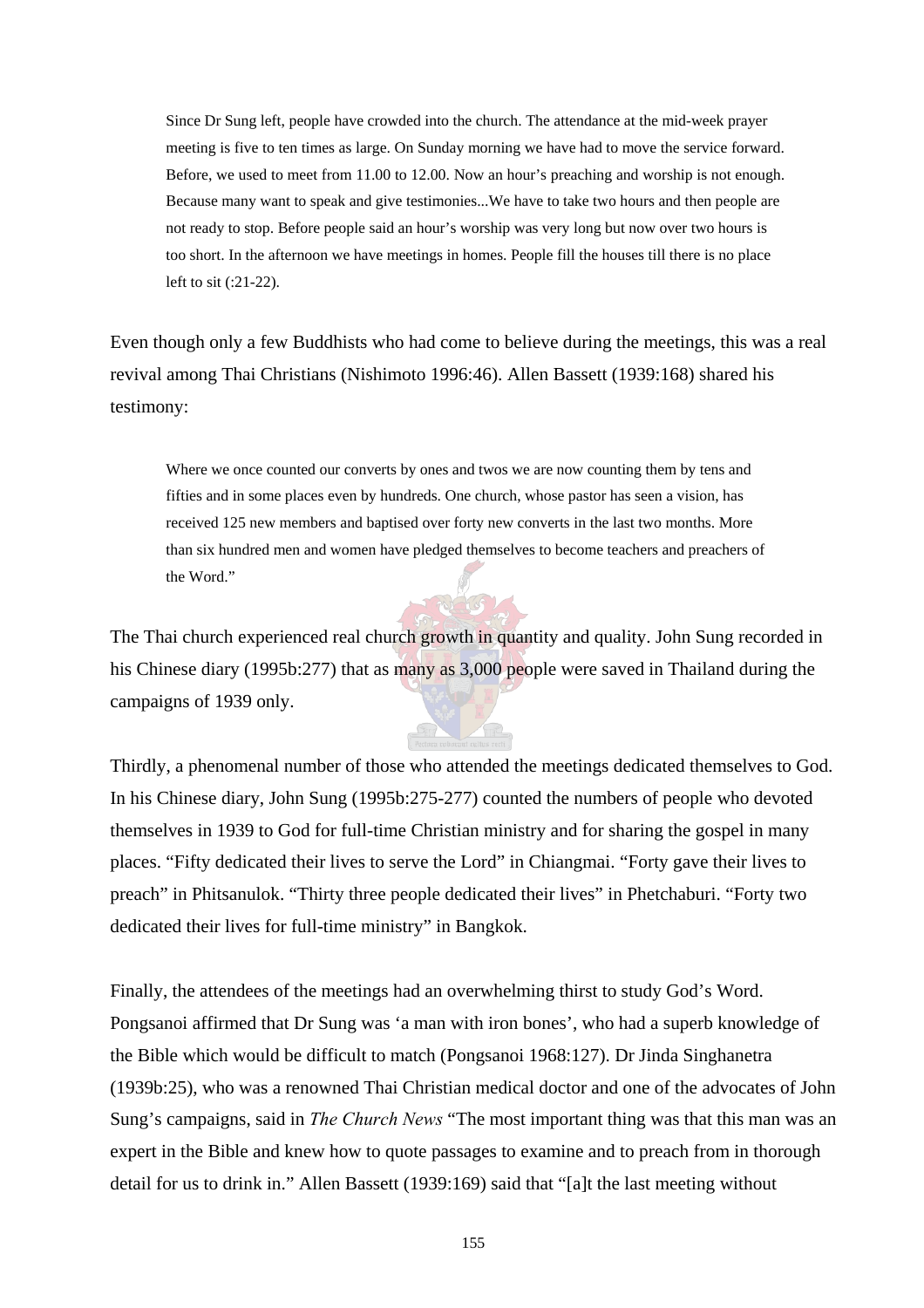missionary initiative it was voted to establish a Bible school." Even if the Bible school issue became a big problem within the CCT afterwards it is clear that John Sung's excellent exposition of the Bible made those who listened to his preaching desire to study God's Word more.

#### **5.3.3.2 The characteristics of John Sung's preaching**

The general tendency of John Sung's homiletics are mentioned in Chapter 4.4.10. Here it is intended to delineate his characteristics of preaching in Thailand only.

Dr John Sung preached differently from the Presbyterian missionaries from the PCUSA at that time. The missionaries had their own style of preaching. Generally speaking they were polite, used elevated language and did not use strong gestures much. The preaching style in John Sung's case was totally different from that of the missionaries. John Sung was demonstrative and energetic showing a great passion for the topic which he was preaching (Kho 1999).

John Sung's theology was, furthermore, not the same as the Pentecostal theology of that time. His theology was conservative and not very different from that of the missionaries, as is mentioned in Chapter four. But unlike missionaries who dressed in formal suits when they preached, John Sung wore simple clothes for his preaching. Prathum Darum (2000) said that "Dr Sung was dressed in white and I remember he had a wooden stick to beat out the rhythm of the music. I remember he cut his hair rather short." His different style of preaching, his unique character and attire earned the missionaries' resentment.

John Sung was a very strict person. The Rev Pongsanoi reflected on one anecdotal incident that had happened when he travelled with Dr Sung to interpret his sermons. One evening he was playing badminton for exercise. When John Sung saw him, he said, "Are you a child or what? You need to keep your time for God." Thereafter John Sung forbade him to play badminton. He was quickly roused to anger but was never angry for long. Five minutes later he had forgotten the whole thing (Pongsanoi 1968:168). In Rev Pongsanoi's words,

He easily got angry. When doing anything it had to be as he wished. Whatever he did he really set about it, but he was not angry for long, five minutes later he had forgotten the thing…If anyone smoked a cigarette, he would scold loudly saying, 'This is not a place of entertainment.' If the person took no notice and did not put out the cigarette, he would stop preaching. He would wait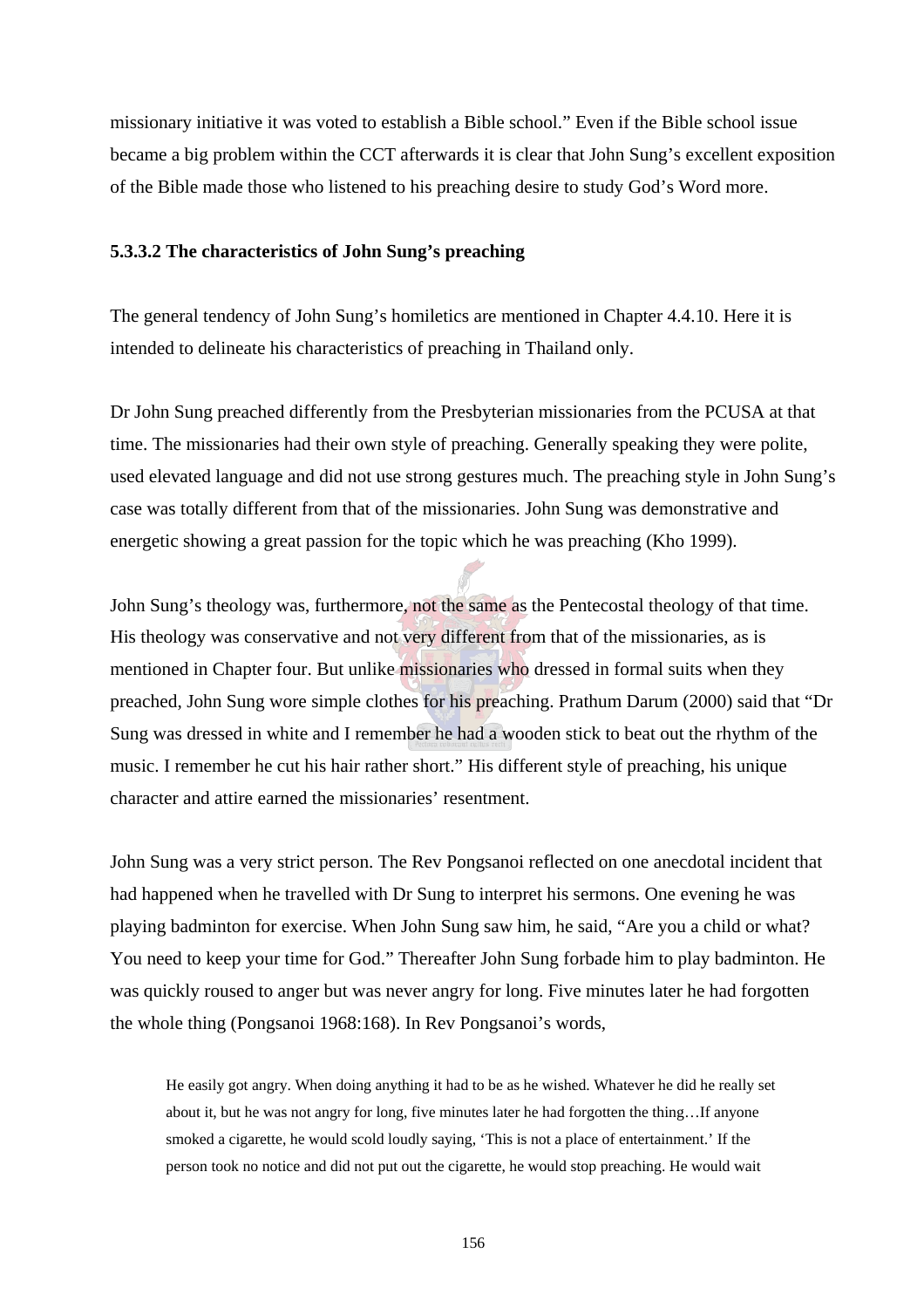until that person put out his cigarette. Or sometimes he would chase a person out who was not listening properly. He was not concerned about whether people approved of him or not, as long as he had the approval of God (:168-169).

When preaching he really threw himself into his gestures. While he was preaching, none could nod off, for he jumped about noisily. Some people said that Dr Sung was mad, and dishonored God because he used too many gestures in his sermons (Pongsanoi 1968:169). As he had a very loud voice, one could hear him from quite far off (:171). He used strange poses in order to "win souls" in the audience. Some people felt embarrassed and did not like it (Swanson 1995:106). Dr Jinda Singhanetra testified thus (1939b:25-26):

Dr Sung's method of preaching was strange to us, a method no one had used before. He began by practising choruses and there was frequent singing of songs during the preaching. He taught us to pray out loudly all at the same time… He stirred up his listeners the whole time. The writer of this can say with full conviction that he has never heard anyone preach so well, and knows that some Christian leaders well versed in Scripture testify to the same thing. At the end there was special prayer and there was always an appeal to dedicate oneself.

The Rev Samuel Kho (1999) who had heard John Sung preach in 1938, at the Maitrichit Church in Bangkok when he was nineteen years old, stated that John Sung preached creatively and in a visual way. Bunmi Rungrueangwong (1979) said:

If he was preaching on Nicodemus, who was an old man, he would take a square cloth and put it over his head so as to look like someone with gray hair and make out he was an old man, with actions to suit…When he came to preach revival he often pointed at people, pointed at them in the face, pointed all the time.

He had them bow their heads and close their eyes and then called on those wanting to confess their sins to God to lift their hands up, and walk up to stand in front of the pulpit (Pongsanoi 1968:171).

Pongsanoi (1939:20-21) affirmed, "I can say that God was with this man the whole time. I came to understand the cross more clearly than before, saw the power of the Holy Spirit more clearly than before." He preached very fervently indeed (Darum 2000). The Rev Samuel Kho (1999) said that he was wearing a white shirt and it was soaked; all of him was soaked, and perspiration just ran off him. Darum (2000) again testified that there was singing and teaching alternately.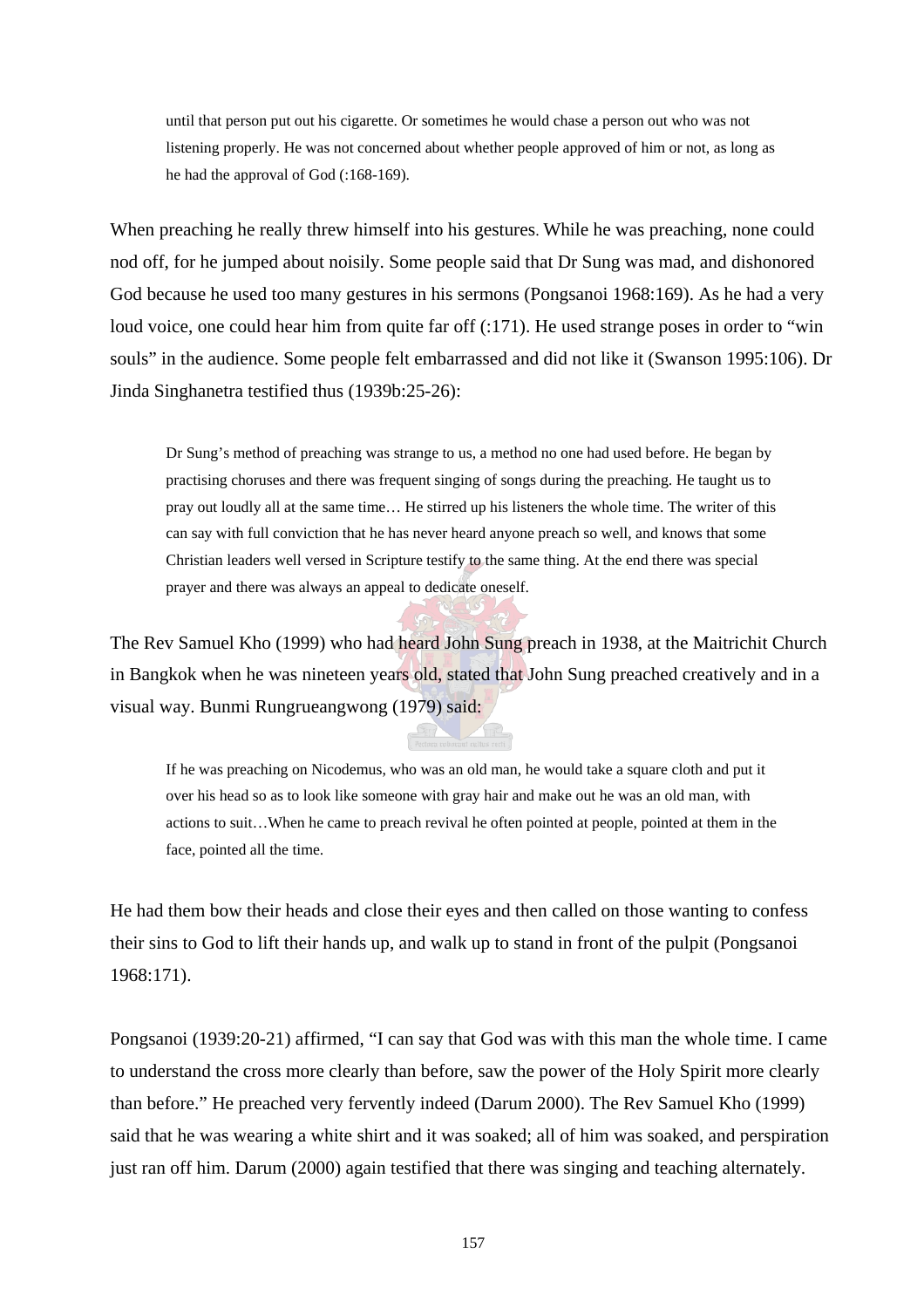That which went deepest was prayer; he prayed using loud voices, praying and walking around, walking around making contact with each one, each and every one.

## **5.3.3.3 The emphases of John Sung's ministry**

It appears that John Sung stressed various doctrinal points in his ministry in different countries. We are here concerned with his emphasis in Thailand only. This can be summarized in five main themes, namely salvation through Jesus Christ, repentance, evangelism, sanctification and the Bible.

Firstly, John Sung stressed the theme of salvation through Jesus Christ alone. The Rev Pongsanoi stated that Jesus Christ dying on the cross to redeem sinners was the greatest story in his teaching (Lawson 1966:128-129). Once John Sung went to hear Dr Nagawa who came from Shanghai. He did not accept him, because he did not feel his ministry was Christ centred. Dr John Sung held firmly to one thing only—Jesus Christ together with salvation from sin (Toktaeng 1984:110).

Secondly, John Sung laid stress on the need for repentance.

The Rev Sook Pongsanoi mentioned, "Dr Sung, like John the Baptist, taught them to repent" (Lawson 1966:127). He emphasized confession of sin, asking for forgiveness (Swanson 1995:106). In his preaching he emphasized repentance (Pongsanoi 1999). Boonmark Gitisarn (1979) said:

They confessed their sins because Dr Sung had to have this time of confession whenever he finished preaching, and all those who wanted to confess sins went and put up their hands to say what they had done, and Dr Sung would mention this sin or that, such as adultery, drinking, smoking, things like that, and then people would gradually raise their hands to confess.

He helped people to treat their sins thoroughly one by one.

Thirdly, John Sung emphasized evangelism wherever he went. Pongsanoi (1968:128) recalled John Sung's preaching that we must "witness to someone at least once a week telling them how Jesus has changed our life." Mien Pongsanoi, the younger brother of the Rev Sook Pongsanoi, testified that "before this we just worked in the church only and did not go outside, but Dr Sung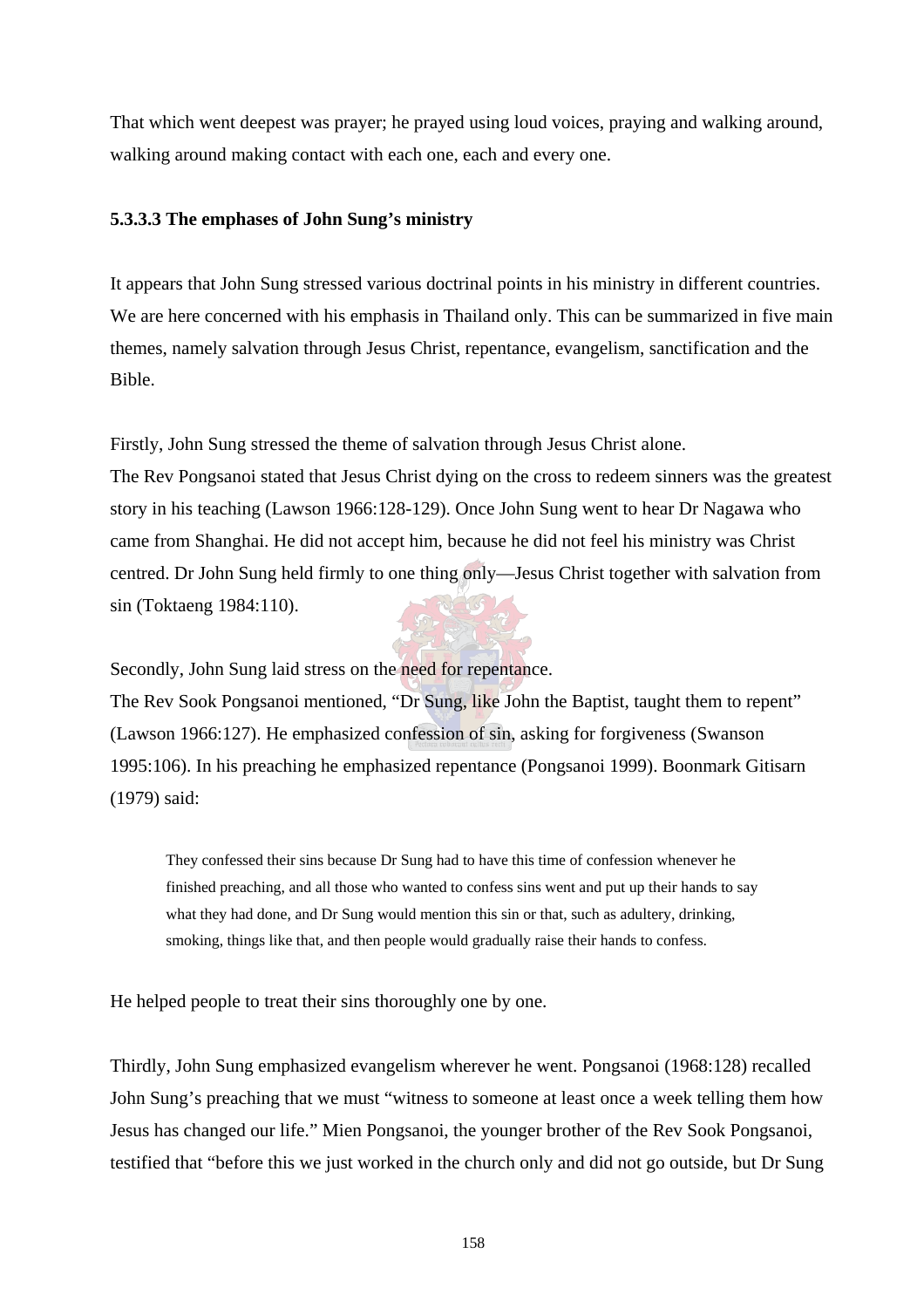came to teach us to reach out, to open ourselves up and go out and evangelise" (Pongsanoi 1999). All the mission stations where he preached organised witnessing bands. John Sung (1995b:277) himself recorded in his diary that the Thai church organised 285 evangelistic teams in 1939. He strongly disagreed with evangelism through social action those who held to liberal theology (Toktaeng 1984:110).

#### Fourthly, he laid stress on sanctification.

Pongsanoi reflected on John Sung's sermon that "we must withdraw far away from sin and become intimate with God through prayer and reading the Bible" (Lawson 1966:128). Bunmi Rungrueangwong (1979) remembered John Sung's preaching, Jesus said your life is the temple of God, so why do you have to put addictive drugs into your body? The body is the temple of God, the place where God dwells. Putting addictive drugs in the body is making the temple of God unclean, is spoiling it.

## Fifthly, John Sung emphasized the Bible.

He took no interest in himself or anyone at all as much as he did in God and the Bible (Lawson 1966:128). Nishimoto (1996:45) said that "his preaching was in line with the Bible in every respect, to the extent that we did not agree with some of it."

Chalit Prichakul (1985) admitted that "there was laying on of hands for healing for the first time. Some people cried and various evil spirits came out of people; some sick people were healed." But Robert Nishimoto (1996:45) asserted that John Sung followed the Bible regarding healing. It was not new or strange, but he tried to avoid laying on of hands because he did not want to give rise to misunderstanding on account of the psychological effects of this action.

It is no exaggeration to say that John Sung's meetings constituted a real revival when we examine the phenomenon, characteristics and emphasis of the campaigns. As Swanson (1995:106) evaluated, "Some people felt embarrassed and did not like it, but it looks as if those who felt like this were in the minority. Our Christian Thai brethren for the most part felt there was good sense in his teaching of the Word of God." The majority of the Thai Christians welcomed John Sung's campaigns, but minorities of the attendees of his meetings were dissatisfied with his preaching and evangelistic method. As far as the American missionaries were concerned, it seems as if they were less impressed with Dr Sung's campaigns than the Thai Christians. This was probably because they were too accustomed to the American Presbyterian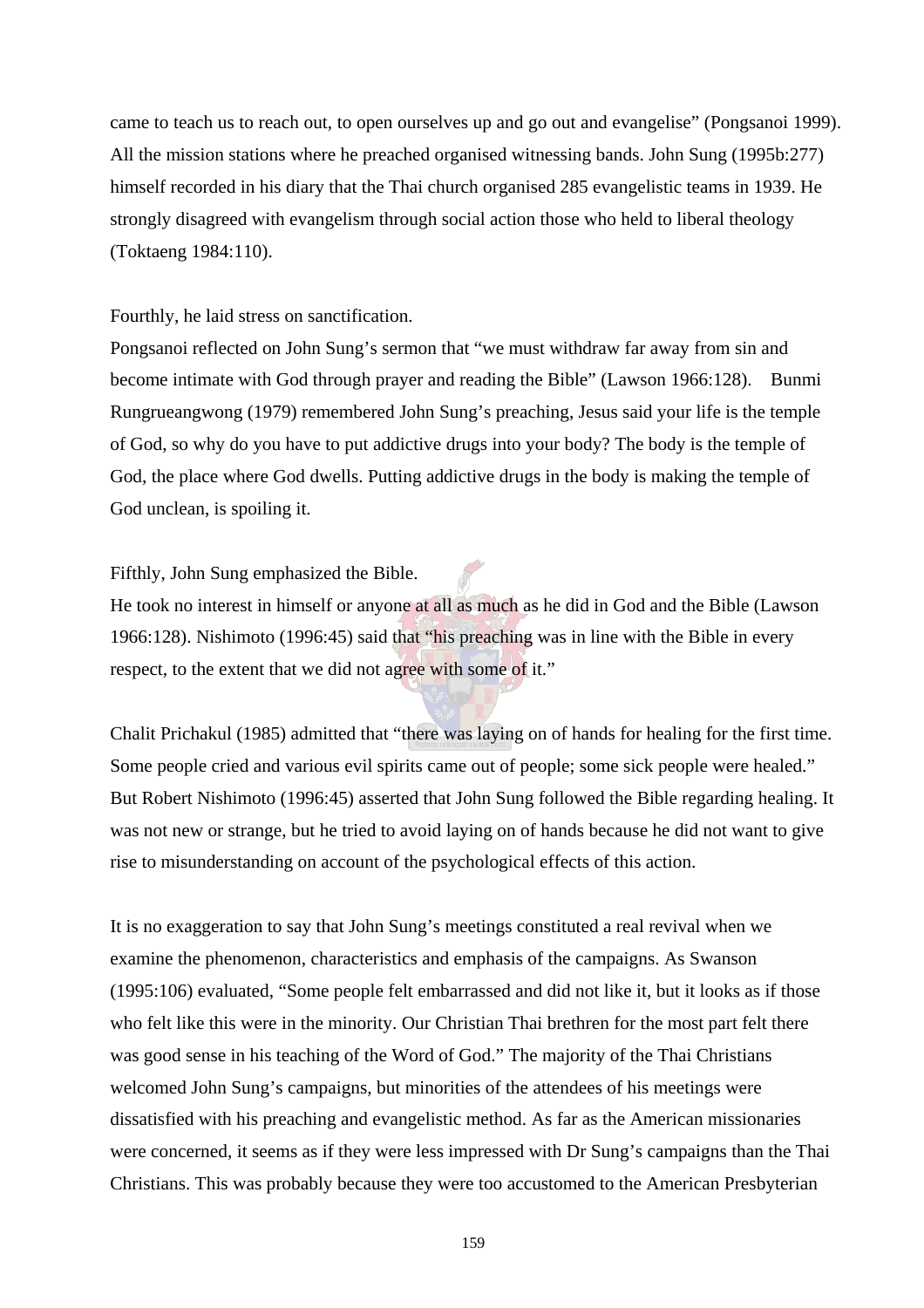style. The preaching style and unique character of John Sung were greater obstacles than his theology, for the American Presbyterian missionaries.

## **5.3.4 The receptivity to the gospel of the Chinese Thai and the Thai**

"Chinese traders were already established in the markets and ports of the Gulf of Siam when the Thai reached the Jaophraya Delta and the Malay Peninsula in the thirteenth century" (Skinner 1957:1). Many Chinese had immigrated to Thailand over a long period of time. G William Skinner (:173) estimated in 1957 that "at least half of the China-born Chinese living in Thailand today first immigrated during the 1918-1931 period." While the Thai government estimated the populations of Thailand as 14,114,709 in 1937 (Seigle, J Y 1939:54-55), reliable statistics of the total number of ethnic Chinese in Thailand are not available. Nevertheless the Chinese government placed official estimates of the total number of Chinese in Thailand at 1,500,000, in 1934 (Skinner 1957:181). Even though it is not easy to estimate the percentage of the Chinese in Thailand during John Sung's visitation in 1938-1939, it is likely that the Chinese in Thailand at that time totalled more or less ten percent.

"A survey of the history of the various Protestant missions in Thailand clearly indicates that the Chinese people have responded to the Gospel more rapidly than the Thai people" (Blanford 1975:xii). There are many examples to support the fact. In 1828 the first two Protestant missionaries, Carl A F Gutzlaff and Jacob Tomlin, arrived in Thailand. Within three years, Carl A F Gutzlaff had baptised a Chinese convert, named Boon Tee (Wells 1958:5-7). John Taylor Jones from the American Baptist found the Chinese more responsive to the gospel than the Thai and baptised four Chinese in 1833. William Dean organised the first Protestant church in Thailand in 1837 with Chinese and Westerners (Blanford 1975:33). American Presbyterian work in Thailand began in 1840 and it took nineteen years before they saw the first ethnic Thai convert (Wells 1958:27). The Presbyterian mission had more success in their ministry among Chinese than among Thai people in its beginning stages even though their work was done in the Thai language (Blanford 1975:39).

We encounter difficulties when we try to figure out the number of Chinese Christians out of 8,413 total communicant members of the CCT in 1938. Therefore it may be helpful to compare the general responses of the Chinese and Thai during John Sung's campaigns in Thailand in 1938-1939.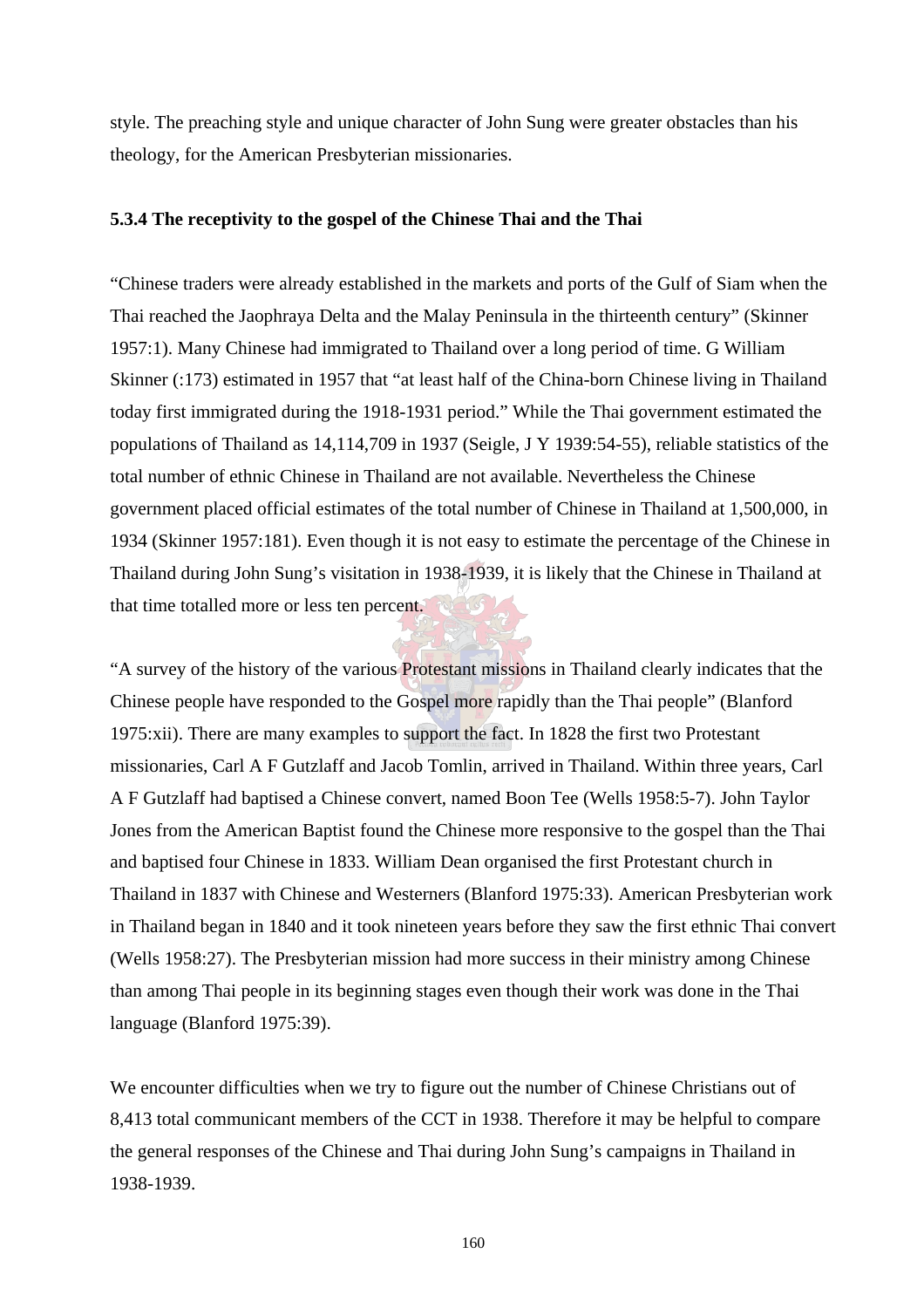There is enough evidence to demonstrate that John Sung preached to the Chinese more than to the Thai in 1938. Conversely, his mission in 1939 did more for the Thai. Alex Smith interviewed Dr Jinda Singhanetra in 1977 and he testified that "during Sung's 1939 visit the Thai church received more blessing than the Chinese church, but many of those revived were actually from Chinese or Siamo-Chinese backgrounds" (Smith 1982:195). *The International Review of Missions* reported the situation of the Chinese churches in Thailand in 1939. "As a result of the work of the Chinese evangelist, John Sung, a new spirit is seen in the Chinese churches" (South-East Asia 1940:22). In 1940, one year after John Sung's campaigns, half of the Christian community in Bangkok was Chinese (South-East Asia 1941:24). When we take into consideration the fact that the majority of the population of Bangkok were Thai at that time, we can easily conclude that the ratio of Christians to non-Christians was higher among the Chinese than among the Thai considering the population ratio of the two groups.

Samuel Kim (1980:56) gave an interesting observation regarding the reason why the Chinese responded more than the Thai to John Sung's campaigns. For the Thai, who do not show their feelings and tend to be quiet, John Sung's preaching must be reckoned to have been too heavy and striking. His teaching and testimony were too powerful for the Thai. It seems quite possible that Samuel Kim's opinion is correct. Mien Pongsanoi (1999) also acknowledged that the Chinese like to display their feelings more openly than the Thai. It is quite likely that the Thai characteristic traits *Jai yen* (Komin 1991:144), —calm, easy-going, not easily excited influenced the responses of the Thai toward John Sung's preaching.

We can also conclude with some precaution that the Thai nationalism during Phibunsongkhram's government which discriminated against Chinese (Skinner 1957:261-278) had a positive influence on the receptivity of the gospel for the Chinese and Thai-Chinese as we have seen in Chapter 3.5. Possibly various social pressures since December 1938 promoted and helped them to be more receptive to Christ.

It can be observed that Chinese and Thai-Chinese churches have better growth on a long-term basis. Lifelong commitment to Christian service marks many of Sung's converts in leadership in Chinese churches throughout Thailand.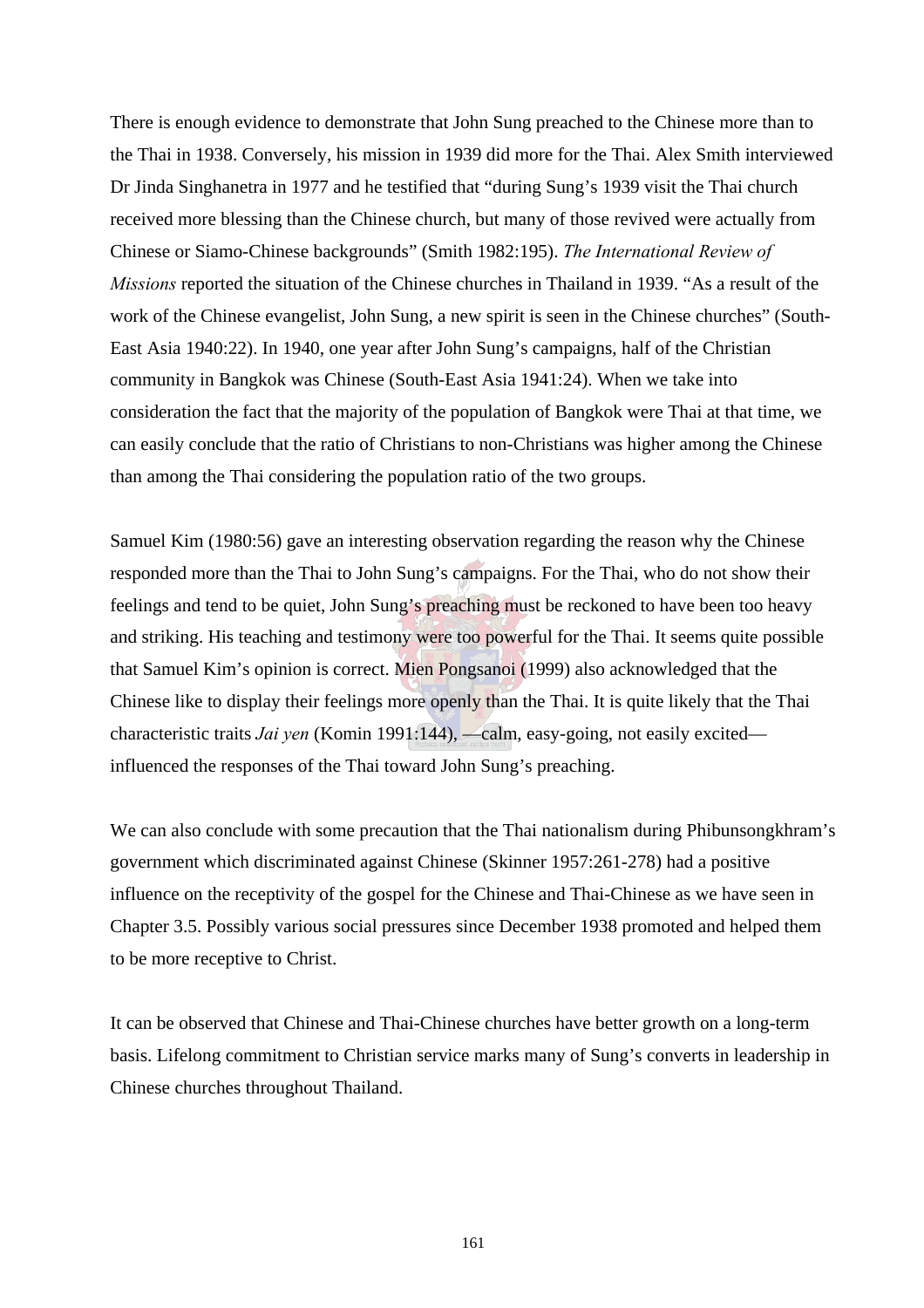#### **5.4 Summary and conclusion**

We researched some of the precursors of the revival movement and John Sung's ministry in Thailand between 1938 and 1939. Some endeavors within Thailand, such as the Laos Christian Convention that began in the north and the Conference for Christian Workers which started in the south, prepared the ground for John Sung's visit. The visitors from outside like William Edward Biederwolf, Frank Buchman, the Burmese Gospel Team, and Paul Lyn gave a stimulus to the Thai church to form the Revival Committee of the Church of Christ in Thailand. All the movements and the visitors from outside provided a good opportunity for the Thai church leaders to demonstrate leadership instead of the missionaries.

It is reasonable to suppose that John Sung's visitation was possible because of the Rev Sook Pongsanoi's prayer and the Rev Boonmark Gitisarn's courageous fervor for the revival. Given that John Sung's invitation came about by Gitisarn's personal request in 1938 and by the official sanction of the CCT in 1939, Gitisarn himself was the primary cause of the invitation.

It is generally accepted that John Sung's ministry of about six weeks in 1938 was more concerned with the Chinese churches, but for two months in 1939, it focused on the Thai churches. There is no sure assessment of how many Chinese and Thai people were converted through John Sung's ministry, but it is clear that the receptivity of the Chinese was higher than that of the Thai. Nevertheless, the most important force that strengthened the Thai church in the pre- Second World War decades was the revival which took place through the ministry of John Sung in 1938-1939 (Smith 1982:188). Thus, Samuel Kim's (1980:58) conviction concurred with that of Alex Smith. John Sung's revival ministry won the largest number of converts and was the most effective in Thai church history.

The phenomenon of John Sung's meetings was the emphasis on repentance, the conviction of sins and thirst for the Word of God among the Christians so that they dedicated themselves to God. The characteristics of his preaching were so different from those of the missionaries. He could not accept the American missionaries and Thai church leaders easily because he was so dedicated to his calling as God's servant. His preaching was full of energy and eagerness. He emphasized the cross of Jesus Christ, evangelism, repentance, sanctification, and the Word of God.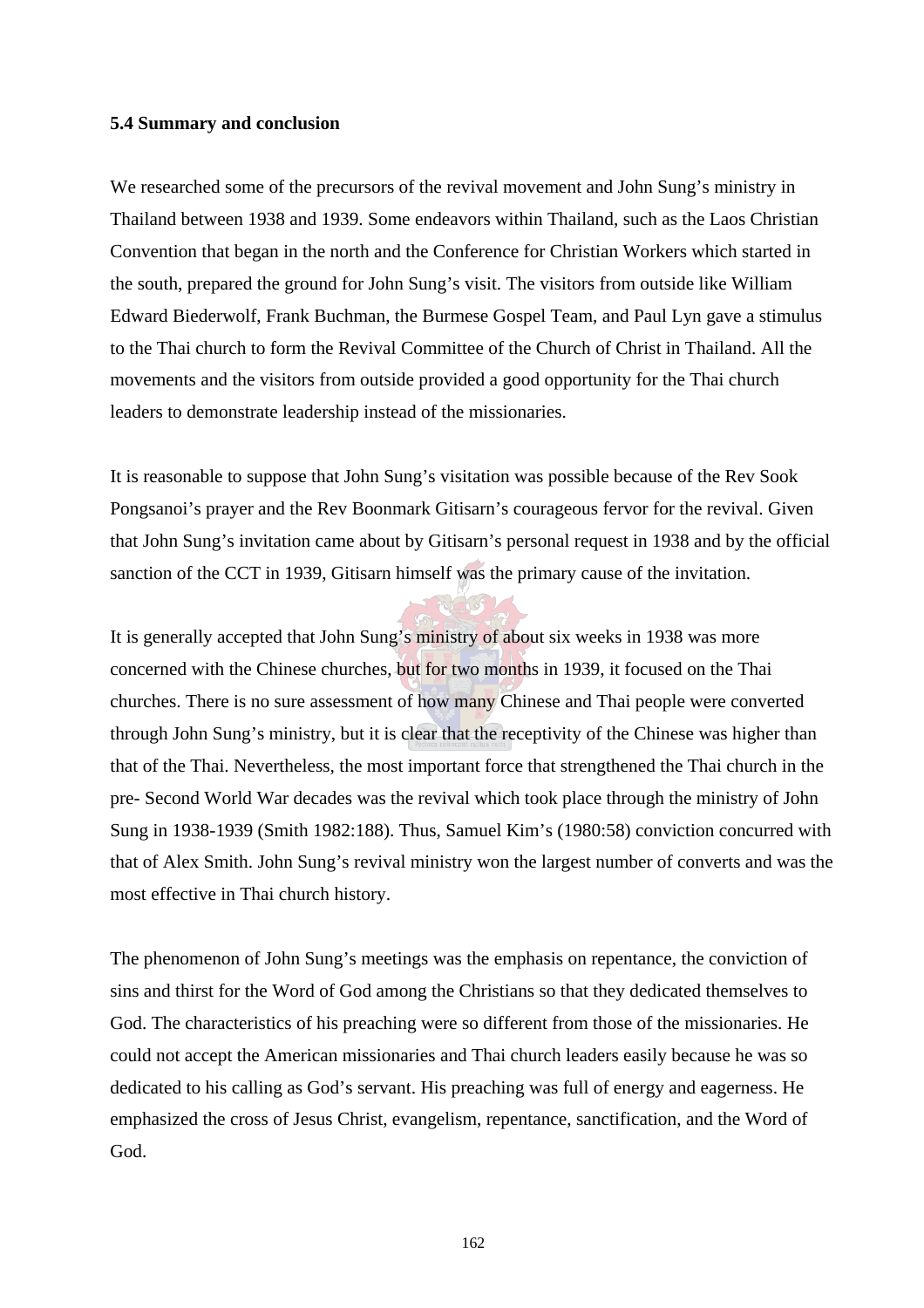The visitors from outside of Thailand adopted a mass evangelistic invitation system used by, among others, Charles Finney, Dwight L Moody and Billy Graham; but there is no theological debate or argument from the missionaries of the APM about that. When Dr John Sung used the same evangelistic methods which they had employed, the missionaries of the APM rejected his way of doing so, even though several missionaries agreed with and supported him. We will discuss this problem further in the following chapter as well as providing an evaluation of John Sung's campaigns in Thailand.

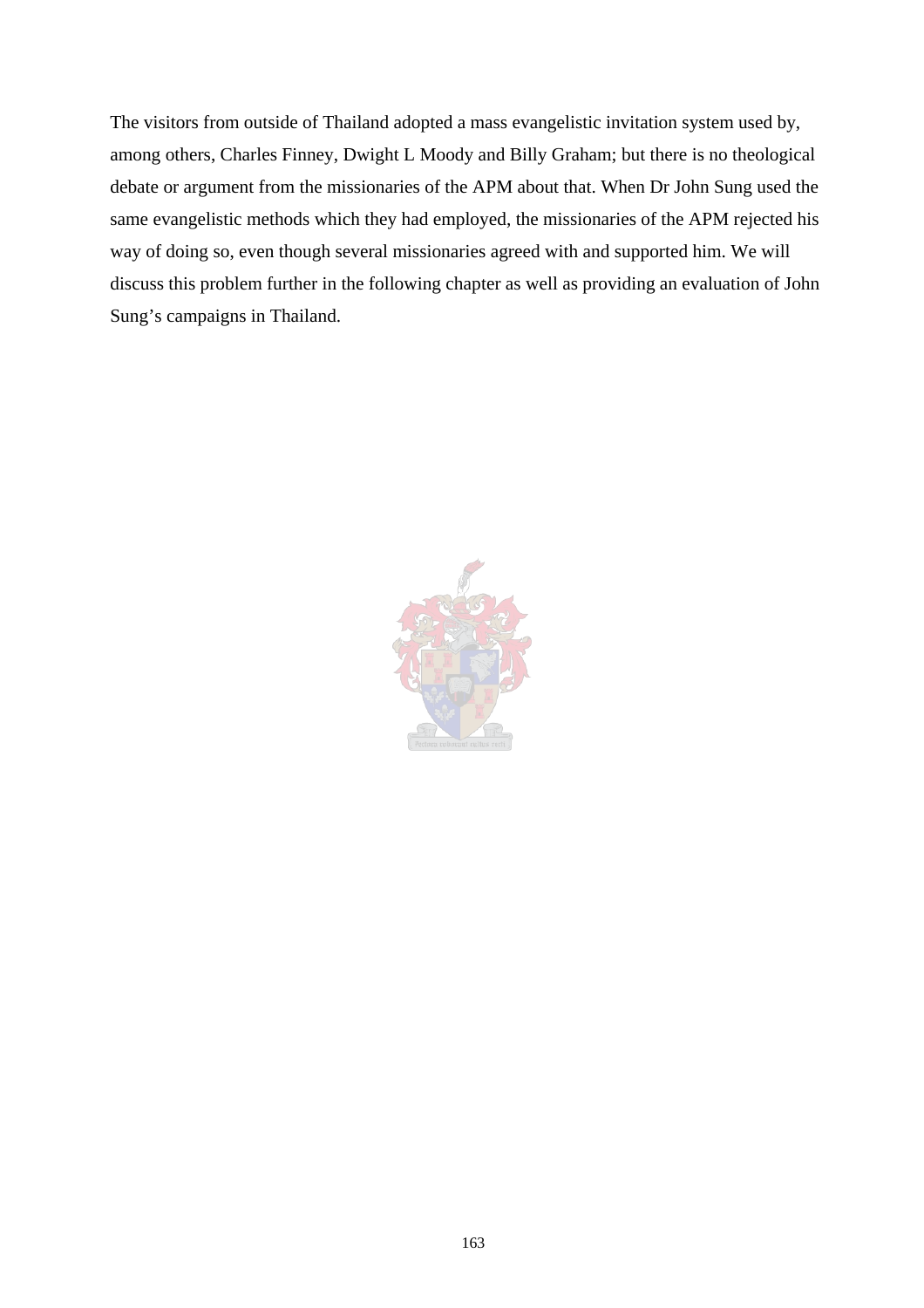## **Chapter 6. An analysis and evaluation of John Sung's ministry**

#### **6.1 Introduction**

This chapter aims to analyse and critically evaluate John Sung's ministry in Thailand. The reason for this is to understand clearly the impact made by John Sung's campaigns. Although some studies have been made on these campaigns in Thailand, very few attempts have been made to research them holistically. Robert Nishimoto (1996:43), an authority on the history of the church in Thailand is of the opinion that John Sung had a great and lasting influence on the Thai and Chinese churches when he visited that country in 1938-1939. There was scant praise from the public, however, in spite of significant accomplishments during and following his ministry in Thailand.

At the outset we will consider different opinions with reference to the campaigns. Following this, the results of the meetings will be explained together with some issues which gave rise to serious trouble within the CCT. Then an ecclesiological evaluation and an historical interpretation of the events will be elucidated. Finally we will observe John Sung's theology of revival and the important lessons of the campaigns as they relate to both the Thai church and the missionaries.

#### **6.2 An analysis and evaluation of John Sung's ministry in Thailand**

# **6.2.1 Differences of opinion between protagonists and antagonists of John Sung's campaigns**

There is no doubt that Dr John Sung was a man whom many loved and some people hated. He was so single-minded in his mission that even though he was criticised severely by some influential leaders both national and missionary, he took no notice of these criticism since he was convinced that he was called of God (Nishimoto 1996:43).

## **6.2.1.1 The opinion of the protagonists**

History affirms that most Thai Christians and several Presbyterian missionaries were zealous supporters of John Sung's campaigns. The best known protagonists of his campaigns were the two principal interpreters of the meetings, namely the Rev Boonmark Gitisarn and the Rev Sook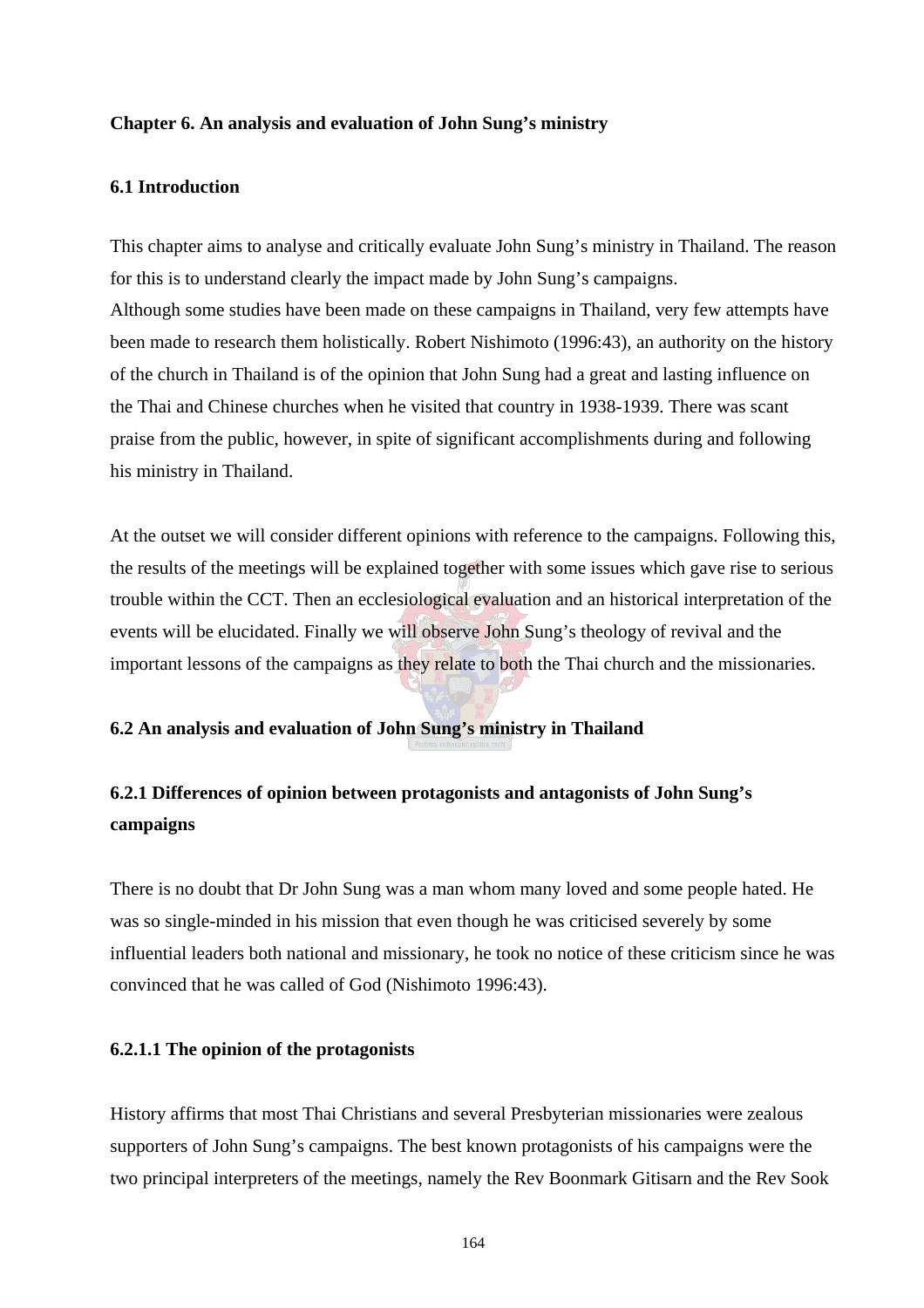Pongsanoi. The Rev Boonmark Gitisarn affirmed, both in writing and verbally that the power of the Holy Spirit was manifested and there was evidence of true conviction of sin in all of the meetings. He further testified that he had never seen any person preach so convincingly or powerfully who could be compared with John Sung. He stated that he had attended many evangelistic campaigns led by famous preachers from abroad, but that nobody could surpass John Sung in terms of lasting results (Gitisarn 1979).

The Rev Sook Pongsanoi was the pastor at the Trang Church when John Sung visited Thailand. He invited John Sung to his church in 1938 and 1939. He confirmed that many received blessing and revival, or were converted to a new life which they had never envisaged before (Pongsanoi 1939:18). At that time great changes took place at the Trang Church. People, from children to white-haired older folks, really repented. Offerings doubled. Many baptisms followed his visit to the church. On 13 November 1939, sixteen men and five women were baptised and nineteen people asked to become church members. Some backsliders repented and came back into the church on the same day. Altogether forty-two people were received into membership that day. This impact was not just during the brief visit. Even after John Sung had left, people continued to crowd into the church. According to Sook Pongsanoi (1939:20-22), God was evidently with John Sung. He, further, (Pongsanoi 1938a) said, "Trang Church is on fire and the Holy Spirit is a real thing which can be touched and felt." Pongsanoi (1938b) also referred to Paul Eakin, who stated "this is the work of the Holy Spirit not man's work."

The Rev Loren S Hanna (1939b), the missionary of the APM in Lampang, adopted the most positive attitude toward John Sung's campaigns among the APM missionaries. He sent a letter to his friends after the meetings in Lampang which were held from 3 June to 8 June 1939 which he evaluated as follows. John Sung is "true to Scriptures in every way that I could discern…302 people made confession of sin…Many of these were people that we had sought to bring back for many years." He continually made reference to the fact that they were thrilled to see the backsliders come back and join the church. He indicated that he was deeply impressed by John Sung's prayer life and his preaching in the power of the Holy Spirit.

Another missionary, Graham Fuller (1939) stated that John Sung's meeting in Bangkok was one of the greatest experiences of his missionary life. And Samuel Kim also reported that the revival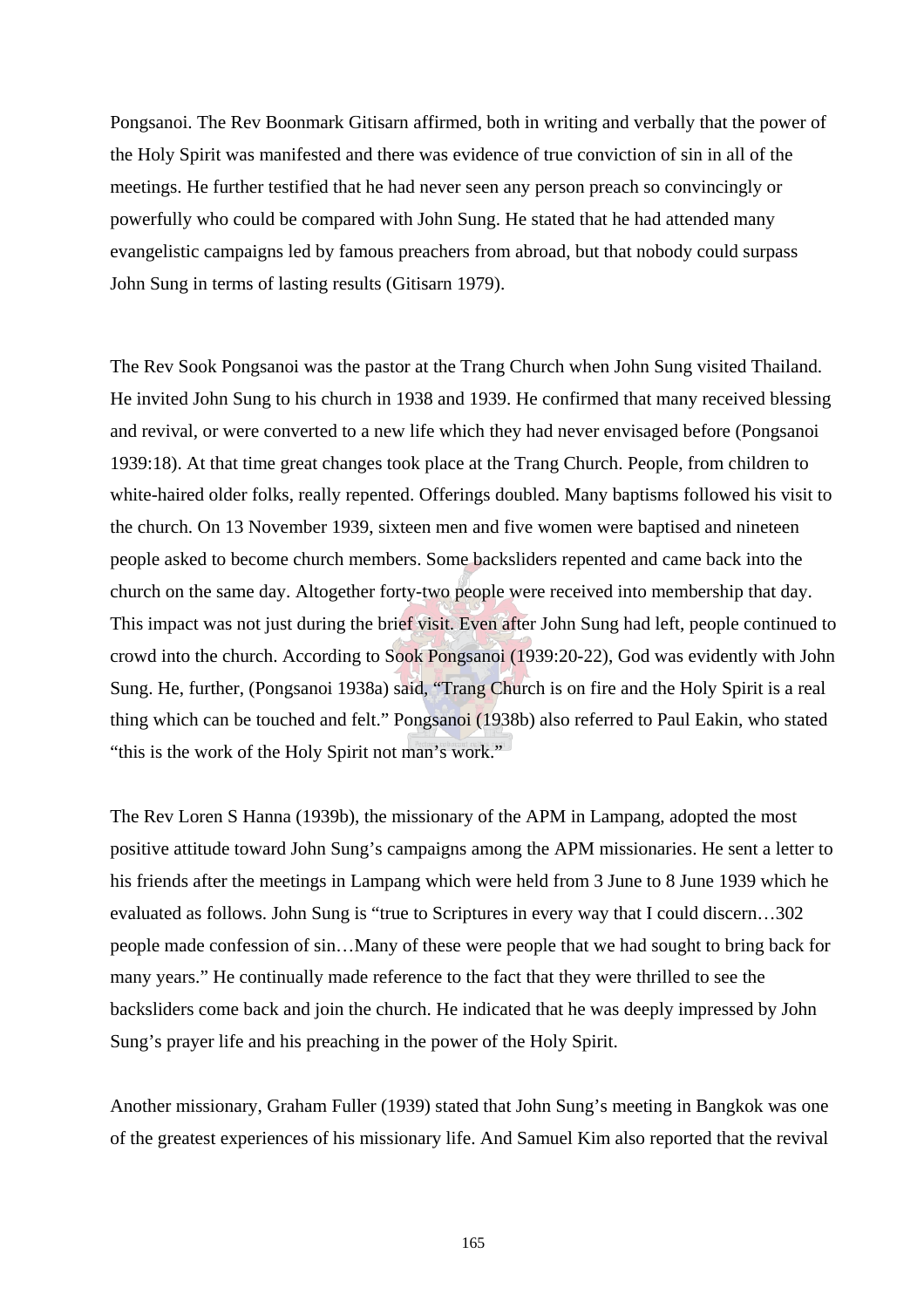which was brought about through Sung's campaigns was "the most vital cause for the rapid church growth from 1940-1950" (Kim 1980:59).

Missiologist Alex Smith (1982:197) emphasized, likewise, that "[t]he revived church, spiritual leaders, and the strategy of witness teams all came out of the revival." An important source of information from that period, *The Siam Outlook*, which was the official quarterly magazine of the APM, October 1939 issue, made it quite clear that not a few Presbyterian missionaries themselves believed that the Thai church had experienced a genuine spiritual revival through John Sung's ministry. Together with this evidence is the fact that undoubtedly, the majority of the Thai Christians at that time agreed with one accord that they had had unforgettable experiences of true revival. The writer has personally interviewed a number of Thai Christian's who had been present at the campaigns, namely Khamdi Caisuk, Mien Pongsanoi, Pratum Darunnart, Sican Kitiwong, Samuel Kho, and Sutharat Citchang. They all unanimously witnessed the campaigns as a genuine revival movement which Thailand had never experienced either before or after John Sung's meetings.

## **6.2.1.2 The opinion of the antagonists**

We find the most severe criticism of John Sung's ministry in Thailand in the document; called "Mr. Hanna's case." This document reported (Eakin [s a]:1):

[John Sung] did stir up the enthusiasm of the nationals and won over some missionaries to a rather emotional type of religion. Interest in the Bible was stimulated and much good was done. However, he was extremely divisive. All who did not interpret the Bible as he did were "heretics and come from the devil." His followers continued this slogan with the result that ever since then the Church and Mission force have been split wide open. This condition is still plaguing the Church today.

The document concluded that John Sung had conducted highly emotional revival meetings and that he was an untrustworthy divisive person who had induced the church and the APM to split.

It is not easy to understand the opinion of the antagonists of the campaigns because there is so little first hand material. But it is possible to theorise from John Sung's whole ministry in China and abroad some important reasons why some missionaries from the APM and few Thai Christians who closely worked with the missionaries were opposed to his ministry. There are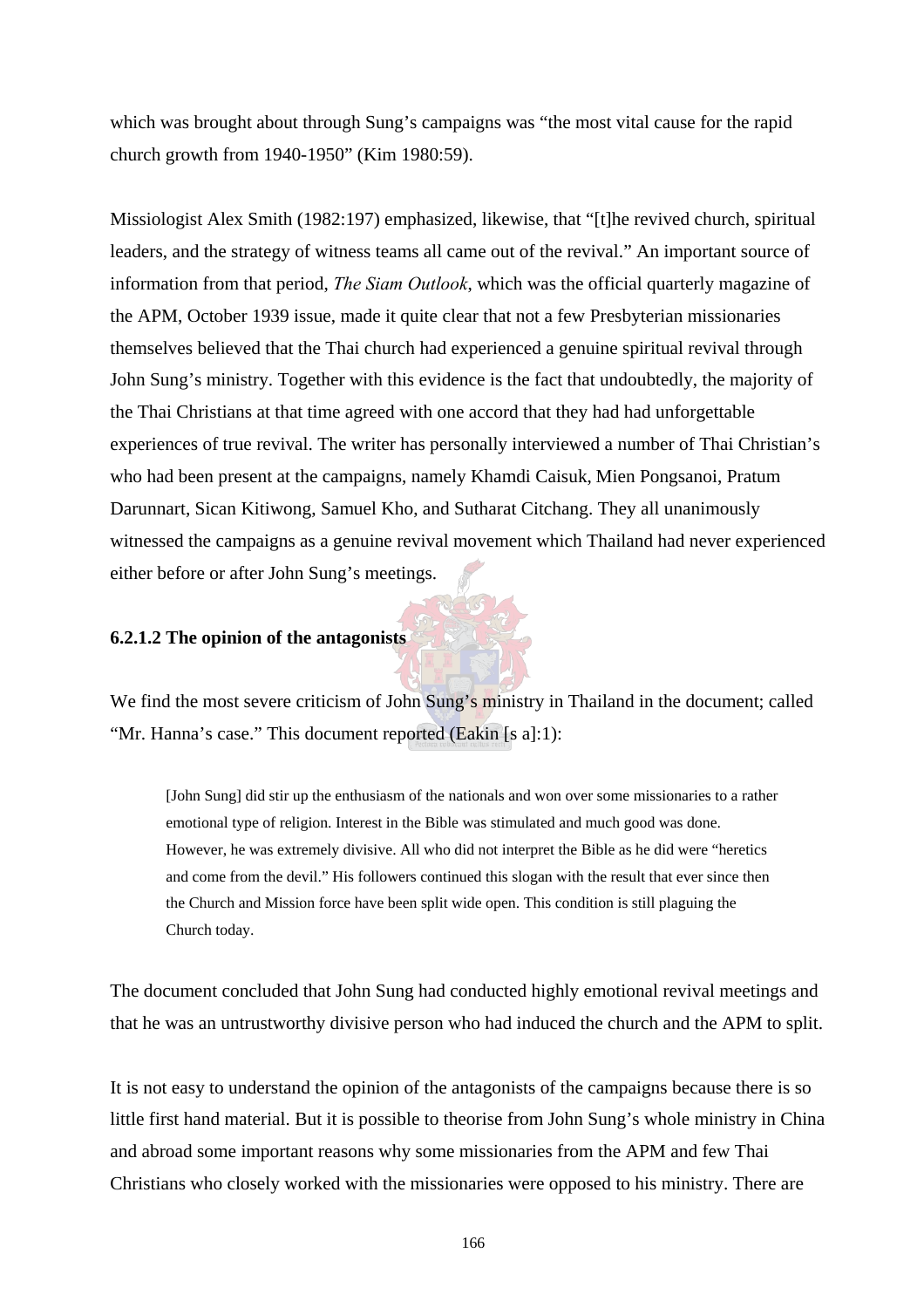five possible reasons which may have been the cause for the antagonists to have such negative attitudes towards John Sung's ministry.

Firstly, there was rampant rumour amongst missionaries regarding John Sung being deliberately sectarian.

Before John Sung came to Thailand, some APM missionaries mistakenly understood that he had promoted division within the churches in China. They wrongly concluded that if he came to Thailand he would instigate a split of the church. Dr Jinda Singhanetra (1979) testified that the reason why the Presbyterian missionaries opposed John Sung's coming to Thailand was that wherever John Sung went they claimed that dissension followed.

Sources indicate that this was clearly a rumor, which John Sung's antagonists started. John Sung had not in any way been sectarian in China as records prove. On the contrary, he had always endeavored to preserve the unity of the church. There was only one "case of a separate church group arising out of the work of Dr Sung." In that case it had not been his intention, but some Christians in Tientsin area decided to split from their churches regardless of John Sung's wishes. The Christians in Tientsin invited John Sung to visit them. All the Tientsin churches refused to use their church building for special meetings. Some of the prominent figures in the churches even opposed his work in every possible way. So the churches made a decision to use a large ancestral hall for the meetings. Afterwards over three hundred Christians left the churches to build a new hall for preserving liberty of worship. John Sung "warned them against a sectarian spirit", but they did not listen to his advice and completed the new meeting place a year later. That was not John Sung's intention in the first place (Lyall [1954]1965:125-126). As we have seen from John Sung's ecclesiology in Chapter four, we cannot presume that John Sung incited Thai Christians to separate from the Presbyterian Churches.

Even though some Thai church leaders separated from the CCT with the Rev Boonmark Gitisarn after the Second World War, we can conclude that it was not John Sung's original wish but the Thai church leader's attitude, especially the Rev Boonmark Gitisarn himself. This point will be examined later in Chapter 6.2.4 where an ecclesiological evaluation of John Sung's ministry will be undertaken.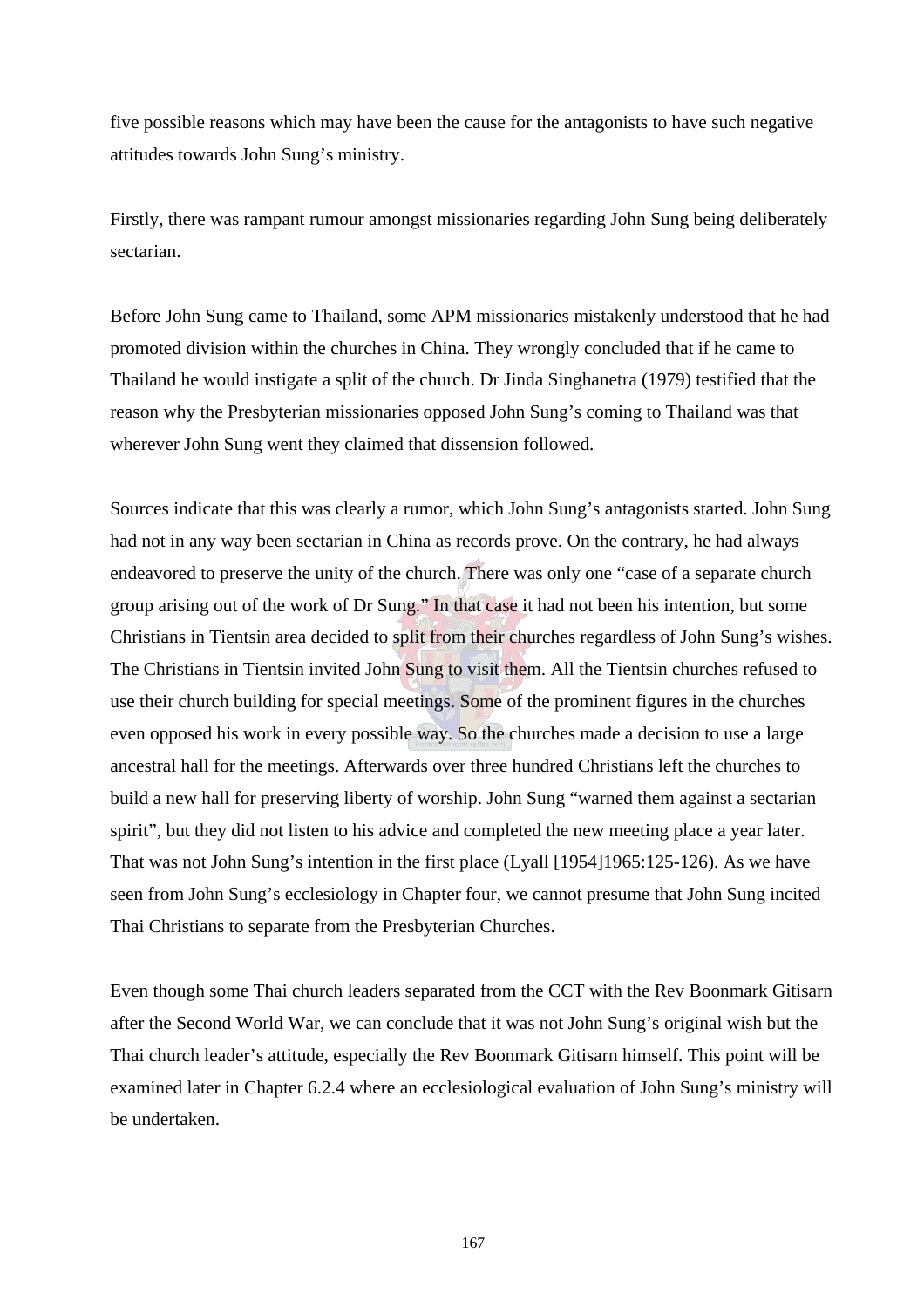A second focus of criticism concerns the critical attitude toward undedicated Christians. John Sung denied himself and followed Christ wholeheartedly (Lyall [1954]1965:viii). He threw away, into the sea, all his medals and diplomas except a doctorate, thereby repudiating on academic career and the symbols of his brilliance before he arrived in China (Tow 1985:86). John Sung had a strong will and a hot temper and could even be rude (Lyall [1954]1965:vii). Like Jesus he detested hypocrisy. "He played the part of John the Baptist in his fierce rebukes, and was particularly outspoken in his condemnation of ministers who were preaching another gospel or contradicting the truth by their lives" (Lyall [1954]1965:x) He made a mockery of nominal Christians and lazy pastors in the public. He could not tolerate all the people who had not or would not commit their lives to God.

Samuel Kim (1980:59) met many witnesses of John Sung's campaigns and he stated adamantly:

Wherever John Sung went, there were strong opposers among the missionaries… Some missionaries complained that Dr Sung criticised missionaries who sometimes were insulted by certain manners. Some liberally oriented missionaries did not like his Bible-centered message.

Samuel Kim's explanation is correct. Bunmi Rungrueangwong (1979) attested that missionaries at that time understood that John Sung was a confrontational preacher who refused to use tender man-pleasing words. He criticised missionaries, accusing them of not putting their backs into the work. Also he blamed missionaries who themselves were not born again and who did not teach others how to be saved from sin. He criticised them severely to the extent, he said that they are like pig teachers who are getting fatter and fatter, eating, sleeping, and only producing children. He rebuked Thai church leaders too. Because of this reason the ordinary people liked to hear him preach. There is enough evidence that John Sung's denouncement of missionaries and church leaders became the seed of the division in the church. His attacks "aroused the very natural antagonism of those who were unwilling to accept his strictures" (Lyall [1954]1965:56).

Thirdly, John Sung's creative and different style of preaching.

In his book, *John Sung*, Leslie T Lyall ([1954]1965:157) testifies that John Sung "is a man who puts himself and Christianity into the news by his unorthodox ways, which always annoy the orthodox." John Sung used English when he preached. Some missionaries did not like his English spoken with a Chinese accent (Pongsanoi 1999; Singhanetra 1979). His preaching style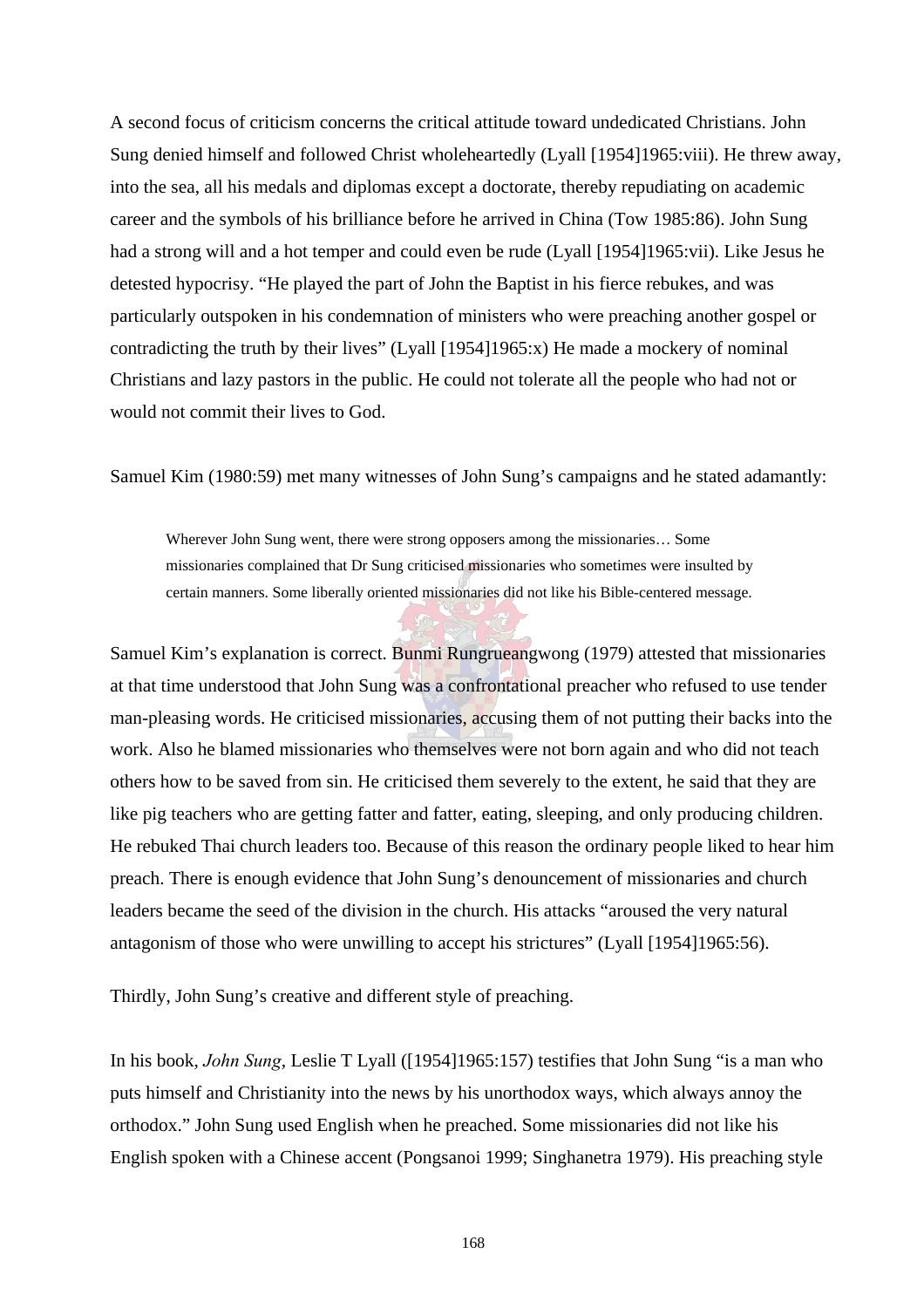was creative and so different from the traditional style as we have seen in Chapter four. He was not a man of courtly manners and well-tailored clothes (Lyall [1954]1965:191). He acted humorously and grotesquely in his preaching (Lyall [1954]1965:118). When John Sung preached "he would walk down the isles and point his finger in the face of someone in the audience, then rush back to the front of the church and perhaps stand on the communion rail to finish his sermon!" (Lyall [1954]1965:49). It follows from what has been said thus far that the Presbyterian missionaries would not have found it easy to accept his preaching style.

Fourthly, John Sung's independent spirit.

A rebel as a boy, he remained an individualist all his life (Lyall [1954]1965:vii). He rebuked Chinese churches that relied on finance from overseas. He said that the reason why Chinese churches asked for financial help from outside was lack of faith (Sung [s a], 2:12). When John Sung heard that the missionaries threatened to cut financial support to the church if they did not cancel their invitation to the Bethel Band in 1931, he wrote in his journal: "[b]eloved fellow workers and fellow Christians! Why do you still depend on the financial support of foreigners? You should look to the Lord of all things and realise that the time has come for the church to be self-propagating, self-governing and self-supporting—truly independent!" (Lyall [1954]1965:77). When John Sung seceded from the Bethel Band in 1933, "he could no longer tolerate being…under the direction of a foreigner" (Lyall [1954]1965:120). John Sung would have been unhappy if he knew that the CCT, which became independent in April 1934, was still under complete guardianship of the missionaries of the APM with regard to finance and administration (Pongudom 1984:75).

Fifthly, there were, possibly, theological discrepancies.

"His fiercest denunciations were for those who had departed from loyalty to God's Word" (Lyall [1954]1965:192). In other words, he denounced all unfaithfulness to the Word of God. (:102-103). He did not like some of the modernistic missionaries who had liberal tendencies (Kim 1980:59). Some missionaries interpreted John Sung's campaigns incorrectly as a hyped up emotional type of revival (Gitisarn 1979). In fact, he did not encourage emotionalism in his meetings. Many of the protagonists of John Sung's campaigns generally believe that the reason why the antagonists misunderstood him was that God has been working so powerfully through his preaching by the power of the Holy Spirit, that the conviction of sin and the weeping that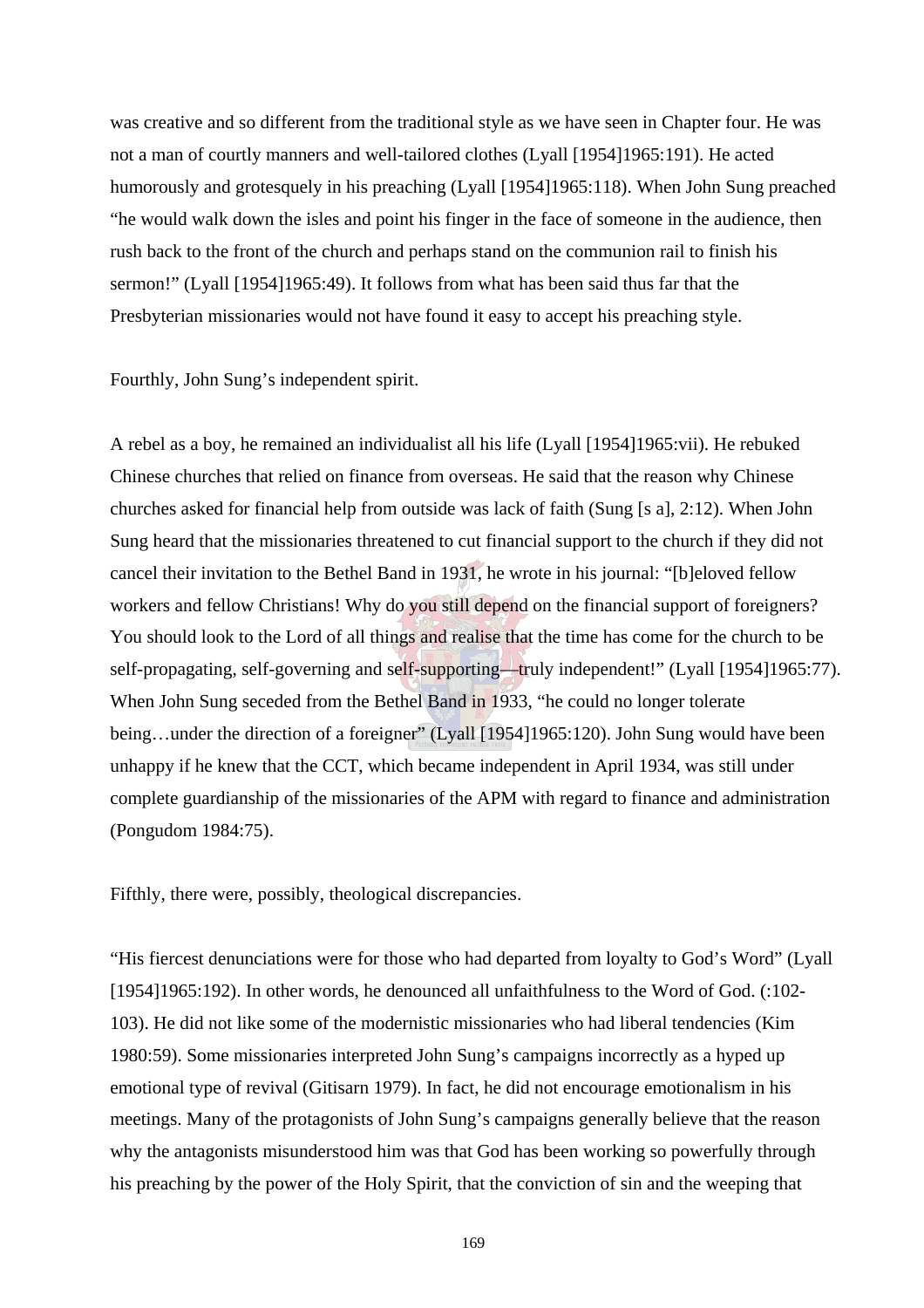followed were common phenomena at his meetings. The Rev Boonmark Gitisarn (1979) referred to his walking about and laying hands on people to receive the Holy Spirit. Carl Elder (1940b) mentioned his anointing the sick with oil. Wherever John Sung led the last service, the meeting took the form of a healing service and he prayed for the sick. It was reported that "the blind were made to see, the lame walked, the dumb recovered their speech and many kinds of sickness were healed" (Lyall [1954]1965:168). It is highly probable that this style and approach which was so different from the Presbyterian missionaries' normal methodology was viewed as theologically unsound by his antagonists.

## **6.2.2 Results of John Sung's campaigns**

## **6.2.2.1 Positive results of John Sung's campaigns**

Firstly, the Thai church had experienced a real spiritual revival and renewal.

The revival under John Sung was "the renewal of Christians, the restoration of backsliding members, and the conversion of those who claimed the name of Christ but who lacked a personal 'born again' experience with Him" (Swanson 1982:196). There was a real change in the lives of the Christians, the same results as after other revival phenomena in church history (Nishimoto 1996:45; Gitisarn 1979; Singhanetra 1939b:27).

Secondly, John Sung was instrumental to the building up of the confidence of both the Thai church in general and the leaders of the church in strength and faith.

Swanson (1995:107) was convinced of the fact that John Sung's campaigns were very important because it was the Thai who invited Dr Sung to the churches. Even though there were some missionaries who supported the campaigns, nevertheless the leading party was that of the Thai Christians. Those who were excited were the Thai. That Dr Sung had a great influence on the young people is indisputable. The strong fire in those days was passed on to such as the Rev Sook Pongsanoi and Dr Jinda Singhanetra, leaders of the church in the north, but most important of all, to Rev Boonmark Gitisarn himself.

Thirdly, the results of John Sung's campaigns helped the Thai church to reverse the numerical decline of its membership and brought about its accelerated growth.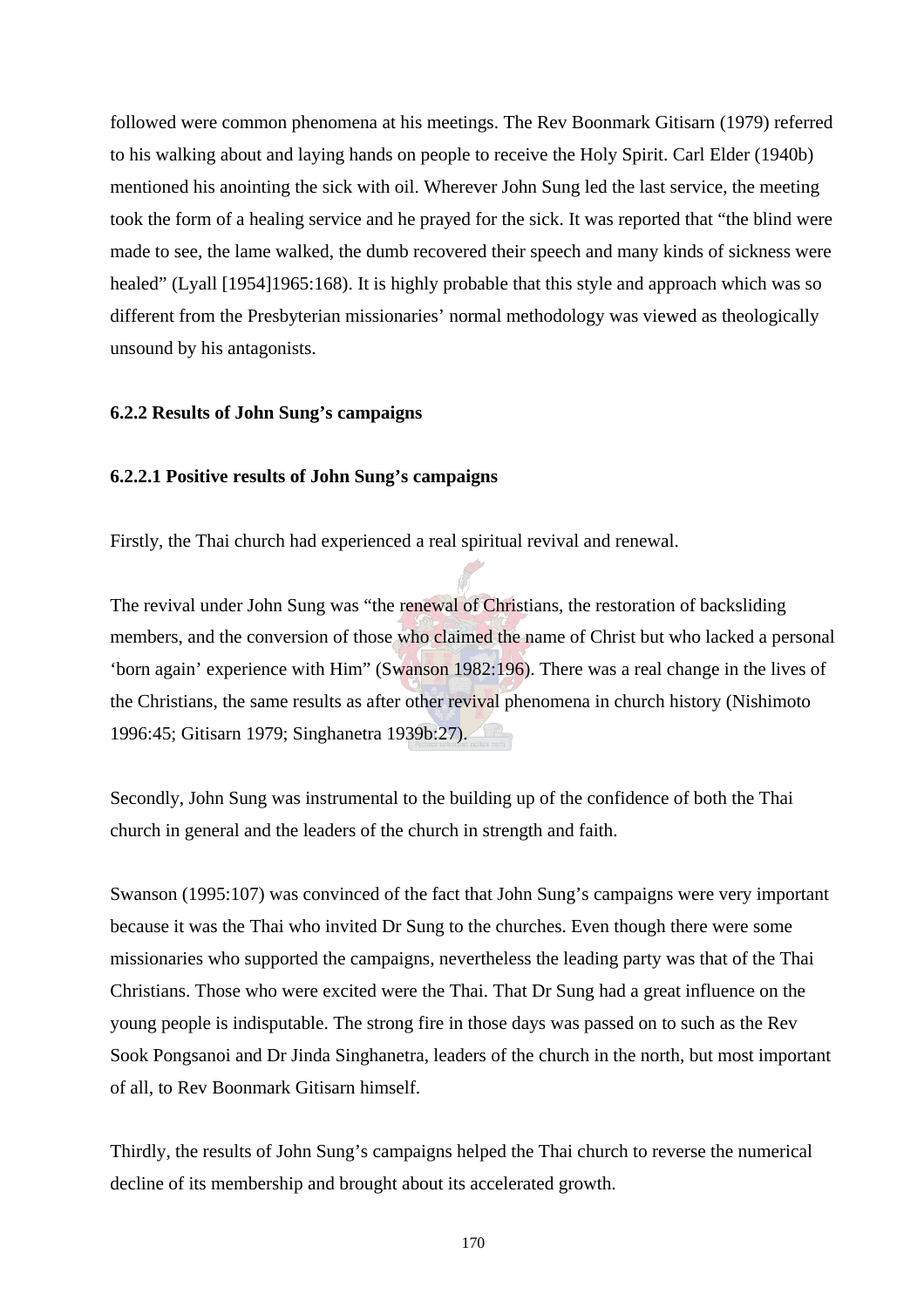Three successive years of declining membership of the CCT from 1934 to 1937 caused concern among the APM and church leaders. For this reason the Five Year Programme was instituted on the model of the Presbyterian mission works in China, Japan, America, the Philippines and other countries for evangelistic endeavor and church growth (The Board of Foreign Missions 1939). The plan was launched in 1938 with two important revival campaigns arranged by John Sung who was the main speaker (Pongudom 1984:83). Smith (1982:197) analysed the statistics of the CCT at that time as follows:

The CCT membership fell for three succeeding years (1935-1937) from 9,421 to 8,408, a loss of 1,013 in spite of the 1,503 added by confessing during that same time. Some of the backsliders were no doubt won back by John Sung. The twelve months prior to John Sung's visit (1937-1938) the Church increased by only five members, while losing 571 members, as was the current pattern during this period.

In 1938, the CCT had 8,413 members. In 1939, after John Sung's visit in 1938, the membership increased to 8,906. Thus the net gain was 493 new members. In 1940, after John Sung's visit in 1939, the membership numbered 9, 712 so that the net gain was 806 (Pongudom 1984:84). The membership increase of the year 1940 was "the most in any year since 1914." When we consider the circumstances of the CCT at that time and that the tendency was a continual decrease in membership, John Sung's campaigns "immediately closed the back door" (Smith 1982:197). Two years after John Sung's meetings in 1940, the communicant members of the CCT totalled 9,712. Thus, the net gain in membership was 1,299 (Pongudom 1984:84).

An increase of only 1,299 members in two years throughout the whole of Thailand which had a population of 14,114,709 in 1938 (Seigle, J Y 1939:55) appears insignificant. It would be meaningless in other countries if the whole church population of a country increased by only 1,299 members in two years. But not in Thailand! When we look back at the history of the Thai church from the beginning, the number 1,299 is significant. We can understand the unfruitfulness of the Thai church by noting the description of Herbert Kane (1982:97):

The American Congregational missionaries arrived in 1831 and labored for eighteen years without baptizing a single convert. They became weary in well-doing and withdrew in 1849. The American Baptists had a similar experience. They baptised a few Chinese converts but not a single Thai. After seventeen years of futile effort they withdrew and did not return until after World War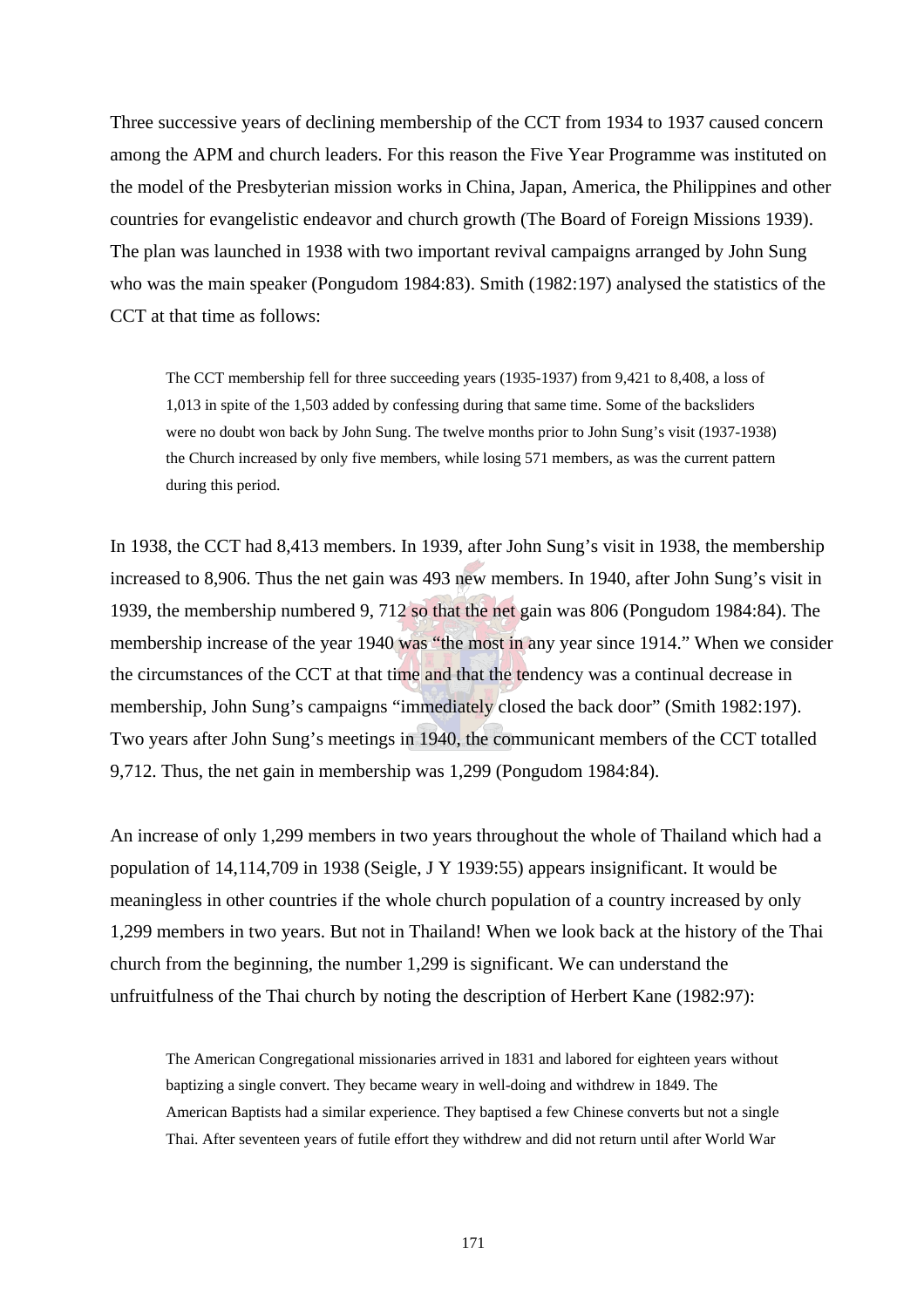II. The American Presbyterians entered in 1840 and refused to leave, but it took them nineteen years to win their first Thai convert!

If we give consideration to the situation of the early stage of mission work in Thailand and the small percentage of Christians, 0.06 % after 112 years of Protestant mission history, from 1828 to 1940, the number 1,299 is significant. John Sung himself testified that during his visit in the year 1939, "3,000 people were saved" (Sung 1995b:277). Of course, the numbers would include backsliding and nominal Christians. Nobody knows the correct numbers of non-Christians who were really converted at that time, but it is obvious that John Sung's campaigns changed the trend of the Thai church from a decrease in church membership to an increase. A net gain of 1,299 in two years, from 8,413 in 1938 to 9,712 in 1940 (Pongudom 1984:84) which represented a growth of 15%, would have been remarkable but the writer assures us that the real added numbers are more than that, as we refer to *The diary of his spiritual life of Dr John Sung* (Sung 1995b)*.* Samuel Kim (1980:58-59) gave a hint that John Sung's campaigns caused the membership of the CCT church to double between 1938 and 1955, increasing from 8,413 to 16,800.

With these issues in mind, we will now take a look at the relationship between revival and church growth. In his book, *Understanding church growth*, McGavran (1980:186) considers the relationship between church growth and revival:

Revival bears a close relationship to church growth; yet exactly what that relationship is, particularly where the Church is growing on new ground, is often not clear. Under certain conditions revival may be said to cause growth. Under others, its relationship to church growth is so distant that apparently revival occurs without growth and growth without revival.

This remark is very interesting, because it shows that on new ground revival may occur without numerical growth. The Thai mission field is not new ground in terms of the duration of the Protestant church history which has been more than a century from the beginning in 1828, to John Sung's campaigns in 1938-1939. In practice, viewed from another angle we need to treat Thailand as a new mission field. The receptivity of the gospel was the same as a new field notwithstanding the long church history. The revival by John Sung's ministry did not seem to bring numerical church growth from the viewpoint of general historical revival. But it is not to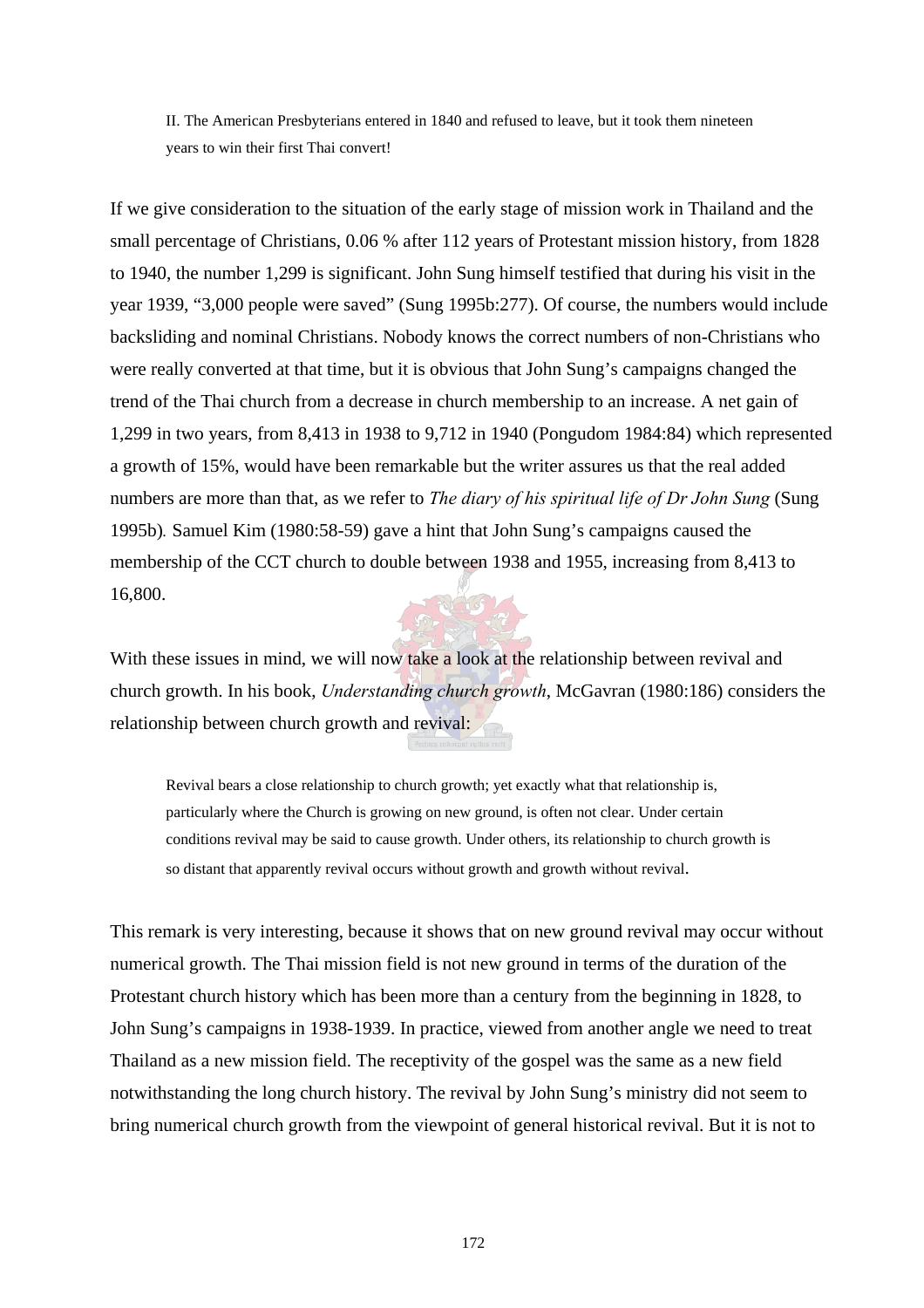be denied that the numerical growth of 1,299 in two years is enormous church growth in the situation of the Thai church.

Brian H Edwards (1997:132) bore witness that all revivals are unique in terms of how they affect different cultures and the temperaments of people. All of these factors play their part in revival which occurs in different patterns in different cultures. Likewise, the Thai revival in 1938-1939 did not result in explosive numerical church growth. The Thai church was truly revived and the revived Christians shared the gospel fervently with the non-Christian Buddhists. Many nominal Christians were revived. But it seems that not many Buddhists became Christian. This is partly because the Presbyterian missionaries did not support the revived Thai Christians wholeheartedly. It was also partly due to the fact that the non-Christian Thai were controlled by their traditional Thai social sanctions and therefore they did not respond to the gospel easily. In other words, the revived Thai church could not demolish the strong bulwark of the long-standing Buddhist tradition. Nevertheless, Samuel Kim (1980:62-63) confirmed that the revived Thai church leaders, the Rev Boonmark Gitisarn and the Rev Sook Pongsanoi, and other individual Christians who had been revived through John Sung's ministry played a definitive role in preserving the Thai church courageously during the Second World War although some of the Christians denied their faith.

Fourthly, John Sung's campaigns aroused an eager response towards evangelism in the Thai Christians.

Mien Pongsanoi (1999) witnessed that before the Thai church experienced John Sung's campaigns, they were not interested in evangelism but when Dr Sung came to teach and to evangelise non-Christians they began to reach out to outsiders. Wherever he went, Dr John Sung urged the Thai Christians to organise evangelistic teams and to evangelise non-believers. Dr Chinda Singhanetra (1939b:26-27) testified that at the end of John Sung's last meeting he prayed that the attendees would witness for Christ at least once a week. There were about three hundred people who promised to be active in evangelism at the Chiangmai First Church alone in May 1939. Also there were many people who promised to use their lives to preach the Word of God.

173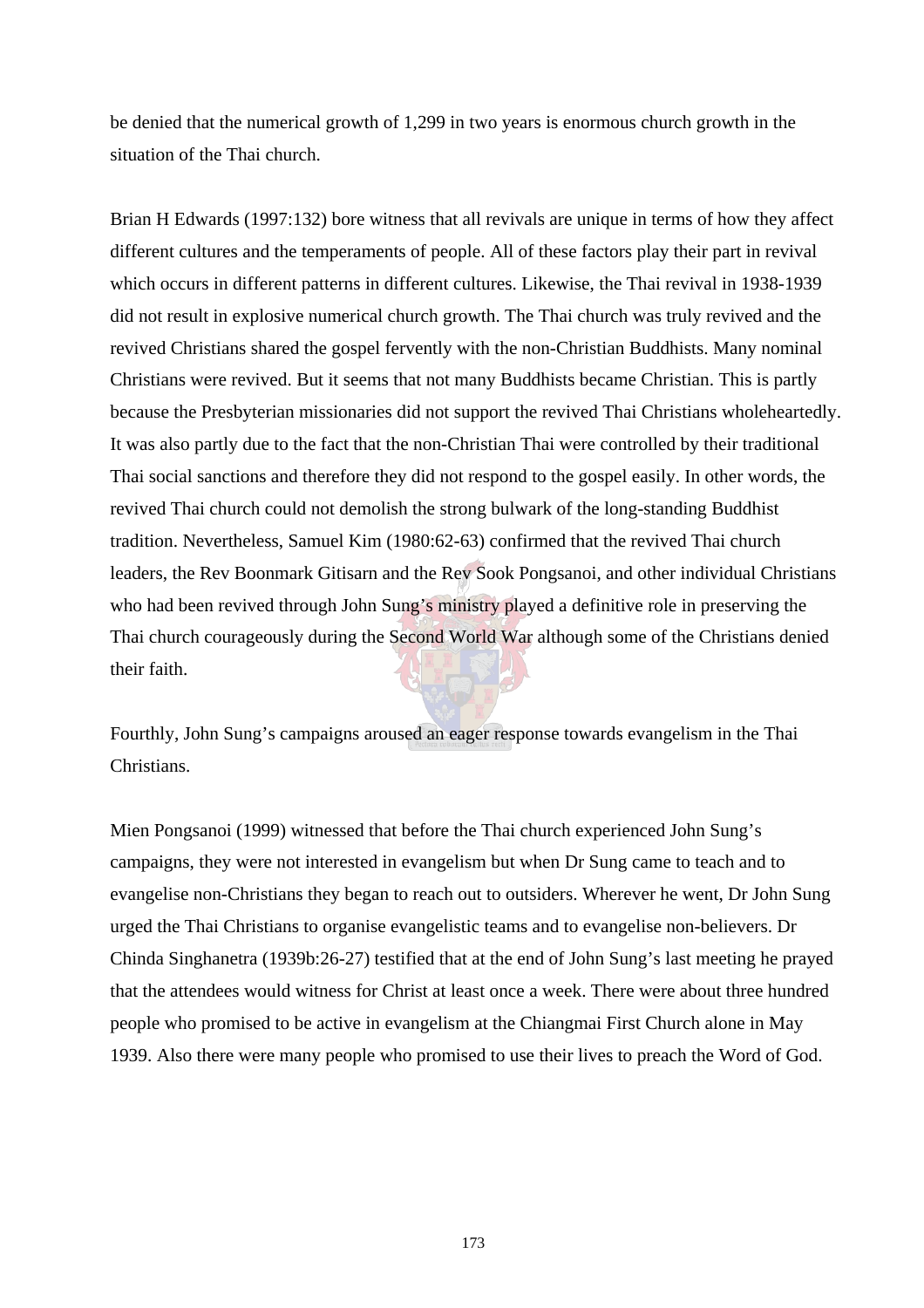### **6.2.2.2 Negative results of John Sung's campaigns**

Firstly, the McGilvary Theological Seminary closed for nine years, from 1940 to 1949, because the protagonists of John Sung's campaigns wanted to start a Bible College using the compound of the Seminary.

Dr Sung's campaigns raised a great crisis in the history of theological education in the Thai church. The Thai Christians who followed John Sung suggested that there should be a Bible College to teach the Bible. In a way that would be true to Scripture and applied to everyday living. While it may never have been spelled out, there had been an underlying tension between the traditional evangelical understanding of Scripture and the more modern liberal views coming from America (Swanson 1995:101-102). It was evident that John Sung's evangelical high view of Scripture clashed with those who were of liberal persuasion and who had a low view of Scripture (Cort 1940). The call for a Bible College, was a really a call for Bible teaching that was truly evangelical and thoroughly biblical. This was a challenge to many Thai and missionaries at the McGilvary Theological Seminary who had been heavily influenced by liberal scholarship.

The Bible School comprising evangelical Thai leaders, suggested to the APM and the Board of the Seminary that there should be a Bible School based at the McGilvary Theological Seminary, Chiangmai. They asserted that the followers of Dr John Sung should be the ones to teach the Bible to the students. It is no great surprise that the Seminary was not willing to accept this proposal, so a great dispute arose. In the end, rather than encourage this evangelical movement, the APM solved the problem by closing the Seminary, and ordering the Rev Carl Elder, who was the director of the Seminary and an antagonist of John Sung's campaigns, to work in Bangkok (Swanson 1995:107-108). We will discuss this matter in Chapter 6.2.3 again.

Secondly, there was tension within the APM and church.

Paul Eakin, the Executive Secretary of the APM from 1929 (Eakin et al 1955:145), left on furlough on 4 June 1938 and returned to Thailand on 16 August 1939 (:129). He was not in Thailand while John Sung visited Thailand in 1938-1939. When he came back to Thailand he found considerable tension in Thailand. "This continued and got worse. There was tension in the mission and in the church, as a result of the visit of Dr John Sung, the Chinese evangelist. The church was also divided, there was ambitious jockeying for key positions of authority…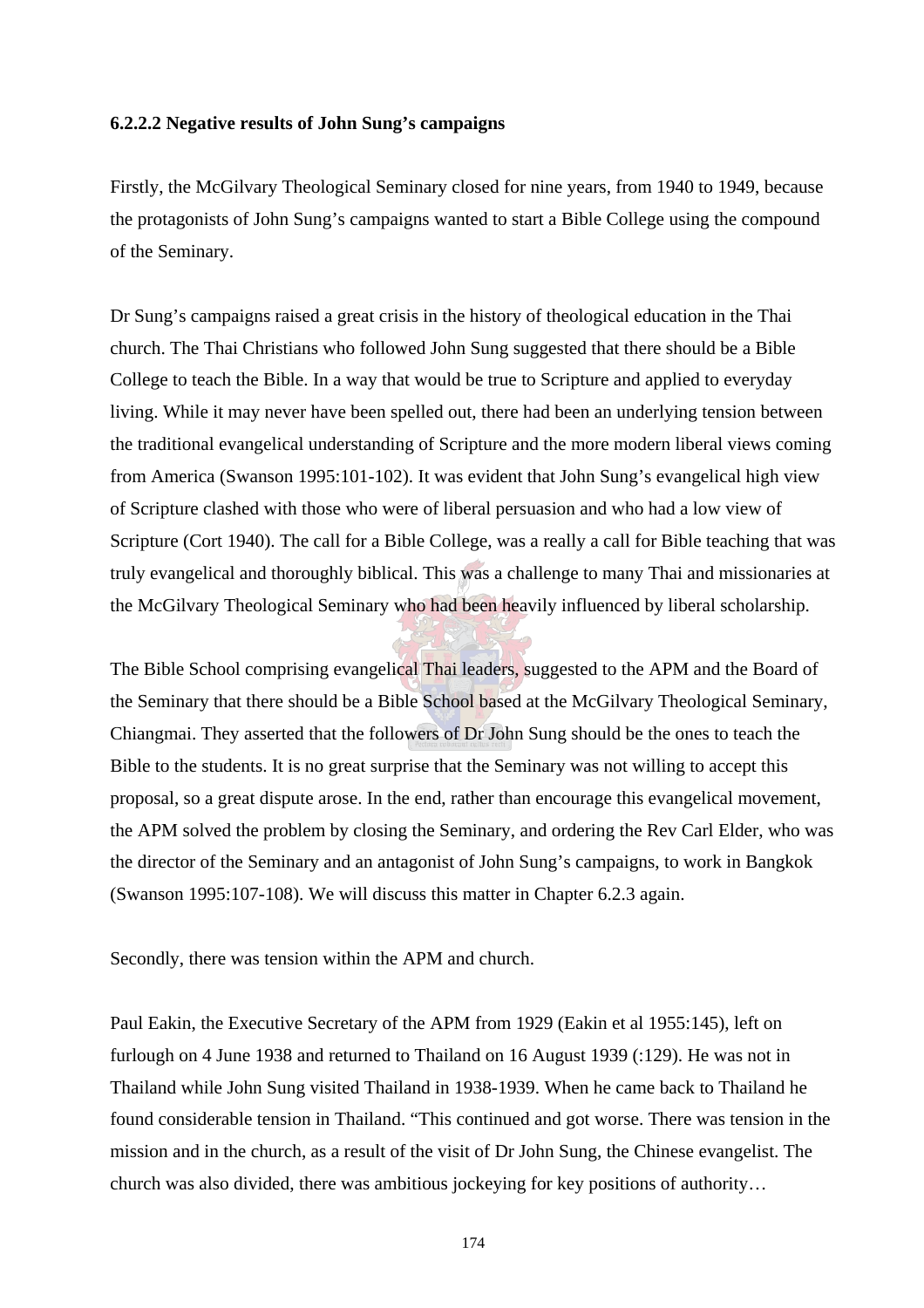Everything seemed to be gathering for an explosion" (:130). This clearly shows that there were serious tensions in the church and the APM because of John Sung's criticisms of the missionaries and church leaders. The question remains as to whether John Sung's criticisms were truly justifiable or not.

Bunmi Rungrueangwong (1979) also confirmed that what Dr Sung said caused church members to misunderstand elders and missionaries. They in turn accused the Rev Boonmark Gitisarn of ingratitude towards the mission. Some of the elders, pastors and missionaries did not like John Sung because he had criticised them resulting in the fact that some Christians now tended to look down on the missionaries.

Thirdly, it is very possible that John Sung's campaigns may have aggravated the decline of pastoral care in the Thai churches. That tendency continues in the Thai church until the present day.

The Thai church had been short of pastoral care for a long time before John Sung's campaigns. It is ironic that the real revival movement may have compounded the problem in the end. Swanson (1995) asserted:

This revival process was not a matter of pastoring the churches. Actually the revival movement dragged pastors out of the churches for which they were responsible, to arrange and share in revival meetings at other churches…This process was leading the church in the pattern of evangelism…There is no pastoring in this. So we suggest that this process derived from an evangelistic model which lacked pastoral care, and which was a weak point in the revival process (:108).

Finally throughout the time when there was the emphasis on revival, the missionaries, the Church of Christ in Thailand and the local churches all failed to find a system of pastoral care for the church that would reach everyone and produce results (:109).

The campaigns prompted the Thai churches to pull out the pastors from the existing churches in order arrange revival meetings at other churches. Swanson (Swanson 1995:108) cited the example of Rev Charoen Sakoolkan to show the lack of pastoral care as a result of John Sung's campaigns.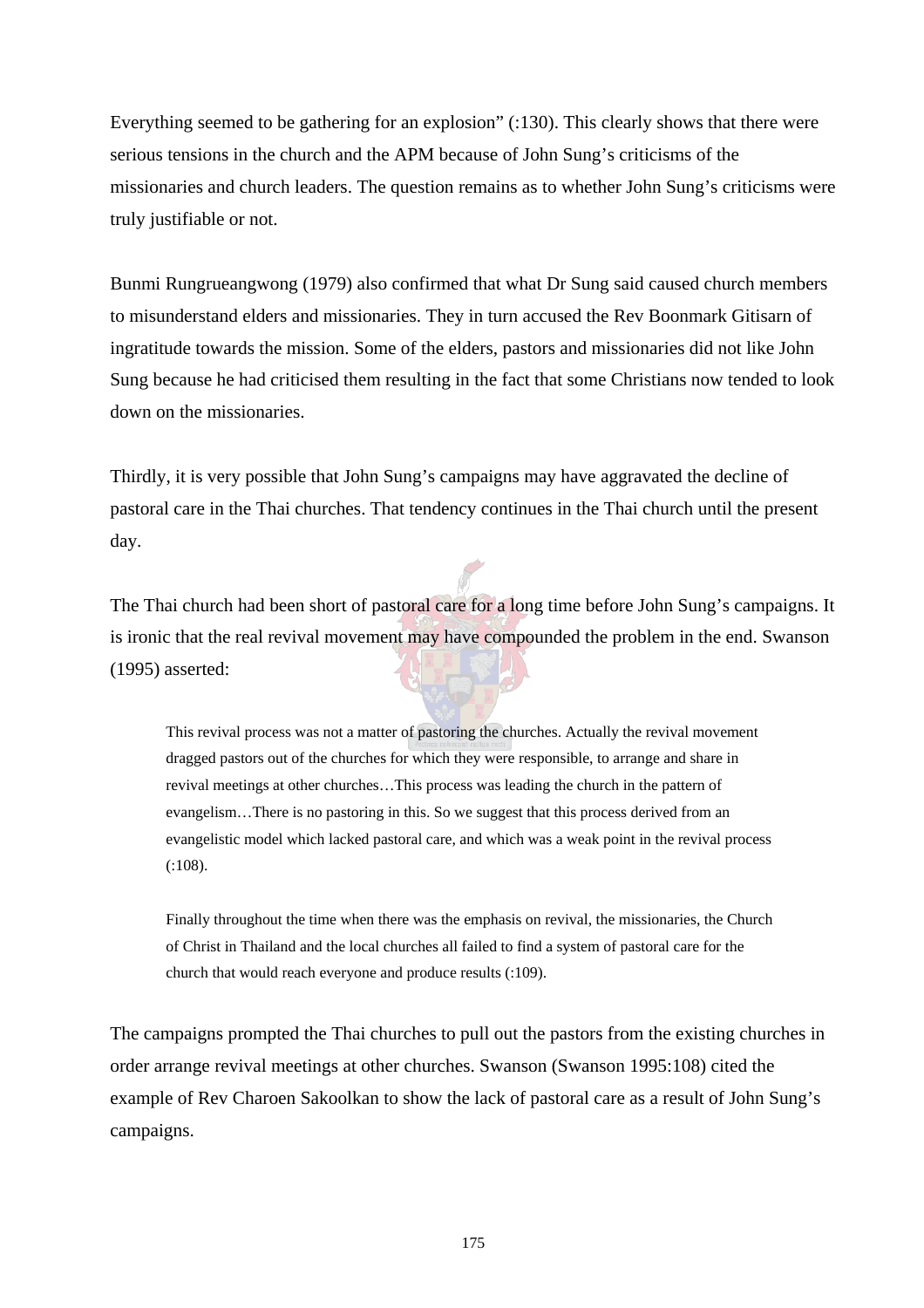Many contemporary Thai churches follow the pattern that was set in the past. A minister of a church may not be able to care for one local church exclusively. Many Thai Christians however, feel that the churches who do not have full-time ministers should have shared the pastor from another church equally. On the other hand, that custom weakens all the churches in the end whether a church has a full-time minister or not, because the pastor cannot give good pastoral care to his or her own church members and shepherd the flock elsewhere at the same time. Particularly on special occasions like Easter Sunday, Thanksgiving Day and Christmas Day, the church members visit many churches. The pastors and the church members are so busy that they do not have time to look after one another. The Thai church needs to pay attention to this particular result of John Sung's campaigns, namely the lack of pastoral care at the local church level. While this has been postulated as a criticism of John Sung's ministry, his brief visits could have shown up what was already a fundamental weakness in the Thai church, namely lack of adequate pastoral leadership.

Fourthly, John Sung's campaigns encouraged a wrong form of clericalism<sup>50</sup> in the CCT.

The campaigns enabled the Rev Boonmark Gitisarn to exercise his influence over the CCT. Especially after John Sung's 1939 campaigns, he used his authority as the General Secretary of the CCT to form an informal group of leaders within the church. For instance, he supported Bunmi Rungrueangwong from his group as the candidate of the Chiangmai First Church (Pongudom 1984:86-87). He also tried to seize power in the different administrational areas of the CCT by backing people from his own party (:88). However from the other perspective, the reason why Boonmark supported Bunmi Rungrueangwong as candidate for the Chiangmai First Church was probably theological, in that he would have supported someone who had a high view of Scripture to pastor the church rather than a liberal pastor.

# **6.2.3 Bible College controversy and the qualifications of the ministers**

 $\overline{\phantom{a}}$ 

It might appear that the Bible College issue and the problem of the minister's qualifications do not relate to each other. In fact, these two issues are closely related.

 $50$  This means the misuse of the power or influence of the clergy in church polity for their own interests or party (Kim 1998:107-111).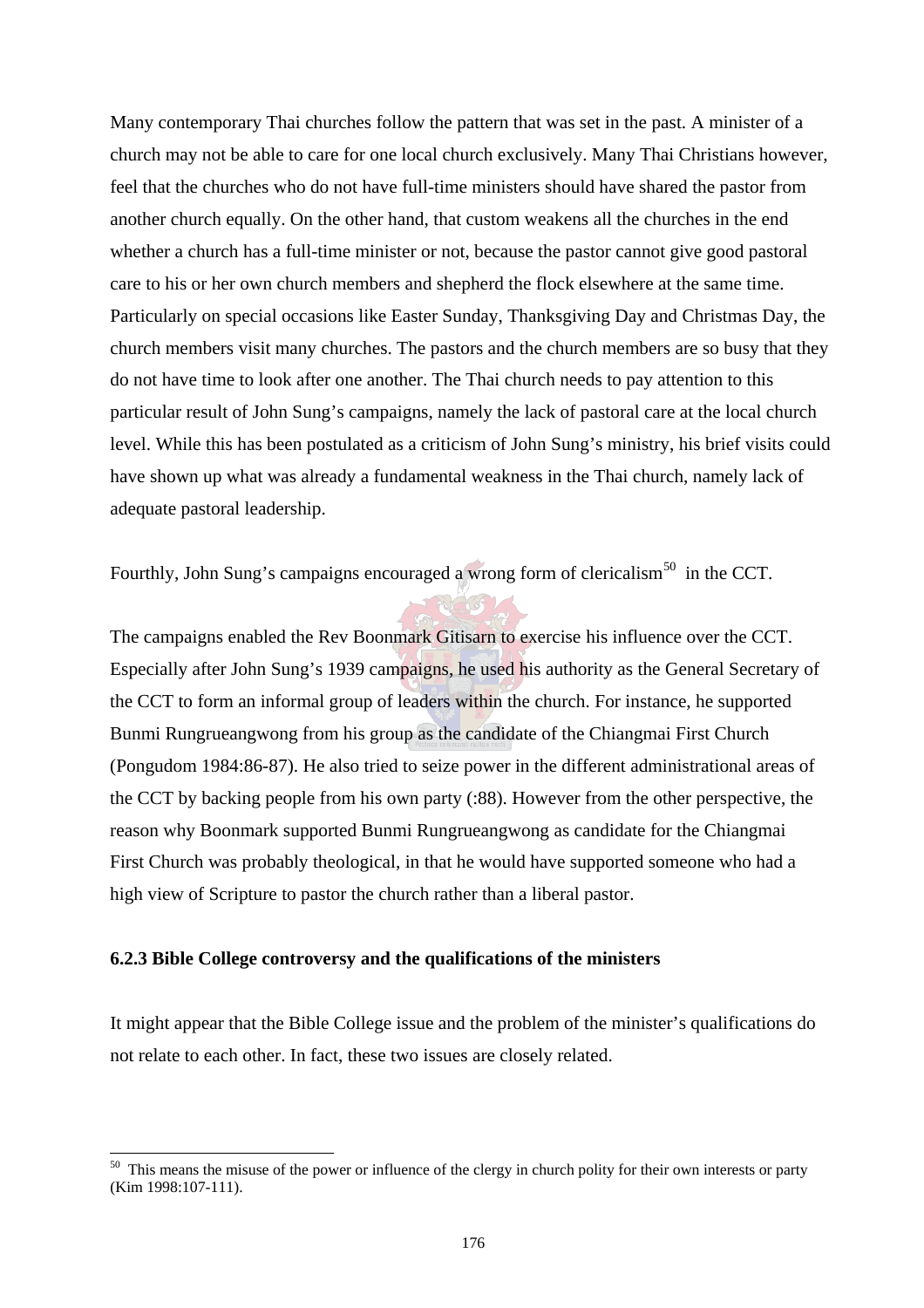### **6.2.3.1 Bible College controversy**

John Sung was not satisfied to have intermittent revivalistic campaigns. He attempted to have an intensive Bible study programme wherever possible which would be a kind of nurture meeting for people who had attended his campaigns before. It was known as the Bible Institute. The Second Bible Institute took place in Amoy in China from 10 July to 9 August 1936. There were one thousand and six hundred delegates from all over China and some from overseas. He taught from Genesis to Revelation (Lyall [1954]1965:153-155).

John Sung arranged a series of nurture meetings at the Maitrichit Church in Bangkok for twelve days, from 22 July to 2 August 1939, after nearly two months of continuous itinerant ministry in Thailand in 1939. Night meetings were evangelistic in character, while the day meetings were purely for Bible study (Singhanetra 1939a:165). He taught "the Gospel of Mark, Second Timothy, some Old Testament portions, two chapters on Revelation, and a chapter of the Acts." The Bible became a new book to be studied (:166).

The participants of the meetings at the Maitrichit Church were eager to study God's Word because they had studied the Bible with great interest at the campaigns. Those who attended the campaigns asked the APM to establish the Bible College on 2 August 1939 in the name of one hundred and sixty-six Christians. The date was the last day of the conference. It is not possible to prove that the plan for setting up the Bible College was the idea of John Sung. But it is certain that those present at the meetings discussed and decided to obtain permission to start a Bible College during the campaigns (Bible Conference Bangkok 1939) without the missionaries' initiative (Bassett 1939). It is interesting that there are at least two missionaries' names, i.e., M C McCord, and Forrest C Travaille, among the one hundred and sixty-six signatories. Miss M C McCord and Mr F C Travaille were designated for evangelistic work in Bangkok (Bible Conference Bangkok 1939). Miss McCord was a senior missionary at that time while Mr Travaille was a new missionary who had just come to Thailand in November 1938 (Bangkok 1939:6).

Those who asked to begin the Bible College requested that it open in the McGilvary Theological Seminary, which was the central theological educational institute of the CCT. The group also asked that the Rev Loren S Hanna, who was the strongest protagonist among the APM missionaries, take charge of the Bible School. "In various centers Bible classes are being carried

177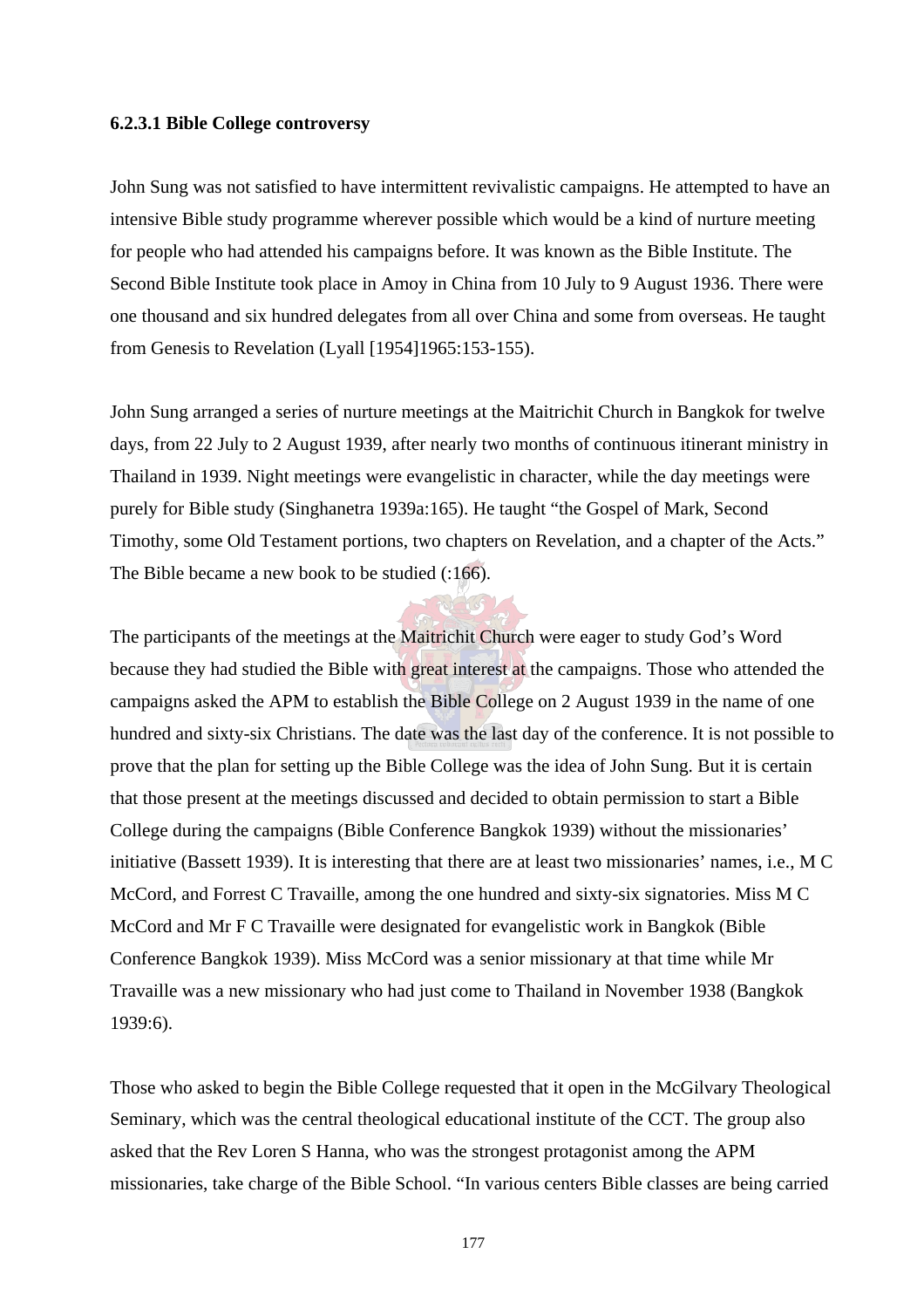on to satisfy this 'longing to grow.'" In some places three Bible classes are being conducted per week (Seigle, A G 1939:163). The desire to study the Bible increased and the Young People's Bible Classes continued once a week in Chiangmai (Singhanetra 1939c:174). Jinda Singhanetra (1939d) said that there were more than one hundred young men and women who were eager to learn the Bible in Chiangmai. He continually emphasised to Paul Eakin that if they did not seize this opportunity, the zeal for studying God's Word would die down. It is clear that many Bible classes continued to flourish in many places.

Rumours arose and misunderstanding grew between the church and the mission (Eakin 1939). Jinda Singhanetra (1939e) insisted that the Bible College would be for the lay leaders and not for training full-time ministers. He had serious doubts about Carl Elder's liberal theological tendency. Loren Hanna (1939a) did not trust Carl Elder's theology either. Once again one can see under the surface a critical cleave between those who held to a high view of Scripture and those who were outspokenly liberal. There was a serious misunderstanding between the group that supported John Sung's campaigns and the Principal of the McGilvary Theological Seminary, the Rev Carl Elder. On 25 September 1939, the people who had supported the campaigns sent a letter signed by forty seven people requesting Paul Eakin to remove Carl Elder from the Seminary. They accused him of obstructing John Sung's campaigns and of interfering with the activities of the witness bands (Christians of Chiengmai 1939). But it is evident that the reasons for obstructing John Sung's campaigns went deeper than just 'interfering' with witness bands. They were evidently more theological than methodological.

In attempting to resolve the problems at hand the Board of Directors of the McGilvary Seminary recommended three points unanimously on 31 October 1939 (Elder 1939b). Firstly, it was not possible to operate two Boards at the same time. Secondly, the Board was sympathetic about the request of the group that wanted to study the Bible. Thirdly, the Board asked the Executive Committee of the APM and the Executive Committee of the CCT to cooperate in appointing a special committee for the organising of conferences throughout the church in Thailand. In the end, the Executive Committee of the APM accepted the decision of the Board of the Seminary (The American Presbyterian Mission 1940:18-20). The Committee rejected the original request to start a Bible College. From the decisions, we realise that the Committee of the APM tried to satisfy the Board of the Seminary as well as pacify those who requested the starting of a new Bible College. What is important is that the decision of the APM quenched the eagerness of the Thai Christians to study God's Word that had derived from John Sung's campaigns. They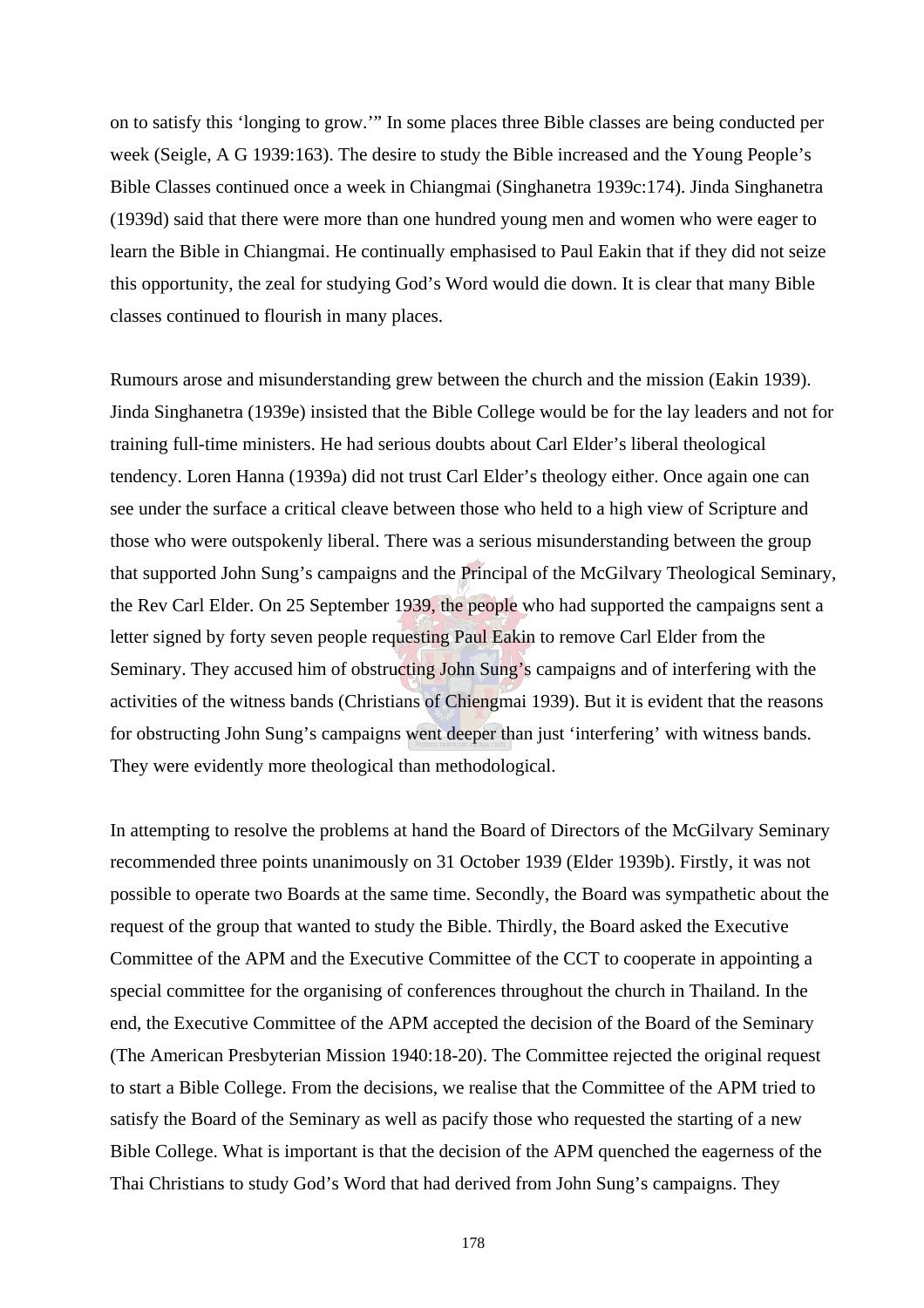mistakenly assumed that the substitute of arranging conferences throughout Thailand would satisfy the churches' spiritual desire. Even though some missionaries supported the revival movement of the Thai church covertly, they could not help to change the decision of the Executive Committee of the APM. The APM lost a long-awaited opportunity to contribute to the revival and growth of the Thai church. If the APM had used that opportunity well, the revival movement would have continued in the Thai church.

The APM settled the problem by sending the Rev Carl Elder and Mrs Elder to Bangkok to work at the Bangkok Christian College at the end of 1940 (Fuller 1941). The two Thai co-workers, Kru Banchop Bansiddhi (Elder 1941) and Kru Prasert Inthaphantu, resigned from the faculty of the Seminary. The Seminary closed from that time until 1949 when it was reopened (Pongudom 1984:87).

# **6.2.3.2 The controversy regarding the qualifications of the ministers**

Carl Elder (1940a) asserted that the teaching of John Sung had exerted a bad influence upon theological training. The protagonists of John Sung's campaigns understood that being a minister was not a matter of education but of the Holy Spirit. Anyone whom God had chosen was fit to be a minister, whether he had completed theological studies or not. But Carl Elder (1940a) stated:

The Presbyterian Church has never recognized the right of any except those in the ministerial office to examine and ordain others into the office…This, I say, is the standard of our Presbyterian Church, and is the standard received and accepted by the Church in Thailand from us.

The qualifications required of the minister came to a head when the Chiangmai First Church tried to elect a person who had never had official theological training (Pongudom 1984:87). Carl Elder (1940a) was worried that if the church were to ordain an untrained man, it would be a direct blow to the standing of the Seminary and the standards to which the church had adhered. Also it would discourage men from entering the Seminary and would open the way for the ordination of unqualified men. Carl Elder had threatened to close the Seminary down if the candidate he supported lost the vote for the position of pastor of the church (Pongudom 1984:87). He strongly opposed the ordination of an untrained man as the pastor of the church. He supported Suwan Chaiwan who had finished his studies at the McGilvary Theological Seminary. At that time the members of the church realised that Suwan Chaiwan was young and single, and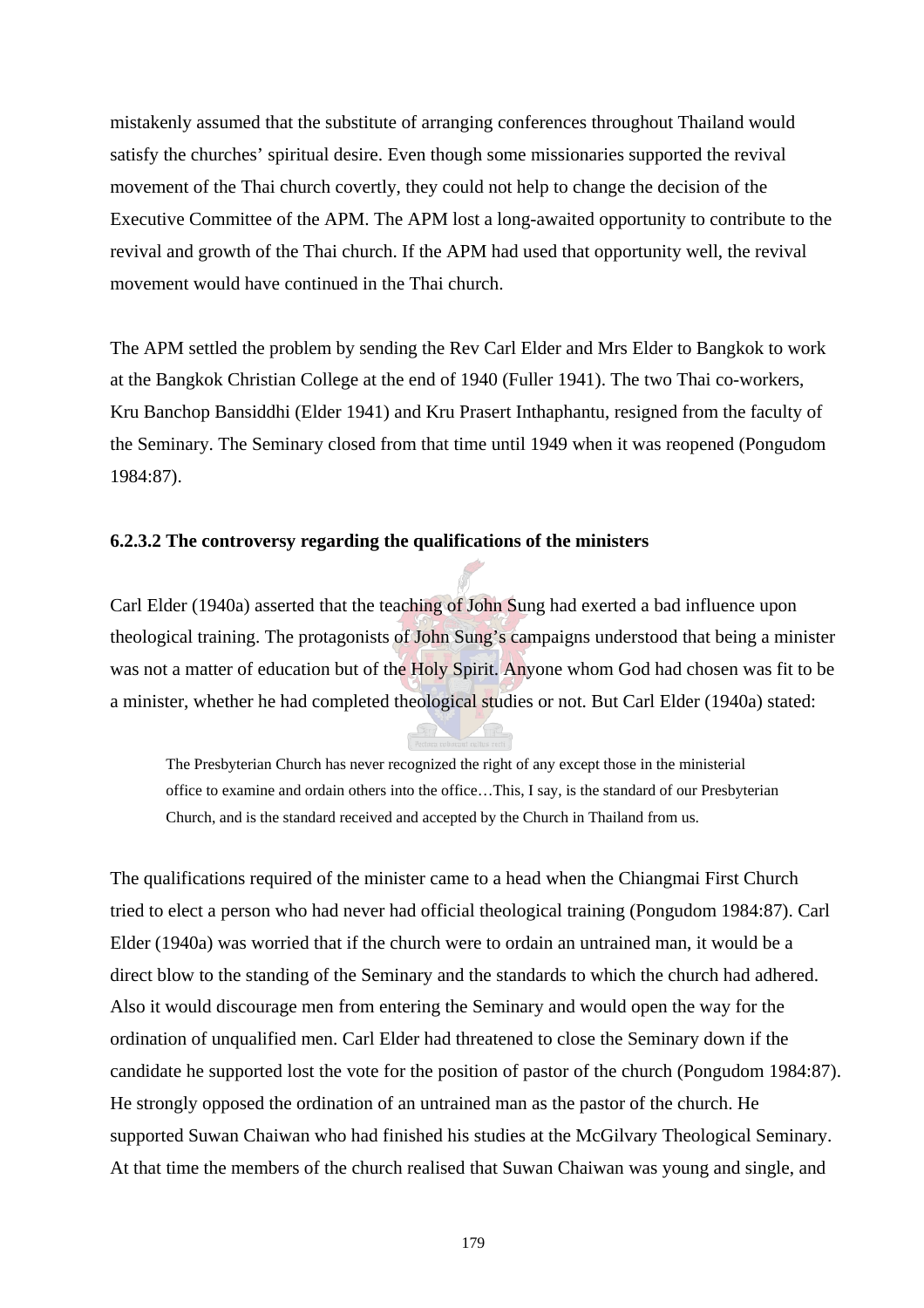as such was not suitable for overseeing the church (:86-87). Therefore the church chose Bunmi Rungrueangwong after he had taken a simple test. Elder was afraid that "it opened the way for the ordination of any man of equal or even less training." In this way, it was said that John Sung's teaching damaged not only belief in the need for a trained ministry, but for a well ordained minister as well (Elder 1940b).

From the beginning Presbyterianism has always stressed the necessity of a highly educated ministry to teach the Word of God (Loetscher 1978:66). The Presbyterian law required that all candidates for the ministry must have a degree of Bachelor or Master of Arts from a College or University (Sweet 1965:148). From 1780 to 1830 Presbyterians established thirteen institutions in all parts of the United States among forty Colleges and Universities in the country (:149). Nevertheless, in American church history when the Presbyterians in the Cumberland region experienced revival in Kentucky, they ordained a deeply religious but uneducated person. The controversy over the qualification of the minister caused the division of the Cumberland Presbyterian Church from the main line churches in 1906 (Smylie 1996:72-73).

Likewise the Thai revival in 1938-1939 brought about problems. As a Presbyterian minister Carl Elder felt that being a minister meant having a theological education as well as being someone with sound knowledge and deep understanding (Swanson 1995:108). On the other hand, people who followed John Sung paid little attention to higher education.

The Bible College issue and the problem of the minister's qualification are correlated. The supporters of the Bible College did not take much account of the scholastic ability of the ministers. It was a matter of their experience of the Holy Spirit. Contrariwise Carl Elder, the head of the McGilvary Theological Seminary and the representative antagonist of John Sung's campaigns, insisted upon the higher scholarly attainments requested by the traditional American Presbyterian Church.

# **6.2.4 An ecclesiological evaluation of John Sung's ministry**

The Westminster Confession of Faith (WCF) will be used as the standard in an ecclesiological evaluation of John Sung's ministry in Thailand. Even though John Sung is not from a Presbyterian Church background, there is a sufficient reason to use the ecclesiology of the WCF as a criterion to evaluate his campaigns. The CCT and the APM missionaries accepted the WCF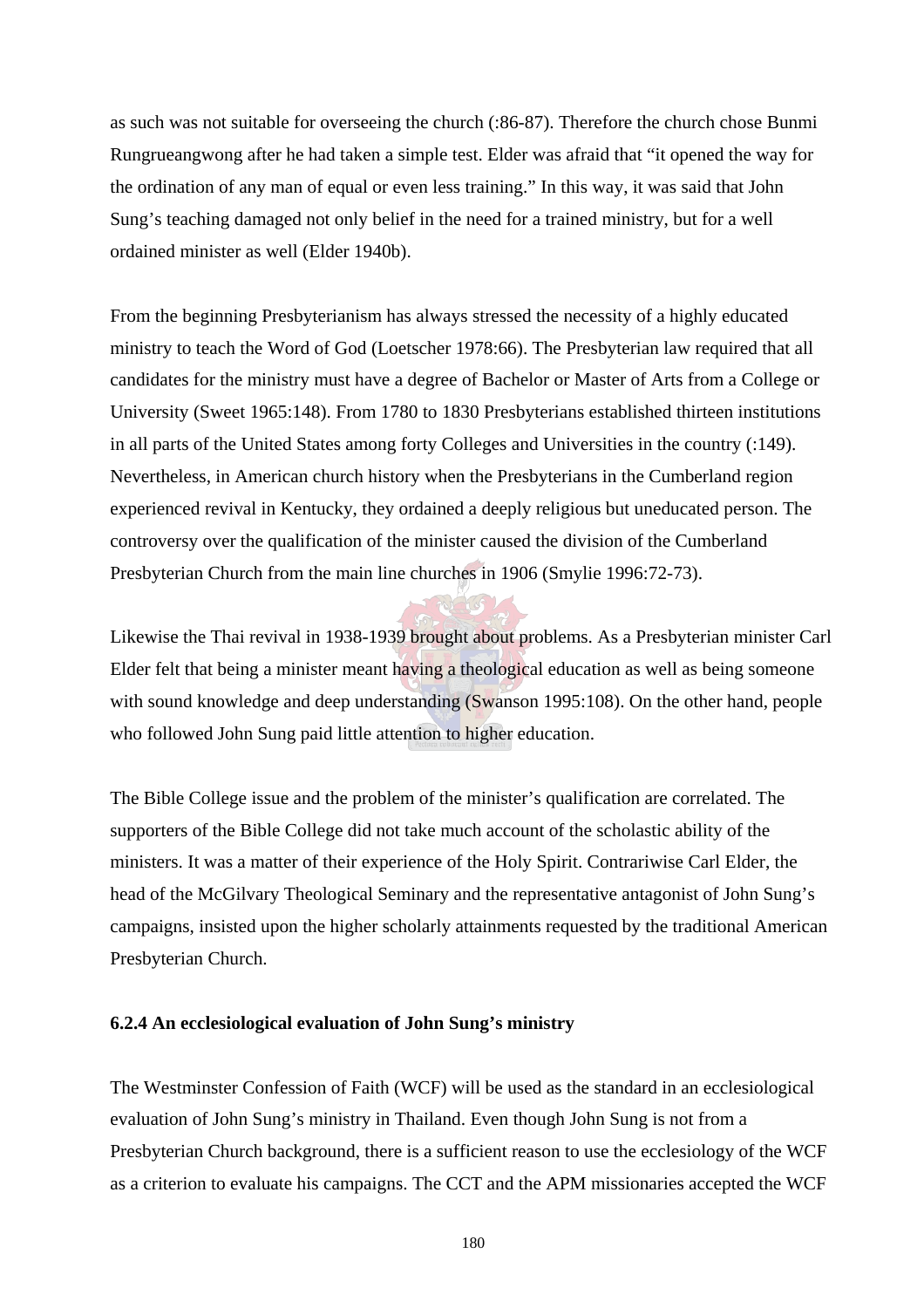as their confession of faith. The WCF was "designed to unite the English and Scottish churches in their theology" (Hall 1999:276). The Scottish General Assembly adopted the WCF for use in the church in 1647. "In 1729, the standards were adopted as the confessional position of the newly organised Presbyterian synod in the colonies and have played a formative role in American Presbyterianism ever since" (The Office of the General Assembly 1994:122). The missionaries from the PCUSA worked among the Presbyterian Churches in Thailand and thus, naturally, the CCT accepted the WCF as their standard. The writer is also from the Presbyterian Church which confesses the WCF as the standard of the faith.

We will evaluate the ecclesiology of John Sung and his followers according to those elements of the WCF which relate to his campaigns. Chapter 25 (Of the church) will be used, along with Chapter 26 (Of the communion of the saints) and Chapter 30 (Of church censures) of the WCF. The contents of the WCF will be taken from *The constitution of the Presbyterian Church (U.S.A.): Part I book of confessions* published by the Office of the General Assembly in 1994. The WCF  $(25.1)^{51}$  says that "The catholic or universal church, which is invisible, consists of the whole number of the elect, that have been, are, or shall be gathered into one, under Christ the head thereof…"

This section teaches us "the nature of the Church from the divine point of view" (Williamson 1964:187). The invisible universal church is one. John Sung never instigated division within the church but encouraged people to unite together in the Lord (Lyall [1954] 1965:125-126). Even so, the followers of John Sung tried to separate themselves from other groups. It was alleged that they were under the wrong impression because they saw themselves as special people who were different from normal Christians (Pongudom 1984:84).

The WCF (25.2) says that "The visible Church, which is also catholic or universal under the gospel (not confined to one nation as before under the law), consists of all those throughout the world that profess the true religion, together with their children…"

This section teaches us "the nature of the Church from the human point of view" (Williamson 1964:187). John Sung's teaching caused some Christians to understand the meaning of professing true religion only in terms of regeneration. They claimed that he overstressed the

 $\overline{\phantom{a}}$ 

<sup>&</sup>lt;sup>51</sup> The former number indicates chapter and the latter number the verse. Thus 25.1 means chapter twenty-five and verse one of the WCF.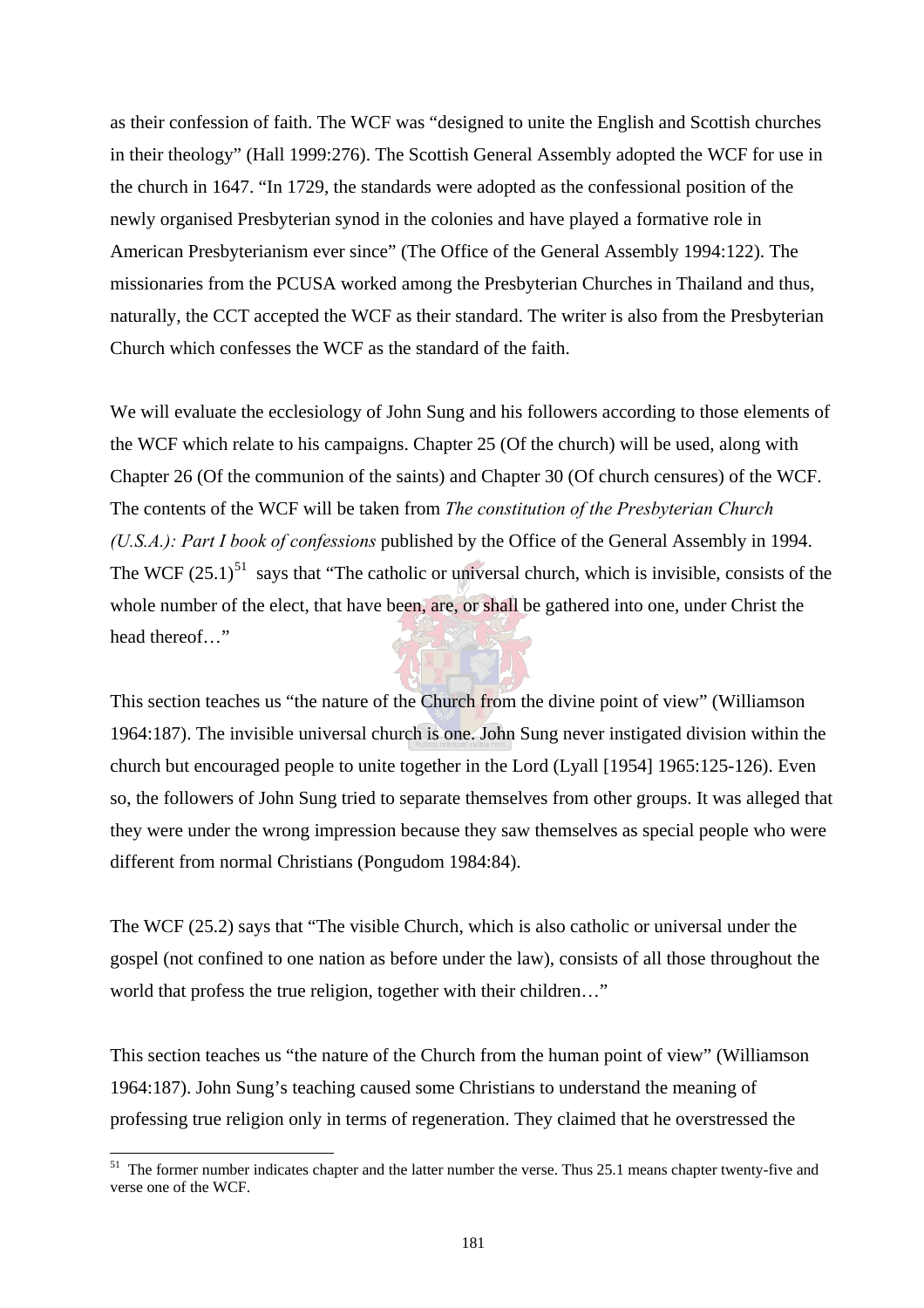experience of being born again (Pongudom 1984:84) so that there was a danger of confining the profession of Christianity to this alone.

The WCF (25.3) states that "Unto this catholic visible Church, Christ hath given the ministry, oracles, and ordinances of God, for the gathering and perfecting of the saints, in this life, to the end of the world…" The WCF (30.1) also says that "The Lord Jesus, as king and head of his Church, hath therein appointed a government in the hands of Church officers, distinct from the civil magistrate." The WCF (30.2) continually maintains that "To these officers the keys of the Kingdom of Heaven are committed, by virtue whereof they have power respectively to retain and remit sin..."

These sections of the Confession teach us that Christ is king and head of the church. He has appointed a government which is in the hand of church officers (Williamson 1964:231) for building up the body of Christ (Eph 4:11-12). John Sung did not admit the authority of the officers such as missionaries, pastors and church leaders unless he felt they were completely dedicated to God's work. It was claimed that he censured missionaries and church leaders too harshly in public as we have seen in Chapter 6.2.2.2. His condemnation of the church officers exerted such an influence that they were left with little authority in the church. He did not acknowledge the authority of the officers as being from the Lord Jesus. His attitude therefore, disturbed the work of the officers of the Thai church.

According to the WCF (25.5), "The purest churches under heaven are subject both to mixture, and error: and some have so degenerated as to become apparently no churches of Christ. Nevertheless, there shall be always a Church on earth, to worship God according to his will."

Philip J Hughes (1989:32) alleged that "in conjunction with his emphasis on purity and separateness, not only from the world, but from Christians who were not pure, this led to widened divisions in the church and among the missionaries." John Sung pursued the perfectly holy church on earth. But "[w]e must recognize that this is a process, and that any church of which we are a part will be somewhat impure in various areas...there will be no perfect churches until Christ returns" (Grudem 1994:875). The church has to make every possible effort to become pure but must needs admit impurity in some areas as recognised by the WCF.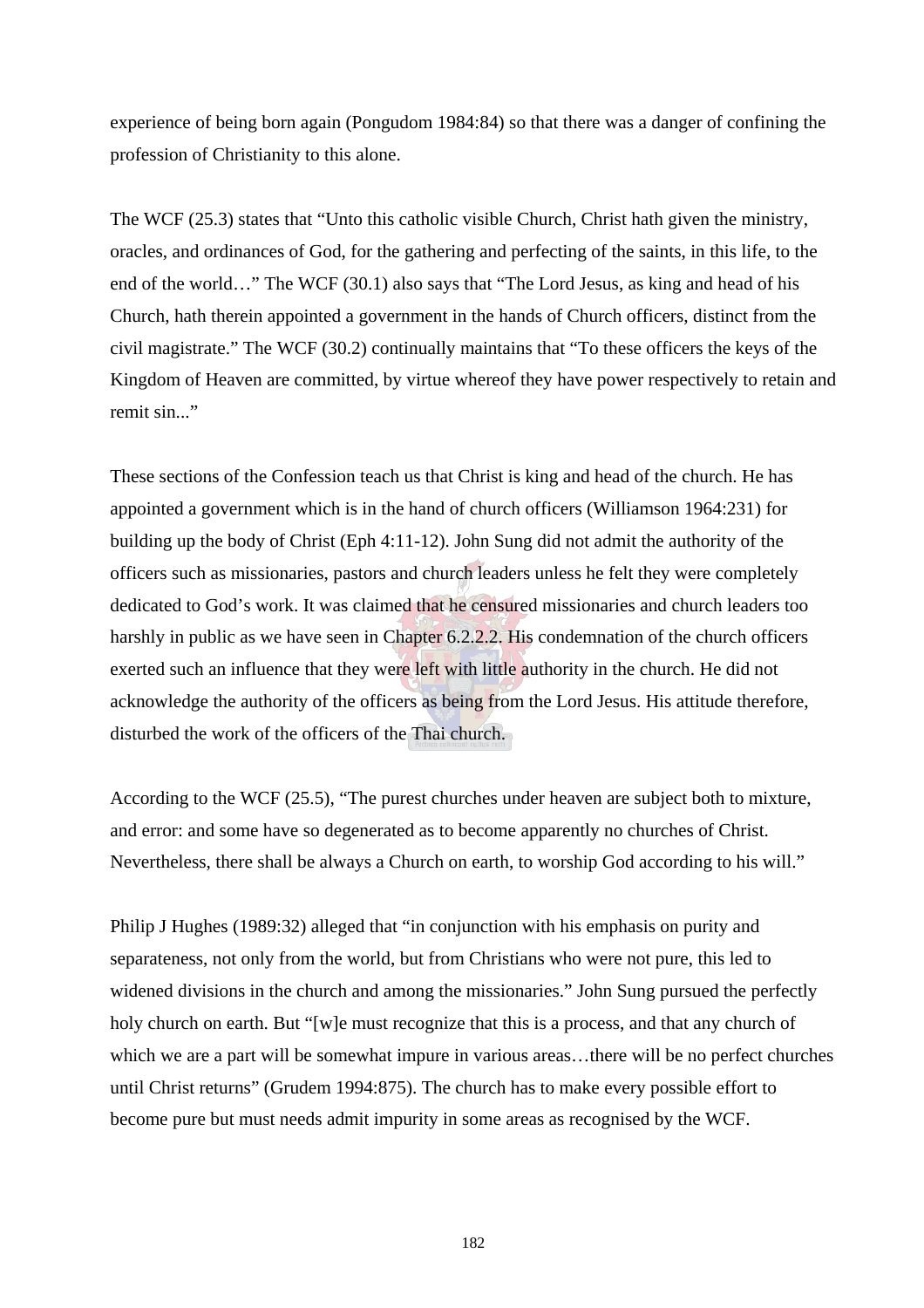The WCF (25.5) says that "The Lord Jesus Christ is the only head of the Church, and the claim of any man to be the vicar of Christ and the head of the Church is unscriptural…"

John Sung never despised the lordship of Jesus Christ over the church in his preaching. Nevertheless, his supporters followed him blindly because they were so impressed by him. Indeed, some followers of John Sung had a tendency to look to him instead of to the Lord Jesus as the head of the church (Col 1:18). It must be said that John Sung never encouraged such a view of himself, either as the vicar of Christ on indeed as someone special.

The WCF (26.1) says that "All saints being united with Jesus Christ their head… have fellowship with him in his graces, sufferings, death, resurrection, and glory: and, being united to one another in love, they have communion in each other's gifts and graces…"

If the Christians recognise the Lord Jesus Christ as their head, they have to be united in love and cooperation (Choi 1998:176-177). John Sung's campaigns, however, stirred up conflict between the protagonists and the antagonists. They could not collaborate in Christian love.

# **6.2.5 The historical significance of John Sung's campaigns in terms of the development of the church in Thailand**

Firstly, there is no doubt that John Sung's campaigns prepared the Thai church for testing during the nationalistic Buddhist movement of 1940-1941 (Smith 1982:196).

Before the Second World War there was a stirring up of nationalism in Thailand as mentioned in Chapter 3.5. The event had no small effect on the Thai church. The government persuaded and pressured the Christians to apostatize their faith. Buddhism was used to build unity in the nation and to make Christians renounce their faith. They resorted to threats, constraints and even exclusion from society. The government encouraged bad feelings towards Western religions, that is, Christianity. We are not able to determine the number who renounced their Christian faith under such pressure (Wells 1958:161), but it was reported by a Thai Christian leader that less than two percent forsook their faith because of Buddhist nationalistic pressure (South-East Asia 1947:18). It is commonly agreed that the revival from John Sung's campaigns helped to build up strong Thai Christian leaders who could lead the church during the nationalistic Buddhist movement.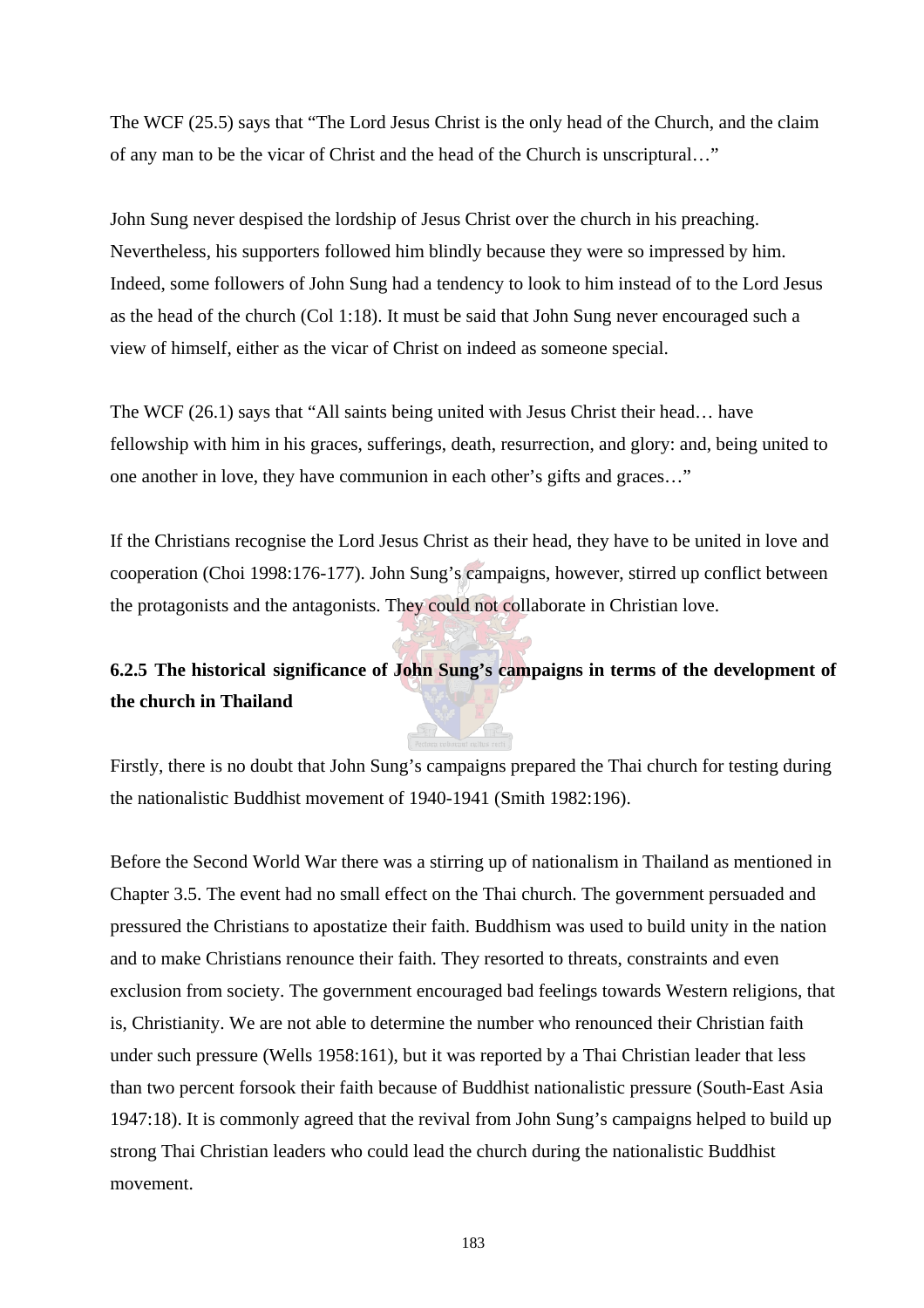Secondly, the campaigns equipped the people for the hardship of the Second World War.

Brian Edwards (1997:222) writes that "[r]evival is often a preparation for suffering that will follow, and the suffering itself becomes a test of the quality and reality of the revival." "Revival is seldom primarily for personal enjoyment, and history teaches that the purging fire of renewal is normally a preparation for meeting a fiery trial of suffering" (Lyall 1985:39). This has certainly been so in Thai church history. Jinda Singhanetra declared (1979):

We were greatly empowered by the Holy Spirit, the churches were revived and built up. Because of this, when persecution arose before the [Second World] War as I have told before, many Christians went and became Buddhist monks, but the Church was able to stand because of power brought by the revival under Dr Sung…It was as if God sent Dr Sung to strengthen the position of the Church in the North in readiness.

Before the Japanese troops came into Thailand in December 1941 God prepared the Thai church through the revival of John Sung's campaigns. All the missionaries were expelled from the territory of Thailand and the Thai churches were in the hands of Thai leadership for four years. Pongudom (1996:296) agreed that the Thai church in general encountered very discouraging circumstances during the Second World War. While many leaders of the town church ran away and hid in country villages, others still stood firm in the faith, and these are the ones who affirmed that they had benefited from Dr Sung's revival preaching. Alex Smith (1982:197) added that "the revived church, [and its] spiritual leaders…all came out of the revival. But it must also be said that it failed to stop the denials, reversions, and regressions during the Japanese War (1941-1945). On the other hand, without John Sung's renewal ministry the declension might have been much worse and the church may have sunk under the testing." Sook Pongsanoi (1968:167) asserted:

The reason I say that he was the one God sent is because before Japan asked for its army to pass through Thailand to attack Singapore, Dr Sung came to stir up all the Christians to have a stronger faith, so that each would be eager to speak out about God. His coming at this time caused many Christians to be able to stand firm, unwilling to change their religion when officials who sent people out secretly urged people to change their religion. Those who refused to change their religion were every one of them who had newly repented. God's power flowed into their hearts enabling them to stand steadfast during the Second World War.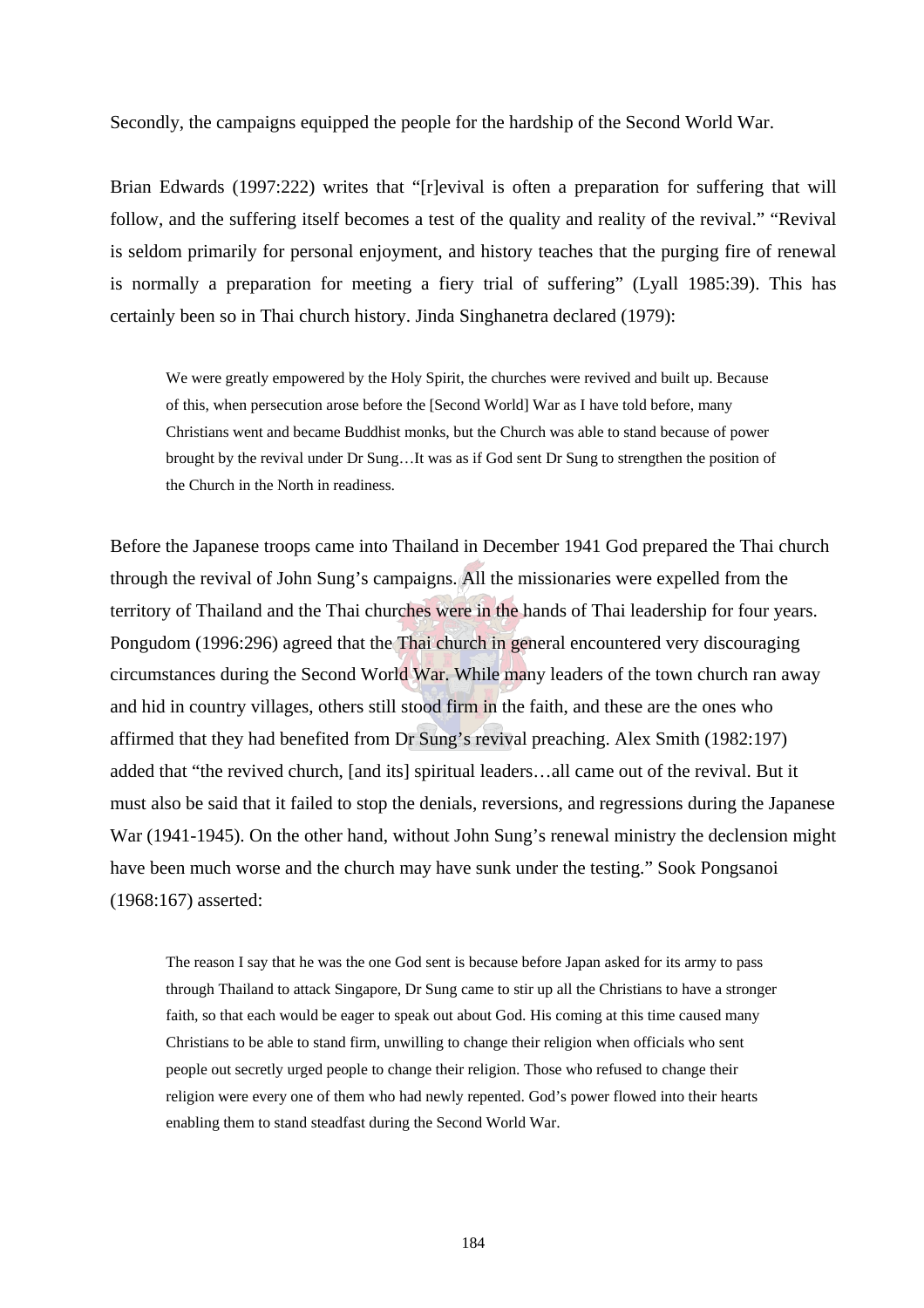I make bold to assert that if Dr Sung had not been commanded by God to rescue the spirits of Thai brethren on this occasion, it is doubtful that there would have been any Christians left during the Second World War (Lawson 1966:128)

Mien Pongsanoi (1999) also testified that during the Second World War Christians became stronger and were able to help themselves as a result of the influence of the revival under Dr John Sung.

Thirdly, John Sung's campaigns helped to prepare those Thai church leaders who were capable of filling posts in the place of missionaries during and after the Second World War.

On 8 December 1941, Japan invaded the coast of south Thailand. The government of Phibunsongkhram agreed to become Japan's ally and declared war against America on 25 January 1942 (Pongudom 1984:90). Before the War there were forty-nine APM missionaries in Thailand (Pongudom 1984:91). All the missionaries returned home and the Thai church had to face the hardships alone from 1942-1945. The churches were confronted by many problems. Naturally there was no choice except to take sole responsibility for the work during the War (Pongudom 1984:104). Nevertheless the Rev Boonmark Gitisarn, the Rev Sook Pongsanoi, the Rev Tongkham Panthupong and a few other leaders who for the most were those influenced by John Sung's campaigns, constantly visited and stirred up the scattered Christians through itinerant ministry (Kim 1980:63). The Thai church leaders urged the Christians who had abandoned their faith to return (Pongudom 1984:93). Following the War, the first Presbyterian missionaries returned to Thailand at the end of February 1946 (Wells 1958:164). On 16 August 1957, the American Presbyterian Mission was dissolved together with the Church of Christ in Thailand after one hundred and seventeen years of mission work since the American Presbyterian Mission had sent their first missionary to Thailand in 1840 (:191). Samuel Kim (1980:63) firmly believed that the "spiritual refining accomplished by Dr Sung's revival ministry just before the war and the hardship stoically endured during the war were essential to the rapid growth of the church after the war." It is certain that John Sung's ministry became a turning point in Thai church history by building up the Thai church leaders. The leaders who were moulded by the campaigns played an important part in taking over the work from the missionaries during the war. The Second World War also provided the Thai church with a good opportunity to demonstrate national leadership. The hardship of the War became the priming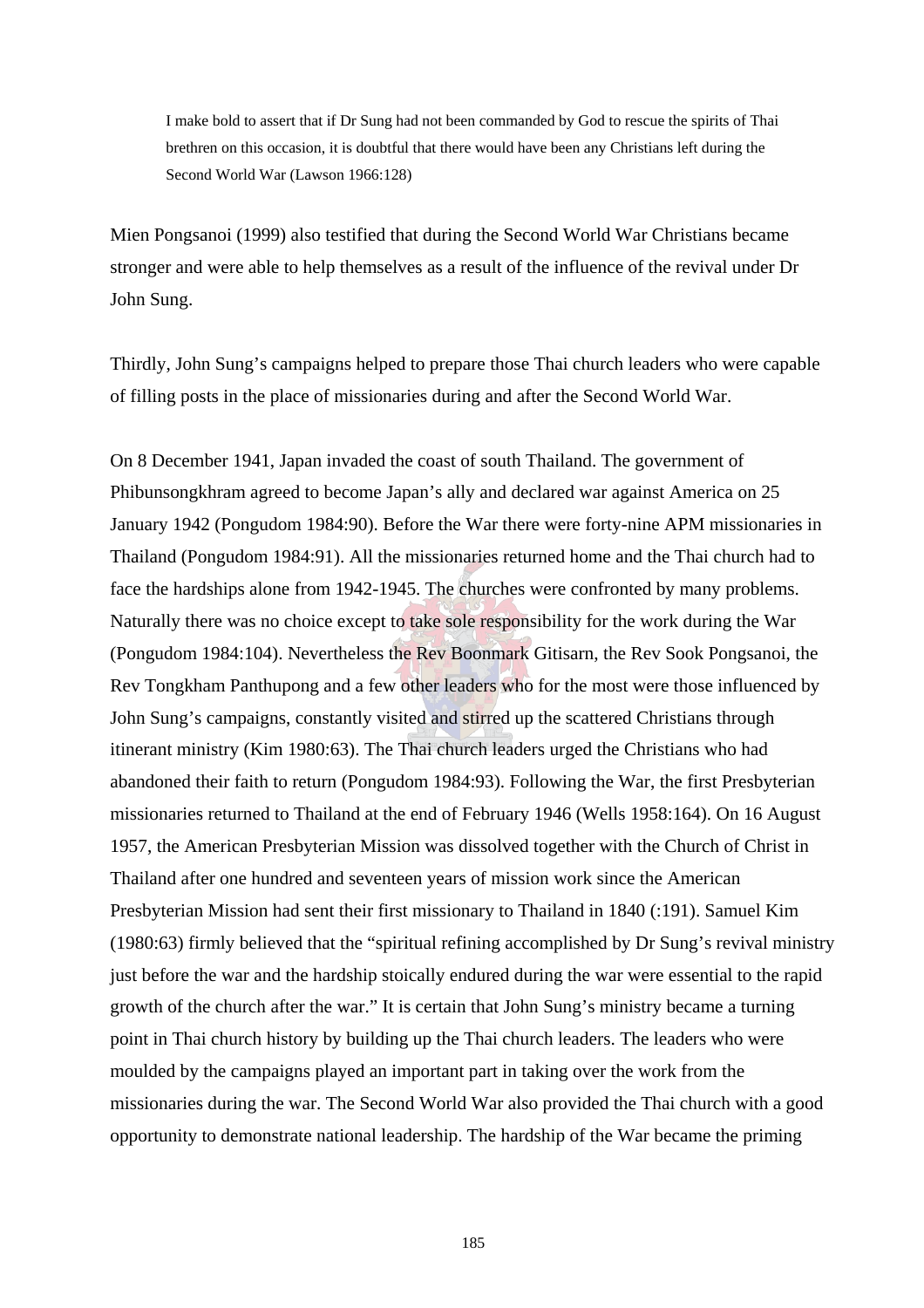power to prepare the Thai church leaders to take over the responsibility of the Presbyterian missionaries in 1957.

# **6.3 An analysis of John Sung's theology of revival**

John Sung was not a theologian and "he never hesitated to enter into controversy in defense of what he saw to be the truth. He held his convictions with great tenacity" (Lyall [1954]1965:146). He never wrote theological books and yet he expressed his theological viewpoint clearly. We cannot classify his theology of revival completely. And yet we are able to understand his theology of revival quite clearly from his sermons and some other written materials. It is clearly possible to divide his theology of revival from his methodology of evangelism.

## **6.3.1 Theology of revival**

There are characteristics that are common to all revivals, but every revival is unique (Edwards 1997:93). Revivals do not recur according to the same pattern (Edwards 1997:132). Revival may begin in different types of meetings. Sometimes a revival starts in a small prayer meeting or it may happen in a preaching service. "It may happen when an evangelist is holding a series of regular meetings…There is no limit to the ways in which it may start" (Lloyd-Jones 1986:109). John Sung planned evangelistic campaigns in Thailand which developed into the greatest revival movement in Thai church history from the beginning to the present.

John Sung never accepted that human beings can create revival. On the other hand Charles Finney firmly believed that revivals could be created by following a set of rules, a position that Brian H Edwards (1997:31) affirms is "quite contrary to Scripture; revival is something God brings about." D Martyn Lloyd-Jones, the foremost supporter of the Old School views of revival in the present century, has argued that the churches have forgotten what happened under a different emphasis when they place a modern man-centred emphasis on mass evangelism. He believes that a more Calvinistic faith would enable Christianity to experience more revival (Murray 1998:75). The Old School people understand that the man-made approach to revival is not biblical since God brings revival, not human beings. Basically, John Sung's theology of revival is the same as the theology of the Old School. He relied on the Holy Spirit in his ministry instead of depending on evangelistic techniques or humanity's power (Tow 1988:55-56). He understood that man can do nothing if the Holy Spirit does not help as we have seen in Chapter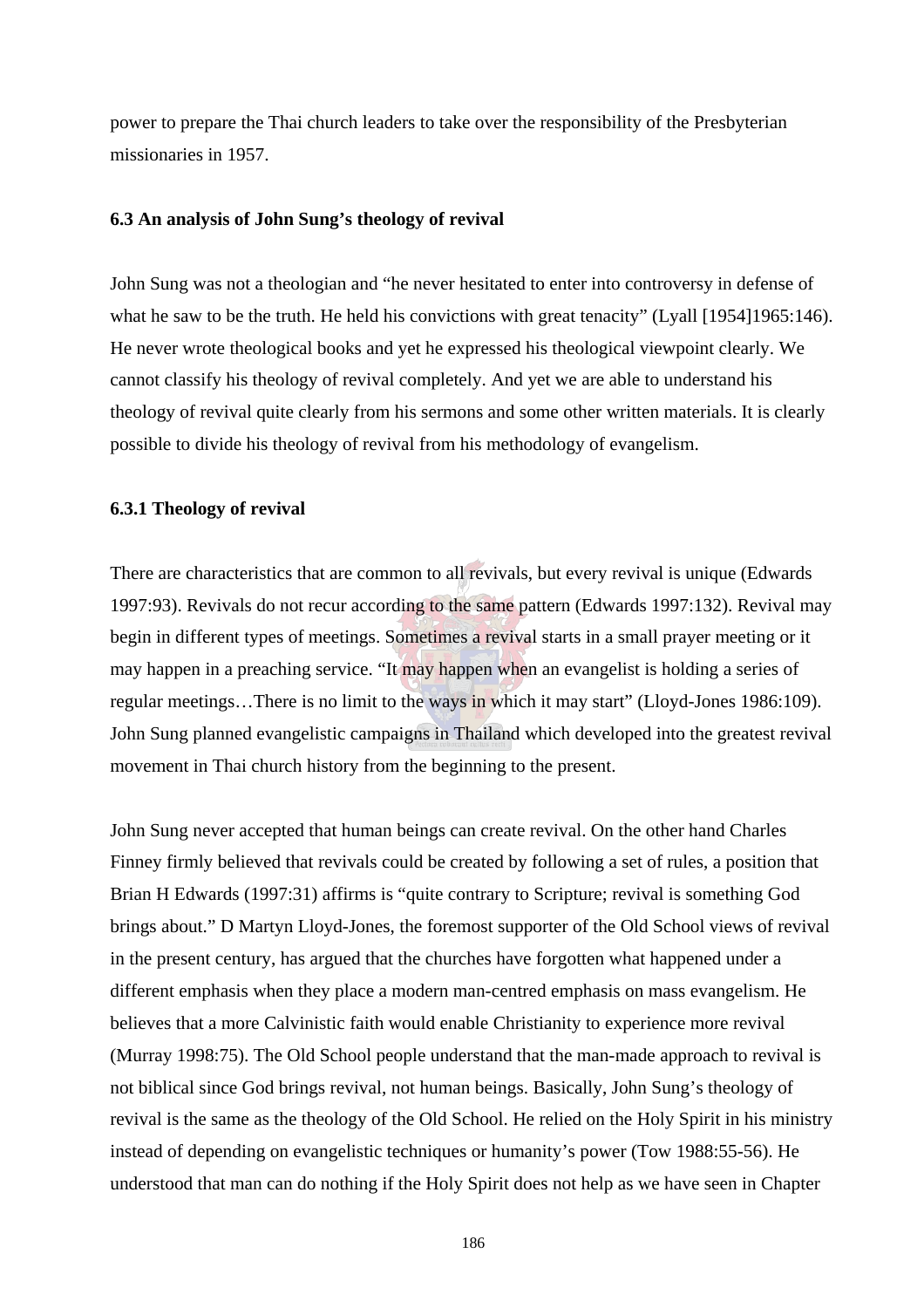4.4.6. From his doctrine of the Holy Spirit, we can conclude his theology of revival, namely, that revival is truly God's sovereign work.

We see the difference between the above approach and a successful man-centred mass evangelistic campaign and revival. After finishing mass evangelism the world goes on its way and the dance and picture-shows are still crowded. While in contrast, in true revival the fear of God lays hold upon men and women in the church and community (Campbell 1954: 15). D Martyn Lloyd-Jones (1986:112) believed that human beings can produce evangelistic campaigns but they cannot produce a revival. He deplored the impact of Charles Finney's theology of revival in church history. The whole church has been led astray by Finney's wrong teaching that revival can come at any time whenever the church fulfills the necessary conditions. Some Christians have followed the guidelines of Finney, but there has still been no revival. D Martyn Lloyd-Jones concluded that "[a] revival, by definition, is the mighty act of God and it is a sovereign act of God." We can draw the conclusion that D Martyn Lloyd-Jones' understanding of revival is the same as that of John Sung, that is, the Old School view of revival.

We can sum up John Sung's theology of revival in two points: the Word of God and Evangelism. John Sung preached once in Singapore that "[i]n my work for the Lord, I merely witness and expound the Bible, these two things" (Sung [s a], 7:13). For the most part John Sung gave expository sermons wherever he went. After his ministry he focused on building up witness bands.

The total acceptance of Scripture as the Word of God has characterised those whom God used in revival in church history (Edwards 1997:65-66). Calvinists use the Word of God rather than any knowledge of psychology (Murray 1994:184). John Sung was a Calvinist in this sense. His emphasis was on the power and authority of God's Word and the reading of the Bible. He read eleven chapters of the Bible every day and thirteen on Sunday. He kept this habit continually and without a break to the end of his life. John Sung used the Bible more than anything else for solving the problems of his life. He believed the Bible to be infallible and inerrant. He rarely referred to visions and dreams in his sermons though he had experienced those during the days of spiritual conflict (Tow 1988:38). In the pulpit nothing was more important to him than to declare the Word of God. (Lyall [1954] 1965:192). He alleged that "[h]ead knowledge of Bible truth without heart knowledge is dead knowledge" (Tow 1988:29).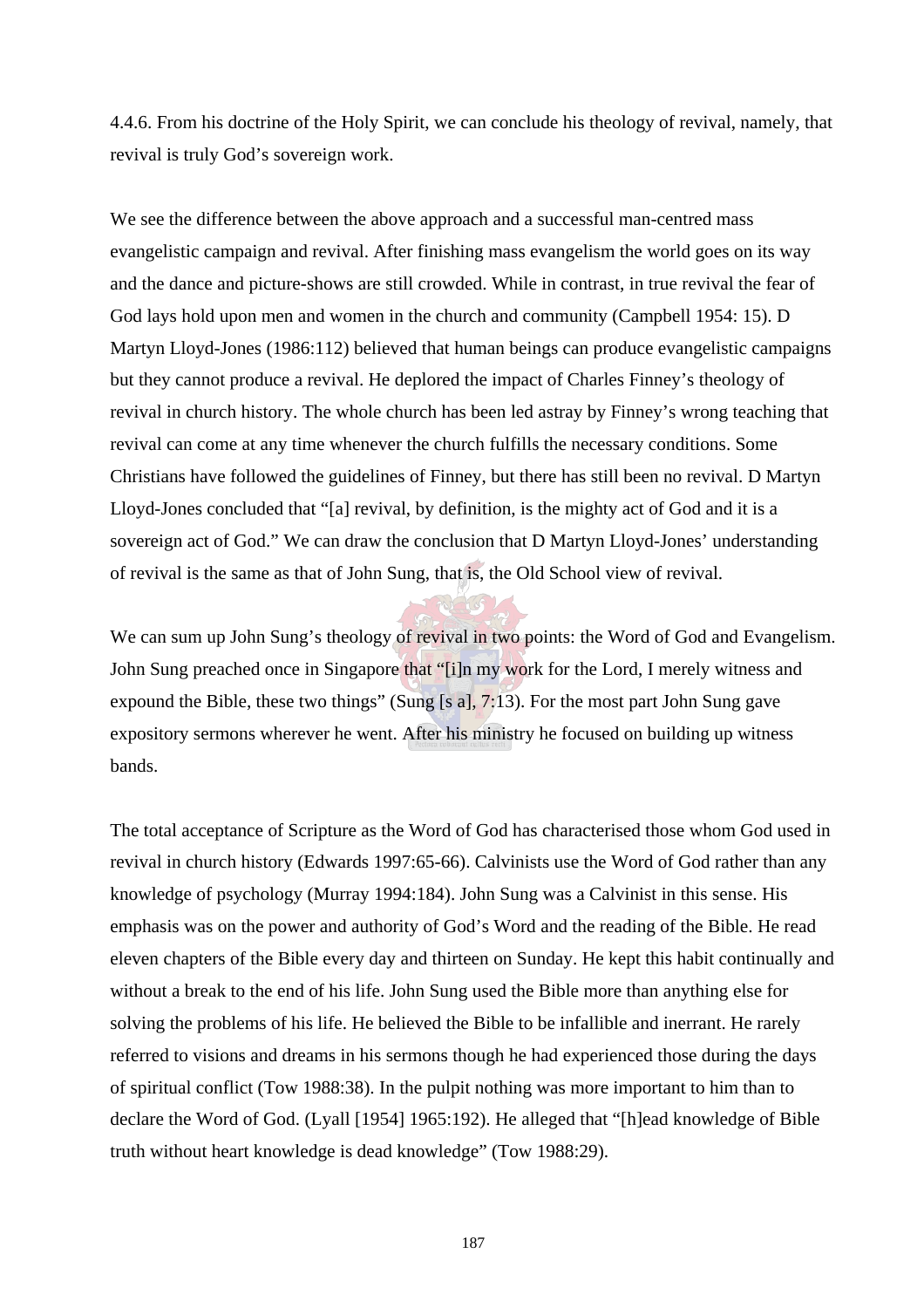The first thing John Sung did to mobilise the whole church after his ministry was to organise preaching bands. (Tow 1988:52) D Martyn Lloyd-Jones (1986:102) asserted that this is one of the true characteristics of genuine revival. One of them is that the revived Christians have a great concern about others who do not know God and witness about God to them. John Sung stressed evangelism on the grounds that souls are infinitely precious. He urged the people that "God loves the souls of the righteous. Beloved brothers and sisters, God regards the souls of ten righteous men as more precious than the whole world" (Sung [s a], 3:6). If a Christian does not witness he will not grow spiritually (Sung [s a], 5:26). A truly born-again Christian is supposed to evangelise to non-believers (:30). "Every Christian should regard winning souls as a personal responsibility, like paying one's debts" (Sung [s a], 8:25).

## **6.3.2 Methodology of evangelism**

Most of John Sung's evangelistic methods are basically in line with the theology of revival of the Old School except for his recording of the numbers of converts and using the invitation system. There is room for criticism in his use of these methods.

Wherever John Sung lead meetings he never allowed the host church to use money to advertise his campaigns. When he led meetings in Singapore in 1935, not a single dollar was spent on publicity. Timothy Tow (1988:56) offered the following explanation:

He forbade having his photograph displayed anywhere, not even in magazines! He had no advance party but the fear of a Holy God going before him. He had no soloist, no army of counselors, no battalions of songsters. He had God with him, in power.

He made no attempt to impress people through advertisement of his meetings (Lyall [1954] 1965:192). We cannot explain revival in terms of the methods used. "No preliminary advertising…And yet the thing happens." "No great crowds, no band, no choir, [and] nothing whatsoever" can be found in a real revival. No prelude advertising (Lloyd-Jones 1986:113).

We can find two problems in John Sung's evangelistic methodology, namely the numbering of converts and the use of the invitation system.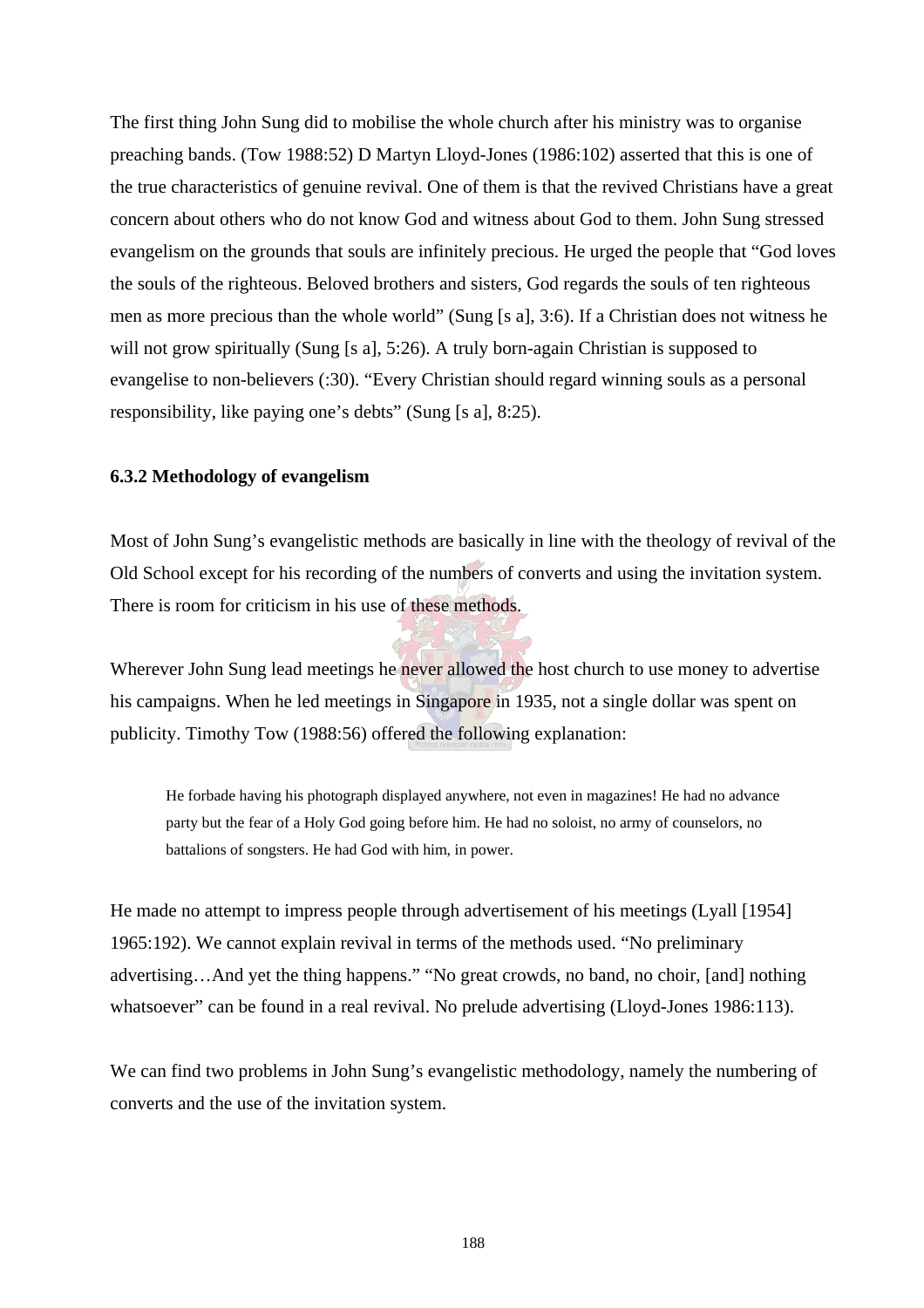John Sung came from a Methodist background. This may be the reason we can find records of the numbers of the believers in his diary. It is incredible how he could count the numbers every time. He was a genius and a scientist for he could use special methods in counting the converts. Iain H Murray (1994:184) explained:

Prior to 1800, Methodism in America – despite its concern not to admit any into church membership prematurely – had begun to record the number of supposed converts at particular services. This was a practice studiously avoided by the older evangelicalism, and it was not used by John Wesley. How converts were counted is not always clear.

We do not know his motivation for counting the numbers of the converts all the time particularly since it is impossible to know who the real converts are and who are not.

When he organised witness bands, many teams were brought to the platform one at a time and he prayed for them (Schubert 1976:56). He also used quite an interesting invitation system. This is called *altar service*. "He asked searching questions. He would name sins, and have seekers all over the big church raise their hands when he mentioned their particular sin (Schubert 1976:52).The Rev Boonmark Gitisarn (1979) remembers John Sung's meetings in Thailand:

After the sermon was over there was a time of confession, anyone wanting to confess came out to the front, and many did so. For some it was about smoking, drinking, gambling, lying, and stealing. Some raised their hands and did not take them down, holding them up throughout, inasmuch as to say, "We are confessing all these things."

They confessed their sins because Dr Sung had to have this time of confession wherever he finished preaching, and all those who wanted to confess sins went and put up their hands to say what they had done, and Dr Sung would mention this sin or that, such as adultery, drinking, smoking, things like that, and then people would gradually raise their hands to confess. But some, well, they confessed sins till there was nothing left! But it was good.

It has been asserted that John Sung used quite similar evangelistic methods to Charles Finney. Charles G Finney "highlighted the place of human effort in obeying divine laws to promote religious awakenings" by using highly criticised methods [or measures] to achieve results of the revival. We call it the *New Measures*. Charles Finney did not invent this evangelistic method; it was used for over two decades by the Methodists before him. The New Measures use direct and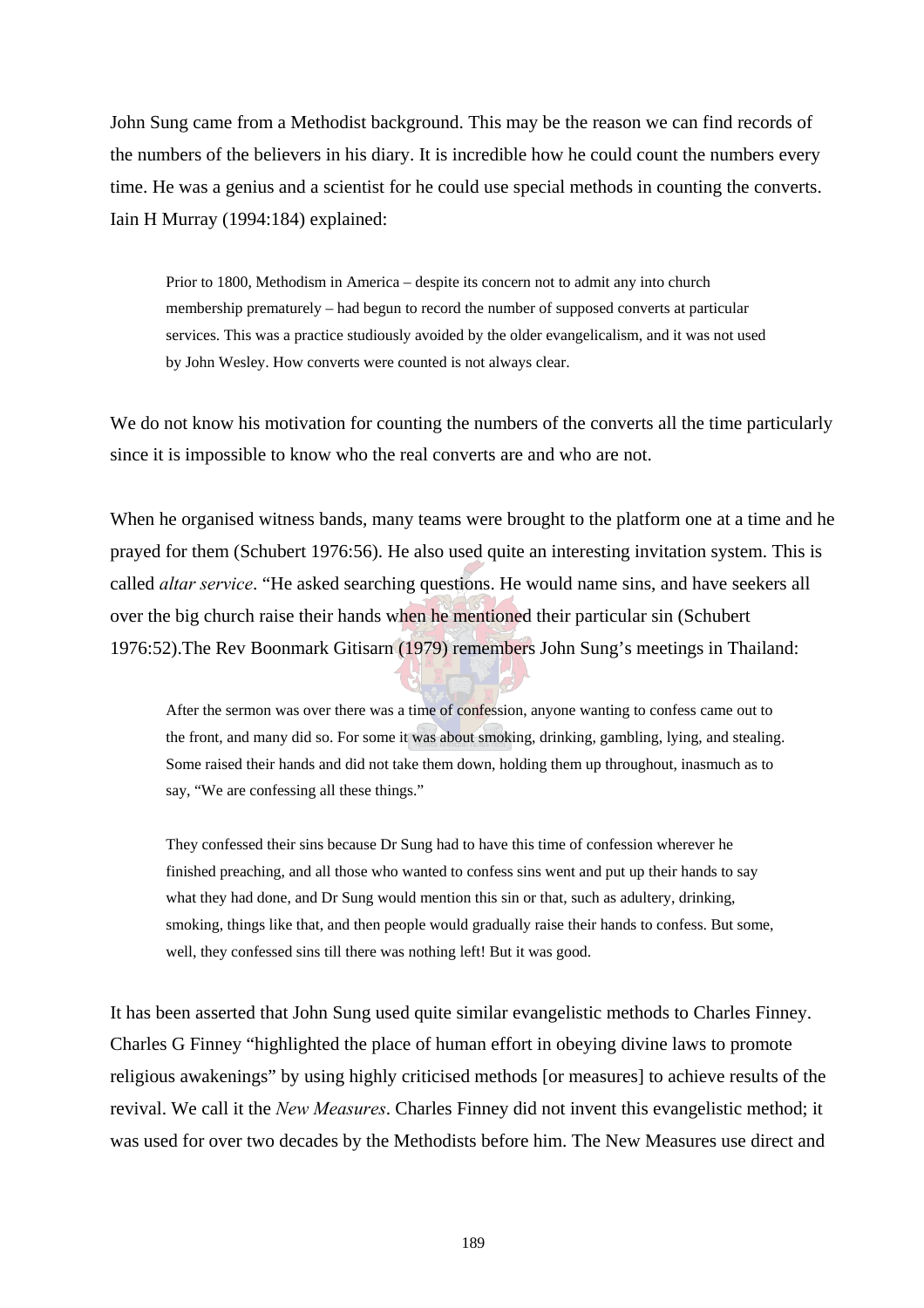often public pressure on individuals, sometimes by name, who are pressed for an immediate decision about conversion (Fraser 1990:817).

D Martyn Lloyd-Jones (1972:265) raised the question "whether we should do anything to condition the meeting and the people for the reception of our message." He alleged that using the New Measures is wrong. He gave several good reasons for his opinion (Lloyd-Jones 1972:271- 276). Firstly, to put direct pressure on the will is wrong. Secondly, too much pressure on the will is dangerous because in the end the response of the man who 'comes forward' does not relate not so much to the truth itself as to the personality of the evangelist, or some vague general terror, or some other kind of psychological impact. Thirdly, "the preaching of the Word and the call for decision, should not be separated in our thinking," this being like the teaching of the Reformers that Sacraments should not be separated from the sermon of God's Word. Fourthly, this method projects the wrong connotation that sinners have an inherent power of decision and of selfconversion. Such teaching cannot be reconciled with the teaching of the Bible such as that of 1 Cor 2:14. Fifthly, "the Evangelist somehow is in a position to manipulate the Holy Spirit." Sixthly, "this method tends to produce a superficial conviction of sin, if any at all." Seventhly, by doing this we are encouraging people to misapprehend that their act of going forward somehow saves them. We need to give ear to D Martyn Lloyd-Jones again (Lloyd-Jones 1972:282).

Or, if they have found salvation and are rejoicing in it, they will want to come to tell you about it. They will do so in their own time; let them do so. Do not force these things. This is the work of the Holy Spirit of God. His work is a thorough work, it is a lasting work; and so we must not yield to this over-anxiety about results. I am not saying it is dishonest, I say it is mistaken. We must learn to trust the Spirit and to rely upon His infallible work.

From D Martyn Lloyd-Jones' explanations, we realise that calling for decisions has many problems. It is as difficult to support John Sung's altar service as it is to support the New Measures of Charles Finney.

## **6.4 Useful lessons to learn from John Sung's campaigns**

A Chinese proverb states that "A crisis (危機) *is* an opportunity (機會)." The Thai church encountered a crisis through the revival by John Sung's campaigns. Although the crisis could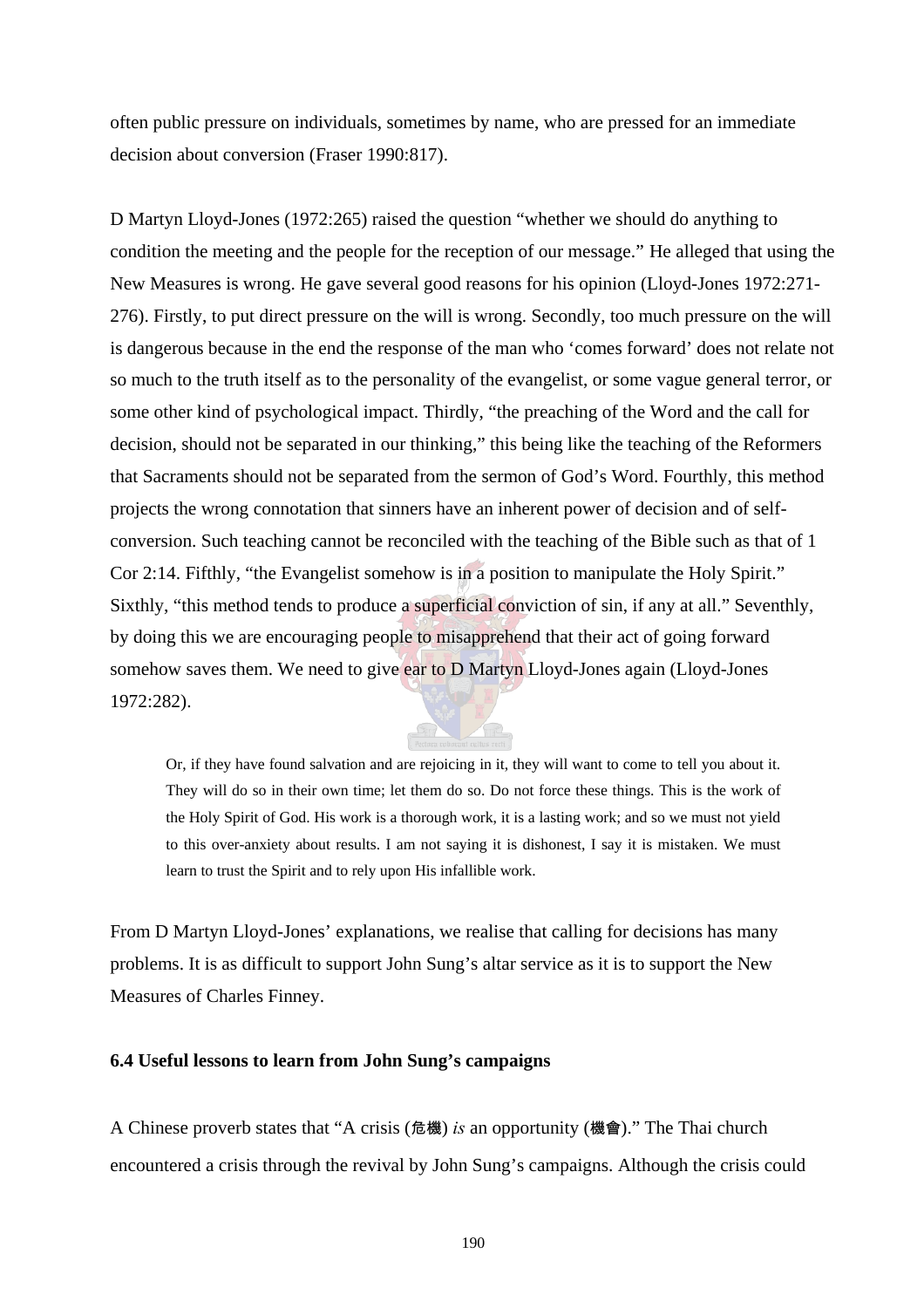have been a good opportunity if grasped, the church failed to make use of it. We will consider the lessons for the APM first and then discuss the lessons for the Thai church.

### **6.4.1 The lessons for the American Presbyterian Mission**

There is no room for doubt that many missionaries, their supporting churches in the United States, and the Thai Christians had been praying for the revival in the Thai church. Miss Margaret C McCord believed that her prayer of thirty years for the revival of Thailand had received an answer when she saw the Chinese Christians in Thailand aroused by John Sung's campaigns in 1938. She prayed, "Lord, send a revival!" (Lyall [1954]1965:162). God really answered her prayer for the Thai church. There are numerous evidences from the missionaries and Thai Christians that they experienced genuine revival through John Sung's campaigns. It is not possible to count the number of the protagonists among the Presbyterian missionaries. Nevertheless, there is no doubt that many missionaries supported John Sung's campaigns both overtly and covertly.

It is true that a crisis started off because of John Sung's criticisms of some missionaries and some Thai church leaders. This criticism caused strained relations between members of the APM, between the mission and the CCT and within the church itself (Cort 1940). Somehow the missionaries could not handle the problem in time, because of many constraints. Some of these were the love of tradition, theological prejudices, having a negative preconceived idea of John Sung, a lack of administrative ability, and a gross defect in mission strategy.

The Thai church could not ensure the best results from the campaigns because the APM missionaries, especially the leaders, did not support the movement and cooperate in harmony. In the long run the Thai churches lost a good opportunity to grow spiritually and numerically. In his book, *Revival!*, Richard O Roberts (1991:115-119) points out that "the most common obstacles to revival are the *five false loves*". The first false love is the love of tradition. The APM missionaries who were antagonists of John Sung's campaigns loved their tradition. They could not accept the different traditions of John Sung. His preaching style, some parts of his theology, his Chinese accented English, and liturgical forms were so different from the Presbyterian missionaries. They were biased against John Sung before they ever saw him directly because they had heard rumours about him that wherever he went he caused division. The leaders of the APM did not support administratively the eager desire of the Thai Christians to study God's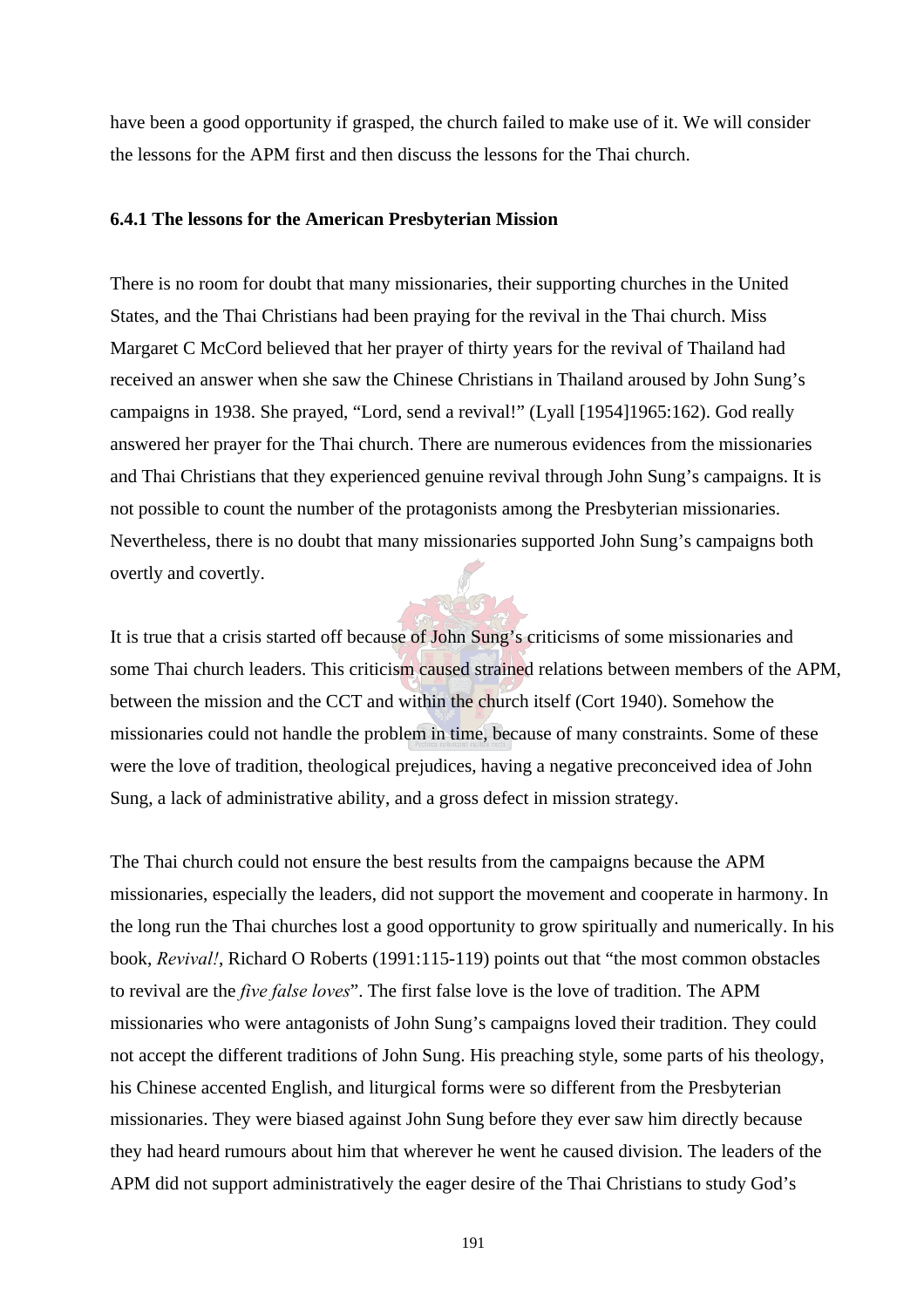Word. They suggested the temporary remedy of having conferences in the mission stations, a measure which could not gratify the national Christian's spiritual desire to know God's Word. In the end the APM could not overcome the limitations and so lost a golden opportunity to see the church grow. They were so engulfed by the problems that they could not see the opportunities. Paul Eakin, the Executive Secretary of the APM, did not demonstrate his leadership effectively. If he had displayed his leadership positively instead of sitting on the fence and if the APM could have seen the opportunity first, rather than the problem, there is no doubt that the Thai church could have grown dramatically.

Dr C H Crooks ([s a]:1) analysed the mission strategy of the APM from the beginning. The APM contributed pioneer social development to the Thai society through many kinds of services and institutions, such as schools, hospitals, leper asylums and a printing press. Simultaneously a missionary (Interpretation of the statistics for Siam [s a]:2) investigated the growth of the educational work of the APM systematically. The educational work began to grow especially after 1911 when there were 37 mission schools and 800 students. By 1925 there were 53 schools and over 3,000 students. After another ten years there were 65 schools and 5,500 students. The APM were honored by the Thai government for their contribution to education. Many ordained missionaries designated for evangelistic work were of necessity drawn into full-time or part-time school work. Therefore the increase in communicant church members between 1925 and 1935 was only 350. This wrong mission strategy of the mission caused the numerical growth of the Thai church to be retarded. When we take a look at the distribution in classes of work of the APM (Siam missionary personnel [s a]:1) in 1930 and 1939, we will realise the serious problems of laying disproportionate emphasis on the educational work of the mission. In 1930, there were only 29 missionaries engaged in evangelistic work out of 93 missionaries, i.e., 31%. In 1939 the mission designated only 24 missionaries out of a total of 68 church work, which was 35% only. For that reason criticisms were leveled and there was serious concern regarding what can now be seen as a misguided mission philosophy within the APM.

We cannot deny that the mission made a real contribution to the life of the Thai people. However, as time went on the auxiliaries became more important than the church planting work itself. Dr C H Crooks said that "[i]n the beginning this was certainly not the plan." He continually expressed his disappointment regarding the wrong mission strategy of the APM (Crooks [s a]:1):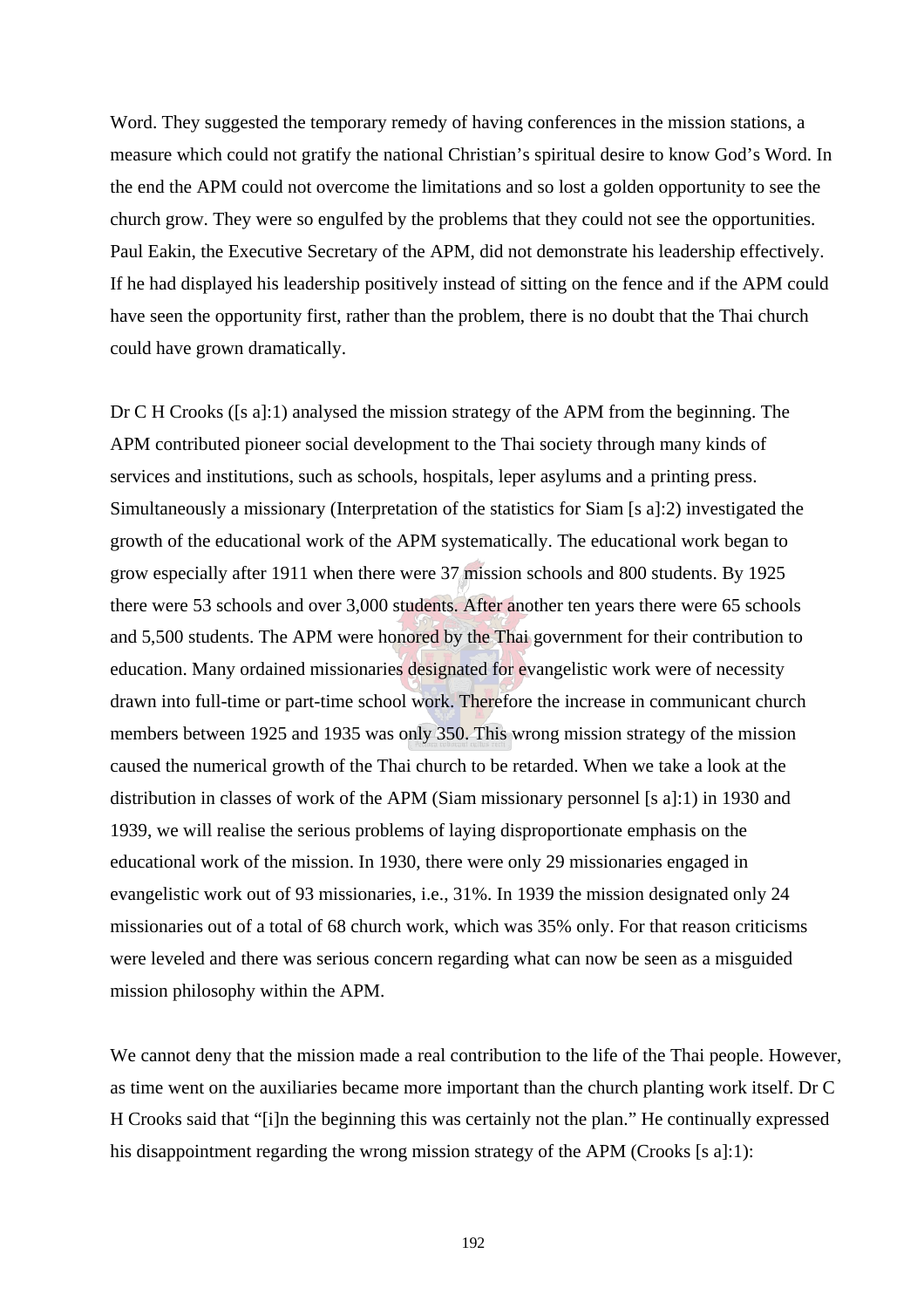We may now say that the work established by the church as auxiliaries has now a wide influence, but the center or the core that is the church itself, is often weak and almost unknown…But now we must try to strengthen from the inside and bear in mind and not forget the things that have caused the weakness in our church here in Siam in the past.

The natural result of this, erroneous strategy was that the personnel including both the missionaries and the national workers attended to the demands of the educational work first so that the workers neglected to do their church work. As a matter of course they were not able to invest finance for the evangelistic work. In the end the APM suggested to the Board of Foreign Missions of the Presbyterian Church in the United States of America (1939) that they produce lay leaders and Thai evangelists by starting Bible training schools or Bible training courses. There was such a shortage of national workers for the evangelistic work.

In his book, *History of the pastoral care of the church: Church of Christ in Thailand, Draft version*, Swanson (1995) explained the cause of the lack of pastoral care in the CCT historically. When the revival began with John Sung's campaigns, the Rev Sook Pongsanoi (1939:23) pointed out the urgent necessity of shepherding both for the converted backsliding Christians and newly born Christians. The APM and the CCT could not harvest the fruits of the revival in time. If the APM had used efficient mission strategy for church planting, and produced native workers instead of excessive investment of their personnel and finance in the auxiliary works and institutions such as education, medical care, leper asylums and the printing press, the Thai church would have produced enough national church workers to reap the converts of John Sung's campaigns in time. It is really a matter for regret that the APM and the CCT missed a good opportunity to grow dramatically because of an erroneous mission philosophy after 1911.

## **6.4.2 The lessons for the Thai church**

First of all the CCT did not have many matured Christian leaders. They could not exercise selfcontrol when they saw the wonderful results of John Sung's campaigns. The Thai protagonists of the revival movement needed self-control so as not to arouse the other party's antipathy. It was too extreme to suggest starting a new Bible School at the same compound of the McGilvary Theological Seminary, the only official training centre of the CCT. Prasit Pongudom (1984:87) pointed out that the Thai Christians had still not discovered the correct guidelines and the principles by which Christians should live for themselves. None the less, we do not concur with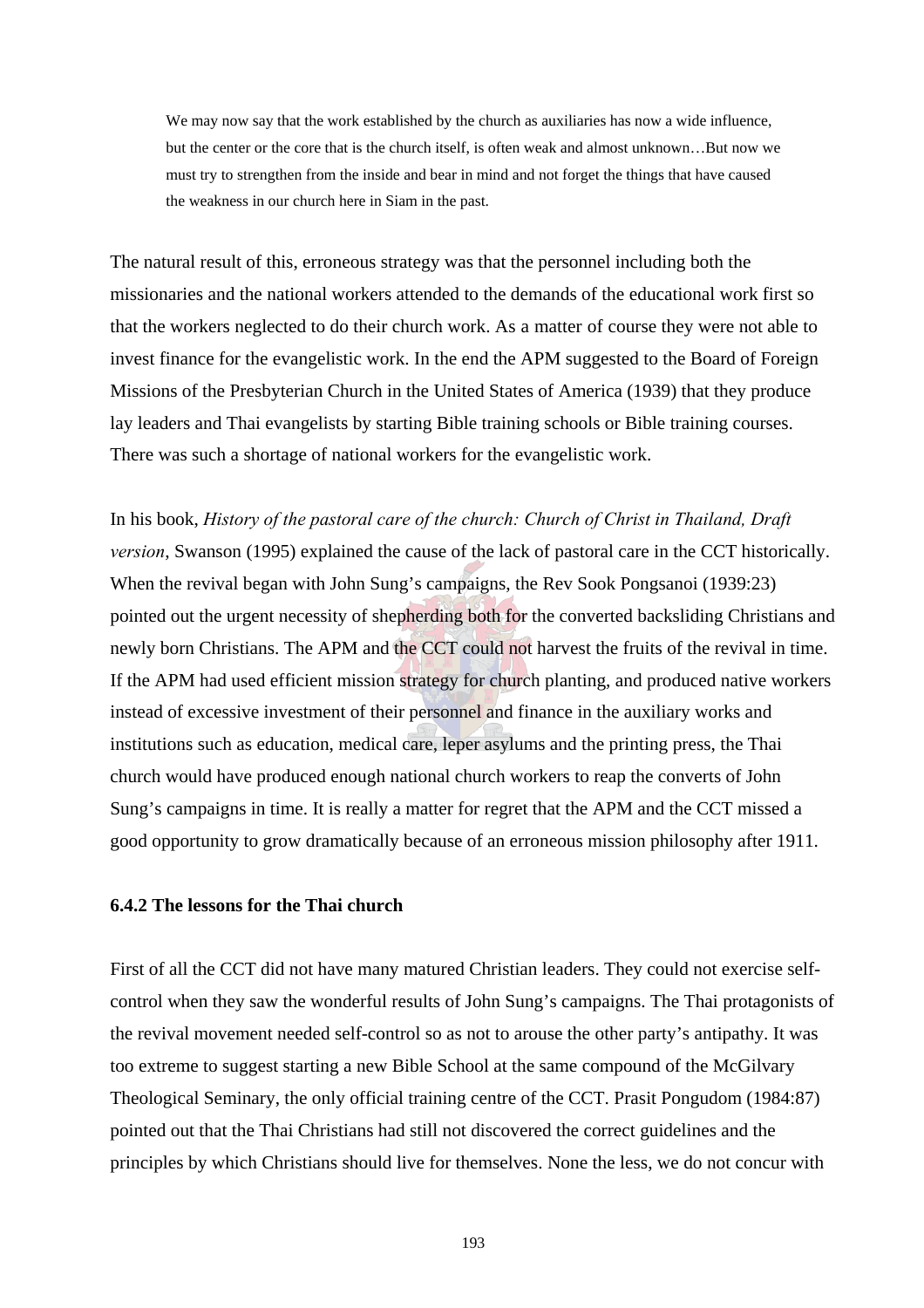the evaluation of Prasit Pongudom when he says that the followers of John Sung were still holding onto the patterns of religious observance of their original beliefs of Buddhist and Hinduism. It is not to be denied that the Thai Christians easily approved and followed John Sung possibly because of their lack of clear understanding of Presbyterian doctrines. However Prasit Pongudom goes too far when he understands that the Thai Christians followed the patterns of their original superstitious religious pattern. If the Thai church could have produced many good Christian leaders for over one hundred years of Protestant church history, the church would have been able to assimilate the situation well and could have used the occasion to revive and grow.

Secondly, there is evidence that the Thai church leaders tried to use the occasion for their own party's advantages. There is, for example, room for speculation that the Rev Boonmark Gitisarn had a desire to exercise authority in the CCT. He also is open to question in what was perceived to be his desire to seize the power in the McGilvary Theological Seminary by setting up a new Bible College plan. When the goal of setting up a Bible College did not meet with success, he tried to influence Chiangmai First Church by supporting a person of his group, Bunmi Rungrueangwong, as a candidate of a pastor of the church (Pongudom 1984:85-87). Most of us would accept that the Rev Boonmark Gitisarn had a mixed motive when we investigate his subsequent methodology. The point to observe is that the leaders of the CCT including the Rev Boonmak Gitisarn should not have used their political authority in the church for their own interest but instead should have used their influence for building up strong churches with pure motivation.

#### **6.5 Summary and conclusion**

Most Thai Christians and many APM missionaries were the protagonists of John Sung's campaigns. They unanimously accepted the campaigns as evidence of a genuine revival movement. On the other hand some Thai church leaders and APM missionaries were antagonistic because of various reasons such as rumors that John Sung was a separatist, his critical attitude toward undedicated Christians, his different style of preaching, his autonomous spirit and different theological viewpoints. But it is our conviction that the theological differences between John Sung and his antagonists may not have been the main motivation against him. Certain other external factors contributed to this. Outside persons and movements such as the Biederwolf Evangelistic Campaigns, Frank Buchman and the House Party Movement, the Burmese Gospel Team, and Paul Lyn, influenced the Thai Christian leaders. But the Thai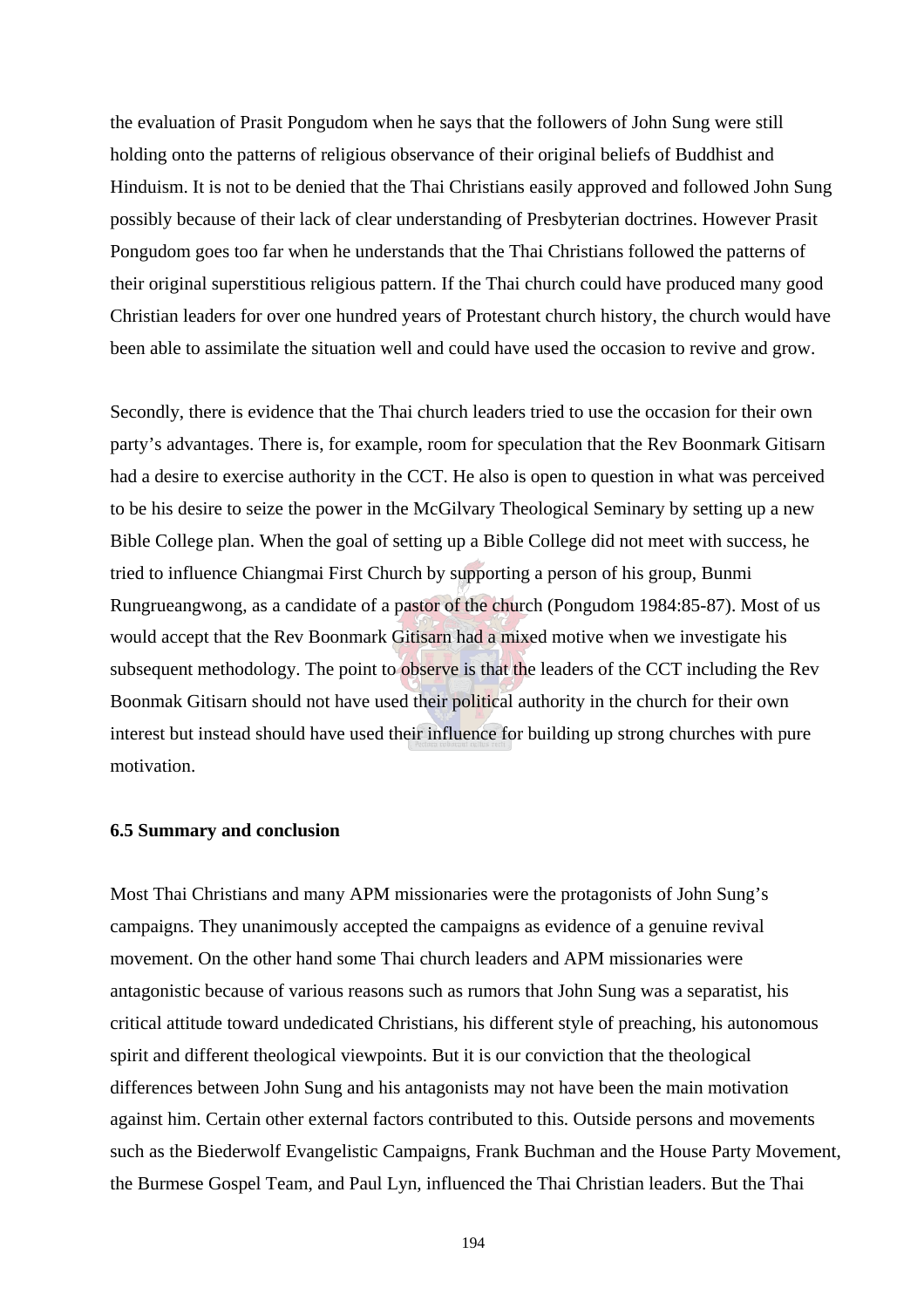Christian leaders were most deeply involved in John Sung's campaigns. The leaders of the outside movements used the invitation system and evangelistic methods which posed theological problems for the APM missionaries. But these things did not become issues in their context because they did not criticise the missionaries and the church leaders.

John Sung's campaign was a real spiritual revival in the true sense of the term. It also helped to develop the self-confidence of the Thai church and leaders, stimulated numerical growth and aroused the spirit of evangelism in the Thai church. At the same time the McGilvary Theological Seminary received such a severe blow that the operation was halted for several years. Relations were strained within the church, and the APM mission and between the church and the mission. Ironically, the campaign resulted in a lack of pastoral care too. Nevertheless, the positive fruits undoubtedly surpassed the negative results.

The Bible College controversy arose out of the zeal of those Thai Christians who had attended John Sung's campaigns to study God's Word. They eagerly tried to start a Bible College with the support of the APM. But the APM turned down the request to start the Bible College and agreed instead to have conferences throughout Thailand. Excessive learning was not regarded as an important necessity of a minister for this group. The collision of these two different groups brought about the closure of the McGilvary Theological Seminary for several years. The Seminary would have probably closed in any case during the Japanese invasion of Thailand from December 1941 to August 1945.

On the other hand, the traditional Presbyterian view of missionaries required high scholastic ability on the part of the minister. Such a view could be regarded as ecclesiastical colonialism imposed by the Western missionaries. One of the most frequent criticisms made of missionary work which originating in the West, is that it was done for imperialist reasons (Verkuyl 1978:168). "Ecclesiastical colonialism is the urge of missionaries to impose the model of the mother church on the native churches among whom they are working rather than give the people the freedom to shape their own churches in response to the gospel" (Verkuyl 1978:169). Carl Elder's high standards for the Thai ministers could also be regarded as an example of ecclesiastical colonialism from the Presbyterian system of America. His goal for the Thai fulltime ministers was not suitable for the Thai church as the standard of education of the Thai society was very low at that time, 1930s. The missionaries from the PCUSA were elite even in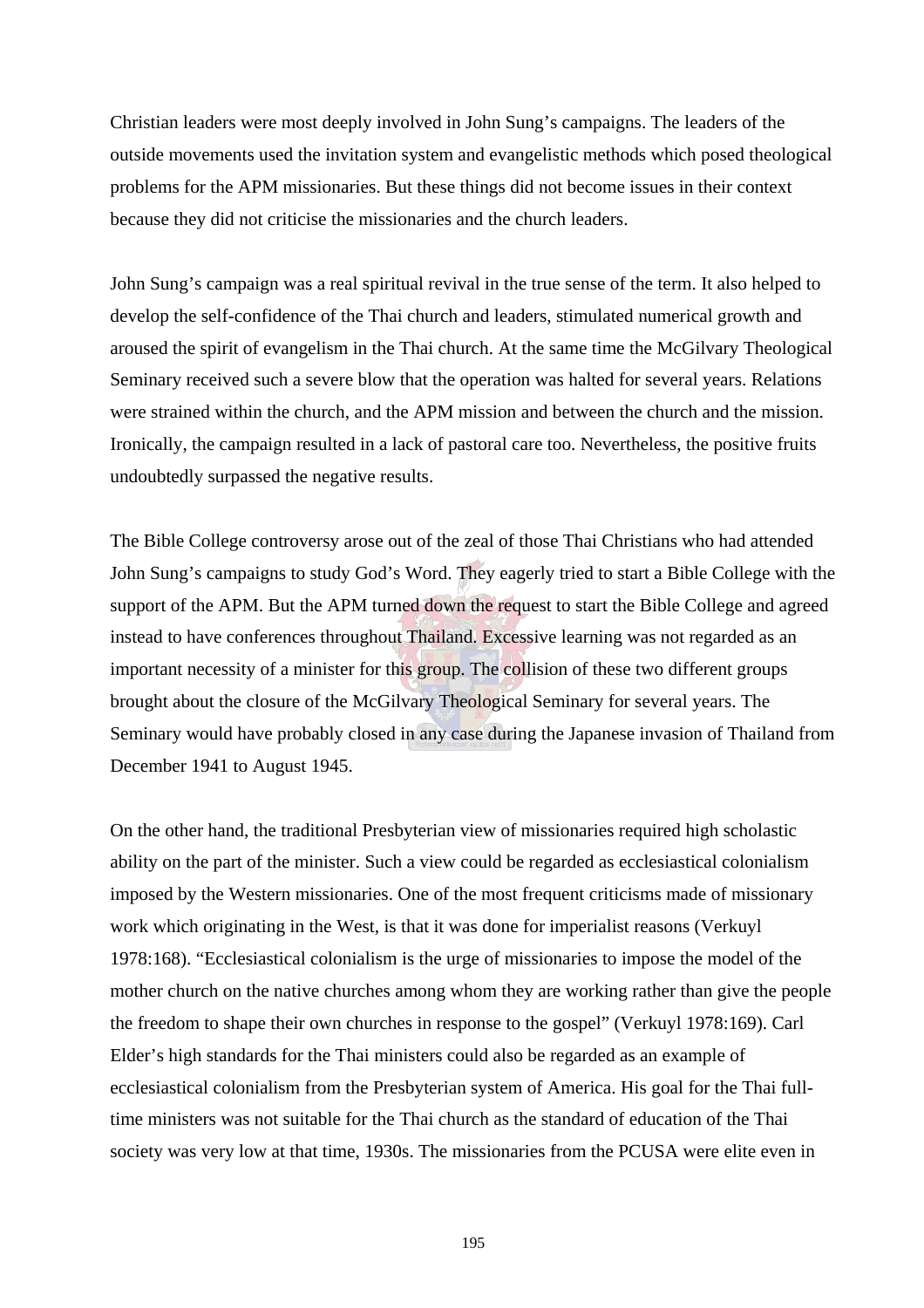America in those days (Swanson 2002). He wanted the Thai full-time ministers to be the same level as the full-time ministers in the United States.

There are valid reasons to use the WCF for an ecclesiological evaluation of John Sung's ministry in Thailand since the Thai church, APM and the writer all confess the Confession. When we apply Chapter 25, 26 and 30 of the WCF as the basic foundation for ecclesiological evaluation, the division which took place after John Sung's criticism of the missionaries and Thai church leaders was a most serious problem. This was not his intention for the Thai church, but as a result of the criticism division among the Christians which was unavoidable. Encouraging a party spirit can be a dangerous aspect of revival. Certainly, revival movements throughout church history have been weighed down by such potential conflict. In American revivals we see the Old School versus the New School; the Old Measures pitted against the New Measures (Roberts 1991:96). All nonessential controversial issues become prominent during revival. (:97). There is a strong emphasis in the New Testament on the unity of believers unless differences arise involving serious heresy in which the Christian faith itself is denied (Grudem 1994:877).

John Sung's campaigns have important significance in Thai church history. They prepared the church for testing during the nationalistic Buddhist movement of 1940-1941 as well as in the hardships of the Second World War. It also helped to equip the Thai church leaders who took over from the missionaries during and after the Second World War.

John Sung's theology of revival is coincident with the Old School but some aspects of his evangelistic methods, such as counting the converts and using the invitation system, are identical with the New School. His evangelistic methodologies do not harmonize with his theology of revival. Nevertheless, God has often used people who passionately strive to serve Him, despite their errors. God does not demand that a person should be perfect in every part, but he does expect him or her to long for God above everything (Edwards 1997:70). One of the facts of revival is that God uses people whose theology may be erroneous in some respects. John Wesley's doctrine of sinless perfection could be given as an example here, as could Charles Finney's mistaken idea that revivals could be guaranteed if only people created the right conditions. But God used such men in spite of their weaknesses (Edwards 1997:71). Despite John Sung's errors, God used him mightily for the Thai church.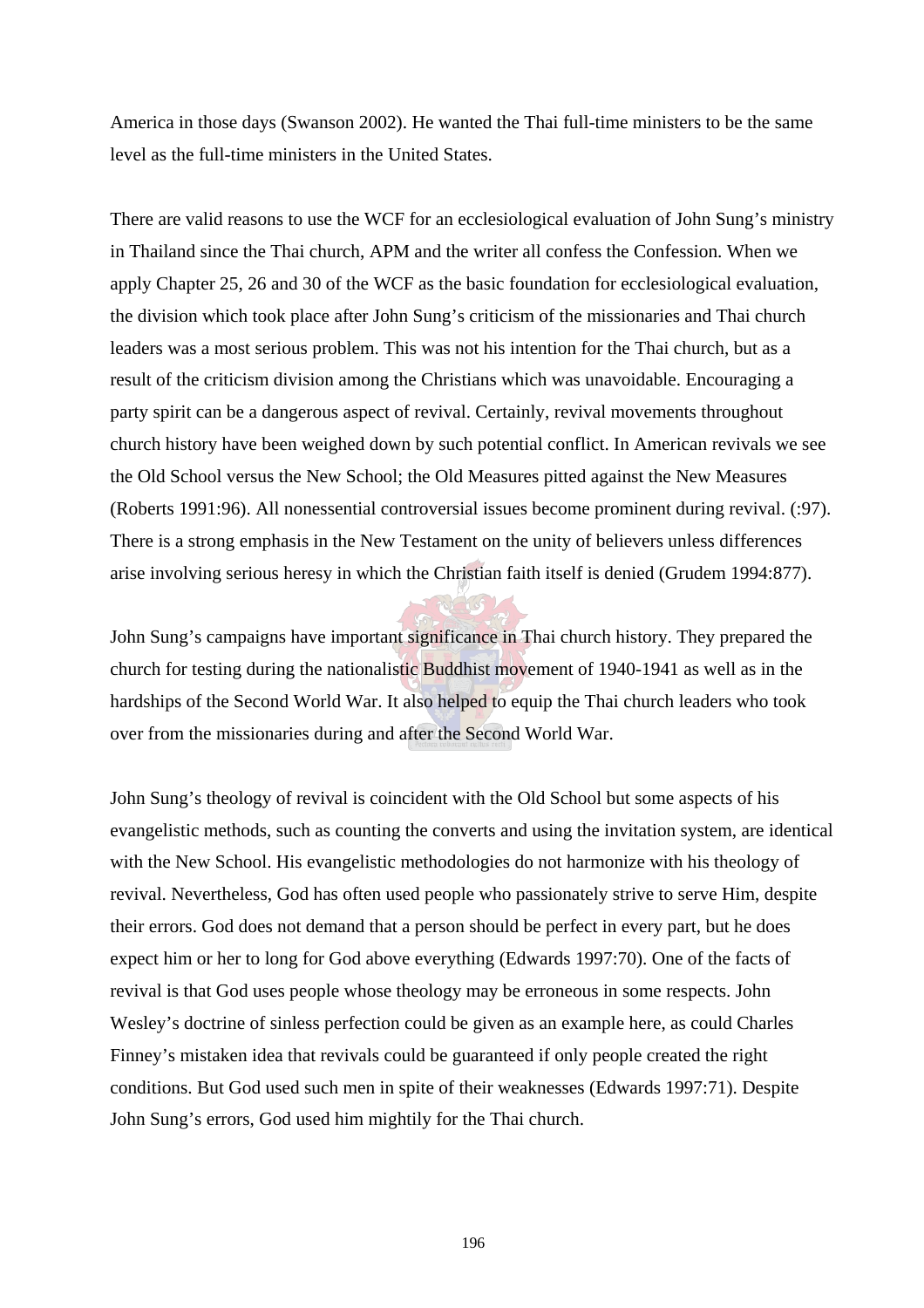Several useful lessons for the APM and the Thai church can be found. John Sung's campaigns represent the biggest revival movement in Thai church history up to this present time. But the APM and the CCT could not seize the opportunity of revival in the Thai church because of their own inhibitions. The most important reason is that neither of them could work in close cooperation with the other. If we take the case of the Korean revival of 1907, the missionaries and the indigenous churches united their efforts to preserve the fruits of the revival. In fact, the missionaries from the Presbyterian Churches and the Methodist Churches even cooperated (Park 2000:18-19) to pray for a great blessing upon Korean Christians before the Korean revival of 1907 (Blair & Hunt 1977:67). The missionaries and the national Christians met together and cried out to God earnestly. "They were bound in spirit and refused to let God go till He blessed them" (Blair & Hunt 1977:71). While in the Thai church, there was no collaboration in the matter of the revival, even within the same missionary group and the same denomination that is, the American Presbyterian Mission and the Church of Christ in Thailand. The antagonists and the protagonists of John Sung's campaigns among the APM and the CCT should have accepted the other side more open-mindedly. One party did not show a willingness to accommodate the different perspective of the other side while the other went to the extreme of separatism.

Frederick J Heuser (2000:105) said:



The central issue is whether the Thai church can use the lessons of their past. Hopefully, they can learn a great deal from their past if they are intent on using a historical perspective to solve current problems.

Even though John Sung's campaigns lasted altogether just over three months in the Thai church about sixty years ago, he is still the most influential figure in the Thai church history of about 170 years, from 1828 until now. He was neither Thai nor American. He was a Chinese and a scientist who did itinerary evangelism throughout China and South-East Asia, but he made a deep impression on the Thai Christian's mind, an impression that has lasted to the present. "We cannot always discover a reason why a particular revival came to an end" (Edwards 1997:229).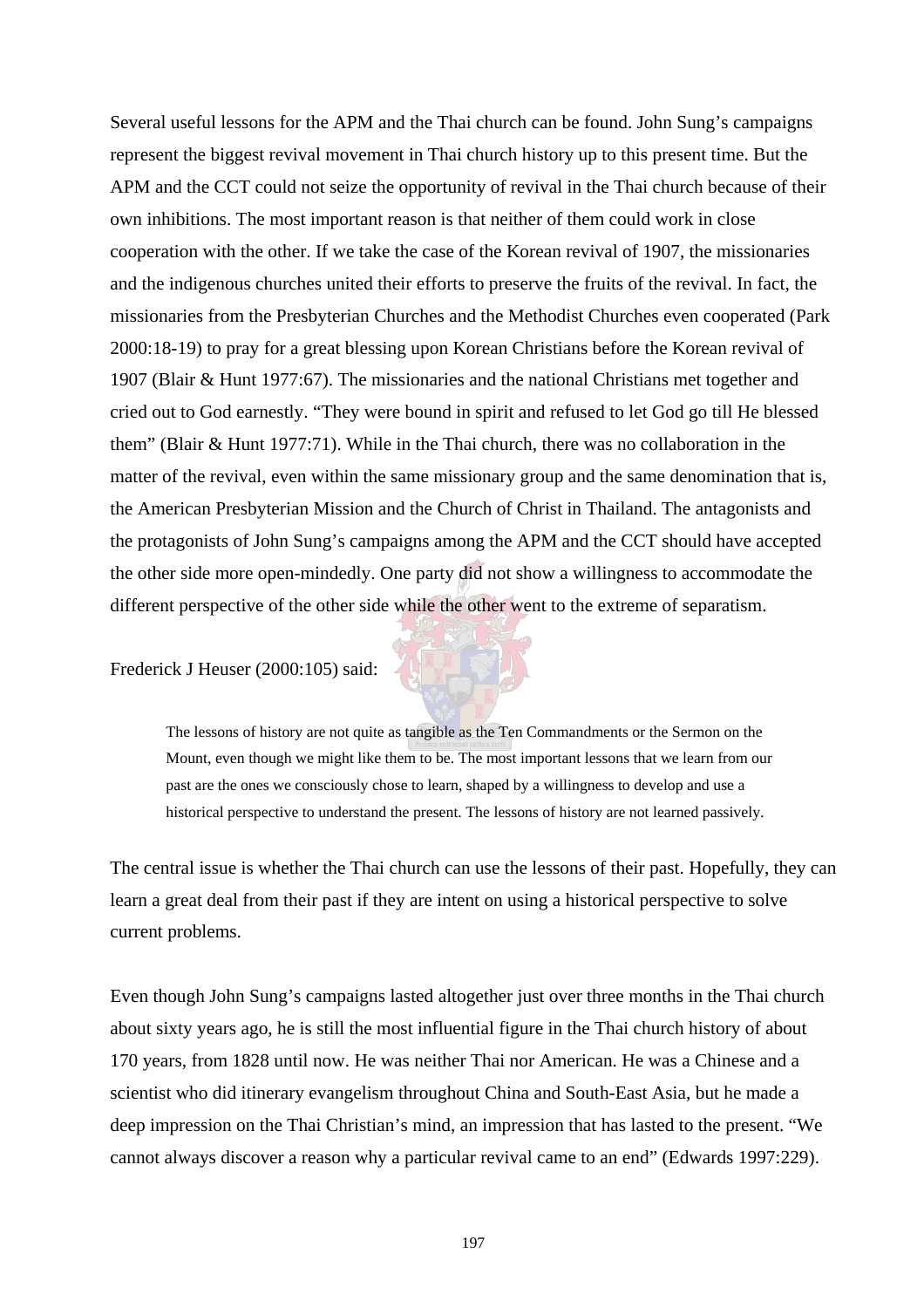But in Thailand it is possible to find the reason why the Thai revival of 1938-1939 was discontinued. More than anything else the revival stopped because the APM and the CCT did not work in close cooperation for the same goal, that is, the revival of the Thai church.

## **6.6 Final observations and summary**

Through this study we have sought to attain our goal which relates to an ecclesiological analysis and evaluation of the Thai revival of 1938-1939 among the Presbyterian Churches of Thailand. We have taken into account the available data and have furnished the most detailed comprehensive analysis yet attempted for the Thai church.

Most Thai churches had connections with the APM during the period 1900-1941 because the majority of missionary work until the Second World War was carried on almost exclusively by American Presbyterian missionaries. The Thai revival of 1938-1939 through John Sung's itinerant ministry, which occurred all over the country, was confined to the CCT churches with which the missionaries of the APM were involved.

Chapter 2 and Chapter 4 are both complementary and auxiliary parts that help to understand the other chapters more fully. We came to understand the general backgrounds of the APM missionaries by surveying a brief history of the disunion within the American Presbyterian Church in the U.S.A. Studying the schism of Old-New Side Presbyterianism of 1741 and of Old-New School Presbyterianism of 1837 has helped to apprehend the different interpretations of the meaning of revival among the missionaries of the APM. It is both noteworthy and surprising to see that there is an interesting resemblance between the Old-New Side split of 1741 in the American Presbyterian Church and the Thai revival of 1938-1939. The famous representative protagonist and antagonist, the Rev L S Hanna and the Rev C Elder, had experienced the same problems as their forefathers in America. The two APM missionaries in Thailand had different concepts regarding ministerial qualifications, revival, and the nature of true faith. In Chapter 4 we examined John Sung's life, ministry, characteristics, theology, and impact in Southeast Asia. The Holy Spirit did tremendous work through John Sung's ministry wherever he went, both in China and abroad, in spite of his weaknesses. Thousands of people were saved through a genuine spiritual revival resulting from his campaigns. John Sung was conservative in his theology and therefore objected to liberal theology and the Social Gospel.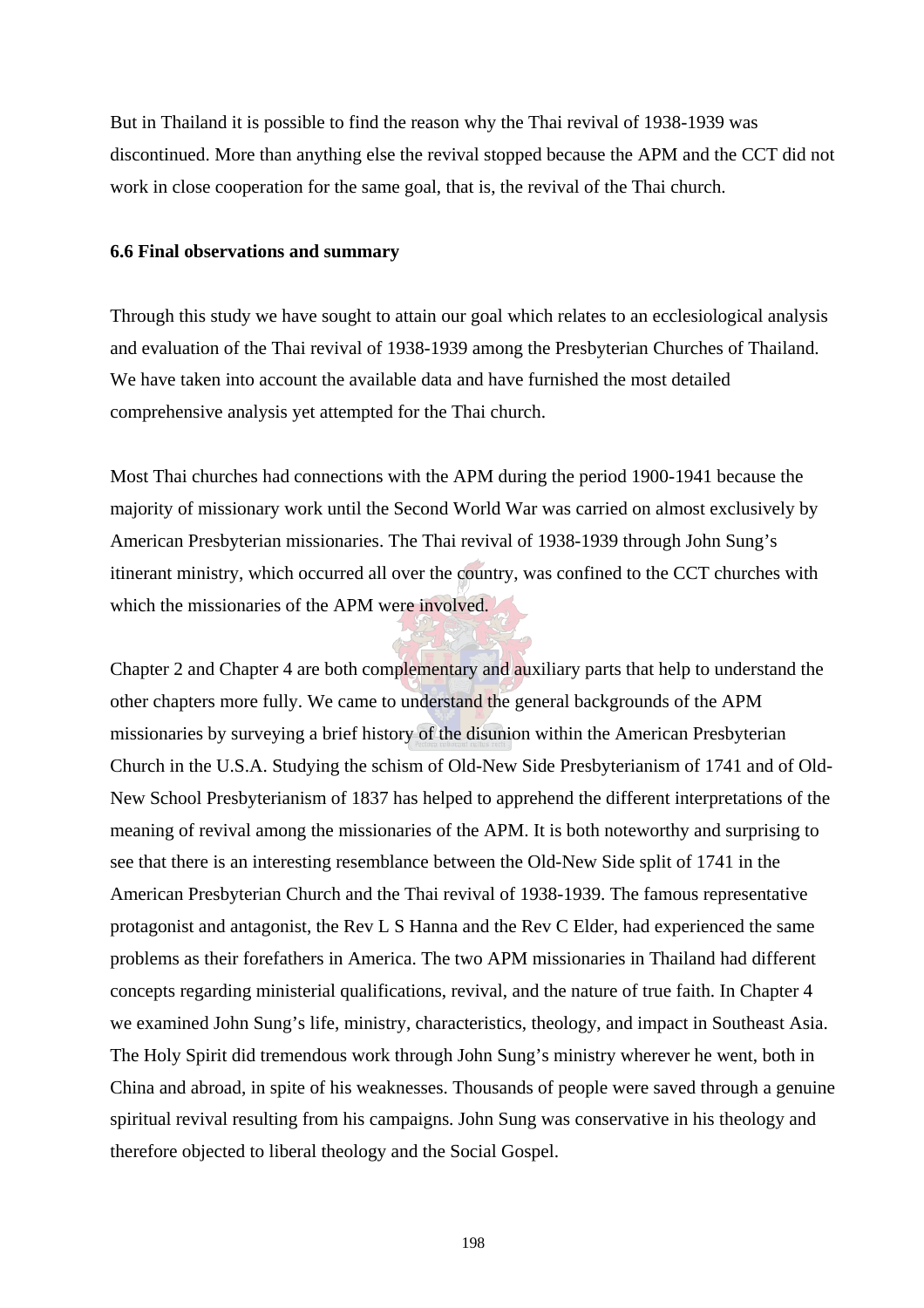The resultant fruit of John Sung's ministry was amazing in Thai church history, but it was meagre compared to the results of his work in other countries. Historical factors brought together the cohesive power of a nationalistic spirit which included almost blind devotion and allegiance to royalty. Socio-cultural factors contributed to create an integrated and unified culture which resisted Christianity most effectively. Their identification of Christianity as a foreigner's religion is still the most serious obstacle to acceptance of the gospel among contemporary Thai people as with their ancestors. Thai Theravada Buddhism amalgamated with Animism and Brahmanism and all three belief systems exist harmoniously without conflict. This can be understood within a holistic theology. The militaristic, economic, and cultural expressions of Buddhist nationalism affected the Chinese more than the Thai during John Sung's campaigns. We may conclude with caution that these social pressures contributed as positive factors to receptivity to the gospel.

Thai Protestantism has been a minority religion even though it has been present for more than 170 years. The APM missionaries from the PCUSA who were cooperating with the CCT were the largest group. The newly established national church in 1934 prepared the foundation for John Sung's ministry, through the forerunners of the revival movement. By investigating all related historical facts, we came to the conclusion that these antecedent revival movements which were the precursors of John Sung, were those which influenced and brought about the genuine spiritual revival of 1938-1939 through John Sung's campaigns. His campaigns of 1939 had a greater influence on the Thai church than the 1938 one. Even though his preaching style was not the same as that of the American missionaries, repentance, confession of sins, and a thirst for God's Word were witnessed to be, similar to those in the true historical spiritual revivals throughout the history of the church. His main emphasis was the cross of Jesus, evangelism and the Bible. The revival mainly impacted among those already professing Christ but it did not achieve a change in the structure of the church.

While the protagonists recognised the campaigns as genuine revival, the antagonists, on the other hand, did not accept that, not because of a theological discrepancy but because of certain external factors such as inaccurate rumours about John Sung, his critical attitude to the leaders of the mission and the church, and his different style of preaching. When we analyse John Sung's theology of revival, we begin to see the facts more clearly. His theology of revival was equivalent to the Old School Presbyterianism. He understood that man cannot create revival but only God the Holy Spirit can be the effective cause of it. However, he used the evangelistic methodologies of the New School Presbyterianism, such as using the invitation system and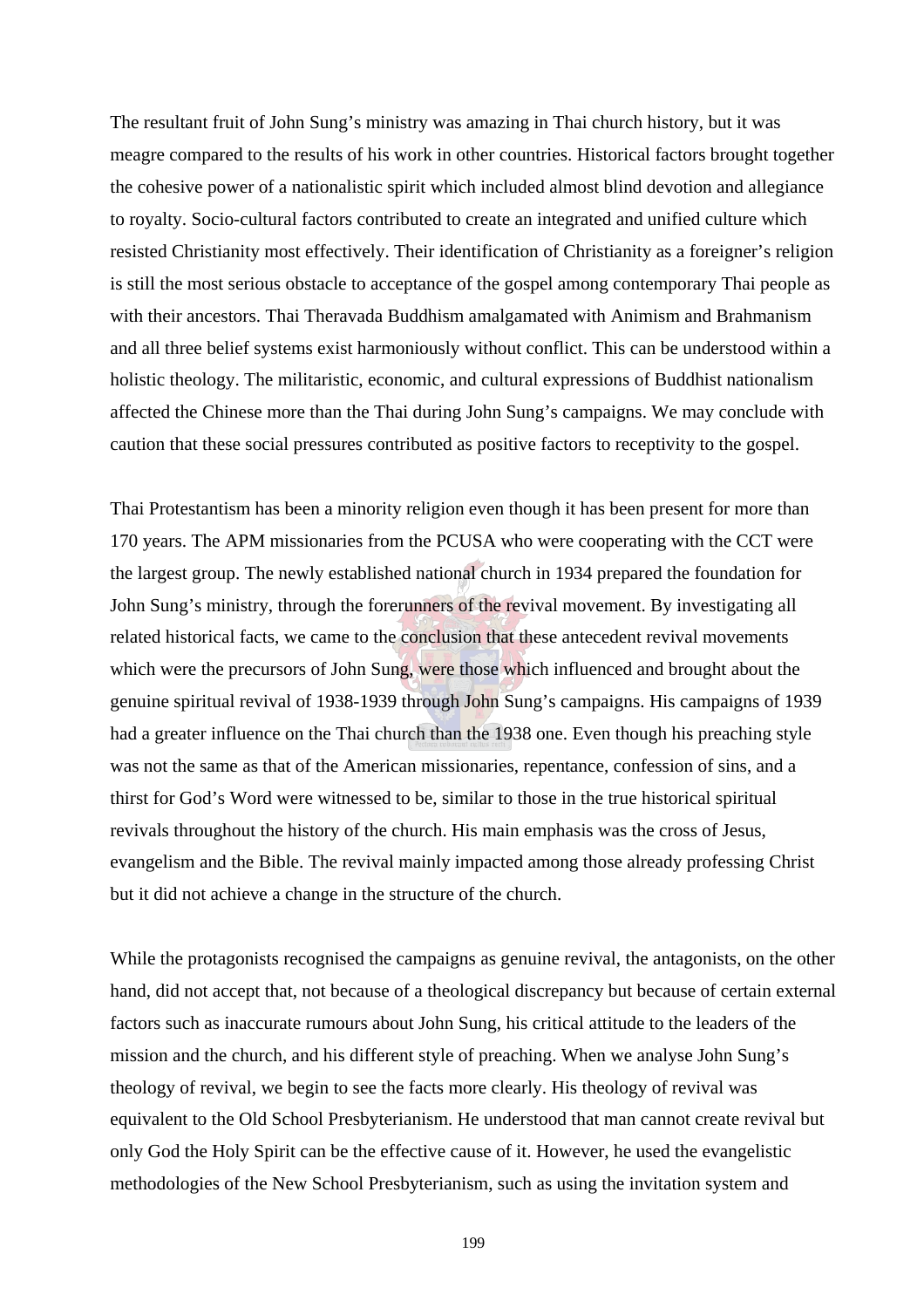counting the converts. The revival had both positive and negative results. The former outcomes related to a growing sense of responsibility and self-confidence of the church and its leaders, acceleration of numerical growth and the emergence of a spirit of evangelism. The latter consequences were the closing down of the McGilvary Theological Seminary for several years, through conflict within the church and the mission; decline of pastoral care especially among those who had been effected by the revival; and the emergence of a struggle for power among the Thai church leaders.

When the Thai supporters of the campaigns asked for the Bible College to be established, the problem of ministerial qualifications followed as it had in the American Presbyterian Church. The leaders of the APM were not willing to bypass these nonessential controversial issues. They lost a long-awaited golden opportunity to build a strong Thai church both quantitatively and qualitatively. Through an evaluation of John Sung's campaigns using the ecclesiology of the Westminster Confession of Faith, we found that the issue of division within the church had not been John Sung's original intention at all. The missionaries looked at the problems first, instead of grasping the chance of revival, because of their limitations or reservations resulting from various issues such as their love of tradition, their theological prejudices, and their lack of administrative ability. There was also the issue of an unbalanced mission strategy which was brought about by the preoccupation with social and educational work of the APM, and this aggravated the situation. Because of their wrong mission strategy, the mission failed to prepare mature Thai Christian leaders, which meant that there were not enough mature Thai Christians to help the new converts of the revival. Furthermore the missionaries and the Thai church leaders did not cooperate in the matter of the revival, and it was evident that there was a lack of harmony even among themselves. As a matter of course both the APM and the CCT missed grasping hold of the opportunity of the revival. Nevertheless John Sung's campaigns have important significance in Thai church history, because his ministry helped the Thai church stand firm during the hardship, resulting from the Buddhist nationalism of 1940-1941 and of the Second World War. Despite his weak points, God used his ministry greatly for the Thai church.

The greatest revival movement in Thai church history could not continue because of many reasons as we have shown above. Collaboration in the revival would not have been an easy matter. Yet the APM and the CCT should have aided one another toward one of the first objectives of the Thai church, namely, the revival of the church. The APM missionaries failed to learn from their past experience of two-hundred years earlier in their home country. The writer's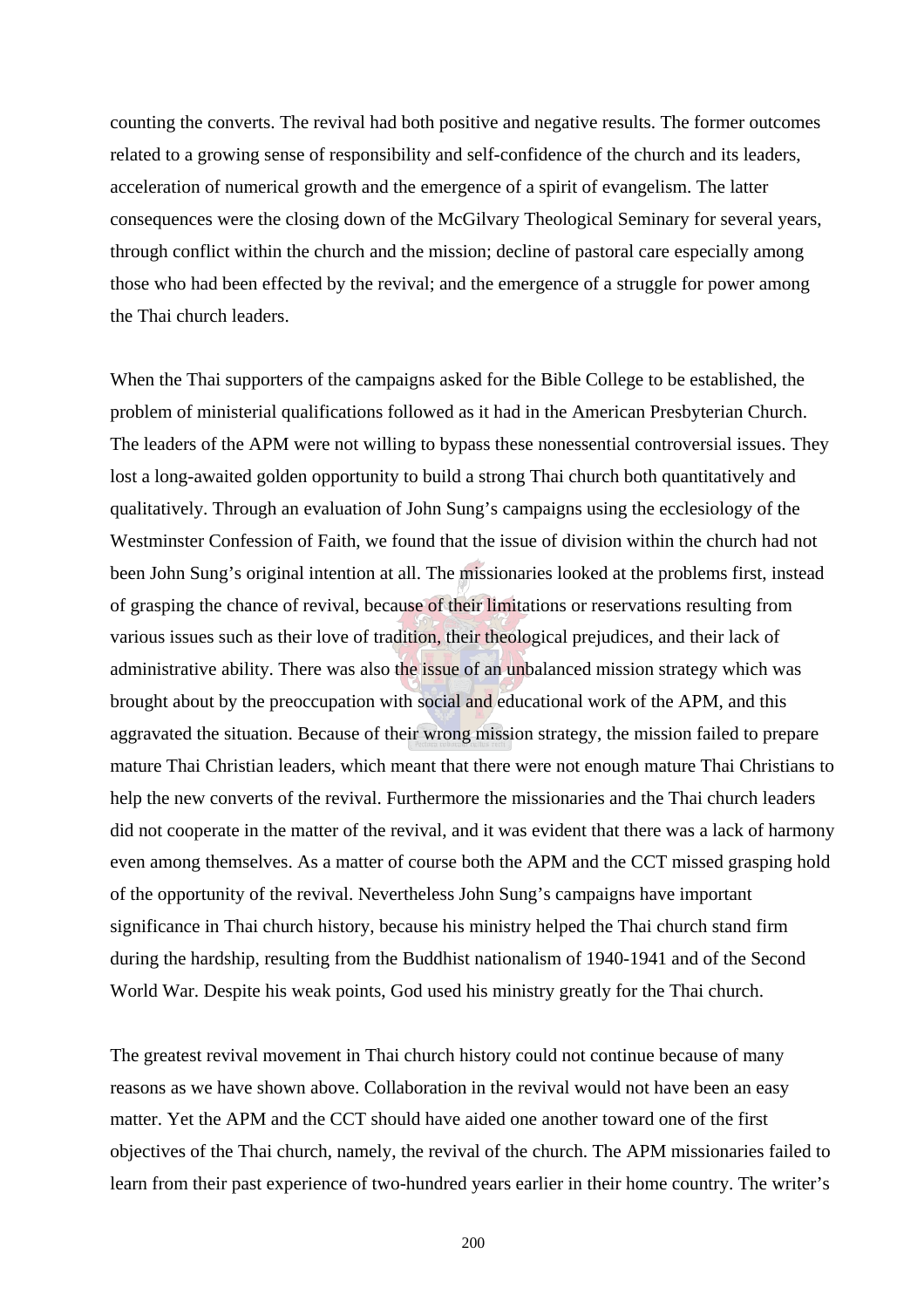intention in writing this thesis is that the contemporary Thai church and the missionaries may learn the lessons of the past, be instructed to have faith and be encouraged to pray for another revival in the Thai church in the near future. Only the Holy Sprit can help the Thai to see the truth of Jesus Christ. "Oh Lord, help them to realise their spiritual potential and experience revival again!"

Lastly, there are other areas of research that could be beneficial as a separate study, which this thesis could not consider. Among these are:

(i) Some other revival movements in Thai church history after the Thai revival of 1938-1939. (ii) Comparison between the Korean revival of 1907 and the Thai revival of 1938-1939 which took place among the same groups of missionaries of the PCUSA.

(iii) Research into how the missionaries and Thai church leaders interpreted and used Scripture within the revival movements and how they utilised the Bible as a basis for their theological arguments would also provide a very interesting study.

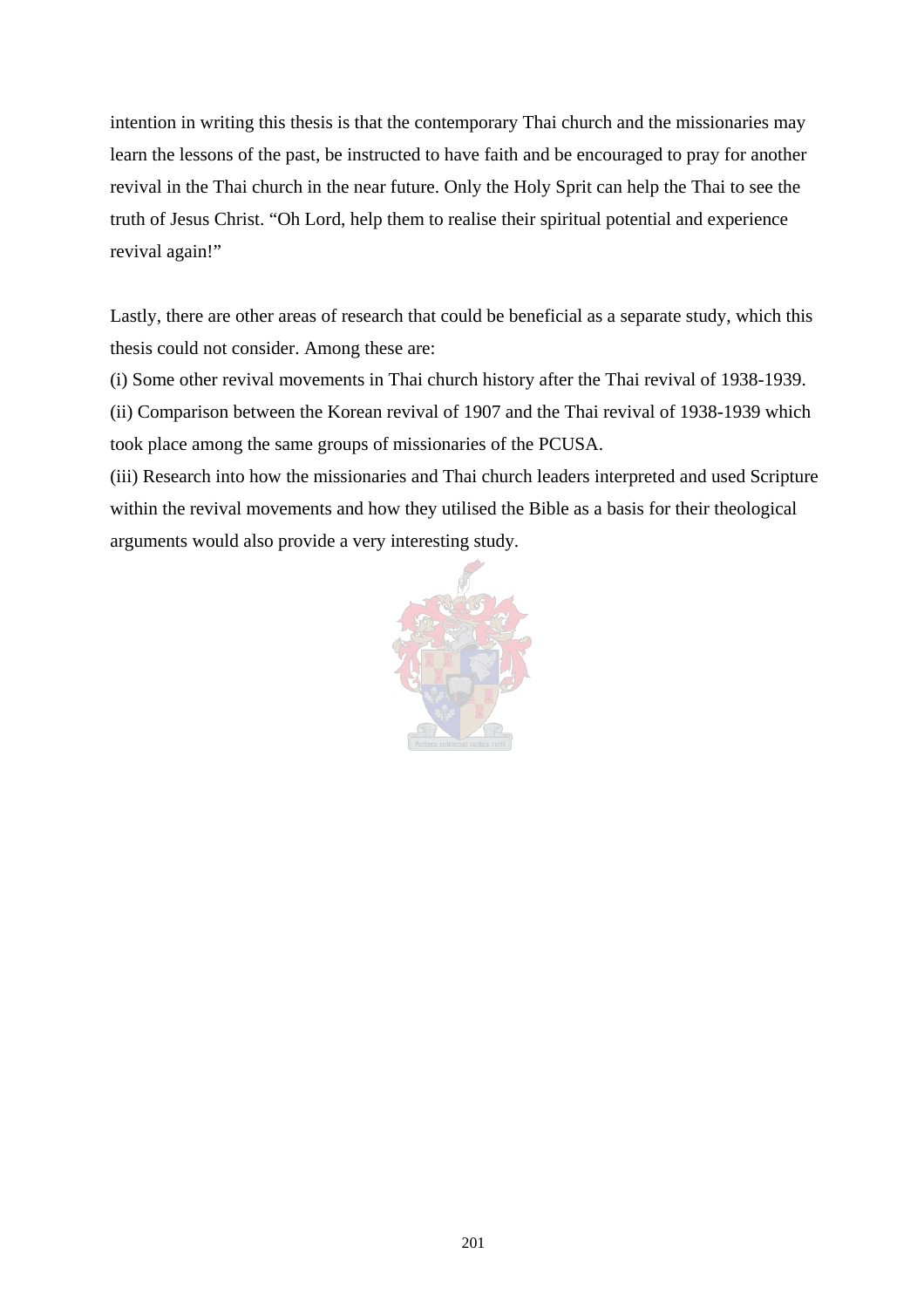## **BIBLIOGRAPHY**

\* Dates pertaining to the Buddhist Era have been changed to AD.

\* Where more than one letter was written to the same recipient in a single year, the date appears in parenthesis.

A convention symposium 1906. A convention symposium, in *The Laos News*, Vol. 3, No. 3, July. 30-32.

Ajharn, T (อาจหาญ, ทนง) 1939. Testimony from Nakorn Pathom (พะยานจาก นครปฐม), in *The* 

*Church News* (ขาวคริสตจักร), Vol. 10, January. 30-32.

Bangkok 1939. Bangkok, in *The Siam Outlook*, Vol. 10, No. 1, January. 6-15

Bangkok Station 1925. Bangkok Station, in *The Siam Outlook*, Vol. 4, No. 3, January. 66-82.

Bansiddhi, B (บัณสิทธ , บรรจบ) & Intaphantu, P (อินทะพันธุ, ประเสริฐ) 1939. Letter to P Eakin (พอล เอกิ้น).

Bassett, A 1939. Prayer changes things, in *The Siam Outlook*, Vol. 10, No. 4, October. 168-170.

Beckham, W A 2000. *Redefining revival: Biblical patterns for missions, evangelism and growth*. Houston, Texas: Touch Publications.

Beek, S V (ed) 1983. *M.R. Kukrit Pramoj: His wit and wisdom writings, speeches and interviews*. Bangkok, Thailand: Duang Kamol.

Bible Conference Bangkok: Some attendants 1939. Letter to the American Presbyterian Mission in Siam.

- Blair, W N & Hunt, B 1977. *The Korean Pentecost and the suffering which followed*. Edinburgh: The Banner of Truth Trust.
- Blanford, C E 1975. *Chinese churches in Thailand*. Bangkok, Thailand: Suriyaban Publishers.

Bosman, H L 2003. Interview with author. Stellenbosch, South Africa.

Bpromkarn, P 1941. Letter to the Christian citizens.

Bradly, J E & Muller, R A 1995*. Church history: An introduction to research, reference works, and methods*. Grand Rapids, Michigan: William B Eerdmans Publishing Company.

Breazeale, K [s a]. The English missionaries in Thailand. S l: Breazeale, printers.

Briggs, W A 1905. Another Laos Convention, in *The Laos News*, Vol. 2, No 4, October. 93-94.

Brown, L (ed) 1993. *The New Shorter Oxford English Dictionary: On historical principles*. Vol. 1. Oxford: Clarendon Press.

Buss, C A 1958. *Southeast Asia and the world today*. Princeton, New Jersey: D. Van Nostrand Company, Inc.

Calvin, J 1960. *Calvin: Institutes of the Christian Religion*. 2 vols McNeill, J T (ed). Philadelphia: The Westminster Press.

Campbell, D 1954. *The Lewis awakening 1949-1953*. Edinburgh: The Faith Mission.

Carre, E G (ed) [s a]. *Praying Hyde: A present day challenge to prayer*. London: Pickering & Inglis.

Chaiwan, S 1985. A study of the impact of Christian missions on Thai culture from the historical perspective (1662-1985). ThD thesis, The Graduate School of the Presbyterian College and Theological Seminary, Seoul (Korea).

Chaney, C L 1984. *Church planting at the end of the twentieth century*. Wheaton, Illinois: Tyndale House Publishers, Inc.

Choi, B S (최병섭) 1998. *Theologumenae Reformatarum Confessionis (*개혁파 신조서들의 신학 사상들*)*. Seoul(서울), Korea: Saesoon Publishing Co. (새순).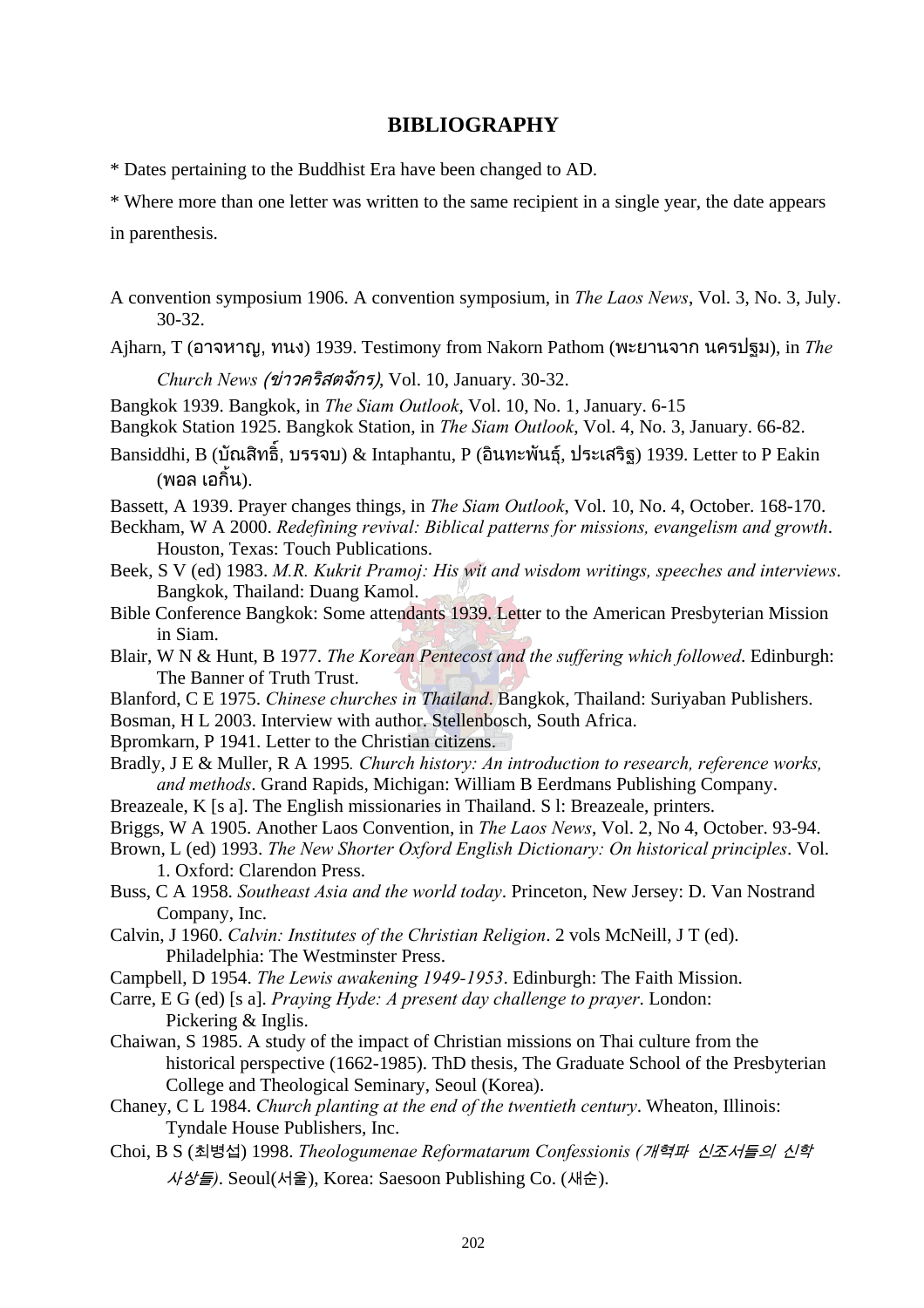Christians of Chiengmai 1939. Letter to P Eakin.

- Class III. Force list (Siam Mission) [s a]. Class III. Force list (Siam Mission). S l: s n.
- Collins, D G 1912a. Great awakening within the bounds of the Bethlehem Church, in *The Laos News*, Vol. 9, No. 2, April. 60-65.
- ------- 1912b. Large ingathering in the Bethlehem Church, in *The Laos News*, Vol. 9, No. 3, July. 88-90.
- Cort, E C 1940. Letter to Drs Leber & Ruland Hooper.
- Crooks, C H 1910. Signs of awakening, in *The Laos News*, Vol. 7, No. 2, May. 54-56.
- ------- [s a]. The imperative need of the Christian Church in Siam. S l: Crooks, printers.
- Crooks, F B 1906. An unexpected convention, in *The Laos News*, Vol. 3, No 1, January. 13-15.
- Darum, P (ดรุณนารถ, ประทุม**)** 2000**.** Interview with author. Nan, Thailand.
- Davis, J R 1993. *Poles apart?* Bangkok, Thailand: Kanok Bannasan (OMF Publishers).
- ------- 1997. *The path to enlightenment: Introducing Buddhism*. London: Hodder & Stoughton.
- Deininger, F W 1991. Folk Buddhism as a challenge in preaching the gospel in Thailand. MArts in missions, Columbia Biblical Seminary and Graduate School of Missions. Columbia, South Carolina (USA).
- DeNeui, P H 2002. *Contextualizing with Thai folk Buddhists*. S l: DeNeui, printers.
- Denman, K A 1904. A Laos Feast of Tabernacles, in *The Laos News*, Vol. 1, No 3, July. 62-65.
- Dodd, W C [1923]1996. *The Tai race, elder brother of the Chinese*. Bangkok, Thailand: White Lotus Press.
- Eakin, M A et al 1955. *The Eakin family in Thailand.* Bangkok, Thailand: Prachandra Press.
- Eakin, P 1939. Letter to C Elder.
- ------- 1944. Mission in Thailand: Survey of stations. Paper presented at Thailand Consultative Conference, New York.
- Eakin, P [s a]. *Eakin Papers*. Chiangmai, Thailand: Eakin, printers.
- Eakin, P A & Mitrakul, C 1940. Statistics of the Mission for the year ending March 31, 1939, in *The Record of Actions of the Siam Mission of the Presbyterian Church in the U.S.A*. *January-December 1939. Including the regular Meeting of the Mission at Bangkok, January 13-24, 1940.* 61-65. Bangkok: Boon Ruang, Printer & Publisher.
- Editorial 1939. Editorial, in *The Siam Outlook*, Vol. 10, No. 3, July. 113.
- Edwards, B H 1997. *Revival!: A people saturated with God*. County Durham, U.K.: Evangelical Press.
- Edwards, J [1741] 1984. *The distinguishing marks of a work of the Spirit of God*, in *Jonathan Edwards on revival*. Edinburgh: The Banner of Truth Trust.
- Edwards, J H 1999. Jonathan Edwards, in Hart, D G & Noll, M A (ed), *Dictionary of the Presbyterian & Reformed tradition in America,* 90-91. Downers Grove, Illinois: InterVarsity Press.
- Elder, C 1939a. Letter to P Eakin (31 August 1939).
- ------- 1939b. Letter to P Eakin (31 October 1939).
- ------- 1939c. Letter to P Eakin (19 December 1939).
- ------- 1940a. Letter to friends.
- ------- 1940b. Letter to P C Johnson.
- ------- 1941. Letter to the Board of Directors of McGilvary Theological Seminary.
- Ellinwood, F F 1896. Misions in Siam and Laos, in *The Missionary Review of the World*. May. 333-341.
- Excerpts from letters 1939. Excerpts from letters, in *The Siam Outlook*, Vol. 10, No. 3, July. 114-118.
- Farrington, A (ed) 2001. *Early missionaries in Bangkok: The Journals of Tomlin, Gutzlaff and Abeel 1828-1832*. Bangkok, Thailand: White Lotus Press.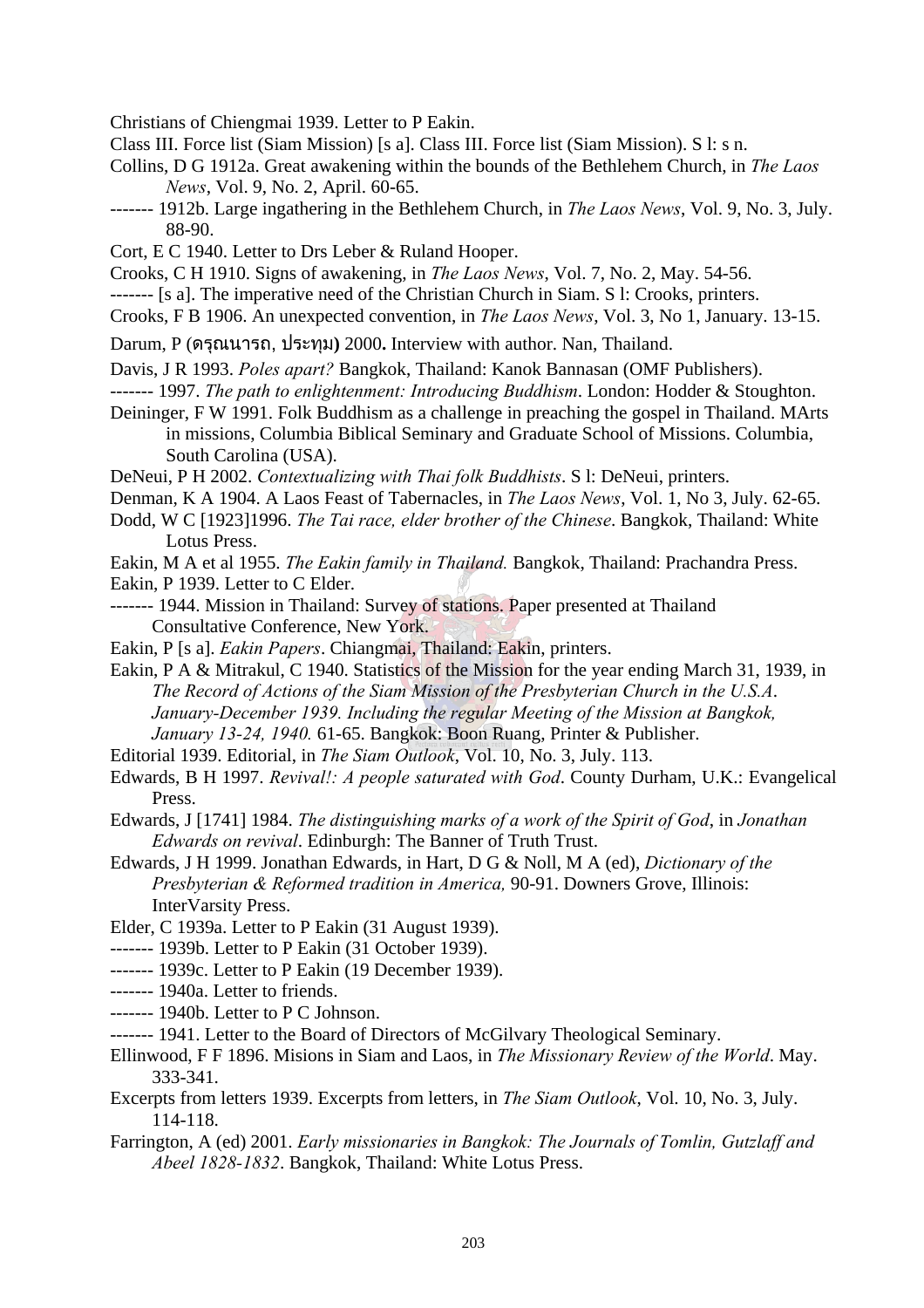- Ferguson, S B , Wright, D F & Packer, J I 1998. *New Dictionary of Theology*. Leicester, England: Inter-Varsity Press.
- Fitzmier, J R 1990. Old School Presbyterians, in Reid, D G et al (ed), *Dictionary of Christianity in America*, 842-843. Downers Grove, Illinois: InterVarsity Press.
- Fraser, M R 1990. New Measures, in Reid, D G et al (ed), *Dictionary of Christianity in America*, 817. Downers Grove, Illinois: InterVarsity Press.
- Froehlich, K 1991. Church history and the Bible, in *Lutheran Quarterly*, No. 5, Summer. 127- 142.
- Fuller, G 1939. Letter to L S Hanna.
- ------- 1941. Letter to the Executive Secretary and the Executive Committee.
- Fuller, P H 1932. The Siamo-Burmese-American Gospel Team in Siam, in *The Siam Outlook*, Vol. 8, No. 2, April. 66-68.
- Gitisarn, B 1936. A Chinese evangelist, in *The Siam Outlook*, Vol. 12, No. 3, July. 128-129.
- ------- (กิตติสาร, บุญมาก) 1979. Interview with C Hiranphant (OHT 73/79). Chiangmai, Thailand.
- Grudem, W 1994. *Systematic theology: An introduction to biblical doctrine*. Leicester, England: Inter-Varsity Press.
- Guelzo, A C 1990. New Side Presbyterians, in Reid, D G et al (ed), *Dictionary of Christianity in America*, 821. Downers Grove, Illinois: InterVarsity Press.
- ------- 1999. Old School Presbyterians, in Hart, D G & Noll, M A (ed), *Dictionary of the Presbyterian & Reformed tradition in America,* 180-182. Downers Grove, Illinois: InterVarsity Press.
- Gustafson, J W 1970. Syncretistic rural Thai Buddhism. MArts in missions, The Faculty of the School of World Mission and Institute of Church Growth, Fuller Theological Seminary, Pasadena, Los Angeles (USA).
- Hall, J H 1999. Westminster Confession of Faith, in Hart, D G & Noll, M A (ed), *Dictionary of the Presbyterian & Reformed tradition in America,* 276. Downers Grove, Illinois: InterVarsity Press.
- Hanna, L S 1926. Fourth annual retreat at Khun Than, in *The Siam Outlook*, Vol. 6, No. 1, July. 22-24.
- $--- 1939a$  Letter to C Elder.
- ------- 1939b. Letter to friends.
- ------- [s a]. *Evangelistic work in Siam*. Bangkok, Thailand: The Rajawongse Printing Works.
- Harding, W H (ed) 1913. *Revivals of religion: Lectures by Charles Grandison Finney*. London: Morgan and Scott Ld.
- Hardman, K J 1994. *Seasons of refreshing: Evangelism and revivals in America*. Grand Rapids, Michigan: Baker Books.
- Hart, D G 1999. Presbyterians and revivals, in Hart, D G & Noll, M A (ed), *Dictionary of the Presbyterian & Reformed tradition in America,* 216-218. Downers Grove, Illinois: InterVarsity Press.
- Harvey, P 1991. *An introduction to Buddhism: Teachings, history and practices*. Cambridge: Cambridge University Press.
- Hastings, A 1999. *The construction of nationhood: Ethnicity, religion and nationalism*. Cambridge, United Kingdom: Cambridge University Press.
- Heinze, R I 1982. *Tham Khwan: How to contain the essence of life. A socio-psychological comparison of a Thai custom*. Singapore: Singapore University Press.
- Heuser, F J 2000. Do Presbyterians really learn from anything from their history?, in *Journal of Presbyterian History*, Vol. 78, No 1, Spring. 103-108.
- Hiebert, P G 1988. *Anthropological insights for missionaries*. Grand Rapids, Michigan: Baker Book House.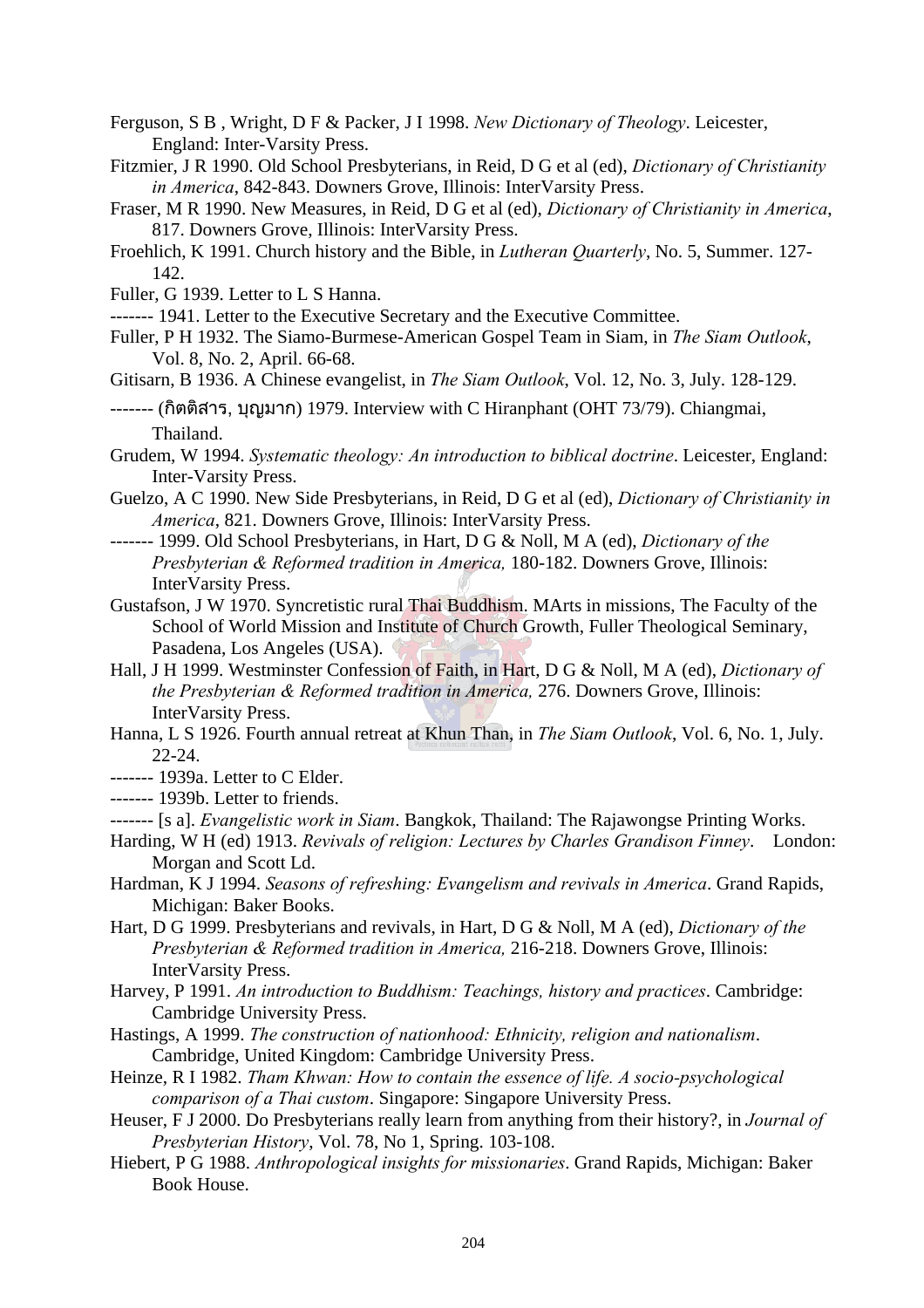------- [1994] 2002. *Anthropological reflections on missiological issues*. Grand Rapids, Michigan: Baker Books.

Hughes, P J 1989. *Proclamation and response: A study of the history of the Christian faith in Northern Thailand*. Chiangmai, Thailand: Payap University Archives, Payap University.

Humphreys, C [1962]1976. *A popular dictionary of Buddhism*. London: Curzon Press.

Interpretation of the statistics for Siam [s a]. Interpretation of the statistics for Siam. S l: s n.

Jaisuk, K (ใจสุข, คําด) 2000. Interview with author. Nan, Thailand. ี

- Johnson, A R [s a]. *Wrapping the good news for the Thai: Some suggestions for a contextualized presentation of the gospel in Thai society*. S l: Johnson, printers.
- Johnstone, P , Mandryk, J & Johnstone, R 2001. *Operation world: 21st century edition*. Cumbria, UK: International Research Office, WEC International.
- Jumsai, M L M 2000. *Popular history of Thailand*. Bangkok, Thailand: Chalermnit.
- Kaiser, W C 1999. *Revive us again: Biblical insights for encouraging spiritual renewal*. Nashville, Tennessee: Broadman & Holman Publishers.
- Kane, J H 1982. *A concise history of the Christian world mission: A panoramic view of missions from Pentecost to the present*. Grand Rapids: Baker Book House.
- Kanjacnatthiti, S (กาญจนัษฐิติ, สุพรรณี) 1964. The role of the missionaries in Thailand from the reign of King Rama III to the reign of King Rama V

(บทบาทของมิชันนารีในประเทศไทยตั้งแต่รัชกาลที่๓ ถึงรัชกาลที่๕ แห่งกรุงรัตนโกสินท).

MArts thesis, Department of History, Chulalongkorn University (จุฬาลงกรณมหาวิทยาลัย แผนกวิชาประวัติศาสตร), Bangkok (Thailand).

Kedourie, E 1970. *Nationalism in Asia and Africa*. New York: The World Publishing Company.

Kennedy, J 1968. *Asian nationalism in the twentieth century*. London: Macmillan.

- Keyes, C F 1987. Thai religion, in Eliade, M et al (ed), *The Encyclopedia of Religion*, New York: Macmillan Publishing Company, Vol. 14, 416-421.
- Kho, S 1999. Interview with author. Maesai, Thailand.
- Kilian, J 1993. *Form and style in theological texts: A guide for the use of the Harvard Reference System*. Pretoria: University of South Africa.
- Kim, H G 1998. Han Sangdong and Reformed spirituality in the Korean Presbyterian Church (1920-1970). ThD thesis, University of Stellenbosch (South Africa).
- Kim, H K (김홍구) 2000. *Introduction to Thai studies (*태국학 입문*).* Pusan (부산), Korea: Pusan University of Foreign Studies Press (부산외국어대학교 출판부).
- Kim, J W 1985. Third world mission-church relationship: A Korean-Thai model. D Miss thesis, Trinity Evangelical School, Deerfield, Illinois (USA).
- Kim, S I 1980. *The unfinished mission in Thailand: The uncertain Christian impact on the Buddhist heartland*. Seoul, Korea: East-West Centre for Missions Research & Development.
- Kim, S S 1997. A study of the biblical concepts of revival and the Pyeng Yang revival of 1907. ThD thesis, International Theological Seminary, Los Angeles (USA).
- Kirsch, A T 1981. Notes on Thai religion, in Central Thai Language Committee (ed), *Clues to Thai culture and to cross cultural adjustment, communication and innovation*, 146-163. Bangkok, Thailand: OMF.
- Kohn, H [1932]1969. *Nationalism and imperialism in the hither East*. New York: Howard Fertig.
- Komin, S 1991. *Psychology of the Thai people: Values and behavioral patterns*. Bangkok, Thailand: Research Center National Institute of Development Administration (NIDA).
- Koyama, K 1974. *Waterbuffalo theology*. London: SCM Press Ltd.
- Koydul, V 1990. The history and growth of the Church of Christ in Thailand: An evangelistic perspectives. MTh in Missiology thesis, Fuller Theological Seminary, School of World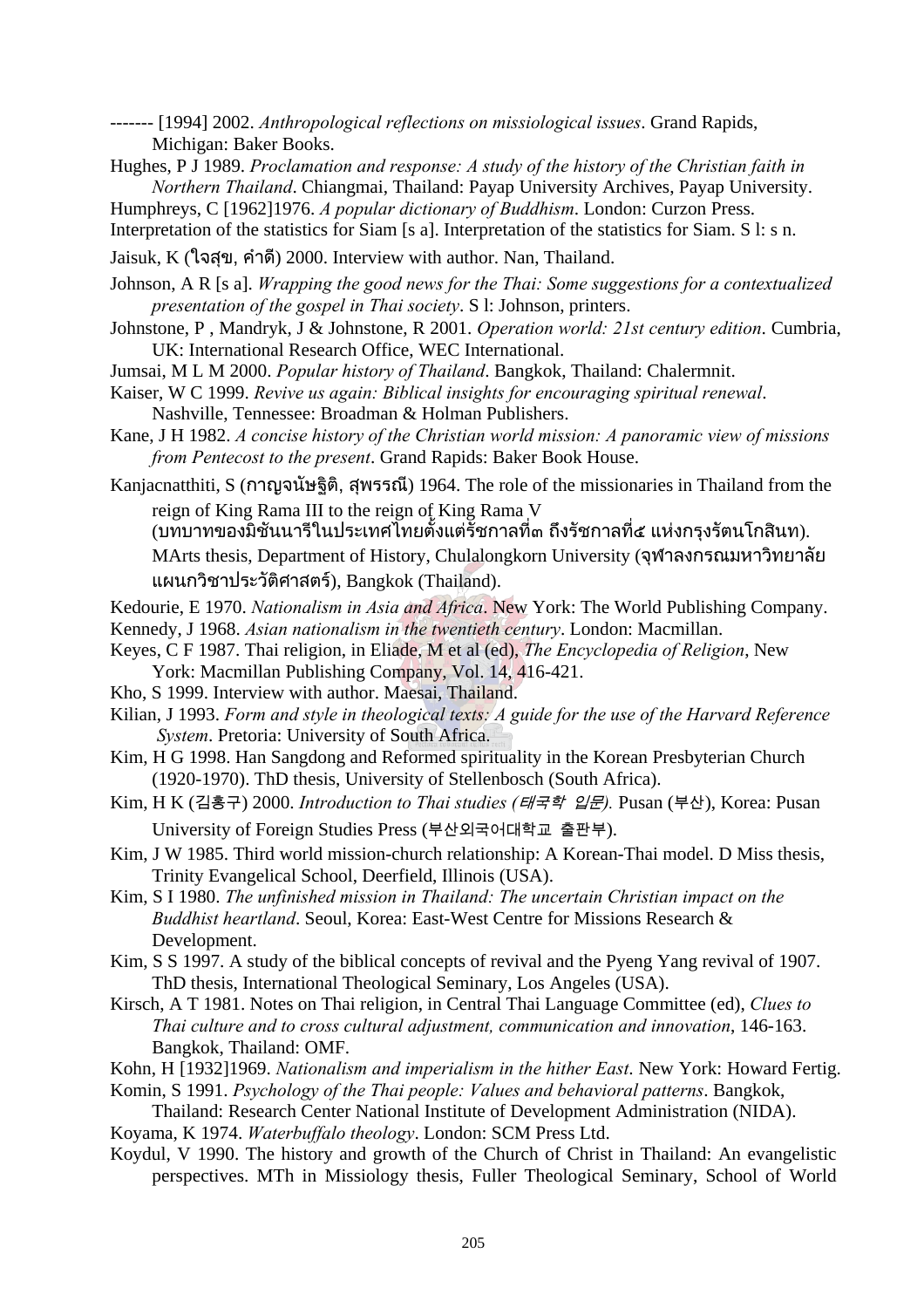Mission, Pasadena, Los Angeles (USA).

- Kraft, C H 1989. *Christianity with power: Your worldview and your experience of the supernatural*. Ann Arbor, Michigan: Servant Publications.
- Kromamun Bidyalabh, D N 1965. *A history of Buddhism in Siam*. Bangkok, Thailand: The Siam Society.
- Kusalasaya, K 2001. *Buddhism in Thailand: Its past and its present*. Bangkok, Thailand: Mental Health Publishing House.
- Lampang Station 1932. Lampang Station, in *The Siam Outlook*, Vol. 8, No. 1, January. 37-43.
- Lampang 1937. Lampang, in *The Siam Outlook*, Vol. 13, No. 1, January. 31-36.
- Landon, K P 1939. *Thailand in transition: A brief survey of cultural trends in the five years since the revolution of 1932*. Chicago, Illinois: The University of Chicago Press.
- Lawson, J G (ลอวสัน, เจ. กิลคริสต) 1966. *Deeper experiences of famous Christians (*ประสพการณของคริสเตียนคนสําคัญ*)*. Bangkok (กรุงเทพๆ), Thailand: Charansnitwongse Press (โรงพิมพจรัลสนิทวงศ).
- Lee, K U (ลี. เคียว อค) 1996. The promulgation of Christianity and the response of native people in South-East Asia 1551-1990

(การเผยแพร่ศาสนาคริสต์กับการตอบสนองของชาวพื้นเมืองในเอเชียตะวันออกเฉียงใต้ระหว่ าง ค.ศ.1551-1990). MArts thesis, Faculty of Arts, Thammasaat University (มหาวิทยาลัยธรรมศาสตร์คณะศิลปศาสตร์), Bangkok (Thailand).

- Lee, M J (이문장) 2002. Breaking away from the Western image of Christianity (기독교 이미지의 탈서구화), in *The Ministry & Theology (*목회와 신학*)*, January, 48-57
- Lingle, W L & Kuykendall, J W 1978. *Presbyterians: Their history and beliefs*. Atlanta: John Knox Press.
- Liu, Y L (劉翼凌) (ed) 1982. *Anecdotes and sayings of John Sung (*宋尙節言行錄*)*. Hong Kong (香港): China Alliance Press (宣道出版社).
- Lloyd-Jones, D M 1972. *Preaching and preachers*. Grand Rapids, Michigan: Zondervan Publishing House.
- ------- 1986. *Revival: Can we make it happen?* Hants, UK: Marshall Pickering.
- ------- 1987. *The Puritans: Their origins and successors*. Edinburgh: The Banner of Truth Trust.
- Loetscher, L A 1978. *A brief history of the Presbyterians*. 4<sup>th</sup> ed. Philadelphia: The Westminster Press.
- Logan, S T 1999. Gilbert Tennent, in Hart, D G & Noll, M A (ed), *Dictionary of the Presbyterian & Reformed tradition in America,* 257-258. Downers Grove, Illinois: InterVarsity Press.
- Longfield, B J 1991. *The Presbyterian Controversy: Fundamentalists, Modernists, and Moderates*. New York: Oxford University Press.
- Lord, D C 1969. *Mo Bradley and Thailand*. Grand Rapids, Michigan: William B Eerdmans Publishing Company.
- Lorgunpai, S 1995. World lover, world leaver: The book of Ecclesiastes and Thai Buddhism. PhD thesis, The Faculty of Divinity, New College, University of Edinburgh. Edinburgh (UK).
- Lovelace, R F 1979. *Dynamics of spiritual life: An evangelical theology of renewal*. Downers Grove, Illinois: Inter-Varsity Press.
- Lyall, L T [1954] 1965. *John Sung*. London: China Inland Mission Overseas Missionary Fellowship.
- ------- 1985. *God reigns in China*. London: Hodder and Stoughton.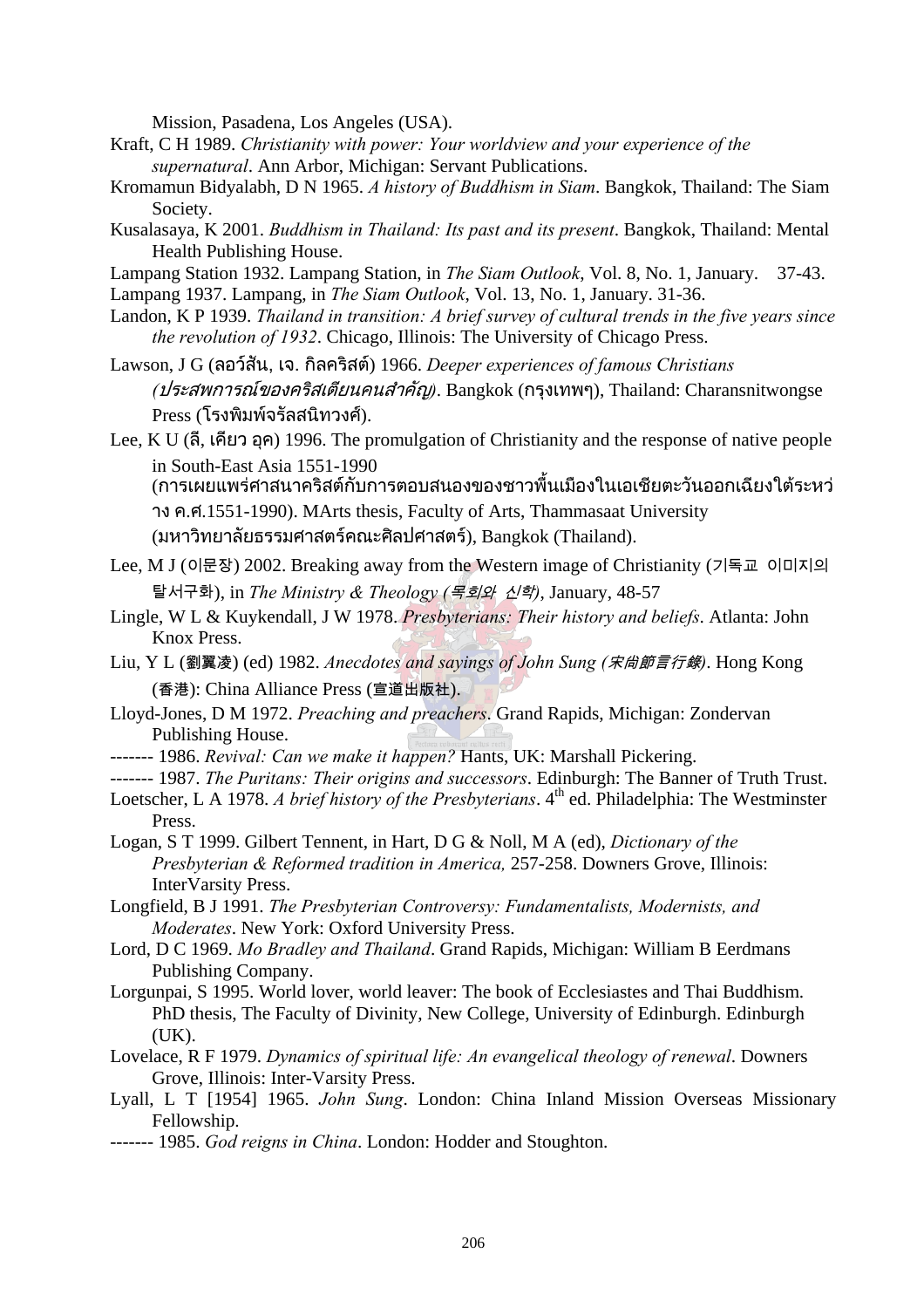- Mäkelä, J 2000. *Khrischak Issara: The independent churches in Thailand, their historical background, contextual setting, and theological thinking.* Åbo, Finland: Åbo Akademi University Press.
- Marks, B & Mewhinney, S 1981. *Awakening in Asia*. San Bernardino, CA: Here's Life Publishers.
- Marsden, G M & Longfield, B J 1990. Fundamentalist-Modernist controversy, in Reid, D G et al (ed), *Dictionary of Christianity in America*, 466-468. Downers Grove, Illinois: InterVarsity Press.
- McConnell, C D 2000. Third World, in Moreau, A S et al (ed), *Evangelical Dictionary of World Missions*, Grand Rapids, Michigan: Baker Books, 955-956.
- McCord, M C 1926. Life at the Bible school, in *The Siam Outlook*, Vol. 5, No. 4, April. 140-141.
- McFarland, B 1937. The Second General Assembly, in *The Siam Outlook*, Vol. 13, No. 3, July. 123-128.
- McFarland, G B (ed) [1928] 1999. *Historical sketch of Protestant missions in Siam 1828- 1928*. Bangkok, Thailand: White Lotus.

McGavran, D A 1980. *Understanding church growth*. Grand Rapids, Michigan: William B Eerdmans Publishing Company.

- McGilvary, D 1894. Siam and Laos, Malaysia, unoccupied field, Buddhism, in *The Missionary Review of the World*. May. 373-377.
- ------- 1912. *A half century among the Siamese and the Lao: An autobiography*. New York: Fleming H Revell Company.
- McKean, J W 1907. The Me Dawk Deng Convention, in *The Laos News*, Vol. 4, No. 2, April. 45-48.
- McKim, D K 1996. *Westminster Dictionary of Theological Terms*. Louisville, Kentucky: Westminster John Knox Press.
- Meakin, E B 1896. Gospel work in Siam, in *The Missionary Review of the World*, Vol. 9 New Series & Vol. 19 Old Series, January. 43-46.
- Meeting of North Laos Presbytery 1909. Meeting of North Laos Presbytery, in *The Laos News*, Vol. 6, No. 2, May. 59-60.
- Mejudon, N 1997. Meekness: A new approach to Christian witness to the Thai people. DMiss thesis, Faculty of the E Stanley Jones School of World Mission and Evangelism, Asbury Theological Seminary, Kentucky (USA).
- Miller, E S 1981. The Christian missionary: Agent of secularization, in Central Thai Language Committee (ed), *Clues to Thai culture and to cross cultural adjustment, communication and innovation*, 70-75. Bangkok, Thailand: OMF.
- Mole, R L 1973. *Thai values and behavior patterns*. Ruthland, Vermont: Charles E Tuttle Company.
- Moorhead, J H 2000. The "Restless Spirit of Radicalism": Old School fears and the schism of 1837, in *Journal of Presbyterian History*, Vol. 78, No 1, Spring. 19-33.
- Mouton, E 2003. Interview with author. Stellenbosch, South Africa.
- Murray, I H 1990. *David Martyn Lloyd-Jones: The fight of faith 1939-1981*. Edinburgh: The Banner of Truth Trust.
- ------- 1994. *Revival and revivalism*: *The making and marring of American evangelicalism 1750- 1858*. Edinburgh: The Banner of Truth Trust.
- ------- 1998. *Pentecost—Today?: The biblical basis for understanding revival*. Edinburgh: The Banner of Truth Trust.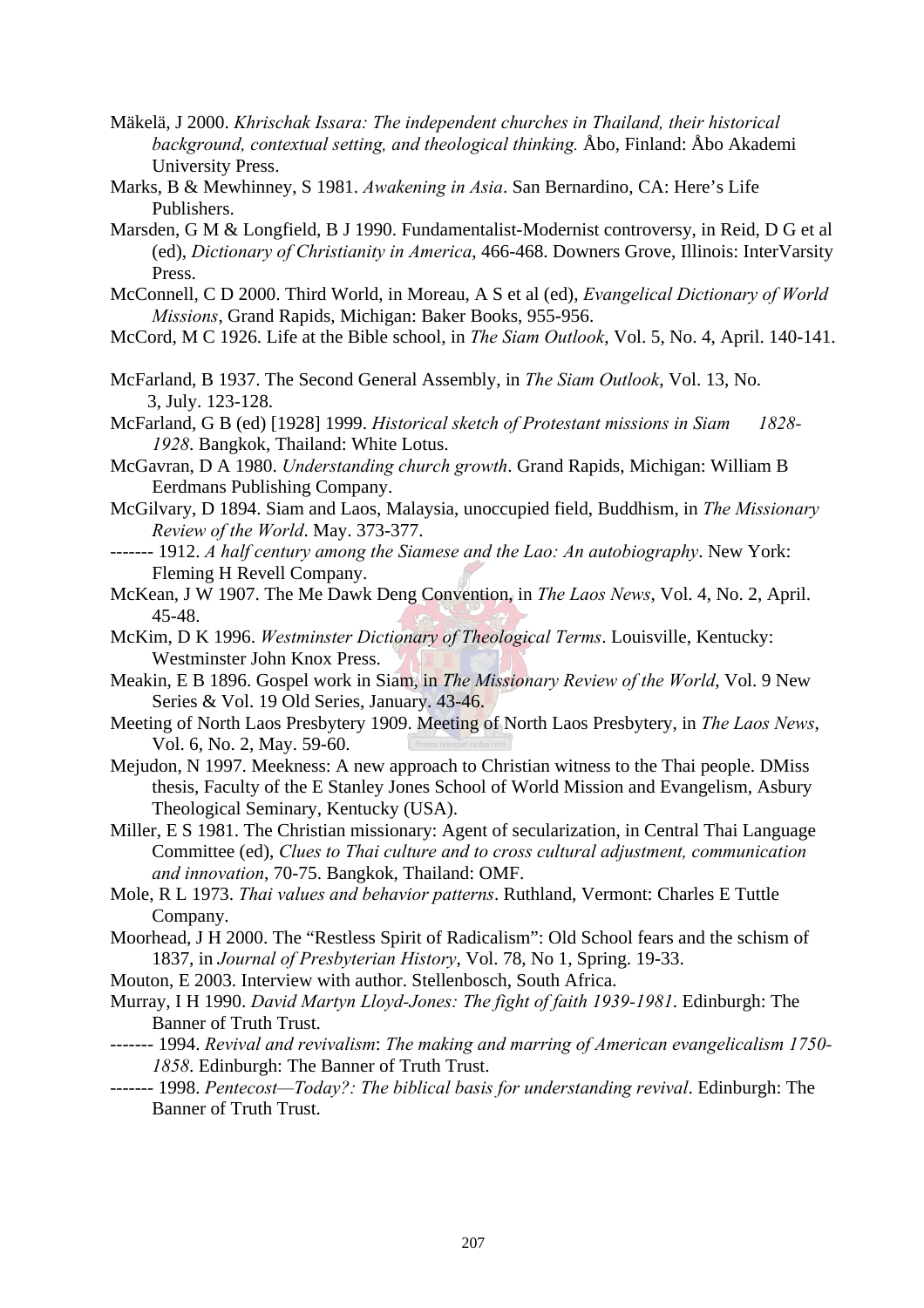- Nishimoto, R (นิชิโม, โรเบิรต) 1996. *History of Pentecostals and Charismatics in Thailand 1946-1996 (*ประวัติเพ็นเทคอส และคาริสเมติกในประเทศไทย *1946-1996).* Bangkok (กรุงเทพๆ) , Thailand: Prachumthong Printers (ประชุมทองการพิมพ).
- O.M.F. (โอ.เอ็ม.เอฟ.) 1962. *Dr Sung still speaks (*ดร.ซงยังพูดอยู*)*. Bangkok (กรุงเทพๆ), Thailand: Charansnitwongse Press (โรงพิมพจรัลสนิทวงศ)
- Orr, J E 1981. *The re-study of revival and revivalism*. Pasadena, Los Angeles: Fuller Theological Seminary.
- Other evangelistic activities 1926. Other evangelistic activities, in *The Siam Outlook*, Vol. 5, No. 3, January. 57-67.
- Palmer, M et al 2002. *The Times world religions*. London: Times Books.
- Panikkar, K M 1970. *Asia and western dominance: A survey of the Vasco Da Gama Epoch of Asian history 1498-1945*. London: George Allen & Unwin Ltd.
- Park, D B 1905. The first Christian Convention in Nan, in *The Laos News*, Vol. 2, No 3, July. 48-50.
- Park, Y K (박용규) 2000. *The great revivalism in Korea: Its history, character, and impact 1901- 1910 (*평양대부흥운동*)*. Seoul (서울), Korea: Word of Life Books (생명의말씀사).
- Personal and Otherwise 1907. Personal and Otherwise, in *The Laos News*, Vol. 4, No. 1, January. 4.
- ------- 1912. Personal and Otherwise, in *The Laos News*, Vol. 9, No. 2, April. 37-50.
- ------- 1913. Personal and Otherwise, in *The Laos News*, Vol. 10, No. 1, January. 15-16.
- Petchsongkram, W 1975. *Talk in the shade of the Bo tree: Some observations on communicating the Christian faith in Thailand*. Bangkok, Thailand: Thai Gospel Press.
- Phantuphong, D (พันธุพงศ, ดวงชื่น) 1934. News of Hooei Rai Church (ขาวคริสตจกรั หวยไรแพร ), Phrae, in *The Church News (* ขาวคร ิสตจักร *)*, Vol. 4, October. 61-64.
- Phantuphong, T (พันธุพงศ, ทองคํา) 1933. House Party ceremony in Phrae Province (พิธีเฮาสปารตี้ที่จังหวัดแพร), in *The Church News (* ขาวครสตจ ิ ักร *)*, Vol. 5, November. 27- 30.
- Phetchaburi Station 1931. Phetchaburi Station, in *The Siam Outlook*, Vol. 7, No. 1, January. 16- 20.
- Phillips, H P 1966. *Thai peasant personality: The patterning of interpersonal behavior in the village of Bang Chan*. Berkeley and Los Angeles: University of California Press.
- Phuttharaksa, S 1981. Thai history lecture, in OMF Central Thai Language Committee (ed), *Clues to Thai culture and to cross cultural adjustment, communication and innovation,*  214-229. Bangkok, Thailand: OMF.
- Pongsanoi, M (พงศ์น้อย, เมียน) 1999. Interview with author. Chiangmai, Thailand.
- Pongsanoi, S 1938a. Letter to Mrs G Fuller.
- ------- 1938b. Letter to P Eakin.
- ------- (พงศนอย, สุข) 1939. The Voice of Trang Church (เสียงคริสตจักรตรัง), in *The Church* 
	- *News* (ขาวคริสตจักร), Vol. 10, January. 17-23.
- ------- (พงศนอย, สุข) 1968. *An amazing vision: the biography of John Sung* (นิมิตรประหลาด: ชีวประวัติของดร. โยฮัน ซง). Bangkok (กรุงเทพๆ), Thailand: Prasert Bookstore (ประเสริฐบรรณาคาร).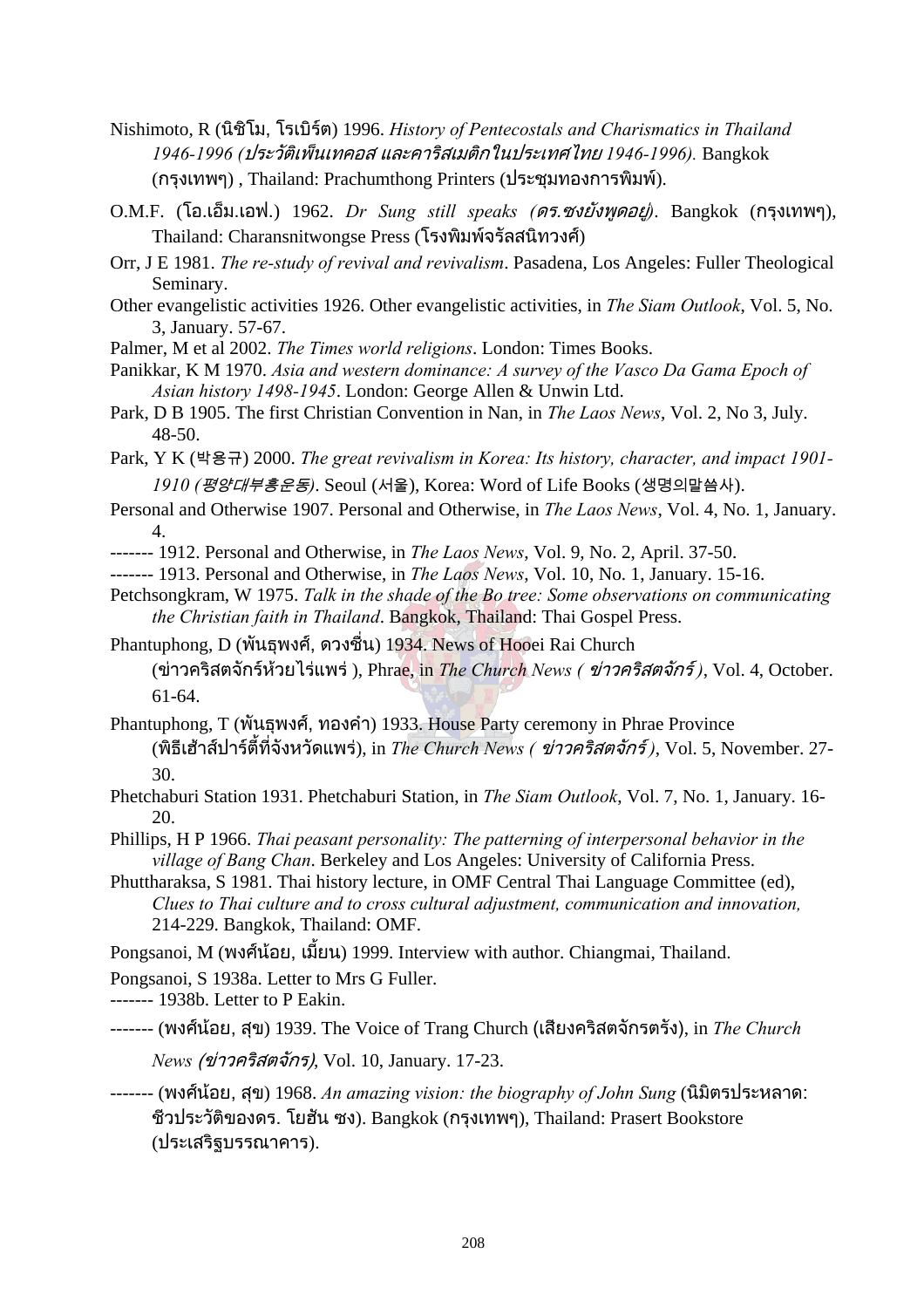Pongudom, P (พงศอุดม, ประสิทธ ิ์) 1984. *The history of the Church of Christ in Thailand* 

*(*ประวัติศาสตรสภาคริสตจักรในประเทศไทย*).* Bangkok (กรุงเทพๆ), Thailand: Chuanphim

```
Publisher (โรงพิมพ์ชวนพิมพ์).
```
------- 1996. *Nantaburi Srinakhon Nan: History of Society and Christianity (*นันทบุรีศรีนครนาน: ประวัติศาสตร สังคม และคริสตศาสนา*)*. Chiangmai (เชียงใหม), Thailand: History

Department of the Church of Christ in Thailand (ฝายประวัติศาสตร สภาคจ.ในประเทศไทย).

- Prebish, C S 1988. Buddhism, in Lippy, C H & Williams, P W (ed), *Encyclopedia of the American religious experience: Studies of traditions and movements*, Vol. 2, 669-682. New York: Charles Scriber's Sons.
- Prichakul, C (ปรีชากุล, ชลิต**)** 1985. Interview with C Hiranphant (OHT 7/85). Trang, Thailand.
- Rheenen, G V 1991. *Communicating Christ in animistic contexts*. Grand Rapids, Michigan: Baker Book House.
- Riss, R M 1988. *A survey of 20<sup>th</sup>-century revival movements in North America*. Peabody, Massachusetts: Hendrickson Publishers.
- Roberts, Richard Owen 1991. *Revival!* Wheaton, Illinois: Richard Owen Roberts, Publishers.
- Ross, M F 2000. *Prelude to revival: Disenculturating the church in preparation for renewal using the principles and promises of Isaiah 56-66.* A seminar delivered by Michael F Ross twenty-eighth PCA General Assembly, June 20, 2000.
- Roxborogh, J 2000. Two-Thirds World, in Moreau, A S et al (ed), *Evangelical Dictionary of World Missions*, Grand Rapids, Michigan: Baker Books, 975-976.
- Rungrueangwong, B (รุงเรืองวงศ, บุญมี) 1979. Interview with C Hiranphant (OHT 14/74). Chiangmai, Thailand.
- Schubert, W E 1976. *I remember John Sung*. Singapore: Far Eastern Bible College Press.
- Seigle, A G 1939. Editorial, in *The Siam Outlook*, Vol. 10, No. 4, October. 163.
- Seigle, J Y 1939. Annual reports committee, in *The Record of Actions of the Siam Mission of the Presbyterian Church in the U.S.A*. *January-December 1938*, 51-55. Bangkok, Thailand: Boon Ruang, Printer & Publisher.
- Schubert, W E 1976. *I remember John Sung*. Singapore: Far Eastern Bible College Press.
- Shenk, W R 1990. Church Growth Movement, in Reid, D G et al (ed), *Dictionary of Christianity in America*, 271-272. Downers Grove, Illinois: InterVarsity Press.
- Shin, H S 1990. *The thought and life of Hinayana Buddhism*. Bangkok, Thailand: Kanok Bannasan (OMF Publishers).
- Siam, a Presbyterian responsibility [s a]. Siam, a Presbyterian responsibility. S l: s n.
- Siam missionary personnel [s a]. Siam missionary personnel. S l: s n.
- Simpson, J A & Weiner, E S C 1989. *Oxford English Dictionary*. 2<sup>nd</sup> ed. Vol. 13. Oxford: Clarendon Press.
- Singhanetra, J 1939a. Chiangmai participated, in *The Siam Outlook*, Vol. 10, No. 4, October. 164-167.
- ------- (สิงหเนตร, จินดา) 1939b. The new revival of Dr John Sung (การฟนในใหมแหง ดร.โยฮัน ซง), in *The Church News (*ขาวคริสตจักร*)*, Vol. 8. August. 25-27.
- ------- 1939c. The work and results of the Chiengmai witnessing bands, in *The Siam Outlook*, Vol. 10, No. 4, October. 172-174.
- ------- 1939d. Letter to P Eakin (22 August 1939).
- ------- 1939e. Letter to P Eakin (20 September 1939).
- ------- (สิงหเนตร, จินดา) 1979. Interview with C Hiranphant (OHT 9/79). Chiangmai, Thailand.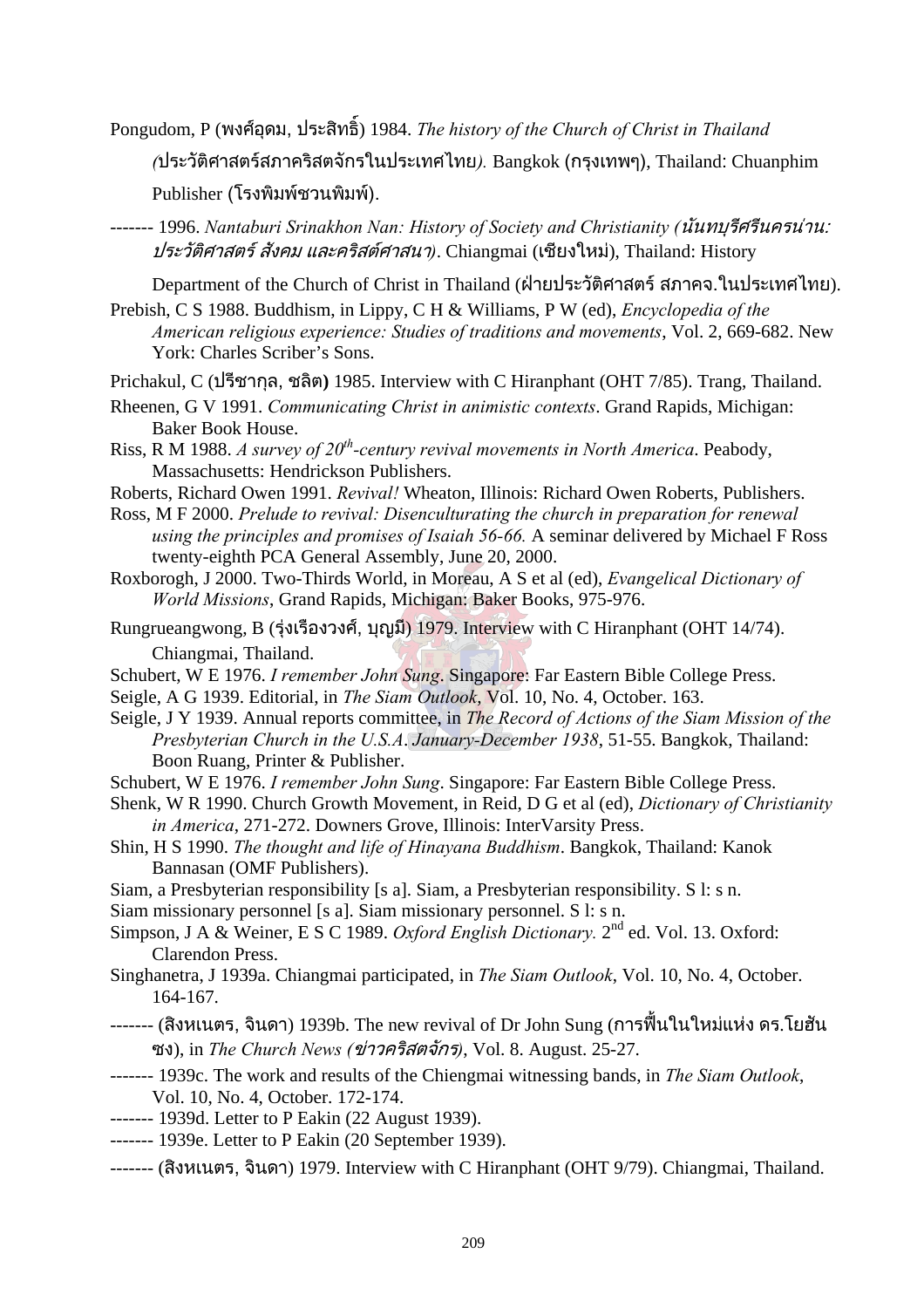Skinner, G W 1957. *Chinese society in Thailand: An analytical history*. Ithaca, New York: Cornell University Press.

Smith, A G 1977. *Strategy to multiply rural churches*. Bangkok, Thailand: O.M.F. Publishers.

- ----- 1982. *Siamese gold. A history of church growth in Thailand: An interpretative analysis 1816-1982.* Bangkok: Kanok Bannasan.
- ------- 2001. *Buddhism through Christian eyes*. Littleton, CO: Overseas Missionary Fellowship (USA) Inc.
- Smylie, J H 1996. *A brief history of the Presbyterians*. Louisville, Kentucky: Geneva Press.
- South-East Asia 1940. South-East Asia, in *The International Review of Mission*, Vol. 29, 23-25.
- ------- 1941. South-East Asia, in *The International Review of Mission*, Vol. 30, 23-28.
- ------- 1942. South-East Asia, in *The International Review of Mission*, Vol. 31, 20-22.
- ------- 1947. South-East Asia, in *The International Review of Mission*, Vol. 36, 17-21.
- Starling, L 1911. Rev Daniel McGilvary, D. D., in *The Laos News*, Vol. 8, No 4, October. 113- 116.
- Stout, H S 1990a. New Lights, in Reid, D G et al (ed), *Dictionary of Christianity in America*, 816-817. Downers Grove, Illinois: InterVarsity Press.
- ------- 1990b. Old Lights, in Reid, D G et al (ed), *Dictionary of Christianity in America*, 841. Downers Grove, Illinois: InterVarsity Press.
- Sung, J 1977. *My testimony: The autobiography of Dr John Sung*. tr by Z Symonds. Hong Kong: Living Books For All.
- ------- 1995a. *The diaries of John Sung: An autobiography*, tr by S L Sheng. Michigan: Sheng, printers.
- ------- 1995b. *The diary of his spiritual life of Dr John Song (*靈歷集光*:* 主僕宋尙節博士的日記摘抄*),*  ed by L T Song (利未). Hong Kong (香港): Eng Yu Evangelistic Mission (恩雨出版部).
- ------- [s a]. *40 John Sung revival sermons*, 8 vols. tr by T Tow. Singapore: Far Eastern Bible College Press.
- Suriyakham, S K 1932. Siamo-Burmese Gospel Team, in *The Siam Outlook*, Vol. 8, No. 2, April. 64-66.
- Swanson, H R (ed) 1982. *To what extent?: Incarnation and the Thai context*. Chiangmai, Thailand: Manuscript Division, Payap College.
- ------- 1984. *Khrischak muang nua: A study in Northern Thai church history*. Bangkok, Thailand: Chuan Printing Press.
- ------- 1991. *Towards a clean church: A case study in nineteenth-century Thai church history*. Chiangmai, Thailand: Office of History, Church of Christ in Thailand.
- ------- (สวอนสัน, เฮอรเบิท.อาร.) 1995. *History of the pastoral care of the church: Church of*

*Christ in Thailand, Draft Version (*ประวัติศาสตรการอภิบาลคริสตจักร: *สภาคริสตจักรในประเทศไทย ฉบับร่าง*). Chiangmai (เชียงใหม่), Thailand: History

Department of the Church of Christ in Thailand (ฝายประวัติศาสตร สภาคจ.ในประเทศไทย). ------- 2002. Interview with author. Chiangmai, Thailand.

- Swearer, D K 1987. Buddhism in Southeast Asia, in Eliade, M et al (ed), *The Encyclopedia of Religion*, New York: Macmillan Publishing Company, Vol. 2, 385-400.
- Sweet, W W 1965. *Revivalism in America: Its origin, growth and decline*. Gloucester, Mass. : Peter Smith.
- Syamananda, R 1988. *A history of Thailand*. Bangkok, Thailand: Chulalongkorn University.
- Tambiah, S J 1970. *Buddhism and the spirit cults in North-East Thailan*d. Cambridge: The University Press.
- Terwiel, B J 1991. *A window on Thai history*. Bangkok, Thailand: Duang Kamol Book House.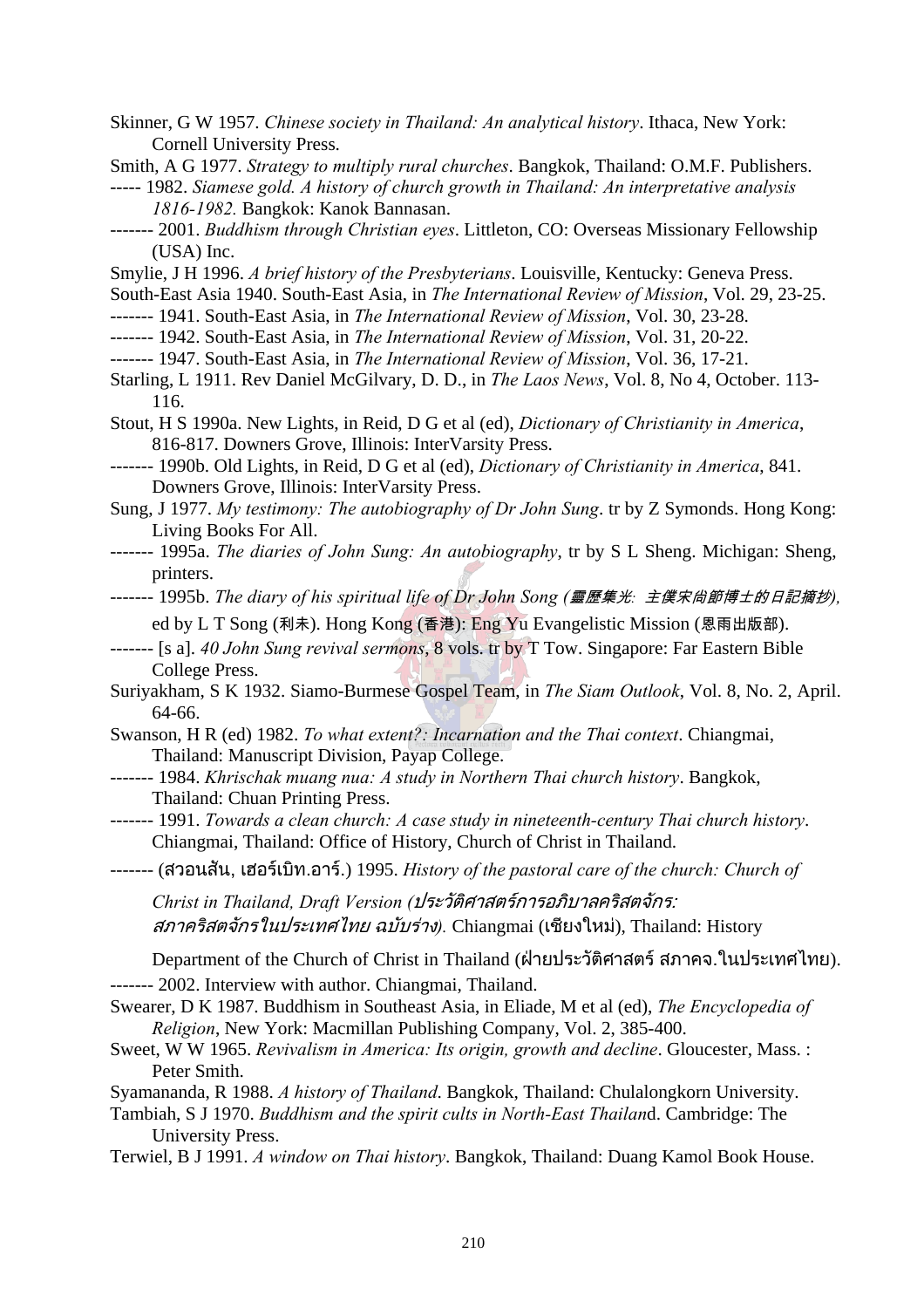- The American Presbyterian Mission 1940. *Record of actions of the Thailand Mission of the Presbyterian Church in the U.S.A.: January—December 1939*. Bangkok, Thailand: Boon Ruang, Printer & Publisher.
- The Biederwolf meetings 1924. The Biederwolf meetings, in *The Siam Outlook*, Vol. 4, No. 1, July. 9-10.
- The Board of Foreign Missions of the Presbyterian Church in the United States of America, 1939. Letter to the Siam Mission.
- The Burmese Gospel Team 1930. The Burmese Gospel Team, in *The Siam Outlook*, Vol. 15, No. 15, October. 456-460.
- The distinct missionary responsibility of the Presbyterian Church in the U.S.A. 1907. The Distinct Missionary Responsibility of the Presbyterian Church in the U.S.A., in *The Laos News*, Vol. 4, No. 1, January. 12-16.
- The Office of the General Assembly 1994. *The constitution of the Presbyterian Church (U.S.A.): Part I book of confessions*. Louisville, KY: The Office of the General Assembly.
- Thomas, I D E 1997, *God's harvest: The nature of true revival*. Wales, UK: Gwasg Bryntirion Press.
- Toktaeng, J (ตกแตง, จุฬินทร) 1984. *Spread of the teaching in the middle of the 20th century*

(การแพรธรรมกึ่งศตวรรษแรกที่ 20). Bangkok (กรุงเทพฯ), Thailand: Suphanit Stationery

and Printing (ศุภนิตยสเทชั่ นเนอร และการพิมพ). ี่

- Tow, T 1985. *John Sung my teacher*. Singapore: Christian Life Publishers.
- ------- 1988. *The Asian awakening*. Singapore: Christian Life Publishers.
- Trollinger, W V 1999. William Edward Biederwolf, in Hart, D G & Noll, M A (ed), *Dictionary of the Presbyterian & Reformed tradition in America,* 37-38. Downers Grove, Illinois: InterVarsity Press.
- Vella, W F & Vella, D B 1978. *Chaiyo!: King Vajiravudh and the development of Thai nationalism*. Honolulu: The University Press of Hawaii.
- Verkuyl, J 1978. *Contemporary missiology: An introduction*. tr and ed by D Cooper. Grand Rapids, Michigan: William B Eerdmans Publishing Company.
- Wagner, P 2001. *Good news for Buddhists: A model introducing the good news of salvation through Jesus Christ from a Theravada Buddhist perspective*. Chiangmai, Thailand: Wagner, printers.
- Wallis, A 1956. *In the day of Thy power: The scriptural principles of revival*. London: Christian Literature Crusade.
- Watson, D 1977. *I believe in evangelism*. London: Hodder and Stoughton.
- Weber, T P 1990. Henry Sloane Cofin, in Reid, D G et al (ed), *Dictionary of Christianity in America*, 295-296. Downers Grove, Illinois: InterVarsity Press.
- Weeks, L B 1990. Presbyterian Church (U.S.A.), in Reid, D G et al (ed), *Dictionary of Christianity in America*, 931-932. Downers Grove, Illinois: InterVarsity Press.
- Wells, K E 1958. *History of Protestant work in Thailand 1828-1958*. Bangkok: Church of Christ in Thailand.
- ------- 1960. *Thai Buddhism: Its rites and activities*. Bangkok, Thailand: The Christian Bookstore.
- ------- 1970. *Thailand and the Christian faith*. Bangkok, Thailand: The Department of Christian Education and Literature Church of Christ in Thailand.
- Westerkamp, M 2000. Division, dissention, and compromise: The Presbyterian church during the Great Awakening, in *Journal of Presbyterian History*, Vol. 78, No 1, Spring. 3-18.
- Whiteman, C W 1990a. Harry Emerson Fosdick, in Reid, D G et al (ed), *Dictionary of Christianity in America*, 446-447. Downers Grove, Illinois: InterVarsity Press.
- ------- 1990b. Scofield Reference Bible, in Reid, D G et al (ed), *Dictionary of Christianity in America*, 1057-1058. Downers Grove, Illinois: InterVarsity Press.